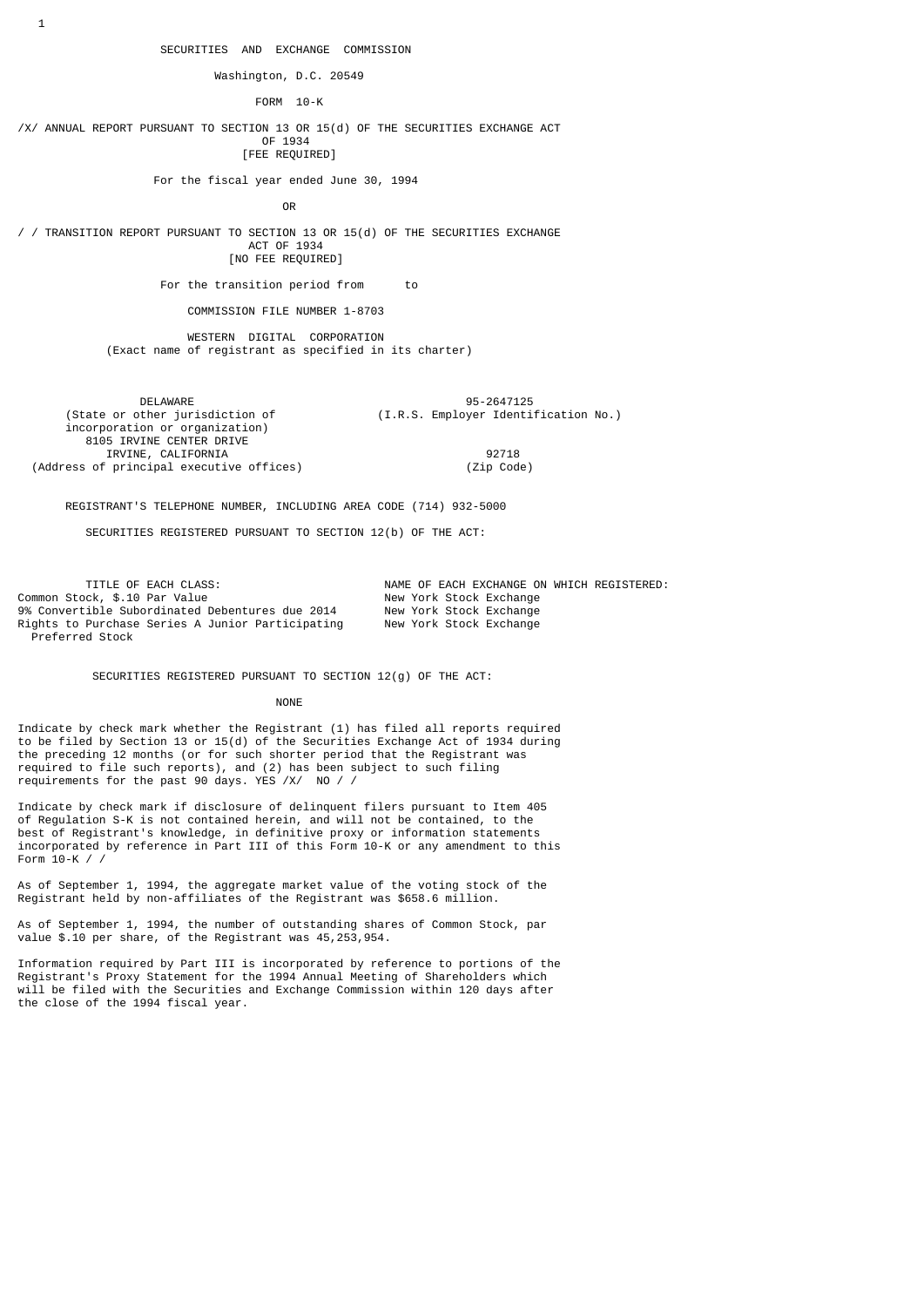#### ------------------ PART I

# ITEM 1. BUSINESS

# GENERAL

Western Digital Corporation (the "Company" or "Western Digital") designs, manufactures and sells small form factor Winchester disk drives for the mid-to high-end personal computer ("PC") market. The Company is one of the five largest independent manufacturers of these drives. The Company's principal drive products are 3.5-inch form factor disk drives with storage capacities from 210 megabytes ("MBs") to 1 gigabyte ("GB") including the Caviar AC31000, a 1 GB drive, which began initial volume shipments in June 1994.

The disk drive market is highly cyclical and is characterized by significant price erosion over the life of a product, periodic rapid price declines due to industry over-capacity or other competitive factors, technological changes, changing market requirements and requirements for significant expenditures for product development. The Company's disk drive strategy in response to these conditions is to achieve time-to-market leadership with new product introductions while minimizing its fixed cost structure and maximizing the utilization of its assets. The Company implements this strategy, in part, by capitalizing on its expertise in control and communication electronics to deliver greater storage capacity per disk from components widely available in the commercial market, such as disks and heads, and to provide a high degree of commonality of component parts among its disk drive products.

The Company also designs, manufactures and sells an array of microcomputer products ("MCP") consisting of integrated circuits ("ICs") and board products which perform or enhance graphics and input/output ("I/O") functions in PCs and other computer systems. The Company's MCP strategy is to bring to market superior graphical user interface and I/O control products through its applications knowledge and integrated circuit design capability.

The Company sells its products through its worldwide direct sales force primarily to PC manufacturers, and, to a lesser extent, resellers and distributors. The Company's direct sales organization is structured so that each customer is served by a single sales team which markets the Company's entire product line. The Company's OEM (original equipment manufacturer) customers include AST Research, AT&T, Dell Computer, Gateway 2000, IBM, NEC, Siemens-Nixdorf, Toshiba and Zenith Data Systems.

In December 1993, the Company sold its Irvine, California silicon wafer fabrication facility and certain other tangible assets to the Semiconductor Products Sector of Motorola, Inc. ("Motorola") for approximately \$111.0 million plus certain other considerations, including the assumption by Motorola of equipment leases and certain other liabilities associated with the facility. Approximately \$95.0 million of the proceeds from the sale were used to reduce bank indebtedness. Concurrent with the sale, the Company entered into a supply contract with Motorola under which Motorola will supply silicon wafers to Western Digital for at least two years. The Company has entered into various other silicon wafer supply agreements since the sale of the facility and anticipates that it will enter into additional supply arrangements with other companies in the future. During the fourth quarter of fiscal 1994, the Company initiated plans to convert its wholly-owned facility in Malaysia from an IC assembly and test facility to a disk drive manufacturing facility. The conversion of the facility is expected to be complete and operational by the second quarter of fiscal 1995. The Company has obtained independent contractors to supply finished ICs that were previously supplied by the Company's Malaysia facility. However, a disruption in the supply of wafers or finished ICs for any reason could have a material adverse impact on the Company -- see "Manufacturing".

The Company's principal executive offices are located at 8105 Irvine Center Drive, Irvine, California 92718, and its telephone number is (714) 932-5000. Unless otherwise indicated, references herein to specific years correspond to the Company's fiscal years ending June 30.

---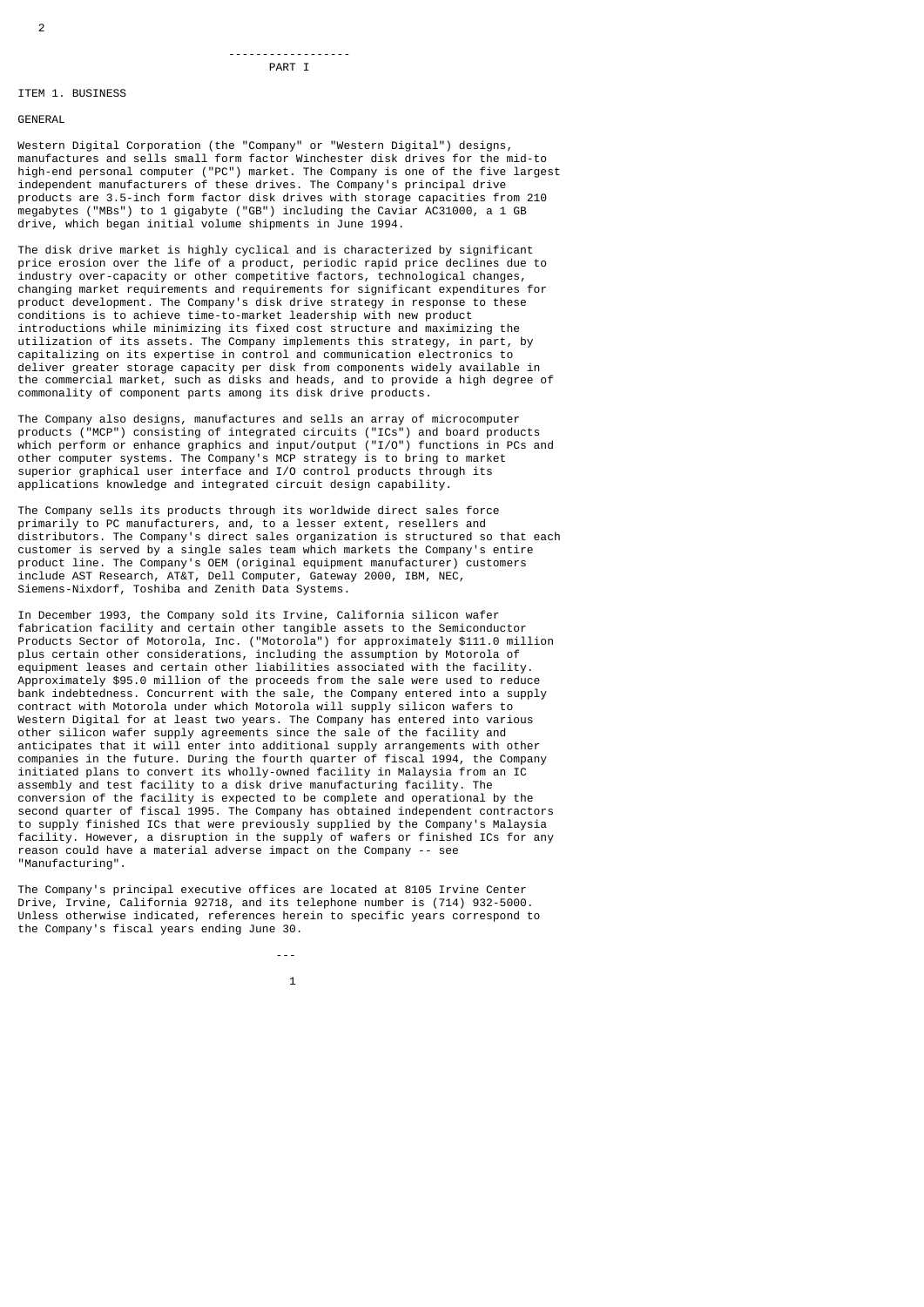# 3 MARKETS

The Company sells its disk drive products primarily to manufacturers of mid-to high-performance desktop and notebook PCs and to selected resellers and distributors. The market for the Company's products is characterized by short product life cycles and a continuing demand for increasingly cost-effective, high-performance products. In addition, the disk drive market has in recent years experienced periods of extraordinary competitive price discounting which produced significant operating losses for a number of competitors in this market, including Western Digital.

The rapid increase in PC performance and storage requirements and the need for PC manufacturers to differentiate their products have increased the demand for higher capacity products. At the same time, intense price competition among PC manufacturers requires that disk drive suppliers also meet aggressive cost targets in order to become high-volume suppliers. The market for PC disk drives is segmented by type of computer (sub-notebook, notebook, desktop), form factor (1.8-inch, 2.5-inch, 3.5-inch) and storage capacity (currently 80 MBs to 1 GB). The segment of the PC market currently generating the largest requirements for disk drives is the mid-to high-performance desktop segment which uses 3.5-inch drives ranging in capacity from 170 MBs to 1 GB. In addition, the Company anticipates that the market for notebook and sub-notebook PCs will accelerate as technological advancements increase their functionality and as user acceptance expands.

The Company sells its MCP products to manufacturers of high-performance PCs and high-performance disk drives. This market is characterized by rapid new product introduction and an increasing demand for higher performance, lower cost ICs. The Company also sells its graphics and sound add-in boards in the retail market to PC end-users under its Paradise brand name.

#### **PRODUCTS**

The following table sets forth the Company's consolidated revenues by major product area for each of the periods indicated (in millions):

|                                          |         |                  |         | Year ended June 30, |                |                  |
|------------------------------------------|---------|------------------|---------|---------------------|----------------|------------------|
|                                          | 1994    | % of<br>Revenues | 1993    | % of<br>Revenues    | 1992           | % of<br>Revenues |
| Storage products:                        |         |                  |         |                     |                |                  |
| Disk drives<br>Storage controller boards | \$1,380 | 90%              | \$1,047 | 85%                 | \$<br>668<br>9 | 71%              |
| Microcomputer products                   | 160     | 10               | 178     | 15                  | 213            | 23               |
| Revenues from current<br>products        | 1,540   | 100              | 1,225   | 100                 | 890            | 95               |
| LAN $products(1)$                        |         |                  |         |                     | 48             | 5                |
| Revenues, net                            | \$1,540 | 100%             | \$1,225 | 100%                | \$<br>938      | 100%             |
|                                          |         |                  |         |                     |                |                  |

### - - --------------------------------------------------------------------------------

(1) In October 1991, the Company sold its Local Area Network ("LAN") business. See Note 1 to the consolidated financial statements.

In general, the unit price for a given product in all of the Company's markets decreases over time as increases in industry supply and cost reductions occur. Cost reductions are primarily achieved as volume efficiencies are realized, component cost reductions are achieved, experience is gained in manufacturing the product and design enhancements are made. Competitive pressures and customer expectations result in these cost improvements being passed along as reductions in selling prices. At times, the rate of general price decline is accelerated when some competitors lower prices to absorb excess capacity, liquidate excess inventories and/or to gain market share. The disk drive industry has experienced all of these effects on pricing in the periods covered in the above table.

2

---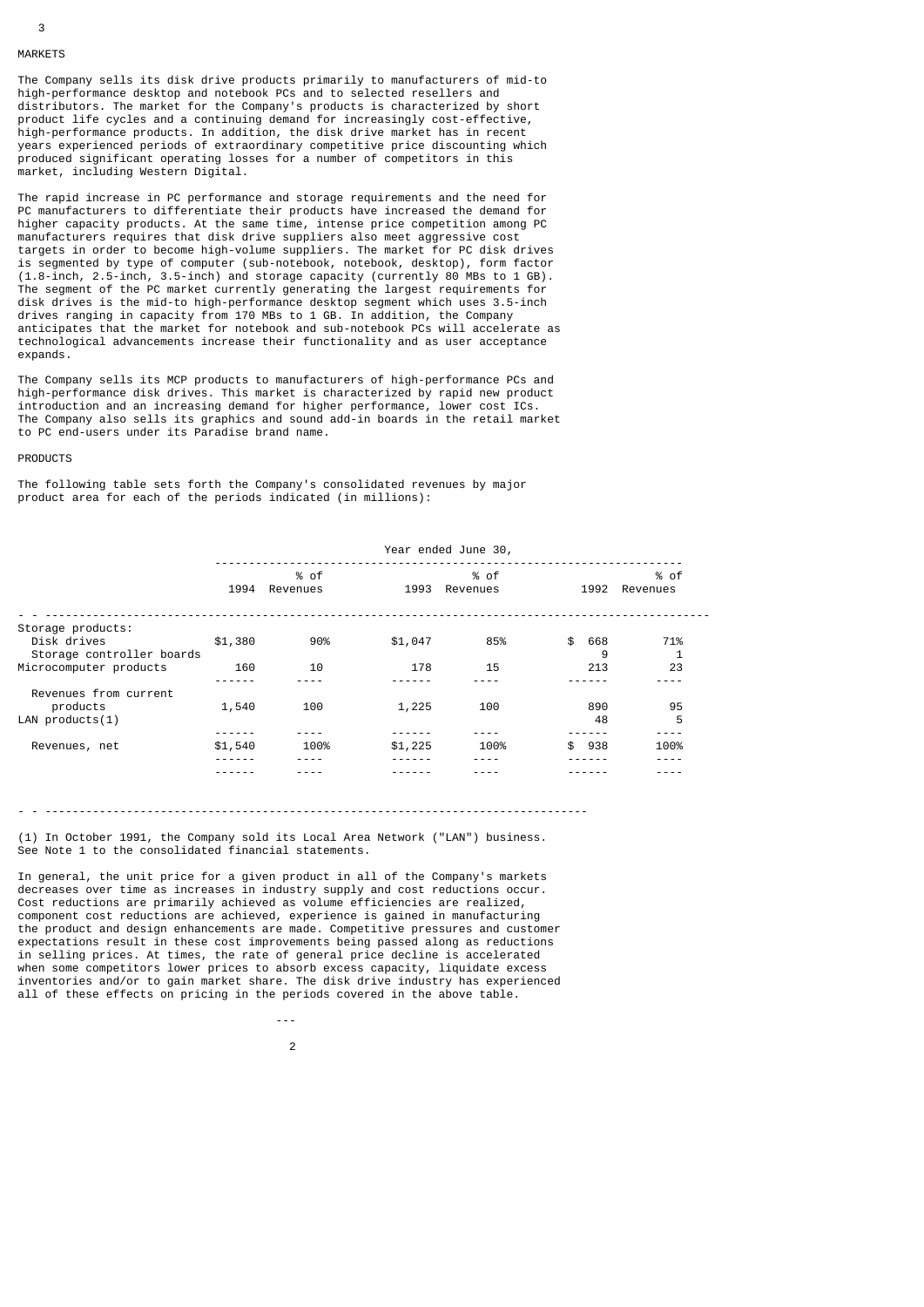#### DISK DRIVE PRODUCTS

TECHNOLOGY. Winchester disk drives are used to record, store and retrieve digital data. They are faster than floppy disk, tape and optical disk drives and cost less than semiconductor memory. To date, substantially all of the Company's disk drives use the Enhanced IDE (integrated drive electronics) interface.

Commonly quoted measures of disk drive performance are storage capacity, average seek time (the average time to move the heads from one track to another), data transfer rate (the rate at which data are transferred between the drive and the host computer) and spindle rotational speed.

PRODUCT OFFERINGS. The Company's current line of disk drive products consists of the Caviar family of low profile drives which includes 1-inch high, 3.5-inch form factor models for desktop applications and 2.5-inch form factor models for portable computer applications. Each of these drives features CacheFlow, the Company's proprietary adaptive disk caching system which significantly enhances the drive's read/write performance as measured by the rate at which it can deliver data to or receive it from the computer. An additional common feature is the Company's proprietary drive control and communication electronic circuitry called Architecture II, which spans the Company's entire 3.5-inch Caviar product line. Architecture II features Enhanced IDE technology, which provides the desktop marketplace the key attributes of the SCSI (small computer systems interface) interface while retaining the focus on ease-of-use, compatibility and overall lower cost of connection advantages, all of which are the traditional strengths of IDE. The Company believes that the commonality of control and communication electronics featured in all of the Caviar disk drives facilitates customer qualification of successive product models, reduces risk of inventory obsolescence and allows the Company to place larger orders for components resulting in reduced component cost.

The following table summarizes certain design and performance characteristics and specifications of the Company's current disk drive products:

| Product            | Date<br>First Shipped | Formatted<br>Capacity<br>(Megabytes) | Average<br>Access Time<br>(Milliseconds) | Number<br>0f<br>Disks | Number<br>0f<br>Heads | Interface |
|--------------------|-----------------------|--------------------------------------|------------------------------------------|-----------------------|-----------------------|-----------|
|                    |                       |                                      |                                          |                       |                       |           |
| 3.5-inch Form      |                       |                                      |                                          |                       |                       |           |
| Factor:            |                       |                                      |                                          |                       |                       |           |
| Caviar AC2340      | September 1992        | 341                                  | $<$ 13                                   | 2                     | 4                     | AT IDE*   |
| Caviar AC2250      | November 1992         | 256                                  | $<$ 13                                   | $\overline{2}$        |                       | AT IDE*   |
| Caviar AC2420      | March 1993            | 425                                  | $<$ 13                                   | 2                     | 4                     | AT IDE*   |
| Caviar AC1210      | June 1993             | 213                                  | $<$ 13                                   |                       | 2                     | AT IDE*   |
| Caviar AC1270      | September 1993        | 270                                  | $11$                                     |                       | 2                     | AT IDE*   |
| Caviar AC2540      | September 1993        | 540                                  | $11$                                     | $\overline{2}$        | 4                     | AT IDE*   |
| Caviar AC2700      | June 1994             | 730                                  | < 10                                     | 2                     | 4                     | AT IDE*   |
| Caviar AC31000     | June 1994             | 1080                                 | $<$ 10                                   | 3                     | 6                     | AT IDE*   |
| 2.5-inch Form      |                       |                                      |                                          |                       |                       |           |
| Factor:            |                       |                                      |                                          |                       |                       |           |
| Caviar Lite AL2170 | April 1993            | 171                                  | $<$ 16                                   | $\overline{2}$        | 4                     | AT IDE    |
| Caviar Lite AL2200 | January 1994          | 200                                  | $<$ 16                                   | 2                     | 4                     | AT IDE    |
|                    |                       |                                      |                                          |                       |                       |           |

\* Features Enhanced IDE (EIDE) technology, improving the performance of the standard IDE interface. DISK DRIVE PRODUCTS FOR DESKTOP PCS

The Caviar AC2340 was the industry's first 3.5-inch, two-platter 340 MB drive and is targeted at high-performance 486-based machines. Customers for the Caviar AC2340 include AST Research, AT&T, Dell Computer, Gateway 2000, IBM, NEC and Zenith Data Systems.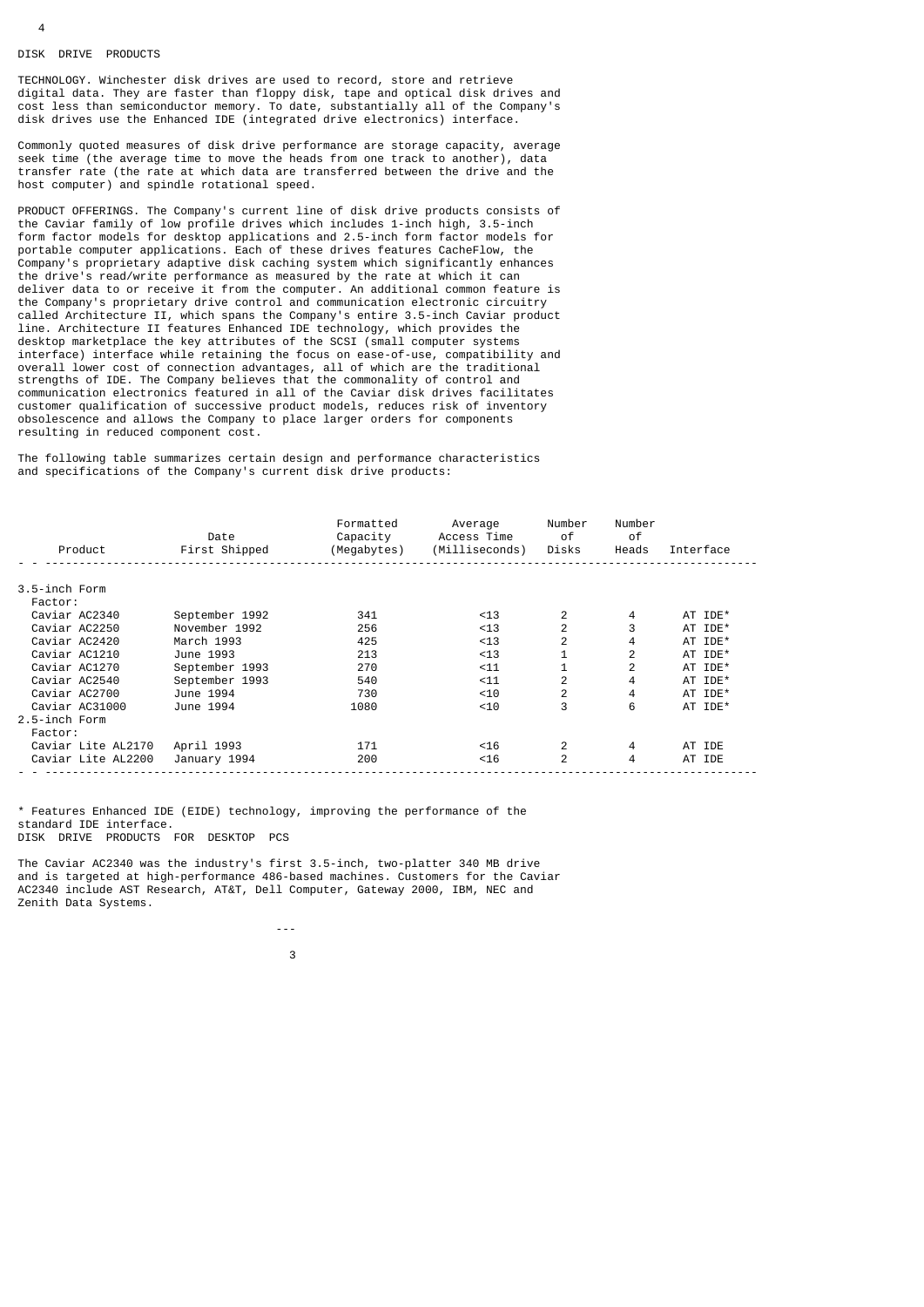The Caviar AC2250 has the same storage density per platter as the AC2340 but utilizes only three drive heads instead of four. This drive is targeted at high-performance 486-based machines. Customers for the AC2250 include AST Research, AT&T, Dell Computer, Gateway 2000 and IBM.

The Caviar AC2420 was the industry's first 3.5-inch, two-platter 420 MB drive and is targeted at high-performance 486-based machines. Customers for the Caviar AC2420 include AT&T, Fountain Technologies and Zenith Data Systems.

The Caviar AC1210 was the industry's first 3.5-inch, single-platter 210 MB drive. This drive is targeted at high-performance 486-based machines. Customers for the AC1210 include AST Research, AT&T, Gateway 2000, IBM and Zenith Data Systems.

The Caviar AC1270 was the industry's first single-platter 270 MB drive and is targeted at high-performance 486-based machines. Customers for the AC1270 include AST Research, AT&T, Dell Computer, Gateway 2000 and NEC.

The Caviar AC2540 was the industry's first 3.5-inch, two-platter 540 MB drive and is targeted at high-end Pentium and Power PC-based machines and high-performance 486-based machines. Customers for the AC2540 include AST Research, AT&T, Dell Computer, Gateway 2000 and NEC.

The Caviar AC2700 was the industry's first 3.5-inch, two-platter 700 MB drive and is targeted at high-end Pentium and Power PC-based machines and high-performance 486-based machines. Customers of the AC2700 include AST Research and Packard Bell.

The Caviar AC31000 was the industry's first 3.5-inch, three-platter Enhanced IDE drive in a 1 GB capacity. This drive is targeted at high-end Pentium and Power PC-based machines and high-performance 486-based machines. Customers for the AC31000 include Dell Computer, Gateway 2000, NEC-Japan and Siemens-Nixdorf. DISK DRIVE PRODUCTS FOR PORTABLE PCS

The Caviar Lite AL2170, a 2.5-inch, 15mm high drive, was designed to address the requirements of the growing notebook market which demands an increased capacity, low power, low profile storage solution. IBM is a customer for the Caviar Lite AL2170.

The Caviar Lite AL2200, a 2.5-inch, 15mm high drive, was also designed to address the requirements of the growing notebook market. Customers for the AL2200 include AST Research, AT&T and IBM. MICROCOMPUTER PRODUCTS

GRAPHICS PRODUCTS. The Company supplies a family of RocketCHIP brand name graphics ICs and Paradise brand name add-in cards to the desktop and portable PC markets. Graphics ICs and Paradise add-in cards provide enhanced video graphics array ("Super VGA") functionality. These products allow major enhancements in display resolution and color depth quality and incorporate a Windows acceleration feature, which provides faster display of icons and other graphics features in the Windows operating system without the need for new PC hardware.

In November 1993, the Company introduced RocketCHIP WD24A, the industry's first single-chip Super VGA LCD video graphics controller to offer hardware Windows acceleration features and true 32-bit VESA VL-Bus interface to portable PC environments. This device provides a fully integrated solution including RAMDAC and programmable dual-frequency clock generator. As with all of its VGA IC's, the Company's portable graphics display products emphasize hardware capability with all VGA software and hardware standards and with all previous graphics standards.

In February 1994, the Company began volume shipments of the Paradise 16-DSP (digital signal processor) sound card, which is the Company's first multimedia-related product from Paradise. The Paradise 16-DSP

---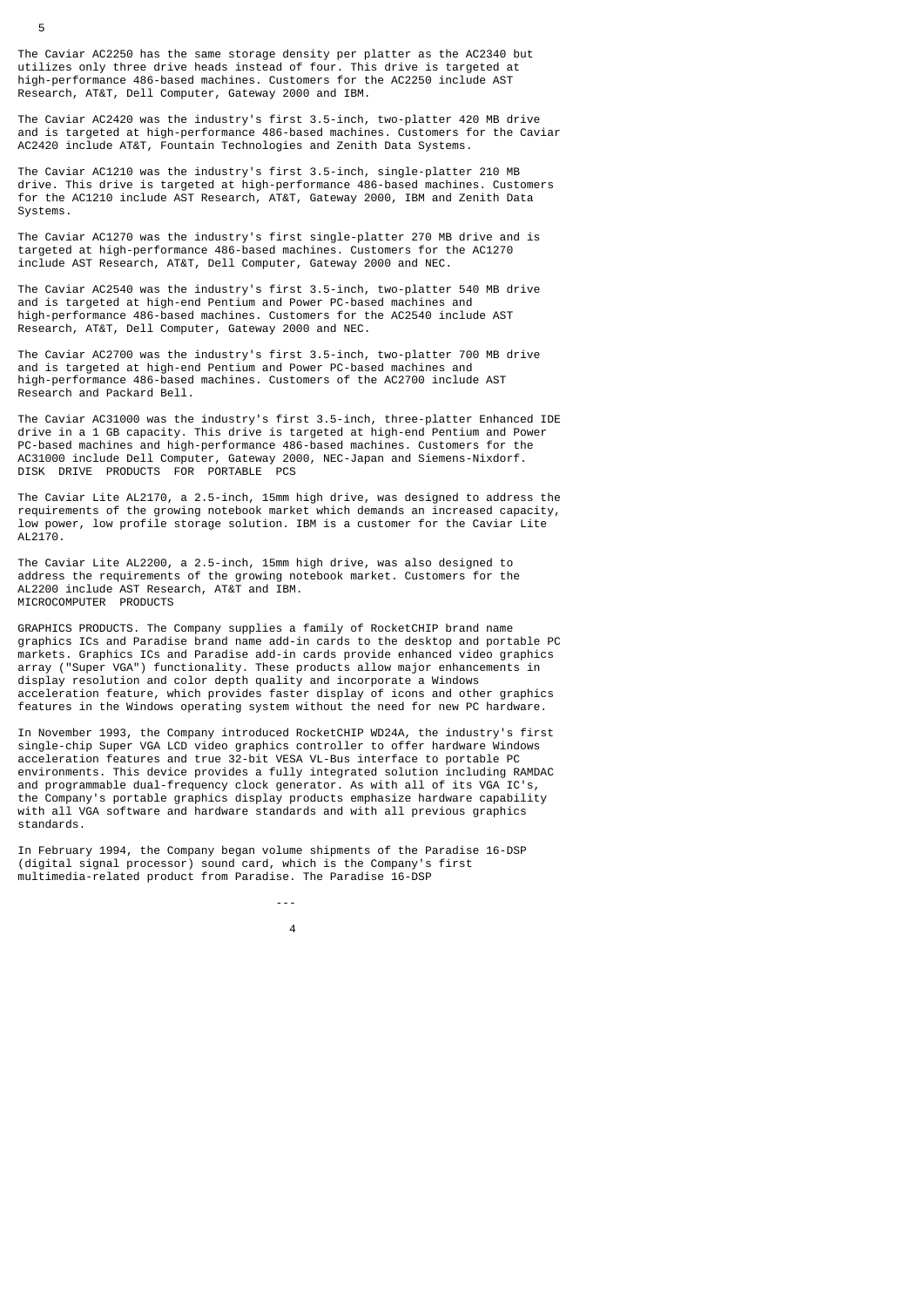sound card provides high-performance, programmable digital signal processing and also supports future revolutionary functions such as DSP-based voice recognition and DSP-based sound effects.

I/O PRODUCTS. The Company supplies control electronics to certain manufacturers of high-performance, high-capacity disk drives and other storage peripherals utilizing the SCSI bus interface. These manufacturers of SCSI disk, tape and optical drives utilize the Company's storage control chipsets for their logic and control electronics.

## SALES AND DISTRIBUTION

6

The Company sells its products primarily to PC manufacturers, and, to a lesser extent, resellers and distributors through its worldwide direct sales force. The Company's direct sales organization is structured so that each customer is served by a single sales team. Each sales team is responsible for marketing the Company's entire product line and providing timely feedback to engineering regarding customers' new product requirements. This promotes early identification of and response to the customer's full range of product needs. Later, in the production stage, the team focus enables the Company to provide timely product delivery and effective service. Many of the Company's OEM customers purchase both disk drives and MCP products from the Company. These customers include AST Research, AT&T, Dell Computer, Gateway 2000, IBM, NEC, Siemens-Nixdorf, Toshiba and Zenith Data Systems. While Western Digital believes its relationships with key customers are very good, the concentration of sales to a relatively small number of major customers presents a business risk that loss of one or more accounts could adversely affect the Company's operating results. During 1994, sales to Gateway 2000 and IBM each accounted for approximately 12% of revenues. During 1993, sales to Gateway 2000 and IBM accounted for approximately 13% and 11% of revenues, respectively. During 1992, sales to Gateway 2000 accounted for approximately 10% of revenues.

The Company also sells its products through its direct sales force to selected resellers, which include major distributors, mass merchandisers and value-added resellers. In accordance with standard industry practice, the Company's reseller agreements provide for price protection for unsold inventories which the resellers may have at the time of changes in published price lists and, under certain circumstances, stock rotation for slow moving items. These agreements may be terminated by either party upon written notice and, in the event of termination, the Company may be obligated to repurchase such inventories.

Western Digital maintains sales offices and technical support in the United States, Europe and Asia. The Company's international sales, which include sales to foreign subsidiaries of U.S. companies, represented 44%, 43% and 40% of revenues for 1994, 1993 and 1992, respectively. Sales to international customers may be subject to certain risks not normally encountered in domestic operations including exposure to tariffs and various trade regulations.

### RESEARCH AND DEVELOPMENT

 -- the contract of the contract of the contract of the contract of the contract of the contract of the contract o

The Company devotes substantial resources to research and development in order to develop new products and improve existing products. The Company also focuses its engineering efforts to coordinate its product design and manufacturing processes in order to bring its products to market in a cost-effective and timely manner. The Company's research and development expenses totaled \$112.8 million in 1994, \$101.6 million in 1993 and \$89.6 million in 1992.

The market for the Company's products is subject to rapid technological change and short product life cycles. To remain competitive, the Company must anticipate the needs of the market and successfully develop and introduce new products in a timely fashion. Before volume shipments of the Caviar AC2200 in March 1992, the Company was less successful than its competitors in developing new products and bringing them to market in a timely manner. If not carefully planned and executed, the introduction of new products may adversely affect sales of existing products and increase risk of inventory obsolescence. In addition, new products typically have lower initial manufacturing yields and higher initial component costs than more mature products. No assurance can be given that the Company will be able to successfully complete the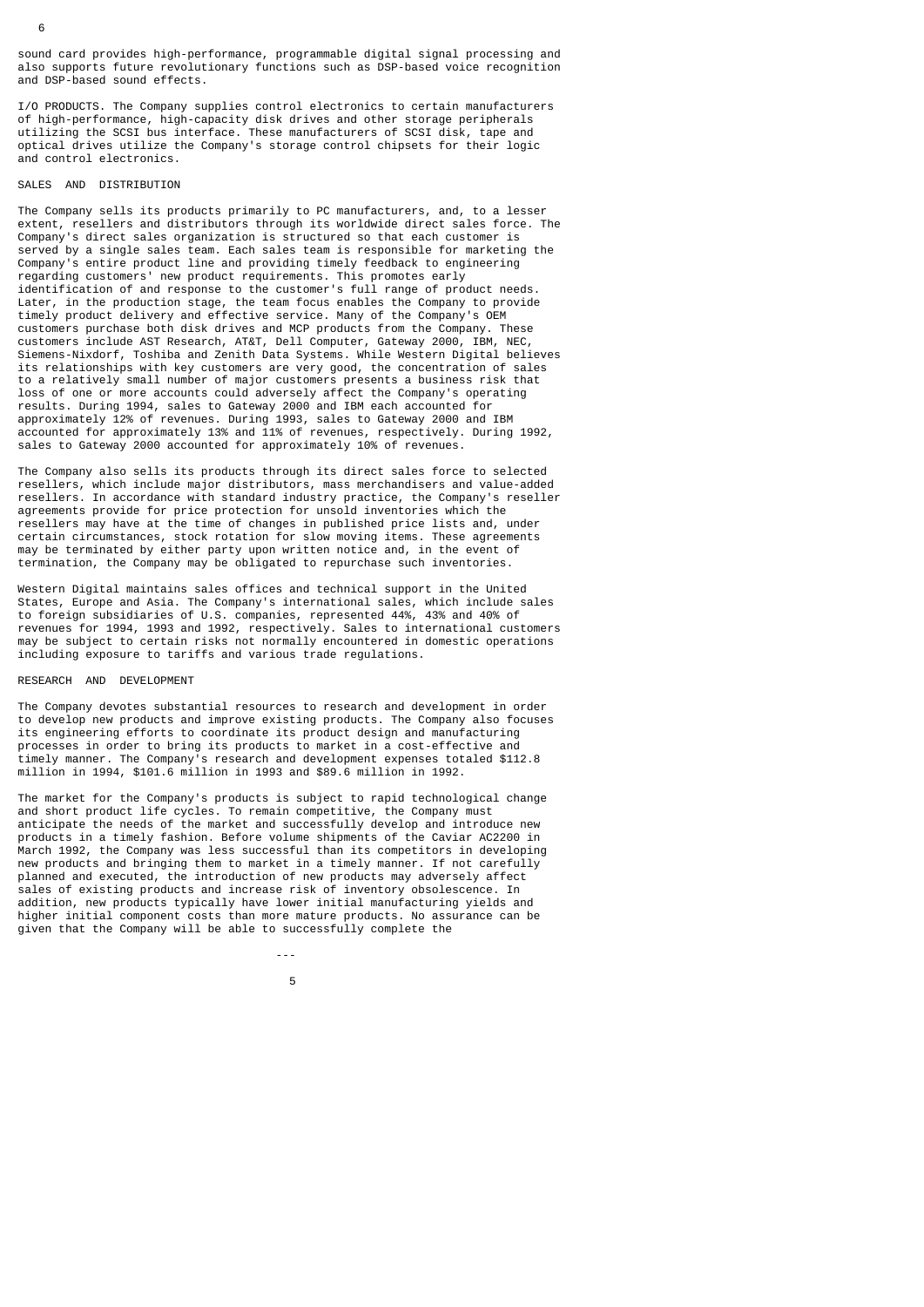design and introduction of new products, manufacture the products at acceptable yields and costs, effectively manage product transitions or obtain significant orders for these products.

#### MANUFACTURING

The Company's disk drives are assembled in its plant in Singapore. The Singapore plant has complete responsibility for all disk drives in volume production including manufacturing engineering, purchasing, inventory management, assembly, test, quality assurance and shipping of finished units. The Company purchases most of the standard mechanical components and micro controllers for its disk drives from external suppliers, although the Company does manufacture a substantial portion of the media for its disk drives in its Santa Clara, California facility.

During the fourth quarter of 1994, the Company initiated plans to convert its wholly-owned facility in Malaysia from an IC assembly and test facility to a disk drive manufacturing facility. It is intended that the Malaysia facility will manufacture the Company's more mature disk drive products. The conversion of the facility is expected to be complete and operational by the second quarter of 1995. The cost of converting the Malaysia facility to a drives manufacturing plant is not expected to be material to the financial position of the Company.

The Company experiences fluctuations in manufacturing yields which can materially affect the Company's operations, particularly in the start-up phase of new products or new manufacturing processes. With the continued pressures to shorten the time required to introduce new products, the Company must accelerate production learning curves to shorten the time to achieve acceptable manufacturing yields and costs. No assurance can be given that the Company's operations will not be adversely affected by these fluctuations or that it can shorten its new product development cycles or manufacturing learning curves sufficiently to achieve these objectives in the future.

As a result of the sale of its wafer fabrication facility in December 1993 and conversion of its Malaysia IC assembly and test facility to a disk drive manufacturing plant, the Company has entered into various agreements with multiple vendors to purchase fabricated wafers and has also obtained independent contractors to supply finished ICs that were previously supplied by the Company's Malaysia facility. However, a disruption in the supply of wafers or finished ICs for any reason could have a material adverse impact on the Company.

The Company has manufacturing facilities located in Singapore, Malaysia and Korea and is therefore subject to certain foreign manufacturing risks such as changes in government policies, high employee turn-over, political risk, transportation delays, tariffs, fluctuations in foreign exchange rates and import, export, exchange and tax controls. To date, exposure to such risks has not had a material effect on the Company's business, consolidated financial position or results of operations.

#### MATERIALS AND SUPPLIES

and the second control of the second control of the second control of the second control of the second control of the second control of the second control of the second control of the second control of the second control o  $\sim$  600  $\sim$  600  $\sim$  600  $\sim$  600  $\sim$  600  $\sim$  600  $\sim$  600  $\sim$  600  $\sim$  600  $\sim$  600  $\sim$  600  $\sim$  600  $\sim$  600  $\sim$  600  $\sim$  600  $\sim$  600  $\sim$  600  $\sim$  600  $\sim$  600  $\sim$  600  $\sim$  600  $\sim$  600  $\sim$  600  $\sim$  600  $\sim$ 

The principal components used in the manufacture of the Company's disk drives are read/write heads (both thin film and MIG) and related headstack assemblies, media, micro controllers, spindle motors and mechanical parts used in the head-disk assembly. The principal materials used in the manufacture of the Company's semiconductor circuits are silicon wafers, chemicals and gases used in the wafer fabrication process and plastic packages used in the assembly process. The Company also uses standard semiconductor components such as logic, memory and microprocessor devices obtained from other manufacturers, as well as proprietary semiconductor circuits manufactured for the Company, and a wide variety of other parts including connectors, cables and switches.

A number of the components used by the Company are available from a single or limited number of outside suppliers. Some of these materials may periodically be in short supply and the Company has, on occasion, experienced temporary delays or increased costs in obtaining these materials. An extended shortage of required materials and supplies could have an adverse effect upon the revenue and earnings of the Company. In addition, the Company must allow for significant lead times when procuring certain materials and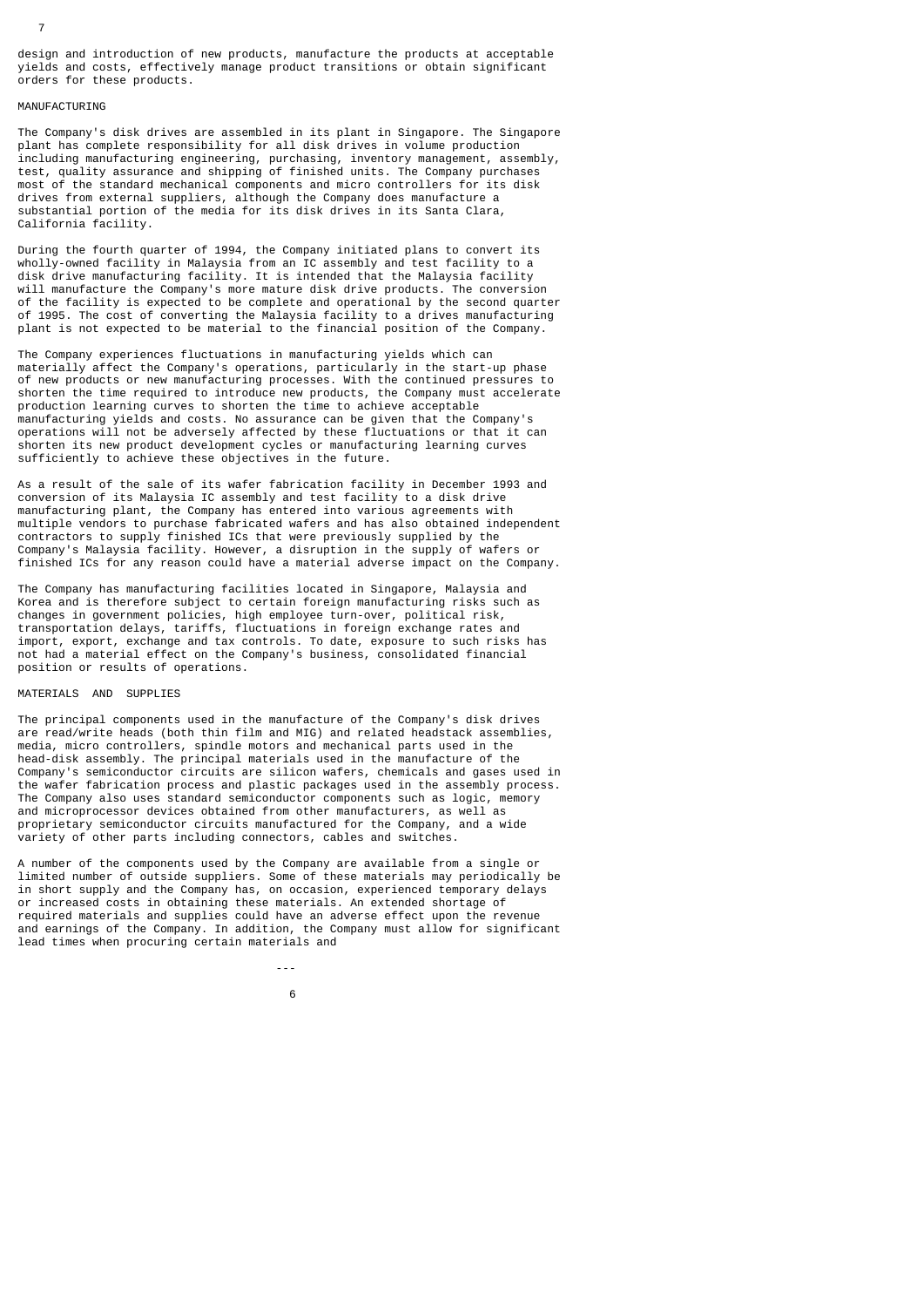supplies. The Company has more than one available source of supply for most of its required materials. Where there is only one source of supply, the Company believes that a second source could be obtained within a reasonable period of time. However, no assurance can be given that the Company's results of operations will not be adversely affected until a new source can be located.

The Company purchases substantially all of its thin film head requirements for disk drives from Read-Rite Corporation. The Company also uses MIG heads for certain products which are supplied by several vendors. Any significant disruption in the supply of these components would have an adverse effect on the Company's results of operations.

In December 1993, the Company sold its Irvine, California silicon wafer fabrication facility -- see "General." From 1990 until the sale, the Company manufactured silicon wafers in the Irvine facility. The Company also buys wafers fabricated by other companies. Since the sale of the wafer fabrication facility, the Company has obtained various outside sources to manufacture its semiconductor wafer requirements. The Company has also obtained independent contractors to supply finished ICs that were previously supplied by the Company's Malaysia facility. However, a disruption in the supply of wafers or finished ICs for any reason could have a material adverse impact on the Company.

#### **COMPETITION**

The PC industry is intensely competitive and is characterized by significant price erosion over the life of a product, periodic rapid price declines due to industry over-capacity or other competitive factors, technological changes, changing market requirements, occasional shortages of materials, dependence upon a limited number of vendors for certain components, dependence upon highly skilled engineering and other personnel and significant expenditures for product development. The disk drive market in particular has been subject to recurring periods of severe price competition. Certain of the Company's competitors have greater financial and other resources and broader product lines than the Company with which to compete in this environment.

The Company believes that proprietary disk drive, semiconductor, and board-level design technology, close technical relationships with key OEM customers and vendors, diverse product lines, competitive pricing, adequate capital resources and worldwide low cost/high volume manufacturing capabilities are key factors for successfully competing in its market areas. The Company's principal competitors in the disk drive industry are Conner Peripherals, Maxtor, Quantum and Seagate Technology, and large computer manufacturers such as IBM that manufacture drives for use in their own products and for sale to others. In other market areas the Company competes with a variety of companies including Adaptec, Chips and Technologies, Cirrus Logic, Intel, LSI Logic, S3 Incorporated, Tseng Labs and VLSI Technology.

The Company also competes with companies offering products based on alternative data storage and retrieval technologies. Technological advances in magnetic, optical, flash or other technologies, could result in the introduction of competitive products with performance superior to and prices lower than the Company's products, which could adversely affect the Company's results of operations.

#### BACKLOG

At June 30, 1994, the Company's backlog, consisting of orders scheduled for delivery within the next twelve months, aggregated approximately \$223.1 million, compared with a backlog at June 30, 1993 which aggregated approximately \$40.0 million. Historically, a substantial portion of the Company's orders have been for shipments within 30 to 60 days of the placement of the order. The Company's sales are made under contracts and purchase orders which, under industry practice, may be canceled at any time, subject to payment of certain costs, or modified by customers to provide for delivery at a later date. Therefore, backlog information as of the end of a particular period is not necessarily indicative of future levels of the Company's revenue and profit.

---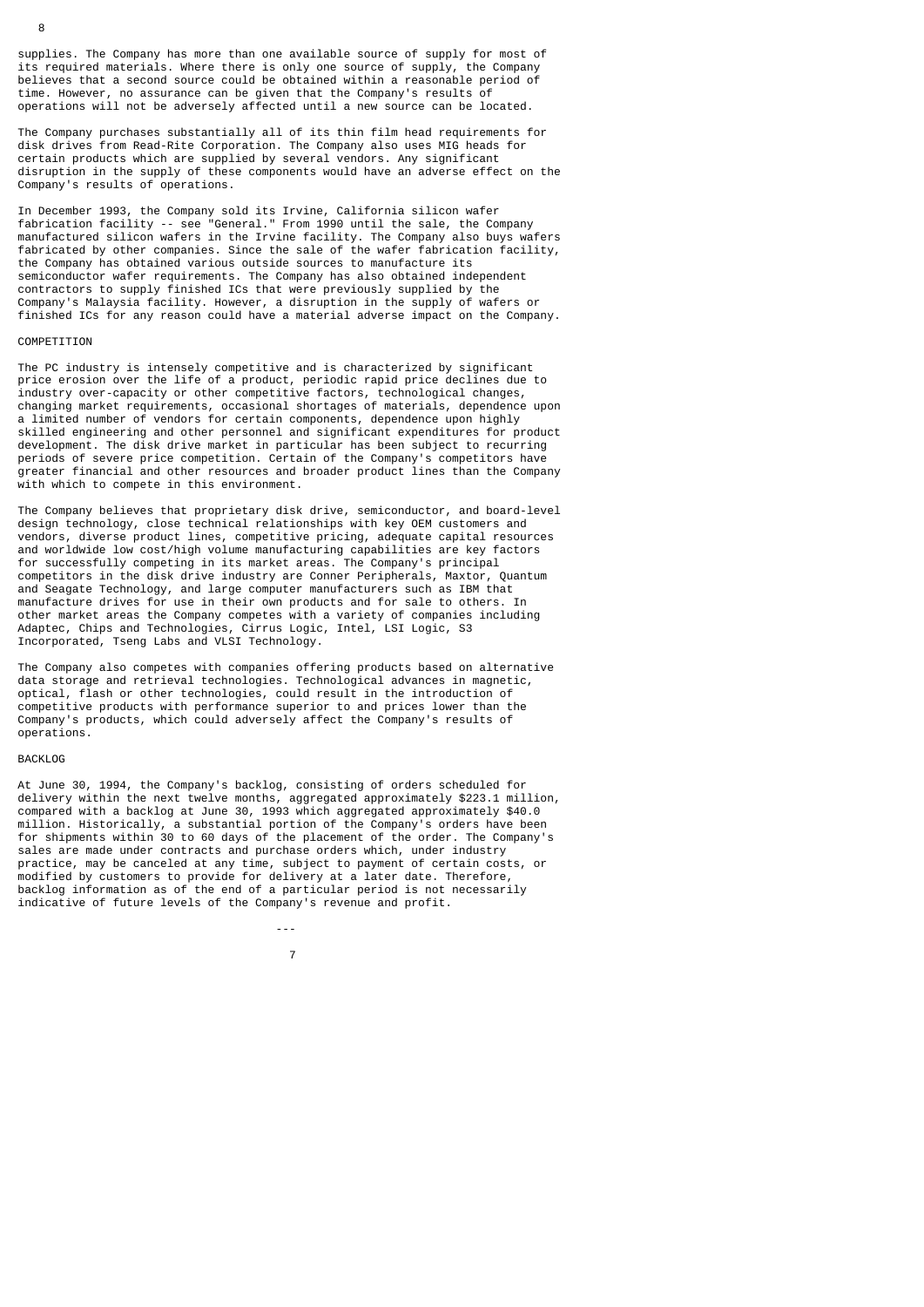#### PATENTS AND LICENSES

Although the Company owns numerous patents and has many patent applications in process, the Company believes that the successful manufacture and marketing of its products generally depends more upon the experience, technical know-how and creative ability of its personnel rather than upon ownership of patents.

The Company pays royalties under several patent licensing agreements which require periodic payments. From time to time, the Company receives claims of alleged patent infringement from patent holders which typically contain an offer to grant the Company a license. It is the Company's policy to evaluate each claim and, if appropriate, to enter into licensing arrangements. Although patent holders commonly offer such licenses, no assurance can be given that licenses will be offered, or that the terms of any offered license will be acceptable to the Company. No assurance can be given that failure to obtain a license would not adversely affect the Company's business, consolidated financial position or results of operations -- see "Legal Proceedings".

#### EMPLOYEES

As of June 30, 1994, the Company employed a total of 6,593 full-time employees, of whom 529 were engaged in engineering, 431 in sales and administration and 594 in manufacturing in the United States. The Company employed 728 employees at its manufacturing facility in Malaysia, 4,007 at its disk drive manufacturing facility in Singapore, 163 at its board-level subsystems facility in Korea and 141 at its international sales offices.

Many of the Company's employees are highly skilled, and the Company's continued success depends in part upon the ability to attract and retain such employees. In an effort to attract and retain such employees, the Company continues to offer employee benefit programs which it believes are at least equivalent to those offered by its competitors. Despite these programs, the Company has, along with most of its competitors, experienced difficulty at times in hiring and retaining certain skilled personnel. In critical areas, the Company has utilized consultants and contract personnel to fill these needs until full-time employees could be recruited. The Company has never experienced a work stoppage, none of its domestic employees are represented by a labor organization and the Company considers its employee relations to be good.

#### ITEM 2. PROPERTIES

The Company's headquarters are located in a 358,000 square foot building in Irvine, California. This building houses management, research and development, administrative and sales personnel and is leased to the Company pursuant to an agreement expiring in June 2000. The Company's disk drive manufacturing facilities are located in Singapore in several buildings totaling approximately 278,000 square feet. These buildings are leased to the Company pursuant to several agreements expiring from August 1995 through October 1996. The Company also owns a 83,500 square foot facility in Kuala Lumpur, Malaysia which is in the process of being converted into a disk drive manufacturing facility (see "Manufacturing"), and owns a facility in Seoul, Korea designed for board-level assembly of disk drive components which consists of approximately 33,800 square feet. In addition, the Company leases office space in Mountain View and San Jose, California for research and development activities, and in Santa Clara, California for media processing activities.

The Company also leases office space in various other locations throughout the world primarily for sales and technical support. The Company's present facilities are adequate for its current needs, although the process of upgrading its facilities to meet technological and market requirements is expected to continue.

#### ITEM 3. LEGAL PROCEEDINGS

en andere de la provincia de la provincia de la provincia de la provincia de la provincia de la provincia del

The Company was sued in September 1991, in the United States District Court for the Central District of California by Amstrad plc, a British computer maker. The suit alleged that disk drives furnished to Amstrad in 1988 and 1989 were defective. Amstrad claimed damages of approximately \$3.0 million for asserted losses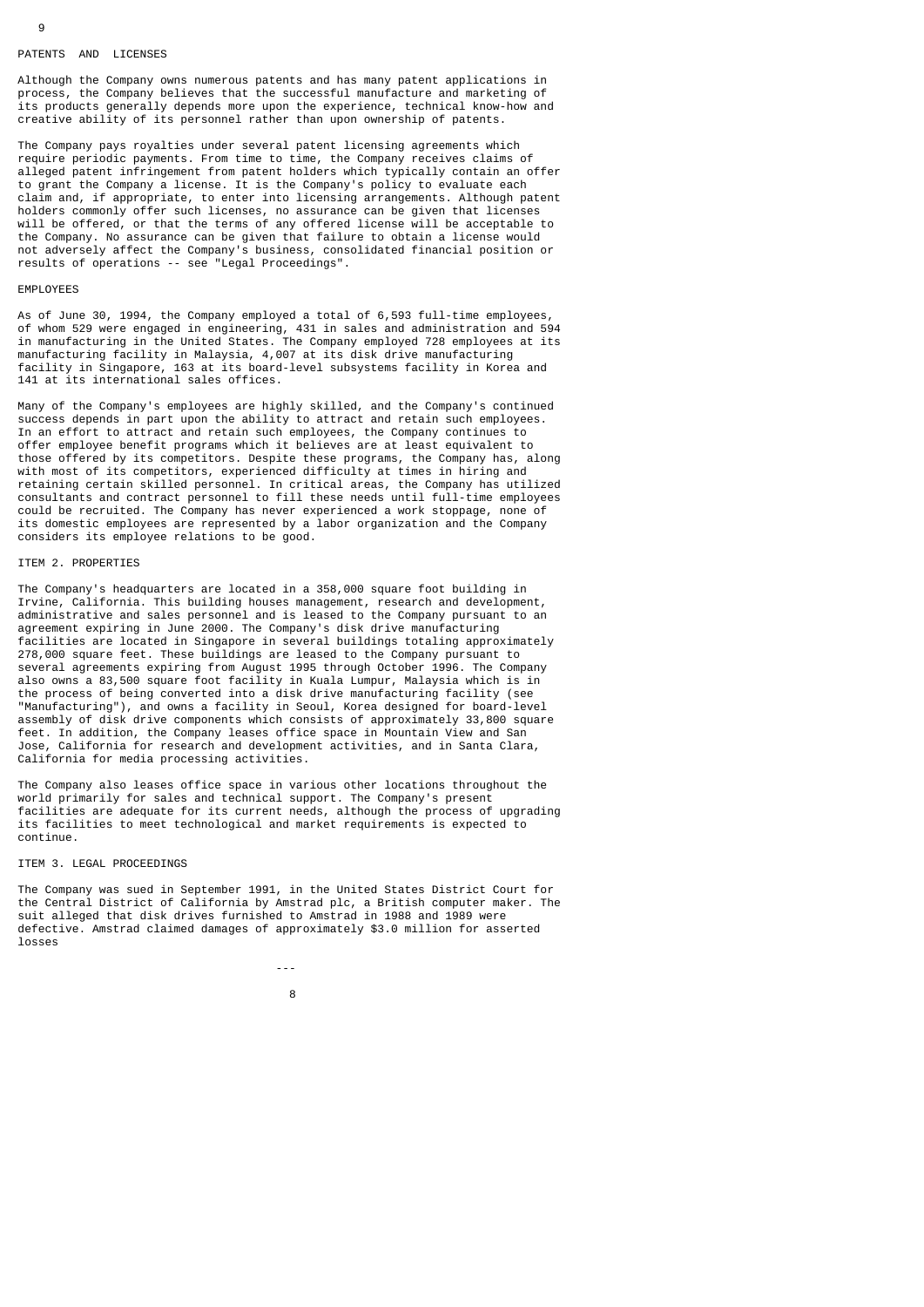in out-of-pocket expenses, \$38.0 million in lost profits and \$100.0 million for injury to Amstrad's reputation and loss of goodwill. The Company filed a counterclaim against Amstrad. This federal action was dismissed without prejudice and Amstrad has filed a similar complaint in Orange County, California Superior Court, but raised the claim for damages to \$186.0 million. The Company again filed a counterclaim for \$3.0 million in actual damages plus exemplary damages in an unspecified amount and intends to vigorously defend itself against the Amstrad claims.

The Company was sued in March 1993 in the United States District Court for the Northern District of California by Conner Peripherals, Inc. ("Conner"). The suit alleges that the Company infringes five Conner patents and seeks damages (including treble damages) in an unspecified amount and injunctive relief. Conner moved for a preliminary injunction to enjoin the Company from using three of the patents in certain of the Company's disk drive products. The court denied that motion. If Conner were to prevail in its claims, the Company could be enjoined from using any of the Conner patents found to be valid and infringed that are the subject of this action as well as held liable for past infringement damages. The amount of such damages, if any, could be material. The Company believes that it has meritorious defenses to all of Conner's claims and intends to vigorously defend itself against the Conner lawsuit. The Company has also filed a suit alleging that Conner infringes two of the Company's patents.

The Company has received a claim of alleged patent infringement from Rodime PLC ("Rodime") under one of Rodime's U.S. patents which relates to 3.5-inch disk drives. Rodime has offered to grant the Company a royalty bearing license under that and other Rodime patents. Based on the opinion of patent counsel, the Company believes that the broad claims of the Rodime patent, if scrutinized in court, will not withstand an attack on validity, and believes that the Company has not infringed any valid claim of the Rodime patent. If Rodime were to commence litigation against the Company on this patent, and if Rodime were to prevail on its claim, the Company could be held liable for damages for past infringement. The amount of such damages, if any, is uncertain but could be material.

The Company currently has a cross-license with IBM Corporation ("IBM") which became effective January 1, 1990. Pursuant to this agreement, the Company has licensed IBM under certain Western Digital patents for the life of such patents, and has obtained from IBM a patent license which expires December 31, 1994 covering certain Western Digital products. Although the license granted to Western Digital extends to certain components within Western Digital disk drives, disk drives as such are not expressly covered. In calendar 1993, IBM initiated further discussion with the Company for the purpose of determining whether the Company's disk drives are covered by specified IBM patents. The Company is currently reviewing these patents. Based on its prior dealings with IBM, the Company expects to work toward a supplemental agreement with IBM which will address the disk drive issues and extend the term of the license, with the goal of reaching agreement prior to the expiration of the term of the current license agreement. This supplemental agreement, if finalized, may involve payment of higher royalties to IBM than are presently paid. No assurance can be given that such an agreement can be reached upon terms acceptable to the Company. Failure to reach an acceptable agreement could have a material adverse impact on the Company's business.

The Company is also subject to certain other legal proceedings and claims arising in connection with its business. There can be no assurance that litigation will not be commenced on one or more of these or possible other future such claims, or that, if commenced, all such litigation would be resolved without any material adverse effect on the Company's business, consolidated financial position or results of operations.

It is management's opinion, however, that none of these claims will have a material adverse effect on the Company's business, consolidated financial position or results of operations. The costs of defending such litigation can be substantial, regardless of outcome.

The Company was sued in July 1991 in the United States District Court for the Central District of California in a purported class action securities lawsuit. In June 1994, the court approved a settlement of this case whereby eligible class members will share, on a claims made basis, up to \$6.75 million, comprised of \$3.5 million in cash and the balance in shares of the Company's common stock. The Company's insurance

9

and the state of the state of the state of the state of the state of the state of the state of the state of the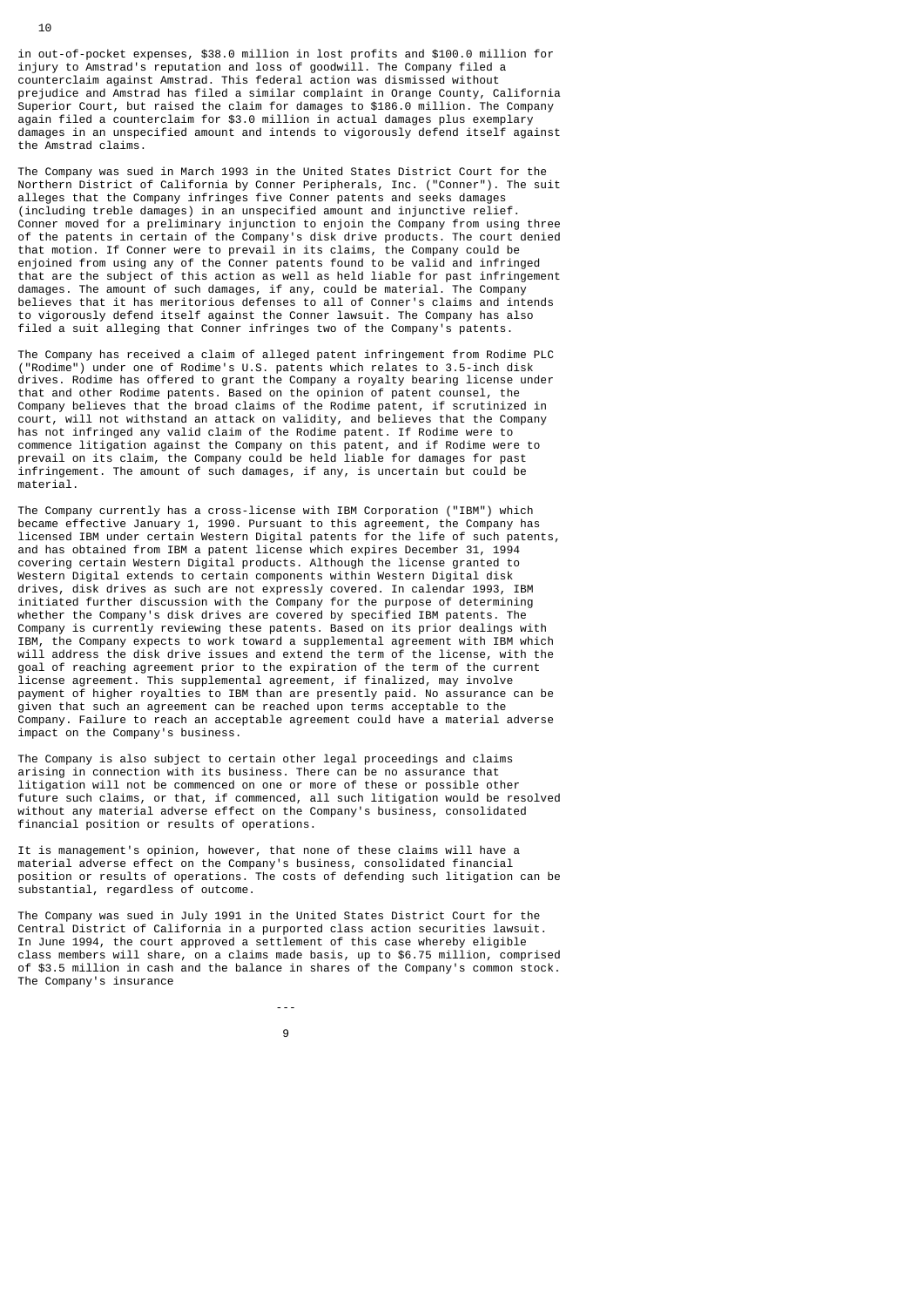carrier has agreed to contribute up to \$2.6 million in cash toward the settlement. At June 30, 1994, the Company has provided for its estimate of claims to be made under the settlement.

ITEM 4. SUBMISSION OF MATTERS TO A VOTE OF SECURITY HOLDERS

# Inapplicable.

EXECUTIVE OFFICERS OF THE REGISTRANT

The names, ages and positions of all the executive officers of the Company as of September 1994 are listed below, followed by a brief account of their business experience during the past five years. Officers are normally appointed annually by the Board of Directors at a meeting of the directors immediately following the Annual Meeting of Shareholders. There are no family relationships among these officers nor any arrangements or understandings between any officer and any other person pursuant to which an officer was selected. None of these officers has been involved in any court or administrative proceeding within the past five years adversely reflecting on his or her ability or integrity.

|                     | Name                   | Age | Position                                                                |
|---------------------|------------------------|-----|-------------------------------------------------------------------------|
|                     |                        |     |                                                                         |
| Charles A. Haggerty |                        | 53  | Chairman of the Board, President and Chief Executive<br>Officer         |
| Kathryn A. Braun    |                        | 43  | Executive Vice President, Storage Products                              |
|                     | Kenneth E. Hendrickson | 53  | Executive Vice President, Microcomputer Products                        |
| D. Scott Mercer     |                        | 43  | Executive Vice President, Chief Financial and<br>Administrative Officer |
| Marc H. Nussbaum    |                        | 38  | Senior Vice President, Engineering                                      |
| Robert L. Erickson  |                        | 64  | Vice President, Law and Secretary                                       |
| Scott T. Hughes     |                        | 31  | Vice President, Human Resources                                         |
| David W. Schafer    |                        | 42  | Vice President, Worldwide Sales                                         |
| Duston M. Williams  |                        | 36  | Vice President and Treasurer                                            |

Messrs. Erickson, Nussbaum, Schafer and Williams and Ms. Braun have been employed by the Company for more than five years and have served in various executive capacities with the Company before being appointed to their present positions.

Mr. Haggerty joined the Company as President in June 1992 and has been a director since January 1993. He assumed the additional positions of Chairman and Chief Executive Officer on June 30, 1993. Prior to joining the Company, he spent his 28-year business career in various positions at IBM. In 1987, he became IBM's Vice President of worldwide operations for the AS/400. He then served as Vice President/General Manager, low-end mass-storage products responsible for operations in the United States, Japan and the United Kingdom. Immediately prior to joining the Company, he held the position of Vice President of IBM's worldwide OEM storage marketing.

Mr. Hendrickson joined the Company in March 1994. Prior to joining the Company, he served as Vice President, Operations and Quality and member of the Board of Directors of Overland Data Corporation, Inc. from 1993 to 1994. From 1990 to 1993, he served as President of Archive Corporation's Archive Technology Division. During 1989, he served as President of Genicom Corporation's Printer Products Division.

Mr. Mercer joined the Company in October 1991 and served in various executive capacities with the Company before being appointed to his present position in August 1993. Prior to joining the Company, he served as Senior Vice President and Chief Financial Officer of Businessland, Inc. from 1990 to 1991. From 1983 to 1990, he served in various executive capacities with LSI Logic Corporation.

Mr. Hughes joined the Company in July 1993 as Vice President, Human Resources before becoming an elected officer of the Company in July 1994. Prior to joining the Company, he served as Director of Human Resources of Quantum Corporation from 1992 to 1993. From 1990 to 1992, he served in various capacities with Western Digital, including acting Vice President, Human Resources. From 1986 to 1990, Mr. Hughes served as a compensation benefits consultant with Hewitt Associates.

10

and the state of the state of the state of the state of the state of the state of the state of the state of the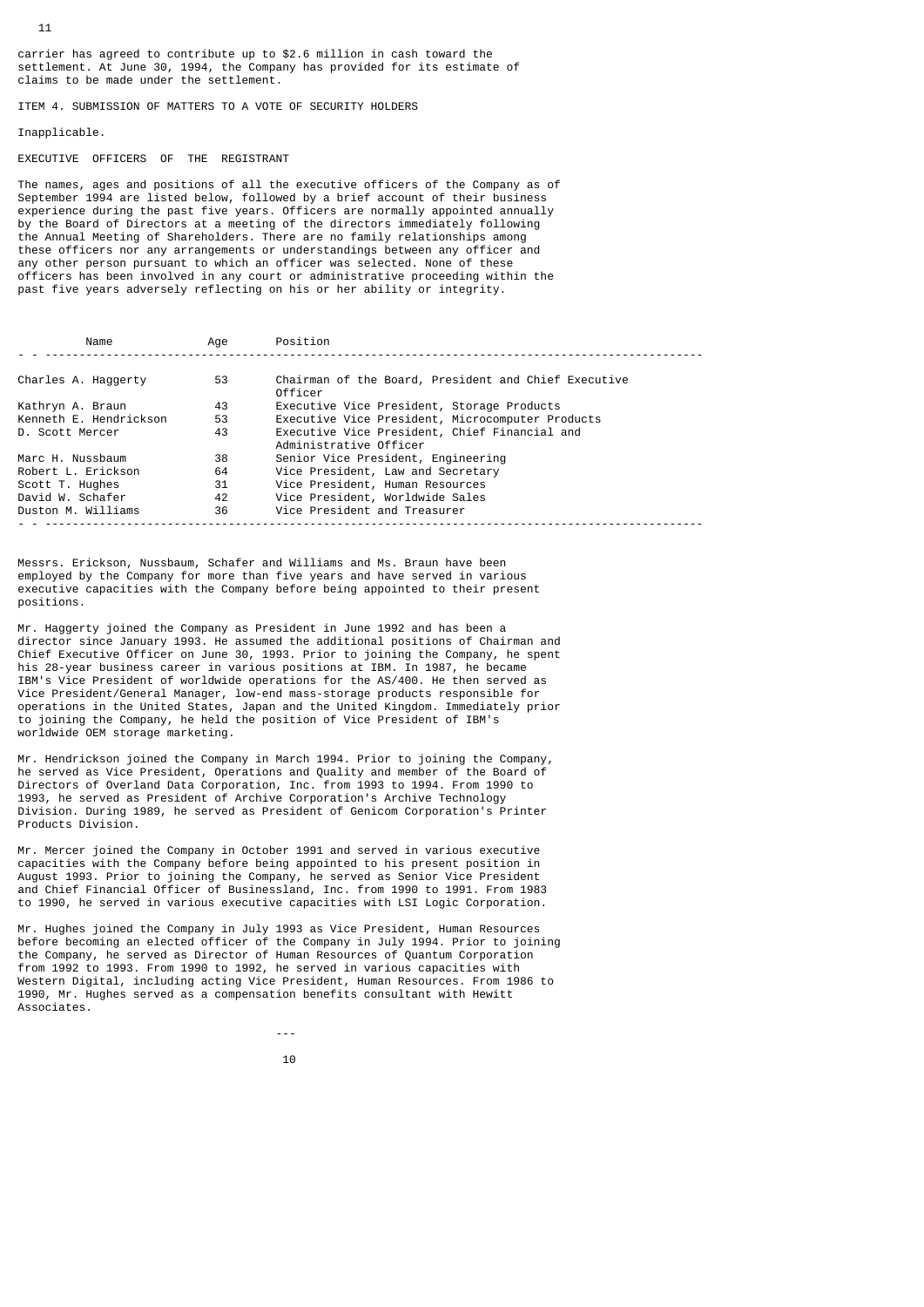#### ------------------ PART II

ITEM 5. MARKET FOR THE REGISTRANT'S COMMON EQUITIES AND RELATED SHAREHOLDER MATTERS

Western Digital's common stock is listed on the New York Stock Exchange ("NYSE"). The approximate number of holders of record of common stock of the Company as of September 1, 1994 was 4,360.

The Company has not paid any cash dividends on its common stock and does not intend to pay any cash dividends in the foreseeable future.

The high and low closing prices of the Company's common stock, as reported by the NYSE, for each quarter of 1994 and 1993 are as follows:

|      | First           | Second      | Third           | Fourth           |
|------|-----------------|-------------|-----------------|------------------|
|      |                 |             |                 |                  |
| 1994 |                 |             |                 |                  |
| High | \$6 1/8         | $$10 \t1/4$ | $$20 \t1/8$     | $$19 \; 1/2$     |
| Low  | $3 \frac{3}{4}$ | 47/8        | $8 \frac{3}{4}$ | $11 \frac{7}{8}$ |
| 1993 |                 |             |                 |                  |
| High | $$5 \; 3/8$     | \$85/8      | \$91/2          | \$6              |
| Low  | 41/4            | 5           | $5 \frac{1}{4}$ | $3 \frac{3}{4}$  |
|      |                 |             |                 |                  |

# ITEM 6. SELECTED FINANCIAL DATA

# WESTERN DIGITAL CORPORATION

## FINANCIAL HIGHLIGHTS

(in thousands, except per share and employee data)

 $11$ 

|                                                  |               |               | Year ended June 30, |               |               |
|--------------------------------------------------|---------------|---------------|---------------------|---------------|---------------|
|                                                  | 1994          | 1993          | 1992                | 1991          | 1990          |
| Revenues, net                                    | \$1,539,680   | \$1,225,231   | \$<br>938,332       | \$<br>986,201 | \$1,073,907   |
| Gross profit                                     | 317,931       | 182,047       | 110,625             | 173,234       | 262,160       |
| Research and development<br>Selling, general and | 112,827       | 101,593       | 89,566              | 93,107        | 82, 111       |
| administrative                                   | 113,224       | 90,470        | 88,012              | 116,361       | 140,058       |
| Operating income (loss)                          | 91,880        | (10, 016)     | (66, 953)           | (117, 774)    | 39,991        |
| Net income (loss)                                | 73,136        | (25, 108)     | (72, 860)           | (134, 171)    | 24,165        |
| Primary earnings (loss)                          |               |               |                     |               |               |
| per share $(1)$                                  | \$<br>1.77    | (.79)<br>\$   | \$<br>(2.49)        | \$<br>(4.59)  | \$<br>.82     |
| Working capital                                  | 261,744       | \$<br>111,548 | \$<br>138,919       | \$<br>167,319 | \$<br>231,082 |
| Additions to property                            |               |               |                     |               |               |
| and equipment, net                               | 16,282        | 35,565        | 21,311              | 76,913        | 91,959        |
| Total assets                                     | 640,513       | 531, 171      | 532,543             | 620,440       | 637,560       |
| Total long-term                                  |               |               |                     |               |               |
| obligations                                      | 58,646        | 182,561       | 242,951             | 234,933       | 145,050       |
| Shareholders' equity                             | \$<br>288,239 | 130,950<br>\$ | \$<br>112,257       | \$<br>185,102 | \$<br>322,042 |
| Number of employees                              | 6,593         | 7,322         | 6,906               | 6,740         | 7,607         |

(1) For the year ended June 30, 1994, fully diluted earnings per share were \$1.70. For all other periods presented fully diluted earnings (loss) per share approximated primary earnings (loss) per share.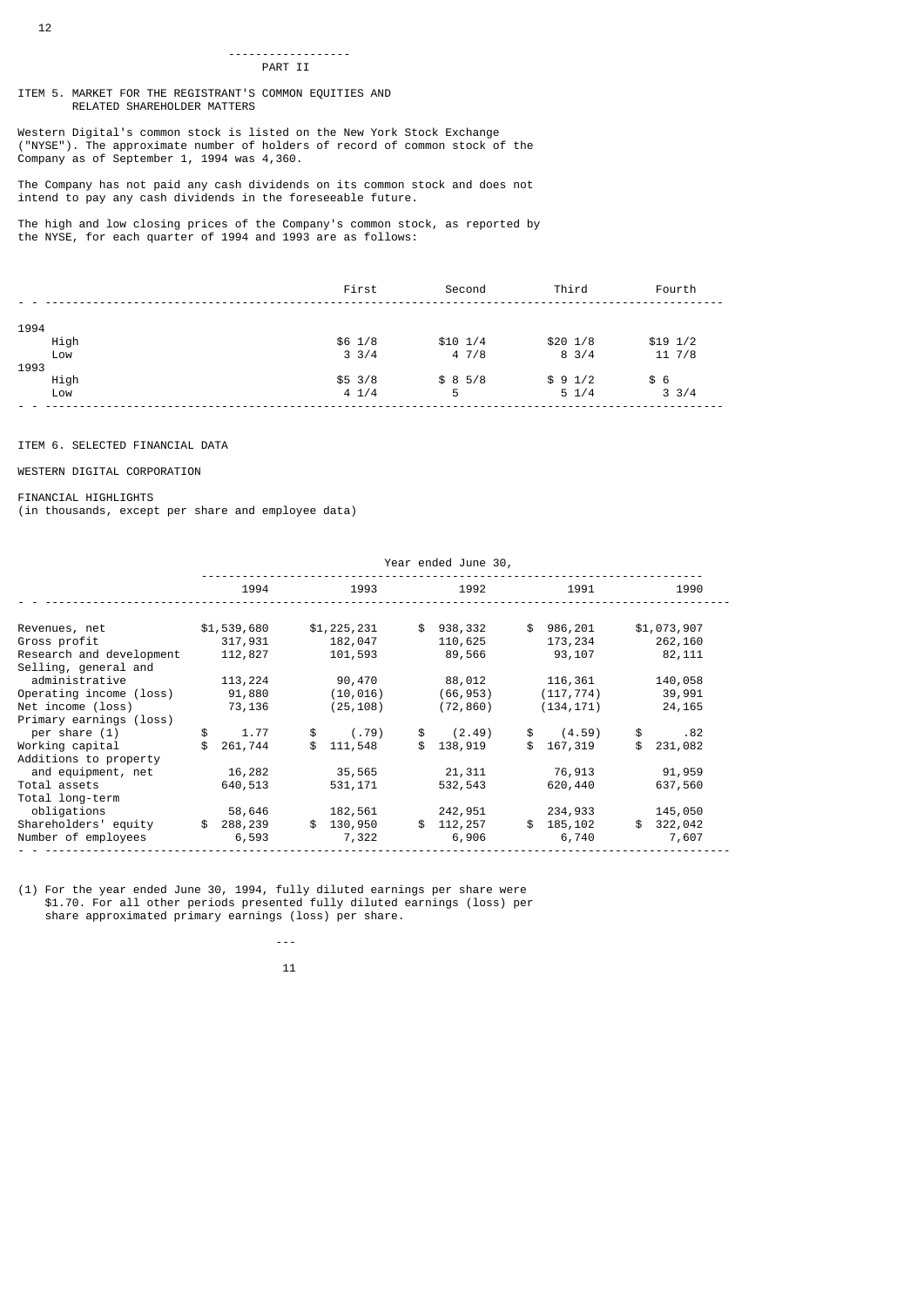#### ITEM 7. MANAGEMENT'S DISCUSSION AND ANALYSIS OF FINANCIAL CONDITION AND RESULTS OF OPERATIONS

# OVERVIEW

Western Digital operates in an extremely competitive industry subject to short product life cycles, dependence upon a limited number of suppliers for certain component parts, dependence upon highly skilled engineering and other personnel and significant expenditures for product development. The disk drive market in particular has been subject to recurring periods of severe price competition. During the fourth quarter of 1993, revenues and gross profits declined significantly due to severe competitive pricing pressures across all 3.5-inch drive capacity price points, resulting in the Company reporting a loss in the fourth quarter of 1993 and well as for the year, and for the first quarter of 1994.

The Company's engineering strategy has been focused toward the production of higher capacity-per-platter, cost-competitive disk drives, and as a result, during 1994, the Company continued to introduce higher-capacity disk drives, increase factory utilization and improve manufacturing efficiencies, which reduced per unit manufacturing costs and also obtained lower component costs from suppliers. These factors, along with stabilizing industry conditions, contributed to the Company reporting net income of \$73.1 million in 1994, as compared with net losses of \$25.1 million and \$72.9 million for 1993 and 1992, respectively.

During 1994, the Company significantly strengthened its balance sheet through cash flows from operations, proceeds from the sale of the Company's wafer fabrication facility and common stock offering and retirement of all bank debt (\$143.3 million) outstanding at June 30, 1993. Cash and cash equivalents totaled \$243.5 million at the end of 1994 versus \$33.8 million at the end of 1993. In addition, during 1994, the Company entered into an \$85.0 million accounts receivable facility with certain financial institutions, consisting of a \$50.0 million three-year arrangement and a \$35.0 million one-year committed arrangement. This facility is intended to serve as a source of working capital as may be needed from time to time and replaces credit facilities secured by substantially all of the Company's assets.

Unless otherwise indicated, references herein to specific years and quarters are to the Company's fiscal years ending June 30 and to fiscal quarters.

# RESULTS OF OPERATIONS

#### COMPARISON OF 1994, 1993 AND 1992

and the state of the state of the state of the state of the state of the state of the state of the state of the

The Company reported net income for 1994 of \$73.1 million compared with net losses of \$25.1 and \$72.9 million for 1993 and 1992, respectively. The improved operating results since 1992 are directly related to increased revenues and improved gross profit margins. The Company's revenues increased 26% and 31% in 1994 and 1993, respectively, while gross profit margins improved from 11.8% in 1992 to 14.9% in 1993 and 20.6% in 1994.

Revenue for drive products totaled \$1.4 billion in 1994, an increase of \$333.0 million, or 32% as compared with the prior year. A 56% increase in the volume of drive units shipped year-to-year and a shift in product mix to higher-capacity drives contributed to this increase in revenue. The average MB per drive shipped in 1994 increased significantly to 298 MBs per drive from 186 MBs per drive in 1993. The positive impact of these factors on revenue was partially offset by a seven percent decline in disk drive average selling prices ("ASPs") from 1993 to 1994. If the disk drive industry is subjected to another period of severe pricing competition such as occurred in the latter half of 1993 and first part of 1994, revenue and gross profit may be adversely impacted in future quarters.

Revenue for MCP totaled \$160.0 million in 1994, a decrease of \$18.0 million, or 10% from 1993, primarily due to a decrease in graphics product revenue as a result of decreased sales in desktop graphics. During the fourth quarter of 1994, MCP reported its first profitable quarter in more than three years. This performance was driven by strength in the input/output product line and the Company's strong position in portable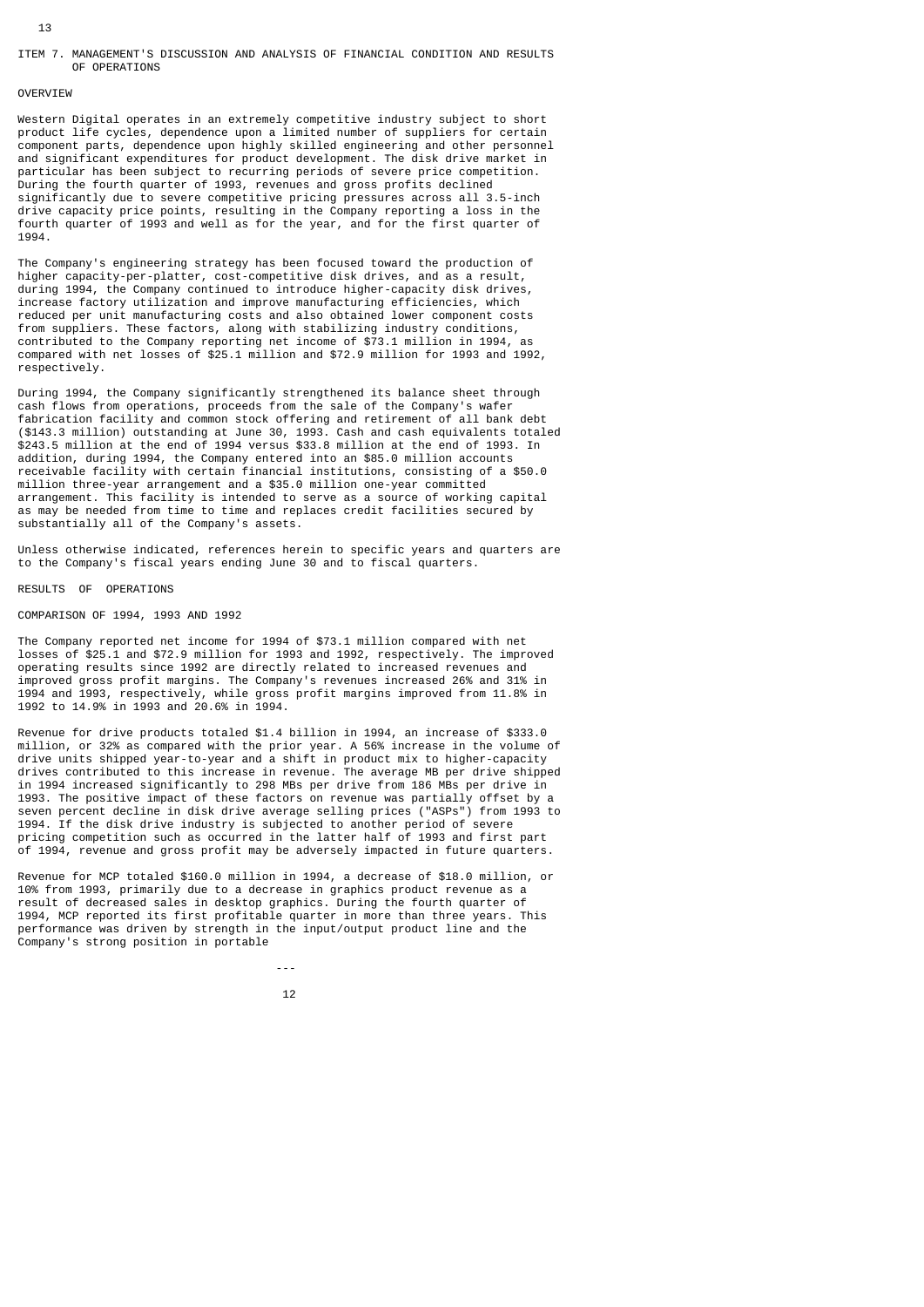graphics accelerator chips, as well as continued fixed cost reductions associated with the Company's transition to a fabless business model.

Revenue for drive products totaled \$1.0 billion in 1993, an increase of \$379.0 million, or 57% as compared with 1992. Unit shipments increased 63% year-to-year with the majority of the increase occurring in the first nine months of 1993, as the mix of units shipped continued to shift to newer, higher-performance, higher-capacity drives. In 1993 the average MB per drive shipped nearly doubled to 186 MBs per drive from 98 MBs per drive in 1992. The increase in drive shipments and shift in product mix was partially offset by a 14% year-to-year decline in ASPs across all 3.5-inch drive capacity price points as a result of severe competitive pricing pressures in the disk drive industry beginning in March 1993.

MCP revenue decreased \$35.0 million, or 16% from 1992 to 1993, with the majority of the decrease occurring in the systems solutions product line. Unit shipments of systems solutions products decreased approximately 26% from 1992 to 1993, while the ASPs decreased 53% year over year primarily as a result of the transition away from board level products to ICs with lower ASPs.

Disk drive gross margin for 1994 and 1993 increased approximately four and seven percentage points, respectively to 19.1% in 1994 from 15.3% in 1993 and from 8.2% in 1992. Beginning in the latter half of 1992, disk drive sales began to contribute to gross profits as increased demand for the Company's newer, higher-capacity products resulted in higher sales volume and ASPs and increased factory utilization, which reduced per unit manufacturing costs and improved gross margins. Gross margins from disk drives continued to increase from the second half of 1992 to the first half of 1993 as unit shipments of the Company's higher-capacity drives increased while ASPs remained steady. Beginning in March 1993, however, gross margins declined significantly as ASPs for all 3.5-inch drive capacity price points decreased sequentially during the last two quarters of 1993 as a result of severe competitive pricing pressures in the disk drive industry.

During 1994 the Company's gross margins increased sequentially through the third quarter as a result of increases in unit shipments which reduced per unit production costs, lower component costs and a favorable product mix which more than offset the decline in ASPs. Gross margin in the fourth quarter was essentially flat with the immediately preceding quarter. There can be no assurance that the Company will be able to sustain the current gross margin levels due to the cyclical nature of the disk drive industry and the Company's dependence on new product introductions.

MCP gross margin increased approximately 21 percentage points to 33.7% in 1994 from 12.5% in 1993 as the Company began to realize the cost benefits of selling its wafer fabrication facility (see Note 3 to the consolidated financial statements) and thereby reducing manufacturing costs. Gross margin from MCP, excluding the LAN business, decreased approximately eight percentage points to 12.5% in 1993 from 20.2% in 1992 as a result of the planned transition away from board-level systems solutions products, which contributed to higher gross margins in 1992 than the Company's product offerings in 1993. The decrease in gross margins in 1993 was partially offset by the sequential increase in gross margins experienced in the latter half of 1993 as a result of manufacturing efficiencies which reduced per unit manufacturing costs.

Research and development expense ("R&D") in 1994 increased approximately \$11.2 million, or 11% as compared with the prior year and increased approximately \$12.0 million, or 13% from 1992 to 1993. These increases were primarily attributable to planned expenditures to support new product introductions. During 1994 and 1993, R&D expenditures were primarily focused on the development of new disk drive products whereas in 1992, the Company's R&D resources were approximately equally allocated between the development of new disk drives and MCPs, including semiconductor processes and licensing support.

Selling, general and administrative expenses ("SG&A") in 1994 increased \$22.8 million, or 25% from the prior year as a result of increases in selling, marketing, and other related expenses in support of higher revenue levels and provisions made for the Company's pay-for-performance plans. SG&A expense increased approximately \$2.5 million, or 3% from 1992 to 1993 primarily as a result of increased selling and marketing expenses and certain reserves for executive severance.

---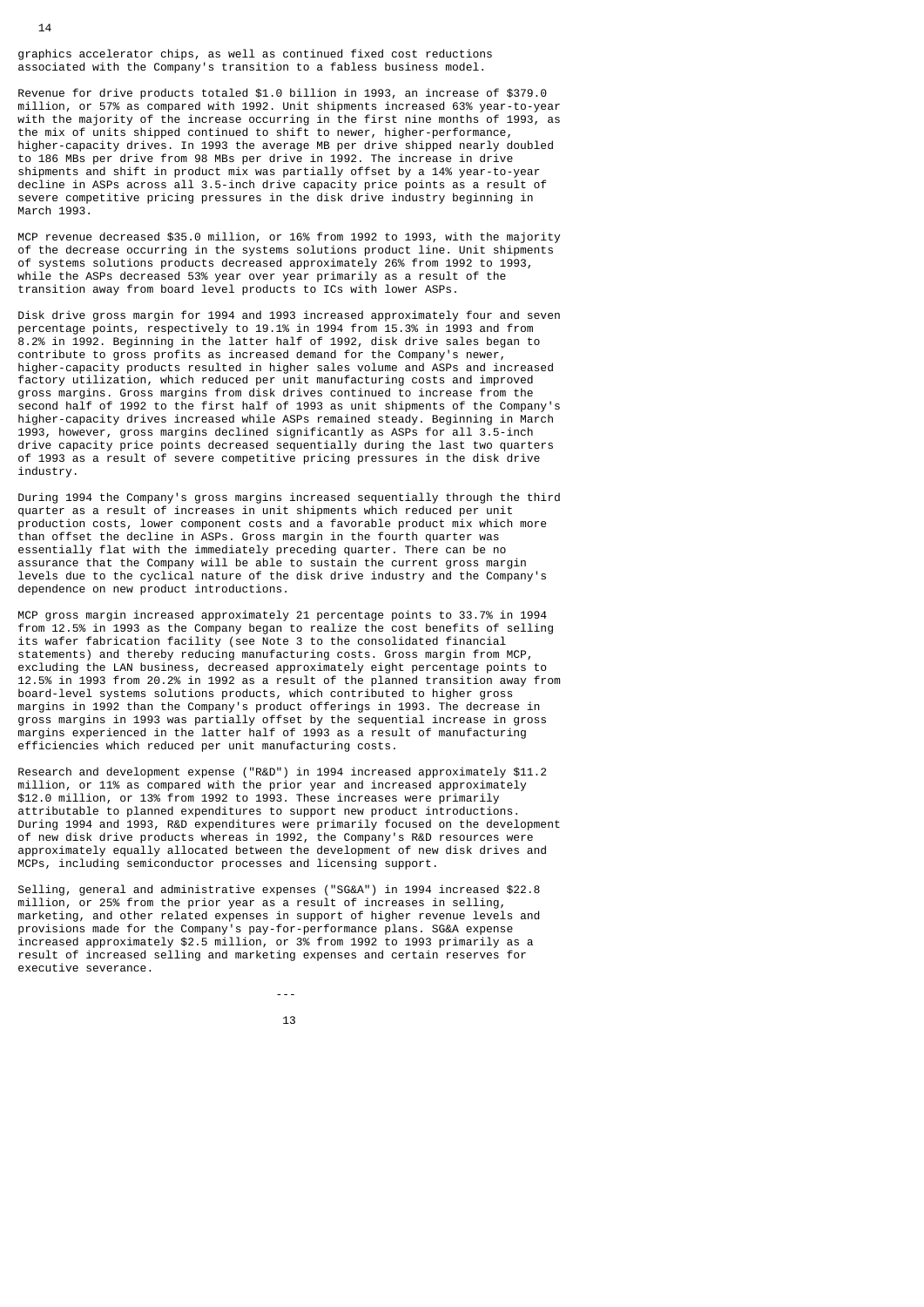Net interest expense decreased \$9.3 million in 1994 due to significant reductions in debt outstanding. Net interest expense decreased \$5.1 million in 1993 as a result of lower market interest rates and lower levels of debt outstanding.

In 1992, the Company recorded a gain of \$15.8 million from the sale of its LAN business for a cash payment of \$33.0 million. The buyer acquired specific tangible and intangible assets, assumed certain liabilities, and received certain licenses from Western Digital for specific LAN applications of more broadly based Western Digital technology. Western Digital agreed not to manufacture or distribute similar products for a period of up to six years.

The provision for income taxes in 1994 and 1992 consist primarily of taxes associated with certain of the Company's foreign subsidiaries which had taxable income. The Company's effective tax rate of 15% recorded in 1994 results primarily from the earnings of certain subsidiaries which are taxed at substantially lower tax rates as compared with United States statutory rates (see Note 6 to the consolidated financial statements).

# LIQUIDITY AND CAPITAL RESOURCES

At June 30, 1994, the Company had \$243.5 million in cash and cash equivalents as compared with \$33.8 million at June 30, 1993. During 1994, the Company generated \$178.8 million in cash flows from operations and \$73.3 million in net proceeds from the sale of 7,618,711 shares of common stock in February 1994. Cash flows from operations, along with approximately \$95.0 million of the proceeds from the sale of the Company's wafer fabrication facility were used to reduce long-term debt by \$146.3 million and to fund capital expenditures of \$16.3 million. Capital expenditures were incurred primarily for increased disk drive manufacturing and wafer testing capacity. The Company anticipates that capital expenditures in 1995 will be approximately \$60.0 million and will relate to increased disk drive manufacturing capacity. The Company believes that its current cash position and its anticipated future cash flow from operations are sufficient to meet all currently planned capital expenditures and sustain operations during the next fiscal year.

During 1994, the Company entered into an \$85.0 million accounts receivable facility with certain financial institutions. The facility consists of a \$50.0 million three-year arrangement at Eurodollar or reference rates of the participating banks and a \$35.0 million one-year committed arrangement at a rate approximating commercial paper rates. This new facility is intended to serve as a source of working capital as may be needed from time to time and replaces credit facilities secured by substantially all of the Company's assets.

Notwithstanding the significant improvements in financial position realized over the past year, the ability of the Company to sustain its improved working capital management and to continue operating profitably is dependent upon a number of factors including competitive conditions in the marketplace, general economic conditions, the efficiency of the Company's manufacturing operations, procurement of fabricated wafers and finished ICs from outside suppliers and the timely development and introduction of new products which address market needs.

ITEM 8. FINANCIAL STATEMENTS AND SUPPLEMENTARY DATA

and the state of the state of the state of the state of the state of the state of the state of the state of the

Information required by this Item is listed on page F-1 and is incorporated herein by reference.

ITEM 9. DISAGREEMENTS ON ACCOUNTING AND FINANCIAL DISCLOSURES

Inapplicable.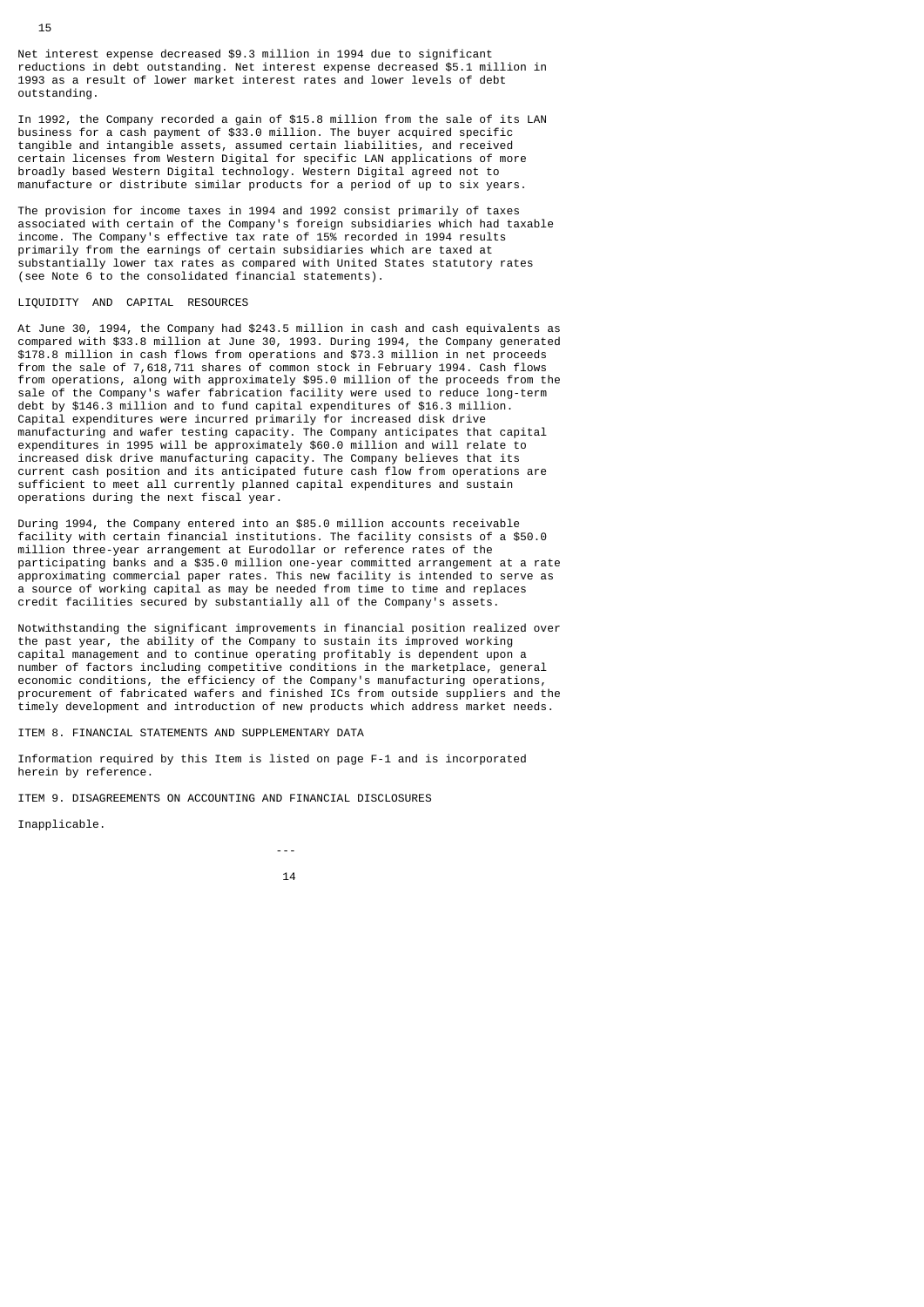#### ------------------ PART TTT

# ITEM 10. DIRECTORS AND EXECUTIVE OFFICERS OF THE REGISTRANT

There is incorporated herein by reference the information required by this Item included in the Company's Proxy Statement for the 1994 Annual Meeting of Shareholders which will be filed with the Securities and Exchange Commission no later than 120 days after the close of the fiscal year ended June 30, 1994 and the information from the section entitled "Executive Officers of the Registrant" following Part I, Item 4 of this Report.

#### ITEM 11. EXECUTIVE COMPENSATION

There is incorporated herein by reference the information required by this Item included in the Company's Proxy Statement for the 1994 Annual Meeting of Shareholders which will be filed with the Securities and Exchange Commission no later than 120 days after the close of the fiscal year ended June 30, 1994. Western Digital maintains certain employee benefit plans and programs in which its executive officers and directors are participants. Copies of these plans and programs are set forth or incorporated by reference as Exhibits 10.1, 10.2, 10.3, 10.10, 10.11, 10.12, 10.14, 10.21, 10.28 and 10.29 to this Report.

ITEM 12. SECURITY OWNERSHIP OF CERTAIN BENEFICIAL OWNERS AND MANAGEMENT

There is incorporated herein by reference the information required by this Item included in the Company's Proxy Statement for the 1994 Annual Meeting of Shareholders which will be filed with the Securities and Exchange Commission no later than 120 days after the close of the fiscal year ended June 30, 1994.

## ITEM 13. CERTAIN RELATIONSHIPS AND RELATED TRANSACTIONS

 $15$ 

There is incorporated herein by reference the information required by this Item included in the Company's Proxy Statement for the 1994 Annual Meeting of Shareholders which will be filed with the Securities and Exchange Commission no later than 120 days after the close of the fiscal year ended June 30, 1994.

---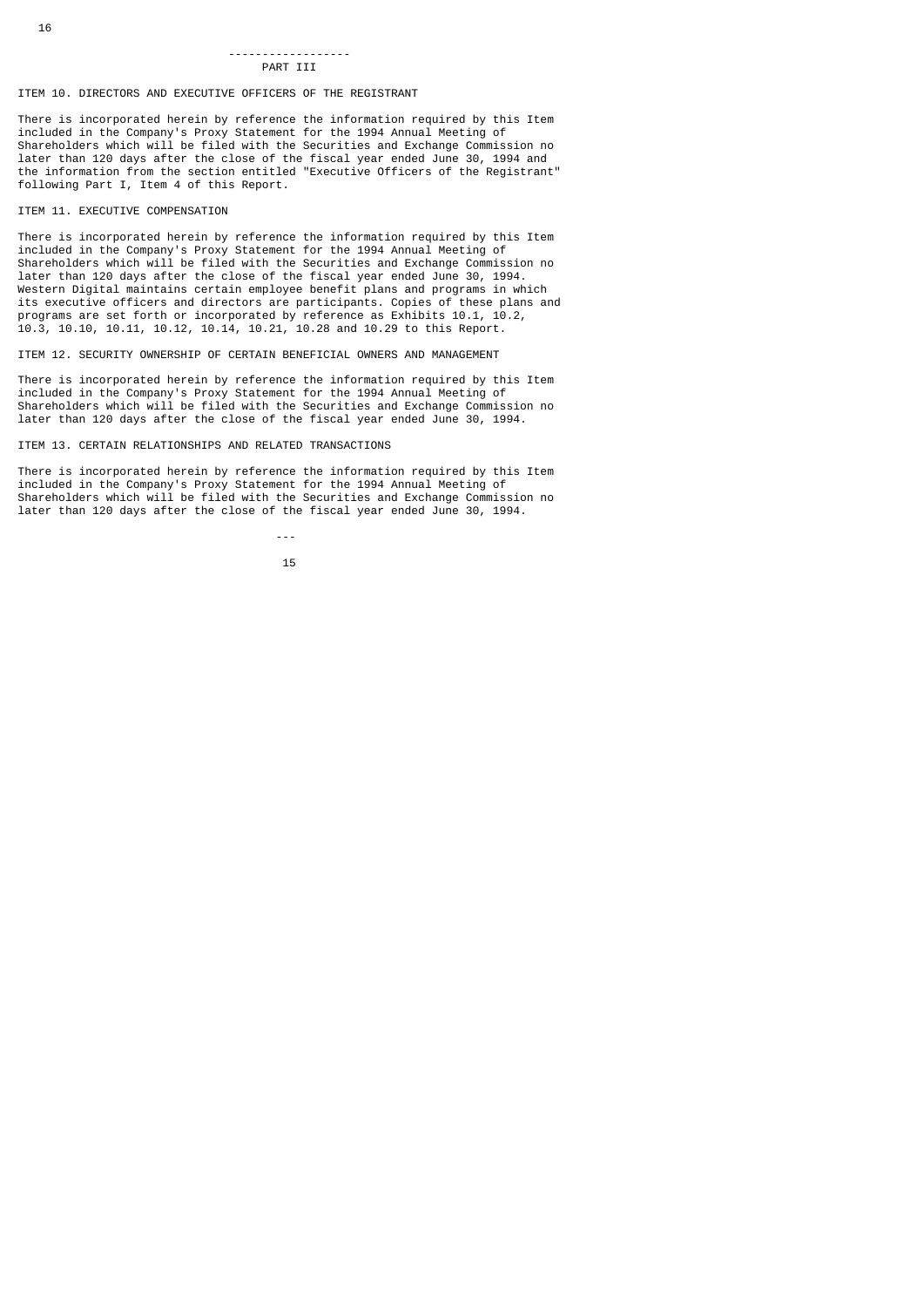#### ------------------ PART IV

ITEM 14. EXHIBITS, FINANCIAL STATEMENT SCHEDULES, AND REPORTS ON FORM 8-K

(A) Documents filed as a part of this Report:

(1) Financial Statements

 The financial statements listed in the accompanying Index to Consolidated Financial Statements and Schedules on page F-1 are filed as part of this Report and incorporated herein by reference.

(2) Financial Statement Schedules

 The financial statement schedules listed in the accompanying Index to Consolidated Financial Statements and Schedules on page F-1 are filed as part of this Report and incorporated herein by reference.

(3) Exhibits

| Exhibit<br>Number | Description                                                                                                                                                                                                                                                                                                                                                                                                 | Sequentially<br>Numbered<br>Page |
|-------------------|-------------------------------------------------------------------------------------------------------------------------------------------------------------------------------------------------------------------------------------------------------------------------------------------------------------------------------------------------------------------------------------------------------------|----------------------------------|
| 3.1               | Certificate of Incorporation of the Reqistrant (filed as Exhibit<br>3.1 to the Registrant's Current Report on Form 8-K filed January<br>15, 1987 (File No. 1-8703) and incorporated herein by this<br>reference)                                                                                                                                                                                            |                                  |
| 3.2.1             | By-laws of Registrant (incorporated by reference to Exhibit 3.2.1<br>to the Registrant's Current Report on Form 8-K (File No. 1-8703) as<br>filed with the Securities and Exchange Commission on July 18, 1994)                                                                                                                                                                                             |                                  |
| 3.3<br>3.4        | Certificate of Agreement of Merger(7)<br>Certificate of Amendment of Certificate of Incorporation                                                                                                                                                                                                                                                                                                           |                                  |
|                   | (incorporated by reference to Exhibit 3.1 to the Reqistrant's<br>Registration Statement on Form S-3 (File No. 33-28374) as filed<br>with the Securities and Exchange Commission on April 26, 1989)                                                                                                                                                                                                          |                                  |
| 4.1               | Indenture, dated as of May 1, 1989, between the Registrant and U.S.<br>Trust Company of California, N.A., covering the Registrant's 9%<br>Convertible Subordinated Debentures due 2014 (incorporated by<br>reference to Exhibit 4 to Amendment No. 2 to the Registrant's<br>Registration Statement on Form S-3 (File No. 33-28374) as filed<br>with the Securities and Exchange Commission on May 10, 1989) |                                  |
| 4.2               | Rights Agreement between the Registrant and First Interstate Bank,<br>Ltd., as Rights Agent, dated as of December 1, 1988 (incorporated<br>by reference to Exhibit 1 to the Registrant's Current Report on<br>Form 8-K as filed with the Securities and Exchange Commission on<br>December 12, 1988)                                                                                                        |                                  |
| 4.3               | Amendment No. 1 to Rights Agreement by and between the Registrant<br>and First Interstate Bank, Ltd. dated as of August 10, 1990<br>(incorporated by reference to Exhibit 1 to the Registrant's Current<br>Report on Form 8-K as filed with the Securities and Exchange<br>Commission on August 14, 1990)                                                                                                   |                                  |
| 4.4               | Certificate of Designation, Preferences and Rights of Series A<br>Junior Participating Preferred Stock of the Registrant<br>(incorporated by reference to Exhibit A of Exhibit 1 to the<br>Registrant's Current Report on Form 8-K as filed with the<br>Securities and Exchange Commission on December 12, 1988)                                                                                            |                                  |
| 10.1              | The Registrant's Employee Stock Option Plan (1) **                                                                                                                                                                                                                                                                                                                                                          |                                  |
| 10.2              | The Registrant's Stock Option Plan for Non-Employee<br>Directors (1) **                                                                                                                                                                                                                                                                                                                                     |                                  |
| 10.3              | The Registrant's 1993 Employee Stock Purchase Plan(8) **                                                                                                                                                                                                                                                                                                                                                    |                                  |

---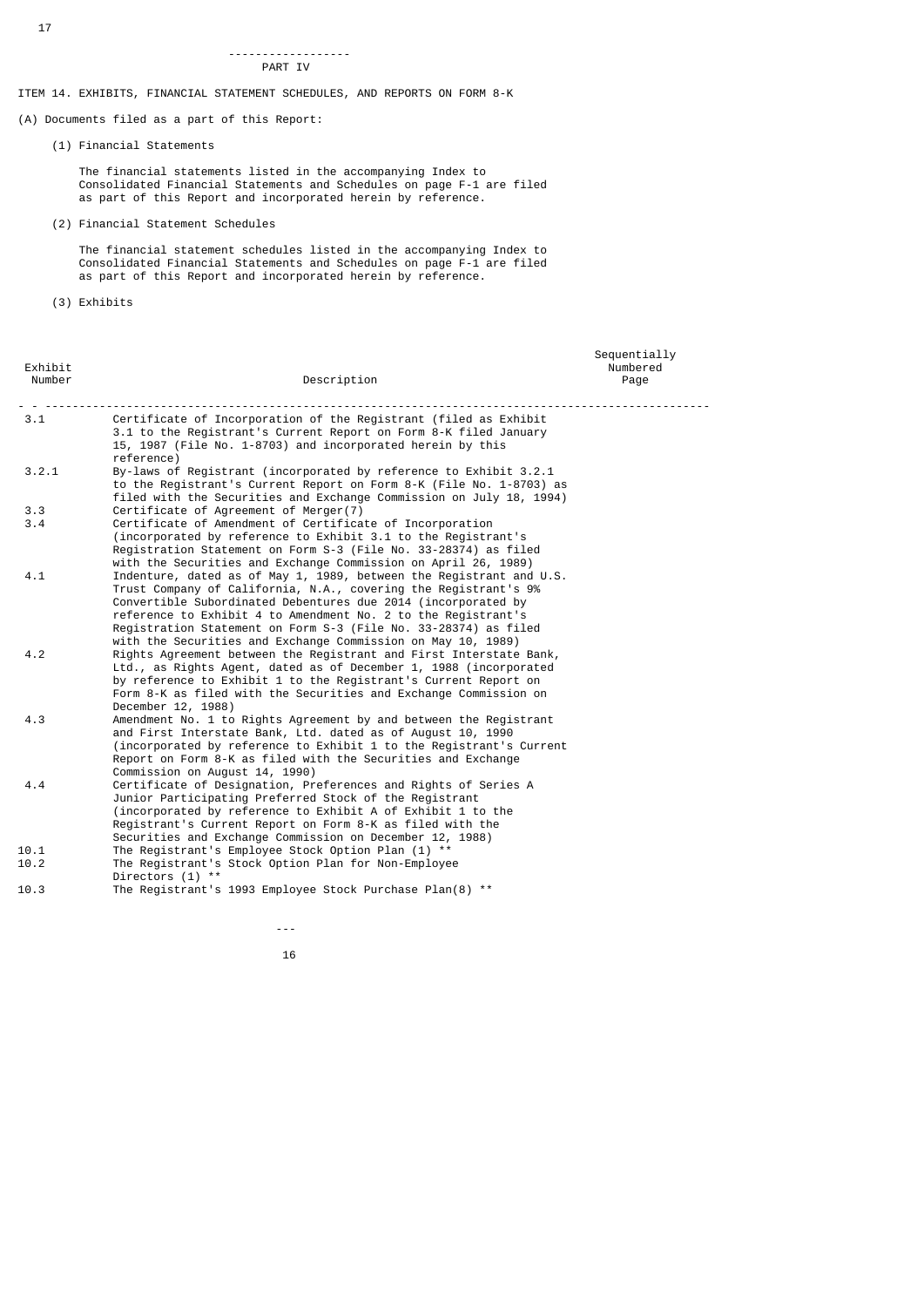Sequentially Exhibit Numbered **Exhibit** Number of Australian Australian Australian Australian Australian Australian Australian Australian Australian Australian Australian Australian Australian Australian Australian Australian Australia Number Description Page - - -------------------------------------------------------------------------------------------------- Receivables Contribution and Sale Agreement, dated as of January 7, 1994 by and between the Company, as seller, and Western Digital Capital Corporation, as buyer(2) 10.5 Receivables Purchase Agreement, dated as of January 7, 1994, by and among Western Digital Capital Corporation, as seller, the Company, as servicer, the Financial Institutions listed therein, as bank purchasers and J.P. Morgan Delaware, as administrative agent(2)<br>First Amendment to Receivables Purchase Agreement dated March 10.6 First Amendment to Receivables Purchase Agreement, dated March 23, 1994, by and between Western Digital Corporation, as seller and the Financial Institutions listed therein as bank purchasers and administrative agents(2)<br>10.7 Assignment Agreement, da 10.7 Assignment Agreement, dated as of March 23, 1994, by and between J.P. Morgan Delaware as Bank Purchaser and Assignor and the Bank of California, N.A. and the Long-term Credit Bank of Japan, LTD., Los Angeles Agency as Assignees(2)<br>10.8 Asset Purchase Agreement dated 10.8 Asset Purchase Agreement dated December 16, 1993 by and between Motorola, Inc. and Western Digital regarding the sale and purchase of Western Digital's wafer fabrication facilities and certain related assets(4) 10.9 Supply Agreement dated December 16, 1993 by and between Motorola, Inc. and Western Digital regarding the supply of wafers to Western Digital(4)<br>10.10 The Wester 10.10 The Western Digital Corporation Deferred Compensation Plan\* \*\*<br>10.11 The Western Digital Corporation Executive Bonus Plan\* \*\* 10.11 The Western Digital Corporation Executive Bonus Plan\*<br>10.12 The Extended Severance Plan of the Registrant \* \*\* 10.12 The Extended Severance Plan of the Registrant \* \*\*<br>10.13 Manufacturing Building lease between Wan Tien Real Manufacturing Building lease between Wan Tien Realty Pte Ltd and Western Digital (Singapore) Pte Ltd dated as of November 9, 1993 (incorporated by reference to Exhibit 10.17.1 to the Registrant's Quarterly Report on Form 10-Q (File No. 1-8703) as filed with the Securities and Exchange Commission on January 25, 1994) 10.14 The Management Incentive Compensation Plan of Registrant for fiscal year  $199\bar{5}^*$  \*  $\overline{5}$  Wafer and Di  $\sim$  Wafer and Die Purchase Contract by and between American Microsystems, Inc. and the Company effective as of July 18,  $1994(9)^*$ <br>10.16 Foundry 10.16 Foundry Capacity, Product Purchase, and Technology Agreement by and between American Telephone and Telegraph Co. and the Company effective as of August 25, 1992 (incorporated by reference to Exhibit 10.10.3 to the Registrant's Annual Report on Form 10-K (File No. 1-8703) as filed with the Securities and Exchange Commission on September 28, 1992)(5)<br>Commission on September 28, 1992)(5)<br>10.17 Subleases between Wan Tien Realty Pt 10.17 Subleases between Wan Tien Realty Pte Ltd and Western Digital (Singapore) Pte Ltd dated as of September 1, 1991(1)<br>10.18 Sublease between Wan Tien Realty Pte Ltd and Western Sublease between Wan Tien Realty Pte Ltd and Western Digital (Singapore) Pte Ltd dated as of October 12, 1992(1)<br>10.19 Agreement for Purchase and Sale of Assets by and bet Agreement for Purchase and Sale of Assets by and between Registrant and Standard Microsystems Corporation effective as of September 16, 1991 and as amended by the Amendment No. 1 to Agreement for Purchase and Sale of Assets by and between the Registrant and Standard Microsystems Corporation effective as of September 27, 1991 (incorporated by reference to Exhibit 2 to Form 8 filed as Amendment Number 1 to Registrant's Form 8-K dated October 16, 1991)<br>10.21 The Registrant's Non-Employee Director Stock-for-Fees Plan(1) \*\* The Registrant's Non-Employee Director Stock-for-Fees Plan(1) \*\*

---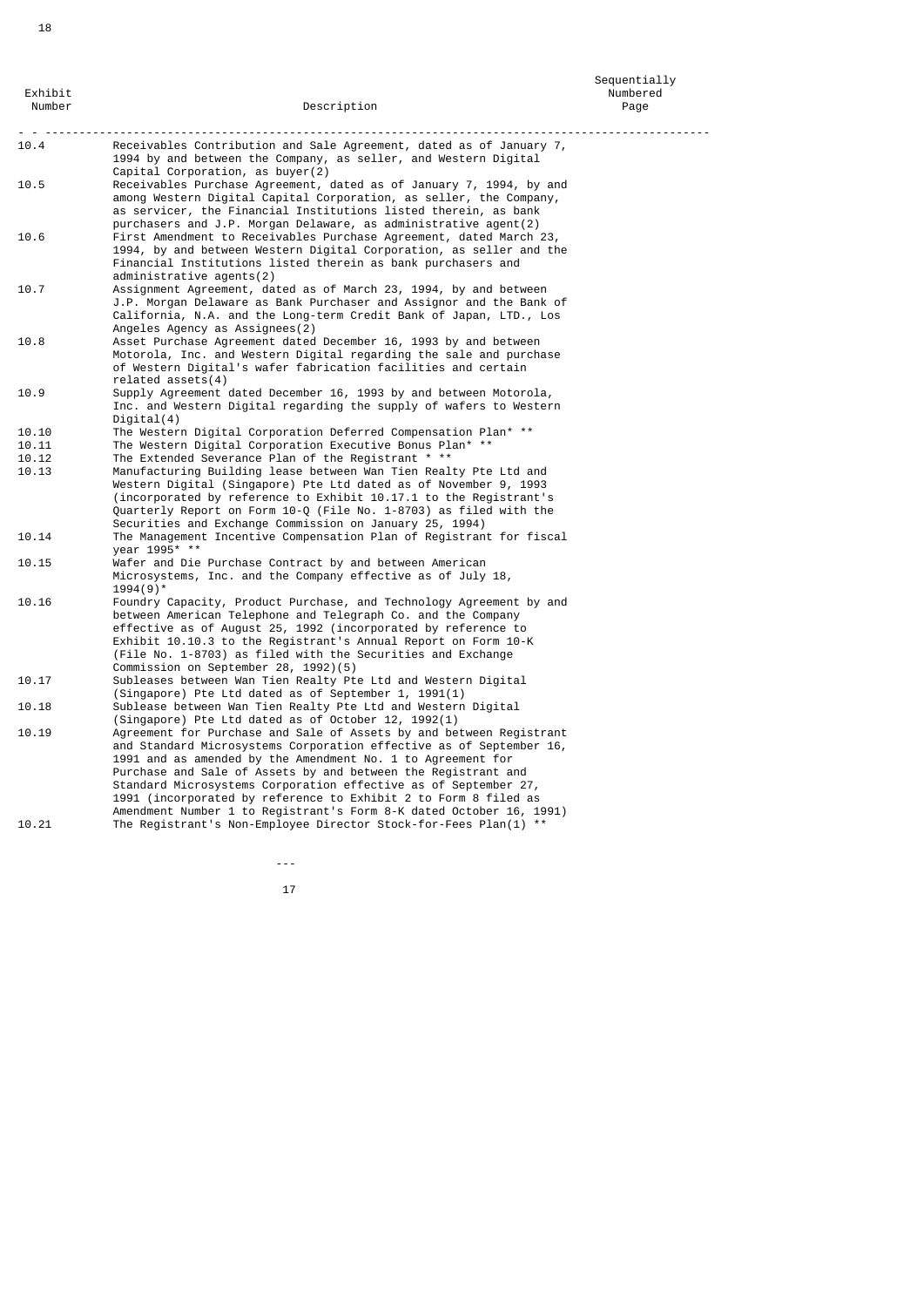Sequentially Exhibit Numbered **Exhibit** Number of Australian Australian Australian Australian Australian Australian Australian Australian Australian Australian Australian Australian Australian Australian Australian Australian Australia Number Description Page - - -------------------------------------------------------------------------------------------------- Office Building Lease between The Irvine Company and the Registrant dated as of January 13, 1988 (incorporated by reference to Exhibit 10.11 to Amendment No. 2 to the Registrant's Annual Report to Form 10-K (File No. 1-8703) as filed on Form 8 with the Securities and Exchange Commission on November 18, 1988)(6) 10.26 Patent License Agreement between Western Electric Company, Incorporated and the Registrant effective as of July 1, 1980(3) 10.27 Agreement between International Business Machines Corporation and the Registrant dated as of January 1, 1990(3) 10.28 Letter to Mr. I.M. Booth from Mr. Roger W. Johnson dated December 3, 1992 regarding chief executive officer severance arrangement(3) \*\* 10.29 Form of Letter to Mr. George L. Bragg from Mr. Roger W. Johnson dated October 22, 1992 regarding vice chairman severance arrangement(7) \*\* 11 Computation of Per Share Earnings (see page 20 hereof)<br>21 Subsidiaries of the Company (see page 21 hereof) 21 Subsidiaries of the Company (see page 21 hereof)<br>23 Consent of Independent Auditors (see page 22 here

- - --------------------------------------------------------------------------------------------------

New exhibit filed with this Report.

27 Financial Data Schedule\*

19

\*\* Compensation plan, contract or arrangement required to be filed as an exhibit pursuant to applicable rules of the Securities and Exchange Commission.

23 Consent of Independent Auditors (see page 22 hereof)

- (1) Incorporated by reference to the Registrant's Annual Report on Form 10-K (File No. 1-8703) as filed with the Securities and Exchange Commission on September 28, 1992.
- (2) Incorporated by reference to the Registrant's Quarterly Report on Form 10-Q (File No. 1-8703) as filed with the Securities and Exchange Commission on May 9, 1994.
- (3) Incorporated by reference to Registrant's Amendment No. 1 to Form S-1 (No. 33-54968) as filed with the Securities and Exchange Commission on January 5, 1993.
- (4) Incorporated by reference to the Registrant's Current Report on Form 8-K (File No. 1-8703) as filed with the Securities and Exchange Commission on January 5, 1994.
- (5) Subject to confidentiality order dated November 24, 1992.
- (6) Subject to confidentiality order dated November 21, 1988.
- (7) Incorporated by reference to Amendment No. 2 to Registrant's Registration Statement on Form S-1 (No. 33-54968) as filed with the Securities and Exchange Commission on January 26, 1993.
- (8) Incorporated by reference to Registrant's Registration Statement on Form S-8 (No. 33-51725) as filed with the Securities and Exchange Commission on December 28, 1993.
- (9) Confidental treatment requested.

and the state of the state of the state of the state of the state of the state of the state of the state of the

(B) Reports on Form 8-K

None.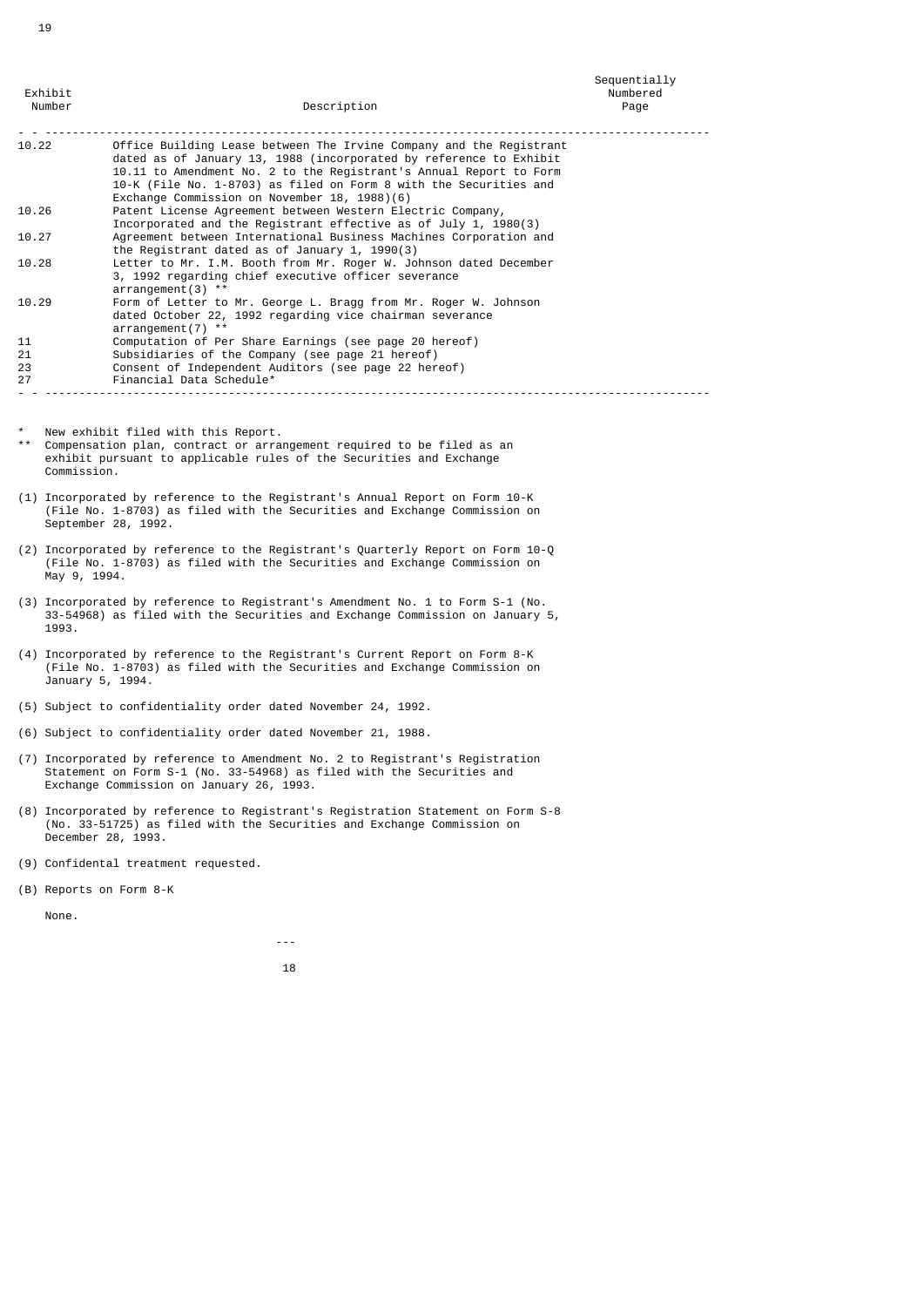20

Pursuant to the requirements of Section 13 or 15(d) of the Securities Exchange Act of 1934, the Registrant has duly caused this report to be signed on its behalf by the undersigned, thereunto duly authorized.

# WESTERN DIGITAL CORPORATION

# By: SCOTT MERCER

## -------------------------------

 D. Scott Mercer Executive Vice President, Chief Financial and Administrative Officer

Dated: September 21, 1994

Pursuant to the requirements of the Securities Exchange Act of 1934, this report has been signed below by the following persons on behalf of the Registrant and in the capacities indicated on September 21, 1994.

| SIGNATURE                  | TITLE                                                                                        |
|----------------------------|----------------------------------------------------------------------------------------------|
| -----------                | Chairman of the Board, President and Chief<br>Executive Officer (Principal Executive         |
| Charles A. Haggerty        | Officer)                                                                                     |
| SCOTT MERCER               | Executive Vice President, Chief Financial and<br>Administrative Officer (Principal Financial |
| D. Scott Mercer            | and Accounting Officer)                                                                      |
| JAMES A. ABRAHAMSON        | Director                                                                                     |
| James A. Abrahamson        |                                                                                              |
| PETER D. BEHRENDT Director |                                                                                              |
| Peter D. Behrendt          |                                                                                              |
| I.M. BOOTH                 | <b>Director</b>                                                                              |
| I.M. Booth                 |                                                                                              |
| G. L. BRAGG Director       |                                                                                              |
| George L. Bragg            |                                                                                              |
| I. FEDERMAN                | Director                                                                                     |
| Irwin Federman             |                                                                                              |
| ANDRE R. HORN              | Director <b>Director</b>                                                                     |
| Andre R. Horn              |                                                                                              |
| ANNE O. KRUEGER            | <b>Director</b>                                                                              |
| Anne O. Krueger            |                                                                                              |
| THOMAS E. PARDUN Director  |                                                                                              |
| Thomas E. Pardun           |                                                                                              |
| S. B. SCHWARTZ Director    |                                                                                              |
| Stephen B. Schwartz        |                                                                                              |
|                            |                                                                                              |

19

and the state of the state of the state of the state of the state of the state of the state of the state of the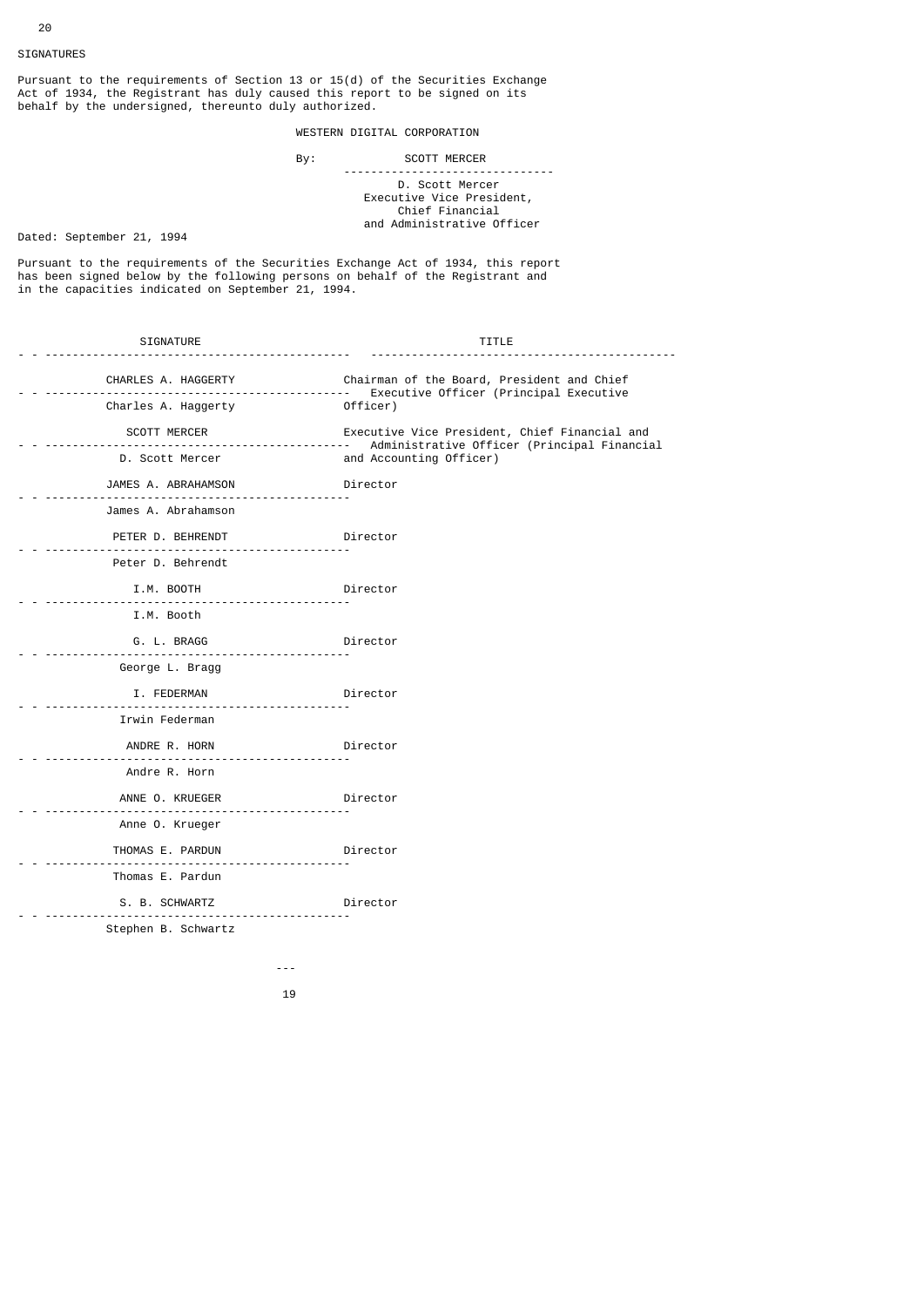#### WESTERN DIGITAL CORPORATION COMPUTATION OF PER SHARE EARNINGS (in thousands, except per share amounts)

|                                                                                                                                                      | Year ended June 30, |                                        |                         |  |  |
|------------------------------------------------------------------------------------------------------------------------------------------------------|---------------------|----------------------------------------|-------------------------|--|--|
|                                                                                                                                                      | 1994                | 1993                                   | 1992                    |  |  |
| PRIMARY                                                                                                                                              |                     |                                        |                         |  |  |
| Net income (loss)                                                                                                                                    | \$73,136<br>.       | \$(25, 108)<br><u> - - - - - - - -</u> | \$(72,860)<br>--------- |  |  |
|                                                                                                                                                      |                     |                                        |                         |  |  |
| Weighted average number of common shares outstanding<br>during the period<br>Incremental common shares attributable to exercise of                   | 39,341              | 31,813                                 | 29,209                  |  |  |
| outstanding options and warrants                                                                                                                     | 2,022<br><u>.</u>   | --------                               | ---------               |  |  |
| Total shares                                                                                                                                         | 41,363              | 31,813                                 | 29,209                  |  |  |
|                                                                                                                                                      | - - - - - - -       | <u> - - - - - - - - -</u>              |                         |  |  |
| Net income (loss) per share                                                                                                                          | \$1.77              | \$(.79)                                | \$(2.49)                |  |  |
|                                                                                                                                                      | -------             |                                        |                         |  |  |
| <b>FULLY DILUTED</b>                                                                                                                                 |                     |                                        |                         |  |  |
| Net income (loss)<br>Add back: interest expense, net of income tax effect                                                                            | \$73,136            | \$(25, 108)                            | \$(72, 860)             |  |  |
| applicable to convertible subordinated debentures                                                                                                    | 4,664               | ---------                              | ---------               |  |  |
|                                                                                                                                                      | \$77,800            | \$(25, 108)                            | \$(72,860)              |  |  |
|                                                                                                                                                      | . <u>.</u>          | ---------<br>.                         | ---------               |  |  |
| Weighted average number of common shares outstanding<br>during the period                                                                            | 39,341              | 31,813                                 | 29,209                  |  |  |
| Incremental common shares attributable to exercise of<br>outstanding options and warrants<br>Incremental common shares attributable to conversion of | 2,280               |                                        |                         |  |  |
| convertible subordinated debentures                                                                                                                  | 4,059               |                                        |                         |  |  |
| Total shares                                                                                                                                         | 45,680              | 31,813                                 | ---------<br>29,209     |  |  |
|                                                                                                                                                      | - - - - - - -       | <u>.</u><br>.                          | .<br>.                  |  |  |
| Net income (loss) per share                                                                                                                          | \$1.70              | \$(.79)                                | \$(2.49)                |  |  |
|                                                                                                                                                      |                     |                                        |                         |  |  |

е процесси производите на 1920 година в 1920 година в 1920 година в 1920 година в 1920 година в 1920 година в <br>2001 година в 1920 година в 1920 година в 1920 година в 1920 година в 1920 година в 1920 година в 1920 година

and the state of the state of the state of the state of the state of the state of the state of the state of the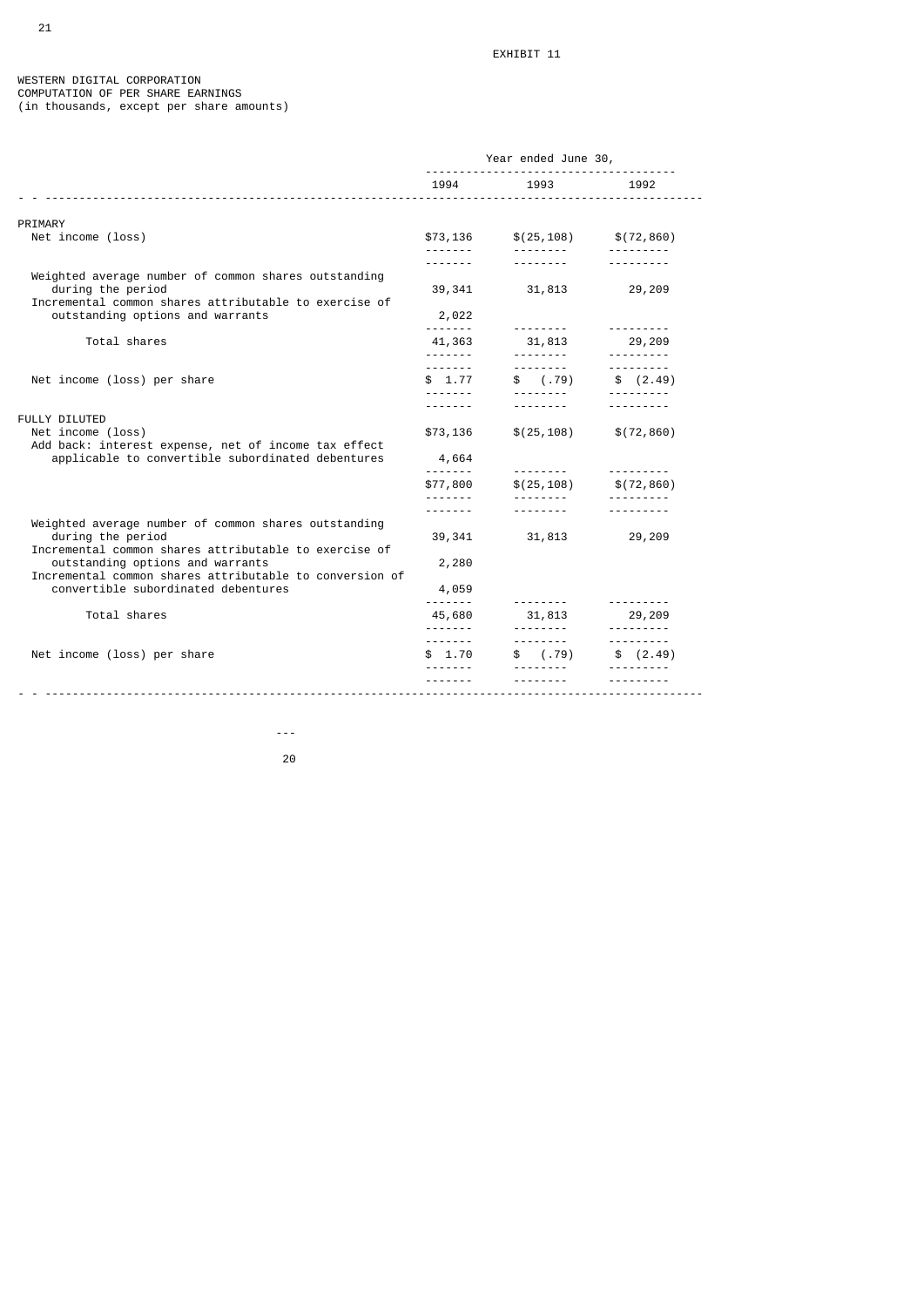# Name Jurisdiction

| Western Digital Ireland, Ltd.        | Cayman Islands              |
|--------------------------------------|-----------------------------|
| Western Digital (Malaysia) SDN BHD   | Malaysia                    |
| Arrington Limited                    | Republic of Ireland         |
| Western Digital Deutschland GmbH     | Federal Republic of Germany |
| Western Digital (France) S.a.r.l.    | France                      |
| Western Digital Japan Ltd.           | Japan                       |
| Western Digital (U.K.) Limited       | United Kingdom              |
| Western Digital Canada Corporation   | Canada                      |
| Western Digital Korea, Ltd.          | Republic of Korea           |
| Western Digital (Singapore) Pte Ltd  | Singapore                   |
| Western Digital Taiwan Co., Ltd.     | Taiwan, Republic of China   |
| Western Digital Hong Kong Limited    | Hong Kong                   |
| Western Digital Netherlands B.V.     | The Netherlands             |
| Western Digital (S.E. Asia) Pte Ltd  | Singapore                   |
| Western Digital Capital Corporation  | Delaware                    |
| Western Digital (I.S.) Limited       | Ireland                     |
| Selenar Corporation*                 | California                  |
| Selenar GmbH*                        | Federal Republic of Germany |
| Western Digital Europe*              | California                  |
| Western Digital Pacific Corporation* | California                  |
|                                      |                             |

\* represents inactive subsidiaries of the Company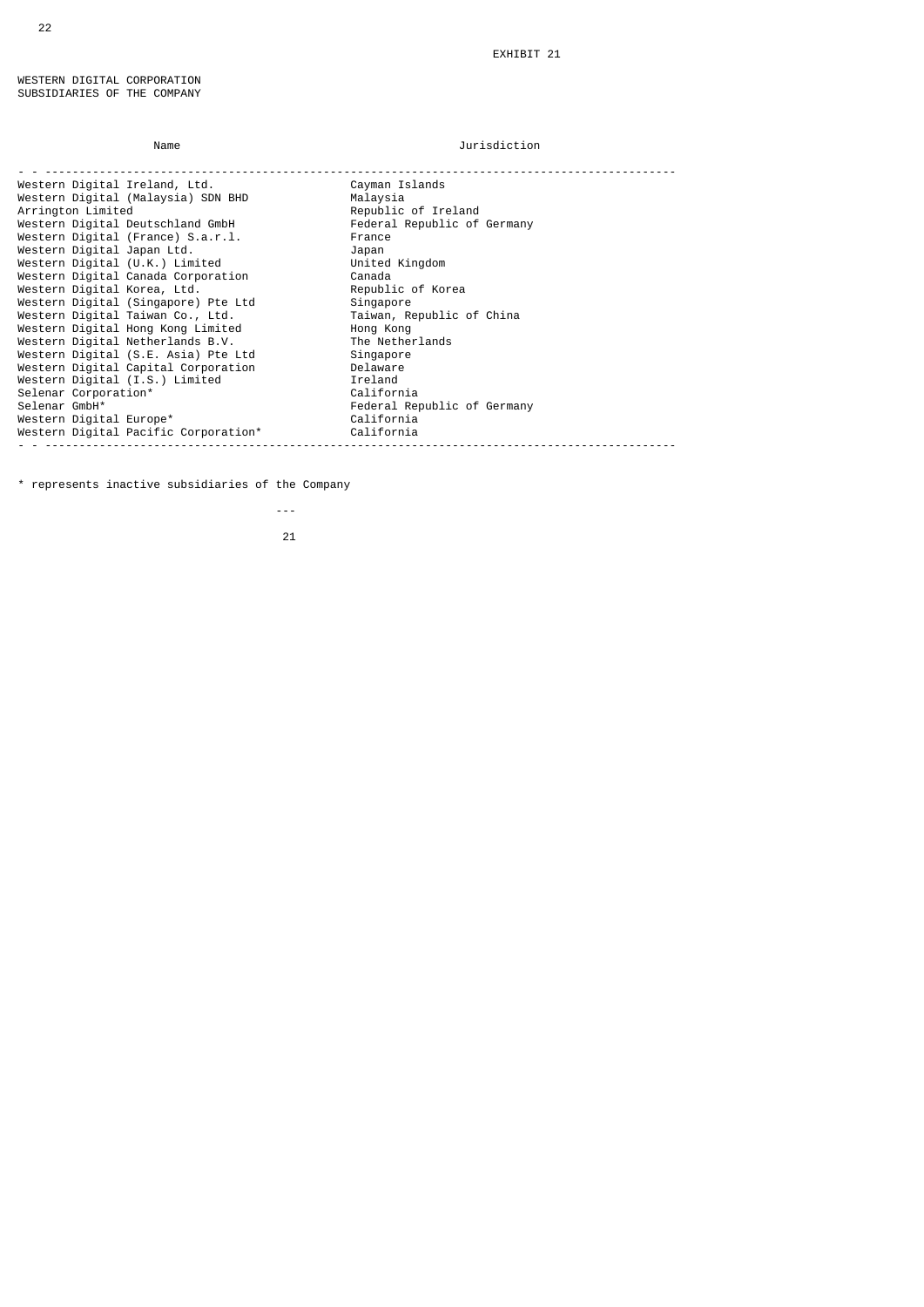# CONSENT OF INDEPENDENT AUDITORS

The Board of Directors Western Digital Corporation:

We consent to the incorporation by reference in the Registration Statements (Nos. 2-76179, 2-97365, 2-72672, 33-9853, 33-11777, 33-15771, 33-60166, 33-60168 and 33-51725) on Form S-8 of Western Digital Corporation of our report dated July 19, 1994, relating to the consolidated balance sheets of Western Digital Corporation as of June 30, 1994 and 1993, and the related consolidated statements of operations, shareholders' equity and cash flows for each of the years in the three-year period ended June 30, 1994, and all related schedules, which report appears in the June 30, 1994 Annual Report on Form 10-K of Western Digital Corporation.

KPMG PEAT MARWICK LLP

Orange County, California September 21, 1994

---

<u>22</u>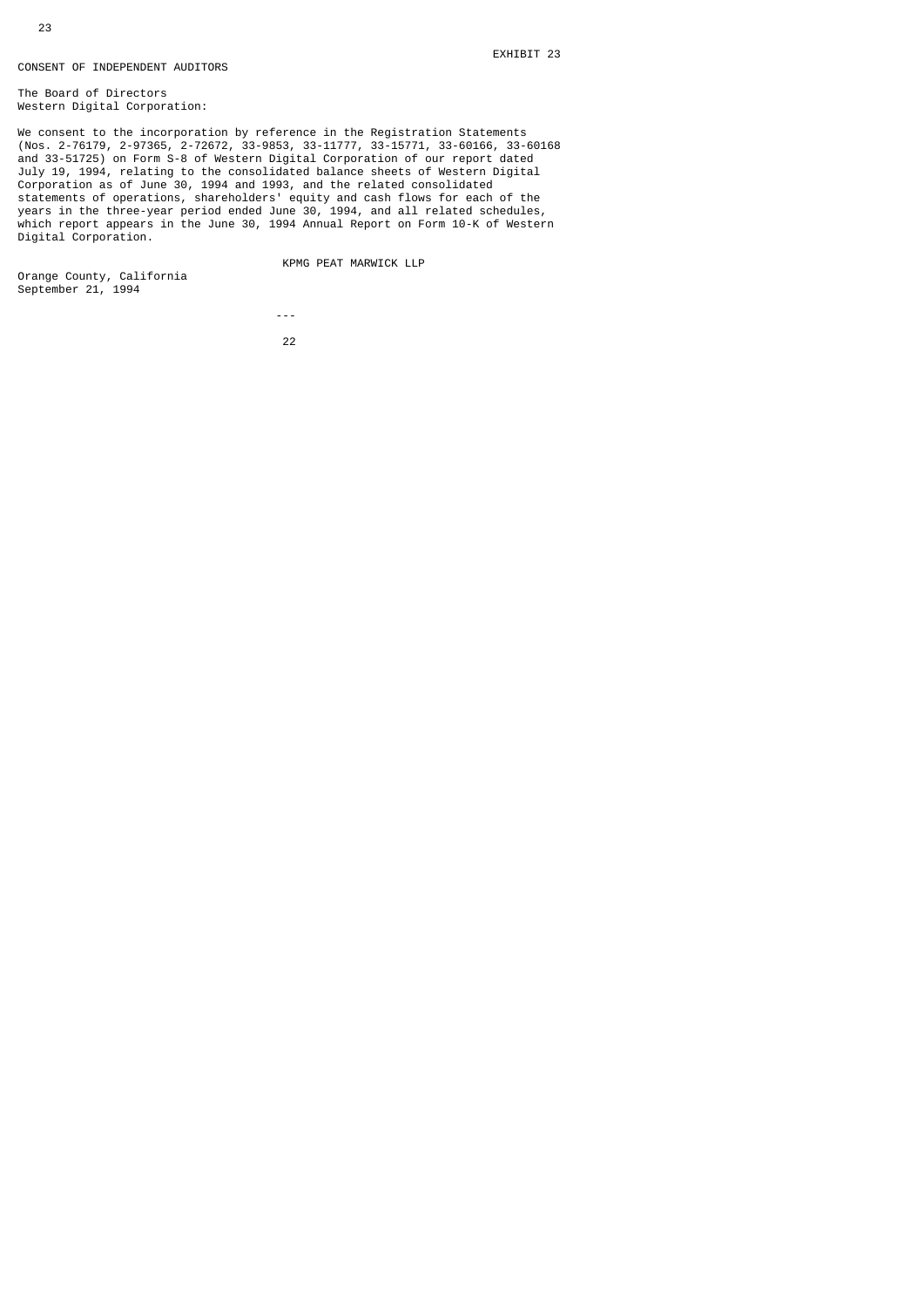24

|                                                                                    | Page     |
|------------------------------------------------------------------------------------|----------|
|                                                                                    |          |
| Consolidated Financial Statements:                                                 |          |
| Independent Auditors' Report                                                       | $F - 2$  |
| Consolidated Statements of Operations -- Three Years Ended June 30, 1994           | $F - 3$  |
| Consolidated Balance Sheets -- June 30, 1994 and 1993                              | $F - 4$  |
| Consolidated Statements of Shareholders' Equity -- Three Years Ended June 30, 1994 | $F - 5$  |
| Consolidated Statements of Cash Flows -- Three Years Ended June 30, 1994           | $F - 6$  |
| Notes to Consolidated Financial Statements                                         | $F - 7$  |
| Supplementary Data:                                                                |          |
| Unaudited Quarterly Information                                                    | $F - 17$ |
| Schedules:                                                                         |          |
| Consolidated Amounts Receivable From Related Parties and Underwriters,<br>IJ       |          |
| Promoters and Employees Other Than Related Parties                                 | $F - 18$ |
| Consolidated Property and Equipment<br>V                                           | $F - 19$ |
| Consolidated Accumulated Depreciation of Property and Equipment<br>VI              | $F - 19$ |
| VIII<br>Consolidated Valuation and Qualifying Accounts and Reserves                | $F - 20$ |
| Supplementary Consolidated Income Statement Information<br>X                       | $F - 20$ |
|                                                                                    |          |

All other schedules are omitted as the required information is inapplicable or the information is presented in the consolidated financial statements or related notes.

Separate financial statements of the Registrant have been omitted as the Registrant is primarily an operating company and its subsidiaries are wholly-owned and do not have minority equity interests and/or indebtedness to any person other than the Registrant in amounts which together exceed 5% of the total consolidated assets as shown by the most recent year-end consolidated balance sheet.

-----

 $F-1$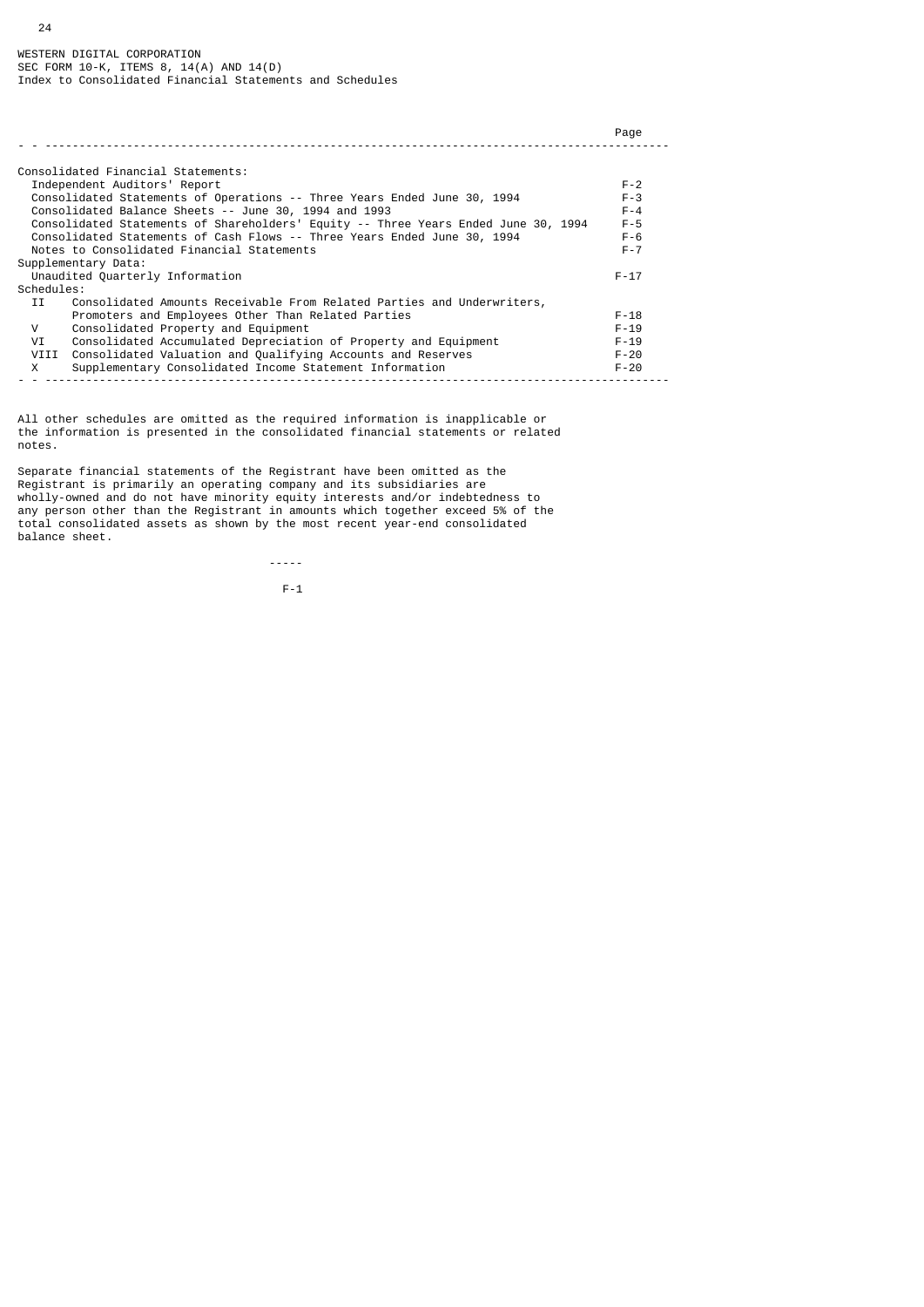The Board of Directors Western Digital Corporation:

We have audited the consolidated financial statements of Western Digital Corporation as listed in the accompanying index. In connection with our audits of the consolidated financial statements, we also have audited the financial statement schedules as listed in the accompanying index. These consolidated financial statements and financial statement schedules are the responsibility of the Company's management. Our responsibility is to express an opinion on these consolidated financial statements and financial statement schedules based on our audits.

We conducted our audits in accordance with generally accepted auditing standards. Those standards require that we plan and perform the audit to obtain reasonable assurance about whether the financial statements are free of material misstatement. An audit includes examining, on a test basis, evidence supporting the amounts and disclosures in the financial statements. An audit also includes assessing the accounting principles used and significant estimates made by management, as well as evaluating the overall financial statement presentation. We believe that our audits provide a reasonable basis for our opinion.

In our opinion, the consolidated financial statements referred to above present fairly, in all material respects, the financial position of Western Digital Corporation as of June 30, 1994 and 1993, and the results of its operations and its cash flows for each of the years in the three-year period ended June 30, 1994, in conformity with generally accepted accounting principles. Also in our opinion, the related financial statement schedules, when considered in relation to the basic consolidated financial statements taken as a whole, present fairly, in all material respects, the information set forth therein.

KPMG PEAT MARWICK LLP

Orange County, California July 19, 1994

 ----- F-2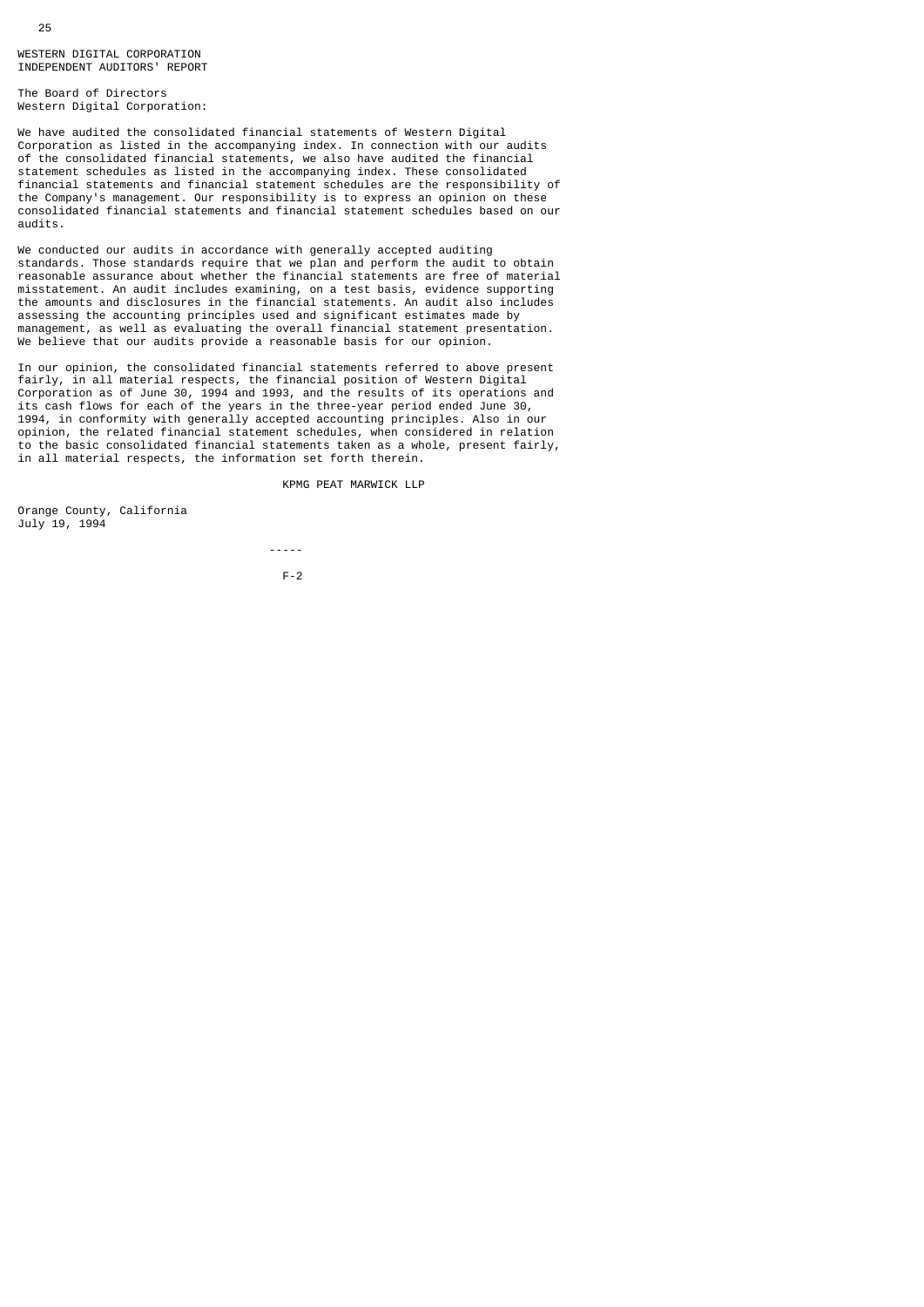| 1994                   | 1993                                                                  | 1992                                                                                                                                                                                                                         |
|------------------------|-----------------------------------------------------------------------|------------------------------------------------------------------------------------------------------------------------------------------------------------------------------------------------------------------------------|
|                        |                                                                       | ---------------                                                                                                                                                                                                              |
| 112,827<br>113, 224    | 101,593<br>90,470                                                     | 827,707<br>89,566<br>88,012<br><u> - - - - - - - - - - -</u>                                                                                                                                                                 |
|                        |                                                                       | 1,005,285<br>-----------                                                                                                                                                                                                     |
| 91,880<br>5,838        | $(10, 016)$ (66,953)<br>15,092                                        | 20,203<br>15,784<br><u>.</u>                                                                                                                                                                                                 |
| 86,042<br>12,906       |                                                                       | (71, 372)<br>1,488<br><u> - - - - - - - - - - -</u>                                                                                                                                                                          |
|                        |                                                                       |                                                                                                                                                                                                                              |
| <u>.</u>               |                                                                       |                                                                                                                                                                                                                              |
| \$ 1.77                | $$ (79)$ \$ $(2.49)$                                                  |                                                                                                                                                                                                                              |
|                        | $\text{\$} \qquad \text{(.79)} \qquad \text{\$} \qquad \text{(2.49)}$ | <u></u>                                                                                                                                                                                                                      |
| 41,363                 | 31,813                                                                | 29,209                                                                                                                                                                                                                       |
| <u>.</u> .<br><u>.</u> | <u> - - - - - - - - - -</u><br><u> - - - - - - - - - -</u>            | <u> - - - - - - - - - - -</u><br><u> - - - - - - - - - - -</u><br>29,209                                                                                                                                                     |
|                        |                                                                       |                                                                                                                                                                                                                              |
|                        | <u>.</u><br><u>.</u>                                                  | Year ended June 30,<br>$$1,539,680$ $$1,225,231$ $$938,332$<br>1, 221, 749 1, 043, 184<br>1,447,800 1,235,247<br>.<br>(25, 108)<br><u> - - - - - - - - -</u><br>$$73,136$ $$(25,108)$ $$(72,860)$<br>\$1.70<br>45,680 31,813 |

The accompanying notes are an integral part of these financial statements.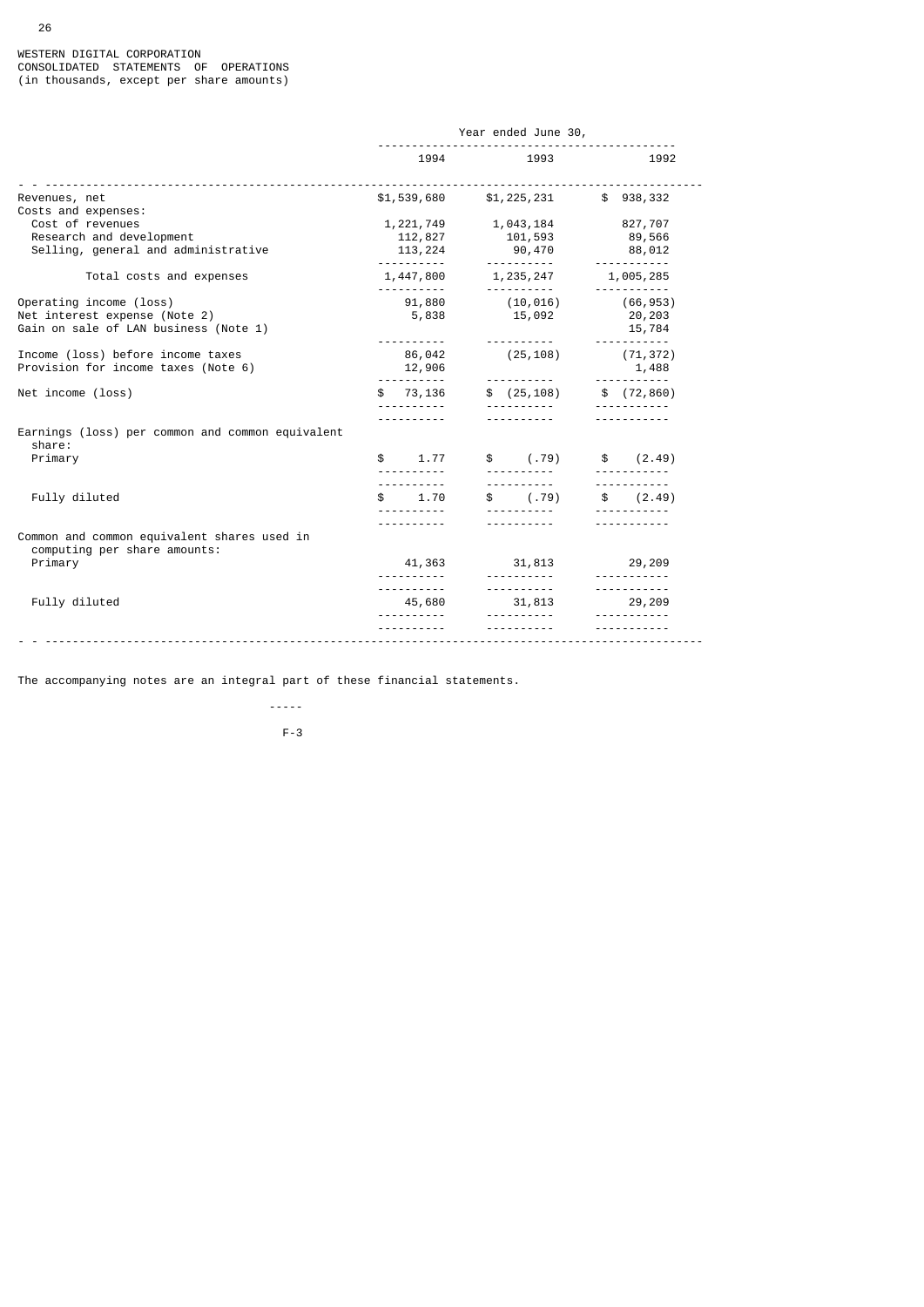27

|                                                                                                                                                                                                                                          | June 30,                    |                                             |  |
|------------------------------------------------------------------------------------------------------------------------------------------------------------------------------------------------------------------------------------------|-----------------------------|---------------------------------------------|--|
|                                                                                                                                                                                                                                          | 1994                        | 1993                                        |  |
| ASSETS                                                                                                                                                                                                                                   |                             |                                             |  |
| Current assets:                                                                                                                                                                                                                          |                             |                                             |  |
| Cash and cash equivalents                                                                                                                                                                                                                | \$243,484                   | \$33,837                                    |  |
| Accounts receivable, less allowance for doubtful accounts of                                                                                                                                                                             |                             |                                             |  |
| \$10,825 in 1994 and \$9,340 in 1993 (Note 4)                                                                                                                                                                                            | 201,512                     | 159,478                                     |  |
| Inventories (Notes 2 and 3)                                                                                                                                                                                                              | 79,575                      | 112,516                                     |  |
| Prepaid expenses                                                                                                                                                                                                                         | 12,917                      | 12,626                                      |  |
|                                                                                                                                                                                                                                          |                             | -----------                                 |  |
| Total current assets                                                                                                                                                                                                                     | 537,488                     | 318,457                                     |  |
| Property and equipment at cost, less accumulated depreciation and                                                                                                                                                                        |                             |                                             |  |
| amortization (Notes 2 and 3)                                                                                                                                                                                                             | 73,417                      | 181,030                                     |  |
| Intangible and other assets, net (Note 2)                                                                                                                                                                                                | 29,608                      | 31,684<br><sup>+</sup> ∪∪,⊥ن<br>----------- |  |
| Total assets                                                                                                                                                                                                                             | \$640,513                   | \$531,171                                   |  |
|                                                                                                                                                                                                                                          |                             | <u> - - - - - - - - - - -</u>               |  |
|                                                                                                                                                                                                                                          | ---------                   |                                             |  |
| Current liabilities:<br>Accounts payable                                                                                                                                                                                                 | \$172,730                   | \$128,538                                   |  |
| Accrued expenses                                                                                                                                                                                                                         |                             |                                             |  |
|                                                                                                                                                                                                                                          | 103,014                     | 54,911                                      |  |
| Current portion of long-term debt (Notes 3 and 4)                                                                                                                                                                                        |                             | 23,460                                      |  |
|                                                                                                                                                                                                                                          | <u> - - - - - - - - - -</u> | -----------                                 |  |
| Total current liabilities                                                                                                                                                                                                                | 275,744                     | 206,909                                     |  |
|                                                                                                                                                                                                                                          |                             | 123,561                                     |  |
|                                                                                                                                                                                                                                          | 58,646                      | 59,000                                      |  |
|                                                                                                                                                                                                                                          | 17,884                      | 10,751                                      |  |
| Preferred stock, \$.10 par value; Authorized-5,000 shares;                                                                                                                                                                               |                             |                                             |  |
| Outstanding-None                                                                                                                                                                                                                         |                             |                                             |  |
| Common stock, \$.10 par value; Authorized-95,000 shares;                                                                                                                                                                                 |                             |                                             |  |
| Outstanding-44,895 shares in 1994 and 35,338 shares in 1993                                                                                                                                                                              | 4,490                       | 3,534                                       |  |
| Additional paid-in capital                                                                                                                                                                                                               | 283,475                     | 200,278                                     |  |
| Retained earnings (accumulated deficit)                                                                                                                                                                                                  | 274                         | (72, 862)                                   |  |
| Total shareholders' equity                                                                                                                                                                                                               | 288,239                     | 130,950                                     |  |
|                                                                                                                                                                                                                                          |                             | . <b>.</b>                                  |  |
| Total liabilities and shareholders' equity                                                                                                                                                                                               | \$640,513                   | \$ 531,171                                  |  |
| Other long-term debt, less current portion (Notes 3 and 4)<br>Convertible subordinated debentures (Note 4)<br>Deferred income taxes (Note 6)<br>Commitments and contingent liabilities (Note 5)<br>Shareholders' equity (Notes 4 and 7): |                             |                                             |  |

The accompanying notes are an integral part of these financial statements.

 -----  $F-4$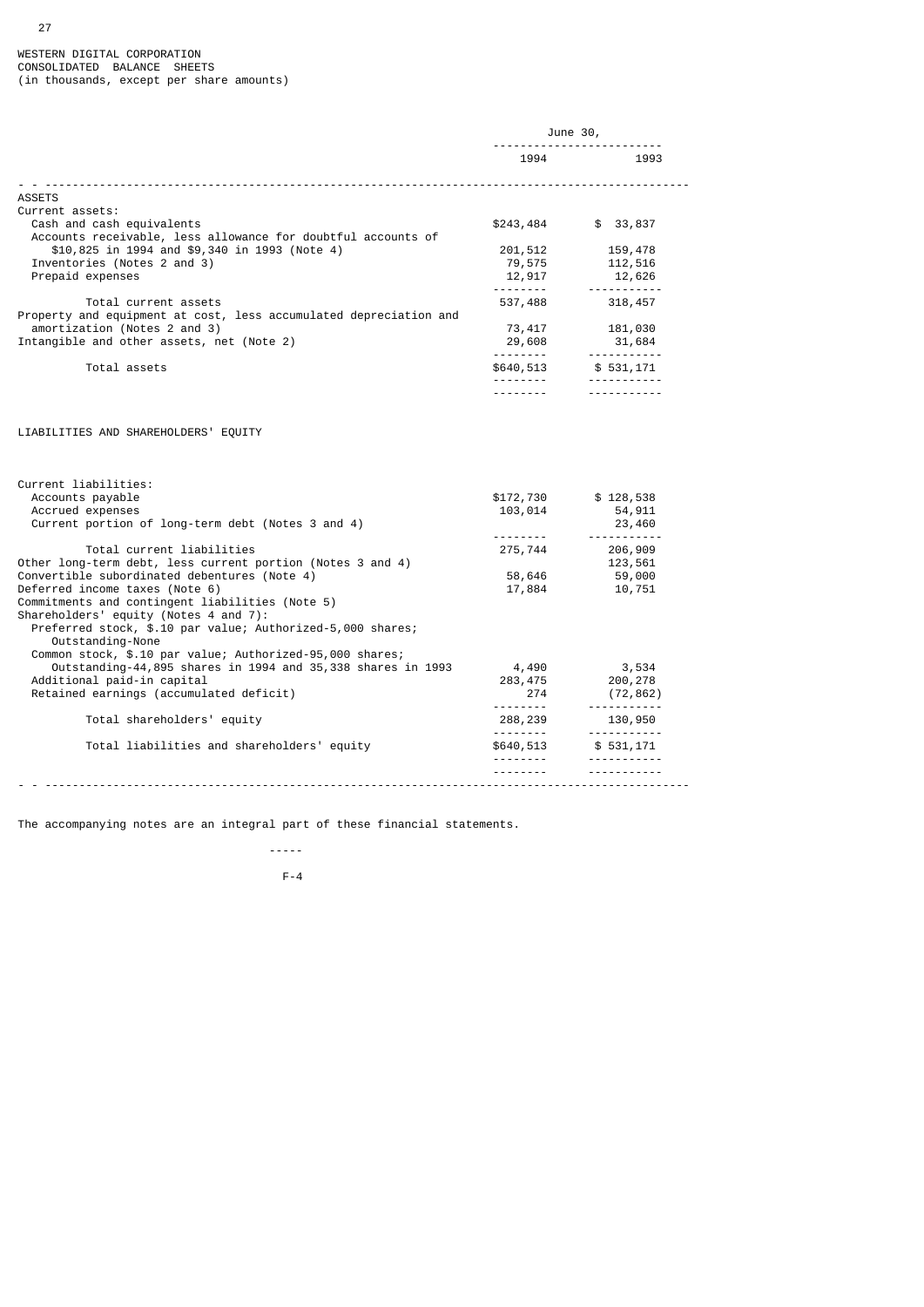# WESTERN DIGITAL CORPORATION

# CONSOLIDATED STATEMENTS OF SHAREHOLDERS' EQUITY (in thousands)

|                                                                                             |                                                                                                                           |              | Additional       | Retained                 | Total               |
|---------------------------------------------------------------------------------------------|---------------------------------------------------------------------------------------------------------------------------|--------------|------------------|--------------------------|---------------------|
| Three years ended                                                                           |                                                                                                                           | Common Stock | Paid-in          | Earnings<br>(Accumulated | Shareholders'       |
| June 30, 1994                                                                               | Shares                                                                                                                    | Amount       | Capital          | Deficit)                 | Equity              |
| Balance at June 30, 1991                                                                    | 29,208                                                                                                                    | \$2,921      | \$157,075        | \$25,106                 | \$185,102           |
| Exercise of stock options<br>Net loss                                                       | 4                                                                                                                         |              | 15               | (72, 860)                | 15<br>(72, 860)     |
|                                                                                             | $\frac{1}{2} \frac{1}{2} \frac{1}{2} \frac{1}{2} \frac{1}{2} \frac{1}{2} \frac{1}{2} \frac{1}{2} \frac{1}{2} \frac{1}{2}$ |              |                  |                          |                     |
| Balance at June 30, 1992<br>Exercise of stock options<br>Common stock offering, net         | 29,212<br>376                                                                                                             | 2,921<br>38  | 157,090<br>1,373 | (47, 754)                | 112,257<br>1,411    |
| (Note 7)<br>Net loss                                                                        | 5,750                                                                                                                     | 575          | 41,815           | (25, 108)                | 42,390<br>(25, 108) |
| Balance at June 30, 1993                                                                    | 35,338                                                                                                                    | 3,534        | 200,278          | (72, 862)                | 130,950             |
| Exercise of stock options<br>Common stock offering, net                                     | 1,838                                                                                                                     | 184          | 7,324            |                          | 7,508               |
| (Note 7)<br>Common stock issued upon                                                        | 7,619                                                                                                                     | 762          | 72,531           |                          | 73,293              |
| conversion of debentures<br>(Note 4)<br>Common stock issued in<br>settlement of shareholder | 24                                                                                                                        | 2            | 352              |                          | 354                 |
| lawsuit (Note 5)<br>Income tax benefit from<br>stock options exercised                      | 76                                                                                                                        | 8            | 1,031            |                          | 1,039               |
| (Note 6)                                                                                    |                                                                                                                           |              | 1,959            |                          | 1,959               |
| Net income                                                                                  |                                                                                                                           |              |                  | 73,136                   | 73,136              |
| Balance at June 30, 1994                                                                    | 44,895                                                                                                                    | \$4,490      | \$283,475        | 274                      | \$288,239           |
|                                                                                             |                                                                                                                           |              |                  |                          |                     |
|                                                                                             |                                                                                                                           |              |                  |                          |                     |

The accompanying notes are an integral part of these financial statements.

 ----- F-5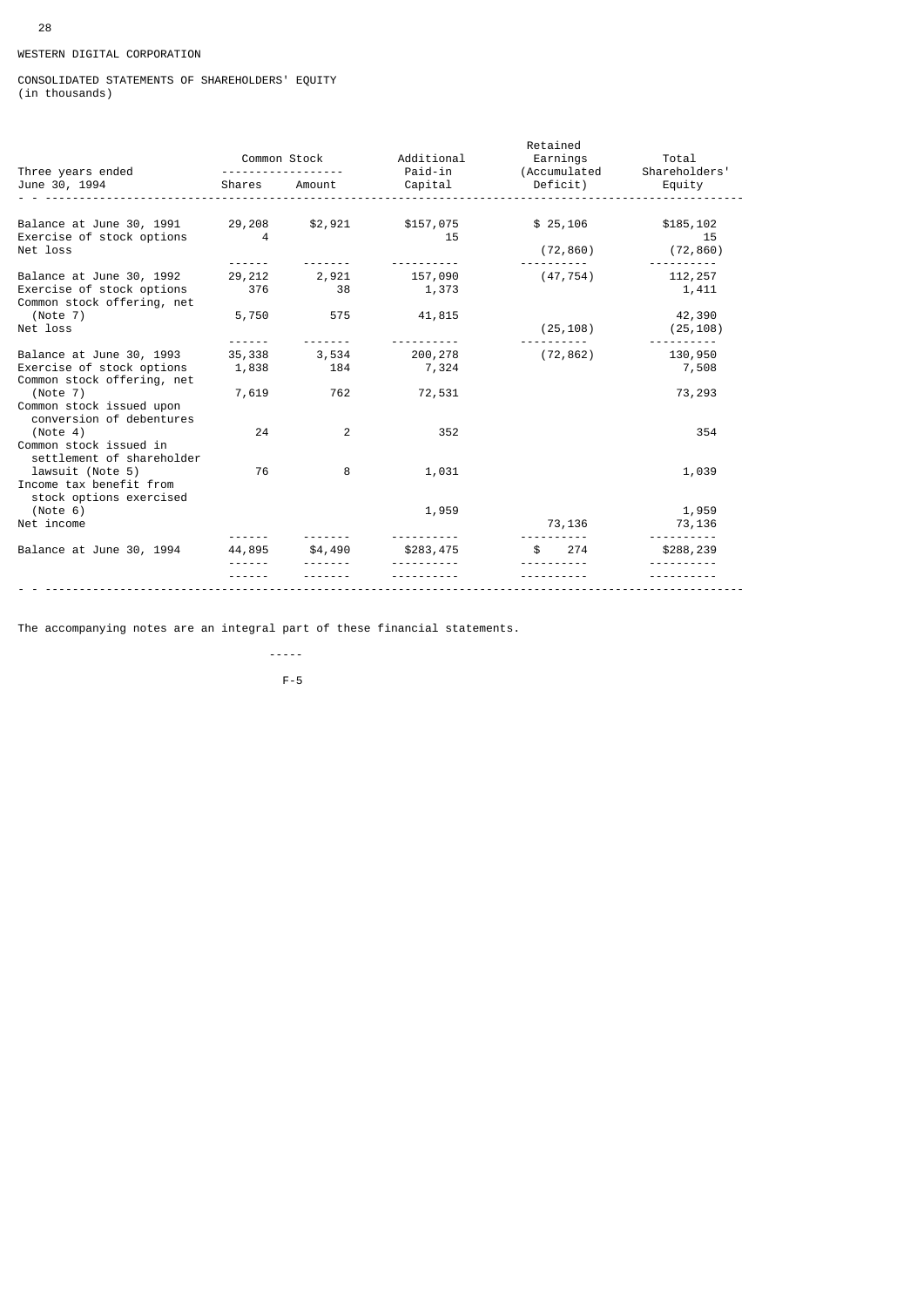# WESTERN DIGITAL CORPORATION

## CONSOLIDATED STATEMENTS OF CASH FLOWS (in thousands)

|                                                                                                                                                                                                                                | Year ended June 30,                                                              |                                                                                                     |                                                |
|--------------------------------------------------------------------------------------------------------------------------------------------------------------------------------------------------------------------------------|----------------------------------------------------------------------------------|-----------------------------------------------------------------------------------------------------|------------------------------------------------|
|                                                                                                                                                                                                                                |                                                                                  | 1994 1993                                                                                           | 1992                                           |
| CASH FLOWS FROM OPERATING ACTIVITIES:<br>Net income (loss)<br>Adjustments to reconcile net income (loss) to net                                                                                                                | \$73,136                                                                         | \$(25, 108)                                                                                         | \$(72, 860)                                    |
| cash provided by (used for) operating activities:<br>Depreciation and amortization<br>Gain on sale of LAN business (Note 1)<br>Changes in current assets and liabilities net of<br>effects from the sale of facility (Note 3): |                                                                                  | 46, 175 53, 741                                                                                     | 50,836<br>(15, 784)                            |
| Accounts receivable<br>Inventories<br>Prepaid expenses<br>Accounts payable and accrued expenses<br>Deferred income taxes<br>Other assets                                                                                       | (42, 034)<br>23,793<br>(2, 130)<br>74,149<br>7,133<br>(1, 384)<br>. <sub>.</sub> | (6, 887)<br>(5,682)<br>$(3, 573)$ (6,384)<br>47,236<br>(3, 210)<br>(640)<br><u> - - - - - - - -</u> | 27,890<br>67,635<br>(49, 524)<br>(83)<br>1,586 |
| Net cash provided by operating activities                                                                                                                                                                                      | <u>.</u>                                                                         | 178,838 55,877                                                                                      | 3,312                                          |
| CASH FLOWS FROM INVESTING ACTIVITIES:<br>Capital expenditures, net<br>Proceeds from sale of facility (Note 3)<br>Proceeds from sale of LAN business (Note 1)                                                                   | 110,677                                                                          | $(16, 282)$ $(35, 565)$ $(21, 311)$                                                                 | 33,000                                         |
| Net cash provided by (used for) investing<br>activities                                                                                                                                                                        | 94,395<br>---------                                                              | (35, 565)                                                                                           | 11,689<br><u>.</u>                             |
| CASH FLOWS FROM FINANCING ACTIVITIES:<br>Repayment of long-term debt<br>Proceeds from stock offering, net (Note 7)<br>Exercise of stock options and warrants, including tax                                                    | (146, 346)<br>73,293                                                             | (64, 091)<br>42,390                                                                                 | (17, 262)                                      |
| benefit                                                                                                                                                                                                                        | 9,467                                                                            | 1,411<br><u>.</u>                                                                                   | 15                                             |
| Net cash used for financing activities                                                                                                                                                                                         | (63, 586)                                                                        | (20,290)                                                                                            | (17, 247)<br><u>.</u>                          |
| Net increase (decrease) in cash and cash equivalents<br>Cash and cash equivalents at beginning of year                                                                                                                         | 209,647<br>33,837<br><u> - - - - - - - -</u>                                     | <u>.</u><br>22<br>33,815<br><u>.</u>                                                                | (2, 246)<br>36,061<br><u>.</u>                 |
| Cash and cash equivalents at end of year                                                                                                                                                                                       | \$243,484                                                                        | \$33,837                                                                                            | \$33,815                                       |
|                                                                                                                                                                                                                                |                                                                                  |                                                                                                     |                                                |

The accompanying notes are an integral part of these financial statements.

 ----- F-6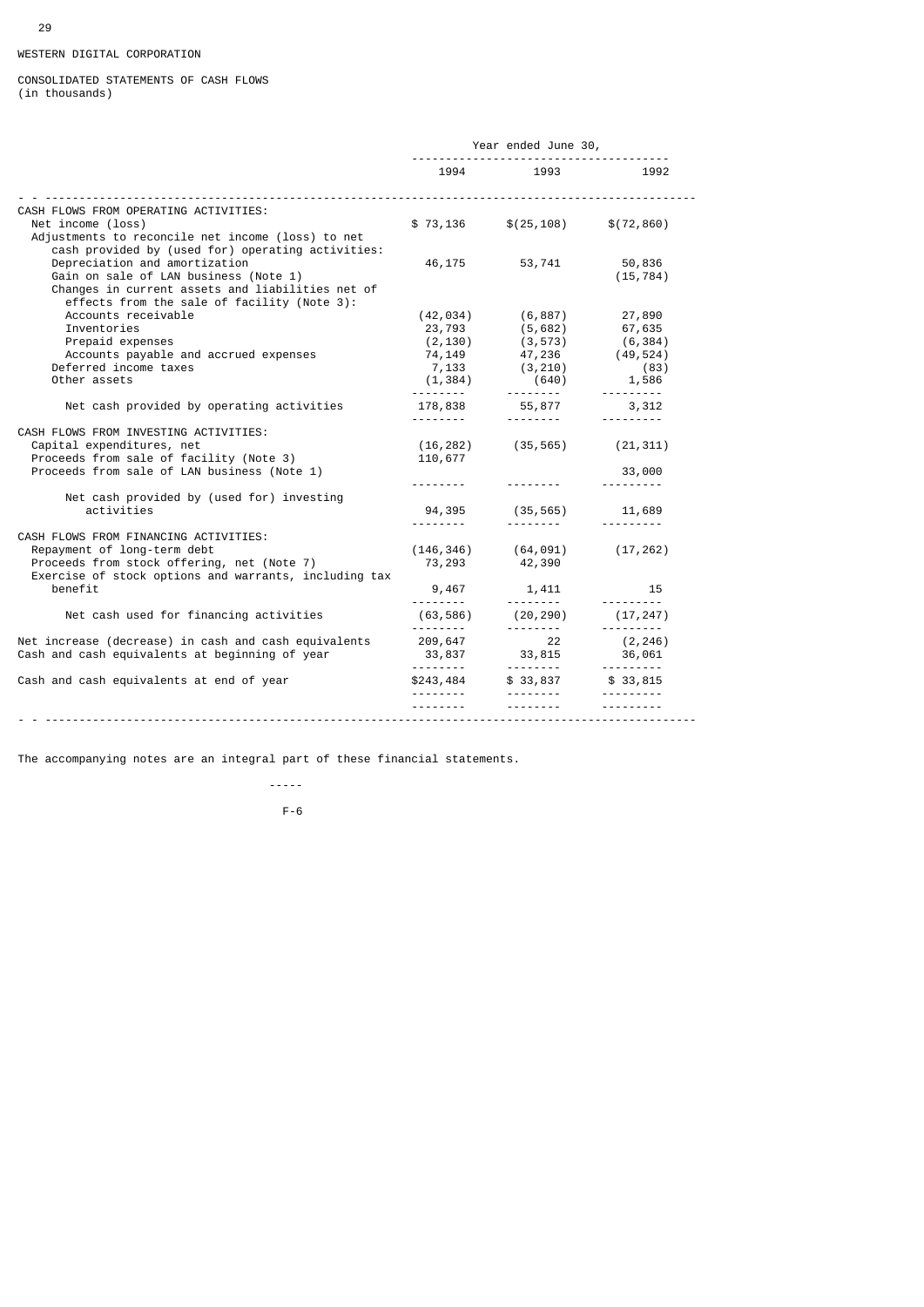# NOTE 1 -- SIGNIFICANT ACCOUNTING POLICIES

Western Digital Corporation ("Western Digital" or the "Company") has prepared its financial statements in accordance with generally accepted accounting principles and has adopted accounting policies and practices which are generally accepted in the industry in which it operates. Following are the Company's significant accounting policies:

# BASIS OF PRESENTATION

30

The consolidated financial statements include the accounts of the Company and all of its wholly-owned subsidiaries. All significant intercompany accounts and transactions have been eliminated in consolidation. The accounts of foreign subsidiaries have been translated using the U.S. dollar as the functional currency. As such, all material foreign exchange gains or losses resulting from remeasurement of these accounts are reflected in the results of operations. Approximately \$.8 million and \$1.6 million of foreign exchange losses were included in the results of operations for 1994 and 1993, respectively. Foreign exchange losses were not material for 1992. Monetary and non-monetary asset and liability accounts have been translated at the exchange rate in effect at each year end and historical rates, respectively. Operating statement accounts have been translated at average monthly exchange rates.

#### CASH EQUIVALENTS

All highly liquid investments purchased with an original maturity of three months or less are considered cash equivalents. Cash equivalents are stated at cost which approximates market.

# CONCENTRATION OF CREDIT RISK

The Company designs, manufactures and sells small form factor Winchester disk drives and microcomputer products to personal computer manufacturers and resellers throughout the world. The Company performs ongoing credit evaluations of its customers' financial condition and generally requires no collateral. The Company maintains reserves for potential credit losses and such losses have historically been within management's expectations. The Company also has cash equivalent investment policies that limit the amount of credit exposure to any one financial institution and restrict placement of these investments in financial institutions evaluated as highly credit-worthy.

# INVENTORY VALUATION

Inventories are valued at the lower of cost or net realizable value. Cost is on a first-in, first-out basis for raw materials and is computed on a currently adjusted standard basis (which approximates first-in, first-out) for work in process and finished goods.

# DEPRECIATION AND AMORTIZATION

The cost of property and equipment is depreciated over the estimated useful lives of the respective assets. Depreciation is computed on a straight-line basis for financial reporting purposes and on an accelerated basis for income tax purposes. Leasehold improvements are amortized over the lesser of the estimated useful lives of the assets or the related lease terms. Goodwill and purchased technology are capitalized at cost and amortized on a straight-line basis over their estimated lives which are fifteen and five to fifteen years, respectively.

# REVENUE RECOGNITION

The Company has agreements with its resellers to provide price protection for inventories held by the resellers at the time of published list price reductions and, under certain circumstances, stock rotation for slow-moving items. These agreements may be terminated upon written notice by either party. In the event of termination, the Company may be obligated to repurchase a certain portion of the resellers' inventory. The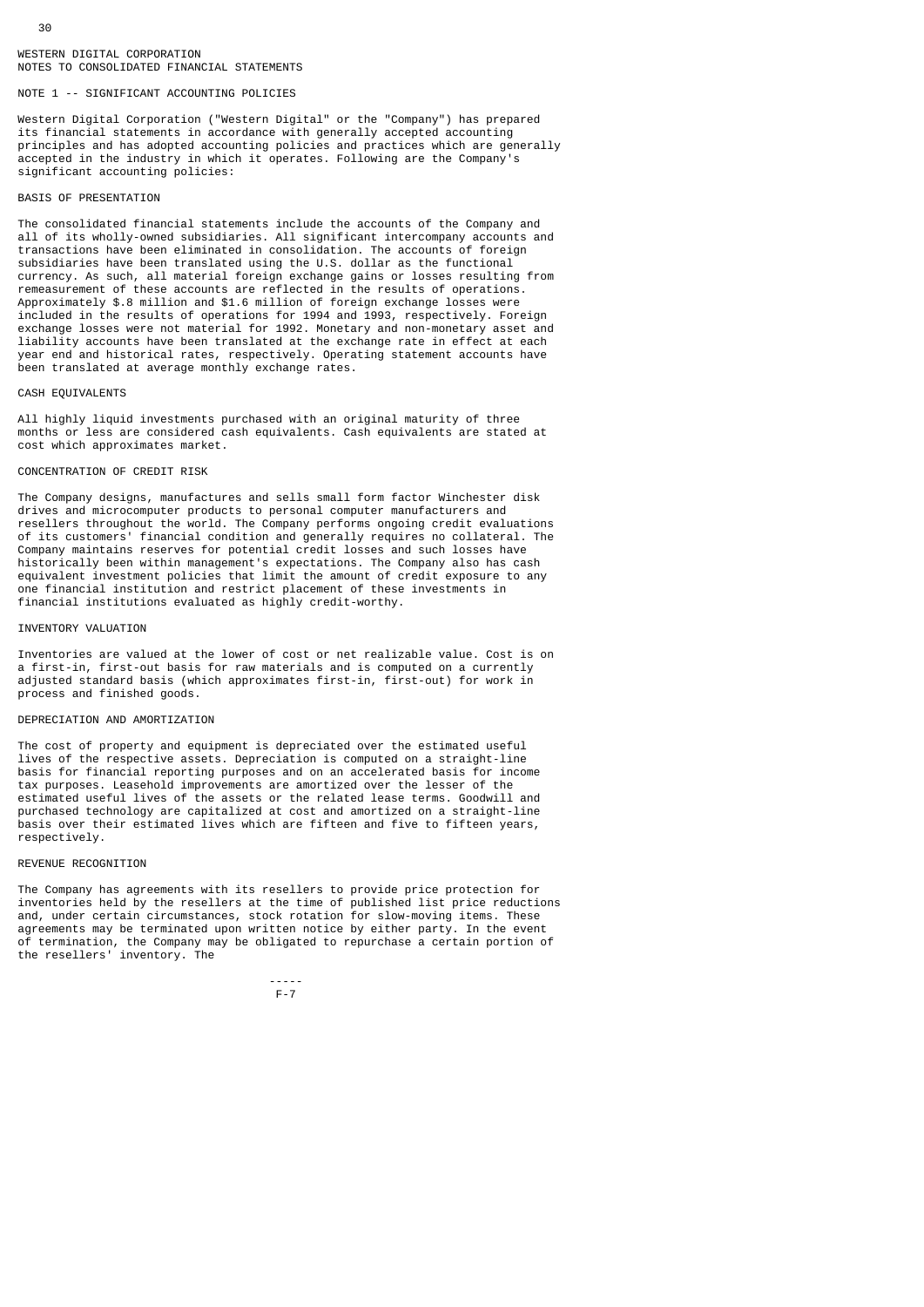Company recognizes revenue at time of shipment and records a reserve for price adjustments and estimated sales returns.

# INCOME TAXES

The Company accounts for income taxes under the provisions of Statement of Financial Accounting Standards No. 109 ("SFAS 109"), "Accounting for Income Taxes." SFAS 109 generally provides that deferred tax assets and liabilities be recognized for temporary differences between the financial reporting basis and the tax basis of the Company's assets and liabilities and expected benefits of utilizing net operating loss ("NOL") carryforwards. The impact on deferred taxes of changes in tax rates and laws, if any, are applied to the years during which temporary differences are expected to be settled and reflected in the financial statements in the period of enactment.

# PER SHARE INFORMATION

Primary earnings per share amounts are based upon the weighted average number of shares and dilutive common stock equivalents for each period presented. Fully diluted earnings per share additionally reflect dilutive shares assumed to be issued upon conversion of the Company's convertible subordinated debentures.

Loss per share amounts are based upon the weighted average number of shares of common stock outstanding during the period. Common stock equivalents are not included in the computation because their effect would be antidilutive.

#### SALE OF LAN BUSINESS

In October 1991, the Company sold its Local Area Network ("LAN") business under an asset purchase agreement for a cash payment of approximately \$33.0 million. Through this transaction the buyer acquired specific tangible and intangible assets, assumed certain liabilities and received appropriate licenses from Western Digital for specific LAN applications of more broadly based Western Digital technology. Further, Western Digital agreed not to manufacture or distribute similar products for a period of up to six years. In 1992 LAN business revenue totaled \$30.4 million and costs and expenses totaled \$24.3 million. In addition, the Company sold its remaining inventory in 1992 to the purchaser of the LAN business for approximately \$18.0 million.

# RECLASSIFICATIONS

Certain prior years' amounts have been reclassified to conform to the current year presentation.

NOTE 2 -- SUPPLEMENTAL FINANCIAL STATEMENT DATA

|                                     | 1994     | 1993                                              | 1992     |
|-------------------------------------|----------|---------------------------------------------------|----------|
| INTEREST INCOME AND EXPENSE         |          |                                                   |          |
| Interest expense<br>Interest income | (2, 942) | $$8,780$ $$15,960$ $$21,886$<br>(868)<br>-------- | (1,683)  |
| Net interest expense                | \$5,838  | \$15,092                                          | \$20,203 |
|                                     |          |                                                   |          |
| Cash paid for interest              | \$9,035  | \$15,391                                          | \$21,387 |
| <b>INVENTORIES</b>                  |          |                                                   |          |
| Finished goods                      | \$27,847 | \$43,634                                          |          |
| Work in process                     | 32,178   | 44,087                                            |          |
| Raw materials and component parts   | 19,550   | 24,795                                            |          |
|                                     |          |                                                   |          |
|                                     | \$79,575 | \$112,516                                         |          |
|                                     |          |                                                   |          |
|                                     |          |                                                   |          |
|                                     |          |                                                   |          |

- - --------------------------------------------------------------------------------

-----

F-8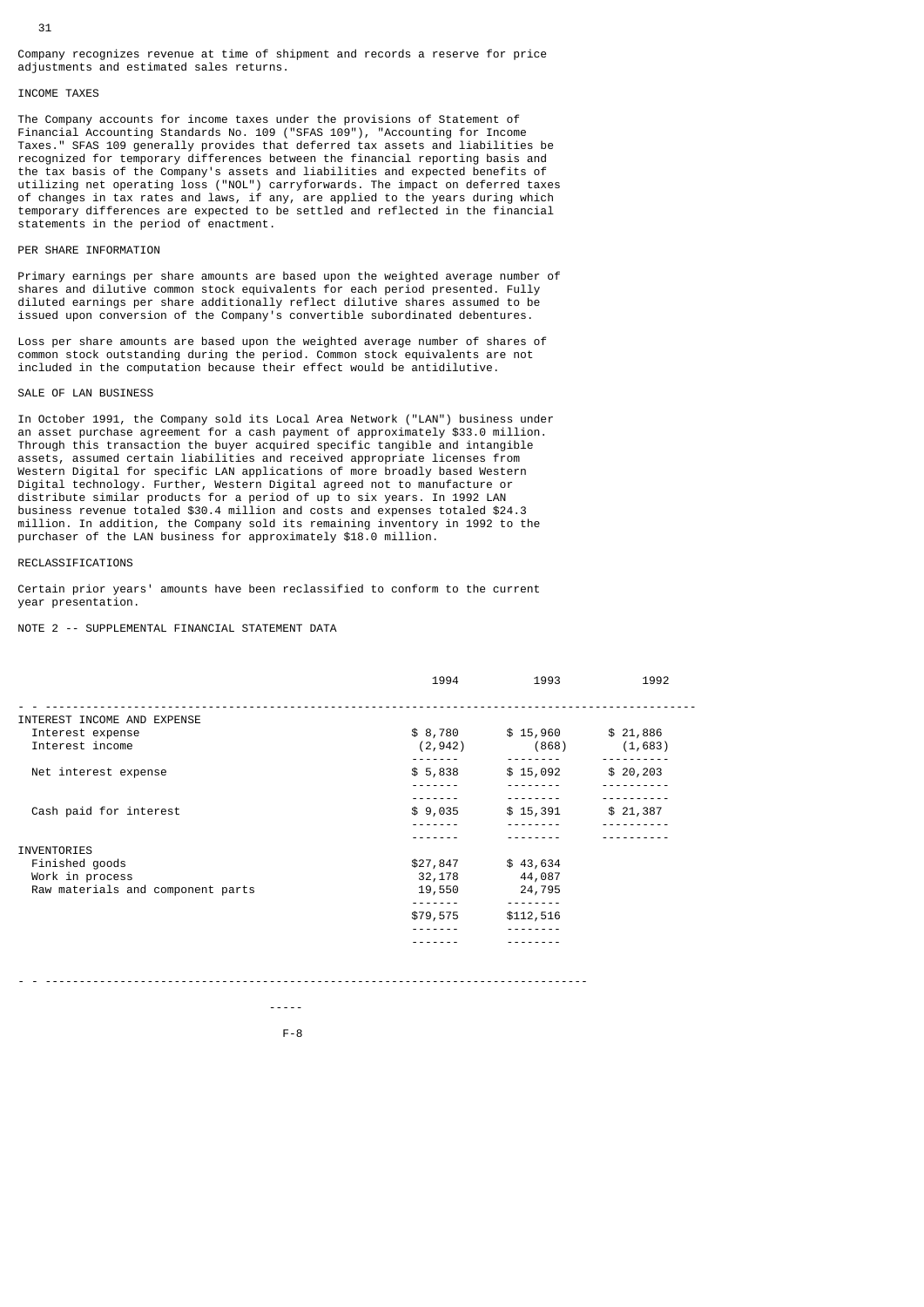|                                           | 1994        | 1993                      |
|-------------------------------------------|-------------|---------------------------|
| PROPERTY AND EQUIPMENT                    |             |                           |
| Land and buildings                        | \$<br>6,643 | \$69,362                  |
| Machinery and equipment                   | 151,014     | 247,186                   |
| Furniture and fixtures                    | 11,702      | 13,367                    |
| Leasehold improvements                    | 22,980      | 21,668                    |
|                                           |             |                           |
|                                           | 192,339     | 351,583                   |
| Accumulated depreciation and amortization |             | $(118, 922)$ $(170, 553)$ |
| Net property and equipment                | \$73,417    | \$181,030                 |
|                                           |             |                           |
|                                           |             |                           |
| INTANGIBLE AND OTHER ASSETS               |             |                           |
| Purchased technology                      | \$24,800    | \$24,800                  |
| Goodwill                                  | 14,036      | 14,036                    |
|                                           |             |                           |
|                                           | 38,836      | 38,836                    |
| Accumulated amortization                  | (16, 341)   | (13, 746)                 |
|                                           |             |                           |

 --------- ----------  $\frac{1}{3}$  29,608  $\frac{1}{3}$  31,684

- - --------------------------------------------------------------------------------

Net intangible assets 22,495 25,090<br>Other assets 22,495 25,090<br> $\frac{1}{7}$ ,113 6,594 Other assets 6,594 and the contract of the contract of the contract of the contract of the contract of the contract of the contract of the contract of the contract of the contract of the contract of the contract of the con

 --------- ---------- --------- ----------

# NOTE 3 -- SALE OF WAFER FABRICATION FACILITY

In December 1993, the Company sold its Irvine, California silicon wafer fabrication facility and certain tangible assets to the Semiconductor Products Sector of Motorola, Inc. ("Motorola") for approximately \$111.0 million plus certain other considerations, including the assumption by Motorola of equipment leases and certain other liabilities associated with the facility. The gain on the sale of the facility is not material to the financial position or results of operations of the Company. Approximately \$95.0 million of the proceeds from the sale were used to reduce bank indebtedness (see Note 4). Concurrent with the sale, the Company entered into a supply contract with Motorola under which Motorola will supply silicon wafers to Western Digital until at least December 1995.

#### NOTE 4 -- DEBT

# SENIOR DEBT

During 1993, the Company and its lenders entered into amendments to two existing secured credit facilities which enabled Western Digital to borrow up to \$143.3 million as of June 30, 1993. In 1994, the Company repaid all outstanding indebtedness under these facilities with cash flows from operations and proceeds of approximately \$95.0 million from the sale of the Company's wafer fabrication facility (see Note 3). Upon repayment of the indebtedness, these two credit facilities were terminated. While these facilities were utilized by the Company, the lenders periodically waived compliance with certain financial covenants.

During 1994, the Company entered into an \$85.0 million accounts receivable facility with certain financial institutions. The facility consists of a \$50.0 million three-year arrangement at Eurodollar or reference rates of the participating banks and a \$35.0 million one-year committed arrangement at a rate approximating commercial paper rates. This new facility is intended to serve as a source of working capital as may be needed from time to time and replaces credit facilities secured by substantially all of the Company's assets. The accounts receivable facility requires the Company to maintain certain financial ratios. As of June 30, 1994, there were no borrowings under this facility.

# SUBORDINATED DEBT

-----

The 9% debentures, due 2014, are subordinated to all senior debt, are convertible into the Company's common stock at a conversion price of \$14.45 per share and, subject to certain conditions, are redeemable by the Company. Annual sinking fund requirements of \$3.5 million commence June 1, 1999. During 1994, approximately \$.4 million of convertible debentures were converted into 24,496 shares of the Company's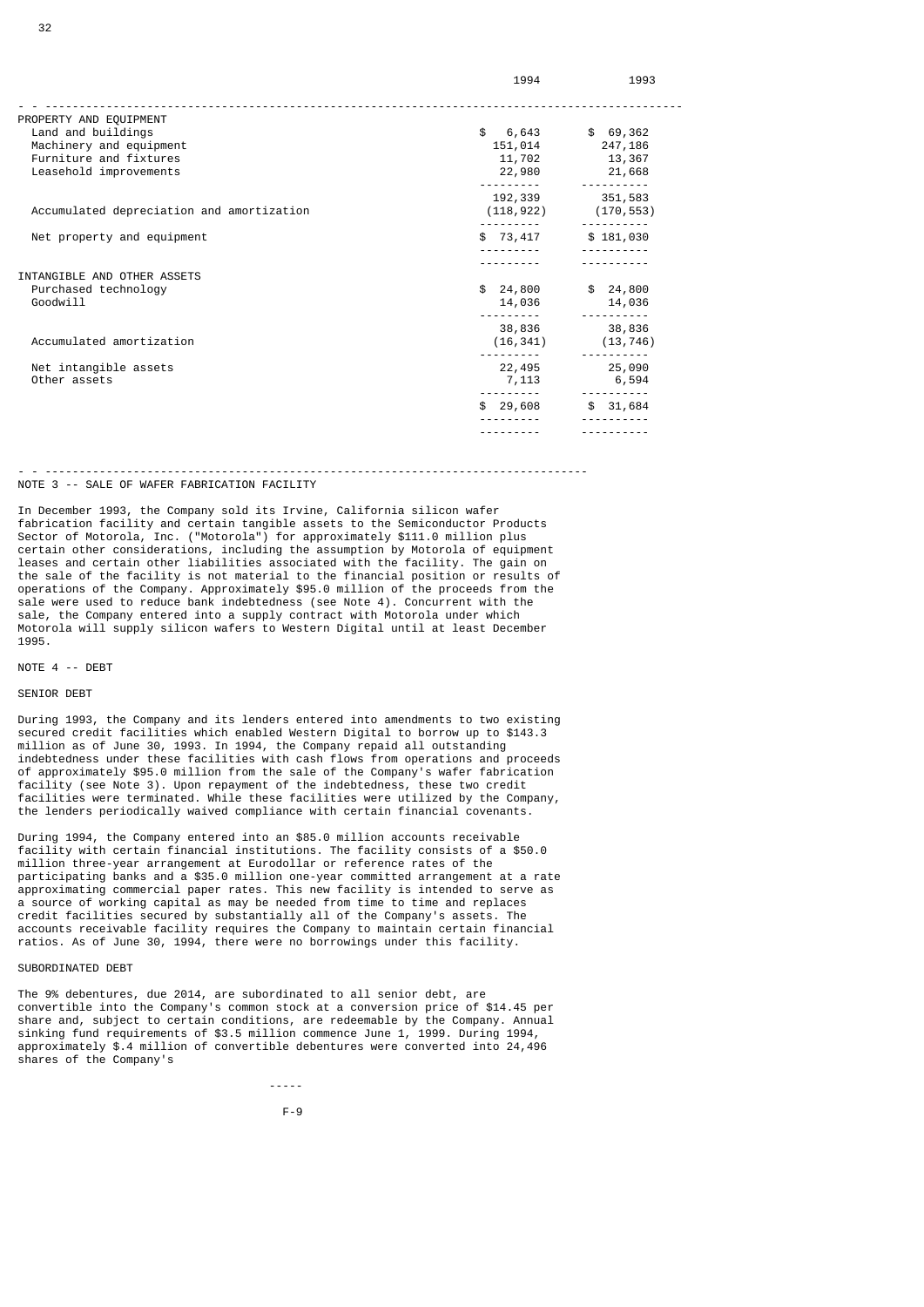# NOTE 5 -- COMMITMENTS AND CONTINGENT LIABILITIES

# PATENTS AND LICENSES

33

Although the Company owns numerous patents and has many patent applications in process, the Company believes that the successful manufacture and marketing of its products generally depends more upon the experience, technical know-how and creative ability of its personnel rather than upon ownership of patents.

The Company pays royalties under several patent licensing agreements which require periodic payments. From time to time, the Company receives claims of alleged patent infringement from patent holders which typically contain an offer to grant the Company a license.

# FOREIGN EXCHANGE CONTRACTS

The Company enters into short-term, forward exchange contracts to hedge the impact of foreign currency fluctuations on certain assets and liabilities denominated in foreign currencies. At June 30, 1994 and 1993, the Company had outstanding \$30.5 and \$14.1 million, respectively of forward exchange contracts with commercial banks. These contracts generally have maturity dates that do not exceed three months. The total amount of these contracts is offset by the underlying assets and liabilities denominated in foreign currencies. The realized and unrealized gains and losses on these contracts are included in the results of operations in the year in which the exchange rates change, and are not material for all periods presented. At June 30, 1994 and 1993, the carrying value of the foreign currency contracts approximated their fair value.

#### OPERATING LEASES

The Company leases certain facilities and equipment under long-term, non-cancelable operating leases which expire at various dates through 2000. Rental expense under these leases, including month-to-month rentals, was \$26.5, \$29.5 and \$27.7 million in 1994, 1993, and 1992, respectively.

Future minimum rental payments under non-cancelable operating leases as of June 30, 1994 are:

| 1995                                 | \$22,178 |
|--------------------------------------|----------|
| 1996                                 | 15,556   |
| 1997                                 | 10,314   |
| 1998                                 | 9,059    |
| 1999                                 | 8,236    |
| Thereafter                           | 7,355    |
| Total future minimum rental payments | \$72,698 |

-------

# LEGAL CLAIMS

The Company was sued in September 1991, in the United States District Court for the Central District of California by Amstrad plc, a British computer maker. The suit alleged that disk drives furnished to Amstrad in 1988 and 1989 were defective. Amstrad claimed damages of approximately \$3.0 million for asserted losses in out-of-pocket expenses, \$38.0 million in lost profits and \$100.0 million for injury to Amstrad's reputation and loss of goodwill. The Company filed a counterclaim against Amstrad. This federal action was dismissed without prejudice and Amstrad has filed a similar complaint in Orange County, California Superior Court, but raised the claim for damages to \$186.0 million. The Company again filed a counterclaim for \$3.0 million in actual damages plus exemplary damages in an unspecified amount and intends to vigorously defend itself against the Amstrad claims.

The Company was sued in March 1993 in the United States District Court for the Northern District of California by Conner Peripherals, Inc. ("Conner"). The suit alleges that the Company infringes five Conner patents and seeks damages (including treble damages) in an unspecified amount and injunctive relief. Conner moved for a preliminary injunction to enjoin the Company from using three of the patents in certain

F-10

-----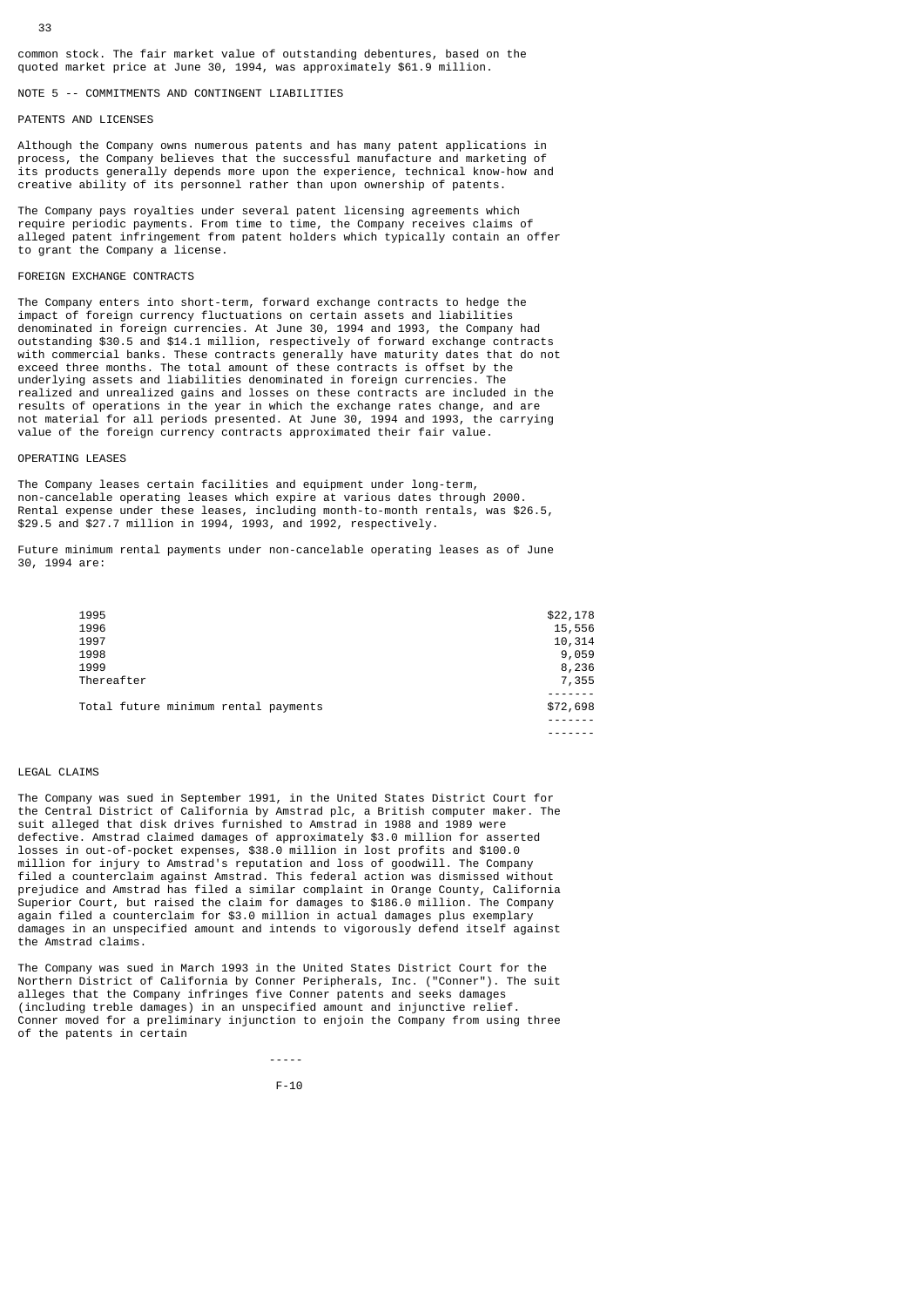of the Company's disk drive products. The court denied that motion. If Conner were to prevail in its claims, the Company could be enjoined from using any of the Conner patents found to be valid and infringed that are the subject of this action as well as held liable for past infringement damages. The amount of such damages, if any, could be material. The Company believes that it has meritorious defenses to all of Conner's claims and intends to vigorously defend itself against the Conner lawsuit. The Company has also filed a suit alleging that Conner infringes two of the Company's patents.

The Company has received a claim of alleged patent infringement from Rodime PLC ("Rodime") under one of Rodime's U.S. patents which relates to 3.5-inch disk drives. Rodime has offered to grant the Company a royalty bearing license under that and other Rodime patents. Based on the opinion of patent counsel, the Company believes that the broad claims of the Rodime patent, if scrutinized in court, will not withstand an attack on validity, and believes that the Company has not infringed any valid claim of the Rodime patent. If Rodime were to commence litigation against the Company on this patent, and if Rodime were to prevail on its claim, the Company could be held liable for damages for past infringement. The amount of such damages, if any, is uncertain but could be material.

The Company currently has a cross-license with IBM Corporation ("IBM") which became effective January 1, 1990. Pursuant to this agreement, the Company has licensed IBM under certain Western Digital patents for the life of such patents, and has obtained from IBM a patent license which expires December 31, 1994 covering certain Western Digital products. Although the license granted to Western Digital extends to certain components within Western Digital disk drives, disk drives as such are not expressly covered. In calendar 1993, IBM initiated further discussion with the Company for the purpose of determining whether the Company's disk drives are covered by specified IBM patents. The Company is currently reviewing these patents. Based on its prior dealings with IBM, the Company expects to work toward a supplemental agreement with IBM which will address the disk drive issues and extend the term of the license, with the goal of reaching agreement prior to the expiration of the term of the current license agreement. This supplemental agreement, if finalized, may involve payment of higher royalties to IBM than are presently paid. No assurance can be given that such an agreement can be reached upon terms acceptable to the Company. Failure to reach an acceptable agreement could have a material adverse impact on the Company's business.

The Company is also subject to certain other legal proceedings and claims arising in connection with its business. There can be no assurance that litigation will not be commenced on one or more of these or possible other future such claims, or that, if commenced, all such litigation would be resolved without any material adverse effect on the Company's business, consolidated financial position or results of operations.

It is management's opinion, however, that none of these claims will have a material adverse effect on the Company's business, consolidated financial position or results of operations. The costs of defending such litigation can be substantial, regardless of outcome.

The Company was sued in July 1991 in the United States District Court for the Central District of California in a purported class action securities lawsuit. In June 1994, the court approved a settlement of this case whereby eligible class members will share, on a claims made basis, up to \$6.75 million, comprised of \$3.5 million in cash and the balance in shares of the Company's common stock. The Company's insurance carrier has agreed to contribute up to \$2.6 million in cash toward the settlement. At June 30, 1994, the Company has provided for its estimate of claims to be made under the settlement.

F-11

-----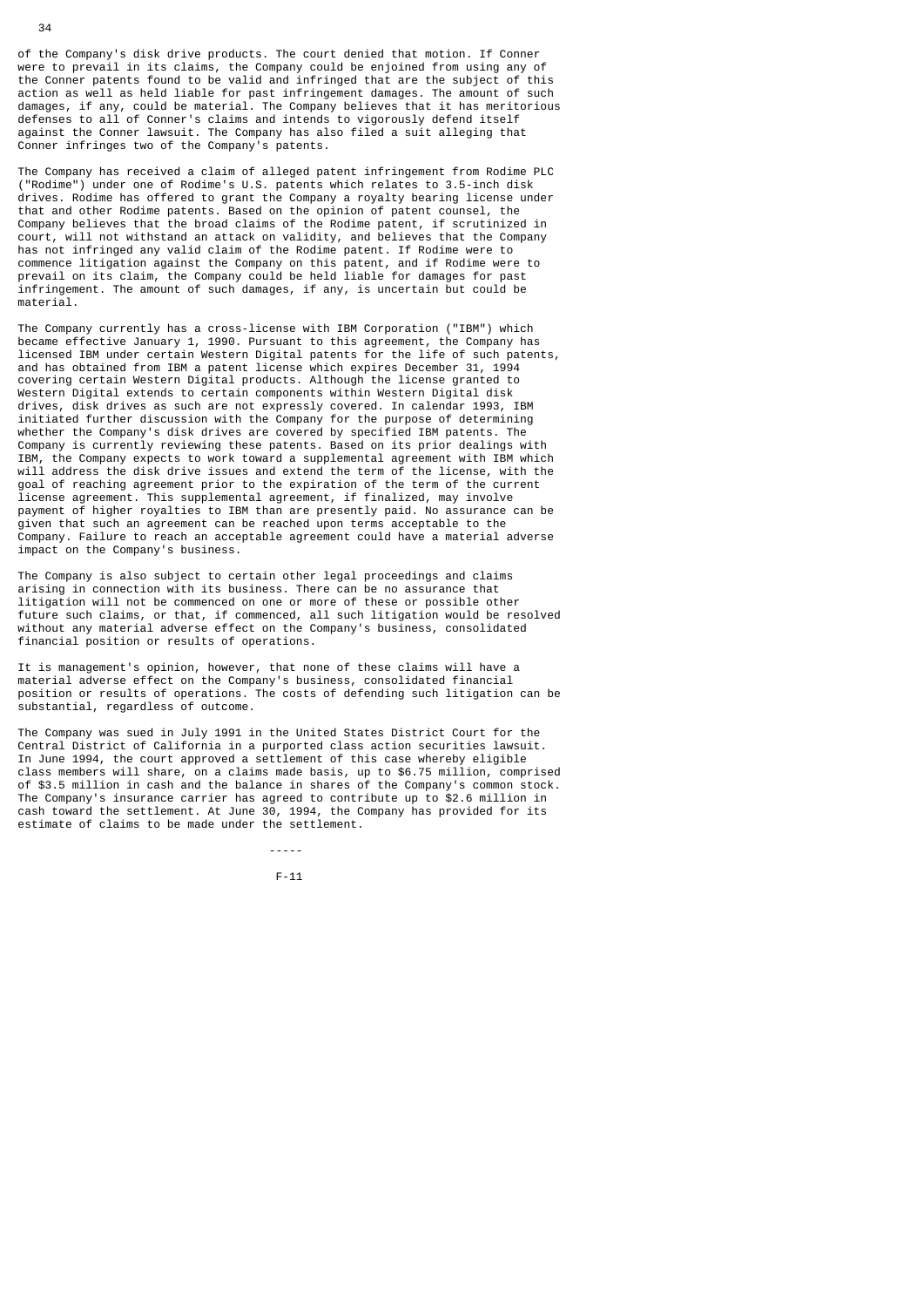# NOTE 6 -- INCOME TAXES

The domestic and international components of income (loss) before income taxes are as follows:

|                                   | 1994                    | 1993                  | 1992                     |
|-----------------------------------|-------------------------|-----------------------|--------------------------|
| United States<br>International    | \$(25, 140)<br>111, 182 | \$(63, 753)<br>38,645 | \$(20, 244)<br>(51, 128) |
| Income (loss) before income taxes | \$86,042                | \$(25, 108)           | \$(71, 372)              |
|                                   |                         |                       |                          |

The components of the provision for income taxes are as follows:

|                                                  | 1994      | 1993     | 1992        |
|--------------------------------------------------|-----------|----------|-------------|
| Current                                          |           |          |             |
| United States                                    | \$<br>337 | \$       | \$          |
| International                                    | 4,313     | 1,671    | 1,333       |
| State                                            | 620       | 183      | 128         |
|                                                  | 5,270     | 1,854    | 1,461       |
|                                                  |           |          |             |
| Deferred, net                                    |           |          |             |
| United States                                    | 4,857     | (1, 854) |             |
| International                                    | 820       |          | 27          |
|                                                  |           |          |             |
|                                                  | 5,677     | (1, 854) | 27          |
|                                                  |           |          |             |
| Additional paid-in capital from benefit of stock |           |          |             |
| options exercised                                | 1,959     |          |             |
| Provision for income taxes                       | \$12,906  | \$       | \$<br>1,488 |
|                                                  |           |          |             |
|                                                  |           |          |             |
| Cash paid for income taxes                       | \$1,067   | \$1,451  | 1,450<br>\$ |
|                                                  |           |          |             |
|                                                  |           |          |             |
|                                                  |           |          |             |

Temporary differences and carryforwards which give rise to a significant portion of deferred tax assets and liabilities at June 30, 1994 and 1993 are as follows:

|                                   | 1994      | 1993        |
|-----------------------------------|-----------|-------------|
| Deferred tax assets:              |           |             |
| NOL carryforward                  | \$53,646  | \$61,955    |
| Business credit carryforward      | 16,204    | 13,558      |
| Reserves not currently deductible | 13,952    | 11,307      |
| Provision for restructuring       |           | 2,712       |
| All other                         | 12,839    | 8,466       |
|                                   | 96,641    | 97,998      |
| Valuation allowance               | (95, 024) | (80, 256)   |
|                                   |           |             |
| Total deferred tax assets         | \$1,617   | \$17,742    |
|                                   |           |             |
| Deferred tax liabilities:         |           |             |
| Start-up costs                    | \$        | \$<br>3,860 |
| Depreciation                      | 995       | 11,528      |
| Leases                            | 3,458     | 3,130       |
| All other                         | 12,732    | 7,675       |
| Total deferred tax liabilities    | \$17,185  | \$26,193    |
|                                   |           |             |
|                                   |           |             |

 ----- F-12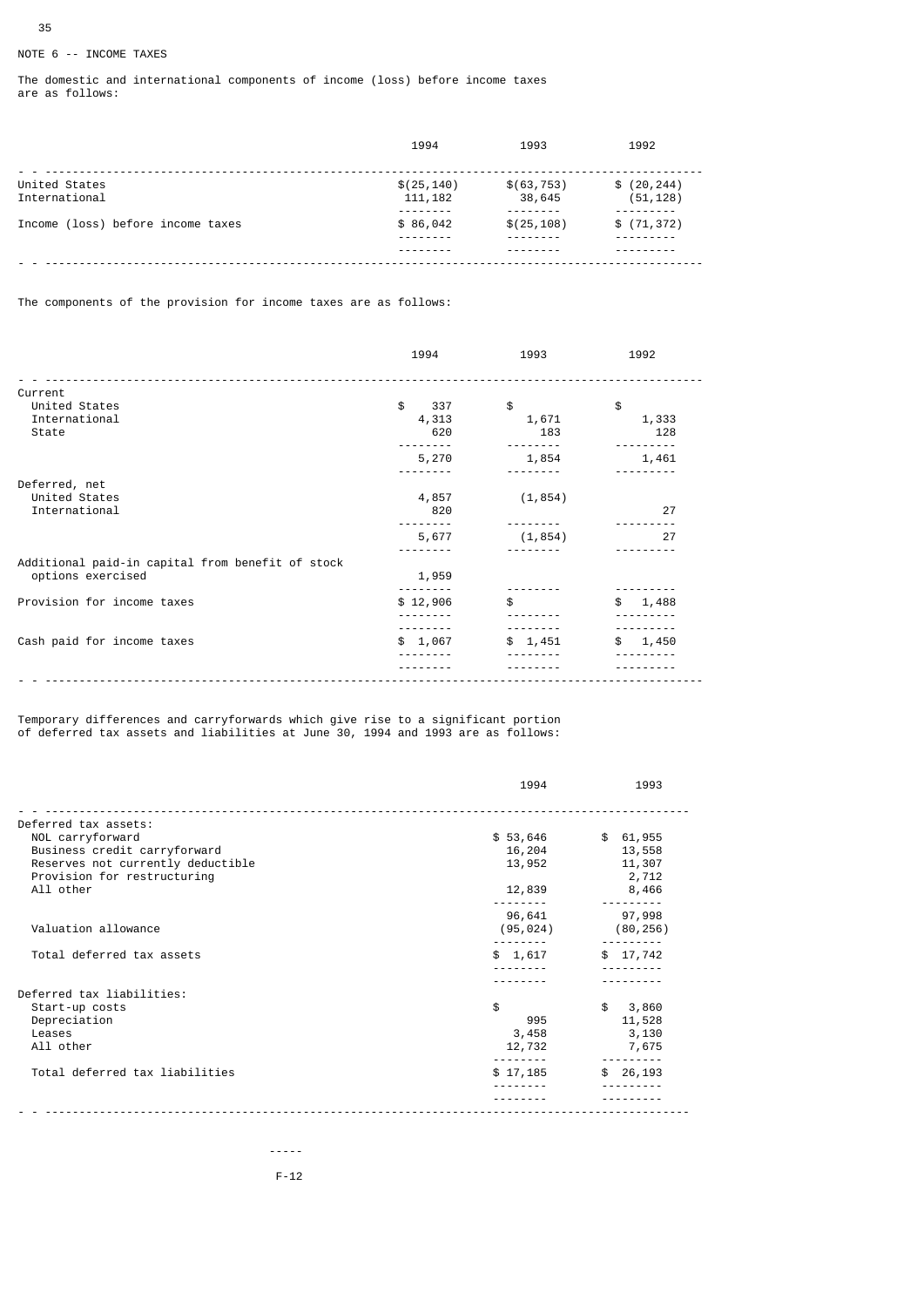The valuation allowance for deferred tax assets as of July 1, 1992 was \$61.8 million. The net change in the total valuation allowance for the years ended June 30, 1994 and 1993 was an increase of \$14.8 and \$18.4 million, respectively.

Reconciliation of the United States Federal statutory rate to the Company's effective tax rate is as follows:

|                                               | 1994   | 1993       | 1992       |
|-----------------------------------------------|--------|------------|------------|
|                                               |        |            |            |
| U.S. Federal statutory rate                   | 35.0%  | $(34.0)\%$ | $(34.0)\%$ |
| State income taxes, net                       |        |            | $\cdot$ 2  |
| Tax rate differential on international income | (34.7) | (53.5)     | .5         |
| NOL with no tax benefit realized              | 10.2   | 78.9       | 39.4       |
| Other                                         | 3.8    | 7.9        | (4.0)      |
|                                               |        |            |            |
| Effective tax rate                            | 15.0%  | --%        | 2.1%       |
|                                               |        |            |            |
|                                               |        |            |            |
|                                               |        |            |            |

Certain income of selected subsidiaries is taxed at substantially lower income tax rates as compared with local statutory rates. The lower rates reduced income taxes and increased net earnings by approximately \$27.4 million (\$.60 per share, fully diluted) and \$8.6 million (\$.27 per share, fully diluted) in 1994 and 1993, respectively. The lower rates did not affect income taxes paid or net loss in 1992. These lower rates expire periodically through 2000.

At June 30, 1994, the Company had Federal NOL carryforwards of \$162.3 million and tax credit carryforwards of \$16.2 million which expire in 1995 through 2009.

Net undistributed earnings from international subsidiaries at June 30, 1994 were approximately \$87.3 million. The net undistributed earnings are intended to finance local operating requirements. Accordingly, an additional United States tax provision has not been made.

NOTE 7 -- SHAREHOLDERS' EQUITY

The following table summarizes all shares of common stock reserved for issuance as of June  $30$ , 1994 (in thousands):

|                                                                  | Number<br>of Shares |
|------------------------------------------------------------------|---------------------|
| Issuable upon:                                                   |                     |
| Conversion of subordinated long-term debt                        | 4,059               |
| Exercise of stock options, including options available for grant | 5,917               |
| Employee stock purchase plan                                     | 1,750               |
|                                                                  |                     |
|                                                                  | 11,726              |
|                                                                  |                     |
|                                                                  |                     |
|                                                                  |                     |

# COMMON STOCK OFFERINGS

In February 1993, the Company issued 5,750,000 shares of its common stock in a public common stock offering. Proceeds from the offering, net of commissions and other related expenses totaling \$3.6 million, were \$42.4 million. The proceeds were used to reduce the Company's outstanding indebtedness.

In February 1994, the Company issued 7,618,711 shares of its common stock in a public common stock offering. Proceeds from the offering, net of commissions and other related expenses totaling \$4.2 million, were \$73.3 million. The proceeds were used for working capital and other general corporate purposes.

#### STOCK OPTION PLANS

-----

Western Digital's Employee Stock Option Plan ("Employee Plan") is administered by the Board of Directors who determine the vesting provisions, the form of payment for the shares and all other terms of the options. Terms of the Employee Plan require that the exercise price of options be not less than the fair market value at the date of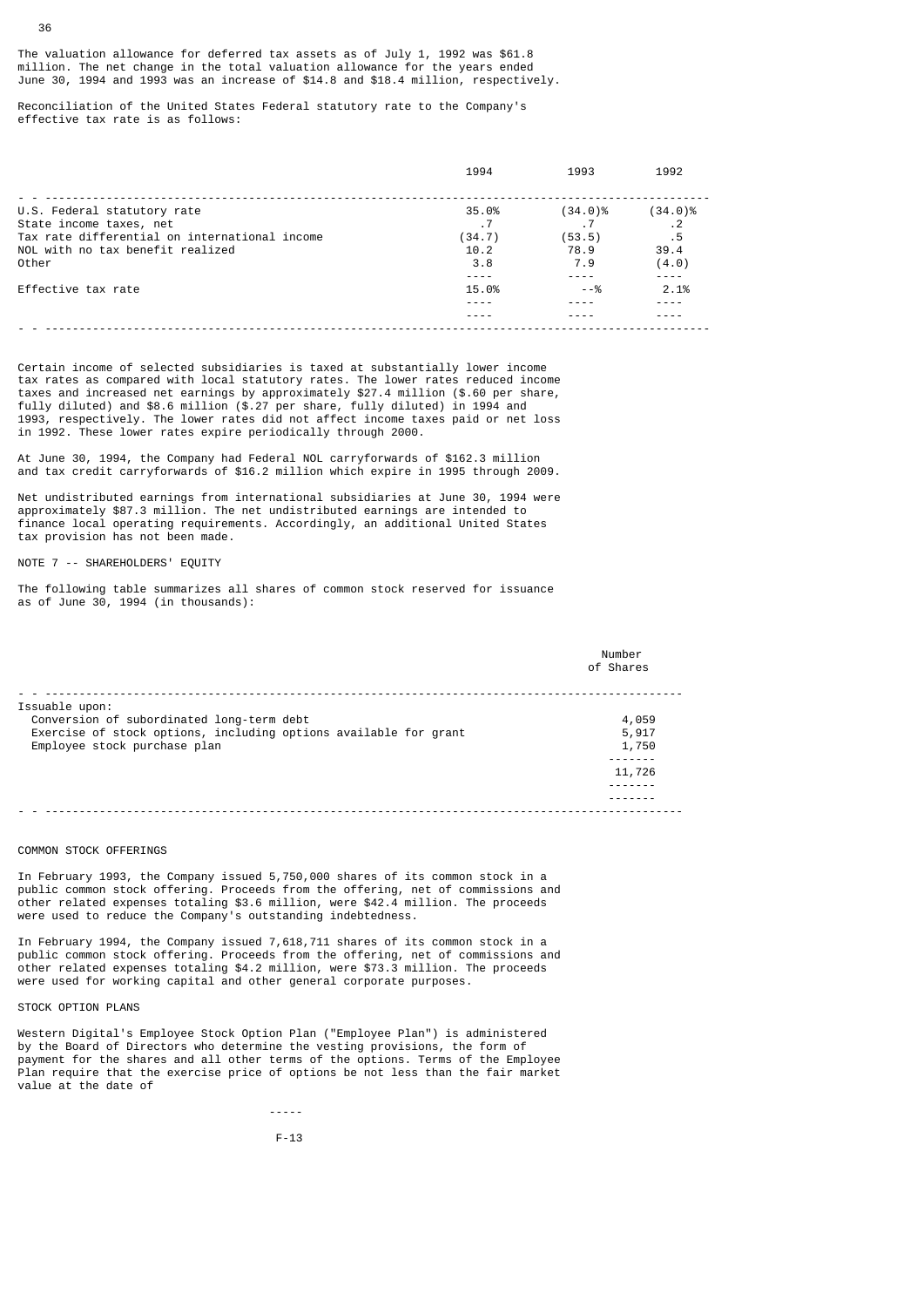grant. Options granted vest 25% one year from the date of grant and in twelve quarterly increments thereafter. As of June 30, 1994, 1,137,144 options were exercisable and 862,541 options were available for grant. Participants in the Employee Plan are permitted to finance the exercise of options with stock purchased previously. The following table summarizes activity under the Employee Plan (in thousands, except per share amounts):

|                                                                                                                       | Options Outstanding                 |                                                                   |                                          |  |
|-----------------------------------------------------------------------------------------------------------------------|-------------------------------------|-------------------------------------------------------------------|------------------------------------------|--|
|                                                                                                                       | Number<br>of Shares                 | Price Per Share                                                   | Amount                                   |  |
| Options outstanding at June 30, 1991<br>Granted<br>Exercised<br>Cancelled or expired                                  | 2,536<br>1,863<br>(4)<br>(475)      | $$4.12 - $14.62$<br>$2.88 - 5.38$<br>4.13<br>2.88- 14.62          | \$11,332<br>7,076<br>(15)<br>(2, 301)    |  |
| Options outstanding at June 30, 1992<br>Granted<br>Exercised, net of value of redeemed shares<br>Cancelled or expired | 3,920<br>1,879<br>(376)<br>(329)    | $2.88 - 13.63$<br>$4.38 - 9.00$<br>$2.88 - 6.88$<br>$2.88 - 9.88$ | 16,092<br>10,981<br>(1, 411)<br>(1,693)  |  |
| Options outstanding at June 30, 1993<br>Granted<br>Exercised, net of value of redeemed shares<br>Cancelled or expired | 5,094<br>1,731<br>(1, 785)<br>(664) | $2.88 - 13.63$<br>$3.88 - 19.13$<br>2.88-9.00<br>2.88- 19.13      | 23,969<br>21,320<br>(7, 120)<br>(4, 710) |  |
| Options outstanding at June 30, 1994                                                                                  | 4,376                               | $$2.88 - $19.13$                                                  | \$33,459                                 |  |
|                                                                                                                       |                                     |                                                                   |                                          |  |

In 1985, the Company's directors approved the Stock Option Plan for Non-Employee Directors ("Director Plan") and reserved 800,000 shares for issuance thereafter. The Director Plan provides for initial option grants to new directors of 20,000 shares per director and additional grants of up to 30,000 options per director following the exercise of the initial options. As of June 30, 1994, 120,000 options were exercisable and 488,188 options were available for grant. The following table summarizes activity under the Director Plan (in thousands, except per share amounts):

| Options Outstanding       |                                                             |                                |  |
|---------------------------|-------------------------------------------------------------|--------------------------------|--|
| Number<br>of Shares       | Price Per Share                                             | Amount                         |  |
| 201<br>20<br>(37)         | $$5.25 - $14.88$<br>5.38<br>$6.88 - 14.88$                  | \$1,955<br>108<br>(452)        |  |
| 184<br>(1)                | $5.25 - 14.63$<br>6.88                                      | 1,611<br>(9)                   |  |
| 183<br>90<br>(53)<br>(30) | $5.25 - 14.63$<br>$4.25 - 17.13$<br>$4.25 - 11.50$<br>12.88 | 1,602<br>941<br>(388)<br>(386) |  |
| 190                       | $$4.25 - $17.13$                                            | \$1,769                        |  |
|                           |                                                             |                                |  |

# STOCK PURCHASE WARRANTS

-----

In November 1991 and July 1993, in connection with amending its then existing two secured credit facilities, the Company issued warrants to the participating banks that ultimately entitled the holders to purchase an aggregate of 1,125,000 shares of common stock at an average price of \$1.08 per share. In February 1994, the banks exercised all warrants outstanding and the related shares of common stock were subsequently sold by the banks in conjunction with the Company's public common stock offering. The Company received exercise price payments from the warrant holders aggregating approximately \$1.2 million. The

F-14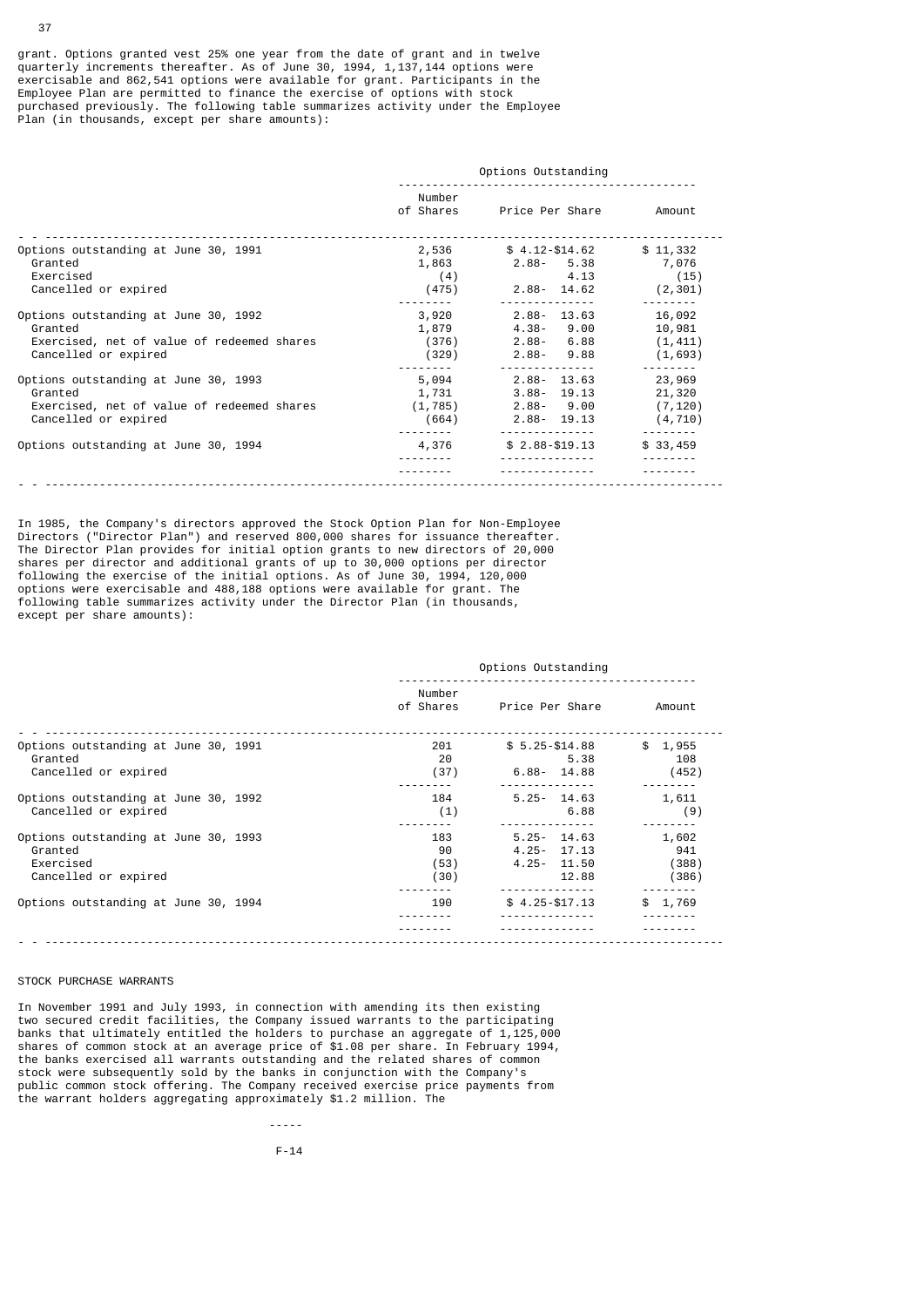shares issued and proceeds received from the exercise of the warrants have been included in the shares issued and proceeds received from the February 1994 common stock offering.

#### STOCK PURCHASE RIGHTS

In 1989, the Company implemented a plan to protect stockholders' rights in the event of a proposed takeover of the Company. Under the plan, each share of the Company's outstanding common stock carries one Right to Purchase Series "A" Junior Participating Preferred Stock ("the Right"). The Right enables the holder, under certain circumstances, to purchase common stock of Western Digital or of the acquiring company at a substantially discounted price ten days after a person or group publicly announces it has acquired or has tendered an offer for 15% or more of the Company's outstanding common stock. The Rights are redeemable by the Company at \$.01 per Right and expire in 1999.

# EMPLOYEE STOCK PURCHASE PLAN

During 1994, the Board of Directors adopted, and stockholders subsequently approved, an employee stock purchase plan in accordance with Section 423 of the Internal Revenue Code whereby eligible employees may authorize payroll deductions of up to 10% of their salary to purchase shares of the Company's common stock at the lower of 85% of the fair market value of common stock on the first or last day of the offering period. Approximately 1.8 million shares of common stock have been reserved for issuance under this plan. As of June 30, 1994, no shares have been issued under this plan.

#### PROFIT SHARING PLAN

Effective July 1, 1991, the Company adopted an annual Profit Sharing Plan covering eligible domestic employees. During 1994, 1993 and 1992, the Company authorized 8% of pre-tax profits to be allocated to the participants. Payments to participants of the Profit Sharing Plan were \$7.4 and \$1.2 million in 1994 and 1993, respectively. No such payments were made under the Profit Sharing Plan in 1992.

NOTE 8 -- BUSINESS SEGMENT AND INTERNATIONAL OPERATIONS

F-15

Western Digital operates in one industry segment--the design, manufacture and marketing of disk drives, integrated circuits and graphics enhancement boards to the personal computer industry. During 1994 and 1993, two customers accounted for approximately 24% of the Company's revenues. During 1992, one customer accounted for 10% of revenues.

The Company's operations outside the United States include manufacturing facilities in Singapore, Malaysia and Korea as well as sales offices throughout the world.

The following table summarizes operations by entities located within the indicated geographic areas for the past three years (in millions). United States revenues to unaffiliated customers include export sales, principally to Asia, of \$300.0, \$237.7 and \$228.4 million in 1994, 1993, and 1992, respectively.

-----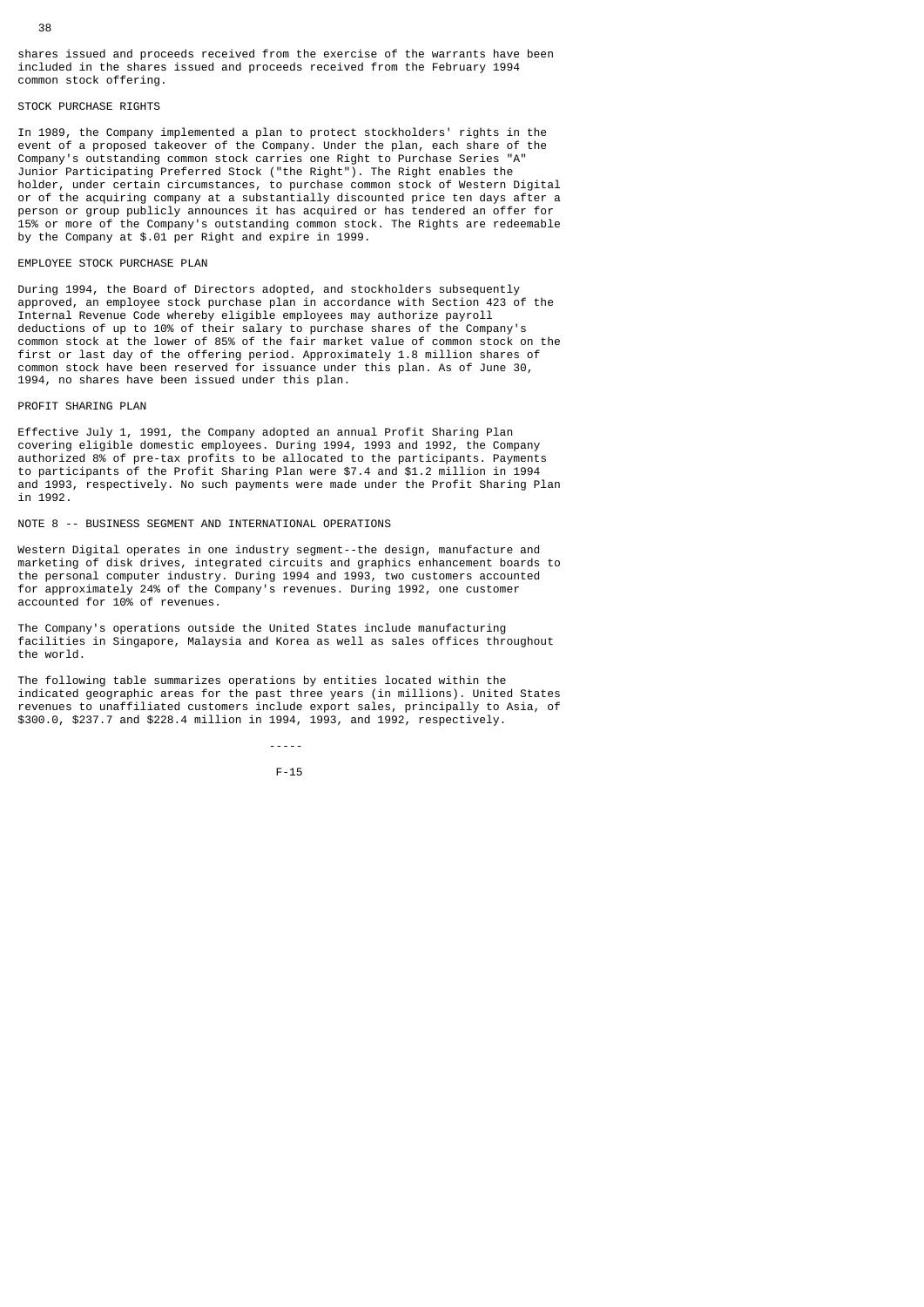Transfers between geographic areas are accounted for at prices comparable to normal sales through outside distributors. General and corporate expenses of \$43.6, \$32.7 and \$31.1 million in 1994, 1993 and 1992, respectively, have been excluded in determining operating income (loss) by geographic region.

|                                                                                                   | United<br>States                  | Europe                               | Asia                                                                                                                                                                                                                                                                                                                                                                                         | Eliminations                         | Total                    |
|---------------------------------------------------------------------------------------------------|-----------------------------------|--------------------------------------|----------------------------------------------------------------------------------------------------------------------------------------------------------------------------------------------------------------------------------------------------------------------------------------------------------------------------------------------------------------------------------------------|--------------------------------------|--------------------------|
| Year ended June 30, 1994                                                                          |                                   |                                      |                                                                                                                                                                                                                                                                                                                                                                                              |                                      |                          |
| Sales to unaffiliated customers<br>Transfers between geographic areas                             | \$1,171<br>50<br><u>.</u>         | \$321<br>28<br>$\frac{1}{2}$         | \$48<br>874<br>$\omega$ $\omega$ $\omega$ $\omega$                                                                                                                                                                                                                                                                                                                                           | \$ (952)<br><u>.</u>                 | \$1,540<br>.             |
| Revenues, net                                                                                     | \$1,221<br>------                 | \$349<br>$- - - - -$                 | \$922<br>$- - - -$                                                                                                                                                                                                                                                                                                                                                                           | \$ (952)<br><u>.</u>                 | \$1,540<br>.             |
| Operating income                                                                                  | ------<br>24<br>\$<br>- - - - - - | $\frac{1}{2}$<br>\$6<br>$- - - -$    | $\frac{1}{2} \frac{1}{2} \frac{1}{2} \frac{1}{2} \frac{1}{2} \frac{1}{2} \frac{1}{2} \frac{1}{2}$<br>\$108<br>$\frac{1}{2}$                                                                                                                                                                                                                                                                  | <u>.</u><br>\$ (3)<br><u>.</u>       | <u>.</u><br>\$ 135       |
| Identifiable assets                                                                               | ------<br>\$430<br>- - - - - -    | $\frac{1}{2}$<br>\$61<br>$- - - - -$ | $- - - -$<br>\$150<br>$- - - -$                                                                                                                                                                                                                                                                                                                                                              | <u>.</u><br>\$                       | \$641                    |
|                                                                                                   | - - - - - -                       | $- - - -$                            | $- - - -$                                                                                                                                                                                                                                                                                                                                                                                    | --------                             | - - - - - - - -          |
| Year ended June 30, 1993<br>Sales to unaffiliated customers<br>Transfers between geographic areas | \$924<br>41                       | \$274<br>21                          | \$ 27<br>793                                                                                                                                                                                                                                                                                                                                                                                 | \$ (855)                             | \$1,225                  |
| Revenues, net                                                                                     | ------<br>\$965<br>- - - - - -    | $- - - -$<br>\$295<br>$- - - - -$    | $\frac{1}{2}$<br>\$820<br>$\frac{1}{2}$                                                                                                                                                                                                                                                                                                                                                      | --------<br>\$ (855)<br>--------     | .<br>\$1,225<br>.        |
| Operating income (loss)                                                                           | ------<br>\$ (16)                 | $- - - - -$<br>\$7<br>$- - - -$      | $\sim$ $\sim$ $\sim$ $\sim$<br>\$38<br>$- - - -$                                                                                                                                                                                                                                                                                                                                             | <u>.</u><br>\$ (6)                   | .<br>$\frac{1}{2}$<br>.  |
| Identifiable assets                                                                               | .<br>\$ 336<br>------             | $- - - -$<br>\$42<br>$- - - -$       | $- - - -$<br>\$154<br>$- - - -$                                                                                                                                                                                                                                                                                                                                                              | <u>.</u><br>\$ (1)<br><u>.</u>       | .<br>\$531               |
|                                                                                                   | - - - - - -                       | ----                                 | ----                                                                                                                                                                                                                                                                                                                                                                                         | --------                             |                          |
| Year ended June 30, 1992<br>Sales to unaffiliated customers<br>Transfers between geographic areas | \$ 713<br>53                      | \$177<br>38                          | \$48<br>493                                                                                                                                                                                                                                                                                                                                                                                  | \$ (584)                             | \$<br>938                |
| Revenues, net                                                                                     | <u>.</u><br>\$766<br>- - - - - -  | $- - - -$<br>\$215<br>$- - - -$      | $\sim$ $\sim$ $\sim$ $\sim$<br>\$541<br>$- - - - -$                                                                                                                                                                                                                                                                                                                                          | \$ (584)<br>--------                 | \$938<br>.               |
| Operating income (loss)                                                                           | .<br>16<br>\$<br>. <b>.</b>       | $- - - -$<br>\$(13)<br>$\frac{1}{2}$ | $\sim$ $\sim$ $\sim$ $\sim$<br>\$(47)<br>$- - - -$                                                                                                                                                                                                                                                                                                                                           | .<br>$\frac{1}{2}$<br>8<br>--------- | <u>.</u><br>\$ (36)      |
| Identifiable assets                                                                               | ------<br>\$327                   | $- - - - -$<br>\$43                  | $\frac{1}{2}$<br>\$164                                                                                                                                                                                                                                                                                                                                                                       | --------<br>\$ (1)                   | - - - - - - - -<br>\$533 |
|                                                                                                   |                                   | $- - - -$                            | $\frac{1}{2} \frac{1}{2} \frac{1}{2} \frac{1}{2} \frac{1}{2} \frac{1}{2} \frac{1}{2} \frac{1}{2} \frac{1}{2} \frac{1}{2} \frac{1}{2} \frac{1}{2} \frac{1}{2} \frac{1}{2} \frac{1}{2} \frac{1}{2} \frac{1}{2} \frac{1}{2} \frac{1}{2} \frac{1}{2} \frac{1}{2} \frac{1}{2} \frac{1}{2} \frac{1}{2} \frac{1}{2} \frac{1}{2} \frac{1}{2} \frac{1}{2} \frac{1}{2} \frac{1}{2} \frac{1}{2} \frac{$ |                                      |                          |

 ----- F-16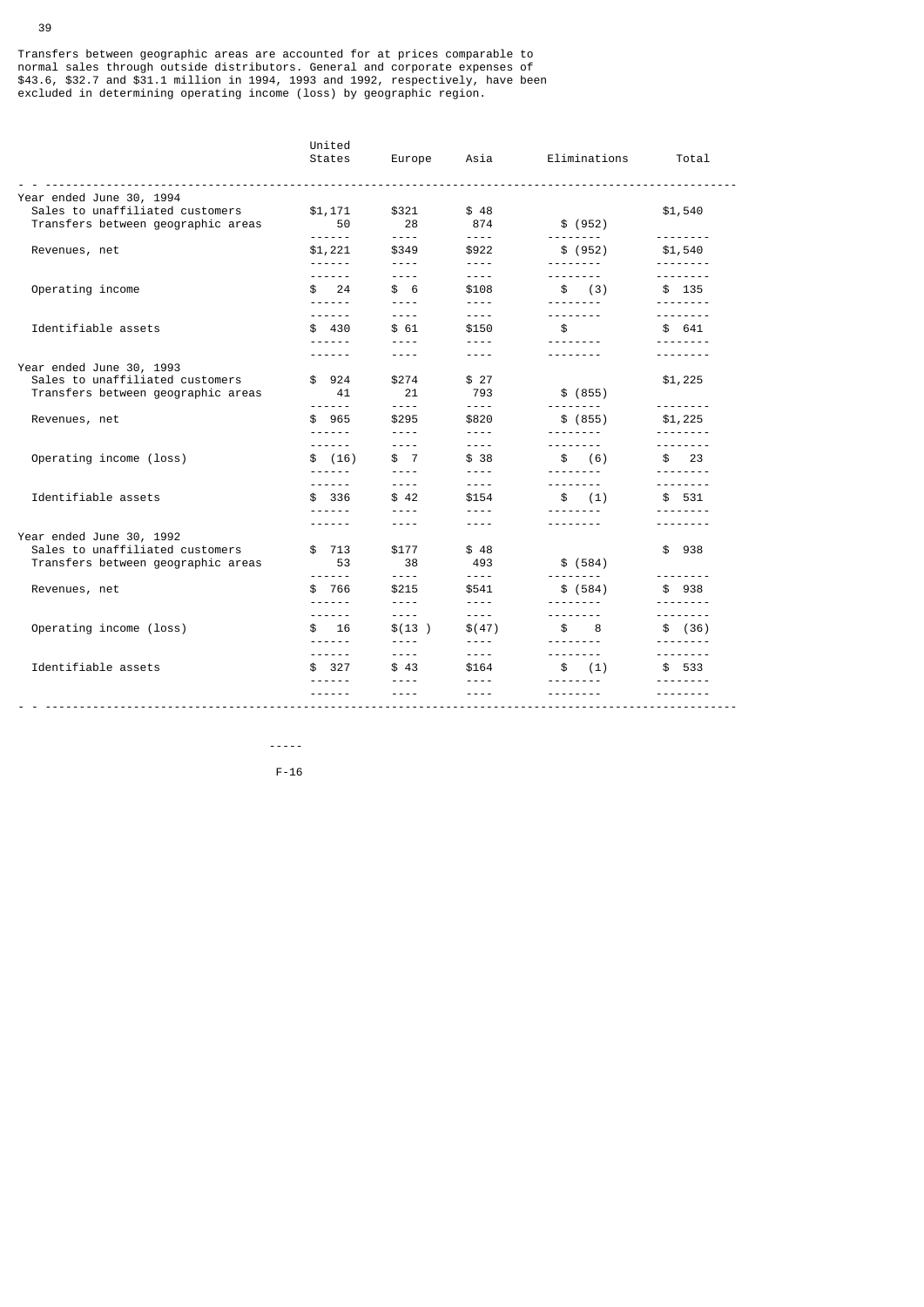|                                      | First       | Second              | Third     | Fourth    |
|--------------------------------------|-------------|---------------------|-----------|-----------|
| 1994                                 |             |                     |           |           |
| Revenues, net                        | \$285,498   | \$371,072           | \$420,878 | \$462,232 |
| Gross profit                         | 46,419      | 72,821              | 93,762    | 104,929   |
| Operating income (loss)              | (2, 045)    | 16,342              | 34,149    | 43,434    |
| Net income (loss)                    | (5,098)     | 12,487              | 28,448    | 37,299    |
| Primary earnings (loss) per share(1) | (.14)<br>\$ | $\mathsf{s}$<br>.32 | \$<br>.64 | \$<br>.79 |
|                                      |             |                     |           |           |
|                                      |             |                     |           |           |
| 1993                                 |             |                     |           |           |
| Revenues, net                        | \$271,141   | \$343,475           | \$325,407 | \$285,208 |
| Gross profit                         | 50,374      | 58,586              | 52,300    | 20,787    |
| Operating income (loss)              | 8,539       | 11,789              | 5,262     | (35, 606) |
| Net income (loss)                    | 4,168       | 6,912               | 1,633     | (37, 821) |
| Primary earnings (loss) per share(1) | \$<br>.14   | \$<br>.22           | \$<br>.05 | \$(1.07)  |
|                                      |             |                     |           |           |
|                                      |             |                     |           |           |

- - --------------------------------------------------------------------------------

(1) During the third and fourth quarter of 1994, fully diluted earnings per share were \$.61 and \$.75, respectively. During the second quarter of 1993, fully diluted earnings per share were \$.21. For all other periods presented, fully diluted earnings (loss) per share approximated primary earnings (loss) per share.

 ----- F-17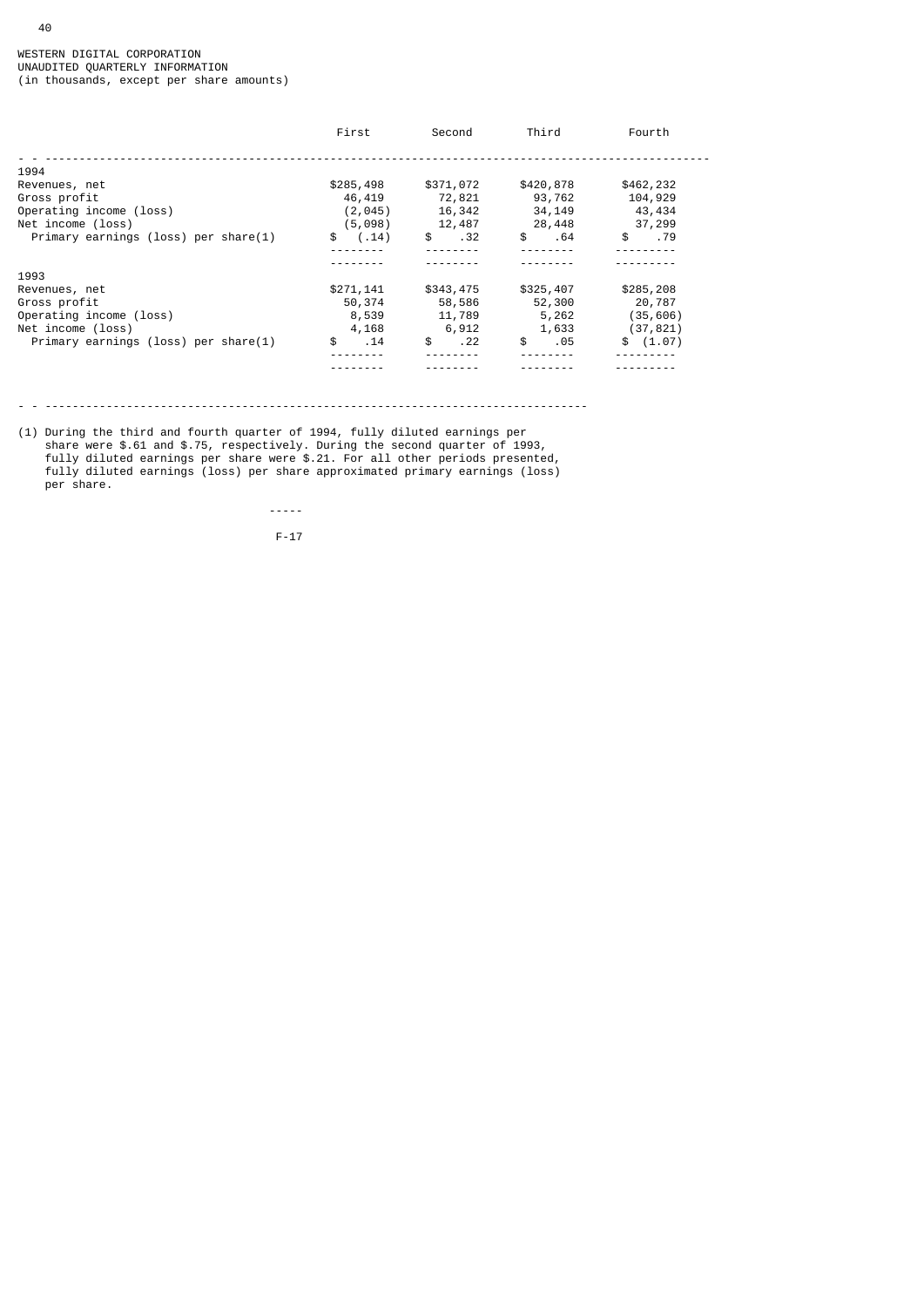## WESTERN DIGITAL CORPORATION

## SCHEDULE II -- CONSOLIDATED AMOUNTS RECEIVABLE FROM RELATED PARTIES AND UNDERWRITERS, PROMOTERS AND EMPLOYEES OTHER THAN RELATED PARTIES

(in thousands)

|                                                    |                        | Name of Debtor          |                        |                     |  |
|----------------------------------------------------|------------------------|-------------------------|------------------------|---------------------|--|
| Three years ended June 30, 1994                    | Roger W.<br>Johnson(1) | John M.<br>Markovich(2) | Marc H.<br>Nussbaum(3) | Total               |  |
| Balance at June 30, 1991<br>Additions<br>Deletions | \$336                  | \$178                   | \$<br>45<br>70         | \$559<br>70         |  |
| Balance at June 30, 1992<br>Additions<br>Deletions | 336<br>500<br>(336)    | 178                     | 115                    | 629<br>500<br>(336) |  |
| Balance at June 30, 1993<br>Additions<br>Deletions | 500                    | 178                     | 115<br>(115)           | 793<br>(115)        |  |
| Balance at June 30, 1994                           | \$500                  | \$178                   | \$                     | \$678               |  |

- - --------------------------------------------------------------------------------

(1) In October 1989, the Company made a \$336 non-interest bearing loan to Roger W. Johnson, formerly Chairman and Chief Executive Officer, in connection with his exercise of stock options and payment of related income taxes. Pursuant to the terms of the Chief Executive Officer Severance Agreement, the indebtedness was forgiven upon Mr. Johnson's resignation as Chairman and Chief Executive Officer on June 30, 1993.

 In June 1993, the Company made a \$500 non-interest bearing loan to Mr. Johnson. If Mr. Johnson becomes an affiliate of, an employee of, or performs work for a competitor within four years, the loan is to accelerate and accrue interest from the date made and be due and payable immediately upon Mr. Johnson establishing the relationship. In any event, the loan is to be repaid at the end of a four-year term.

- (2) The Company has made several loans to John M. Markovich, formerly Vice President and Treasurer, to provide personal financial assistance. Mr. Markovich terminated his employment with the Company in June 1992. Loans aggregating \$30 bear interest at 10%. The remaining loans are interest free.
- (3) The Company has made several loans to Marc H. Nussbaum, Senior Vice President, Engineering, to provide personal financial assistance. These notes bore interest at 10% per annum. During 1994, the notes were paid in full by Mr. Nussbaum.

-----

F-18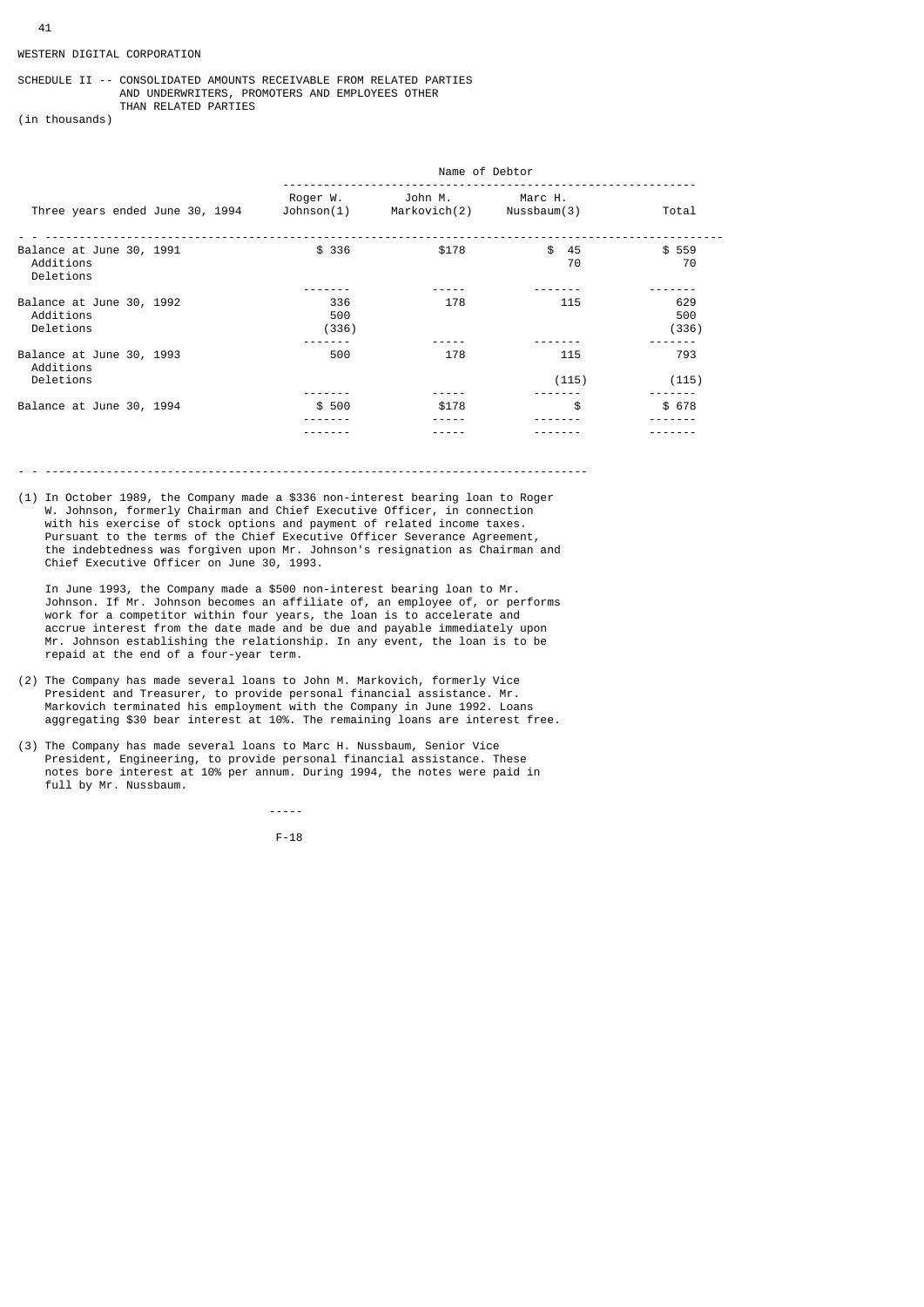# WESTERN DIGITAL CORPORATION

## SCHEDULES V AND VI -- CONSOLIDATED PROPERTY AND EQUIPMENT AND RELATED ACCUMULATED DEPRECIATION

(in thousands)

Cost of property and equipment and the related depreciation and amortization are summarized as follows:

| Three years ended June 30, 1994 Buildings    | Land and             | Machinery<br>Equipment Fixtures | Furniture<br>and and Leasehold    | Improvements                          | Total                                  |
|----------------------------------------------|----------------------|---------------------------------|-----------------------------------|---------------------------------------|----------------------------------------|
|                                              |                      |                                 |                                   |                                       |                                        |
| COST                                         |                      |                                 |                                   |                                       |                                        |
| Balance at June 30, 1991                     | \$74,533<br>516      | \$262,194                       | \$15,517<br>838                   | \$24,165                              | \$376,409                              |
| Additions at cost<br>Retirements or sales    | (5, 475)             | 26,297<br>(50, 160)             | (2, 485)                          | 1,167<br>(5, 977)                     | 28,818<br>(64, 097)                    |
|                                              |                      | ----------                      |                                   | ----------                            | ----------                             |
| Balance at June 30, 1992                     | 69,574               | 238,331                         | 13,870                            | 19,355 341,130                        |                                        |
| Additions at cost                            |                      | 33,896                          | 198                               | 2,780                                 | 36,874                                 |
| Retirements or sales                         | (212)<br><b></b>     | (25, 041)<br><u>.</u> .         | (701)                             | (467)<br>----------                   | (26, 421)<br><u> - - - - - - - - -</u> |
| Balance at June 30, 1993                     | 69,362               | 247,186                         | 13,367                            | 21,668 351,583                        |                                        |
| Additions at cost                            | 2,643                | 22,073                          | 494                               |                                       | 3, 299 28, 509                         |
| Retirements or sales                         | (65, 362)            | (118, 245)                      | (2, 159)                          | (1,987)                               | (187, 753)                             |
| Balance at June 30, 1994                     | ---------<br>\$6,643 | \$151,014                       | <u> - - - - - - -</u><br>\$11,702 | <u> - - - - - - - - -</u><br>\$22,980 | <u>.</u><br>\$192,339                  |
|                                              | .                    | <u>.</u>                        | <u>.</u>                          | <u> - - - - - - - - -</u>             |                                        |
|                                              | <u>.</u>             | <u>.</u>                        | <u>.</u>                          | <u> - - - - - - - - -</u>             |                                        |
| ACCUMULATED DEPRECIATION AND<br>AMORTIZATION |                      |                                 |                                   |                                       |                                        |
| Balance at June 30, 1991                     | \$2,945              | \$127,725                       |                                   | $$5,750$ $$11,891$ $$148,311$         |                                        |
| Charges to operations                        | 3,730                | 39,290 2,134                    |                                   | 2,527                                 | 47,681                                 |
| Retirements or sales                         | (754)                | (43, 344)                       | (1, 549)                          | (5, 543)                              | (51,190)                               |
| Balance at June 30, 1992                     | 5,921                | ----------<br>123,671           | --------<br>6,335                 | .<br>8,875                            | 144,802                                |
| Charges to operations                        | 3,689                | 42,813                          | 2,008                             | 2,353                                 | 50,863                                 |
| Retirements or sales                         |                      | (24, 147)                       | (661)                             | (304)                                 | (25, 112)                              |
| Balance at June 30, 1993                     | <u>.</u><br>9,610    | 142,337 7,682                   |                                   | 10,924                                | 170,553                                |
| Charges to operations                        | 1,624                | 36,787 2,020                    |                                   | 2,932                                 | 43,363                                 |
| Retirements or sales                         | (10, 474)            | $(80, 965)$ $(1, 664)$          |                                   | (1, 891)                              | (94,994)                               |
| Balance at June 30, 1994                     | ---------<br>760     | ----------<br>\$98,159          | \$8,038                           | <u>.</u> .<br>\$11,965                | \$118,922                              |
|                                              | <u>.</u>             |                                 | <u>.</u> .                        | <u>.</u> .                            |                                        |
|                                              |                      |                                 |                                   |                                       |                                        |

 ----- F-19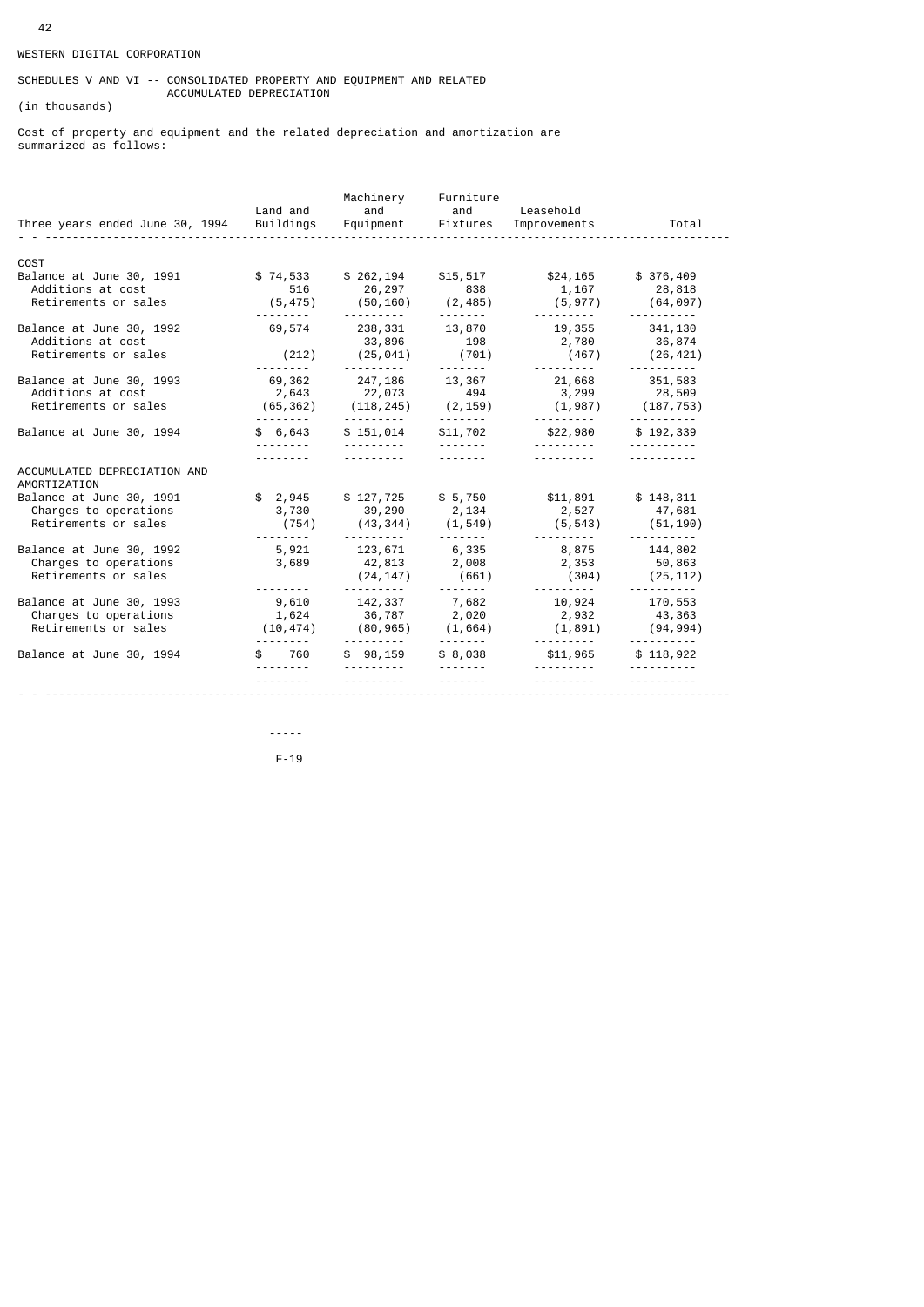# SCHEDULE VIII -- CONSOLIDATED VALUATION AND QUALIFYING ACCOUNTS AND RESERVES

(in thousands)

| Three years ended June 30, 1994 | Allowance for<br>Doubtful<br>Accounts |
|---------------------------------|---------------------------------------|
| Balance at June 30, 1991        | \$5,474                               |
| Charges to operations           | 3,075                                 |
| Deductions                      | (686)                                 |
| Other                           | 141                                   |
| Balance at June 30, 1992        | 8,004                                 |
| Charges to operations           | 2,476                                 |
| Deductions                      | (1, 044)                              |
| Other                           | (96)                                  |
| Balance at June 30, 1993        | 9,340                                 |
| Charges to operations           | 3,797                                 |
| Deductions                      | (2, 124)                              |
| Other                           | (188)                                 |
| Balance at June 30, 1994        | \$10,825                              |
|                                 |                                       |

# WESTERN DIGITAL CORPORATION

SCHEDULE X -- SUPPLEMENTARY CONSOLIDATED INCOME STATEMENT INFORMATION (in thousands)

|                                 | Charged to Costs and Expenses |          |          |  |  |
|---------------------------------|-------------------------------|----------|----------|--|--|
| Three years ended June 30, 1994 | 1994                          | 1993     | 1992     |  |  |
| Maintenance and repairs         | $* *$                         | \$15,521 | \$12,973 |  |  |
|                                 |                               |          |          |  |  |

\*\* Less than one percent of revenues

 ----- F-20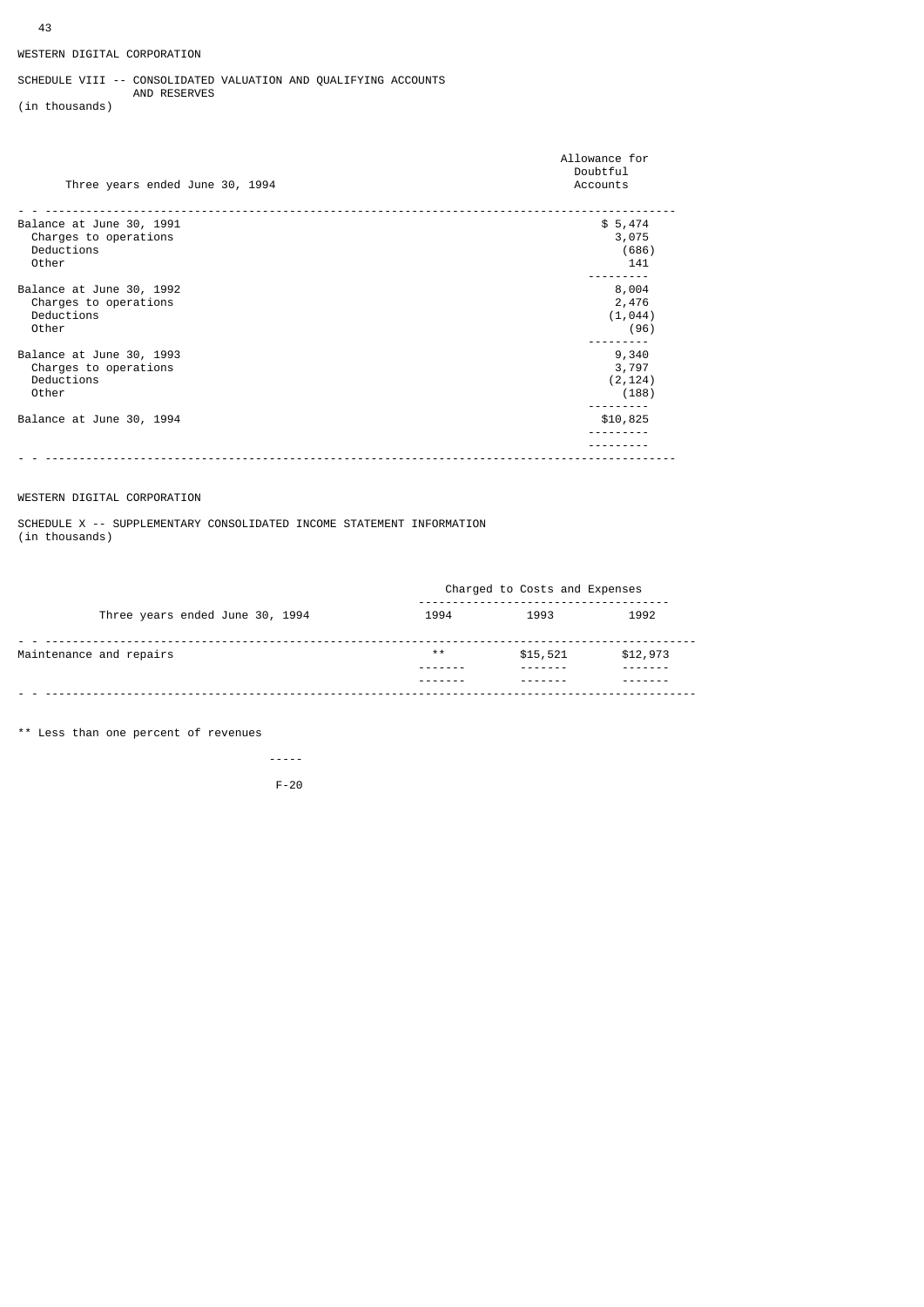| Exhibit<br>Number | Description                                                                                                                                                                                                                                                                                                                                                                                                 | Sequentially<br>Numbered<br>Page |
|-------------------|-------------------------------------------------------------------------------------------------------------------------------------------------------------------------------------------------------------------------------------------------------------------------------------------------------------------------------------------------------------------------------------------------------------|----------------------------------|
| 3.1               | Certificate of Incorporation of the Registrant (filed as Exhibit<br>3.1 to the Registrant's Current Report on Form 8-K filed January<br>15, 1987 (File No. 1-8703) and incorporated herein by this<br>reference)                                                                                                                                                                                            |                                  |
| 3.2.1             | By-laws of Registrant (incorporated by reference to Exhibit 3.2.1<br>to the Registrant's Current Report on Form 8-K (File No. 1-8703) as<br>filed with the Securities and Exchange Commission on July 18, 1994)                                                                                                                                                                                             |                                  |
| 3.3<br>3.4        | Certificate of Agreement of Merger(7)<br>Certificate of Amendment of Certificate of Incorporation<br>(incorporated by reference to Exhibit 3.1 to the Registrant's<br>Registration Statement on Form S-3 (File No. 33-28374) as filed<br>with the Securities and Exchange Commission on April 26, 1989)                                                                                                     |                                  |
| 4.1               | Indenture, dated as of May 1, 1989, between the Registrant and U.S.<br>Trust Company of California, N.A., covering the Registrant's 9%<br>Convertible Subordinated Debentures due 2014 (incorporated by<br>reference to Exhibit 4 to Amendment No. 2 to the Registrant's<br>Registration Statement on Form S-3 (File No. 33-28374) as filed<br>with the Securities and Exchange Commission on May 10, 1989) |                                  |
| 4.2               | Rights Agreement between the Registrant and First Interstate Bank,<br>Ltd., as Rights Agent, dated as of December 1, 1988 (incorporated<br>by reference to Exhibit 1 to the Registrant's Current Report on<br>Form 8-K as filed with the Securities and Exchange Commission on<br>December 12, 1988)                                                                                                        |                                  |
| 4.3               | Amendment No. 1 to Rights Agreement by and between the Registrant<br>and First Interstate Bank, Ltd. dated as of August 10, 1990<br>(incorporated by reference to Exhibit 1 to the Registrant's Current<br>Report on Form 8-K as filed with the Securities and Exchange<br>Commission on August 14, 1990)                                                                                                   |                                  |
| 4.4               | Certificate of Designation, Preferences and Rights of Series A<br>Junior Participating Preferred Stock of the Registrant<br>(incorporated by reference to Exhibit A of Exhibit 1 to the<br>Registrant's Current Report on Form 8-K as filed with the<br>Securities and Exchange Commission on December 12, 1988)                                                                                            |                                  |
| 10.1<br>10.2      | The Registrant's Employee Stock Option Plan (1) **<br>The Registrant's Stock Option Plan for Non-Employee Directors (1)<br>$* *$                                                                                                                                                                                                                                                                            |                                  |
| 10.3<br>10.4      | The Registrant's 1993 Employee Stock Purchase Plan(8) $**$<br>Receivables Contribution and Sale Agreement, dated as of January 7,<br>1994 by and between the Company, as seller, and Western Digital<br>Capital Corporation, as buyer(2)                                                                                                                                                                    |                                  |
| 10.5              | Receivables Purchase Agreement, dated as of January 7, 1994, by and<br>among Western Digital Capital Corporation, as seller, the Company,<br>as servicer, the Financial Institutions listed therein, as bank<br>purchasers and J.P. Morgan Delaware, as administrative agent(2)                                                                                                                             |                                  |
| 10.6              | First Amendment to Receivables Purchase Agreement, dated March 23,<br>1994, by and between Western Digital Corporation, as seller and the<br>Financial Institutions listed therein as bank purchasers and<br>administrative agents(2)                                                                                                                                                                       |                                  |
| 10.7              | Assignment Agreement, dated as of March 23, 1994, by and between<br>J.P. Morgan Delaware as Bank Purchaser and Assignor and the Bank of<br>California, N.A. and the Long-term Credit Bank of Japan, LTD., Los<br>Angeles Agency as Assignees(2)                                                                                                                                                             |                                  |
| 10.8              | Asset Purchase Agreement dated December 16, 1993 by and between<br>Motorola, Inc. and Western Digital regarding the sale and purchase<br>of Western Digital's wafer fabrication facilities and certain<br>$related$ assets $(4)$                                                                                                                                                                            |                                  |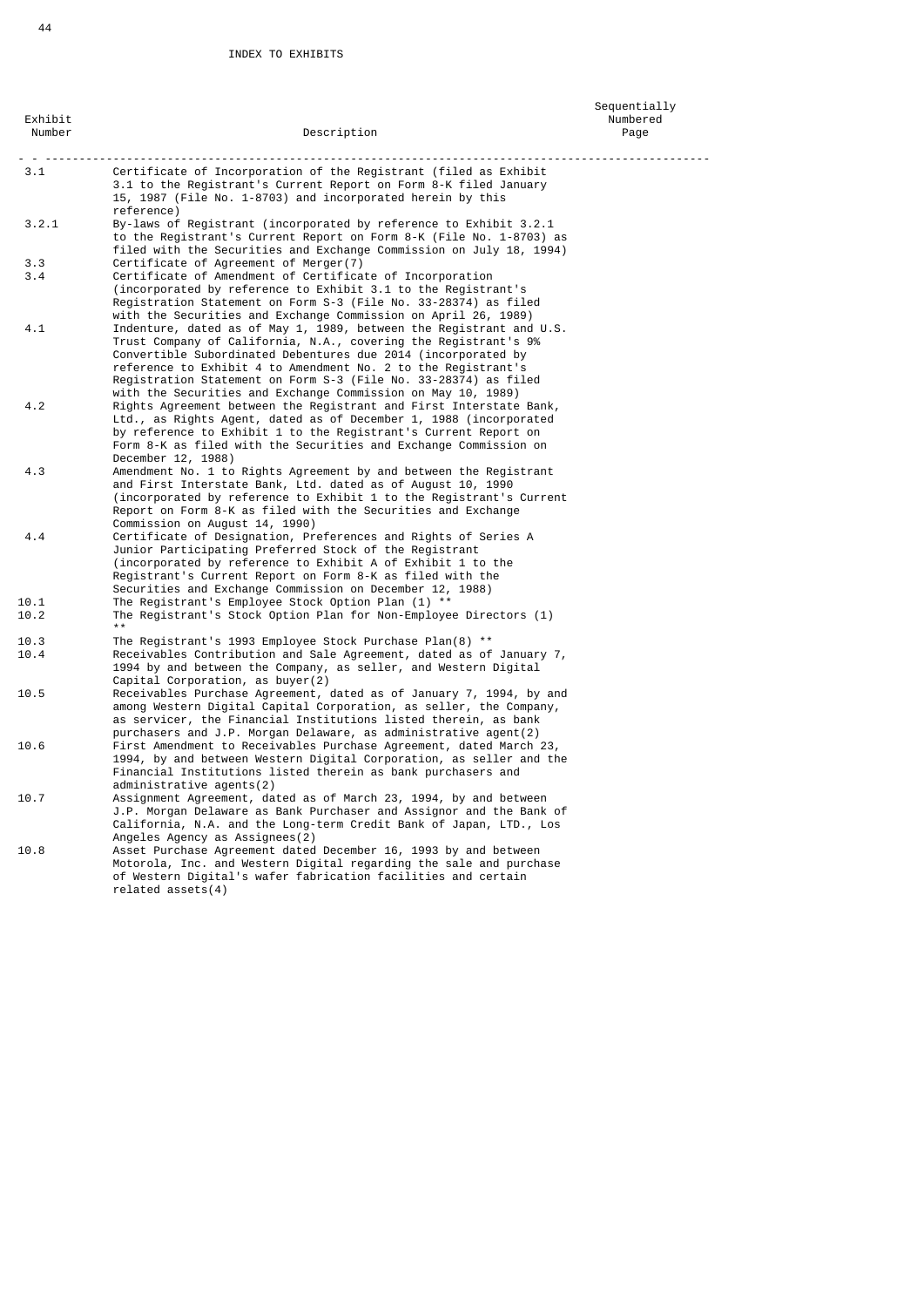27 Financial Data Schedule \*

| Number | Description                                                                      | Page |
|--------|----------------------------------------------------------------------------------|------|
| 10.9   | Supply Agreement dated December 16, 1993 by and between Motorola,                |      |
|        | Inc. and Western Digital regarding the supply of wafers to Western<br>Digital(4) |      |
| 10.10  | The Western Digital Corporation Deferred Compensation Plan* **                   |      |
| 10.11  | The Western Digital Corporation Executive Bonus Plan* **                         |      |
| 10.12  | The Extended Severance Plan of the Registrant * **                               |      |
| 10.13  | Manufacturing Building lease between Wan Tien Realty Pte Ltd and                 |      |
|        | Western Digital (Singapore) Pte Ltd dated as of November 9, 1993                 |      |
|        | (incorporated by reference to Exhibit 10.17.1 to the Registrant's                |      |
|        | Quarterly Report on Form 10-Q (File No. 1-8703) as filed with the                |      |
|        | Securities and Exchange Commission on January 25, 1994)                          |      |
| 10.14  | The Management Incentive Compensation Plan of Registrant for fiscal              |      |
|        | vear 1995* **                                                                    |      |
| 10.15  | Wafer and Die Purchase Contract by and between American                          |      |
|        | Microsystems, Inc. and the Company effective as of July 18,                      |      |
|        | $1994(9)$ <sup>*</sup>                                                           |      |
| 10.16  | Foundry Capacity, Product Purchase, and Technology Agreement by and              |      |
|        | between American Telephone and Telegraph Co. and the Company                     |      |
|        | effective as of August 25, 1992 (incorporated by reference to                    |      |
|        | Exhibit 10.10.3 to the Registrant's Annual Report on Form 10-K                   |      |
|        | (File No. 1-8703) as filed with the Securities and Exchange                      |      |
|        | Commission on September 28, 1992)(5)                                             |      |
| 10.17  | Subleases between Wan Tien Realty Pte Ltd and Western Digital                    |      |
|        | (Singapore) Pte Ltd dated as of September 1, 1991(1)                             |      |
| 10.18  | Sublease between Wan Tien Realty Pte Ltd and Western Digital                     |      |
|        | (Singapore) Pte Ltd dated as of October 12, 1992(1)                              |      |
| 10.19  | Agreement for Purchase and Sale of Assets by and between Registrant              |      |
|        | and Standard Microsystems Corporation effective as of September 16,              |      |
|        | 1991 and as amended by the Amendment No. 1 to Agreement for                      |      |
|        | Purchase and Sale of Assets by and between the Registrant and                    |      |
|        | Standard Microsystems Corporation effective as of September 27,                  |      |
|        | 1991 (incorporated by reference to Exhibit 2 to Form 8 filed as                  |      |
|        | Amendment Number 1 to Registrant's Form 8-K dated October 16, 1991)              |      |
| 10.21  | The Registrant's Non-Employee Director Stock-for-Fees Plan(1) **                 |      |
| 10.22  | Office Building Lease between The Irvine Company and the Registrant              |      |
|        | dated as of January 13, 1988 (incorporated by reference to Exhibit               |      |
|        | 10.11 to Amendment No. 2 to the Registrant's Annual Report to Form               |      |
|        | 10-K (File No. 1-8703) as filed on Form 8 with the Securities and                |      |
|        | Exchange Commission on November 18, 1988)(6)                                     |      |
| 10.26  | Patent License Agreement between Western Electric Company,                       |      |
|        | Incorporated and the Registrant effective as of July 1, 1980(3)                  |      |
| 10.27  | Agreement between International Business Machines Corporation and                |      |
|        | the Registrant dated as of January 1, 1990(3)                                    |      |
| 10.28  | Letter to Mr. I.M. Booth from Mr. Roger W. Johnson dated December                |      |
|        | 3, 1992 regarding chief executive officer severance arrangement(3)               |      |
|        |                                                                                  |      |
| 10.29  | Form of Letter to Mr. George L. Bragg from Mr. Roger W. Johnson                  |      |
|        | dated October 22, 1992 regarding vice chairman severance                         |      |
|        | arrangement(7) **                                                                |      |
| 11     | Computation of Per Share Earnings (see page 20 hereof)                           |      |
| 21     | Subsidiaries of the Company (see page 21 hereof)                                 |      |
| 23     | Consent of Independent Auditors (see page 22 hereof)                             |      |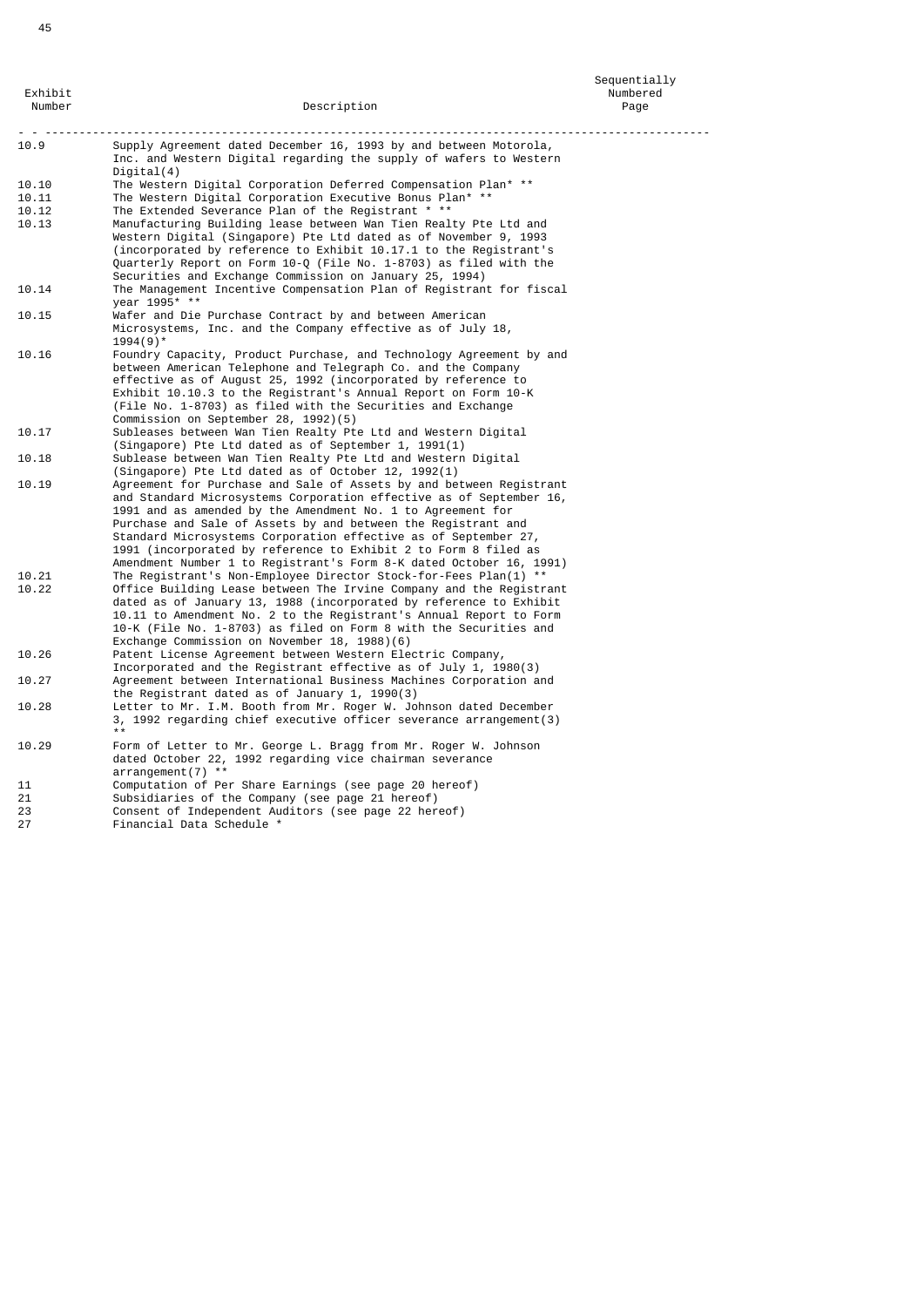- - ---------------

- \* New exhibit filed with this Report.
- Compensation plan, contract or arrangement required to be filed as an exhibit pursuant to applicable rules of the Securities and Exchange Commission.
- (1) Incorporated by reference to the Registrant's Annual Report on Form 10-K (File No. 1-8703) as filed with the Securities and Exchange Commission on September 28, 1992.
- (2) Incorporated by reference to the Registrant's Quarterly Report on Form 10-Q (File No. 1-8703) as filed with the Securities and Exchange Commission on May 9, 1994.
- (3) Incorporated by reference to Registrant's Amendment No. 1 to Form S-1 (No. 33-54968) as filed with the Securities and Exchange Commission on January 5, 1993.
- (4) Incorporated by reference to the Registrant's Current Report on Form 8-K (File No. 1-8703) as filed with the Securities and Exchange Commission on January 5, 1994.
- (5) Subject to confidentiality order dated November 24, 1992.
- (6) Subject to confidentiality order dated November 21, 1988.
- (7) Incorporated by reference to Amendment No. 2 to Registrant's Registration Statement on Form S-1 (No. 33-54968) as filed with the Securities and Exchange Commission on January 26, 1993.
- (8) Incorporated by reference to Registrant's Registration Statement on Form S-8 (No. 33-51725) as filed with the Securities and Exchange Commission on December 28, 1993.
- (9) Confidental treatment requested.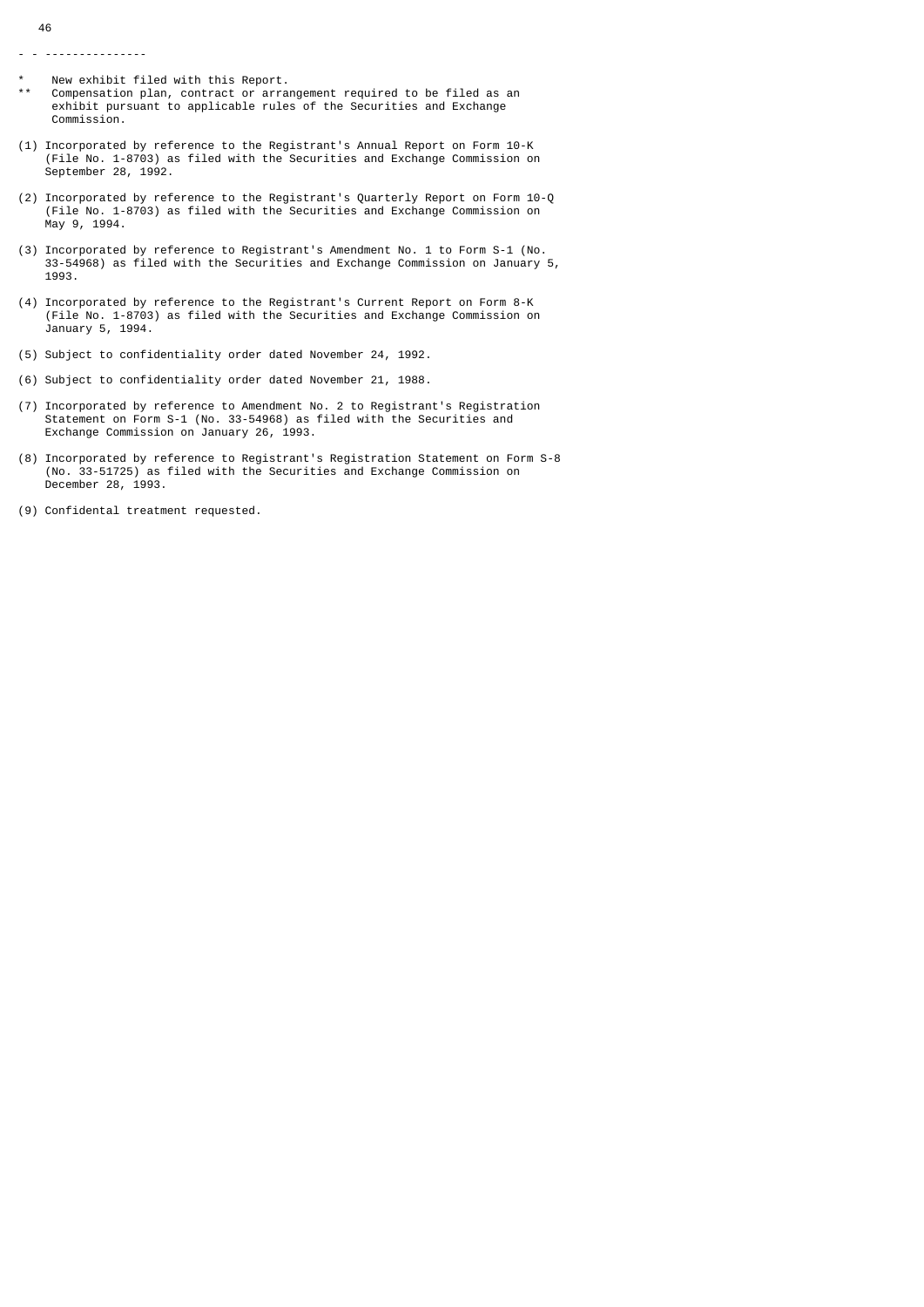Exhibit 10.10

 Western Digital Corporation Deferred Compensation Plan Master Plan Document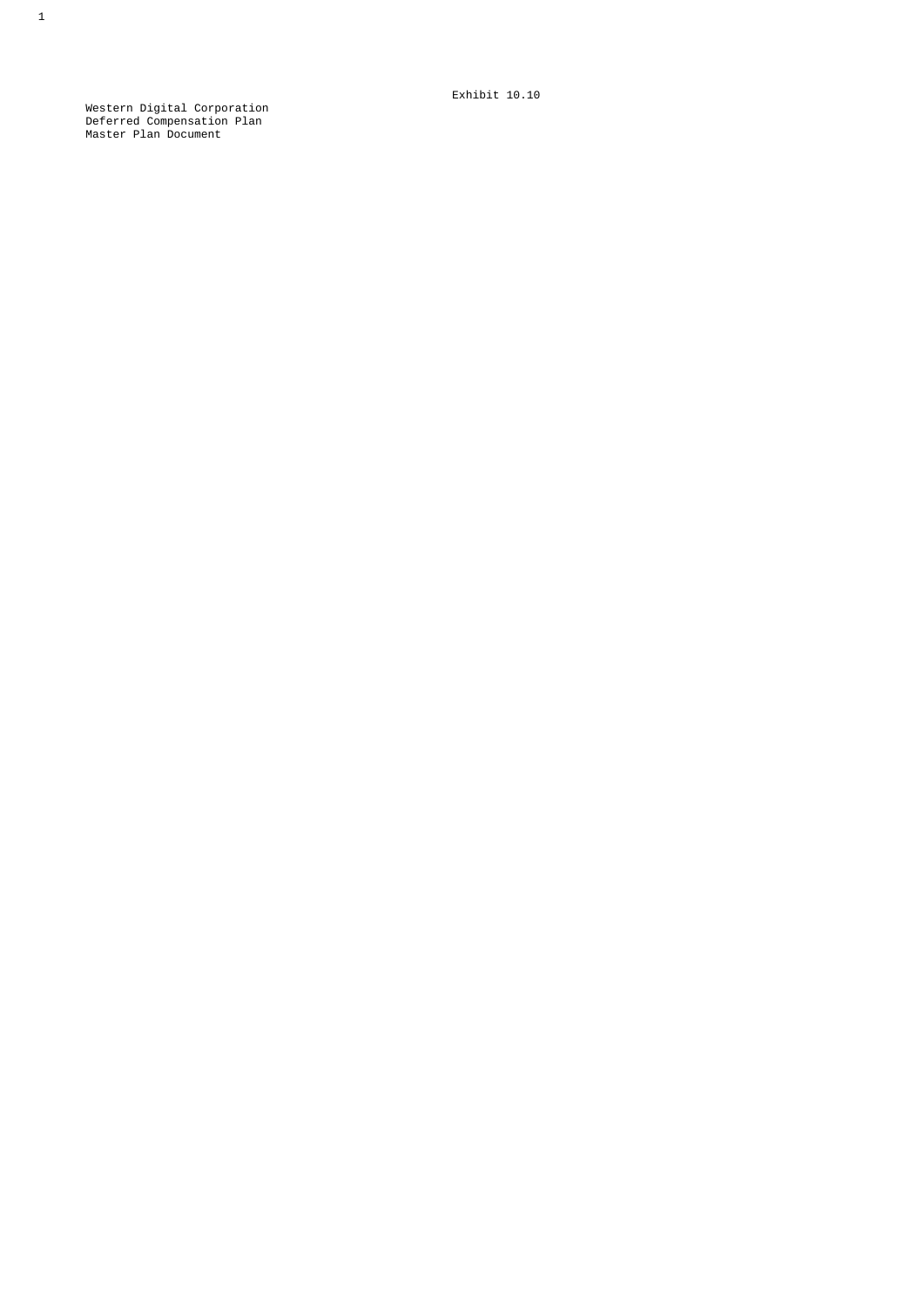TABLE OF CONTENTS

| ARTICLE 1  | 1                                                                         |
|------------|---------------------------------------------------------------------------|
| ARTICLE 2  | 5                                                                         |
| 2.1        | 5                                                                         |
| 2.2<br>2.3 | 5<br>5                                                                    |
|            |                                                                           |
| ARTICLE 3  | 5                                                                         |
| 3.1        | 5                                                                         |
| 3.2        | 6                                                                         |
| 3.3        | 6                                                                         |
| 3.4        | 6                                                                         |
| 3.5        | 6                                                                         |
| 3.6        | 6                                                                         |
| 3.7        | $\overline{7}$                                                            |
| ARTICLE 4  | Short-Term Payout; Unforeseeable Financial Emergencies:<br>$\overline{7}$ |
| 4.1        | $\overline{7}$                                                            |
| 4.2        | Withdrawal Payout/Suspensions for Unforeseeable Financial                 |
|            | $\overline{7}$                                                            |
| 4.3        | $\overline{7}$                                                            |
|            |                                                                           |
| ARTICLE 5  | 8                                                                         |
| 5.1        | 8                                                                         |
| 5.2        | 8                                                                         |
| 5.3        | 8                                                                         |
|            |                                                                           |
| ARTICLE 6  | 8                                                                         |
| 6.1        | 8                                                                         |
| 6.2        | 8                                                                         |
|            |                                                                           |
| ARTICLE 7  | 8                                                                         |
| 7.1        | 8                                                                         |
| 7.2        | 9                                                                         |
|            |                                                                           |
| ARTICLE 8  | 9                                                                         |
| 8.1        | 9                                                                         |
| 8.2        | 9                                                                         |
|            |                                                                           |

i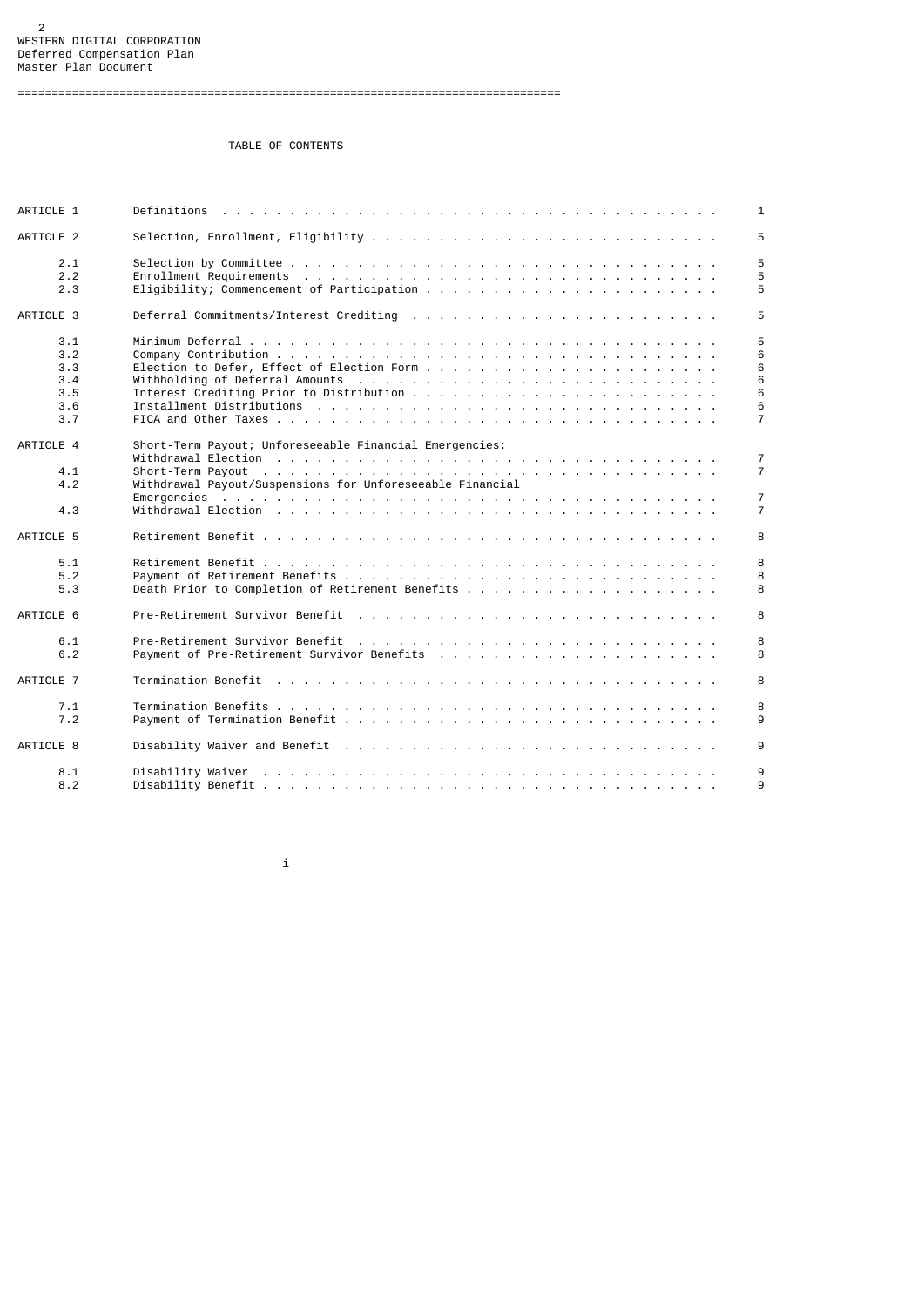ARTICLE 9 Beneficiary Designation . . . . . . . . . . . . . . . . . . . . . . . . . . . . . . . 9 9.1 Beneficiary . . . . . . . . . . . . . . . . . . . . . . . . . . . . . . . . . . . . . 9 9.2 Beneficiary Designation; Change; Spousal Consent . . . . . . . . . . . . . . . . . . . 9 9.3 Acknowledgment . . . . . . . . . . . . . . . . . . . . . . . . . . . . . . . . . . . . 10 9.4 No Beneficiary Designation . . . . . . . . . . . . . . . . . . . . . . . . . . . . . . 10 9.5 Doubt as to Beneficiary . . . . . . . . . . . . . . . . . . . . . . . . . . . . . . . 10 9.6 Discharge of Obligations . . . . . . . . . . . . . . . . . . . . . . . . . . . . . . . 10 ARTICLE 10 Leave of Absence . . . . . . . . . . . . . . . . . . . . . . . . . . . . . . . . . . . 10 10.1 Paid Leave of Absence . . . . . . . . . . . . . . . . . . . . . . . . . . . . . . . . 10 10.2 Unpaid Leave of Absence . . . . . . . . . . . . . . . . . . . . . . . . . . . . . . . 10 ARTICLE 11 Termination, Amendment or Modification . . . . . . . . . . . . . . . . . . . . . . . . 10 11.1 Termination . . . . . . . . . . . . . . . . . . . . . . . . . . . . . . . . . . . . . 10 11.2 Amendment . . . . . . . . . . . . . . . . . . . . . . . . . . . . . . . . . . . . . . 11 11.3 Effect of Payment . . . . . . . . . . . . . . . . . . . . . . . . . . . . . . . . . . 11 ARTICLE 12 Administration . . . . . . . . . . . . . . . . . . . . . . . . . . . . . . . . . . . . 11 12.1 Committee Duties . . . . . . . . . . . . . . . . . . . . . . . . . . . . . . . . . . . 11 12.2 Agents . . . . . . . . . . . . . . . . . . . . . . . . . . . . . . . . . . . . . . . . 11 12.3 Binding Effect of Decision . . . . . . . . . . . . . . . . . . . . . . . . . . . . . . 11 12.4 Indemnity of Committee . . . . . . . . . . . . . . . . . . . . . . . . . . . . . . . . 11 12.5 Employer Information . . . . . . . . . . . . . . . . . . . . . . . . . . . . . . . . . 12 ARTICLE 13 Other Benefits and Agreements . . . . . . . . . . . . . . . . . . . . . . . . . . . . 12 13.1 Coordination with Other Benefits . . . . . . . . . . . . . . . . . . . . . . . . . . . 12 ARTICLE 14 Claims Procedures . . . . . . . . . . . . . . . . . . . . . . . . . . . . . . . . . . 12 14.1 Presentation of Claim. . . . . . . . . . . . . . . . . . . . . . . . . . . . . . . . . 12 14.2 Notification of Decision . . . . . . . . . . . . . . . . . . . . . . . . . . . . . . . 12 14.3 Review of a Denied Claim . . . . . . . . . . . . . . . . . . . . . . . . . . . . . . . 13 14.4 Decision on Review . . . . . . . . . . . . . . . . . . . . . . . . . . . . . . . . . . 13 14.5 Legal Action . . . . . . . . . . . . . . . . . . . . . . . . . . . . . . . . . . . . . 13 ARTICLE 15 Trust . . . . . . . . . . . . . . . . . . . . . . . . . . . . . . . . . . . . . . . . 13 15.1 Establishment of the Trust . . . . . . . . . . . . . . . . . . . . . . . . . . . . . . 13 15.2 Interrelationship of the Plan and the Trust . . . . . . . . . . . . . . . . . . . . . 13

ii

================================================================================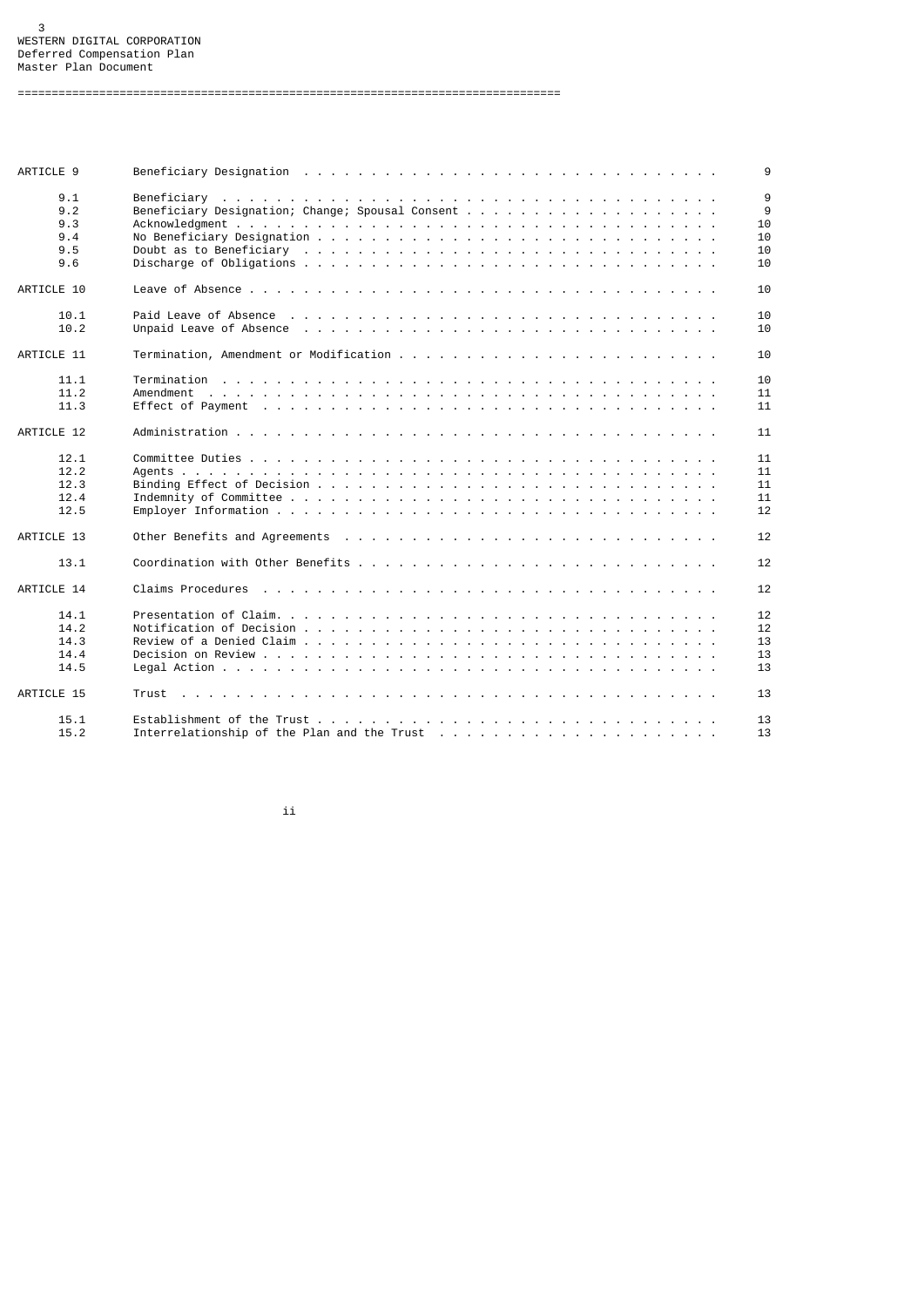| ARTICLE 16 |                                                                                                                         | 13 |
|------------|-------------------------------------------------------------------------------------------------------------------------|----|
| 16.1       |                                                                                                                         | 13 |
| 16.2       |                                                                                                                         | 14 |
| 16.3       |                                                                                                                         | 14 |
| 16.4       |                                                                                                                         | 14 |
| 16.5       |                                                                                                                         | 14 |
| 16.6       | Terms<br>and a company of the company of the company of the company of the company of the company of the company of the | 14 |
| 16.7       |                                                                                                                         | 14 |
| 16.8       | Governing Law research research research research research research research research research research research        | 14 |
| 16.9       |                                                                                                                         | 14 |
| 16.10      |                                                                                                                         | 15 |
| 16.11      |                                                                                                                         | 15 |
| 16.12      |                                                                                                                         | 15 |
| 16.13      |                                                                                                                         | 15 |
| 16.14      |                                                                                                                         | 15 |
| 16.15      |                                                                                                                         | 15 |
| 16.16      | Legal Fees To Enforce Rights After Change in Control                                                                    | 15 |

iii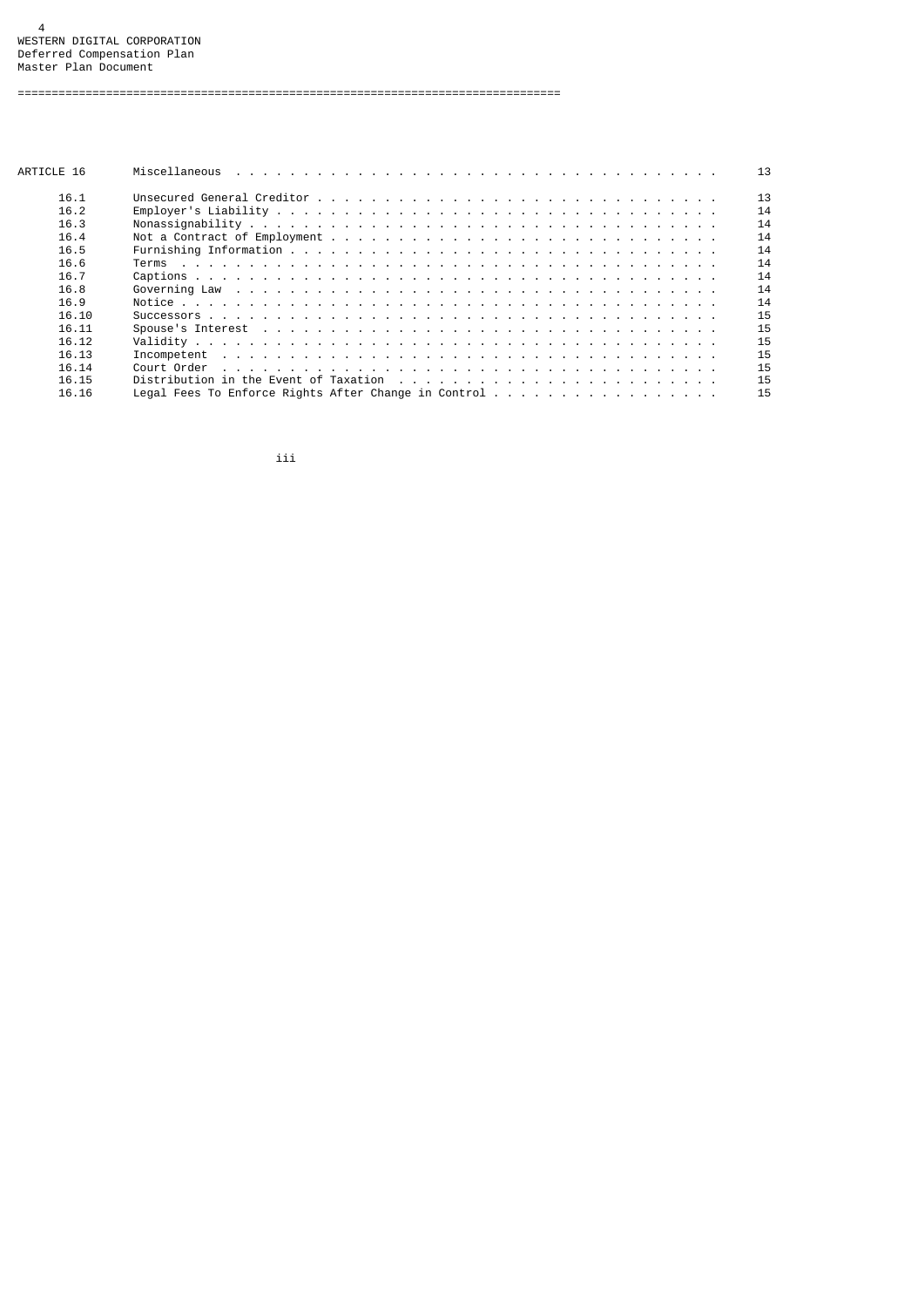## WESTERN DIGITAL CORPORATION

#### DEFERRED COMPENSATION PLAN

# EFFECTIVE MAY 16, 1994

#### Purpose -------

The purpose of this Plan is to provide specified benefits to a select group of management, highly compensated Employees and Directors who may contribute materially to the continued growth, development and future business success of Western Digital Corporation, a Delaware corporation, [and its subsidiaries] that sponsor this Plan. This Plan shall be unfunded for tax purposes and for purposes of Title I of ERISA.

### ARTICLE 1 Definitions -----------

For purposes hereof, the following phrases or terms shall have the following indicated meanings:

- 1.1 "Account Balance" shall mean the sum of (i) the Deferral Amount, plus (ii) interest credited in accordance with all the applicable interest crediting provisions of this Plan, less (iii) all distributions. This account shall be a bookkeeping entry only and shall be utilized solely as a device for the measurement and determination of the amounts to be paid to a Participant pursuant to this Plan.
- 1.2 "Annual Deferral Amount" shall mean that portion of a Participant's Base Annual Salary, Management Incentive Compensation Plan and Profit Sharing Plan (Cash Element) and/or Directors Fees to be paid during a Plan Year that a Participant elects to have and is deferred, in accordance with Article 3, for such Plan Year and any Company contributions under Section 3.2 hereof that is credited for such Plan Year. In the event of a Participant's Retirement, Disability (if deferrals cease in accordance with Section 8.1), death or a Termination of Employment prior to the end of a Plan Year, such year's Annual Deferral Amount shall be the actual amount deferred and withheld prior to such event and any Company contributions in respect of such period.
- 1.3 "Base Annual Salary" shall mean the annual compensation, excluding bonuses, commissions, overtime, relocation expenses, incentive payments, non-monetary awards, directors fees, other fees, and automobile allowances, paid to a Participant for employment services rendered to any Employer, before reduction for compensation deferred pursuant to all qualified, non-qualified and Code Section 125 plans of any Employer.
- 1.4 "Beneficiary" shall mean one or more persons, trusts, estates or other entities, designated in accordance with Article 9, that are entitled to receive benefits under this Plan upon the death of a Participant.
- 1.5 "Beneficiary Designation Form" shall mean the form established from time to time by the Committee that a Participant completes, signs and returns to the Committee to designate one or more Beneficiaries and attached hereto as Exhibit A.
- 1.6 "Board" shall mean the board of directors of the Company.
- 1.7 "Change in Control" means and shall be deemed to occur if any of the following events occur:
	- (a) any Person (other than an Exempt Person), alone or together with its Affiliates and Associates,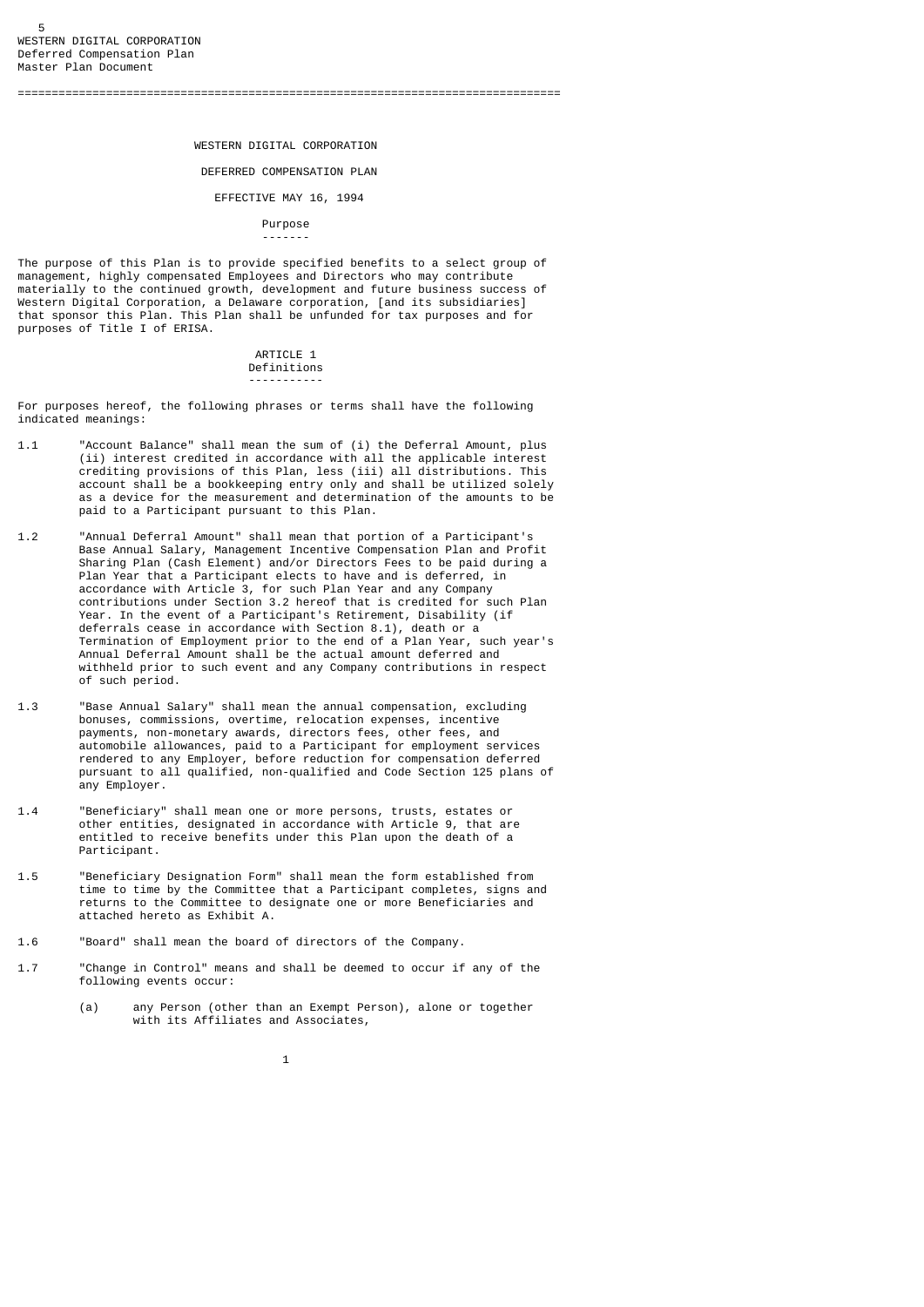including any group of Persons which is deemed a "person" under Section 13(d)(3) of the Exchange Act, becomes the Beneficial Owner, directly or indirectly, of thirty-three and one-third percent or more of (i) the then-outstanding shares of the Company's common stock or (ii) securities representing thirty-three and one-third percent or more of the combined voting power of the Company's then-outstanding voting securities;

===============================================================================

- (b) a change, during any period of two consecutive years, of a majority of the Board of the Company as constituted as of the beginning of such period, unless the election, or nomination for election by the Company's stockholders, of each director who was not a director at the beginning of such period was approved by vote of at least two-thirds of the Incumbent Directors then in office (for purposes hereof, "Incumbent Directors" shall consist of the directors holding office as of the effective date of this Plan and any person becoming a director subsequent to such date whose election, or nomination for election by the Company's stockholders, is approved by a vote of at least a majority of the Incumbent Directors then in office);
- (c) consummation of any merger, consolidation, reorganization or other extraordinary transactions (or series of related transactions) involving the Company which results in the stockholders of the Company having power to vote in the ordinary election of directors immediately prior to such transaction (or series of related transactions) failing to beneficially own at least a majority of the securities of the Company having the power to vote in the ordinary election of directors which are outstanding after giving effect to such transaction (or series of related transactions); or
	- (d) the stockholders of the Company approve a plan of complete liquidation of the Company or the sale of substantially all of the assets of the Company; or
	- (e) Substantially all of the assets of the Company are sold or otherwise transferred to parties that are not within a "controlled group of corporations" (as defined in Code Section 1563) in which the Company is a member.
- 1.8 "Claimant" shall have the meaning set forth in Section 14.1.
- 1 9 "Code" shall mean the Internal Revenue Code of 1986, as may be amended from time to time.
- 1.10 "Committee" shall mean the committee described in Article 12.
- 1.11 "Company" shall mean Western Digital Corporation, a Delaware corporation.
- 1.12 "Crediting Rate" shall mean, for each Plan Year, an annual interest rate determined by the Committee prior to the beginning of each Plan Year.
- 1.13 "Deferral Amount" shall mean the sum of all of a Participant's Annual Deferral Amounts, but taking into account only the vested portion of any Company contributions.
- 1.14 "Deduction Limitation" shall mean the following described limitation on the annual benefit that may be distributed pursuant to the provisions of this Plan. The limitation shall be applied to distributions under this Plan as set forth in this Plan. If the Company determines in good faith prior to a Change in Control that there is a reasonable likelihood that any compensation paid to a Participant for a taxable year of the Company would not be deductible by the Company solely by reason of the limitation under Code Section 162(m), then to the extent deemed necessary by the Company to ensure that the entire amount of any distribution to the Participant pursuant to this Plan prior to the Change in Control is deductible, the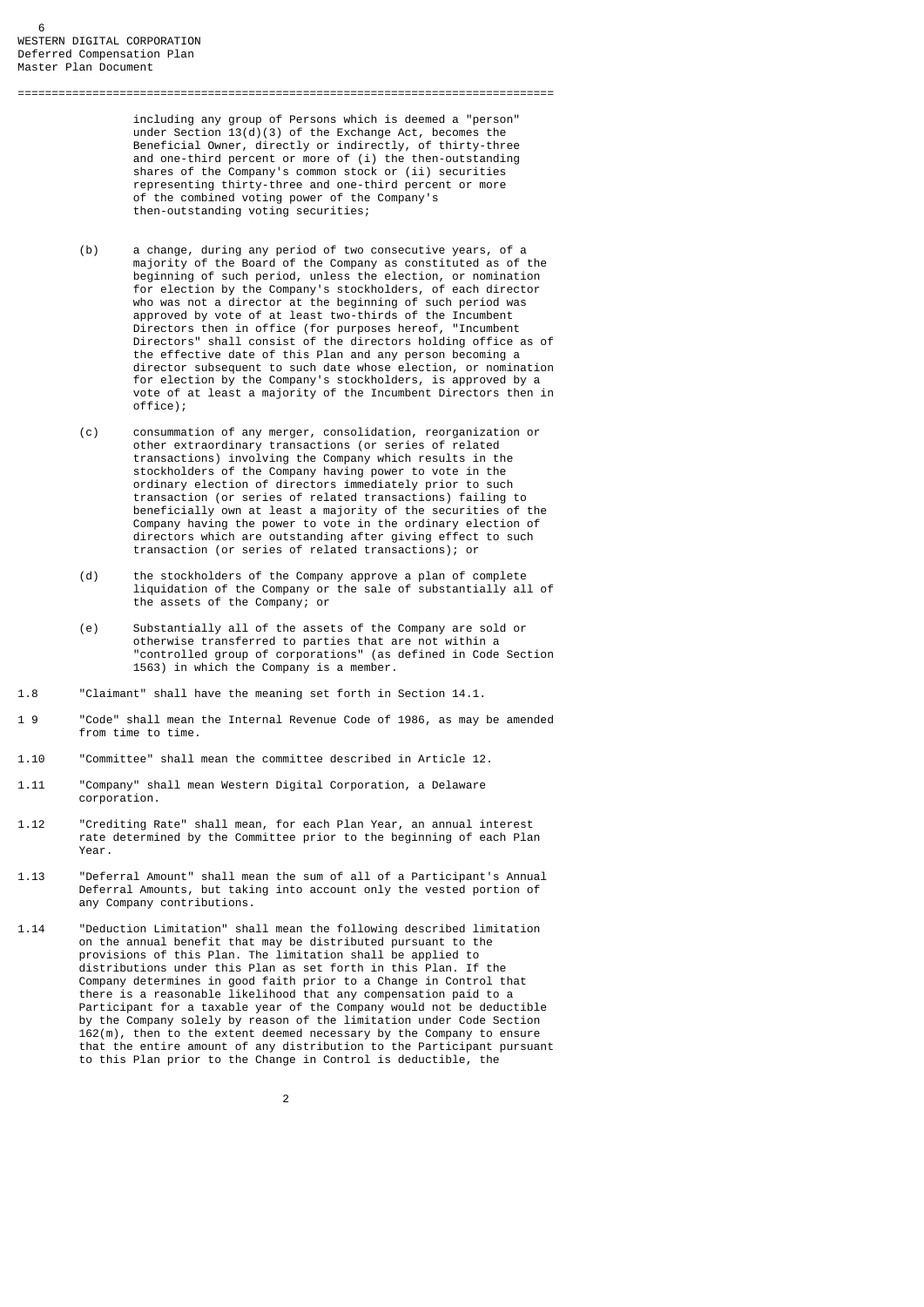Company may defer all or any portion of the distribution. Any amounts deferred pursuant to this limitation shall continue to be credited with interest in accordance with Section 3.5 below. The amounts so deferred and interest thereon shall be distributed to the Participant or his or her Beneficiary (in the event of the Participant's death) at the earliest possible date, as determined by the Company in good faith, on which the deductibility of compensation paid or payable to the Participant for the taxable year of the Company during which the distribution is made will not be limited by Section 162(m), or if earlier, the effective date of a Change in Control.

===============================================================================

- $1.15$ "Director" shall mean any member of the board of directors of any Employer.
- 1.16 "Directors Fees" shall mean the annual fees paid by any Employer, including retainer fees and meetings fees, excluding stock fees, as compensation for serving on the board of directors.
- 1.17 "Disability" shall mean a period of disability during which a Participant qualifies for benefits under the Participant's Employer's long-term disability plan, or, if a Participant does not participate in such a plan, a period of disability during which the Participant would have qualified for benefits under such a plan had the Participant been a participant in such a plan, as determined in the sole discretion of the Committee. If the Participant's Employer does not sponsor such a plan or discontinues to sponsor such a plan, Disability shall be determined by the Committee in its sole discretion.
- 1.18 "Disability Benefit'' shall mean the benefit set forth in Article 8.
- 1.19 "Election Form" shall mean the form established from time to time by the Committee that a Participant completes, signs and returns to the Committee to make an election under the Plan and attached hereto as Exhibit B.
- 1.20 "Employee" shall mean a person who is an employee of any Employer.
- 1.21 "Employer(s)" shall mean the Company and/or any of its subsidiaries that have been selected by the Board to participate in the Plan.
- 1.22 "ERISA" shall mean the Employee Retirement Income Security Act of 1974, as may be amended from time to time.
- 1.23 "Management Incentive Compensation Plan" shall mean compensation paid annually to a Participant as an Employee under the Western Digital Corporation Management Incentive Plan.
- 1.24 "Participant" shall mean any Employee or Director (i) who is selected to participate in the Plan (ii) who elects to participate in the Plan, (iii) who signs a Plan Agreement, an Election Form and a Beneficiary Designation Form, (iv) whose signed Plan Agreement, Election Form and Beneficiary Designation Form are accepted by the Committee, (v) who commences participation in the Plan, (vi) whose Plan Agreement has not terminated, and (vii) whose Account Balance has not been paid in full.
- 1.25 "Plan" shall mean the Company's Deferred Compensation Plan, which shall be evidenced by this instrument and by each Plan Agreement, as may be amended from time to time.
- 1.26 "Plan Agreement" shall mean a written agreement, as may be amended from time to time, which is entered into by and between an Employer and a Participant. Each Plan Agreement executed by a Participant shall provide for the entire benefit to which such Participant is entitled to under the Plan, and the Plan Agreement bearing the latest date of acceptance by the Committee shall govern such entitlement.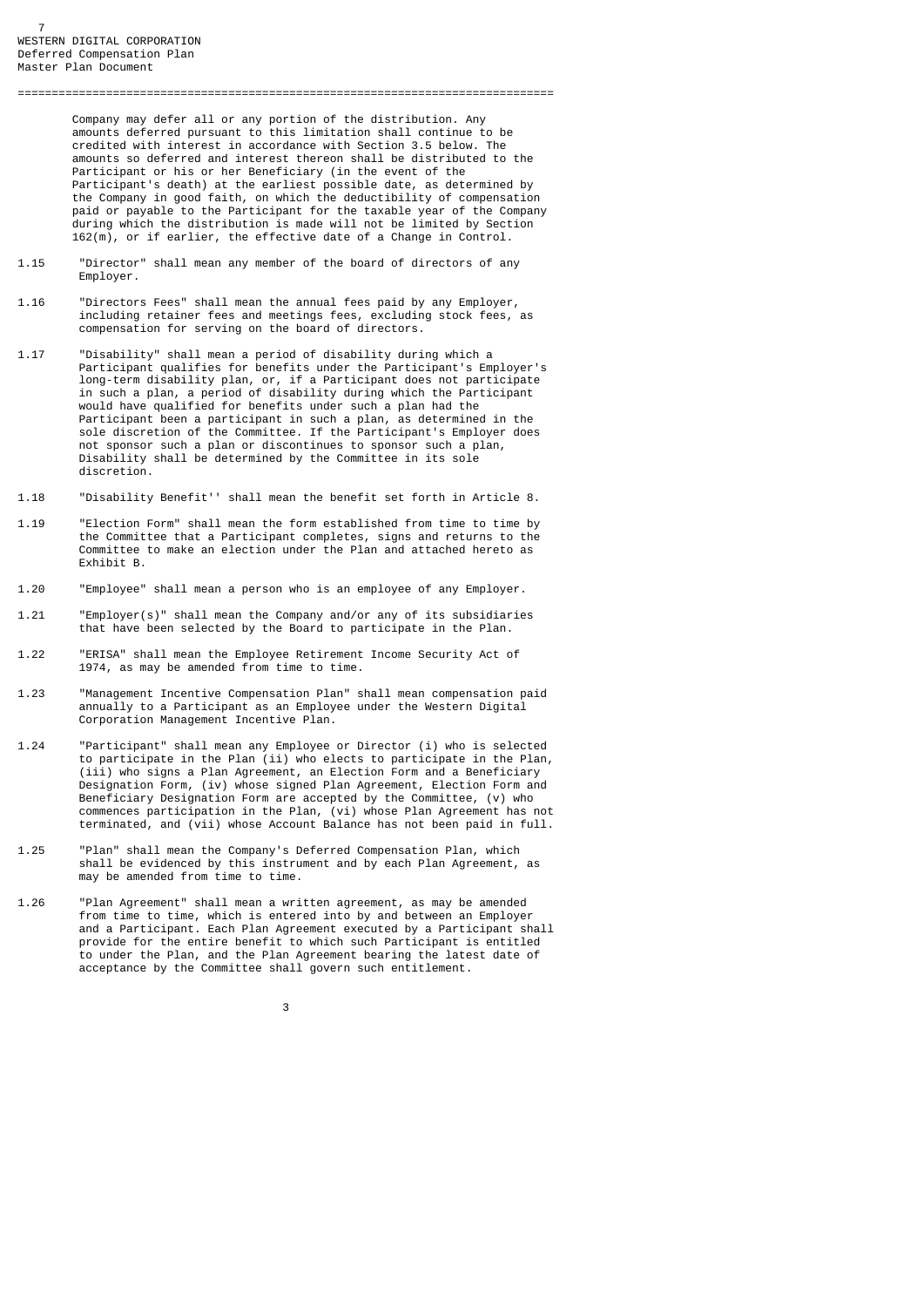1.27 "Years of Plan Participation" shall mean the total number of full Plan Years a Participant has been a Participant in the Plan. For purposes of a Participant's first Plan Year of participation only, any partial Plan Year of participation shall be treated as a full Plan Year.

================================================================================

- 1.28 "Plan Year" shall, for the first Plan Year, begin on May 16, 1994, and end on December 31, 1994. For each Plan Year thereafter, the Plan Year shall begin on January 1 of each year and continue through December 31.
- 1 29 "Pre-Retirement Survivor Benefit'' shall mean the benefit set forth in Article 6.
- 1.30 ''Profit Sharing Plan (Cash Element)" shall mean that portion of compensation paid in cash annually to a Participant as an Employee under the Western Digital Corporation Profit Sharing Plan.
- 1.31 "Retirement", "Retires" or "Retired" shall mean, with respect to an Employee, severance from employment from all Employers for any reason other than a leave of absence, death or Disability on or after the attainment of age fifty-five (55); and shall mean, with respect to a Director who is not an Employee, severance of his or her directorships with all Employers on or after the latter of (a) the attainment of age seventy  $(70)$ , or (b) in the sole discretion of the Committee, an age later than age seventy (70). If a Participant is both an Employee and a Director, Retirement shall not occur until he or she Retires as both an Employee and a Director, which Retirement shall be deemed to be a Retirement as a Director, provided, however, that such a Participant may elect, prior to Retirement and in accordance with the policies and procedures established by the Committee, to Retire for purposes of this Plan at the time he or she Retires as an Employee, which Retirement shall be deemed to be a Retirement as an Employee.
- 1.32 "Retirement Benefit'' shall mean the benefit set forth in Article 5.
- 1.33 "Short-Term Payout" shall mean the payout set forth in Section 4.1.
- 1.34 "Termination Benefit" shall mean the benefit set forth in Article 7.
- 1.35 "Termination of Employment" shall mean the ceasing of employment with all Employers, or service as a Director of all Employers, voluntarily or involuntarily, for any reason other than Retirement, Disability, death or an authorized leave of absence. If a Participant is both an Employee and a Director, a Termination of Employment shall occur only upon the termination of the last position held; provided, however, that such a Participant may elect, in accordance with the policies and procedures established by the Committee, to be treated for purposes of this Plan as having experienced a Termination of Employment at the time he or she ceases employment with an Employer as an Employee.
- 1.36 "Trust" shall mean the grantor trust, within the meaning of Code Section 671, established pursuant to that certain Master Trust Agreement, dated as of May 16, 1994, between the Company and the trustee named therein, as amended from time to time.
- 1.37 "Unforeseeable Financial Emergency" shall mean an immediate and heavy financial need that cannot be relieved by any other resources including (i) reimbursement or compensation by insurance or otherwise, (ii) reasonable liquidation of the Participant's assets if doing so would not cause a hardship in itself, (iii) a suspension of elective contributions to the Company's qualified 401(k) plan, (iv) distributions or nontaxable loans from the Company's other plans or any other employer's plans; (v) loans from commercial sources at reasonable commercial terms, (vi) bank accounts, or (vii) reasonable, periodic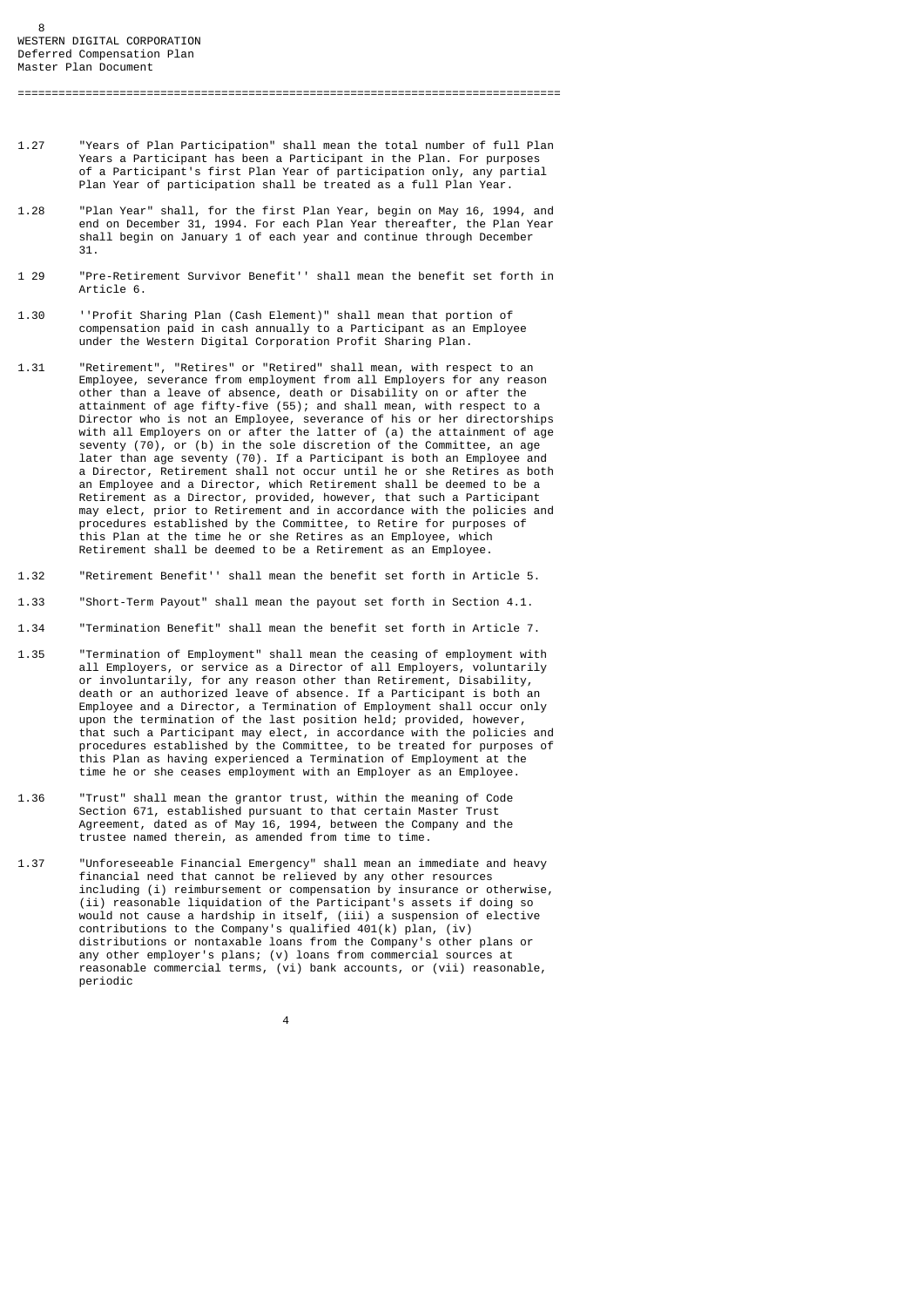payment arrangements with a creditor. An immediate and heavy financial need exists due to a sudden and unexpected illness or accident of the Participant or a dependent of the Participant, loss of the Participant's property due to casualty, or other similar extraordinary and unforeseeable circumstances arising as a result of events beyond the control of the Participant, but do not include children's education expenses or home purchase or improvement expenses.

# ARTICLE 2 Selection, Enrollment, Eligibility

================================================================================

- 2.1 SELECTION BY COMMITTEE. Participation in the Plan shall be limited to a select group of management, highly compensated Employees and Directors of the Employers. From that group, the Committee shall select, in its sole discretion, Employees and Directors to participate in the Plan.
- 2.2 ENROLLMENT REQUIREMENTS. As a condition to participation, for the first Plan Year of the Plan each selected Employee or Director shall complete, execute and return to the Committee at any time prior to May 16, 1994, a Plan Agreement, an Election Form and a Beneficiary Designation Form. Individuals initially selected to participate after May 16, 1994 may commence participation by completing, executing and returning to the Committee a Plan Agreement, Election Form and Beneficiary Designation Form, provided such documents are returned within 30 days of selection. In addition, the Committee shall establish from time to time such other enrollment requirements as it determines in its sole discretion are necessary.
- 2.3 ELIGIBILITY; COMMENCEMENT OF PARTICIPATION. Provided an Employee or Director selected to participate in the Plan has met all enrollment requirements set forth in this Plan and required by the Committee, including timely returning all required documents to the Committee, that Employee or Director shall commence participation in the Plan on May 16, 1994, or, in the case of those selected for participation after that date, the May 1, or January 1 immediately following the date on which the Employee or Director completes all enrollment requirements. If an Employee or a Director fails to meet in a timely fashion all such requirements, that Employee or the Director shall not be eligible to participate in the Plan until the first day of the Plan Year following the delivery to and acceptance by the Committee of the required documents.

## ARTICLE 3 Deferral Commitments/Interest Crediting

#### 3.1 MINIMUM DEFERRAL.

 For each Plan Year, a Participant may elect to defer Base Annual Salary, annual cash payments under the Management Incentive Compensation Plan and the Profit Sharing Plan (Cash Element) and/or Directors Fees in the following minimum amounts for each deferral elected, up to a maximum of 100 percent of each:

| Deferral                                                    | Minimum<br>Amount |
|-------------------------------------------------------------|-------------------|
|                                                             |                   |
| Aggregate of Base Annual Salary, Management Incentive Plan, |                   |
| and Profit Sharing Plan (Cash Element)                      | \$2,000           |
| Directors Fees                                              | \$2,000           |

If no election is made, the amount deferred shall be zero.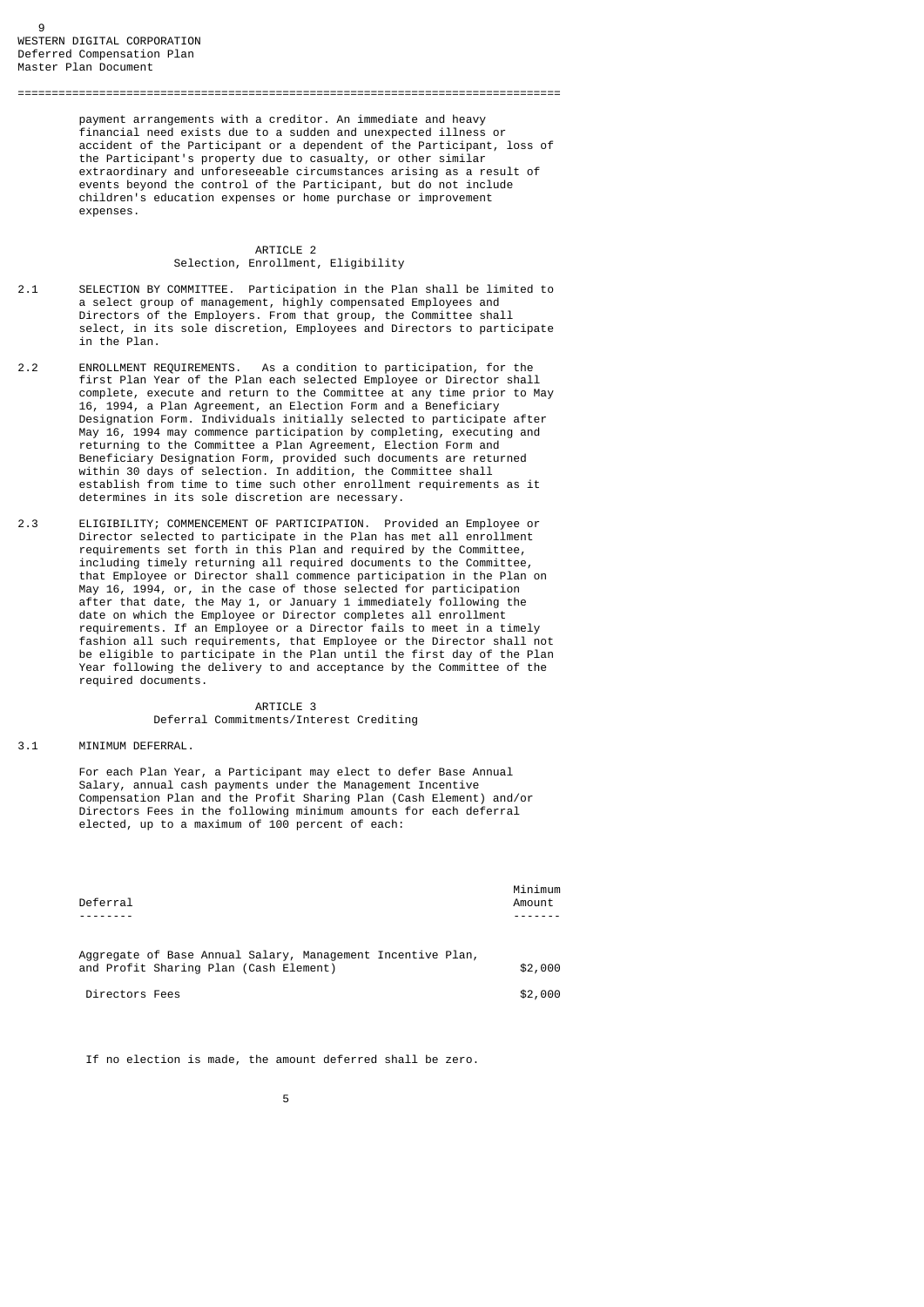3.2 COMPANY CONTRIBUTION. For each Plan Year, the Board, in its discretion may elect to credit to each Employee Participant's Account Balance an additional amount to be determined by it, in its discretion. Such contributions shall become vested and nonforfeitable in accordance with the provisions governing employer contributions under the Company's qualified 401(k) plan. Notwithstanding the foregoing, a Participant shall become fully vested and nonforfeitable in all Company contributions hereunder upon his or her Retirement, Disability, or upon the occurrence of a Change in Control, whichever is earliest.

================================================================================

- 3.3 ELECTION TO DEFER; EFFECT OF ELECTION FORM. In connection with a Participant's commencement of participation in the Plan, the Participant shall make a deferral election by delivering to the Committee a completed and signed Election Form, which election and form must be accepted by the Committee for valid election to exist. For each succeeding Plan Year, a new Election Form must be delivered to the Committee, in accordance with its rules and procedures, before the end of the Plan Year preceding the Plan Year for which the election is made. If no Election Form is timely delivered for a Plan Year, no Annual Deferral Amount shall be withheld for that Plan Year.
- 3.4 WITHHOLDING OF DEFERRAL AMOUNTS. For each Plan Year, the Base Annual Salary portion of the Annual Deferral Amount shall be withheld each payroll period in equal amounts from the Participant's Base Annual Salary. The Management Incentive Compensation Plan and Profit Sharing Plan (Cash Element) and/or Directors Fees portion of the Annual Deferral Amount shall be withheld at the time such amounts are or otherwise would be paid to the Participant.
- 3.5 INTEREST CREDITING PRIOR TO DISTRIBUTION. The Plan shall credit monthly at the end of each month each Account Balance an amount equal to such balance multiplied by one twelfth of the applicable Crediting Rate.
- 3.6 INSTALLMENT DISTRIBUTIONS. In the event a benefit is paid in installments under Articles 5, 6 or 8, installment payment amounts shall be determined in the following manner:
- (a) Interest Rate. The interest rate to be used to calculate installment payment amounts shall be a fixed interest rate that is determined by averaging the Crediting Rates for the Plan Year in which installment payments commence and the four (4) preceding Plan Years. If a Participant has completed fewer than five (5) Plan Years, this average shall be determined using the Crediting Rates for the Plan Years during which the Participant participated in the Plan.
- (b) "Deemed" Installment Payments. For purposes of calculating installment payment amounts only (and notwithstanding the fact that installment payments shall actually be paid monthly), installment payments for each 12 month period, starting with the date that the Participant became eligible to receive a benefit under this Plan (the "Eligibility Date") and continuing thereafter for each additional 12 month period until the Participant's Account Balance is paid in full, shall be deemed to have been paid in one sum as of the first day of each such 12 month period. (The result of this is that interest crediting shall be made on an annual basis after taking into account the "deemed" annual installment payment for the 12 month period.)
- (c) Amortization. Based on the interest rate determined in accordance with Section 3.6(a) above and the "deemed" form of installment payments determined in accordance with Section 3.6(b) above, the Participant's Account Balance shall be amortized in equal annual installment payments over the term of the specified payment period (starting as of the Eligibility Date and stated in years rather than months).
	- (d) Monthly Payments. The annual installment payment determined in Section 3.6(c) above shall be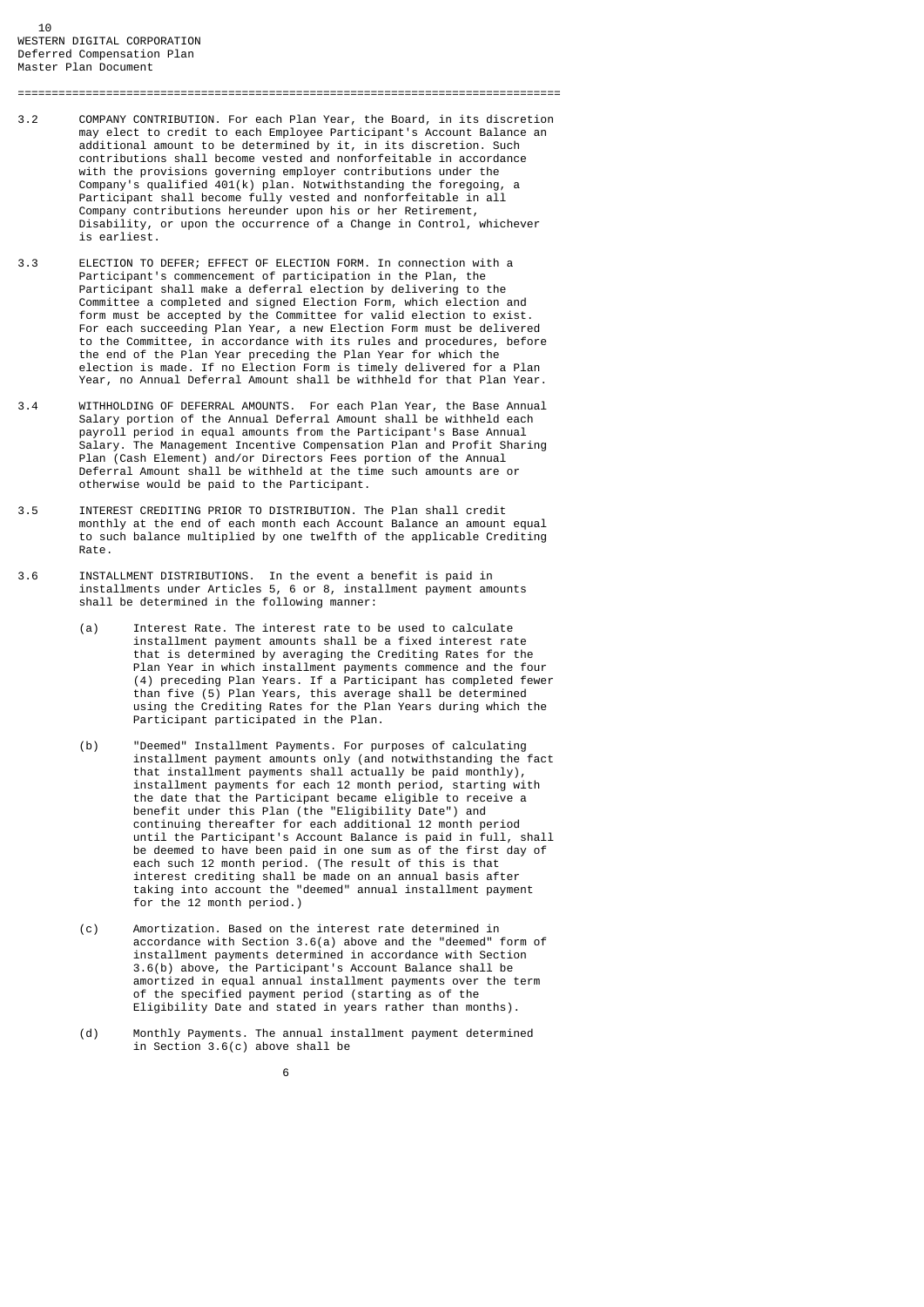divided by 12, and the resulting number shall be the monthly installment payment that is to be paid each month during the specified monthly installment payment period in accordance with the other terms and conditions of this Plan.

================================================================================

3.7 FICA AND OTHER TAXES. For each Plan Year in which an Annual Deferral Amount is being withheld, the Participant's Employer(s) shall ratably withhold from that portion of the Participant's Base Annual Salary that is not being deferred, the Participant's share of FICA and other employment taxes. If necessary, the Committee shall reduce the Annual Deferral Amount in order to comply with this Section 3.7.

#### ARTICLE 4

Short-Term Payout; Unforeseeable Financial Emergencies: Withdrawal Election

- 4.1 SHORT-TERM PAYOUT. Subject to the Deduction Limitation, in connection with each election to defer an Annual Deferral Amount, a Participant may elect to receive a future "Short-Term Payout" from the Plan with respect to that Annual Deferral Amount. The Short-Term Payout shall be a lump sum payment in an amount that is equal to the Annual Deferral Amount plus interest credited in the manner provided in Section 3.5 above on that amount. Subject to the other terms and conditions of this Plan, each Short-Term payout elected shall be paid within 60 days of the first day of the Plan Year that is a number of years (not less than three, as specified by the Participant) after the first day of the Plan Year in which the Annual Deferral Amount is actually deferred.
- 4.2 WITHDRAWAL PAYOUT/SUSPENSIONS FOR UNFORESEEABLE FINANCIAL EMERGENCIES. If the Participant experiences an Unforeseeable Financial Emergency, the Participant may petition the Committee to (a) suspend any deferrals required to be made by a Participant and/or (b) receive a partial or full payout from the Plan. The payout shall not exceed the lesser of the Participant's Account Balance, calculated as if such Participant were receiving a Termination Benefit, or the amount reasonably needed to satisfy the Unforeseeable Financial Emergency. Only one such withdrawal may be made in any 24 month period. If, subject to the sole discretion of the Committee, the petition for a suspension and/or payout is approved, suspension shall take effect upon the date of approval and any payout shall be made within 60 days of the date of approval. A request for a withdrawal under this Section 4.2 must be accompanied by (x) a letter signed by the Participant describing all the circumstances and the resources he has available to meet the need and a certification that the resources listed in Section 1.38 hereof and all others are unavailable/insufficient/non-existent to meet the need, (y) copies of the appropriate official documentation (e.g., bills, eviction or foreclosure notices or documents showing that such are impending), and (z) statement of monthly household income and expenses (with explanations for unusual items).
- 4.3 WITHDRAWAL ELECTION. A Participant may elect, at any time, to withdraw all of his or her Account Balance prior to the time such Account Balance is otherwise due and payable in whole or in part, subject to a 10% withdrawal penalty (the net amount shall be referred to as the "Withdrawal Amount"). No partial withdrawals of that balance shall be allowed. The Participant shall make this election by giving the Committee advance written notice of the election in a form determined from time to time by the Committee. The penalty shall be equal to 10% of the portion of the Participant's Account Balance, determined immediately prior to the withdrawal, that is not otherwise due and payable. The Participant shall be paid the Withdrawal Amount within 60 days of his or her election. Once the Withdrawal Amount is paid, the Participant's participation in the Plan shall terminate and the Participant shall not be eligible to participate in the Plan in the future. The payment of this Withdrawal Amount shall not be subject to the Deduction Limitation.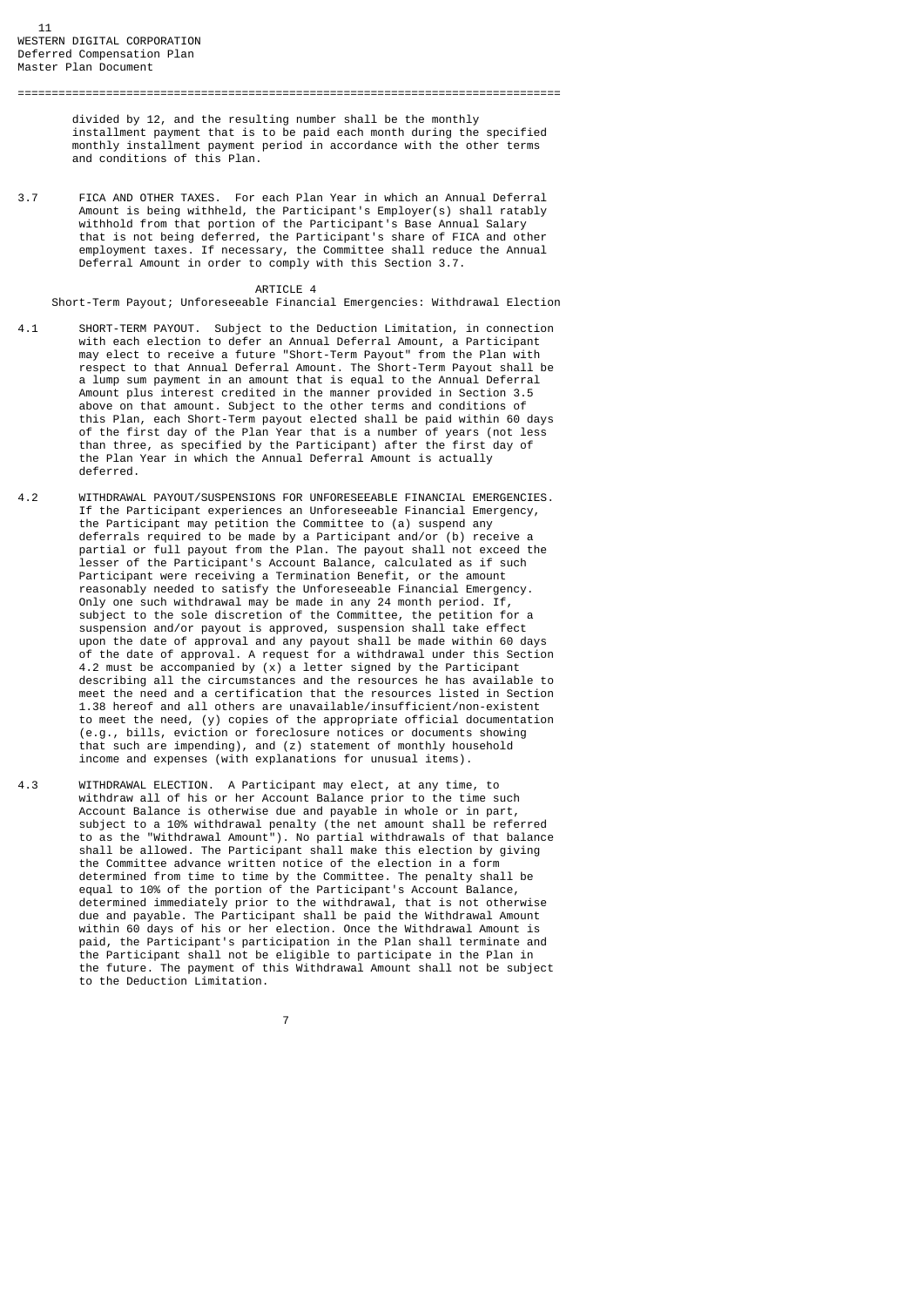#### ARTICLE 5 Retirement Benefit

================================================================================

- 5.1 RETIREMENT BENEFIT. Subject to the Deduction Limitation, a Participant who Retires shall receive, as a Retirement Benefit, his or her Account Balance.
- 5.2 PAYMENT OF RETIREMENT BENEFITS. A Participant, in connection with his or her commencement of participation in the Plan, shall elect on an Election Form to receive the Retirement Benefit in a lump sum or in equal monthly payments (the latter determined in accordance with Section 3.6 above) over a period of 60, 120, 180, or 240 months. The Participant may change his or her election to an allowable alternative payout period by submitting a new Election Form to the Committee, provided that any such Election Form is submitted at least 3 years prior to the Participant's Retirement and is accepted by the Committee in its sole discretion. The Election Form most recently accepted by the Committee shall govern the payout of the Retirement Benefit. The lump sum payment shall be made, or installment payments shall commence, no later than 60 days after the date the Participant Retires.
- 5.3 DEATH PRIOR TO COMPLETION OF RETIREMENT BENEFITS. If a Participant dies after Retirement but before the Retirement Benefit is paid in full, the Participant's unpaid Retirement Benefit payments shall continue and shall be paid to the Participant's Beneficiary (a) over the remaining number of months and in the same amounts as that benefit would have been paid to the Participant had the Participant survived, or (b) in a lump sum, if requested by the Beneficiary and allowed in the sole discretion of the Committee, that is equal to the Participant's unpaid remaining Account Balance.

# ARTICLE 6

# Pre-Retirement Survivor Benefit

- 6.1 PRE-RETIREMENT SURVIVOR BENEFIT. Subject to the Deduction Limitation, if a Participant dies before he or she Retires, experiences a Termination of Employment or suffers a Disability, the Participant's Beneficiary shall receive a Pre-Retirement Survivor Benefit equal to the Participant's Account Balance.
- 6.2 PAYMENT OF PRE-RETIREMENT SURVIVOR BENEFITS. A Participant, in connection with his or her commencement of participation in the Plan, shall elect on an Election Form whether the Pre-Retirement Survivor Benefit shall be received by his or her Beneficiary in a lump sum or in equal monthly payments (the latter determined in accordance with<br>Section 3.6 above) over a neriod of 60, 120, 180, or 240 months. The Section 3.6 above) over a period of 60, 120, 180, or 240 months. Participant may change this election to an allowable alternative payout period by submitting a new Election Form to the Committee, which form must be accepted by the Committee in its sole discretion. The Election Form most recently accepted by the Committee prior to the Participant's death shall govern the payout of the Participant's Pre-Retirement Survivor Benefit. Despite the foregoing, if the Participant's Account Balance at the time of his or her death is less than \$25,000, payment of the Pre-Retirement Survivor Benefit may be made, in the sole discretion of the Committee, in a lump sum or in installment payments that do not exceed five years in duration. The lump sum payment shall be made, or installment payments shall commence, no later than 60 days after the date the Committee is provided with proof that is satisfactory to the Committee of the Participant's death.

## ARTICLE 7 Termination Benefit

 $7.1$ TERMINATION BENEFITS. Subject to the Deduction Limitation, if a Participant experiences a Termination of Employment prior to his or her Retirement, death or Disability, the Participant shall receive a Termination Benefit, which shall be equal to the Participant's Account Balance, with interest having been

e a construction de la construction de la construction de la construction de la construction de la constructio<br>En 1980, en 1980, en 1980, en 1980, en 1980, en 1980, en 1980, en 1980, en 1980, en 1980, en 1980, en 1980, en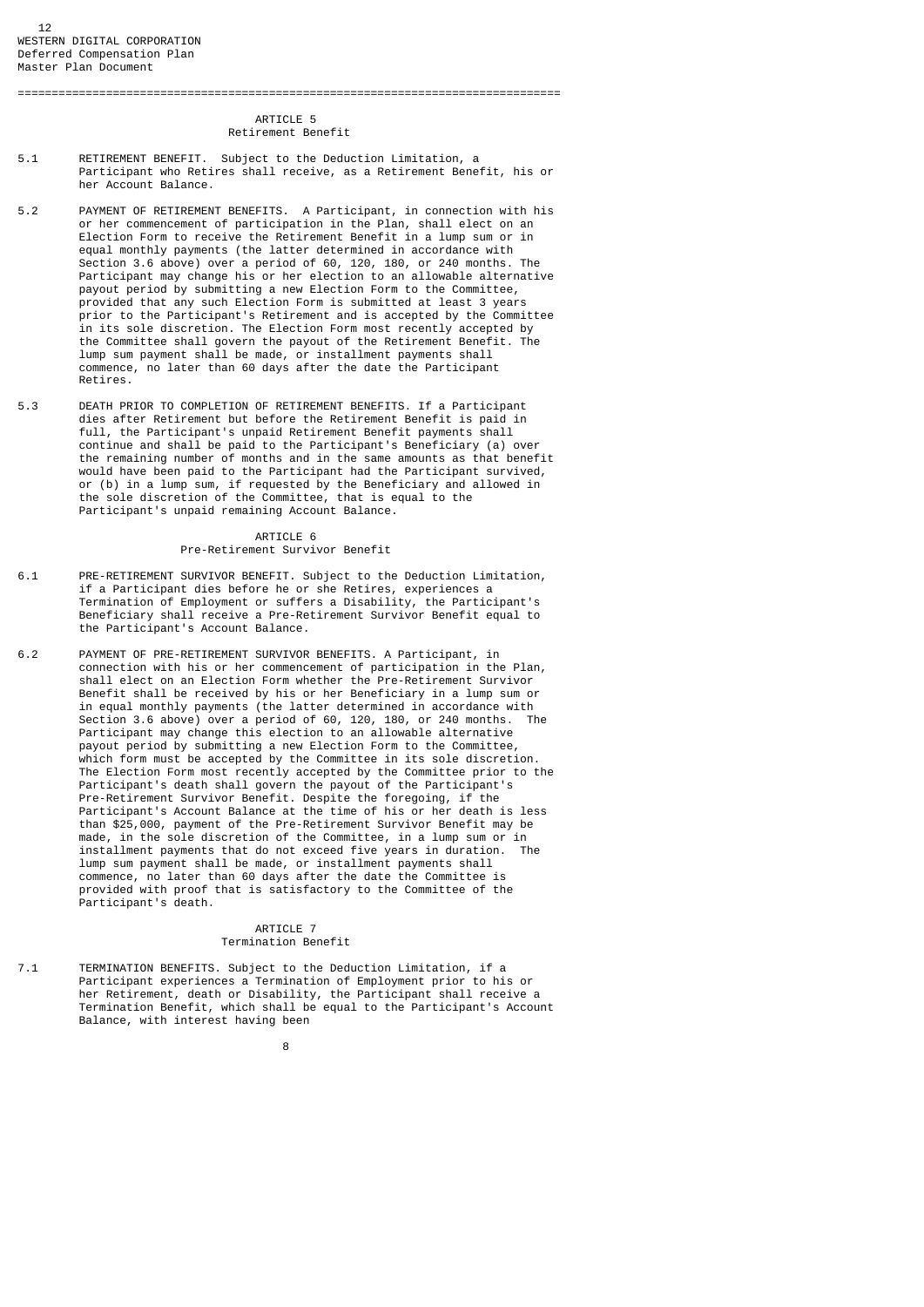credited in the manner provided in Section 3.5 above.

7.2 PAYMENT OF TERMINATION BENEFIT. The Termination Benefit shall be paid in a lump sum within 60 days of the Termination of Employment.

## ARTICLE 8 Disability Waiver and Benefit

- 8.1 DISABILITY WAIVER.
	- (a) Eligibility. By participating in the Plan, all Participants are eligible for this waiver.
- (b) Waiver of Deferral; Credit for Plan Year of Disability. A Participant who is determined by the Committee to be suffering from a Disability shall be excused from fulfilling that portion of the Annual Deferral Amount commitment that would otherwise have been withheld from a Participant's Base Annual Salary, Annual Bonus and/or Directors Fees for the Plan Year during which the Participant first suffers a Disability. During the period of Disability, the Participant shall not be allowed to make any additional deferral elections.
	- (c) Return to Work. If a Participant returns to employment or service as a Director with an Employer after a Disability ceases, the Participant may elect to defer an Annual Deferral Amount for the Plan Year following his or her return to employment or service and for every Plan Year thereafter while a Participant in the Plan; provided such deferral elections are otherwise allowed and an Election Form is delivered to and accepted by the Committee for each such election in
- 8.2 DISABILITY BENEFIT. A Participant suffering a Disability shall, for benefit purposes under this Plan, continue to be considered to be employed or in the service of an Employer as a Director and shall be eligible for the benefits provided for in Articles 4, 5, 6 or 7 in accordance with the provisions of those Articles. Notwithstanding the above, the Committee shall have the right, in its sole and absolute discretion and for purposes of this Plan only, to terminate a Participant's employment or service as a Director at any time after such Participant is determined to be permanently disabled (i) under the Participant Employer's long-term disability plan (or would have been determined to be permanently disabled had he or she participated in that plan), or (ii) if such a plan does not exist, by the Committee in its sole discretion.

## ARTICLE 9 Beneficiary Designation

- $9.1$ BENEFICIARY. Each Participant shall have the right, at any time, to designate his or her Beneficiary(ies) (both primary as well as contingent) to receive any benefits payable under the Plan to a beneficiary upon the death of a Participant. The Beneficiary designated under this Plan may be the same as or different from the Beneficiary designation under any other plan of an Employer in which the Participant participates.
- 9.2 BENEFICIARY DESIGNATION; CHANGE; SPOUSAL CONSENT. A Participant shall designate his or her Beneficiary by completing and signing the Beneficiary Designation Form, and returning it to the Committee or its designated agent. A Participant shall have the right to change a Beneficiary by completing, signing and otherwise complying with the terms of the Beneficiary Designation Form and the Committee's rules and procedures, as in effect from time to time. If the Participant names someone other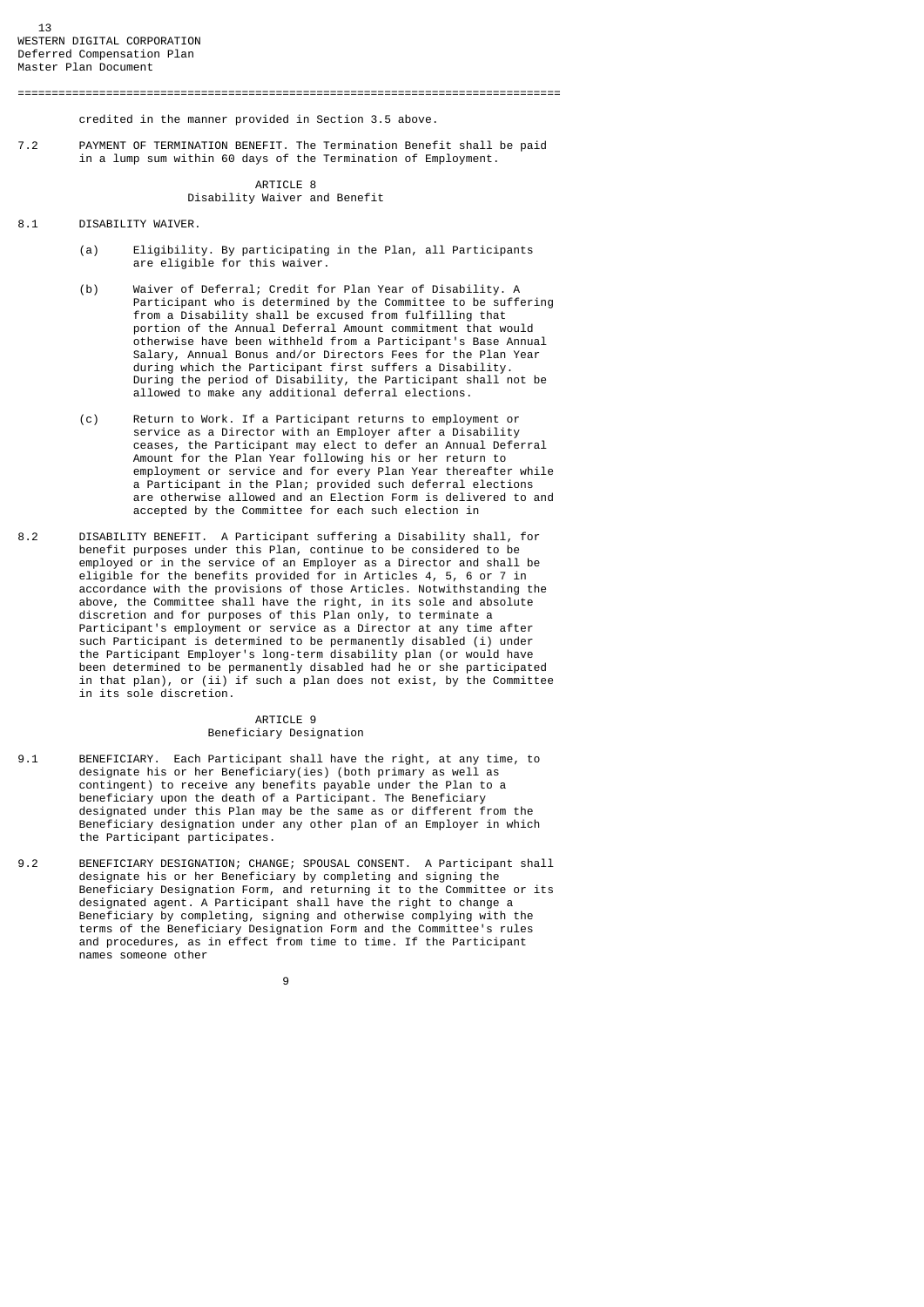- =============================================================================== than his or her spouse as a Beneficiary, a spousal consent, in the form designated by the Committee, must be signed by that Participant's spouse and returned to the Committee. Upon the acceptance by the Committee of a new Beneficiary Designation Form, all Beneficiary designations previously filed shall be canceled. The Committee shall be entitled to rely on the last Beneficiary Designation Form filed by the Participant and accepted by the Committee prior to his or her death.
- 9.3 ACKNOWLEDGMENT. No designation or change in designation of a Beneficiary shall be effective until received, accepted and acknowledged in writing by the Committee or its designated agent.
- 9.4 NO BENEFICIARY DESIGNATION. If a Participant fails to designate a Beneficiary as provided in Sections 9.1, 9.2 and 9.3 above or, if all designated Beneficiaries predecease the Participant or die prior to complete distribution of the Participant's benefits, then the Participant's designated Beneficiary shall be deemed to be his or her surviving spouse. If the Participant has no surviving spouse, the benefits remaining under the Plan to be paid to a Beneficiary shall be payable to the executor or personal representative of the Participant's estate.
- 9.5 DOUBT AS TO BENEFICIARY. If the Committee has any doubt as to the proper Beneficiary to receive payments pursuant to this Plan, the Committee shall have the right, exercisable in its discretion, to cause the Participant's Employer to withhold such payments until this matter is resolved to the Committee's satisfaction.
- 9.6 DISCHARGE OF OBLIGATIONS. The payment of benefits under the Plan to a Beneficiary shall fully and completely discharge all Employers and the Committee from all further obligations under this Plan with respect to the Participant, and that Participant's Plan Agreement shall terminate upon such full payment of benefits.

#### ARTICLE 10 Leave of Absence

- $10.1$ 10.1 PAID LEAVE OF ABSENCE. If a Participant is authorized by the Participant's Employer for any reason to take a paid leave of absence from the employment of the Employer, the Participant shall continue to be considered employed by the Employer and the Annual Deferral Amount shall continue to be withheld during such paid leave of absence in accordance with Section 3.3.
- 10.2 UNPAID LEAVE OF ABSENCE. If a Participant is authorized by the Participant's Employer for any reason to take an unpaid leave of absence from the employment of the Employer, the Participant shall continue to be considered employed by the Employer and the Participant shall be excused from making deferrals until the earlier of the date the leave of absence expires or the Participant returns to a paid employment status. Upon such expiration or return, deferrals shall resume for the remaining portion of the Plan Year in which the expiration or return occurs, based on the deferral election, if any, made for that Plan Year. If no election was made for that Plan Year, no deferral shall be withheld.

## ARTICLE 11

# Termination, Amendment or Modification

 $11.1$ TERMINATION. Any Employer reserves the right to terminate the Plan at any time with respect to its participating Employees and Directors by the actions of its board of directors. Upon the termination of the Plan, all Plan Agreements of a Participant shall terminate and his or her Account Balance, determined as if he or she had experienced a Termination of Employment on the date of Plan termination or, if Plan termination occurs after the date upon which the Participant was eligible to Retire,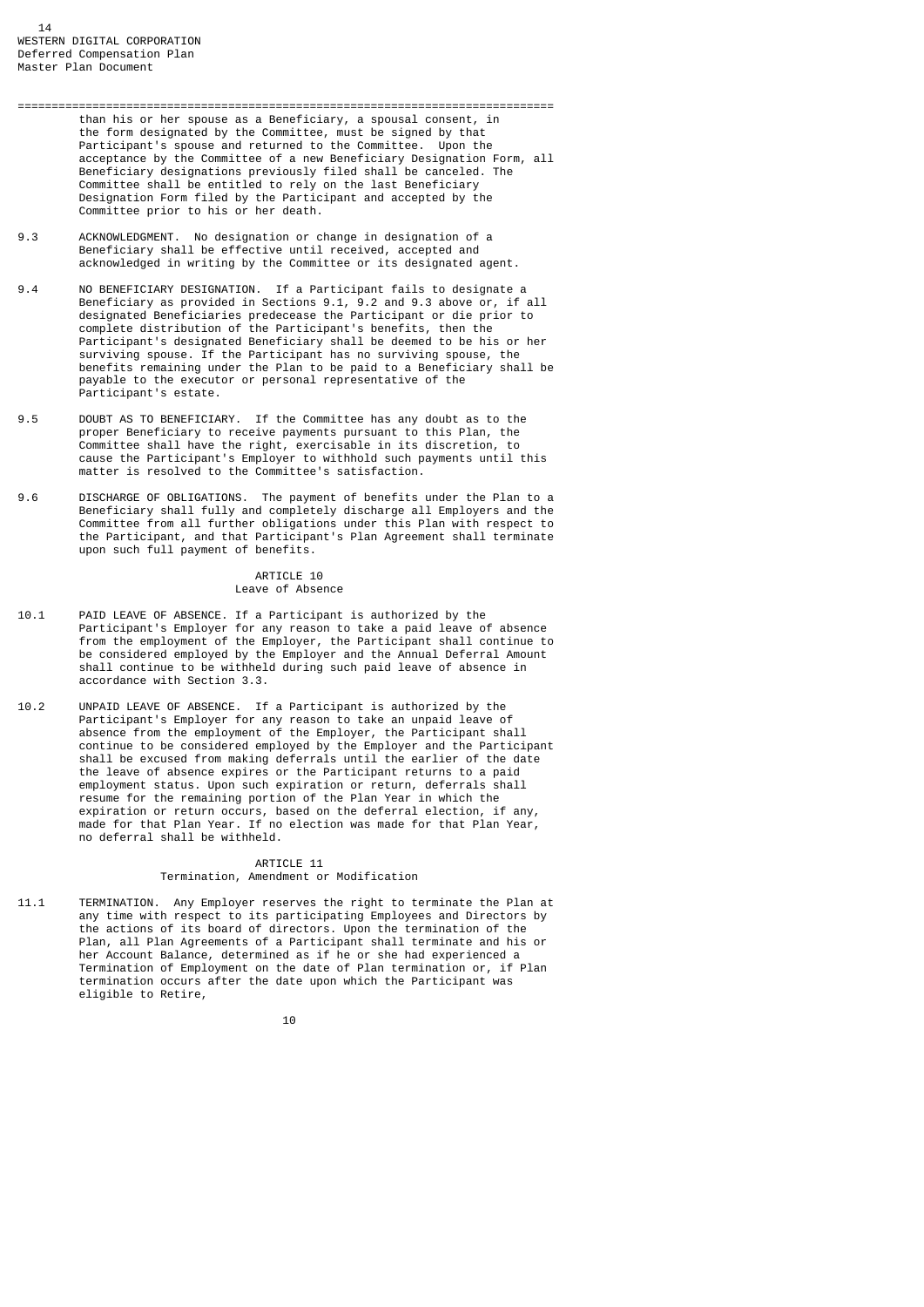the Participant had Retired on the date of Plan termination, shall be paid to the Participant as follows. Prior to a Change in Control, an Employer shall have the right, in its sole discretion, and notwithstanding any elections made by the Participant, to pay such benefits in a lump sum or in monthly installments for up to 15 years, with interest credited during the installment period as provided in Section 3.6. After a Change in Control, the Employer shall be required to pay such benefits in a lump sum. The termination of the Plan shall not adversely affect any Participant or Beneficiary who has become entitled to the payment of any benefits under the Plan as of the date of termination; provided however, that the Employer shall have the right to accelerate installment payments by paying the present value equivalent of such payments, using the Crediting Rate for the Plan Year in which the termination occurs as the discount rate, in a lump sum or pursuant to a different payment schedule.

================================================================================

- 11.2 AMENDMENT. Any Employer may, at any time, amend or modify the Plan in whole or in part with respect to that Employer by the actions of its board of directors; provided, however, that no amendment or modification shall be effective to decrease or restrict the value of a Participant's Account Balance in existence at the time the amendment or modification is made, calculated as if the Participant had experienced a Termination of Employment as of the effective date of the amendment or modification, or, if the amendment or modification occurs after the date upon which the Participant was eligible to Retire, the Participant had Retired as of the effective date of the amendment or modification. The amendment or modification of the Plan shall not affect any Participant or Beneficiary who has become entitled to the payment of benefits under the Plan as of the date of the amendment or modification; provided, however, that the Employer shall have the right to accelerate installment payments by paying the present value equivalent of such payments, using the Crediting Rate for the Plan Year of the amendment or modification as the discount rate, in a lump sum or pursuant to a different payment schedule.
- 11.3 EFFECT OF PAYMENT. The full payment of the applicable benefit under Articles 5, 6, 7 or 8 of the Plan shall completely discharge all obligations to a Participant and his or her designated Beneficiaries under this Plan and the Participant's Plan Agreement shall terminate.

#### ARTICLE 12 Administration

- 12.1 COMMITTEE DUTIES. This Plan shall be administered by a Committee which shall consist of the Board, or such committee as the Board shall appoint. Members of the Committee may be Participants under this Plan. The Committee shall also have the discretion and authority to (i) make, amend, interpret, and enforce all appropriate rules and regulations for the administration of this Plan and (ii) decide or resolve any and all questions including interpretations of this Plan, as may arise in connection with the Plan.
- 12.2 AGENTS. In the administration of this Plan, the Committee may, from time to time, employ agents and delegate to them such administrative duties as it sees fit (including acting through a duly appointed representative) and may from time to time consult with counsel who may be counsel to any Employer.
- 12.3 BINDING EFFECT OF DECISIONS. The decision or action of the Committee with respect to any question arising out of or in connection with the administration, interpretation and application of the Plan and the rules and regulations promulgated hereunder shall be final and conclusive and binding upon all persons having any interest in the Plan.
- 12.4 INDEMNITY OF COMMITTEE. All Employers shall indemnify and hold harmless the members of the Committee against any and all claims, losses, damages, expenses or liabilities arising from any action or failure to act with respect to this Plan, except in the case of willful misconduct by the Committee or any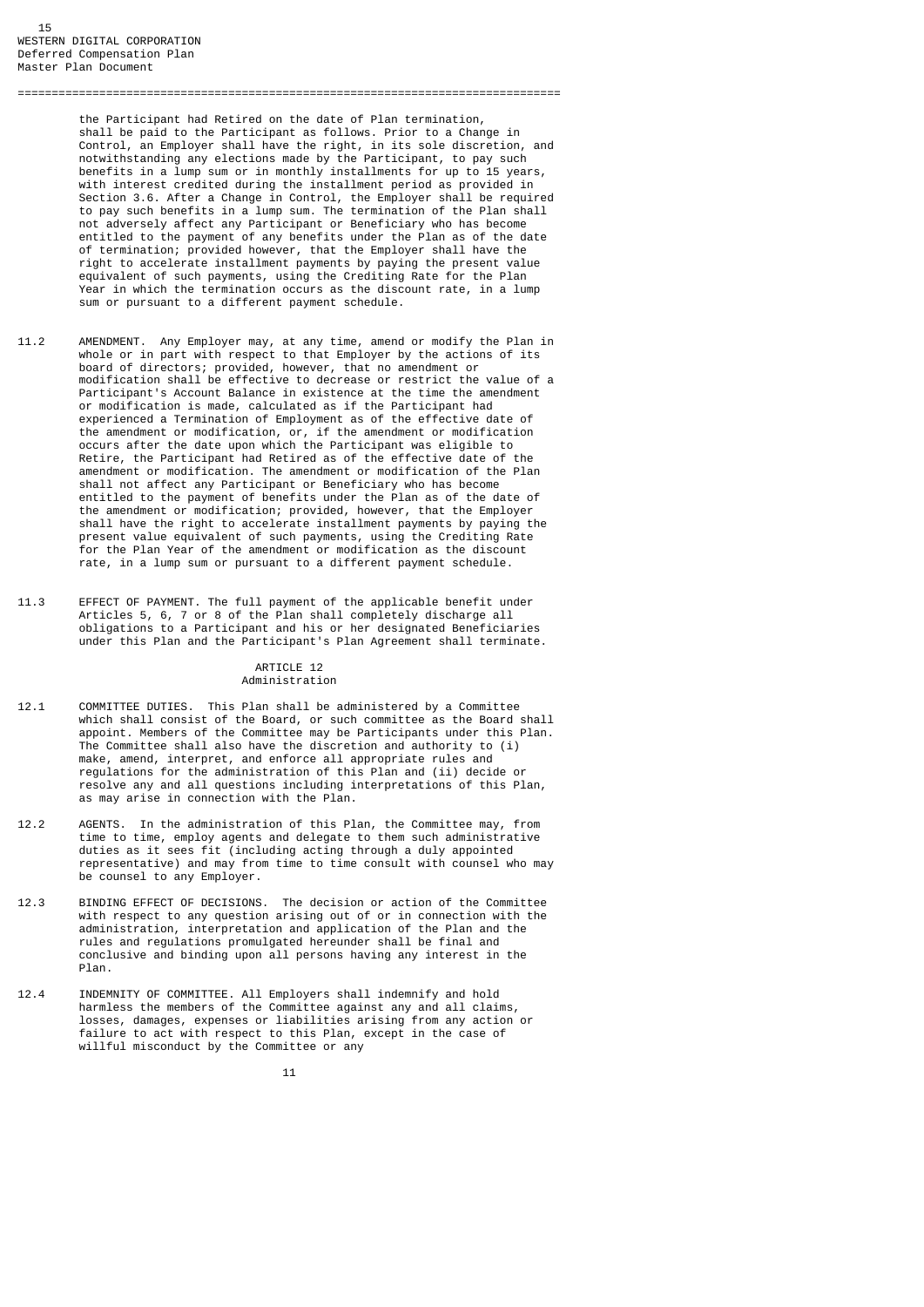of its members.

12.5 EMPLOYER INFORMATION. To enable the Committee to perform its functions, each Employer shall supply full and timely information to the Committee on all matters relating to the compensation of its Participants, the date and circumstances of the Retirement, Disability, death or Termination of Employment of its Participants, and such other pertinent information as the Committee may reasonably require.

================================================================================

## ARTICLE 13 Other Benefits and Agreements

13.1 COORDINATION WITH OTHER BENEFITS. The benefits provided for a Participant and Participant's Beneficiary under the Plan are in addition to any other benefits available to such Participant under any other plan or program for employees of the Participant's Employer. The Plan shall supplement and shall not supersede, modify or amend any other such plan or program except as may otherwise be expressly provided.

# ARTICLE 14

# Claims Procedures

- 14.1 PRESENTATION OF CLAIM. Any Participant or Beneficiary of a deceased Participant (such Participant or Beneficiary being referred to below as a "Claimant") may deliver to the Committee a written claim for a determination with respect to the amounts distributable to such Claimant from the Plan. If such a claim relates to the contents of a notice received by the Claimant, the claim must be made within 60 days after such notice was received by the Claimant. The claim must state with particularity the determination desired by the Claimant. All other claims must be made within 180 days of the date on which the event that caused the claim to arise occurred. The claim must state with articularity the determination desired by the Claimant.
- 14.2 NOTIFICATION OF DECISION. The Committee shall consider a Claimant's claim within a reasonable time, and shall notify the Claimant in writing:
	- (a) that the Claimant's requested determination has been made, and that the claim has been allowed in full; or
	- (b) that the Committee has reached a conclusion contrary, in whole or in part, to the Claimant's requested determination, and such notice must set forth in a manner calculated to be understood by the Claimant:
		- (i) the specific reason(s) for the denial of the claim, or any part of it;
		- (ii) specific reference(s) to pertinent provisions of the Plan upon which such denial was based:
		- (iii) a description of any additional material or information necessary for the Claimant to perfect the claim, and an explanation of why such material or information is necessary; and
		- (iv) an explanation of the claim review procedure set forth in Section 14.3 below.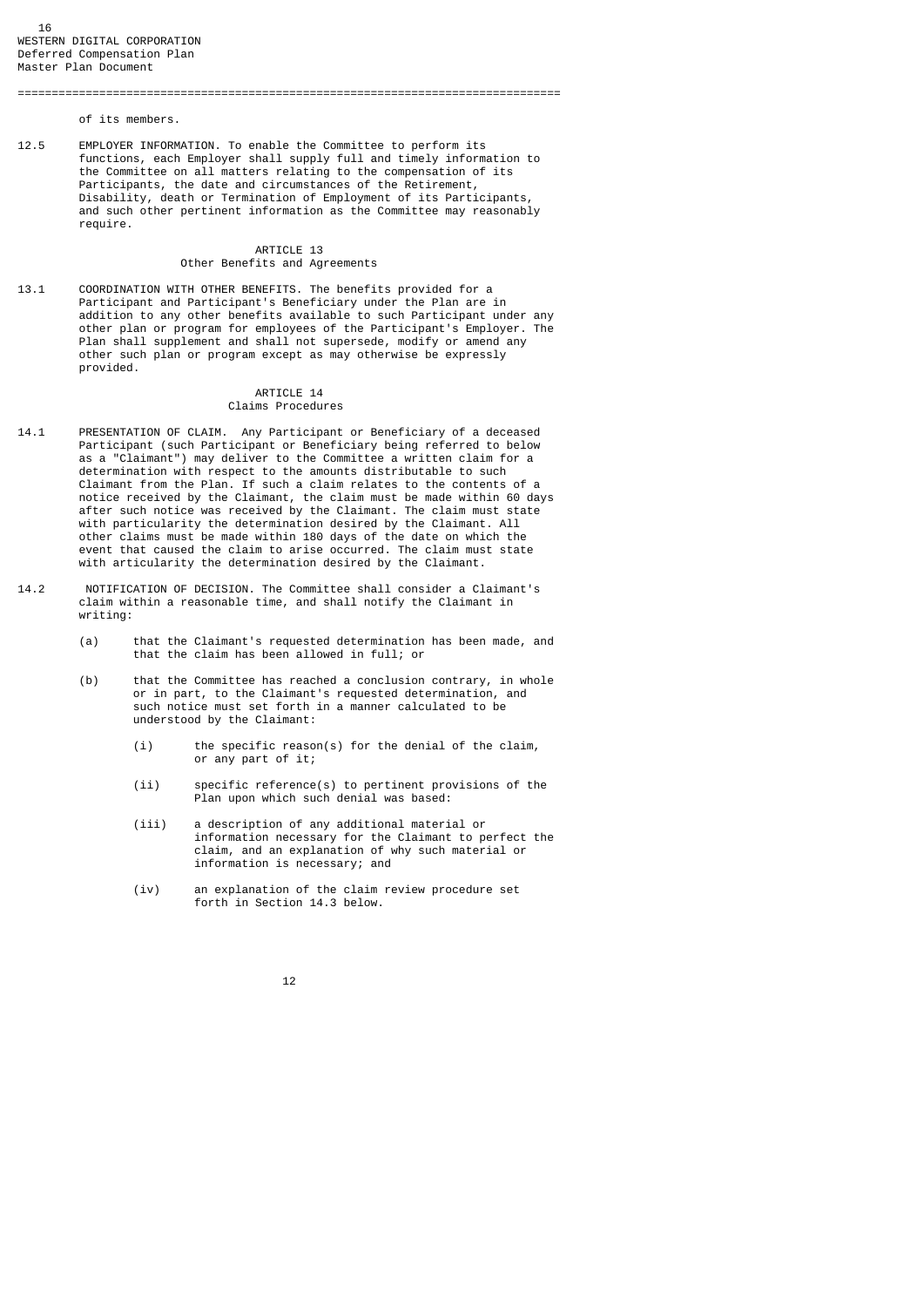17 WESTERN DIGITAL CORPORATION Deferred Compensation Plan Master Plan Document

14.3 REVIEW OF A DENIED CLAIM. Within 60 days after receiving a notice from the Committee that a claim has been denied, in whole or in part, a Claimant (or the Claimant's duly authorized representative) may file with the Committee a written request for a review of the denial of the claim. Thereafter, but not later than 30 days after the review procedure began, the Claimant (or the Claimant's duly authorized representative):

================================================================================

- (a) may review pertinent documents;
- (b) may submit written comments or other documents; and/or
- (c) may request a hearing, which the Committee, in its sole discretion, may grant.
- 14.4 DECISION ON REVIEW. The Committee shall render its decision on review promptly, and not later than 60 days after the filing of a written request for review of the denial, unless a hearing is held or other special circumstances require additional time, in which case the Committee's decision must be rendered within 120 days after such date. Such decision must be written in a manner calculated to be understood by the Claimant, and it must contain:
	- (a) specific reasons for the decision;
	- (b) specific reference(s) to the pertinent Plan provisions upon which the decision was based; and
	- (c) such other matters as the Committee deems relevant.
- 14.5 LEGAL ACTION. A Claimant's compliance with the foregoing provisions of this Article 14 is a mandatory prerequisite to a Claimant's right to commence any legal action with respect to any claim for benefits under this Plan.

#### ARTICLE 15 Trust

- 15.1 ESTABLISHMENT OF THE TRUST. The Company shall establish the Trust, and the Employers shall transfer over to the Trust such assets as the Employers determine, in their sole discretion, are necessary to assist in funding the Employer's future liabilities created with respect to the Annual Deferral Amounts.
- 15.2 INTERRELATIONSHIP OF THE PLAN AND THE TRUST. The provisions of the Plan and the Plan Agreement shall govern the rights of a Participant to receive distributions pursuant to the Plan. The provisions of the Trust shall govern the rights of the Employers, Participants and the creditors of the Employers to the assets transferred to the Trust. Each Employer shall at all times remain liable to carry out its obligations under the Plan. Each Employer's obligations under the Plan may be satisfied with Trust assets distributed pursuant to the terms of the Trust, and any such distribution shall reduce the Employer's obligations under this Agreement.

#### ARTICLE 16 Miscellaneous

16.1 UNSECURED GENERAL CREDITOR. Participants and their Beneficiaries, heirs, successors and assigns shall have no legal or equitable rights, interests or claims in any property or assets of an Employer. Any and all of an Employer's assets shall be, and remain, the general, unpledged unrestricted assets of the Employer. An Employer's obligation under the Plan shall be merely that of an unfunded and unsecured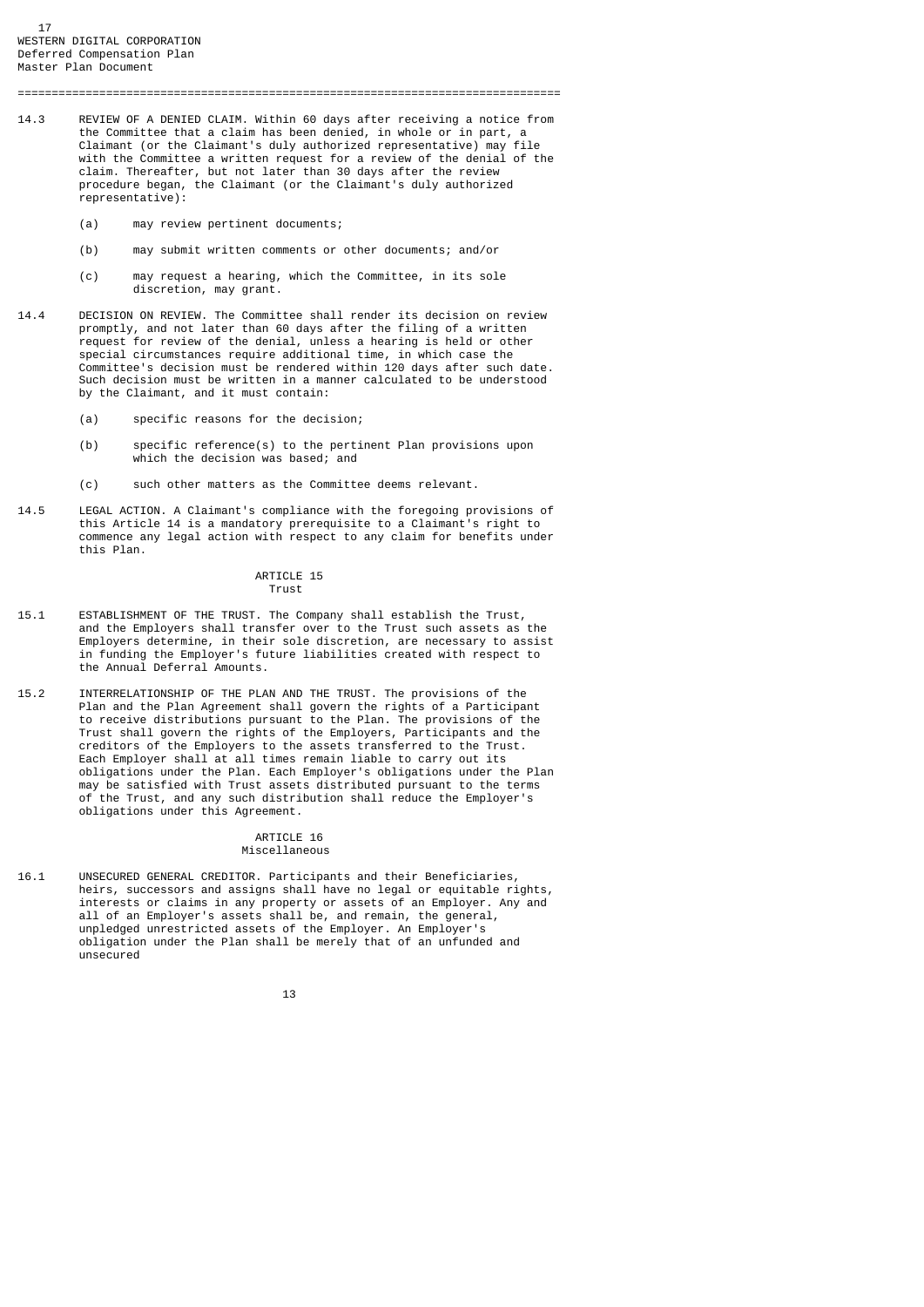promise to pay money in the future.

16.2 EMPLOYER'S LIABILITY. An Employer's liability for the payment of benefits shall be defined only by the Plan and the Plan Agreement, as entered into between the Employer and a Participant. An Employer shall have no obligation to a Participant under the Plan except as expressly provided in the Plan and his or her Plan Agreement.

================================================================================

- 16.3 NONASSIGNABILITY. Neither a Participant nor any other person shall have any right to commute, sell, assign, transfer, pledge, anticipate, mortgage or otherwise encumber, transfer, hypothecate or convey in advance of actual receipt, the amounts, if any, payable hereunder, or any part thereof, which are, and all rights to which are expressly declared to be, unassignable and non-transferable, except that the foregoing shall not apply to any family support obligations set forth in a court order. No part of the amounts payable shall, prior to actual payment, be subject to seizure or sequestration for the payment of any debts, judgments, alimony or separate maintenance owed by a Participant or any other person, nor be transferable by operation of law in the event of a Participant's or any other person's bankruptcy or insolvency.
- 16.4 NOT A CONTRACT OF EMPLOYMENT. The terms and conditions of this Plan shall not be deemed to constitute a contract of employment between any Employer and the Participant. Such employment is hereby acknowledged to be an "at will" employment relationship that can be terminated at any time for any reason, with or without cause, unless expressly provided in a written employment agreement. Nothing in this Plan shall be deemed to give a Participant the right to be retained in the service of any Employer, either as an Employee or a Director, or to interfere with the right of any Employer to discipline or discharge the Participant at any time.
- 16.5 FURNISHING INFORMATION. A Participant or his or her Beneficiary will cooperate with the Committee by furnishing any and all information requested by the Committee and take such other actions as may be requested in order to facilitate the administration of the Plan and the payments of benefits hereunder, including but not limited to taking such physical examinations as the Committee may deem necessary.
- 16.6 TERMS. Whenever any words are used herein in the masculine, they shall be construed as though they were in the feminine in all cases where they would so apply; and whenever any words are used herein in the singular or in the plural, they shall be construed as though they were used in the plural or the singular, as the case may be, in all cases where they would so apply.
- 16.7 CAPTIONS. The captions of the articles, sections and paragraphs of this Plan are for convenience only and shall not control or affect the meaning or construction of any of its provisions.
- 16.8 GOVERNING LAW. Subject to ERISA, the provisions of this Plan shall be construed and interpreted according to the laws of the State of California without regard to its conflicts of laws principles.
- 16.9 NOTICE. Any notice or filing required or permitted to be given to the Committee under this Plan shall be sufficient if in writing and hand-delivered, or sent by registered or certified mail, to the address below:

 Deferred Compensation Plan Committee Western Digital Corporation 8105 Irvine Center Drive Irvine, Ca 92718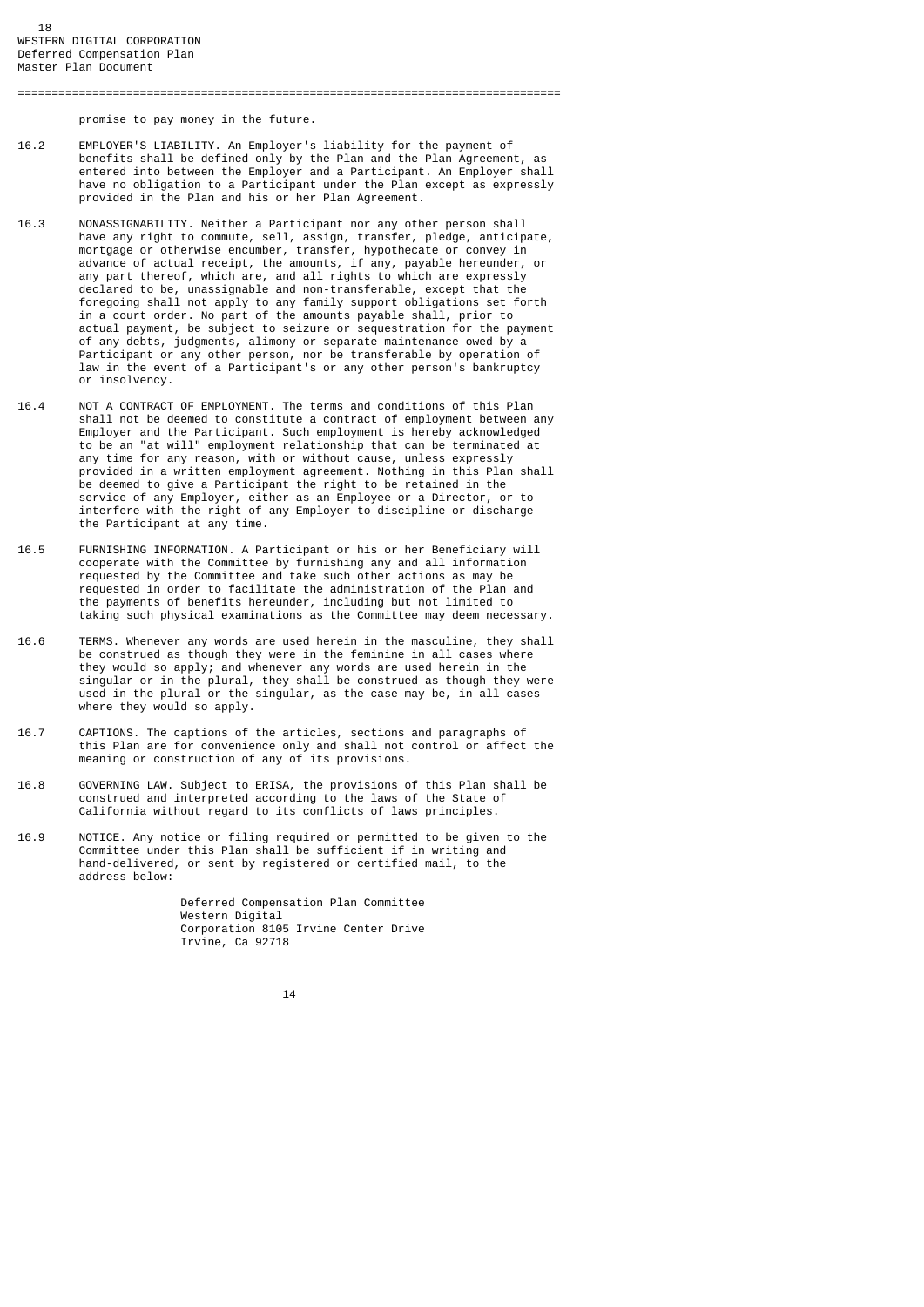Such notice shall be deemed given as of the date of delivery or, if delivery is made by mail, as of the date shown on the postmark on the receipt for registration or certification.

 Any notice or filing required or permitted to be given to a Participant under this Plan shall be sufficient if in writing and hand-delivered, or sent by mail, to the last known address of the Participant.

================================================================================

- 16.10 SUCCESSORS. The provisions of this Plan shall bind and inure to the benefit of the Participant's Employer and its successors and assigns and the Participant and the Participant's designated Beneficiaries.
- 16.11 SPOUSE'S INTEREST. The interest in the benefits hereunder of a spouse of a Participant who has predeceased the Participant shall automatically pass to the Participant and shall not be transferable by such spouse in any manner, including but not limited to such spouse's will, nor shall such interest pass under the laws of intestate succession.
- 16.12 VALIDITY. In case any provision of this Plan shall be illegal or invalid for any reason, said illegality or invalidity shall not affect the remaining parts hereof, but this Plan shall be construed and enforced as if such illegal or invalid provision had never been inserted herein.
- 16.13 INCOMPETENT. If the Committee determines in its discretion that a benefit under this Plan is to be paid to a minor, a person declared incompetent or to a person incapable of handling the disposition of that person's property, the Committee may direct payment of such benefit to the guardian, legal representative or person having the care and custody of such minor, incompetent or incapable person. The Committee may require proof of minority, incompetence, incapacity or guardianship, as it may deem appropriate prior to distribution of the benefit. Any payment of a benefit shall be a payment for the account of the Participant and the Participant's Beneficiary, as the case may be, and shall be a complete discharge of any liability under the Plan for such payment amount.
- 16.14 COURT ORDER. The Committee is authorized to make any payments directed by court order in any action in which the Plan or the Committee has been named as a party.
- 16.15 DISTRIBUTION IN THE EVENT OF TAXATION.
- (a) General. If, for any reason, all or any portion of a Participant's benefit under this Plan becomes taxable to the Participant prior to receipt, a Participant may petition the Committee for a distribution of that portion of his or her benefit that has become taxable. Upon the grant of such a petition, which grant shall not be unreasonably withheld, a Participant's Employer shall distribute to the Participant immediately available funds in an amount equal to the taxable portion of his or her benefit (which amount shall not exceed a Participant's unpaid Account Balance under the Plan). If the petition is granted, the tax liability distribution shall be made within 90 days of the date when the Participant's petition is granted. Such a distribution shall affect and reduce the benefits to be paid under this Plan.
	- (b) TRUST. If the Trust terminates in accordance with [Section 3.6(c) of the Trust] and benefits are distributed from the Trust to a Participant in accordance with that Section, the Participant's benefits under this Plan shall be reduced to the extent of such distributions.
- 16.16 LEGAL FEES TO ENFORCE RIGHTS AFTER CHANGE IN CONTROL. The Company is aware that upon the occurrence of a Change in Control, the Board (which might then be composed of new members) or a shareholder of the Company, or of any successor corporation might then cause or attempt to cause the Company or such successor to refuse to comply with its obligations under the Plan and might cause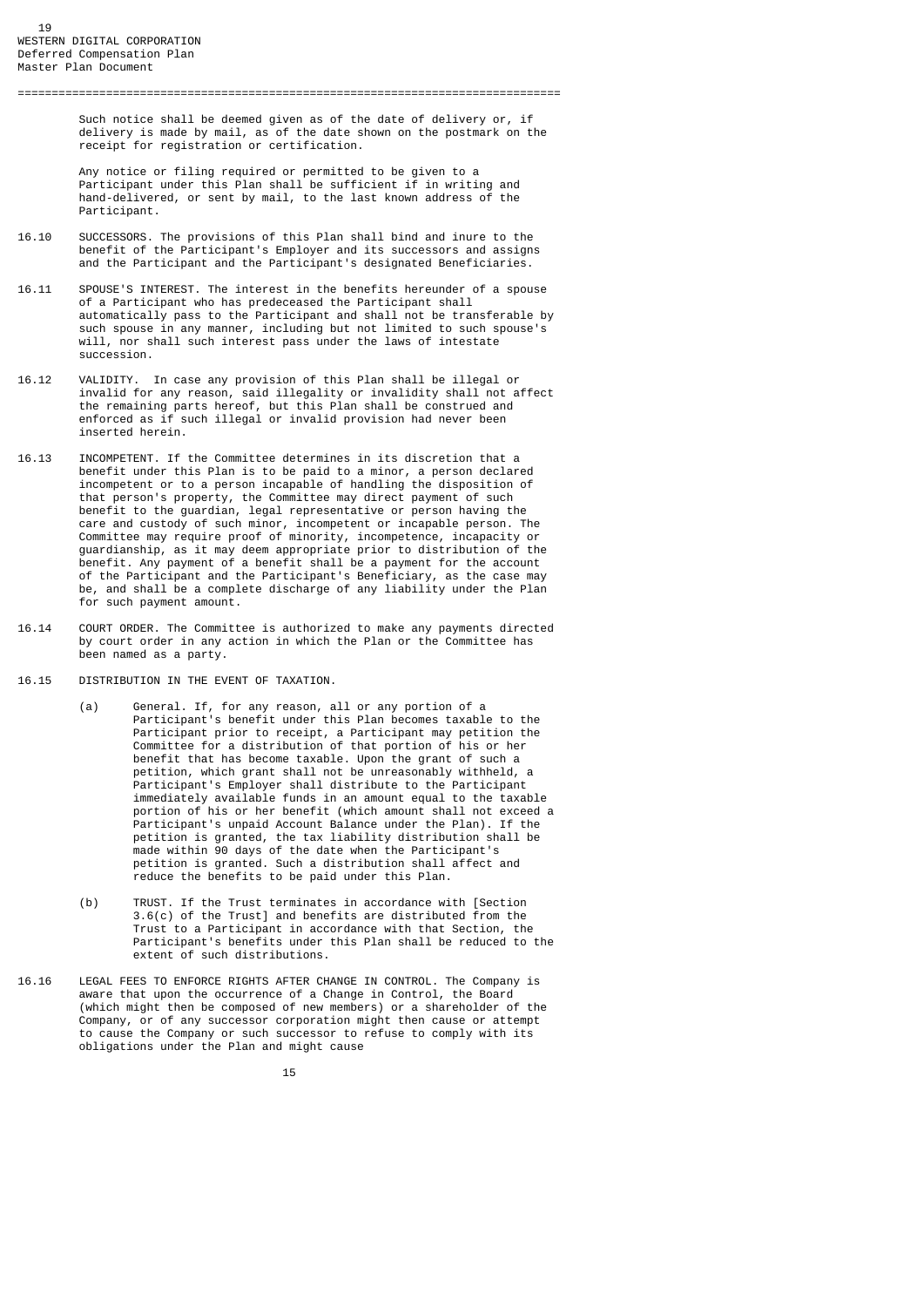or attempt to cause the Company to institute, or may institute, litigation seeking to deny Participants the benefits intended under the Plan. In these circumstances, the purpose of the Plan could be frustrated.

================================================================================

 Accordingly, if, following a Change in Control, it should appear to any Participant that the Company or the Company has failed to comply with any of its obligations under the Plan or any agreement thereunder or, if the Company or any other person takes any action to declare the Plan void or unenforceable or institutes any litigation or other legal action designed to deny, diminish or to recover from any Participant the benefits intended to be provided, then the Company irrevocably authorize such Participant to retain counsel of his or her choice at the expense of the Company to represent such Participant in connection with the initiation or defense of any litigation or other legal action, whether by or against the Company or any director, officer, shareholder or other person affiliated with the Company or any successor thereto in any jurisdiction.

IN WITNESS WHEREOF, the Company has signed this Plan document as of May 1, 1994.

> WESTERN DIGITAL CORPORATION a Delaware Corporation

By: ROBERT L. ERICKSON

|                    | <br>---            |
|--------------------|--------------------|
| Officer's<br>Name: | Robert L. Erickson |
|                    |                    |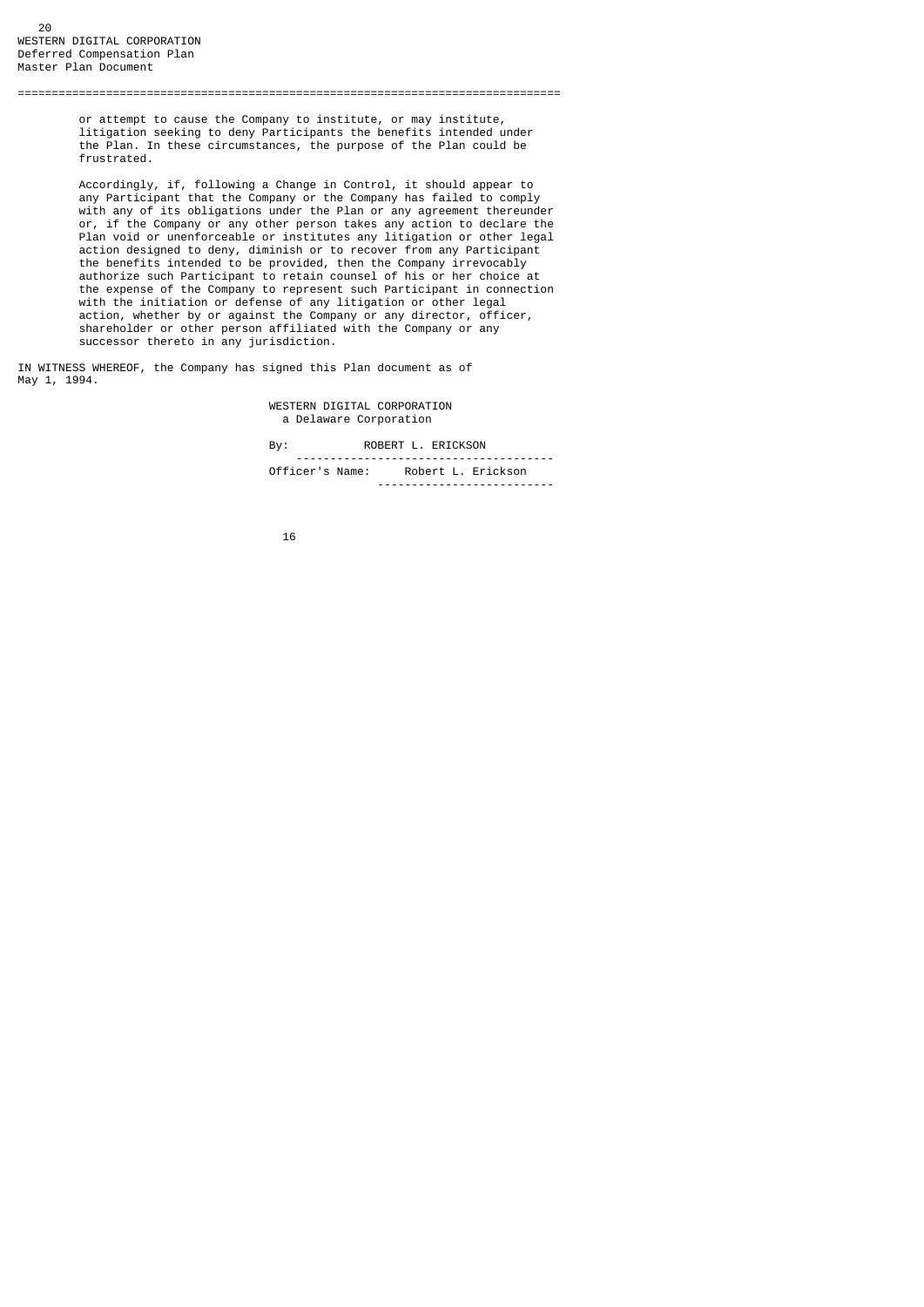WESTERN DIGITAL CORPORATION Executive Bonus Plan Master Plan Document

====================================================================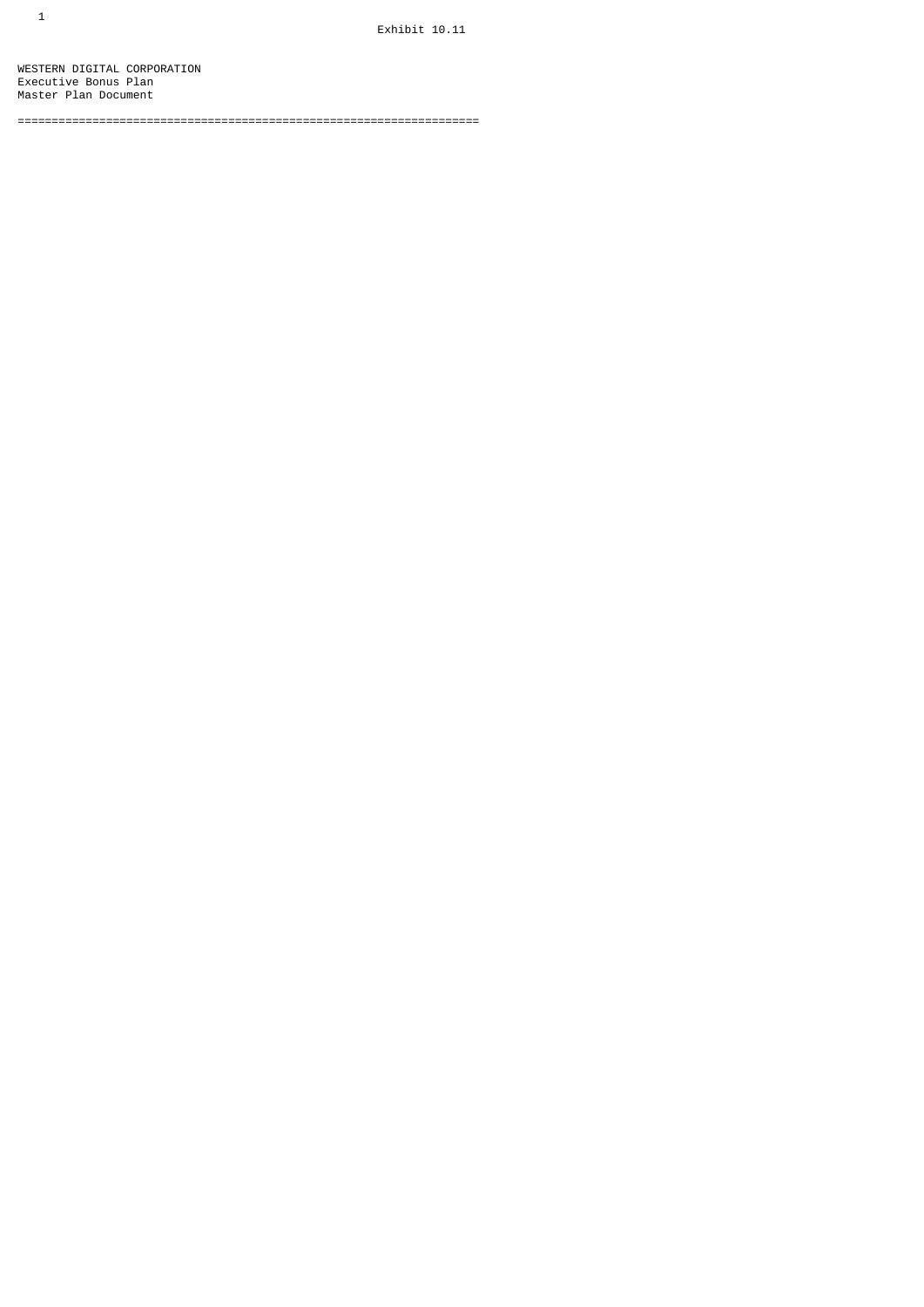# TABLE OF CONTENTS

| ARTICLE 1                              | $\mathbf{1}$                                                                                                                                                       |  |
|----------------------------------------|--------------------------------------------------------------------------------------------------------------------------------------------------------------------|--|
| ARTICLE 2                              | 4                                                                                                                                                                  |  |
| 2.1<br>2.2<br>2.3                      | 4<br>4<br>Eligibility; Commencement of Participation $\ldots$ ,<br>4                                                                                               |  |
| ARTICLE 3                              | 4                                                                                                                                                                  |  |
| 3.1<br>3.2<br>3.3                      | 4<br>5<br>5                                                                                                                                                        |  |
| ARTICLE 4                              |                                                                                                                                                                    |  |
| 4.1<br>4.2<br>4.3                      | 5<br>5<br>6                                                                                                                                                        |  |
| ARTICLE 5                              |                                                                                                                                                                    |  |
| 5.1<br>5.2<br>5.3<br>5.4<br>5.5<br>5.6 | 6<br>Beneficiary Designation; Change; Spousal Consent<br>6<br>6<br>6<br>6<br>6                                                                                     |  |
| ARTICLE 6                              | Termination, Amendment or Modification of the Plan<br>6                                                                                                            |  |
| 6.1<br>6.2<br>6.3                      | Termination, Amendment or Modification Prior to One Year<br>6<br>Termination, Amendment or Modification Within One Year Before<br>$\overline{7}$<br>$\overline{7}$ |  |
| ARTICLE 7                              | $\overline{7}$                                                                                                                                                     |  |
| 7.1                                    | $\overline{7}$                                                                                                                                                     |  |
| ARTICLE 8                              | $\overline{7}$                                                                                                                                                     |  |
| 8.1<br>8.2<br>8.3                      | $\overline{7}$<br>$\overline{7}$<br>8                                                                                                                              |  |

i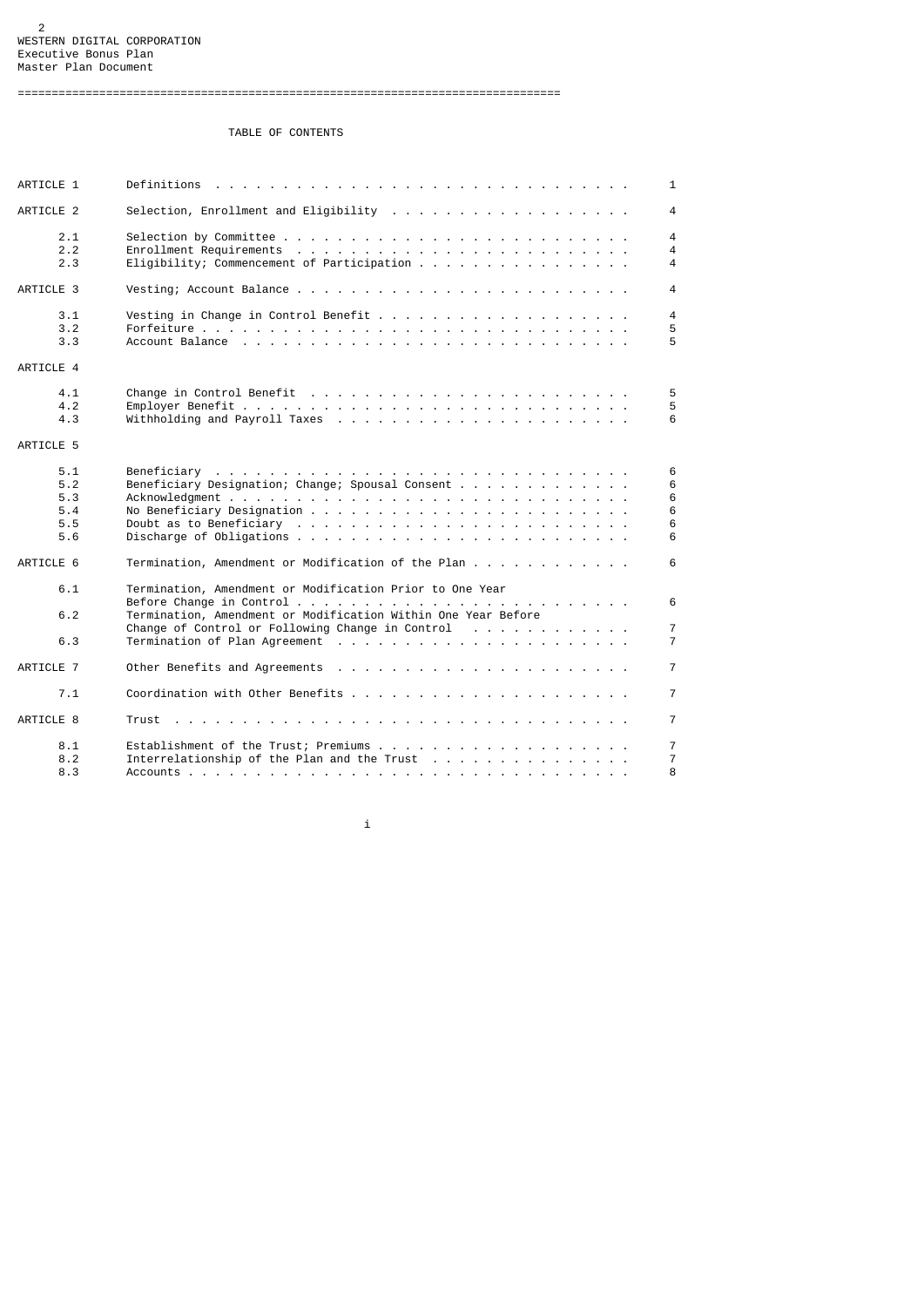#### 3 WESTERN DIGITAL CORPORATION Executive Bonus Plan Master Plan Document

================================================================================

| ARTICLE 9  |                                                                                                                 |  |  |  |  |  |  |  |  | 8  |
|------------|-----------------------------------------------------------------------------------------------------------------|--|--|--|--|--|--|--|--|----|
| 9.1        |                                                                                                                 |  |  |  |  |  |  |  |  | 8  |
| 9.2        |                                                                                                                 |  |  |  |  |  |  |  |  | 8  |
| ARTICLE 10 |                                                                                                                 |  |  |  |  |  |  |  |  | 8  |
| 10.1       |                                                                                                                 |  |  |  |  |  |  |  |  | 8  |
| 10.2       |                                                                                                                 |  |  |  |  |  |  |  |  | 9  |
| 10.3       |                                                                                                                 |  |  |  |  |  |  |  |  | 9  |
| 10.4       |                                                                                                                 |  |  |  |  |  |  |  |  | 9  |
| 10.5       |                                                                                                                 |  |  |  |  |  |  |  |  | 9  |
| ARTICLE 11 |                                                                                                                 |  |  |  |  |  |  |  |  | 9  |
|            |                                                                                                                 |  |  |  |  |  |  |  |  |    |
| 11.1       |                                                                                                                 |  |  |  |  |  |  |  |  | 9  |
| 11.2       |                                                                                                                 |  |  |  |  |  |  |  |  | 9  |
| 11.3       |                                                                                                                 |  |  |  |  |  |  |  |  | 10 |
| 11.4       |                                                                                                                 |  |  |  |  |  |  |  |  | 10 |
| 11.5       |                                                                                                                 |  |  |  |  |  |  |  |  | 10 |
|            |                                                                                                                 |  |  |  |  |  |  |  |  |    |
| ARTICLE 12 |                                                                                                                 |  |  |  |  |  |  |  |  | 10 |
| 12.1       |                                                                                                                 |  |  |  |  |  |  |  |  | 10 |
| 12.2       |                                                                                                                 |  |  |  |  |  |  |  |  | 10 |
| 12.3       |                                                                                                                 |  |  |  |  |  |  |  |  | 11 |
| 12.4       |                                                                                                                 |  |  |  |  |  |  |  |  | 11 |
| 12.5       |                                                                                                                 |  |  |  |  |  |  |  |  | 11 |
| 12.6       |                                                                                                                 |  |  |  |  |  |  |  |  | 11 |
| 12.7       |                                                                                                                 |  |  |  |  |  |  |  |  | 11 |
| 12.8       | Governing Law responses responses responses responses a material contract to the contract of the Cover of the C |  |  |  |  |  |  |  |  | 11 |
| 12.9       |                                                                                                                 |  |  |  |  |  |  |  |  | 11 |
| 12.10      |                                                                                                                 |  |  |  |  |  |  |  |  | 11 |
| 12.11      |                                                                                                                 |  |  |  |  |  |  |  |  | 12 |
| 12.12      |                                                                                                                 |  |  |  |  |  |  |  |  | 12 |
| 12.13      |                                                                                                                 |  |  |  |  |  |  |  |  |    |
|            |                                                                                                                 |  |  |  |  |  |  |  |  | 12 |

ii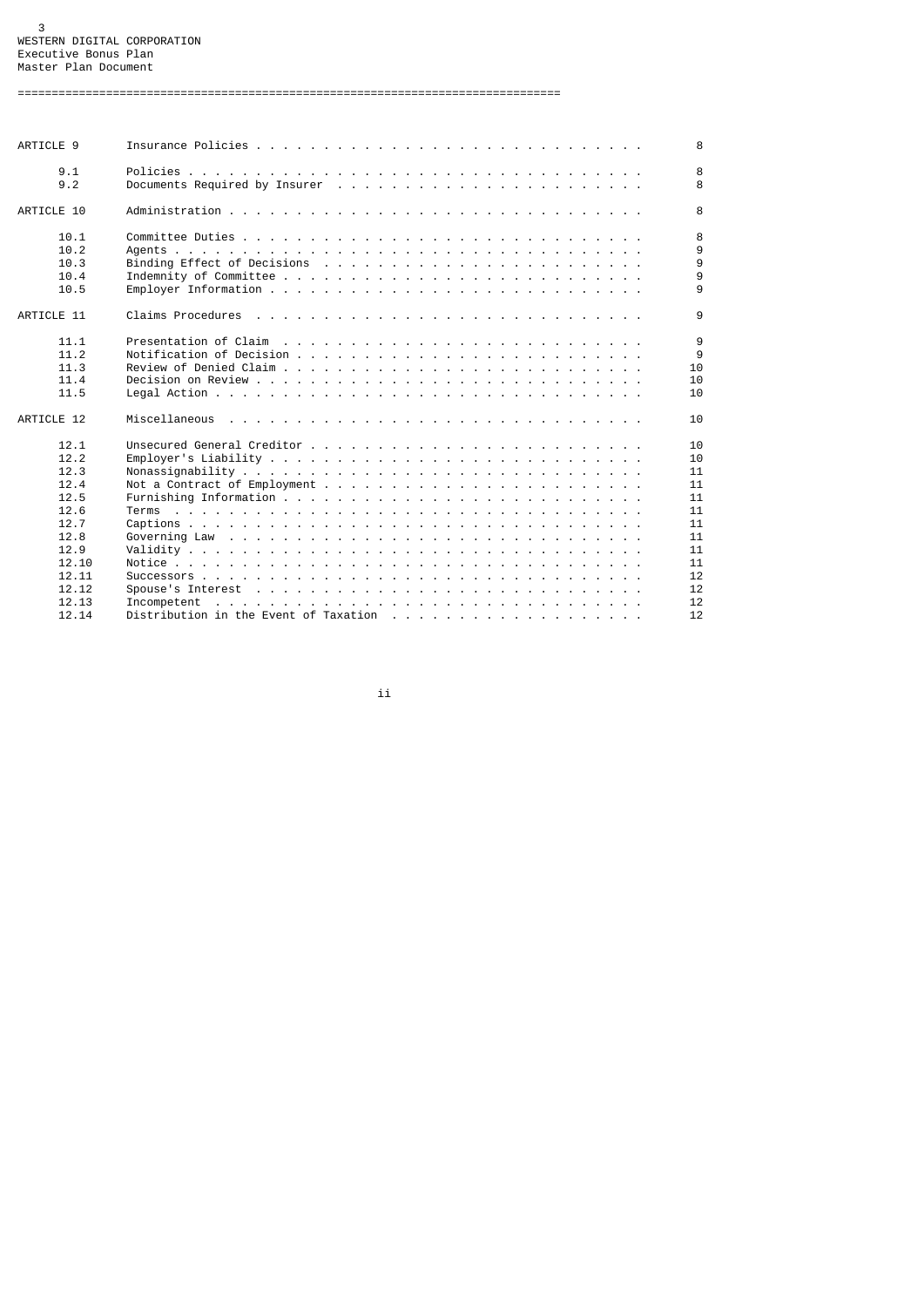## WESTERN DIGITAL CORPORATION

# EXECUTIVE BONUS PLAN

# EFFECTIVE MAY 16, 1994

#### PURPOSE

The purpose of this Plan is to provide specified benefits to a select group of management and highly compensated employees who may contribute materially to the continued growth, development and future business success of Western Digital Corporation, a Delaware corporation, and its subsidiaries. The Plan is intended to constitute a bonus arrangement and fall outside the scope and jurisdiction of the Employee Retirement Income Security Act of 1974.

#### ARTICLE 1 **DEFINITIONS**

For purposes hereof, unless otherwise clearly apparent from the context, the following phrases or term shall have the following indicated meaning:

- 1.1 "Beneficiary" shall mean one or more persons, trusts, estates or other entities, designated in accordance with Article 5 below, that are entitled to receive benefits under this Plan upon the death of a Participant.
- 1.2 "Beneficiary Designation Form" shall mean the form established from time to time by the Committee that a Participant completes, signs and returns to the Committee to designate one or more Beneficiaries and attached hereto as Exhibit A.
- 1.3 "Board" shall mean the Board of Directors of the Company.
- 1.4 "Change of Control" means and shall be deemed to occur if any of the following events occur:
- (a) Any Person (other than an Exempt Person), alone or together with its Affiliates and Associates, including any group of Persons which is deemed a "person" under Section 13(d) (3) of the Exchange Act, becomes the Beneficial Owner, directly or indirectly, of thirty-three and one-third percent or more of:
	- (i) the then-outstanding shares of the Company's common stock or
	- (ii) securities representing thirty-three and one-third percent or more of the combined voting power of the Company's then outstanding voting securities;
- (b) A change, during any period of two consecutive years, of a majority of the Board of the Company as constituted as of the beginning of such period, unless the election, or nomination for election by the Company's stockholders, of each director who was not a director at the beginning of such period was approved by vote of at least two-thirds of the Incumbent Directors then in office (for purposes hereof, "Incubent Directors" shall consist of the directors holding office as of the effective date of this Plan and any person becoming a director subsequent to such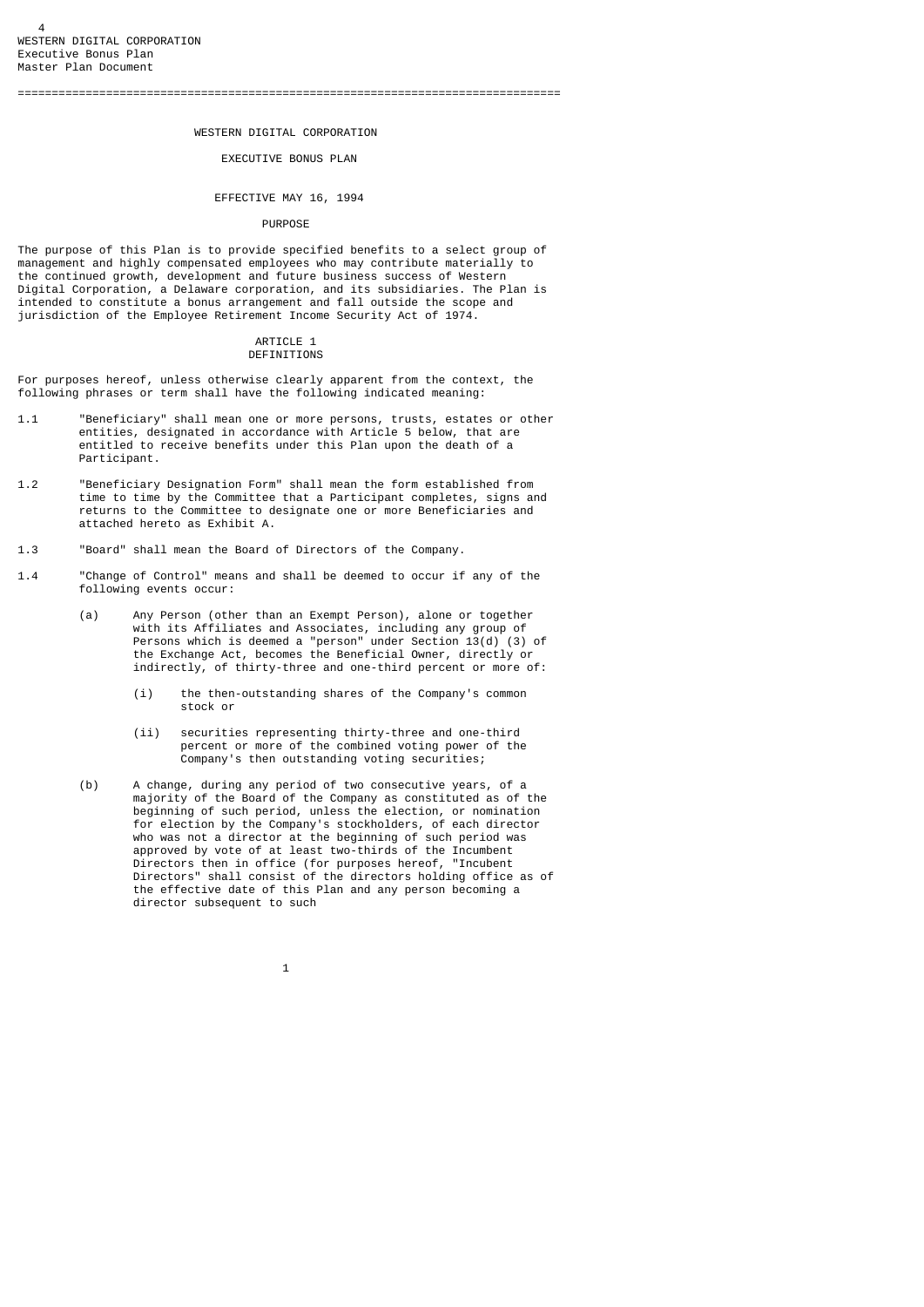date whose election, or nomination for election by the Company's stockholders, is approved by a vote of at least a majority of the Incumbent Directors then in office);

 (c) Consummation of any merger, consolidation, reorganization or other extraordinary transactions (or series of related transactions) involving the Company which results in the stockholders of the Company having power to vote in the ordinary election of directors immediately prior to such transaction (or series of related transactions) failing to beneficially own at least a majority of the securities of the Company having the power to vote in the ordinary election of directors which are outstanding after giving effect to such transaction (or series of related transactions); or

================================================================================

- (d) The stockholders of the Company approve a plan of complete liquidation of the Company or the sale of substantially all of the assets of the Company.
- (e) Substantially all of the assets of the Company are sold or otherwise transferred to parties that are not within a "controlled group of corporations" (as defined in Section 1563 of the Internal Revenue Code of 1986, as amended) in which the Company is a member,
	- (f) The Company or any other Employer voluntarily files a petition for bankruptcy under federal bankruptcy law, or an involuntary bankruptcy petition is filed against any Employer under federal bankruptcy law, which involuntary petition is not dismissed within 120 days of the filing;
- (g) The Company or any other Employer makes a general assignment for the benefit of creditors; or
	- (h) The Company or any other Employer seeks or consents to the appointment of a trustee, receiver, liquidator or similar person.

 With respect to Sections 1.6(f), (g) and (h) above, if the event described occurs only with respect to one or more Employers (other than the Company) and not to the Company, such event shall be a "Change in Control" only with respect to the Participants of that Employer or those Employers.

- 1.5 "Change in Control Benefit" shall mean the benefit set forth in Section 4.1 below.
- 1.6 "Claimant" shall have the meaning set forth in Section 11.1 below.
- 1.7 "Code" shall mean the Internal Revenue Code of 1986, as amended from time to time.
- 1.8 "Committee" shall mean the administrative committee appointed to manage and administer the Plan in accordance with the provisions of Article 10 below.
- 1.9 "Company" shall mean Western Digital Corporation, a Delaware corporation.
- 1.10 "Disability" shall mean a period of disability during which a Participant qualifies for benefits under the Participant's Employer's long-term disability plan (if the Participant participates in such a plan), or, if a Participant does not participate in such a plan, a period of disability during which the Participant would have qualified for benefits under the Employer's long-term disability plan had the Participant been a participant in such a plan (determined in the sole discretion of the Committee), or, if there is no such plan, as determined in the sole discretion of the Committee.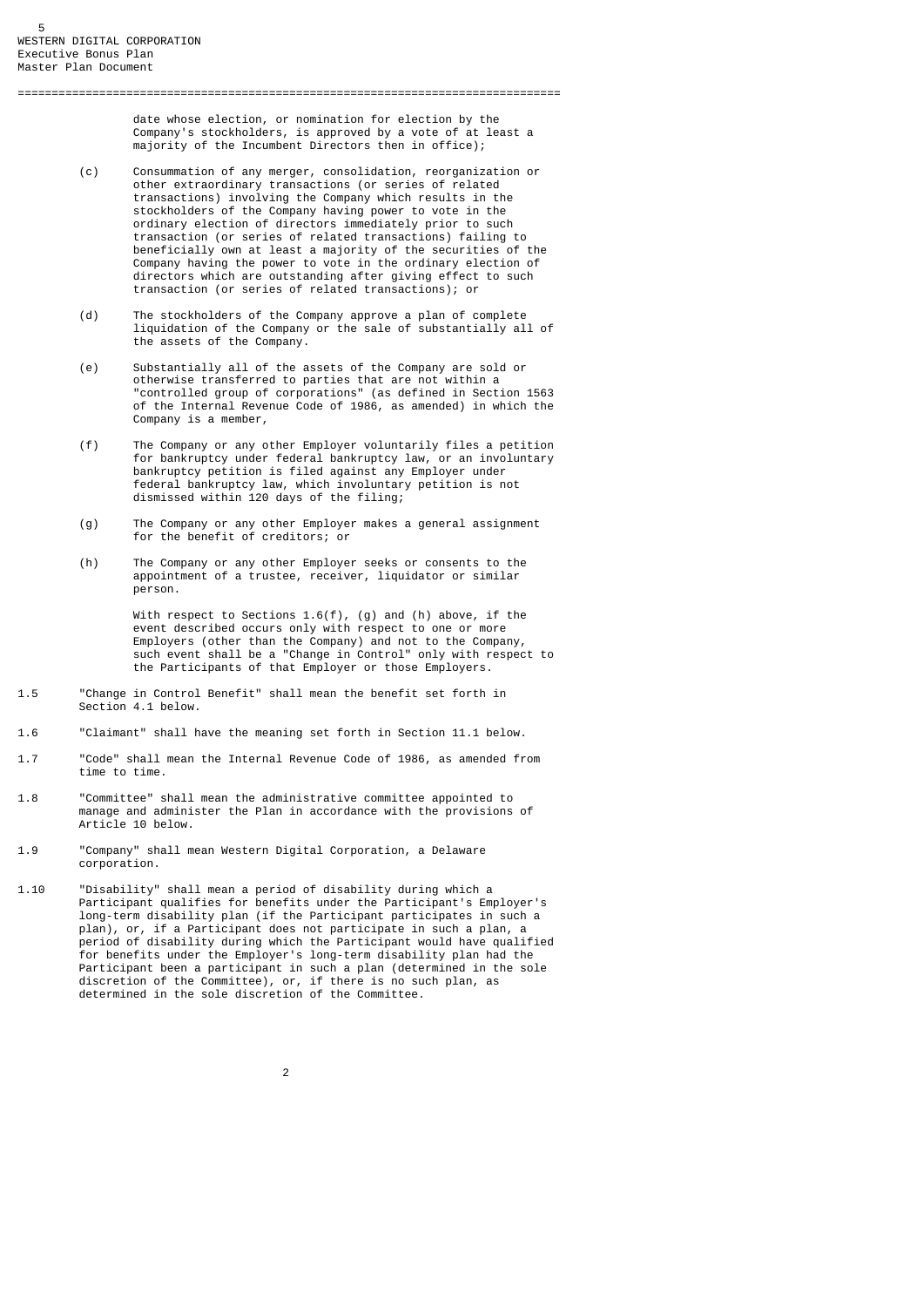- 1.11 "Employer" shall mean the Company and/or any of its subsidiaries that have been selected by the Board to participate in the Plan.
- 1.12 "Employer Benefit" shall mean the benefit set forth in Section 4.2 below.
- 1.13 "Forfeiture" shall mean a forfeiture of a Participant's rights to benefits under this Plan as set forth in Section 3.2 below.
- 1.14 "Insurer" shall mean the insurance company or companies that issue one or more Policies.
- 1.15 "Participant" shall mean any employee of an employer
	- (a) who is selected to participate in the Plan,
	- (b) who elects to participate in the Plan,
	- (c) who signs a Plan Agreement and a Beneficiary Designation Form,
	- (d) whose signed Plan Agreement and Beneficiary Designation Form are accepted by the Committee, and
	- (e) whose Plan Agreement has not terminated.
- 1.16 "Participant's Account" shall mean an account established in accordance with Section 8.3(a)(i) below.
- 1.17 "Plan" shall mean the Western Digital Executive Bonus Plan, which is defined by this instrument and by each Plan Agreement, all as may be amended from time to time.
- 1.18 "Plan Agreement" shall mean a written agreement, as may be amended from time to time, which is entered into by and between an Employer and a Participant. Each Plan Agreement executed by a Participant shall provide for the entire benefit to which such Participant is entitled to under the Plan, and the Plan Agreement bearing the latest date of acceptance by the Committee shall govern such entitlement.
- 1.19 "Plan Year" shall, for the first Plan Year, begin on May 16, 1994, and end on December 31, 1994. For each Plan Year thereafter, the Plan Year shall begin on January 1 of each year and continue through December 31 of that year.
- 1.20 "Policy" or "Policies" shall mean the policy or policies issued in the name of the Trustee in accordance with the terms and conditions of this Plan and each respective Plan Agreement.
- 1.21 "Retirement," "Retires" or "Retired" shall mean a Participant ceasing to be employed by all Employers for any reason other than death, Disability or Termination of Employment on or after a Participant attains the age of sixty-two (62).
- 1.22 "Termination of Employment" shall mean the ceasing of employment with all Employers, voluntarily or involuntarily, for any reason other than Retirement, Disability or death.
- 1.23 "Trust" shall mean the trust established pursuant to that certain Trust Agreement, dated as of May 16, 1994, between the Company and the Trustee, as may be amended from time to time.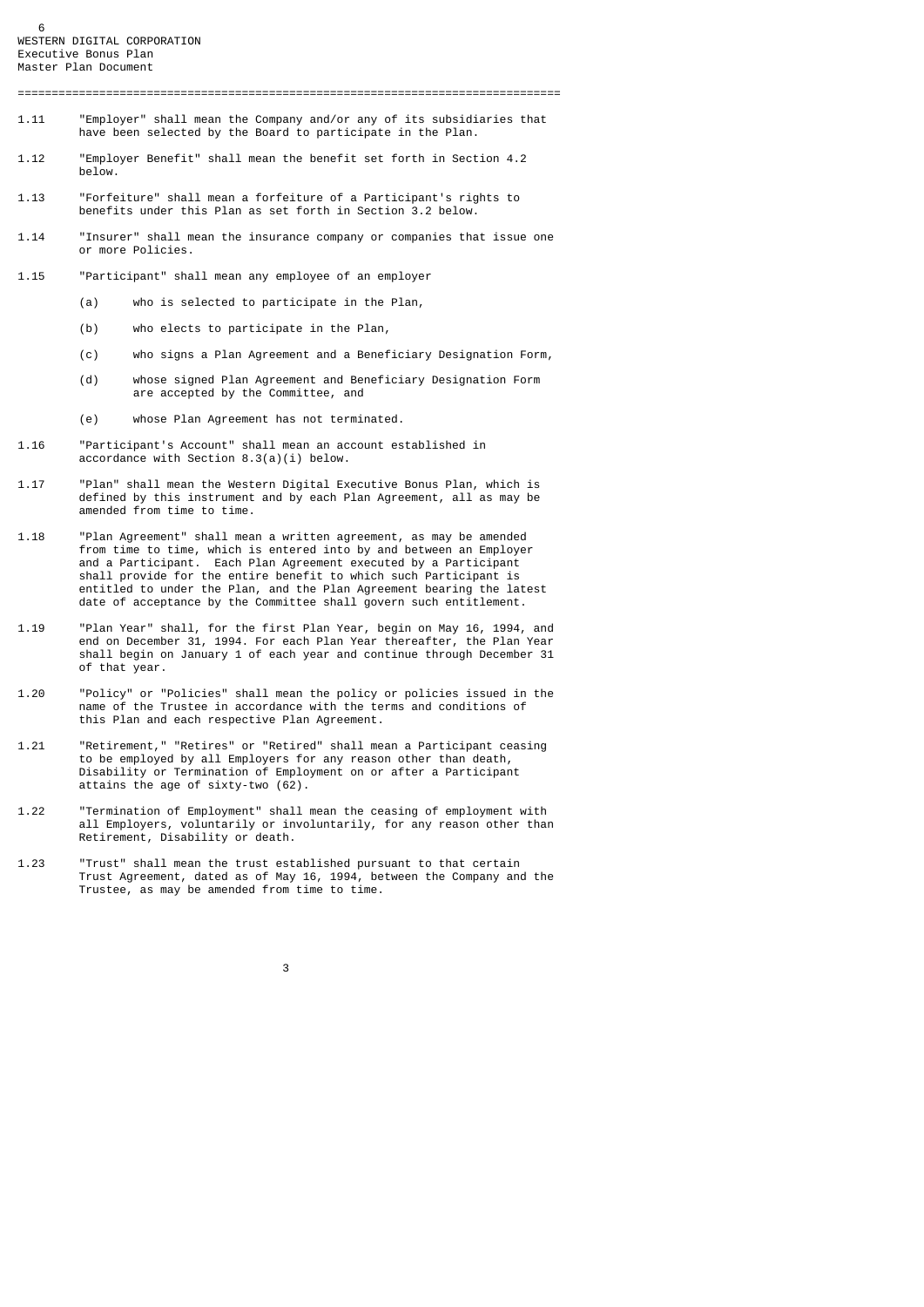7 WESTERN DIGITAL CORPORATION Executive Bonus Plan Master Plan Document

================================================================================

- 1.24 "Trustee" shall mean the trustee named in the Trust and any successor trustee.
- 1.25 "Vesting Date" shall mean the date upon which a Participant becomes 100% vested in his or her Change in Control Benefit in accordance with Section 3.1 below.
- 1.26 "Western DCP" shall mean the Western Digital Corporation Deferred Compensation Plan as in effect from time to time.

## ARTICLE 2 SELECTION, ENROLLMENT AND ELIGIBILITY

- 2.1 SELECTION BY COMMITTEE. Participation in the Plan shall be limited to a select group of management and highly compensated employees of the Employers. From that group, the Committee shall select, in its sole discretion, employees to participate in the Plan.
- 2.2 ENROLLMENT REQUIREMENTS. As a condition to participation, each selected employee shall complete, execute and return to the Committee a Plan Agreement and a Beneficiary Designation Form. In addition, the Committee, in its sole discretion, shall establish from time to time such other enrollment requirements as it determines are necessary.
- 2.3 ELIGIBILITY; COMMENCEMENT OF PARTICIPATION. Provided an employee selected to participate in the Plan has met all enrollment requirements set forth in this Plan and required by the Committee, that employee shall commence participation in the Plan on the date specified by the Committee. If a selected employee fails to meet all such requirements prior to that date, that employee shall not be eligible to participate in the Plan until the completion of those requirements.

# ARTICLE 3 VESTING; ACCOUNT BALANCE

- 3.1 VESTING IN CHANGE IN CONTROL BENEFIT. Subject to Section 3 2 below:
	- (a) General Rule. If a Participant has not Retired, died, suffered a Disability, experienced a Termination of Employment, or received a complete withdrawal from the Western DCP that permanently ends his participation in such plan prior to 90 days prior to a Change in Control, the Participant shall become 100% vested in his or her Change in Control Benefit on January 1 of the Plan Year following the Change in Control (the "Vesting Date").
	- (b) Early Vesting. If at any time on or after 90 days prior to a Change in Control and prior to the Vesting Date a Participant Retires, dies, suffers a Disability or experiences an involuntarily termination of employment with all Employers, the Participant (or the Participant's Beneficiary in the event of the Participant's death) shall become 100% vested in his or her Change in Control Benefit on the later of
		- (i) the date of the Change in Control or

4

 (ii) the date of such Retirement, death, Disability or involuntary termination of employment, and such date (rather than January 1 of the following Plan Year) shall be considered the "Vesting Date" for purposes of this Plan.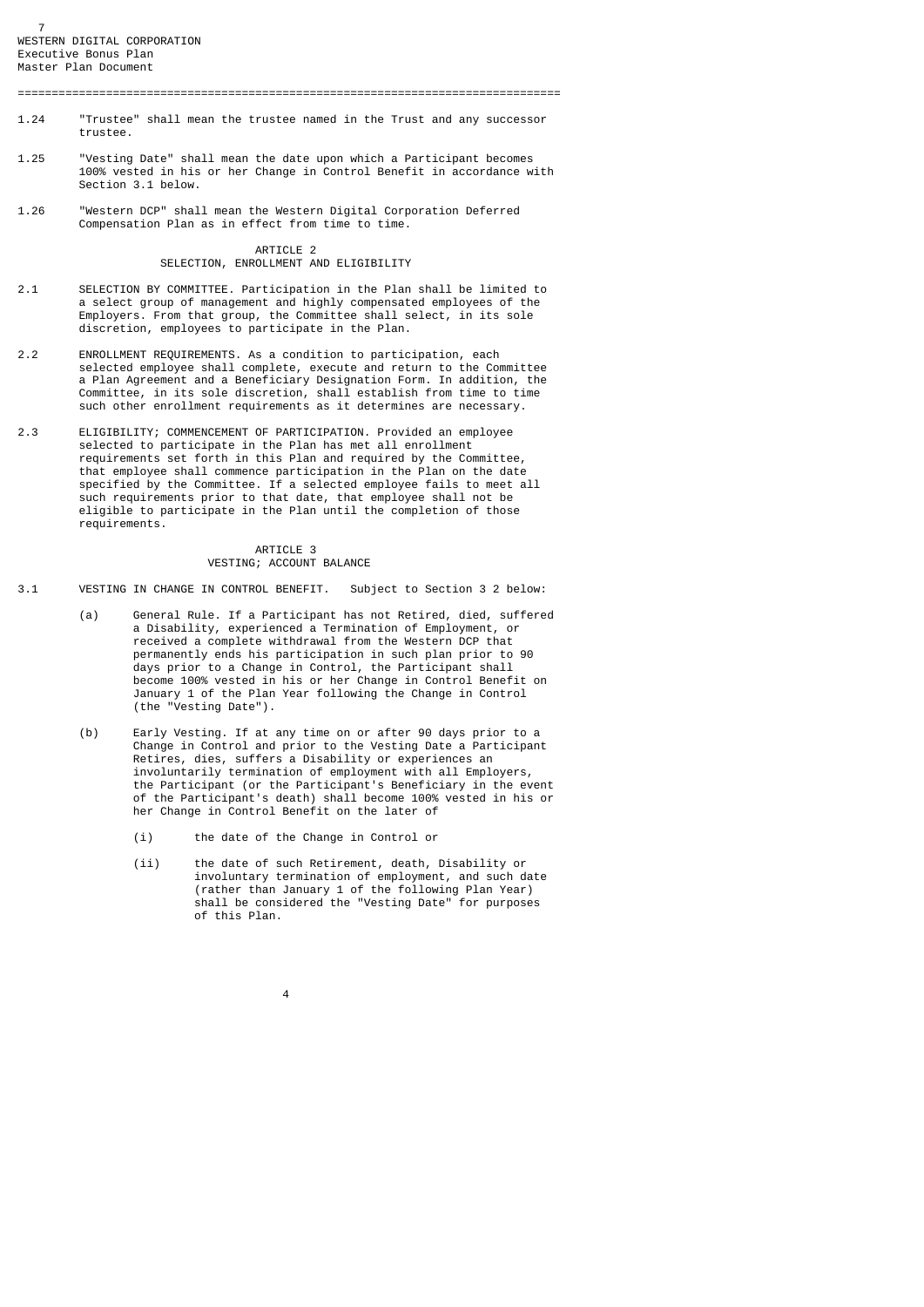3.2 FORFEITURE. Notwithstanding Section 3.1 above, a Participant shall forfeit rights to benefits under this Plan in accordance with this Section 3.2.

================================================================================

- (a) A Participant shall forfeit any right to benefits under this Plan if he or she:
- (i) Retires, dies, suffers a Disability, experiences a Termination of Employment or receives a complete withdrawal from the Western DCP that permanently ends his participation in such plan prior to 90 days prior to a Change in Control; or
- (ii) Voluntarily terminates his or her employment (other than by Retirement or Disability) with all of his Employers or withdraws all of his interest in the Western DCP thereby ending his participation in such plan at any time on or after the date of the Change in Control and prior to January 1 of the Plan Year following a Change in Control.
- (b) A Participant receiving a Short Payout or other partial distribution from the Western DCP before his Vesting Date described in Section 3.1 (a) hereof shall forfeit a portion of his Change in Control Benefit which bears the same proportion to all of such benefit as the partial distribution bears to his total interest in the Western DCP.
- 3.3 ACCOUNT BALANCE. Within 45 days of the end of each Plan Year, each Participant shall receive a statement setting forth the balance of his or her Participant's account as of the end of that Plan Year.

## ARTICLE 4 BENEFITS

4.1 CHANGE IN CONTROL BENEFIT.

- (a) Eligibility. On the Vesting Date, the Participant or the Participant's Beneficiary, as the case may be, shall become entitled to the "Change in Control Benefit" described in Section 4.1(b).
	- (b) Benefit and Payment. The "Change in Control Benefit" shall be a dollar amount that is equal to the fair market value of the assets allocated to and held in the Participant's Account as of the Vesting Date. This benefit shall be paid to the Participant, or his or her Beneficiary, within 90 days of the Vesting Date.
- 4.2 EMPLOYER BENEFIT.
	- (a) Eligibility. The Participant's Employer shall be entitled to the Employer Benefit if and to the extent a Participant forfeits his Change in Control Benefit under Section 3.2 hereof.
- (b) Benefit and Payment. The "Employer Benefit" shall be a distribution of the forfeited assets allocated to and held in the Participant's Account as of the date of the event described in Section 3.2 above after taking into account any distributions made or to be made in accordance with Section 4.1 above, plus any earnings allocated to that account from that date to the date of payment of the Employer Benefit. This benefit shall be paid to the Participant's Employer within 120 days of January 1 of the Plan Year following that event.

 $\sim$  5  $\sim$  5  $\sim$  5  $\sim$  5  $\sim$  5  $\sim$  5  $\sim$  5  $\sim$  5  $\sim$  5  $\sim$  5  $\sim$  5  $\sim$  5  $\sim$  5  $\sim$  5  $\sim$  5  $\sim$  5  $\sim$  5  $\sim$  5  $\sim$  5  $\sim$  5  $\sim$  5  $\sim$  5  $\sim$  5  $\sim$  5  $\sim$  5  $\sim$  5  $\sim$  5  $\sim$  5  $\sim$  5  $\sim$  5  $\sim$  5  $\sim$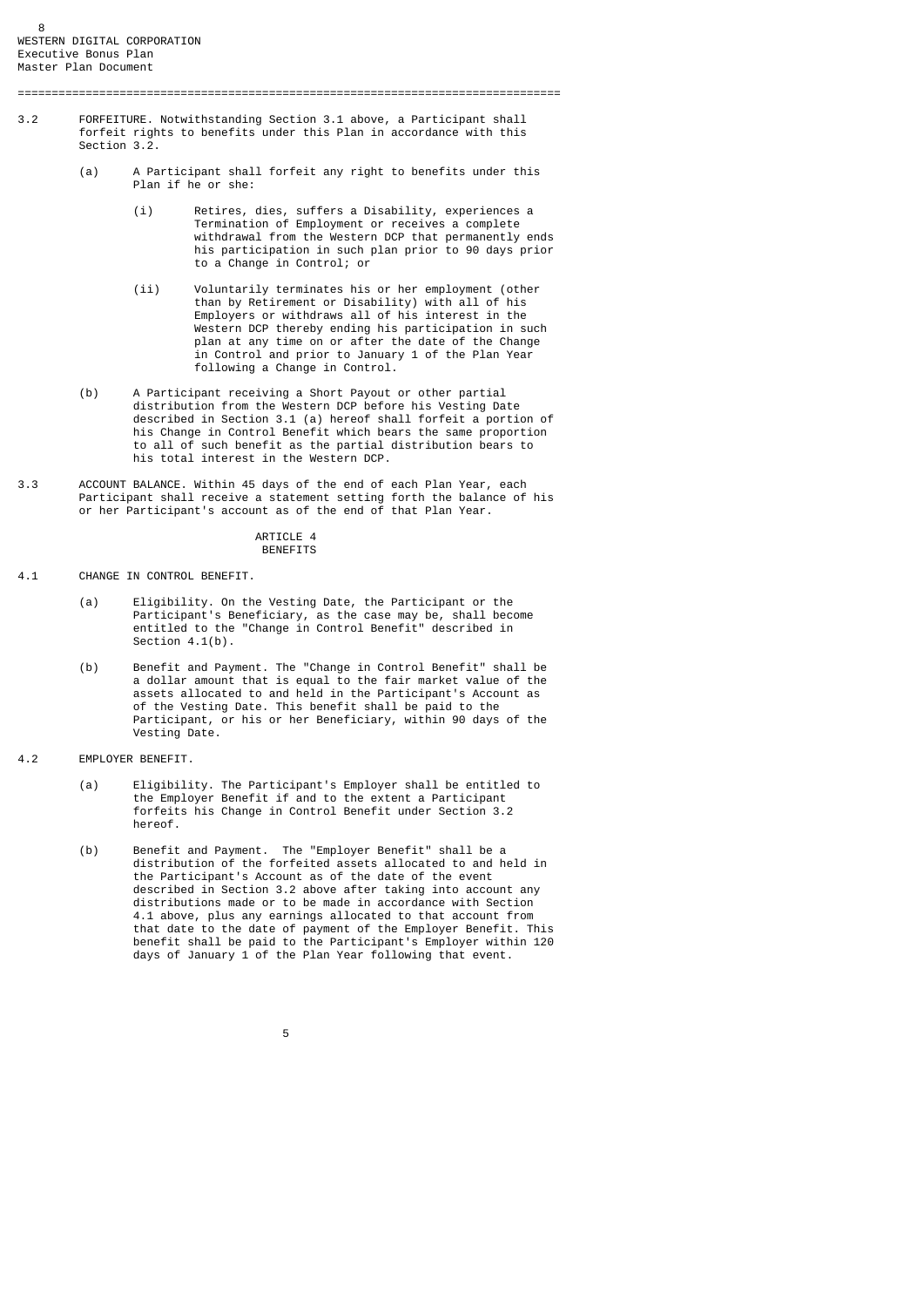4.3 WITHHOLDING AND PAYROLL TAXES. The Trustee shall withhold from any and all benefit payments made under this Article 4, all federal, state and local income, employment and other taxes required to be withheld in connection with the payment of benefits hereunder, in amounts to be determined in the sole discretion of the Participant's Employer.

## ARTICLE 5 **BENEFICIARY**

- 5.1 BENEFICIARY. Each Participant shall have the right, at any time, to designate his or her Beneficiary (both primary as well as contingent) to receive any benefits payable under the Plan to a Beneficiary upon the death of a Participant.
- 5.2 BENEFICIARY DESIGNATION; CHANGE: SPOUSAL CONSENT. A Participant shall designate his or her Beneficiary by completing and signing the Beneficiary Designation Form, and returning it to the Committee or its designated agent. A Participant shall have the right to change a Beneficiary by completing, signing and otherwise complying with the terms of the Beneficiary Designation Form and the Committee's rules and procedures, as in effect from time to time. If the Participant names someone other than his or her spouse as a Beneficiary, a spousal consent, in the form designated by the Committee, must be signed by that Participant's spouse and returned to the Committee. Upon the acceptance by the Committee of a new Beneficiary Designation Form, all Beneficiary designations previously filed shall be canceled. The Committee shall be entitled to rely on the last Beneficiary Designation Form filed by the Participant and accepted by the Committee before his or her death.
- 5.3 ACKNOWLEDGMENT. No designation or change in designation of a Beneficiary shall be effective until received, accepted and acknowledged in writing by the Committee or its designated agent.
- 5.4 NO BENEFICIARY DESIGNATION. If a Participant fails to designate a Beneficiary as provided in Sections 5.1, 5.2 and 5.3 above or, if all designated Beneficiaries predecease the Participant or die prior to complete distribution of the Participant's benefits, then the Participant's designated Beneficiary shall be deemed to be his or her surviving spouse. If the Participant has no surviving spouse, the benefits remaining under the Plan to be paid to a Beneficiary shall be payable to the executor or personal representative of the Participant's estate.
- 5.5 DOUBT AS TO BENEFICIARY. If the Committee has any doubt as to the proper Beneficiary to receive payments pursuant to this Plan, the Committee shall have the right, exercisable in its discretion, before a Change in Control, to cause the Trustee to withhold such payments until this matter is resolved to the Committee's satisfaction.
- 5.6 DISCHARGE OF OBLIGATIONS. The payment of benefits under the Plan to a Beneficiary shall fully and completely discharge all Employers and the Committee from all further obligations under this Plan with respect to the Participant, and the Participant's Plan Agreement shall terminate upon such full payment of benefits.

# **ARTICLE 6**

TERMINATION, AMENDMENT OR MODIFICATION OF THE PLAN

6.1 TERMINATION, AMENDMENT OR MODIFICATION PRIOR TO ONE YEAR BEFORE CHANGE IN CONTROL. Prior to one year before a Change in Control, each Employer reserves the right to terminate, amend or modify the Plan or any related Plan Agreement, in whole or in part, with respect to Participants whose services

 $\sim$  6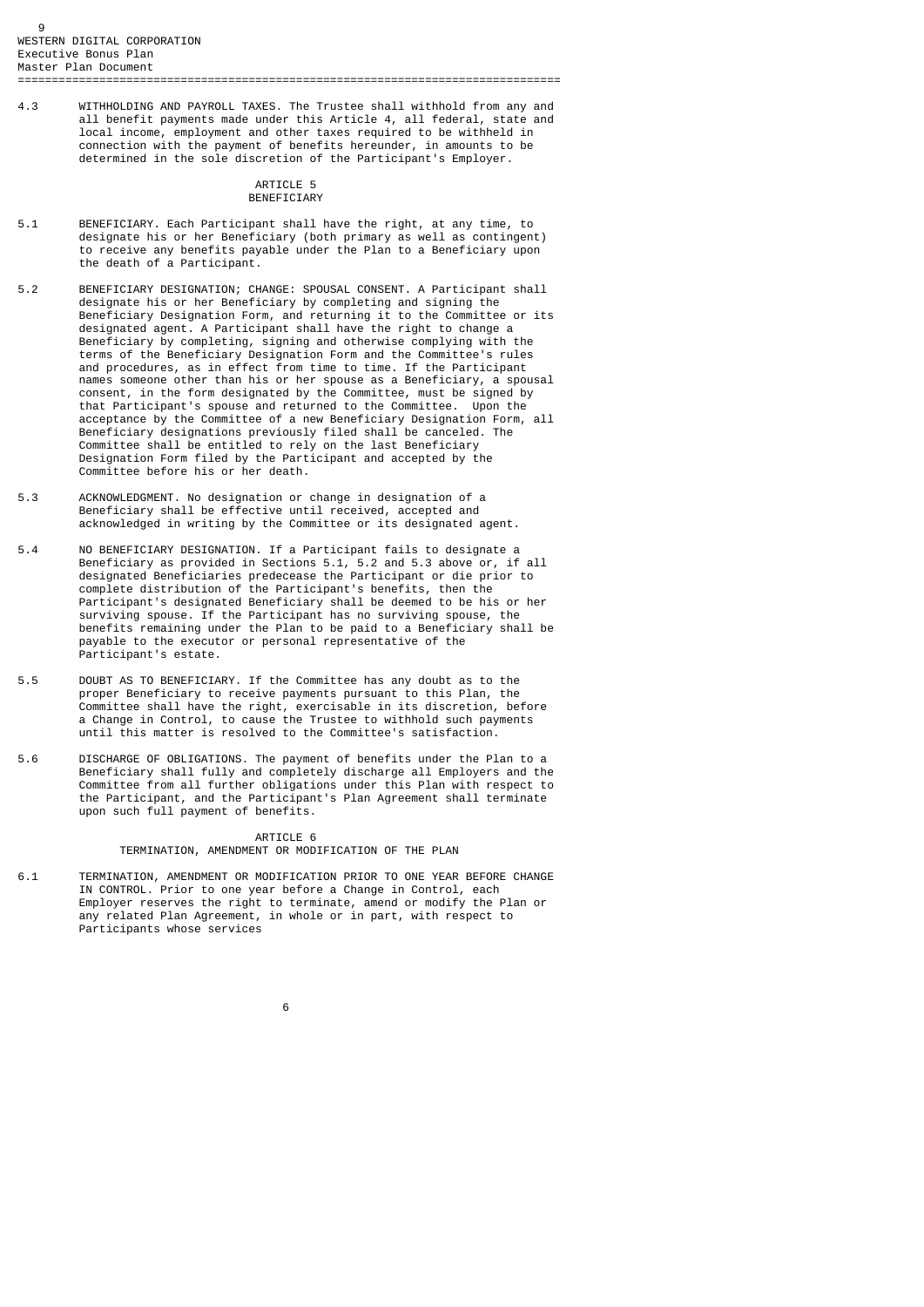are retained by the Employer. Notwithstanding the foregoing, no termination, amendment or modification shall be effective to decrease or reduce a Participant's potential benefits under this Plan below the balance in his or her Participant's Account as of the effective date of the termination, amendment or modification.

- 6.2 TERMINATION, AMENDMENT OR MODIFICATION WITHIN ONE YEAR BEFORE CHANGE OF CONTROL OR FOLLOWING CHANGE IN CONTROL. Within one year before a Change in Control and thereafter, neither the Company, any subsidiary of the Company nor any corporation, trust or other person that succeeds to all or any substantial portion of the assets of the Company shall have the right to terminate, amend or modify the Plan and/or any Plan Agreement in effect prior to such Change in Control, and all benefits under the Plan and any such Plan Agreement shall thereafter be paid in accordance with the terms of the Plan and such Plan Agreement, as in effect immediately prior to such Change in Control. If the Plan is terminated, amended, or modified within one year before the Change in Control, such termination, amendment or modification shall be considered void as of the date of the termination, amendment or modification. Any provision of this Plan or any Plan Agreement to the contrary shall be construed in accordance with this Section 6.2(a).
- 6.3 TERMINATION OF PLAN AGREEMENT. Absent the earlier termination, modification or amendment of the Plan, or a Participant's Forfeiture of his or her benefits under this Plan, the Plan Agreement of any Participant shall terminate upon the full payment of the applicable benefit provided under Article 4.

# ARTICLE 7 OTHER BENEFITS AND AGREEMENTS

7.1 COORDINATION WITH OTHER BENEFITS. The benefits provided for a Participant and Participant's Beneficiary under the Plan are in addition to any other benefits available to such Participant under any other plan or program for employees. The Plan shall supplement and shall not supersede, modify or amend any other such plan or program except as may otherwise be expressly provided.

# ARTICLE 8 **TRUST TRUST**

- 8.1 ESTABLISHMENT OF THE TRUST; PREMIUMS. The Employers shall establish the Trust and shall at least annually transfer over to the Trust such assets as the Committee determines, prior to a Change in Control, or the Trustee determines, after a Change in Control, are necessary to provide for the Employers' future liabilities created with respect to the benefits provided under the Plan and the Plan Agreements, including, without limitation, the payment of insurance premiums in amounts sufficient to acquire and maintain all Policies held by the Trustee. At the direction of the Committee, prior to a Change in Control, or the Trustee, after a Change in Control, the Employers shall pay any and all Policy premiums and other costs directly to the Insurer. In addition, if the Trust incurs any tax liability, the Employers shall contribute to the Trust sufficient funds to allow the Trustee to pay any such tax liability.
- 8.2 INTERRELATIONSHIP OF THE PLAN AND THE TRUST. The provisions of the Plan and each Plan Agreement shall govern the rights of a Participant to receive distributions pursuant to the Plan. The provisions of the Trust shall govern the rights of the Trustee, Participant and a Participant's Beneficiary as to the assets of the Trust. The Employers shall at all times remain liable to carry out their obligations under the Plan. The Employers and the Trustee shall cooperate with each other as is necessary to minimize the Trust's tax liability.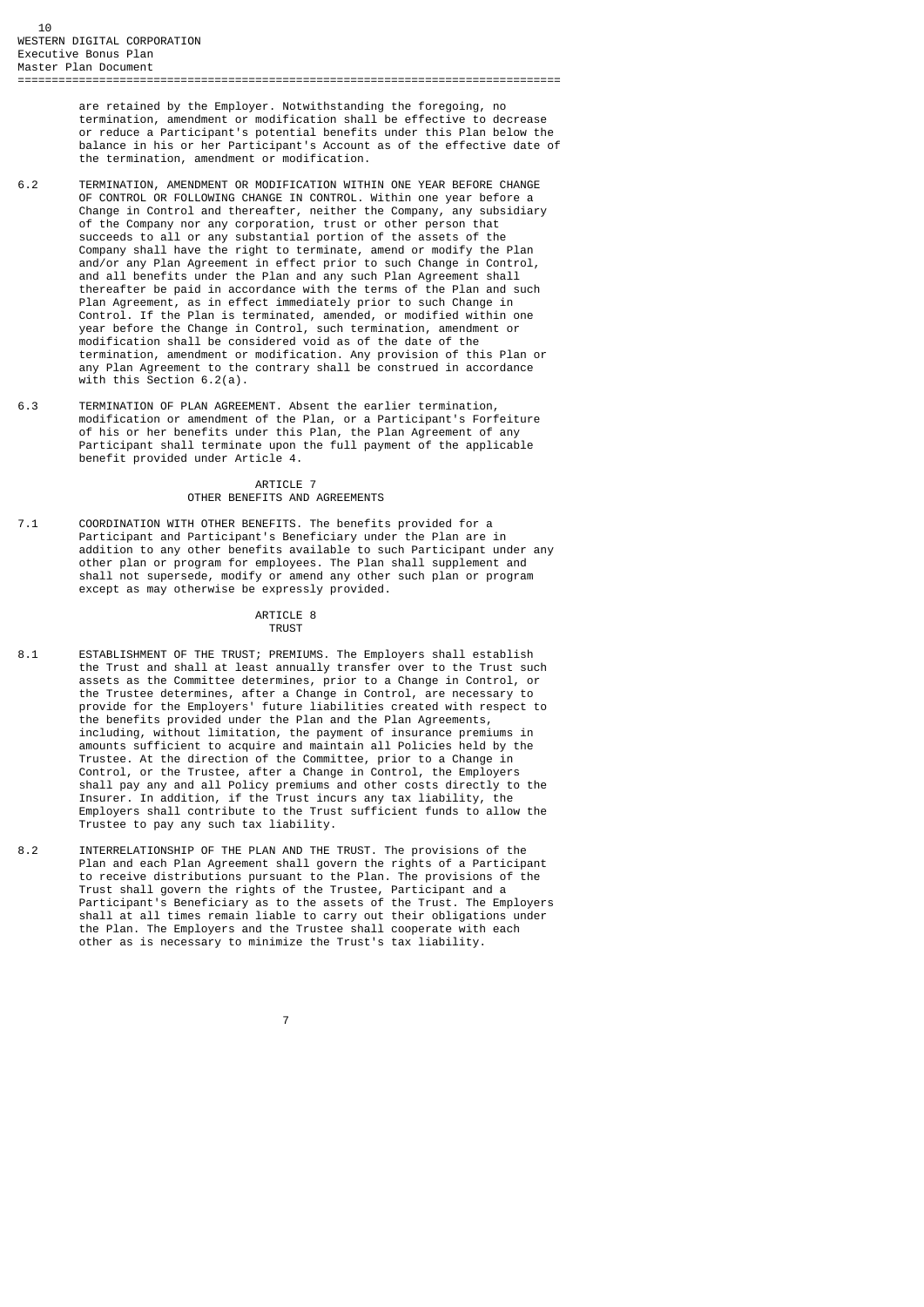#### 8.3 ACCOUNTS.

- (a) The Trustee shall establish and maintain the following separate accounts:
- (i) A "Participant's Account" for each Participant to which the Employers' contributions, or a portion thereof, and earnings thereon shall be allocated to and held, the assets of which are to be used to pay the Change in Control Benefit or the Employer Benefit in accordance with this Plan and the Trust; and
- (ii) An "Administrative Account" for the administrative expenses of the Trust to which a portion of the Employers' contributions and earnings thereon may be allocated to and held, the assets of which are to be used to pay the administrative expenses, including all taxes, of the Trust in accordance with the terms and provisions of this Plan and the Trust.
	- (b) Prior to a Change in Control, the Committee shall direct the Trustee in writing as to:
		- (i) the allocation of the Employers' contributions to the accounts described in Section 8.3(a) above, and
		- (ii) the amounts of the earnings on the Employer's contributions held in the accounts described in Section 8.3(a) above. After a Change in Control, the Trustee shall make such allocations in accordance with the terms of the Plan and the Trust. Notwithstanding the foregoing, and except for a payment of benefits in accordance with Article 4 or a Forfeiture of benefits, a Participant's Account balance shall not be reduced.
	- (c) Each of the accounts described in Section 8.3(a) above shall qualify for and be treated as separate shares under Code Section 663(c).

## ARTICLE 9 INSURANCE POLICIES

- 9.1 POLICIES. The Committee may direct the Trustee in writing to acquire one or more Policies in the Trustee's name. The Trustee shall be the sole and absolute owner and beneficiary of each Policy, with all rights of an owner and beneficiary, including without limitation, the right to surrender Policies for their cash surrender values and to take one or more loans against one or more Policies. Notwithstanding the foregoing, the trustee shall exercise its ownership rights in each Policy only in accordance with the terms of this Plan, the respective Plan Agreements and the Trust.
- 9.2 DOCUMENTS REQUIRED BY INSURER. The Trustee, the Participant's Employer and the Participant shall sign such documents and provide such information as may be required from time to time by the Insurer.

## ARTICLE 10 ADMINISTRATION

10.1 COMMITTEE DUTIES. This Plan shall be administered by a Committee which shall consist of persons approved by the Board. Members of the Committee may be Participants under this Plan. The Committee shall also have the discretion and authority to make, mend, interpret, and enforce all appropriate rules

en andere de la provincia de la provincia de la provincia de la provincia de la provincia de la provincia del<br>En 1888, en 1888, en 1888, en 1888, en 1888, en 1888, en 1888, en 1888, en 1888, en 1888, en 1888, en 1888, en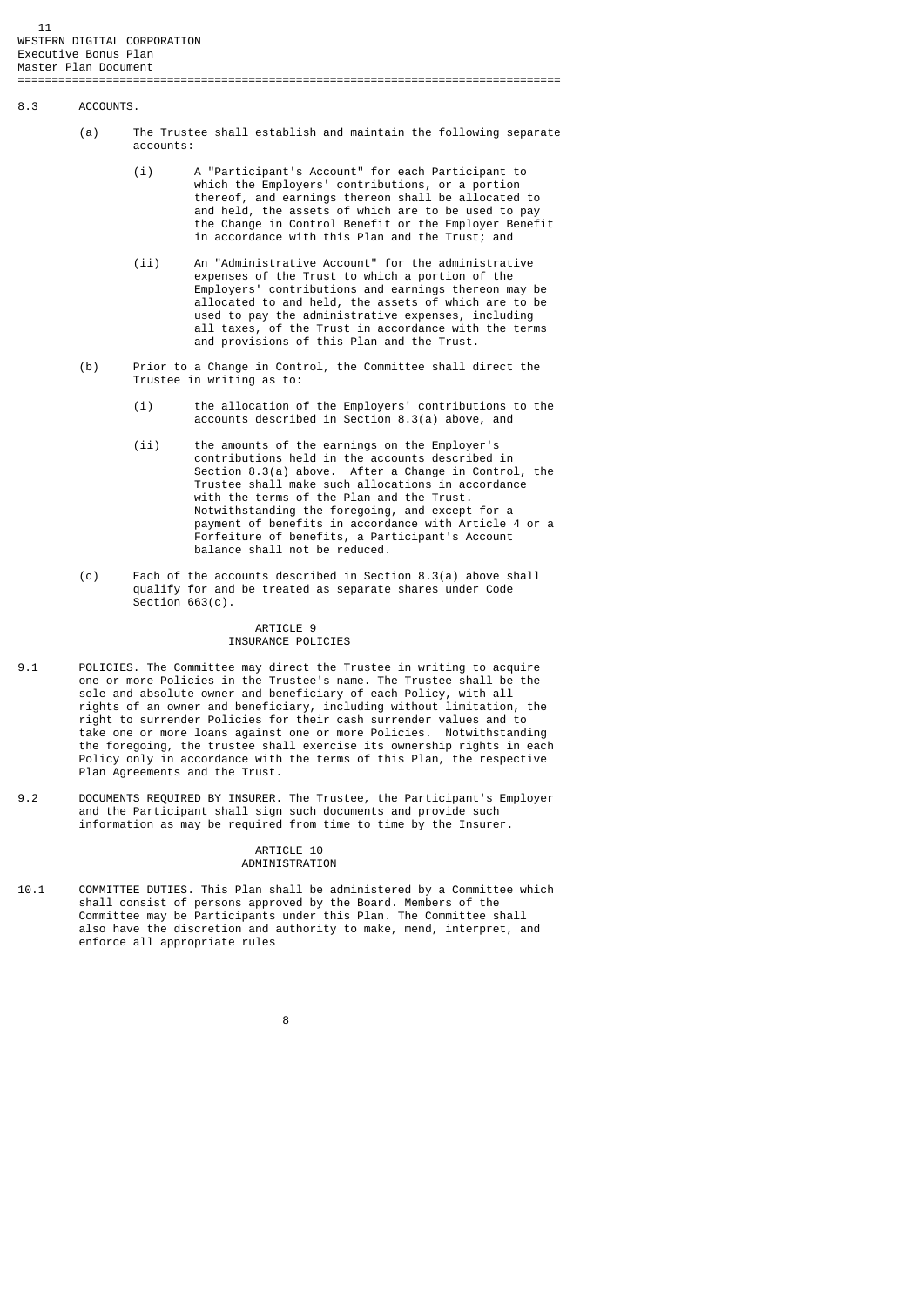and regulations for the administration of this Plan and decide or

 resolve any and all questions including interpretations of this Plan, as may arise in connection with the Plan.

================================================================================

- 10.2 AGENTS. In the administration of this Plan, the Committee may, from time to time, employ agents and delegate to them such administrative duties as it sees fit and may from time to time consult with counsel who may be counsel to any Employer.
- 10.3 BINDING EFFECT OF DECISIONS. The decision or action of the Committee with respect to any question arising out of or in connection with the administration, interpretation and application of the Plan and the rules and regulations promulgated hereunder shall be final and conclusive and binding upon all persons having any interest in the Plan.
- 10.4 INDEMNITY OF COMMITTEE. All Employers shall indemnify and hold harmless the members of the Committee against any and all claims, losses, damages, expenses or liabilities arising from any action or failure to act with respect to this Plan, except in the case of willful misconduct by the Committee or any of its members.
- 10.5 EMPLOYER INFORMATION. To enable the Committee to perform its functions, each Employer shall supply full and timely information to the Committee on all matters relating to the compensation of its Participants, the date and circumstances of the Retirement, Disability, death or Termination of Employment of its Participants, and such other pertinent information as the Committee may reasonably require.

# ARTICLE 11 CLAIMS PROCEDURES

- 11.1 PRESENTATION OF CLAIM. Any Participant or Beneficiary of a deceased Participant (such Participant or Beneficiary being referred to below as a "Claimant") may deliver to the Committee a written claim for a determination with respect to the amounts distributable to such Claimant from the Plan. If such a claim relates to the contents of a notice received by the Claimant, the claim must be made within 60 days after such notice was received by the Claimant. All other claims must be made within 180 days of the date on which the event that caused the claim to arise occurred. The claim must state with particularity the determination desired by the Claimant.
- 11.2 NOTIFICATION OF DECISION. The Committee shall consider a Claimant's claim within 60 days of receipt of that claim, and shall notify the Claimant in writing:

- (a) that the Claimant's requested determination has been made, and that the claim has been allowed in full; or
- (b) that the Committee has reached a conclusion contrary, in whole or in part, to the Claimant's requested determination, and such notice must set forth in a manner calculated to be understood by the Claimant:
	- (i) the specific reason(s) for the denial of the claim, or any part of it;
	- (ii) the specific reference(s) to pertinent provisions of the Plan upon which such denial was based: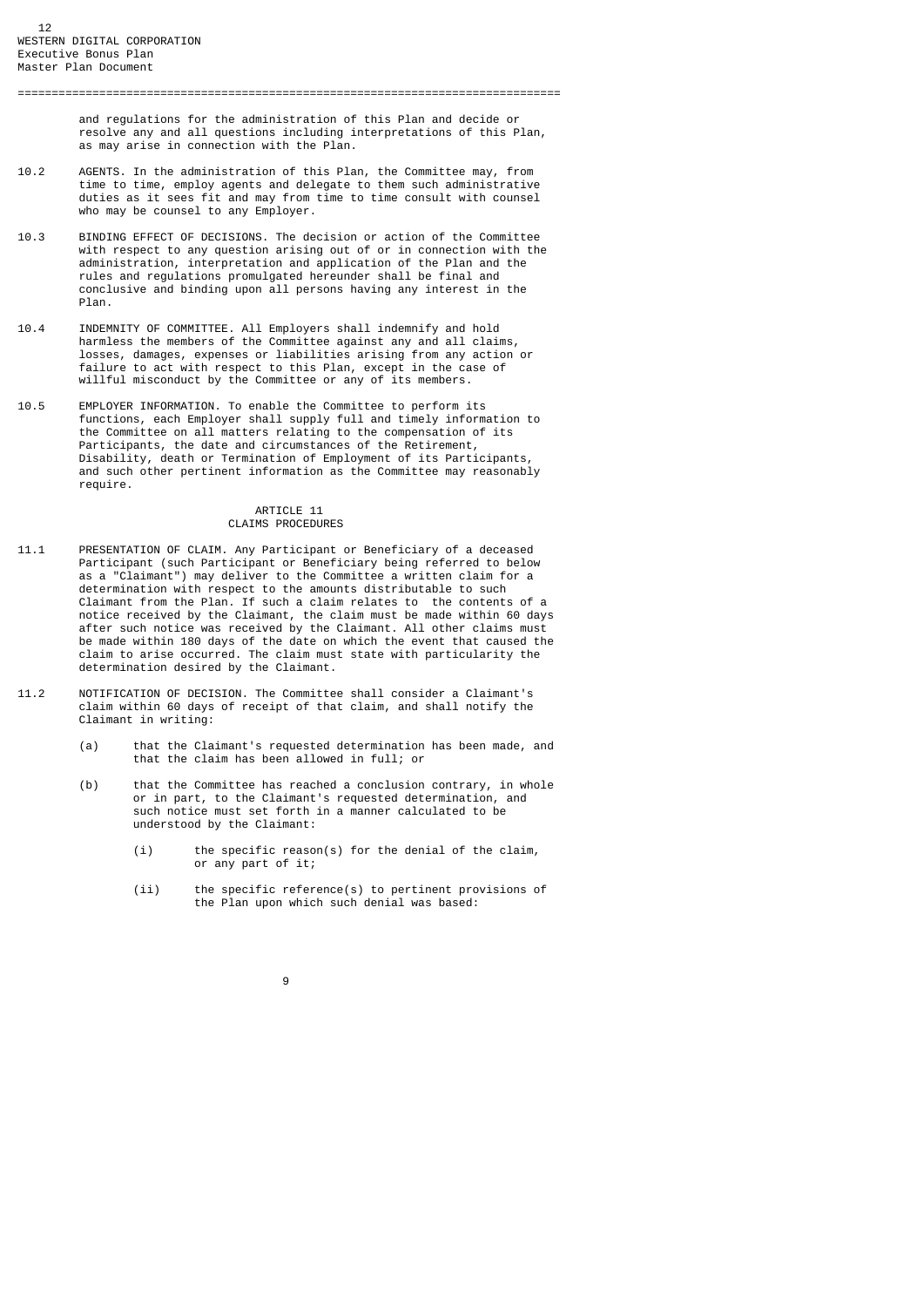(iii) a description of any additional material or information necessary for the Claimant to perfect the claim, and an explanation of why such material or information is necessary; and

- (iv) an explanation of the claim review procedure set forth in Section 11.3 below.
- 11.3 REVIEW OF A DENIED CLAIM. Within 60 days after receiving a notice from the Committee that a claim has been denied, in whole or in part, a Claimant (or the Claimant's only authorized representative) may file with the Committee a written request for a review of the denial of the claim. Thereafter, but not later than 30 days after the review procedure began, the Claimant (or the Claimant's duly authorized representative):

================================================================================

- (a) may review pertinent documents;
- (b) may submit written comments or other documents; and/or
- (c) may request a hearing, which the Committee, in its sole discretion, may grant.
- 11.4 DECISION ON REVIEW. The Committee shall render its decision on review promptly, and not later than 60 days after the filing of a written request for review of the denial, unless a hearing is held or other special circumstances require additional time, in which case the Committee's decision must be rendered within 120 days after such date. Such decision must be written in a manner calculated to be understood by the Claimant, and it must contain:
	- (a) specific reasons for the decision;
	- (b) specific reference(s) to the pertinent Plan provisions upon which the decision was based; and
	- (c) such other matters as the Committee deems relevant.
- 11.5 LEGAL ACTION. A Claimant's compliance with the foregoing provisions of this Article 11 is a mandatory prerequisite to a Claimant's right to commence any legal action with respect to any claim for benefits under this Plan.

#### ARTICLE 12 MISCELLANEOUS

- 12.1 UNSECURED GENERAL CREDITOR. Participants and their Beneficiaries, heirs, successors and assigns shall have no legal or equitable rights, interest or claims in any property or assets of an Employer. Any and all of an Employer's assets shall be, and remain, the general, unpledged and unrestricted assets of the Employer. An Employer's obligation under the Plan shall be merely that of an unfunded and unsecured promise to pay money in the future.
- 12.2 EMPLOYER'S LIABILITY. An Employer's liability for the payment of benefits shall be defined only by the Plan and the Plan Agreement, as entered into between the Employer and a Participant. An Employer shall have no obligation to a Participant under the Plan except as expressly provided in the Plan and his or her Plan Agreement.

|  |  | 10 |
|--|--|----|
|  |  |    |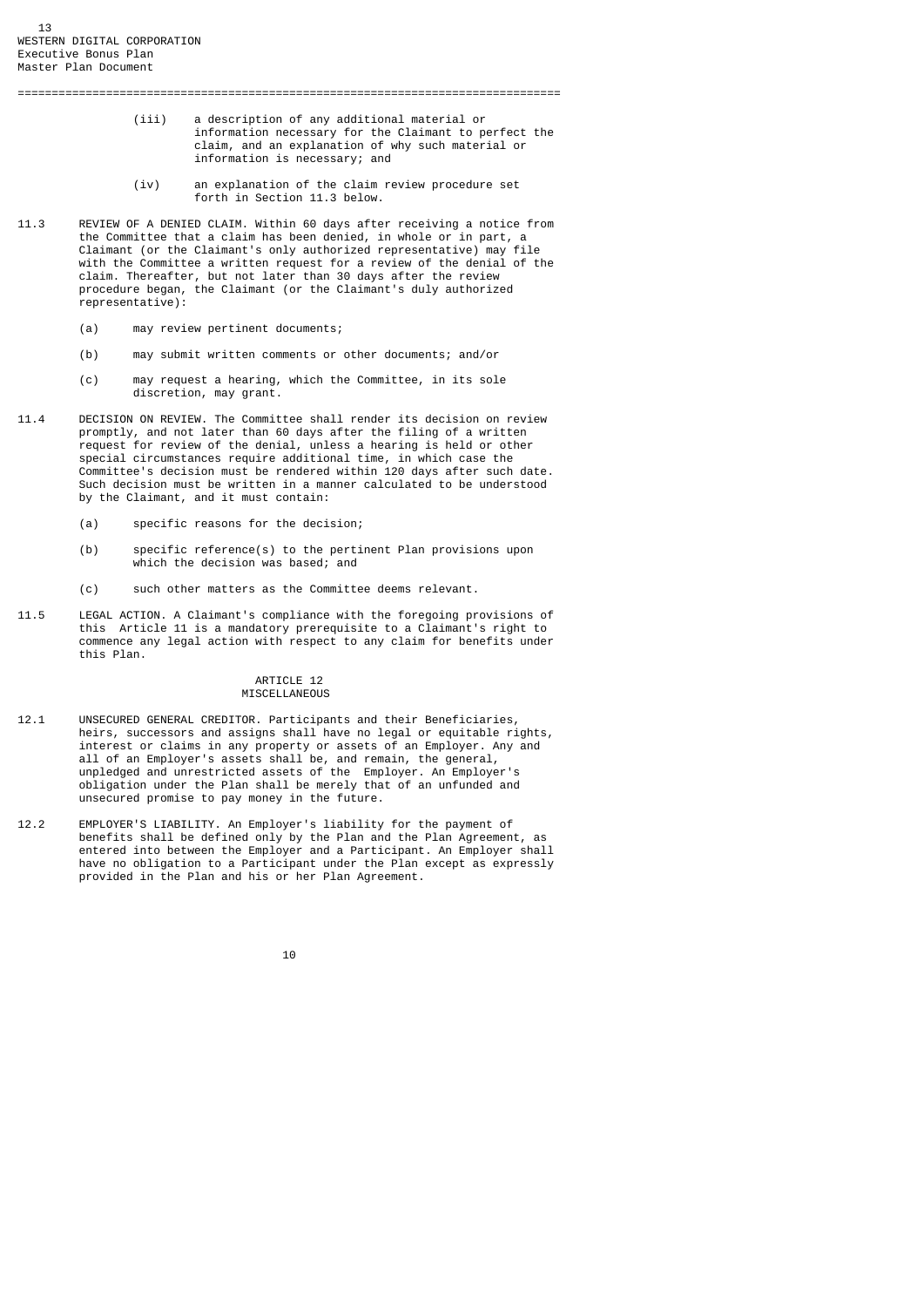12.3 NONASSIGNABILITY. Neither a Participant nor any other person shall have any right to commute, sell, assign, transfer, pledge, anticipate, mortgage or otherwise encumber, transfer, hypothecate or convey in advance of actual receipt, the amounts, if any, payable hereunder, or any part thereof, which are, and all rights to which are expressly declared to be unassignable and non-transferable, except that the foregoing shall not apply to any family support obligations set forth in a court order. No part of the amounts payable shall, prior to actual payment, be subject to seizure or sequestration for the payment of any debts, judgments, alimony or separate maintenance owed by a Participant or any other person, nor be transferable by operation of law in the event of a Participant's or any other person's bankruptcy or insolvency.

================================================================================

- 12.4 NOT A CONTRACT OF EMPLOYMENT. The terms and condition of this Plan shall not be deemed to constitute a contract of employment between any Employer and the Participant. Such employment is hereby acknowledged to be an "at will" employment relationship that can be terminated at any time for any reason, with or without cause, unless expressly provided in a written employment agreement. Nothing in this Plan shall be deemed to give a Participant the right to be employed in the service of any Employer, or to interfere with the right of any employer to discipline or discharge the Participant at any time.
- 12.5 FURNISHING INFORMATION. A Participant will cooperate with the Committee by furnishing any and all information requested by the Committee and take such other actions as may be requested in order to facilitate the administration of the Plan and the payments of benefits hereunder, including but not limited to taking such physical examinations as the Committee may deem necessary.
- 12.6 TERMS. Whenever any words are used herein in the singular or in the plural, they shall be construed as though they were used in the plural or the singular, as the case may be, in all cases where they would so apply.
- 12.7 CAPTIONS. The captions of the articles, sections and paragraphs of this Plan are for convenience only and shall not control or affect the meaning or construction of any of its provisions.
- 12.8 GOVERNING LAW. The provisions of this Plan shall be construed and interpreted according to the laws of the State of California.
- 12.9 VALIDITY. In case any provision of this Plan shall be illegal or invalid for any reason, said illegality or invalidity shall not affect the remaining parts hereof, but this plan shall be construed and enforced as if such illegal and invalid provision had never been inserted herein.
- 12.10 NOTICE. Any notice or filing required or permitted to be given to the Committee under this Plan shall be sufficient if in writing and hand-delivered, or sent by registered or certified mail, to the address below:

 Deferred Compensation Plan Committee Western Digital Corporation 8105 Irvine Center Drive Irvine, California 92718

 Such notice shall be deemed given as of the date of delivery or, if delivery is made by mail, as of the date shown on the postmark on the receipt for registration or certification.

 Any notice or filing required or permitted to be given to a Participant under this Plan shall be sufficient if in writing and hand-delivered, or sent by mail, to the last known address of the Participant.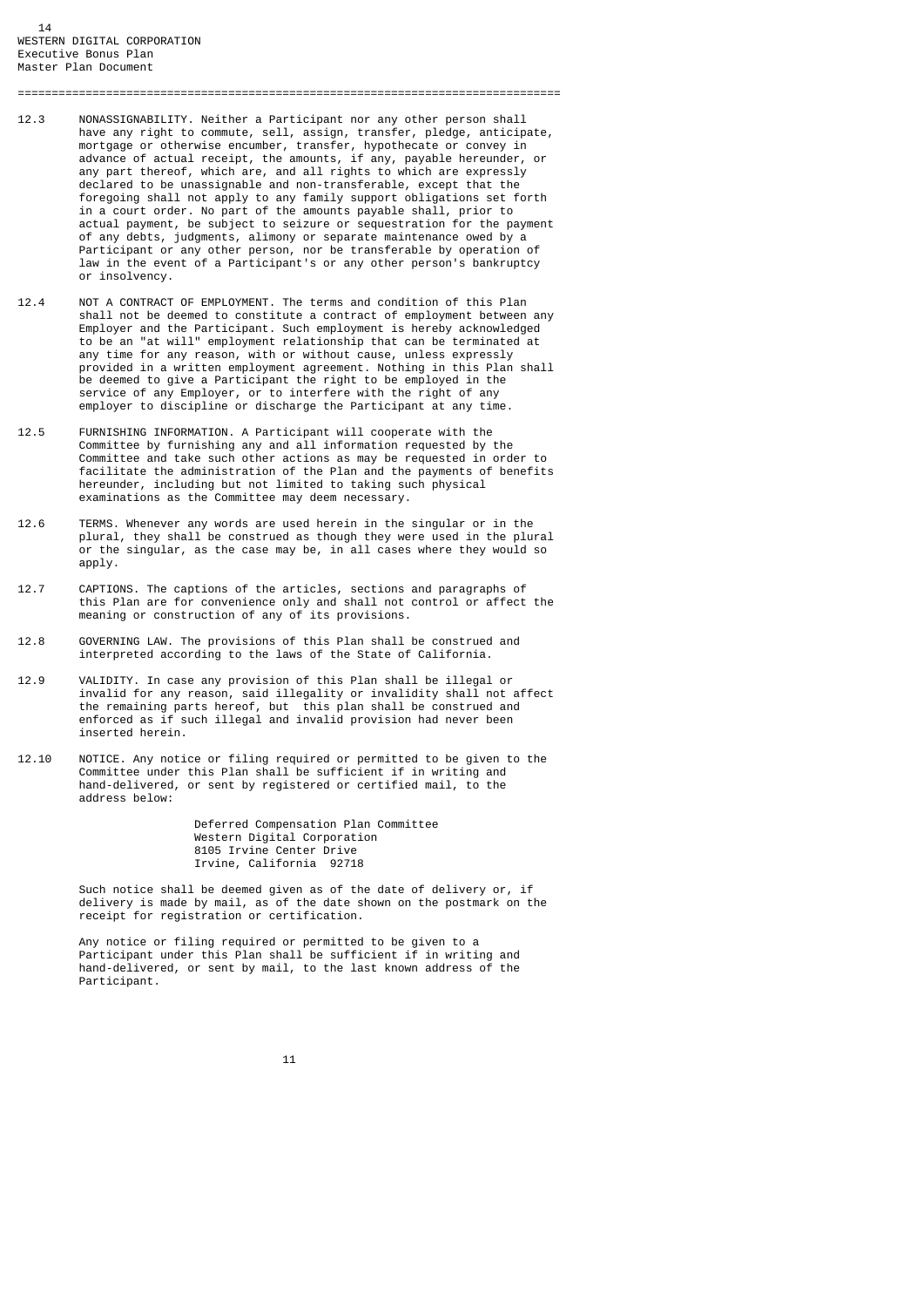12.11 SUCCESSORS. The provisions of this Plan shall bind and inure to the benefit of the Participant's Employer and its successors and assigns and the Participant, the Participant's Beneficiaries, and their permitted successors and assigns.

================================================================================

- 12.12 SPOUSE'S INTEREST. The interest in the benefits hereunder of a spouse of a Participant who has predeceased the Participant shall automatically pass to the Participant and shall not be transferable by such spouse in any manner, including but not limited to such spouse's will, nor shall such interest pass under the laws of intestate succession.
- 12.13 INCOMPETENT. If the Committee determines in its discretion that a benefit under this Plan is to be paid to a minor, a person declared incompetent or to a person incapable of handling the disposition of that person's property, the Committee may direct payment of such benefit to the guardian, legal representative or person having the care and custody of such minor, incompetent or incapable person. The Committee may require proof of minority, incompetency, incapacity or guardianship, as it may deem appropriate prior to distribution of the benefit. Any payment of a benefit shall be a payment for the account of the Participant and the Participant's Beneficiary, as the case may be, and shall be a complete discharge of any liability under the Plan for such payment amount.
- 12.14 DISTRIBUTION IN THE EVENT OF TAXATION. If, for any reason, all or any portion of a Participant's benefit under this Plan becomes taxable to the Participant prior to the Vesting Date, a Participant may petition the Committee, if prior to a Change in Control, or the Trustee, after a Change in Control, for a distribution of assets sufficient to meet the Participant's tax liability (including additions to tax, penalties and interest). Upon the grant of such a petition, which grant shall not be unreasonably withheld, the Trustee shall distribute to the Participant from the Trust immediately available funds in an amount equal to that Participant's federal, state and local tax liability associated with such taxation, which liability shall be measured by using that Participant's then current highest federal, state and local marginal tax rate, plus the rates or amounts for the applicable additions to tax, penalties and interest. If the petition is granted, the tax liability distribution shall be made within 90 days of the date when the Participant's petition is granted.

IN WITNESS WHEREOF the Company has signed this Plan document as of May 1, 1994.

> WESTERN DIGITAL CORPORATION, a Delaware corporation

 By: ROBERT L. ERICKSON ------------------------------------ Officer's Name: Robert L. Erickson ------------------------

12 and 12 and 12 and 12 and 12 and 12 and 12 and 12 and 12 and 12 and 12 and 12 and 12 and 12 and 12 and 12 an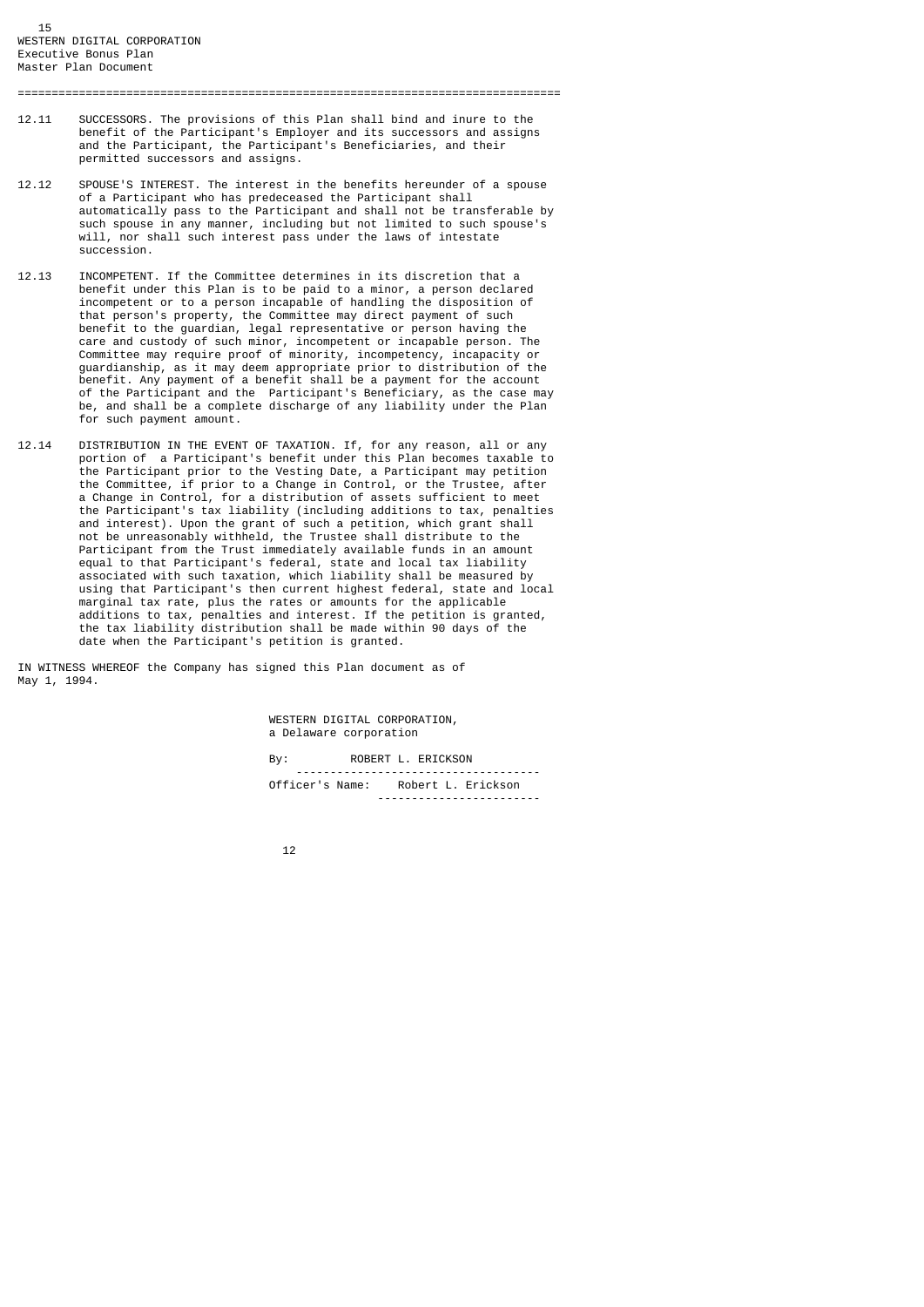WESTERN DIGITAL CORPORATION EXTENDED SEVERANCE PLAN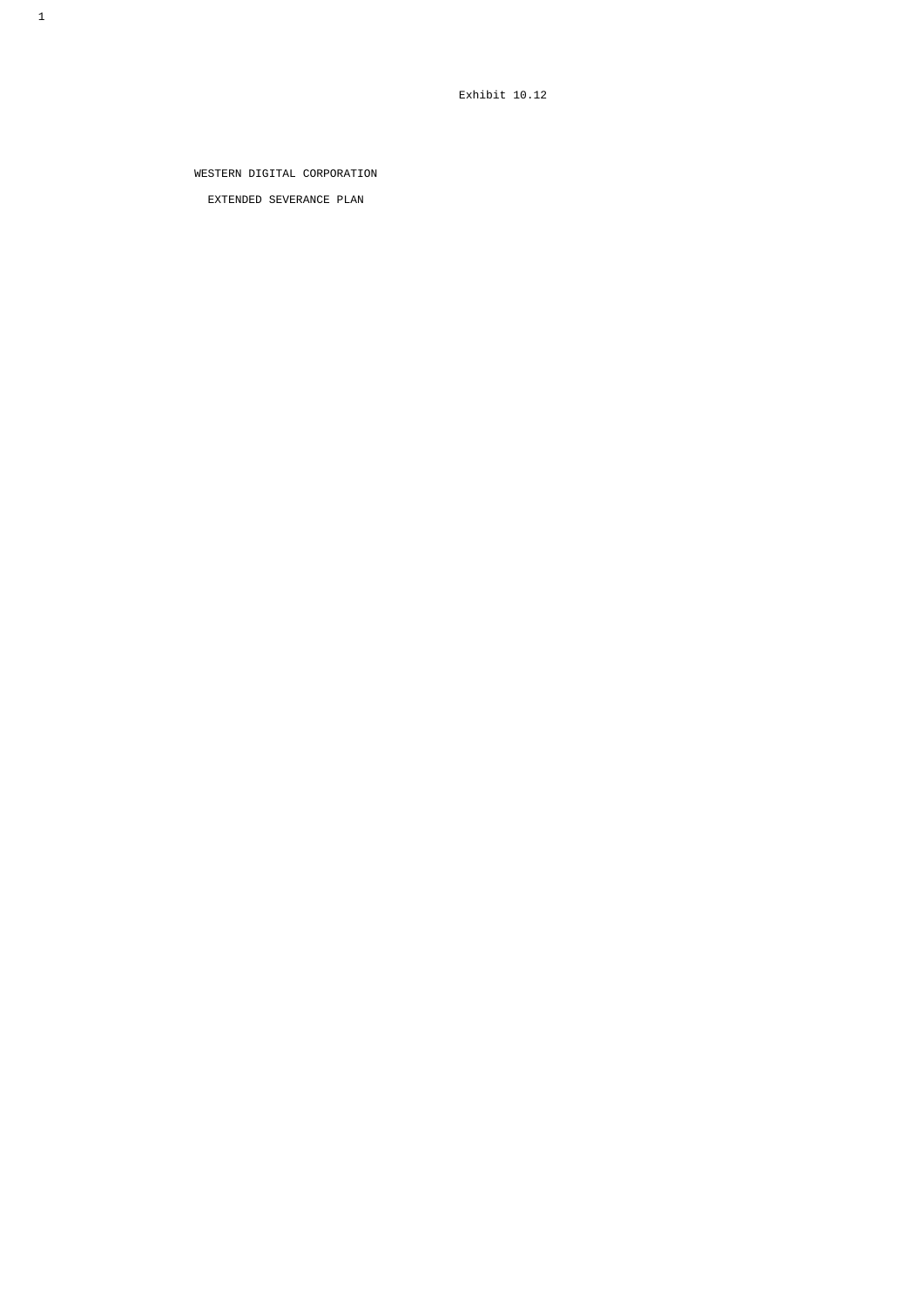# Table of Contents

|                         |                                                       | Page<br>----   |
|-------------------------|-------------------------------------------------------|----------------|
|                         |                                                       |                |
|                         | ARTICLE 1 - ESTABLISHMENT, PURPOSE AND EFFECTIVE DATE | 1              |
| 1.1                     | Establishment                                         | 1              |
| 1.2                     | Purpose                                               | $\mathbf{1}$   |
| 1.3                     | Effective Date                                        | $\mathbf{1}$   |
| ARTICLE 2 - DEFINITIONS |                                                       | 1              |
| 2.1                     | Acquiring Person                                      | 1              |
| 2.2                     | Affiliate and Associate                               | 2              |
| 2.3                     | Amendment Period                                      | $\overline{2}$ |
| 2.4                     | Base Salary                                           | $\overline{2}$ |
| 2.5                     | Beneficial Ownership                                  | 2              |
| 2.6                     | Board                                                 | $\overline{2}$ |
| 2.7                     | Cause                                                 | $\overline{c}$ |
| 2.8                     | Change of Control                                     | 3              |
| 2.9                     | Change of Control Date                                | 3              |
| 2.10                    | Code                                                  | 3              |
| 2.11                    | Committee                                             | 3              |
| 2.12                    | Company                                               | 4              |
| 2.13                    | Constructive Termination                              | 4              |
| 2.14                    | Disinterested Person                                  | 4              |
| 2.15                    | Domestic Employee                                     | 4              |
| 2.16                    | Employment                                            | 4              |
| 2.17                    | <b>ERISA</b>                                          | 4              |
| 2.18                    | Exchange Act                                          | 4              |
| 2.19                    | Exempt Person                                         | 5              |
| 2.20                    | Extended Period                                       | 5              |
| 2.21                    | Foreign Employee                                      | 5              |
| 2.22                    | Initial Period                                        | 5              |
| 2.23                    | Key Employee                                          | 5              |
| 2.24                    | Officer                                               | 5              |
| 2.25                    | Participant                                           | 5              |
| 2.26                    | Person                                                | 5              |
| 2.27                    | Plan                                                  | 5              |
| 2.28                    | Severance Benefits                                    | 5              |
| 2.29                    | Severance Payment                                     | 5              |
| 2.30                    | Severance Period                                      | 6              |
| 2.31                    | Subsidiary                                            | 6              |
| 2.32                    | Term                                                  | 6              |
| 2.33                    | Other Definitions                                     | 6              |

i i standardi i standardi i standardi i standardi i standardi i standardi i standardi i standardi i standardi<br>I standardi i standardi i standardi i standardi i standardi i standardi i standardi i standardi i standardi i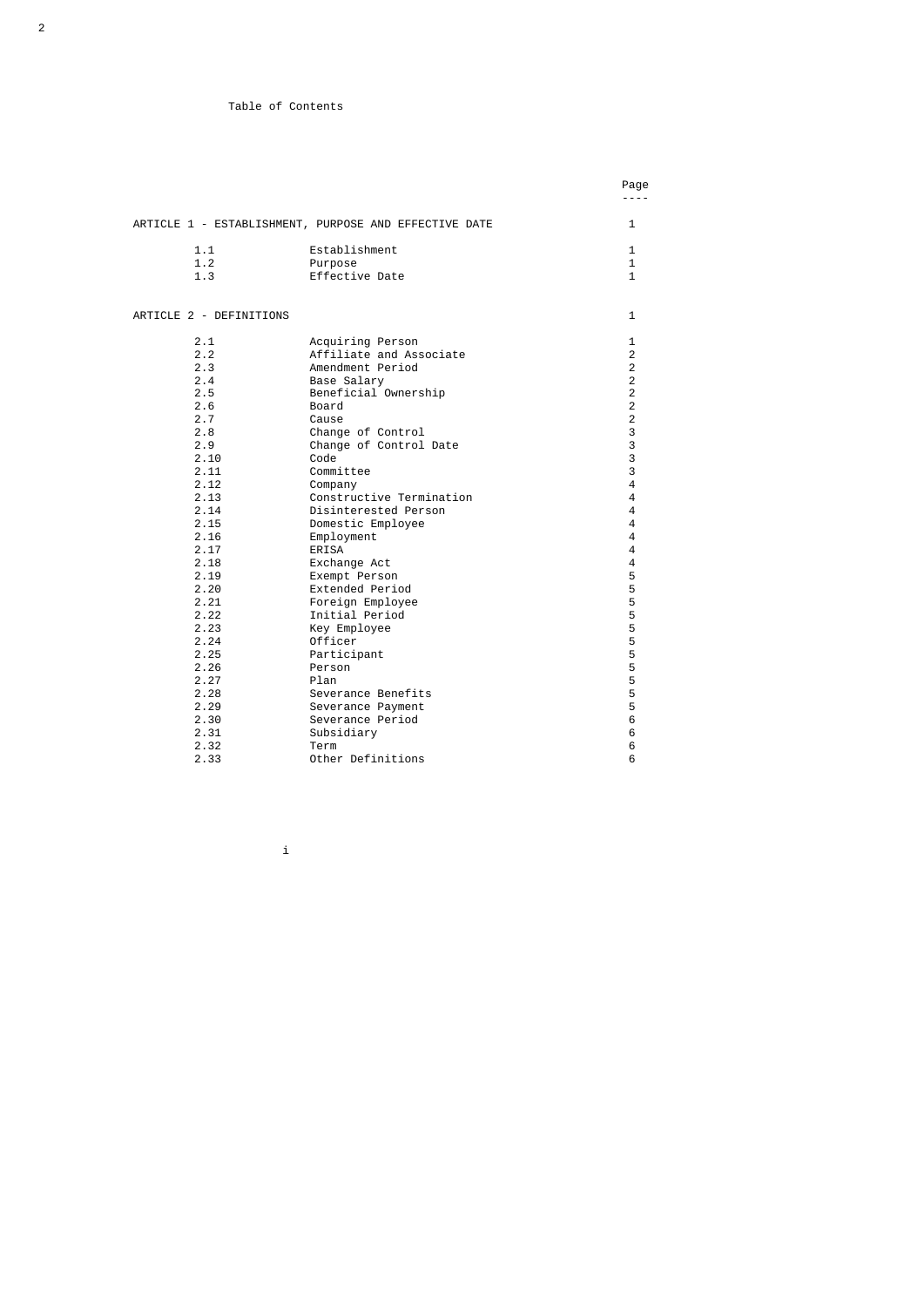# Table of Contents (Continued)

|                                | Page                                                  |                |
|--------------------------------|-------------------------------------------------------|----------------|
|                                |                                                       |                |
|                                | ARTICLE 3 - ADMINISTRATION AND PARTICIPATION          | 6              |
| 3.1                            | Administration of the Plan                            | 6              |
| 3.2                            | Participation in the Plan                             | $\overline{7}$ |
| 3.3                            | Ineligible Employees                                  | $\overline{7}$ |
| 3.4                            | Claim Procedure                                       | 8              |
| 3.5                            | Appeal Procedure                                      | 8              |
| 3.6                            | Additional Information                                | 8              |
| 3.7                            | Statement of ERISA Rights                             | 9              |
|                                | ARTICLE 4 - SEVERANCE PAYMENTS AND SEVERANCE BENEFITS | 10             |
| 4.1                            | Right to a Severance Payment and Severance            |                |
|                                | Benefits                                              | 10             |
| 4.2                            | Termination for Cause                                 | 10             |
| 4.3                            | Constructive Termination                              | 10             |
| 4.4                            | Severance Payment                                     | 11             |
| 4.5                            | Severance Benefits                                    | 12             |
| 4.6                            | Termination of Employment in Anticipation             |                |
|                                | of a Change of Control                                | 13             |
| 4.7                            | Mitigation and Offset                                 | 13             |
| 4.8                            | Section 280G Limitation                               | 14             |
| 4.9                            | Source of Payments                                    | 14             |
| 4.10                           | Other Plans and Agreements                            | 14             |
| ARTICLE 5 - GENERAL PROVISIONS |                                                       | 14             |
|                                |                                                       |                |
| 5.1                            | Successors and Assigns                                | 14             |
| 5.2                            | No Other Rights                                       | 15             |
| 5.3                            | Governing Laws; Enforcement of the Plan               | 15             |
| 5.4                            | Amendment and Termination of the Plan                 | 15             |

ii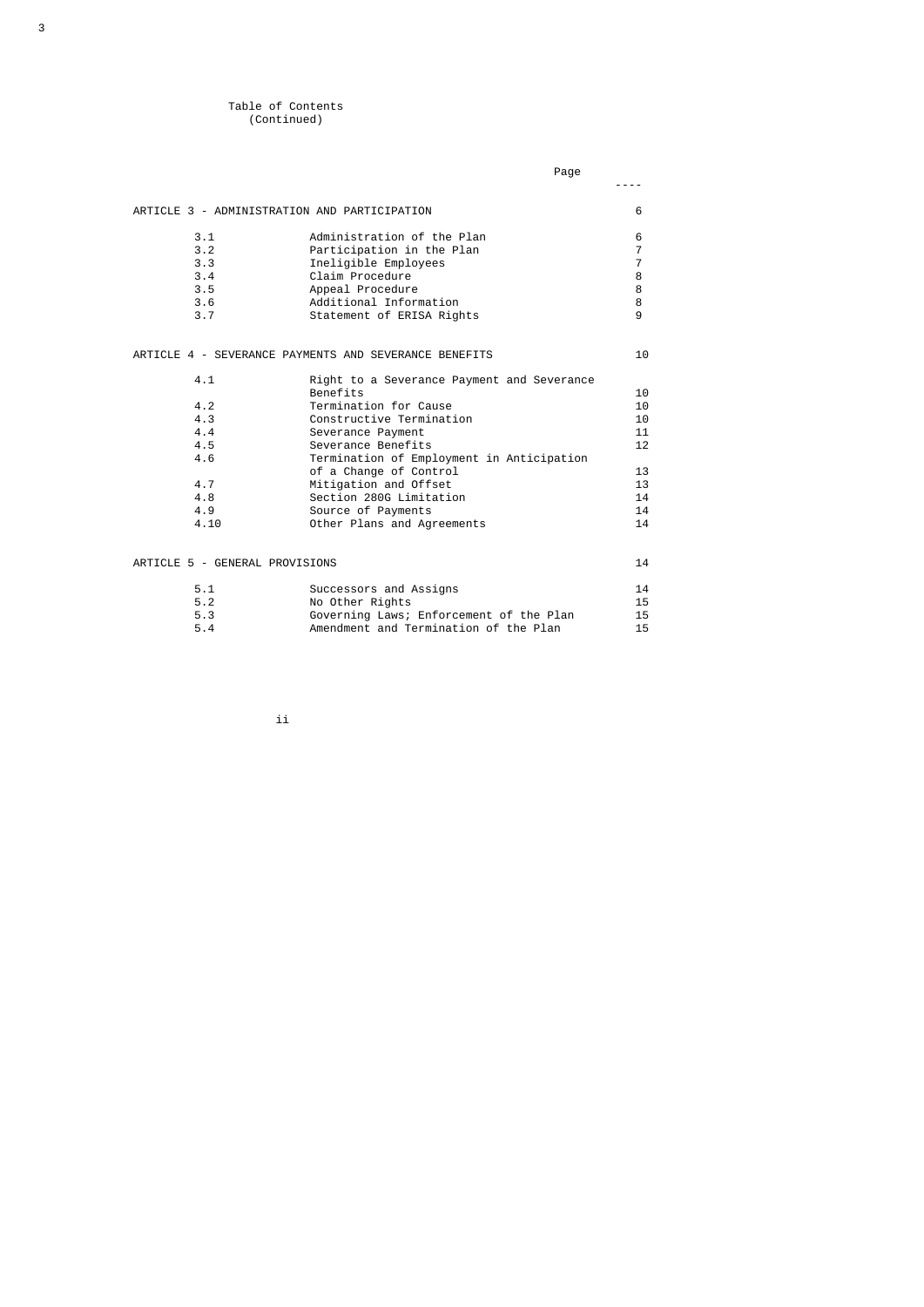# EXTENDED SEVERANCE PLAN

#### **ARTICLE 1** ESTABLISHMENT, PURPOSE AND EFFECTIVE DATE

 1.1 Establishment. Western Digital Corporation, a Delaware corporation (the "Company"), hereby establishes and adopts the Western Digital Corporation Extended Severance Plan (the "Plan").

 1.2 Purpose. The Board of Directors of the Company has determined it to be in the best interest of the Company and its stockholders to assure to the extent practicable the continued dedication and services of those persons covered by this Plan in light of the possibility, threat or occurrence of a "Change of Control" (as defined herein). The Company believes that this objective will be served by alleviating certain of the financial risks and uncertainties regarding employment status, both for existing and prospective employees, that are created by a pending or threatened Change of Control. Accordingly, this Plan provides for certain compensation arrangements for covered persons under certain prescribed circumstances in the event of termination of employment following or in connection with a Change of Control. The Company believes that the benefits provided by this Plan are reasonable and competitive with other corporations. Unless earlier terminated or extended by the Board, this Plan shall terminate on January 17, 2000.

 1.3 Effective Date. The effective date of the Plan is January 18, 1990.

## ARTICLE 2 DEFINITIONS

 For purposes of the Plan, each of the following terms defined in this Article 2 shall have its defined meaning wherever used herein:

 2.1 Acquiring Person. "Acquiring Person" means any Person, including such Person's Affiliates and Associates and including a group of Persons which is deemed a "person" under Section 13(d)(3) of the Exchange Act, who has initiated or consummated any transaction or series of transactions which are intended to result in, will result in, or have resulted in a Change of Control, provided that an "Acquiring Person" shall not include the Company, any Subsidiary, any employee benefit plan of the Company or of any Subsidiary or any Person organized,

 $\sim$  1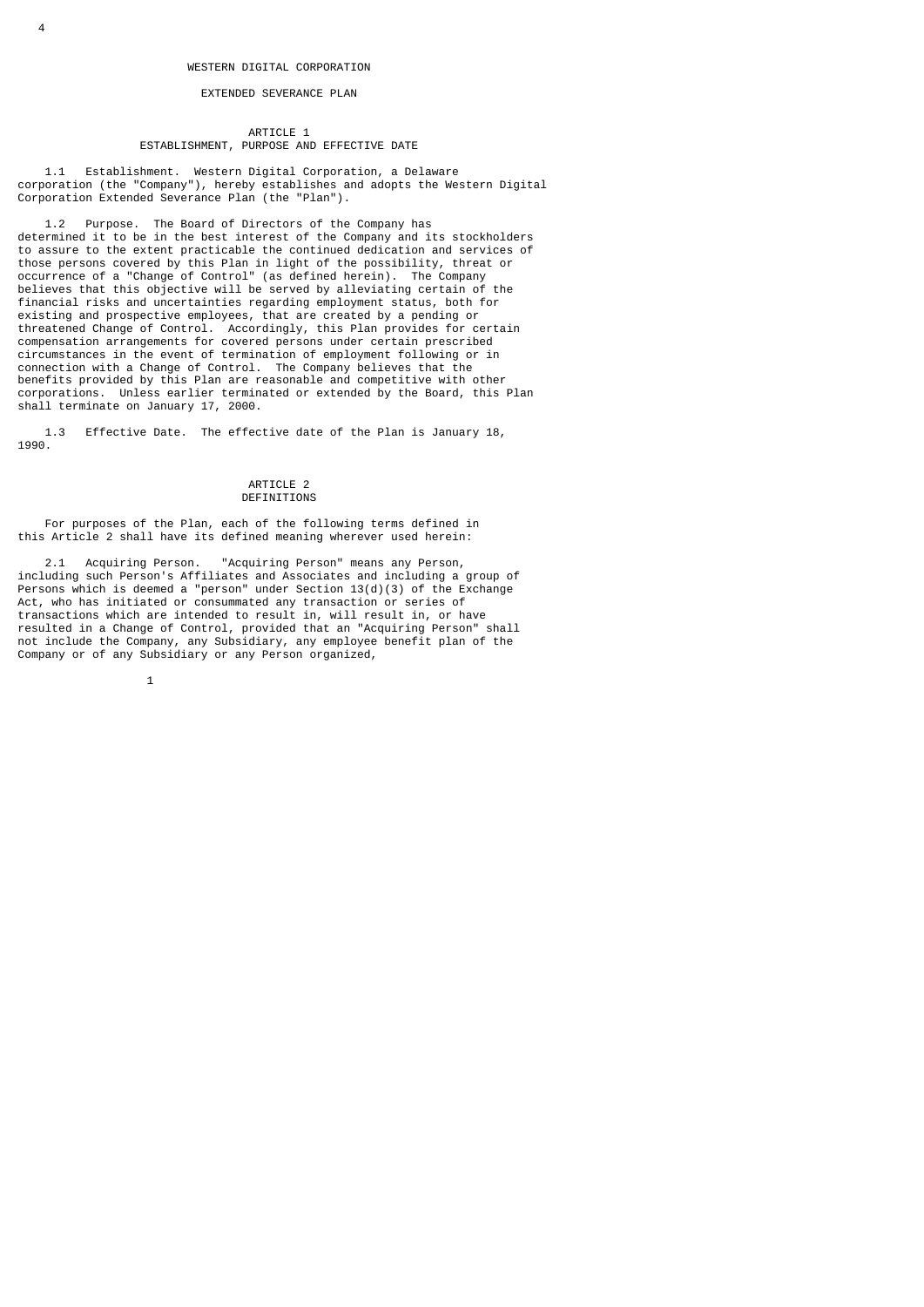appointed or established by the Company or any Subsidiary for or pursuant to the terms of any such plan.

5

 2.2 Affiliate and Associate. "Affiliate" and "Associate", when used with reference to any Person, have the meanings given to such terms in Rule 12b-2 under the Exchange Act.

 2.3 Amendment Period. "Amendment Period" has the meaning set forth in Section 5.4 hereof.

 2.4 Base Salary. "Base Salary" means, with respect to any Participant and as of any date specified herein:

 (a) The Participant's primary salary or wages (excluding bonuses) with respect to any period of time specified herein, plus the sum of the following amounts with respect to any period of time specified herein;

 (b) Amounts elected as, or deemed to be, cash, property or other taxable benefits or non-taxable benefits under any plan established by the Company or any Subsidiary under Section 125 of the Code; and

 (c) Amounts, excluding the Company's or any Subsidiary's matching deferral contributions, otherwise payable to the Participant as primary salary or wages but the receipt of which the Participant has elected to defer under any profit-sharing plan, salary deferral plan or other deferral arrangement established by the Company or any Subsidiary, whether or not qualified under Section  $401(k)$  of the Code.

 2.5 Beneficial Ownership. A Person's "Beneficial Ownership" of securities shall be determined in accordance with, and a Person shall be deemed the "Beneficial Owner" in accordance with, the rules and regulations, including Rule 13d-3, promulgated by the Securities and Exchange Commission in connection with Section 13(d) of the Exchange Act; provided that no Person engaged in business as an underwriter of securities shall be deemed for purposes of this Plan as the Beneficial Owner of any securities acquired through such Person's participation in good faith in a firm commitment underwriting until the expiration of forty days after the date of such acquisition.

2.6 Board. "Board" means the Board of Directors of the Company.

 2.7 Cause. "Cause has the meaning set forth in Section 4.2 hereof.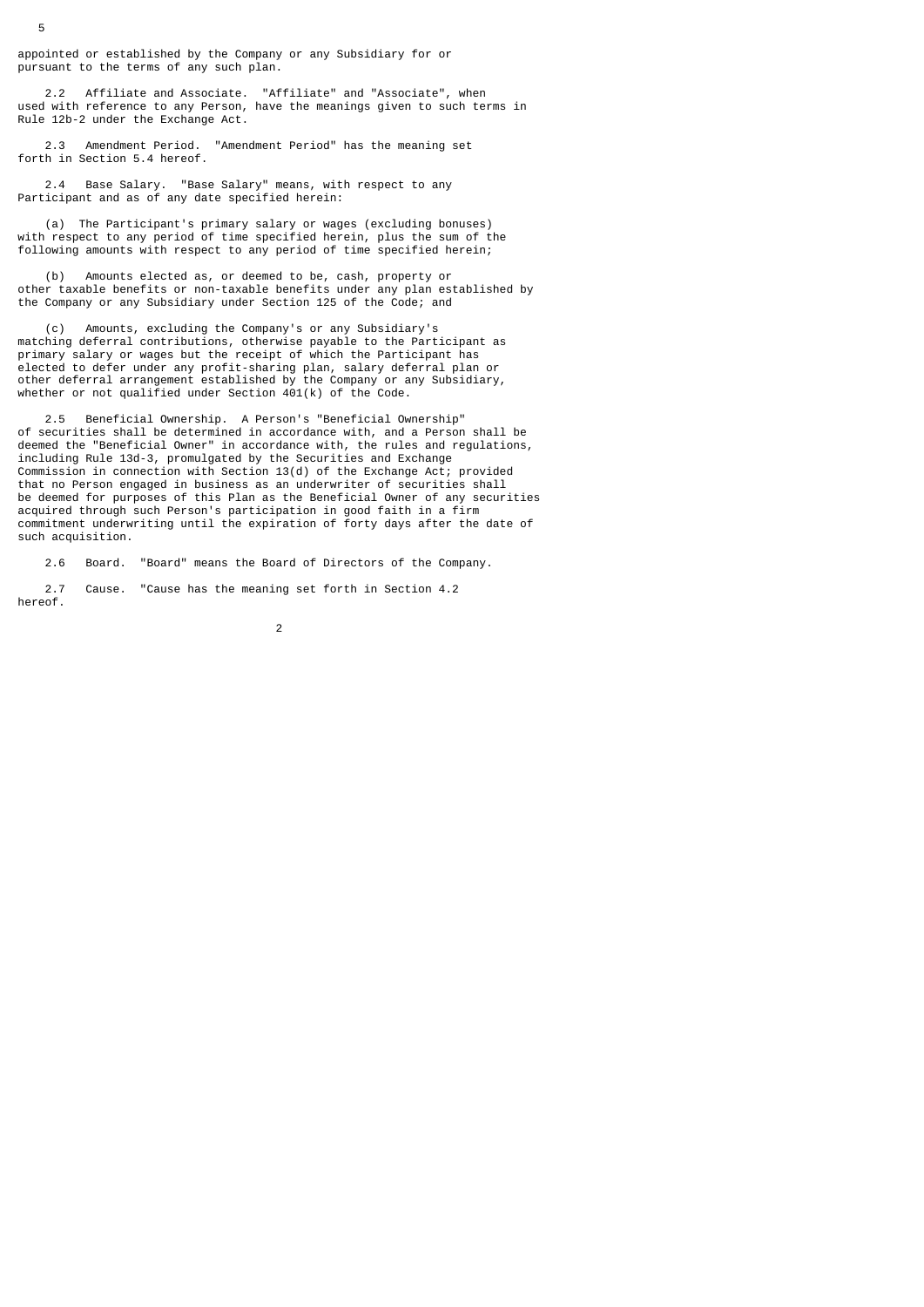2.8 Change of Control. "Change of Control" means and shall be deemed to occur if any of the following events occur: (a) any Person (other than an Exempt Person), alone or together with its Affiliates and Associates, including any group of Persons which is deemed a "person" under Section 13(d)(3) of the Exchange Act, becomes the Beneficial Owner, directly or indirectly, of thirty-three and one-third percent or more of (i) the then-outstanding shares of the Company's common stock or (ii) securities representing thirty-three and one-third percent or more of the combined voting power of the Company's then-outstanding voting securities; (b) a change, during any period of two consecutive years, of a majority of the Board of the Company as constituted as of the beginning of such period, unless the election, or nomination for election by the Company's stockholders, of each director who was not a director at the beginning of such period was approved by vote of at least two-thirds of the Incumbent Directors then in office (for purposes hereof, "Incumbent Directors" shall consist of the directors holding office as of the effective date of this Plan and any person becoming a director subsequent to such date whose election, or nomination for election by the Company's stockholders, is approved by a vote of at least a majority of the Incumbent Directors then in office); (c) consummation of any merger, consolidation, reorganization or other extraordinary transactions (or series of related transactions) involving the Company which results in the stockholders of the Company having power to vote in the ordinary election of directors immediately prior to such transaction (or series of related transactions) failing to beneficially own at least a majority of the securities of the Company having the power to vote in the ordinary election of directors which are outstanding after giving effect to such transaction (or series of related transactions); or (d) the stockholders of the Company approve a plan of complete liquidation of the Company or the sale of substantially all of the assets of the Company.

 2.9 Change of Control Date. "Change of Control Date" means the first date on which any of the events constituting a Change of Control shall have occurred.

 2.10 Code. "Code" means the Internal Revenue Code of 1986, including the rules and regulations promulgated thereunder, as amended from time to time and including any successor legislation thereto.

 2.11 Committee. "Committee" means a committee appointed to administer the Plan and, except as otherwise provided below, shall be the Compensation Committee of the Board. A member of the Committee shall be disqualified from further service on the Committee if and when he or she ceases to be a Disinterested Person, and in such instance shall be comprised only of those members of the Compensation Committee who are

 $\sim$  3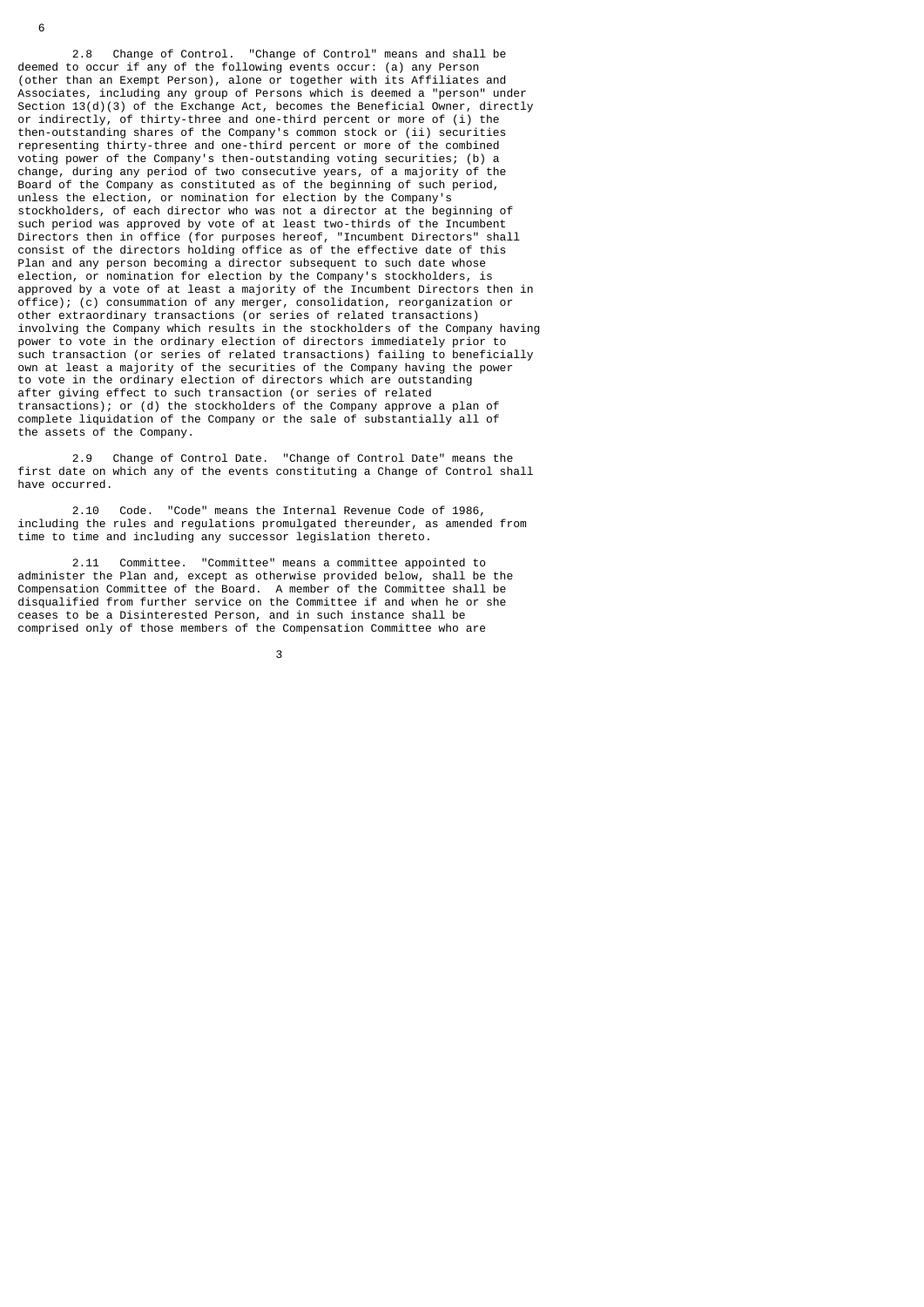Disinterested Persons. Prior to a Change of Control, members of the Committee shall be appointed and removed by the Board. Subsequent to a Change of Control, only those members of the Compensation Committee who were such members prior to the Change of Control and who remain Disinterested Persons shall comprise the Committee, except that new members of the Committee shall be appointed as may be required by the Committee and members of the Committee shall be removed only by the Committee. Members of the Committee shall be Named Fiduciaries of the Plan within the meaning of Section 402(a) of ERISA.

 2.12 Company. "Company" means Western Digital Corporation, a Delaware corporation, and any successor-in-interest thereto, including, without limitation, any Person into which the Company may merge and any Person who becomes the employer of all or substantially all of the employees of the Company and its Subsidiaries in connection with the acquisition by such Person of all or substantially all of the assets of the Company and the Subsidiaries taken as a whole.

 2.13 Constructive Termination. "Constructive Termination" has the meaning set forth in Section 4.3 hereof.

 2.14 Disinterested Person. Prior to a Change of Control, a "Disinterested Person" means any member of the Board who is not an officer or employee of the Company or any Subsidiary and who is not an Acquiring Person or an Affiliate or Associate of an Acquiring Person. Subsequent to a Change of Control, a "Disinterested Person" means any individual, whether or not a member of the Board, who is not an officer or employee of the Company or any Subsidiary and who is not an Acquiring Person or an Affiliate or Associate of an Acquiring Person.

 2.15 Domestic Employee. "Domestic Employee" means any employee of the Company or any Subsidiary, other than an Officer, a Key Employee or a Foreign Employee, who is expected by the Company or any Subsidiary to work an average of at least twenty hours per calendar week.

 2.16 Employment. "Employment" means the employment with the Company or any Subsidiary of any Officer, Domestic Employee or Key Employee.

 2.17 ERISA. "ERISA" means the Employee Retirement Income Security Act of 1974, including the rules and regulations promulgated thereunder, as amended from time to time and including any successor legislation thereto.

 2.18 Exchange Act. "Exchange Act" means the Securities Exchange Act of 1934, including the rules and regulations promulgated thereunder, as amended from time to time and including any successor legislation thereto.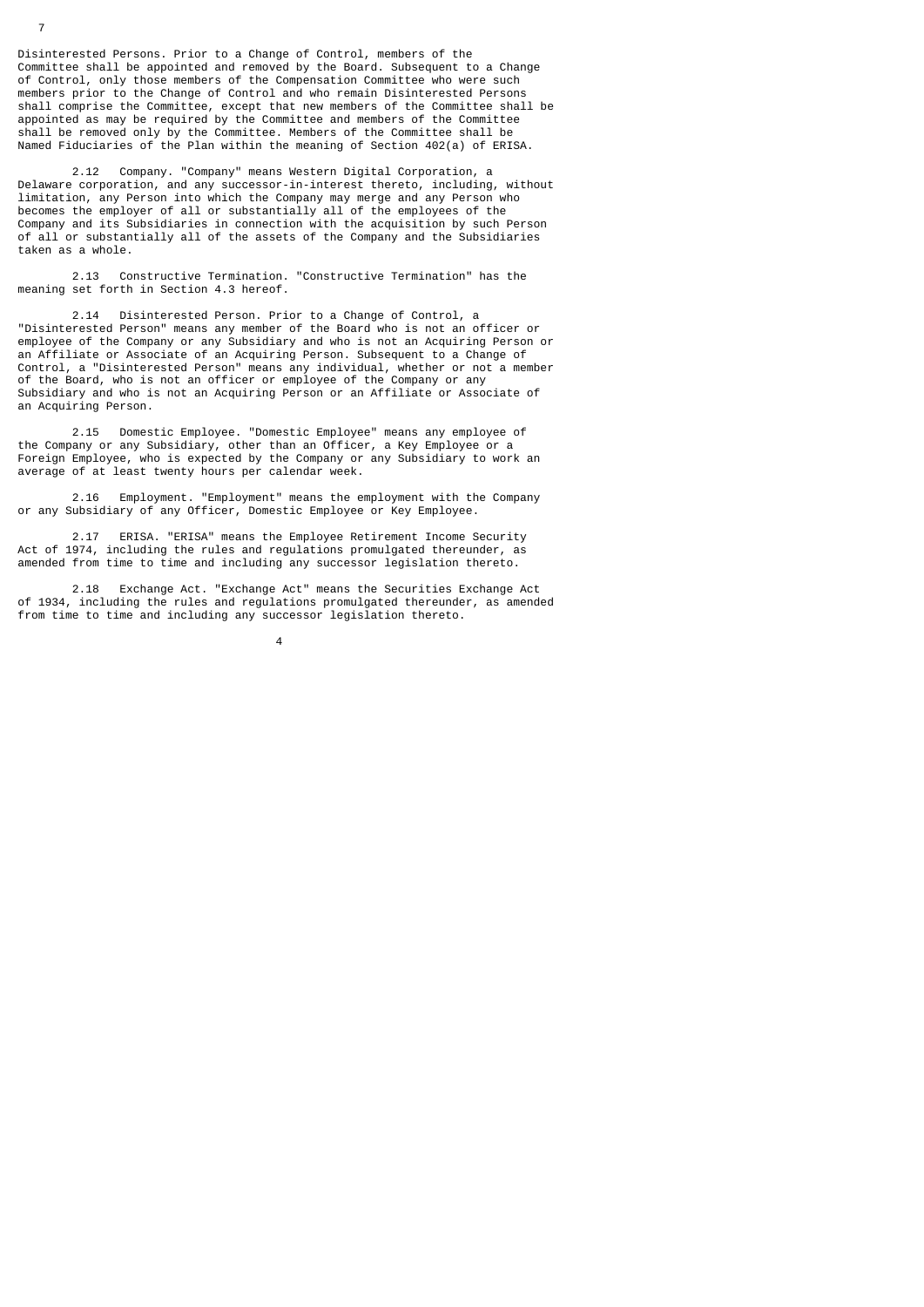2.19 Exempt Person. "Exempt Person" means the Company, any Subsidiary, any employee benefit plan or employee stock plan of the Company or any Subsidiary (or any Person organized, appointed or established by the Company or any Subsidiary for or pursuant to the terms of any such plan).

 2.20 Extended Period. "Extended Period" has the meaning set forth in Section 5.4 hereof.

 2.21 Foreign Employee. "Foreign Employee" means any employee of the Company or any Subsidiary, other than an Officer, whose principal place of Employment is located outside the United States and who is expected by the Company or any Subsidiary to work an average of at least twenty hours per calendar week.

 2.22 Initial Period. "Initial Period" has the meaning set forth in Section 5.4 hereof.

 2.23 Key Employee. "Key Employee" means (a) any Domestic Employee of the Company or a Subsidiary, other than an Officer, who is determined by the Committee to fall within a grade level 68 or above (or the equivalent of such grade levels in any job evaluation grading method which may be adopted after January 17, 1990) and who is designated as a "Key Employee" by the Committee.

 2.24 Officer. "Officer" means any employee of the Company or any Subsidiary who is determined by the Committee to be an officer of the Company under this Plan, and includes all elected officers of the Company and also includes all appointed officers of the Company with at least a vice president title.

 2.25 Participant. "Participant" means an individual qualified to participate in the Plan in accordance with the provisions of Sections 3.2 and 3.3 hereof.

 2.26 Person. "Person" means an individual, a corporation, a partnership, an association, a trust, an unincorporated organization or any other entity.

 2.27 Plan. "Plan" means this Western Digital Corporation Extended Severance Plan, as it may be amended from time to time.

 2.28 Severance Benefits. "Severance Benefits" has the meaning set forth in Section 4.5 hereof.

 2.29 Severance Payment. "Severance Payment" has the meaning set forth in Section 4.4 hereof.

 $5<sub>5</sub>$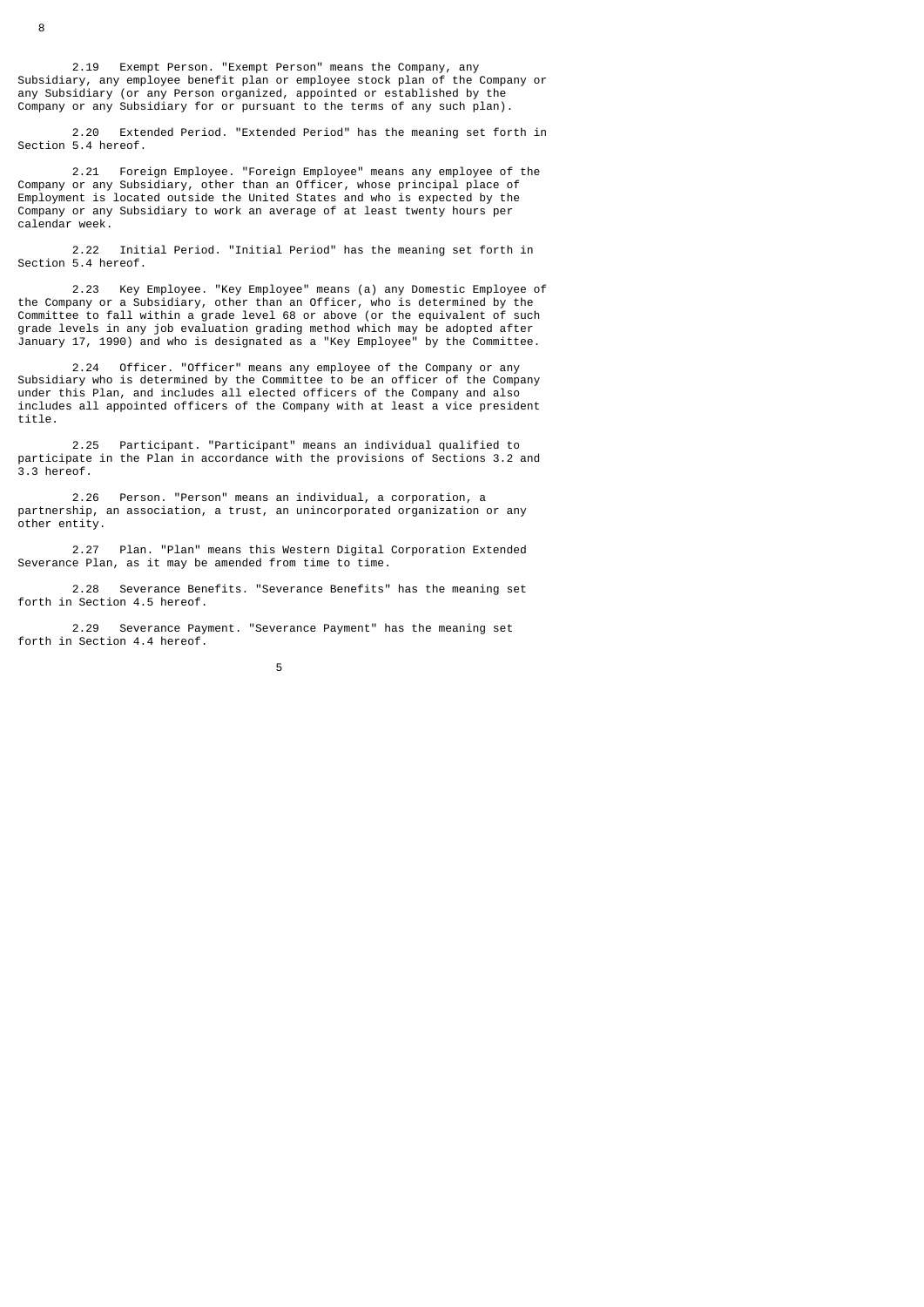2.30 Severance Period. "Severance Period" has the meaning set forth in Section 4.4 hereof.

 2.31 Subsidiary. "Subsidiary" means any corporation or other entity of which securities or other ownership interests having ordinary voting power sufficient to elect a majority of the directors of such corporation (or other persons performing similar functions) are directly or indirectly Beneficially Owned by the Company.

 2.32 Term. "Term" means the period from January 18, 1990 through January 17, 2000.

 2.33 Other Definitions. Each term defined elsewhere in the Plan shall have its defined meaning wherever used with an initial capital letter. The terms "hereof", "herein", "hereby" and variations thereof shall, whenever used in the Plan, refer to the Plan as a whole, and not to any particular Article or Section hereof. Where appropriate to the context of the Plan, use of the singular shall be deemed also to refer to the plural, and use of the plural to the singular, and pronouns of certain gender shall be deemed to comprehend either or both of the other genders.

## ARTICLE 3 ADMINISTRATION AND PARTICIPATION

 3.1 Administration of the Plan. The Committee shall be responsible for the administration of the Plan. The Committee is authorized and directed to exercise its discretion to interpret the Plan and to make all determinations and decisions and to take all actions necessary or advisable for the administration and implementation of the Plan, but only to the extent not contrary to the express provisions of the Plan. All interpretations, determinations and decisions made by the Committee pursuant to the Plan shall be made by unanimous written consent or by vote of a majority of the Committee present at a duly noticed meeting at which a majority of the members is present. All interpretations, determinations, decisions and other actions taken or made by the Committee pursuant to the provisions of the Plan shall be final and binding upon all Persons. Without limiting any indemnification rights (whether now in existence or hereafter granted) under the certificate of incorporation or bylaws of the Company, or under any plan or contract, or under applicable law, no member of the Committee shall under any circumstances be liable to any Person for acts or omissions in good faith pursuant to this Plan and the Company shall indemnify, defend and hold harmless each member to the fullest extent permitted by applicable law. The Company is the sponsor and plan administrator of the Plan. The Company pays the entire cost of the Plan benefits and administrative expenses from its general assets and maintains records of Plan participants.

 $\sim$  6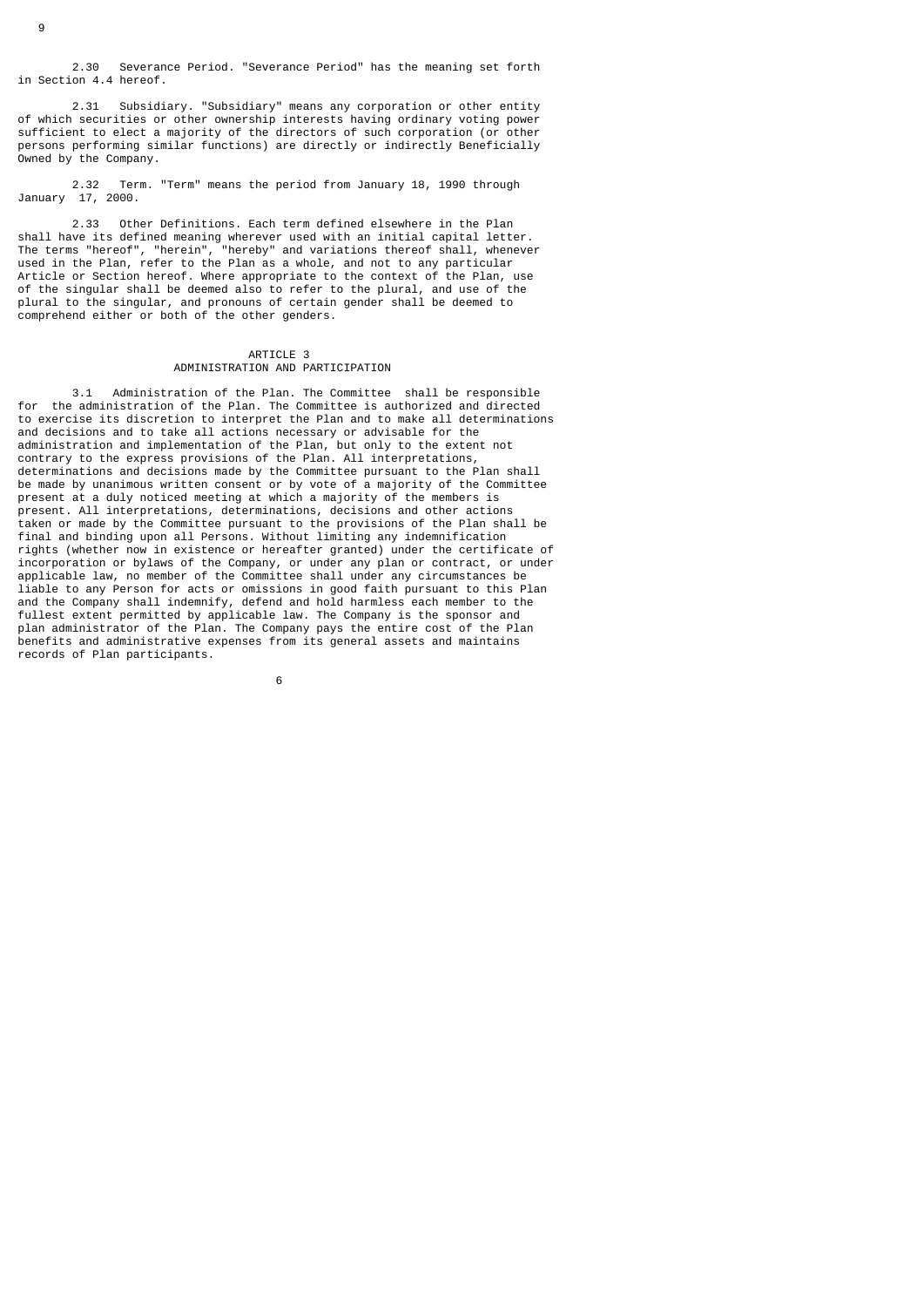Communications from eligible employees to the Company should be addressed as follows, except as specifically noted otherwise in this Plan:

> Vice President - Human Resources Western Digital Corporation P.O. Box 19665 Irvine, California 92713-9665 (714)932-5000

 3.2 Participation in the Plan. Each of the following individuals shall be a Participant in the Plan:

(a) Every Officer;

7

- (b) Every Key Employee; and
- (c) Every Domestic Employee.

Except as provided in Section 4.6 hereof, if a Participant's Employment ceases for any reason prior to a Change of Control, such individual shall thereupon cease to be a Participant, provided that if such individual is reemployed prior to the Change of Control Date as an Officer, a Key Employee, or a Domestic Employee, such individual shall again be considered a Participant and his or her prior period of service shall be included in determining such Participant's Severance Period described in Section 4.4 hereof.

 3.3 Ineligible Employees. Notwithstanding anything herein to the contrary, the following individuals shall not be considered Participants and shall not be entitled to receive any of the Severance Payments or Severance Benefits provided under the Plan if their Employment is terminated in connection with or following a Change of Control:

 (a) Any individual who has entered into a written employment or termination of employment agreement with the Company or any Subsidiary prior to the Change of Control Date, unless such employment or termination agreement expressly provides that such Participant is to be covered under the Plan;

Any individual who is hired by the Company or any Subsidiary on (b) Any individual who is hire<br>or after the Change of Control Date; and

 (c) Any individual who holds at least a five percent direct or indirect Beneficial Ownership interest in an Acquiring Person as of the Change of Control Date.

 Written offers of employment which are accepted by Participants shall not be considered as written employment or termination agreements if the employment arrangement is terminable at will by the Company, a subsidiary, or the Employee unless the offer of employment and acceptance call for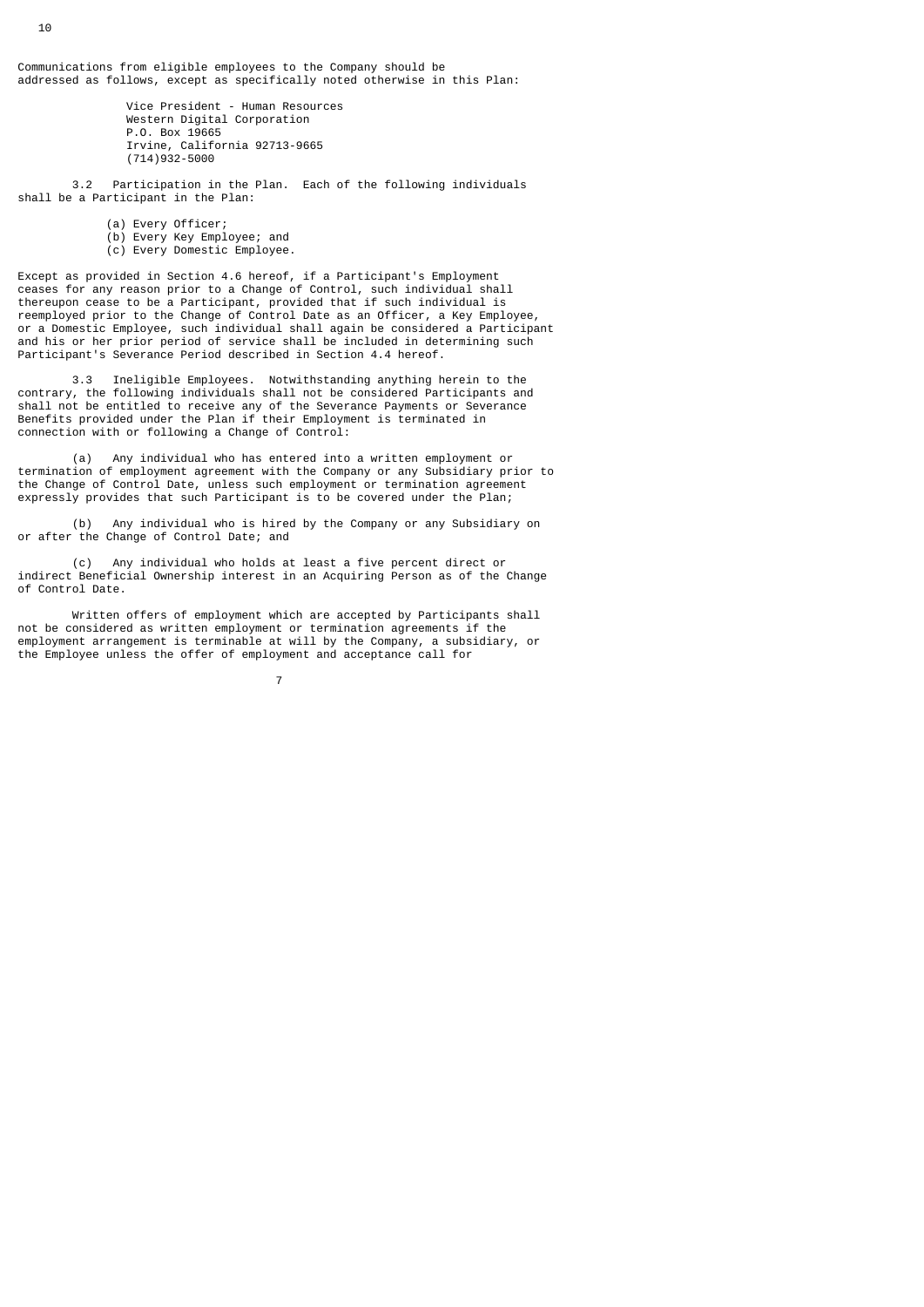termination payments or benefits that are greater than those provided for in the Company's normal practices and policies relating to terminations not made under the Plan.

 3.4 Claim Procedure. Employees due benefits will receive them automatically in most cases. If an employee believes he or she is entitled to benefits but has not received them, he or she should file a claim in writing with the Committee's authorized delegate, Vice President - Human Resources, at the address set forth above under Section 3.1, who will decide if the employee is eligible for the benefits claimed. If the employee is found to be eligible, the employee will be notified and the amount will be paid. If the employee is found not to be eligible for any part of the benefit, the employee will be so notified in writing.

 3.5 Appeal Procedure. If an employee who has filed a claim for benefits under the procedure described in Section 3.4 believes he or she was denied benefits erroneously, the employee may request a review of that determination. The employee should appeal in writing to the Committee within sixty days of receiving written notice of denial of his or her claim. The appeal should be addressed as follows:

> Compensation Committee of the Board of Directors of Western Digital Corporation P.O. Box 19665 Irvine, California 92713-9665 (714) 932-5000

 The appeal notice must indicate specific reasons why the employee is not satisfied with the determination. The appeal should be decided by a full and fair review by the Committee. The Committee shall render its decision within sixty days after receipt of the appeal notice, or will notify the employee that an additional sixty-day period is necessary to resolve the appeal. In either case, the decision, including reasons therefore, will be furnished to the employee in writing. The Committee's decision will not be subject to further appeal under the Plan. No other legal remedies may be pursued by the employee until both the claim and appeal procedures are exhausted.

 3.6 Additional Information. The Plan is a severance pay plan. The Company's employer identification number is 95-2647125 and the Plan's identification number is 504. Plan records shall be maintained on a fiscal year basis commencing on the Change in Control Date and each anniversary of such date. The agent for service of legal process in connection with the Plan is the Company's chief legal officer, at the address shown above in Section 3.1. This document contains both the text of the Plan and constitutes a summary plan description of the Plan.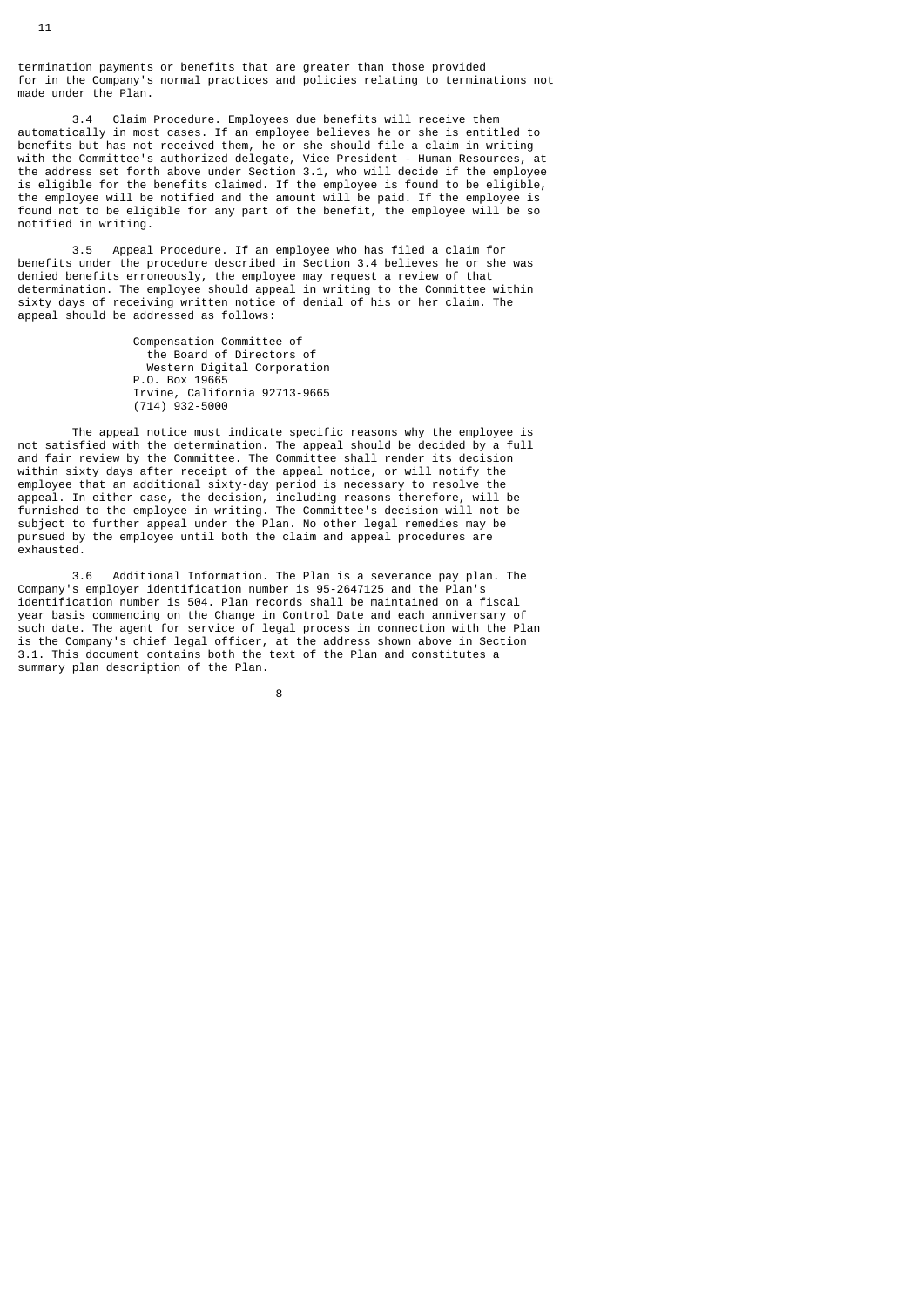3.7 Statement of ERISA Rights. Employees who are covered by the Plan are entitled to certain rights and protections under ERISA.

(a) All such employees shall be titled to:

 (i) examine, without charge, at the headquarters of the Company and at other principal Company locations, all Plan documents and copies of all documents filed by the Plan with the U.S. Department of Labor, such as Plan descriptions; and

 (ii) obtain copies of all Plan documents and other Plan information upon written request to the Company. The Company may make a reasonable charge for the copies.

 (b) In addition to creating rights for employees, ERISA imposes duties upon the people who are responsible for the operation of the Plan. The people who operate the Plan, called "fiduciaries" of the Plan, have a duty to do so prudently and in the interest of the employees covered by the Plan. No one may fire an employee or otherwise discriminate against an employee in any way to prevent the employee from ERISA. If a claim for a Plan benefit is denied in whole or in part, the claimant must receive a written explanation of the reason for the denial. The claimant has the right to have the Company review and reconsider his or her claim.

 (c) Under ERISA, there are steps employees can take to enforce the above rights. For example, if an employee requests materials from the Company and does not receive them within thirty days, he or she may file suit in a federal court. In such a case, the court may require the Company to provide the materials and pay the employee up to \$100 a day until he or she receives the materials, unless the materials were not sent because of reasons beyond the control of the Company. If an employee has a claim for benefits which is denied or ignored, in whole or in part, the employee may file suit in a state or federal court. If an employee is discriminated against for asserting his or her rights, the employee may seek assistance from the U.S. Department of Labor or may file suit in a federal court. The court will decide who should pay court costs and legal fees. If the employee is successful, the court may order the person sued to pay these costs and fees. If the employee loses, the court may order the employee to pay these costs and fees if, for example, it finds the employee's claim is frivolous.

 (d) If employees have any questions about the Plan, they should contact the Company. If employees have any questions about this statement or about their rights under ERISA, they should contact the nearest Area office of the U.S. Labor-Management Services Administration, Department of Labor.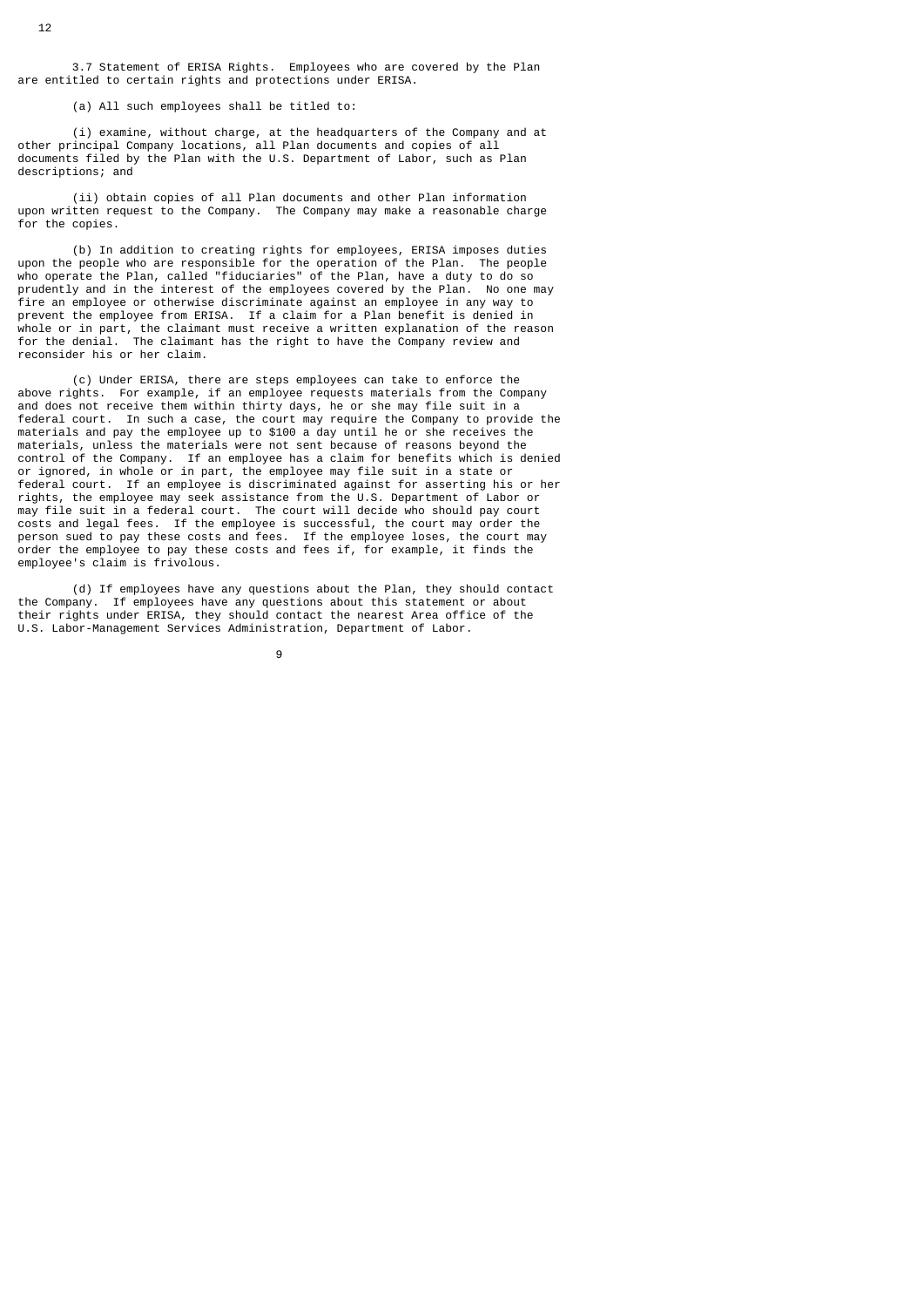## ARTICLE 4 SEVERANCE PAYMENTS AND SEVERANCE BENEFITS

 4.1 Right to a Severance Payment and Severance Benefits. If a Change of Control occurs and if a Participant's Employment is terminated on the Change of Control Date or within 24 months following the Change of Control Date by reason of an involuntary termination of Employment without Cause by the Company or any Subsidiary or by reason of a Constructive Termination, the Participant shall be entitled to receive the Severance Payment described in Section 4.4 hereof and the Severance Benefits described in Section 4.5, subject to all of the terms and conditions of the Plan.

 4.2 Termination for Cause. The Company or any Subsidiary shall have "Cause" to terminate involuntarily the Employment of a Participant only in the event of (a) the Participant's conviction of a felony and exhaustion of all rights to appeal such conviction, or (b) the Participant's willful and gross misconduct that is materially and demonstrably injurious to the Company or any Subsidiary. A Participant whose Employment terminates by reason of death shall not be entitled to a Severance Payment or Severance Benefits hereunder, and any Severance Payments to Participants who may be receiving long-term disability ("LTD") payments under the Company's benefit plans shall be delayed until such time as the amount of such LTD payments can be determined. The total amount of LTD payments received by a Participant during a Participant's Severance Period shall then be offset against that Participant's Severance Payment.

 4.3 Constructive Termination. Unless the Employment of a Participant is involuntarily terminated for Cause, the Employment of a Participant shall be deemed to have been terminated by reason of a "Constructive Termination" if the deemed to have been terminated by reason of a "Constructive Termination" if the Participant voluntarily terminates his or her Employment within ninety days following (a) a material reduction, without the Participant's consent, in the Participant's job duties, title or authority or (b) a reduction in, or a failure to pay or provide, the Participant's Base Salary or any benefits (without an economically equivalent replacement for which the Participant is eligible under any pension plan, profit-sharing plan, health and welfare plan, life, disability or medical insurance plan or policy or other employee benefit plan, unless any such reduction in Base Salary, incentive compensation or benefits is made in connection with a Company-wide (or Subsidiary-wide) reduction in Base Salary or benefits that is not intended to or does not materially reduce employment levels in the Company or a Subsidiary. Recognizing that reductions in job duties, title or authority may be gradual and that such reductions may have to be viewed on a cumulative basis over some period of time, each new reduction in status or responsibility shall again initiate the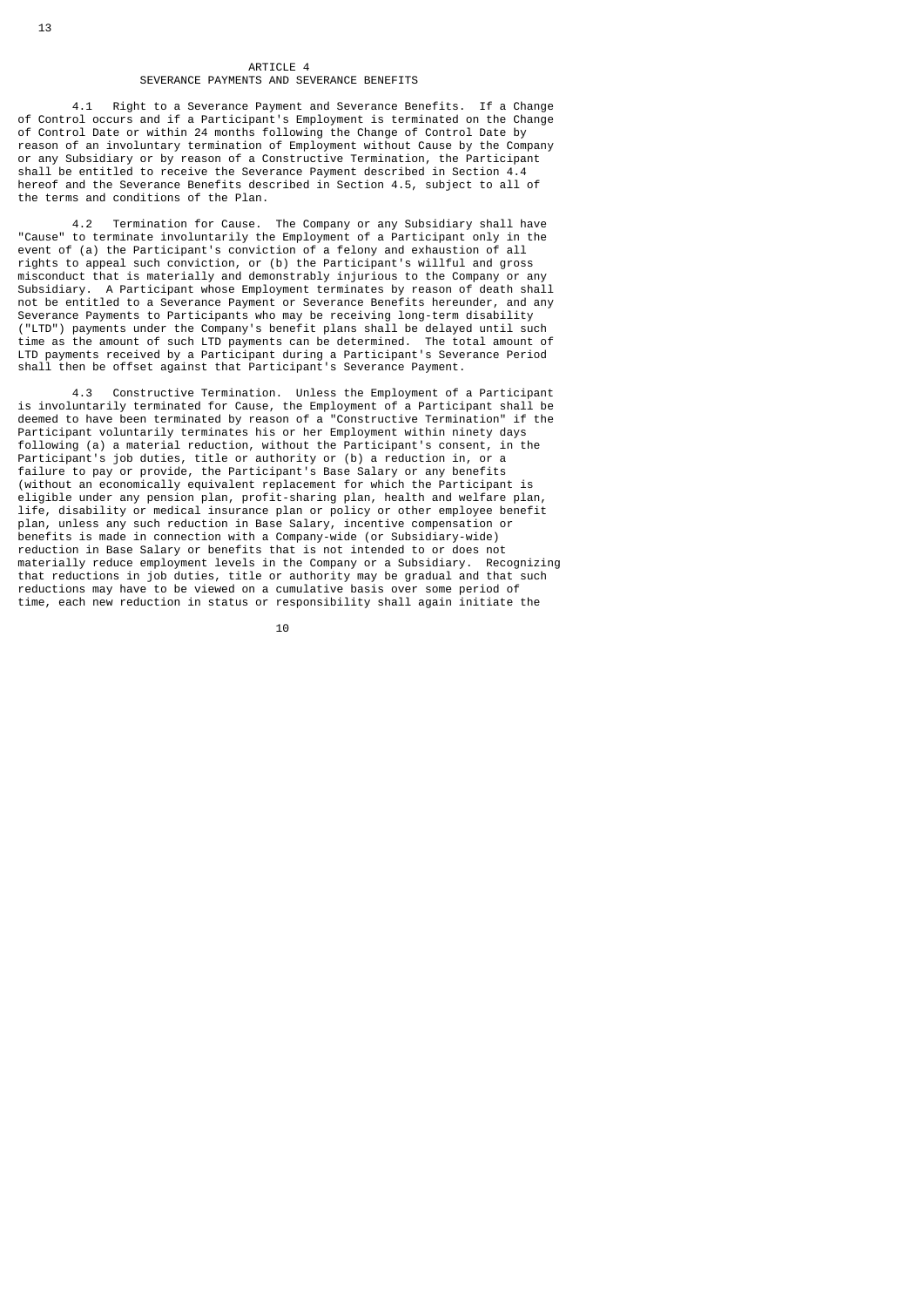ninety-day period within which a Participant's rights may be exercised under this provision. The determination of whether or not the reduction(s) are material shall be viewed on a cumulative basis from the Change of Control Date. A constructive termination for which a Participant shall have ninety days in which to exercise his/her rights hereunder also shall be deemed to occur when a change is made in the terms or administration of the Company's or a Subsidiary's incentive compensation, commission or bonus program, such that the overall level of compensation that a Participant receives or is entitled to receive is materially reduced in relation to that Participant's overall level of compensation prior to the Change of Control Date or in relation to other individuals covered by the incentive compensation, commission or bonus program. Nothing in this provision shall require, however, the payment of incentive compensation commission or bonuses that would be contrary to the provisions of an incentive compensation, commission or bonus program that was in force on the Change of Control Date.

 4.4 Severance Payment. A Participant who is entitled to receive a Severance Payment pursuant to Section 4.1 hereof shall receive from the Company, by a lump sum cash disbursement in United States currency delivered within sixty days after the date of the termination of the Participant's Employment, the present value of the aggregate amount described below in this Section 4.4, as determined by applying the discount rate specified in Section 280G of the Code.

 (a) The "Severance Period" for a Participant who was an Officer shall be twelve months, plus one month for each full two-month period (if any) in which the Participant was employed by the Company and/or any Subsidiary in excess of one year prior to his or her Employment termination, provided, however, that the Severance Period shall in no event exceed thirty-six months. If the Participant was a Key Employee, the "Severance Period" for such Participant shall be four months, plus one month for each full four-month period, if any, in which Participant was employed by the Company and/or any Subsidiary in excess of one year prior to his or her Employment termination, provided, however, that the Severance Period shall in no event exceed twenty-four months. If the Participant was a Domestic Employee, the "Severance Period" for such Participant shall be two months, plus one month for each full six-month period (if any) in which the Participant was employed by the Company and/or any Subsidiary in excess of one year prior to his or her Employment termination, provided, however, that the Severance Period shall in no event exceed twenty-four months.

 (b) If the Participant was an Officer, his or her Severance Payment shall equal the sum of: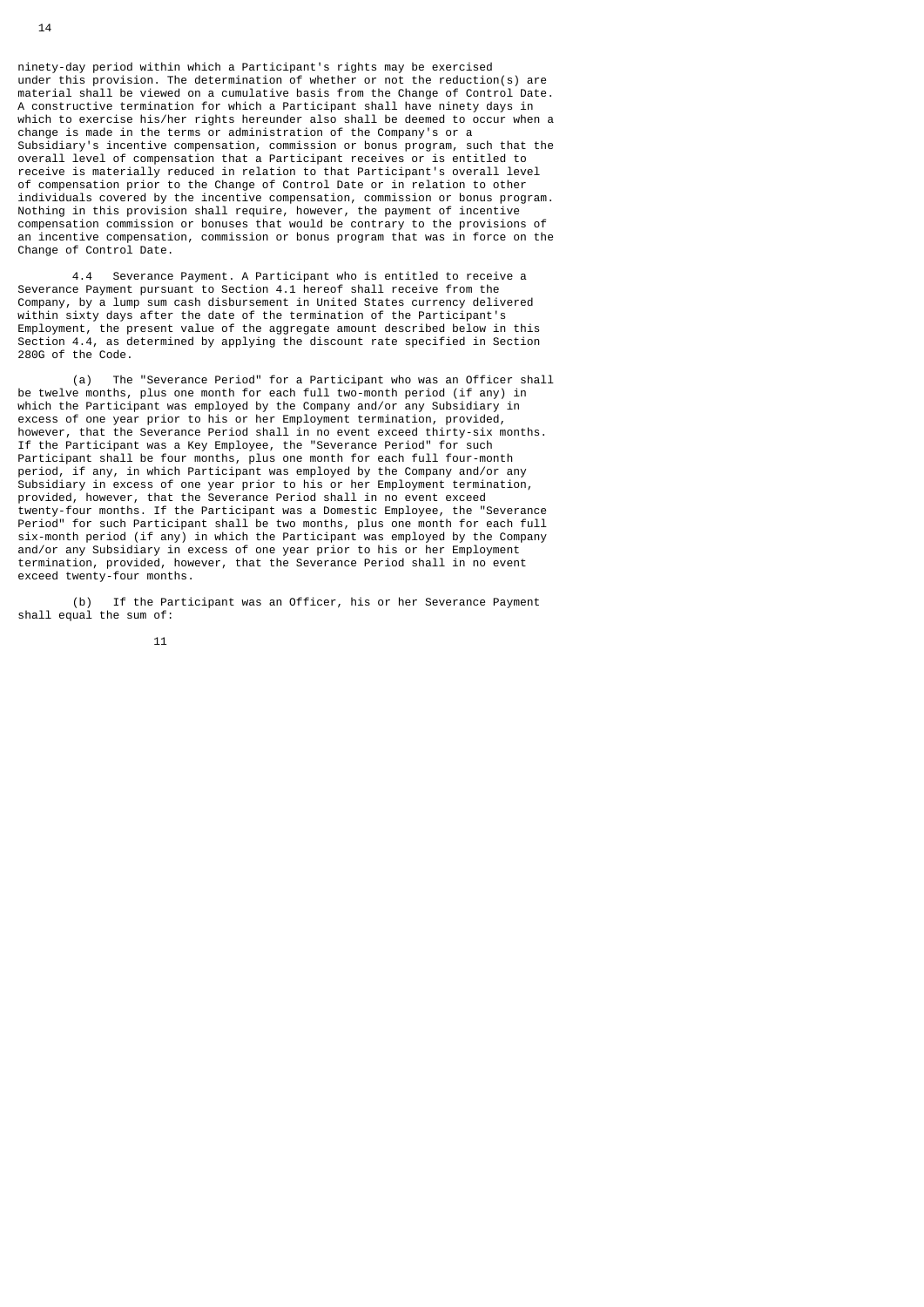(i) The Participant's monthly Base Salary as of the day immediately preceding the Change of Control Date or as of the date of his or her Employment termination, whichever is greater, multiplied by the number of months in the Participant's Severance Period; and

 (ii) The average bonus or average commissions, expressed on a monthly basis, received by the Participant from the company and/or any Subsidiary with respect to (x) the two fiscal years immediately preceding the year in which the Change of Control occurs or, (y) the two fiscal years immediately preceding the year in which his or her Employment terminates, whichever averaged amount is greater, multiplied by the number of months in the Participant's Severance Period.

 (c) If the Participant was a Domestic Employee or a Key Employee, his or her Severance Payment shall equal the Participant's monthly Base Salary plus the Participant's monthly draw against commissions, if any, as of the day immediately preceding the Change of Control Date or as of the date of his or her Employment termination, whichever is greater, multiplied by the number of months in the Participant's Severance Period.

 4.5 Severance Benefits. A Participant who is entitled to receive Severance Benefits pursuant to Section 4.1 hereof shall receive the following benefits:

 (a) The Participant (together with his or her eligible dependents and spouse) shall continue to receive from the Company and at the Company's expense, for a number of months immediately following the termination of his or her Employment equal to the number of months in the Severance Period, all benefits under any health and welfare plans and life and disability insurance plans and policies which such Participant and his or her dependents and spouse would have been eligible to receive had the Participant's Employment continued for the Severance Period. If any of the plans or policies governing such benefits do not permit such benefits to be provided to the Participants (or his or her eligible dependents and spouse) as a result of the termination of the Participant's Employment, the Company shall, at its expense, provide benefits of comparable value to the Participant (including such dependents and spouse). Providing benefits of comparable value does not include an obligation to provide benefits affording comparable tax treatment.

 (b) If the Participant was an Officer, the Participant shall receive, for the duration of the Severance Period, the continued accrual of all retirement benefits (including, without limitation, years of service) under any pension plan(s) applicable to the Participant as of the date of the termination of his or her Employment based upon the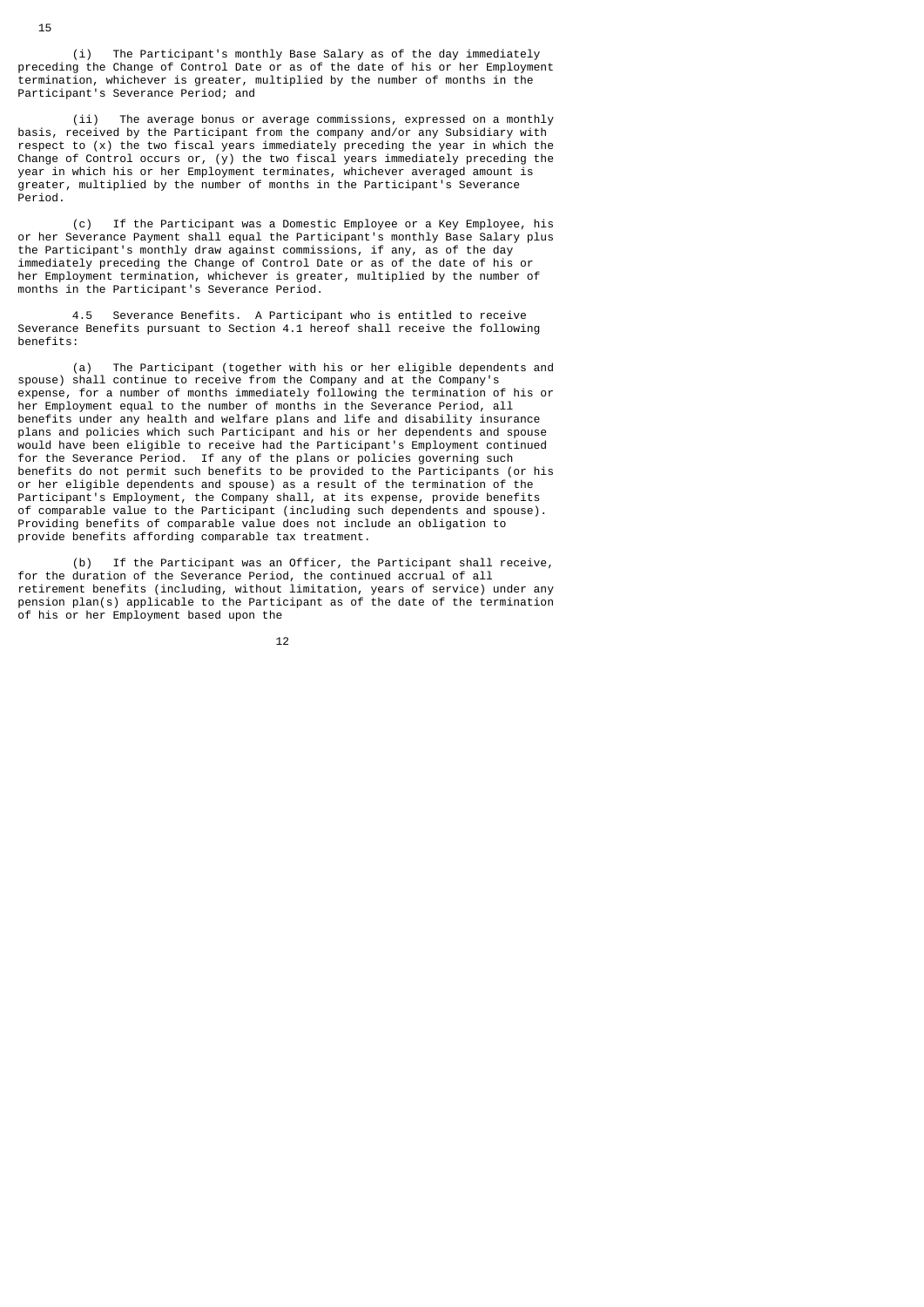assumption that the Participant continued throughout the Severance Period to receive his or her Base Salary in effect as of the day immediately preceding the Change of Control Date or as of the date of his or her Employment termination, whichever is greater. If such accrual is not permitted by the terms of such plan(s), the Company shall comply with the provisions of Section 4.5(a) hereof regarding the furnishing to such Participant of comparable benefits.

 4.6 Termination of Employment in Anticipation of a Change of Control. Notwithstanding anything to the contrary in the Plan, if the Committee determines that a Participant's Employment was involuntarily terminated without Cause, or by reason of a Constructive Termination, prior to a Change of Control but in anticipation of such subsequent, Change of Control (whether or not such termination is at the specific request of the Acquiring Persons or any Affiliate or Associate thereof), such terminated Participant shall be entitled to receive a Severance Payment and Severance Benefits pursuant to the terms and conditions of this Article 4, provided that (a) the Severance Payment shall be due within sixty days after the Change of Control Date, (b) Severance Benefits shall begin immediately following the Change of Control Date, (c) the amount of such Severance Payment and Severance Benefits and the length of the Participant's Severance Period shall be based upon the period of his or her actual Employment prior to the Change of Control, and (d) the offset provisions described in Section 4.7 hereof shall apply to the Severance Period beginning immediately following the Change of Control Date.

 4.7 Mitigation and Offset. A Participant who is entitled to a Severance Payment and Severance Benefits shall have no duty to seek other employment or to become self-employed. If, however, the Participant subsequently obtains other employment, any health and welfare or insurance-type benefits received by the Participant during or with respect to such Participant's Severance Period following the termination of his or her Employment and attributable to services rendered by the Participant to a person other than the Company or any subsidiary during such period shall be applied to reduce the Company's obligation to provide Severance Benefits hereunder. It shall be a condition to the Company's obligation to provide such Severance Benefits to a terminated Participant that such terminated Participant shall keep the Company advised of the status of his or her employment during the Severance Period and of the amount of such benefits received by him or her during or with respect to such period. No salary, cash bonuses, grants of stock, pension benefits or other compensation received by the Participant during the Severance Period as a result of such subsequent employment or self-employment shall be applied to reduce the Company's obligation to make the Severance Payment to the Participant.

<u>13</u>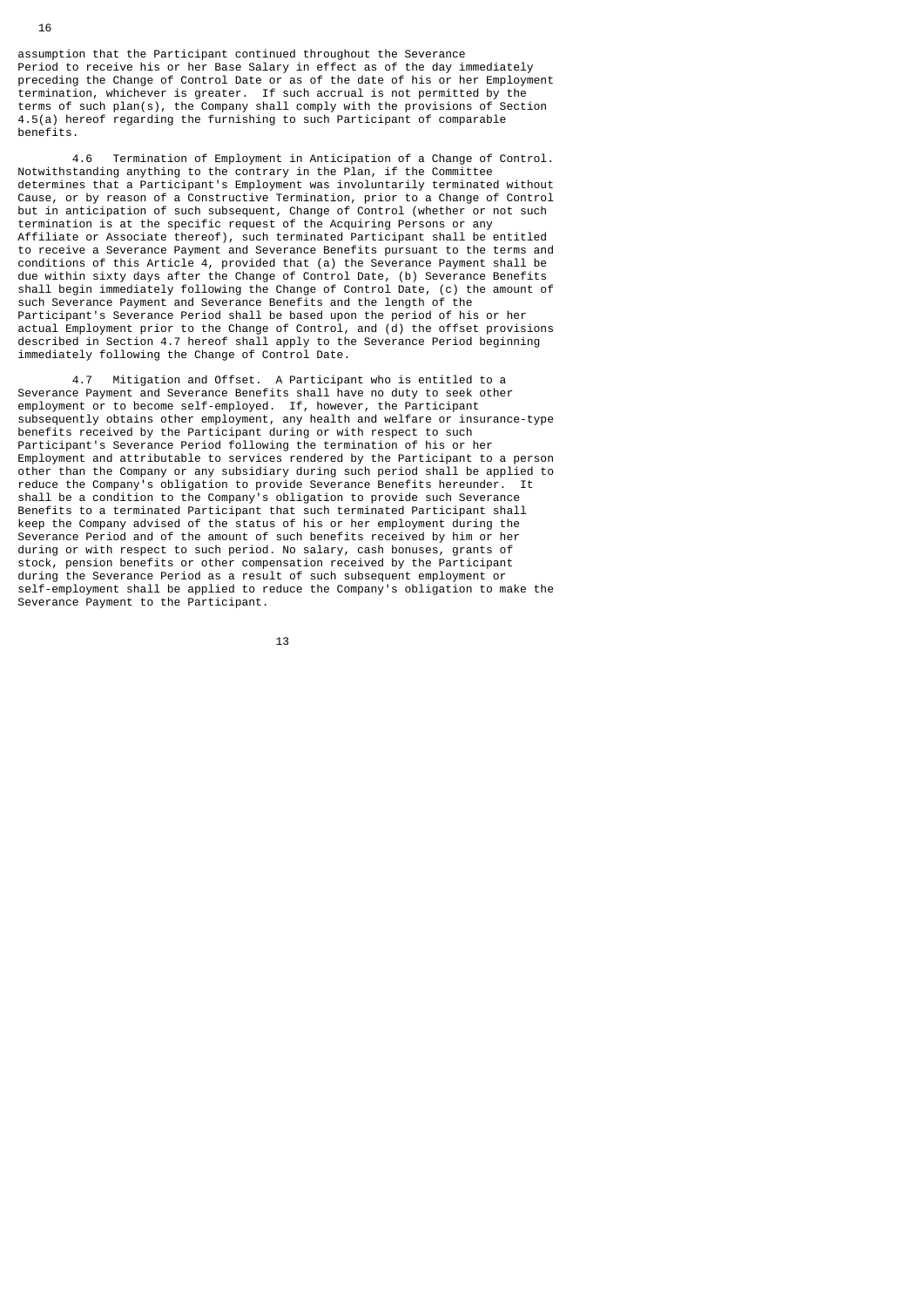4.8 Section 280G Limitation. If, in the opinion of the Company's independent public accountants, any payment or benefit received or to be received by a Participant in connection with a Change of Control (whether pursuant to the Plan or any other plan or agreement to which the Participant is a beneficiary) would not be deductible for federal income tax purposes, in whole or in part, by the Company or any other Person making such payment or providing such benefit by reason of Section 280G of the Code, the aggregate such payments and benefits to be provided to the Participant shall be reduced (with the Severance Payment and Severance Benefits provided by the Plan being the first reduced) to the minimum extent necessary so that no portion of such aggregate payments and benefits is not deductible by reason of Section 280G of the Code. For purposes of the foregoing provision, (a) the value of any non-cash benefits or any deferred or contingent payment or benefit shall be determined in accordance with the principles of Section 280G of the Code, (b) no payment or benefit not constituting, in the opinion of such accountants, a "parachute payment" within the meaning of Section 280G of the Code shall be included in determining the aggregate amount of such payments and benefits, and (c) no payment or benefit, the receipt or enjoyment of which has been waived in writing by the Participant, shall be included in determining the aggregate amount of such payments and benefits.

 4.9 Source of Payments. All amounts paid by the Company in connection with the Plan (including, without limitation, Severance Payments and payments regarding Severance Benefits) shall be made from the general assets of the Company.

 4.10 Other Plans and Agreements. The terms and conditions of the Plan shall not affect a Participant's right to receive any other compensation or benefits provided for in any other plan or agreement to which such Participant may be a party or as to which such Participant may be a beneficiary.

# ARTICLE 5 GENERAL PROVISIONS

 5.1 Successors and Assigns. The Plan shall be binding upon, and shall benefit, the successors and assigns of the Company and the Participants. Without limiting the generality of the foregoing, any successor-in-interest to the Company (including, without limitation, any Person into which the Company may merge and any Person who employs all or substantially all of the employees of the Company and its Subsidiaries in connection with the acquisition of all or substantially all of the assets of the Company and its Subsidiaries taken as a whole) shall assume all of the obligations of the Company under the Plan. Furthermore, if a Participant dies prior to receiving any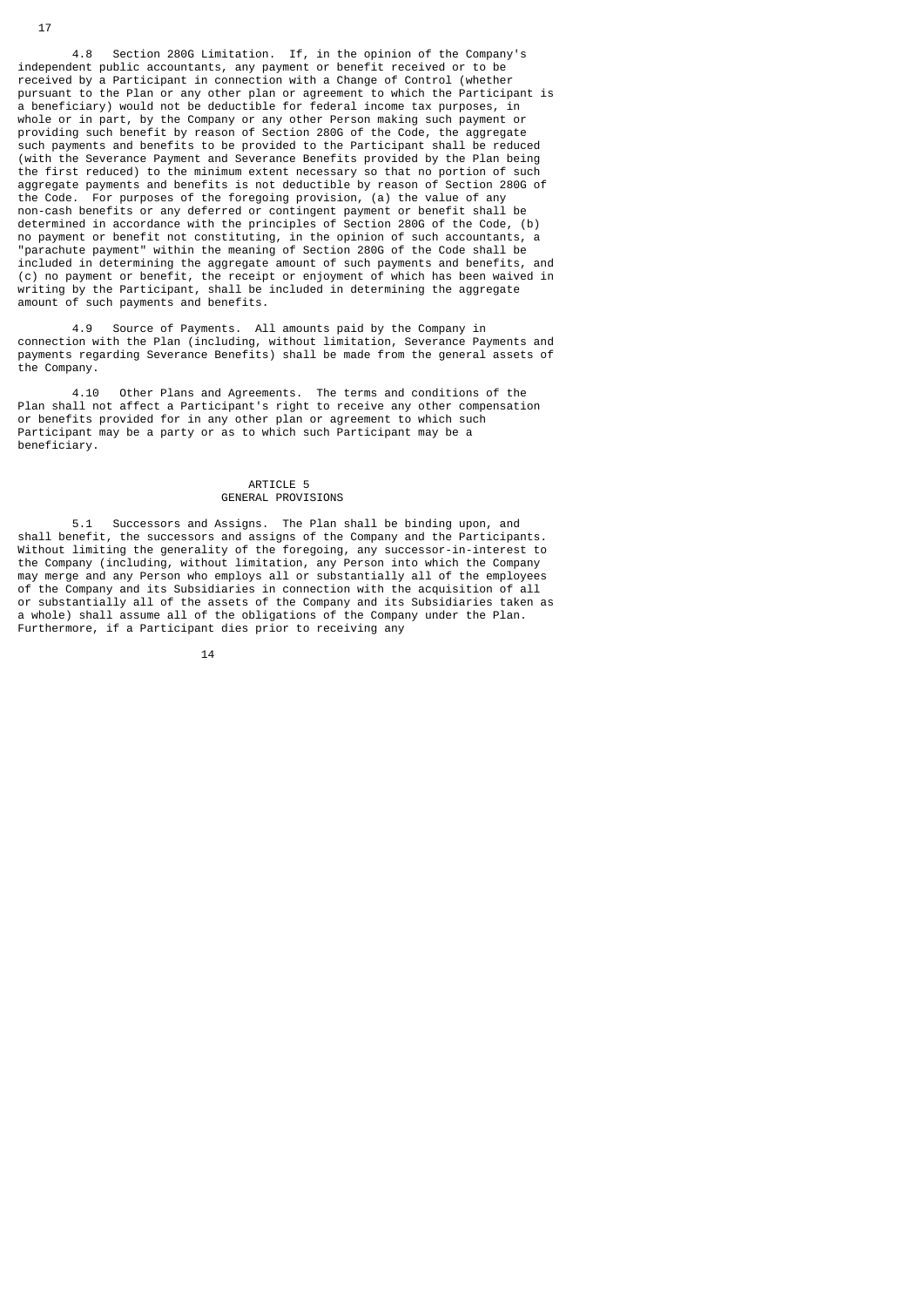Severance Payment to which he or she is entitled, such payment shall be made to the Participant's estate or legal representative.

 5.2 No Other Rights. Neither the adoption or maintenance of the Plan nor anything contained herein shall, with respect to any present or former employee of the Company or any Subsidiary, be deemed to create any contract or other right or interest under the Plan or in any funds other than as specifically provided herein. Without limiting the generality of the foregoing, neither the adoption or maintenance of the Plan nor anything contained herein shall, with respect to any Participant, be deemed to constitute an assurance of continued employment and, in the absence of a written employment agreement to the contrary, any Participant's employment may be terminated "at will".

 5.3 Governing Laws; Enforcement of the Plan. The Plan shall be governed by, and construed and enforced in accordance with, the internal laws of the State of California. Participants, the Committee and the Company shall each be entitled to bring a legal action to enforce the Plan. The unsuccessful party to any such action shall pay to the successful party all costs and expenses, including, without limitation, reasonable attorneys' fees, incurred therein by the successful party.

5.4 Amendment and Termination of the Plan.

 (a) During the initial four years of the Term of this Plan (the "Initial Period") and during any extension beyond the Initial Period (an "Extended Period"), no changes or amendments may be made to the Plan which would be adverse to the interests of Participants except as provided below. Unless so amended, the Plan shall remain in effect for the full Term.

 (b) During a period of ninety days (the "Amendment Period") just prior to the end of the Initial Period and just prior to the end of any Extended Period, the Board may make such amendments as it may desire to the Plan, including termination of it, provided, however, that no amendment or termination adverse to the interests of Participants shall be adopted during such period(s) if a Change of Control has occurred or is imminent, threatened or under consideration by the Board.

 (c) The Plan shall automatically be extended for an additional two-year period at the end of the Initial Period and at the end of each Extended Period until such time as the Term has expired unless the Plan has been terminated or has been amended as herein provided in a manner which would change such extension period.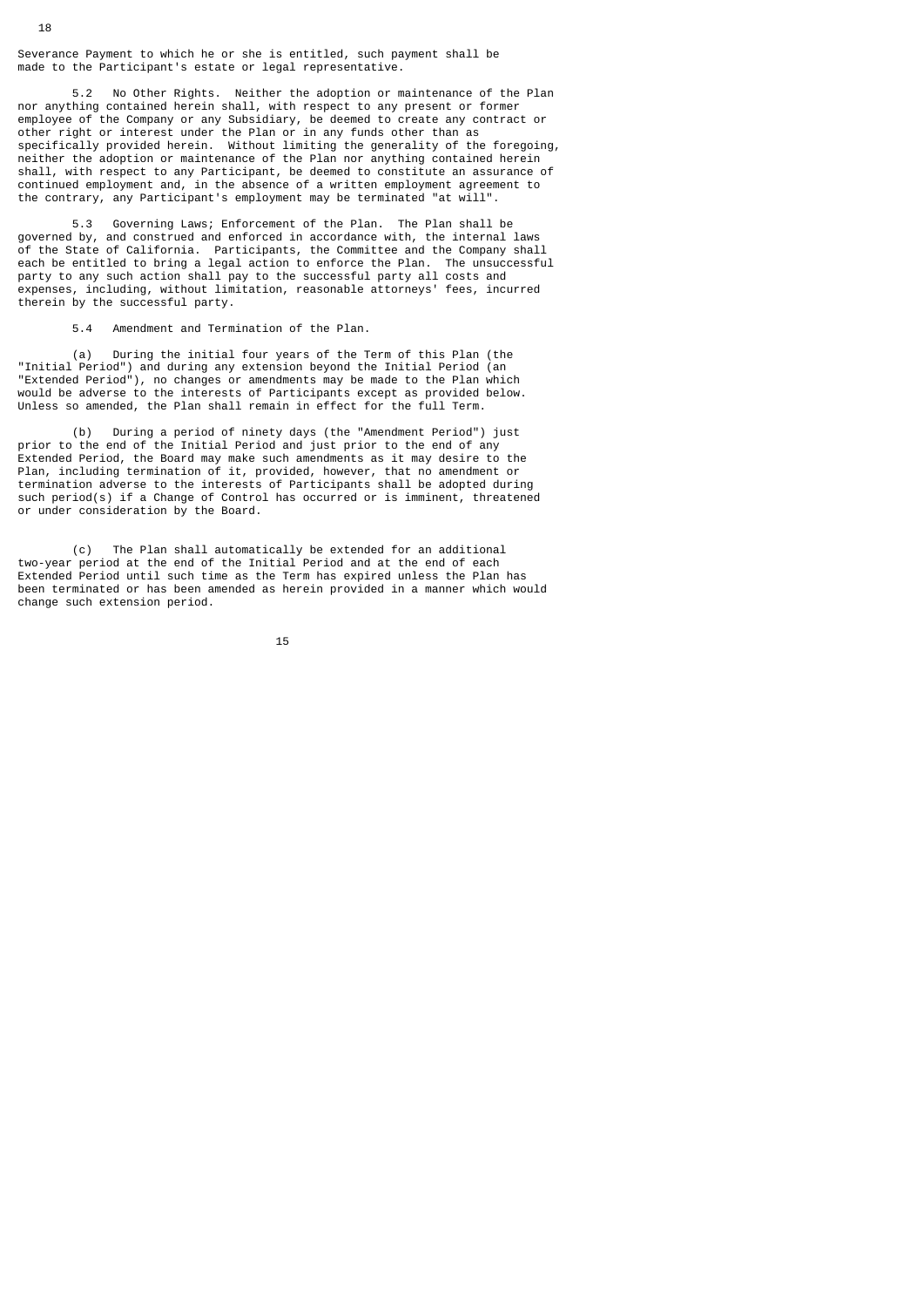IN WITNESS WHEREOF, the Company has caused the Plan to be adopted and to become effective as of January 18, 1990.

 WESTERN DIGITAL CORPORATION By CHARLES A. HAGGERTY ------------------------- Its Chairman, President & CEO ----------------------------- By ROBERT L. ERICKSON ------------------------- Its Vice President, Law and Secretary -------------------------------------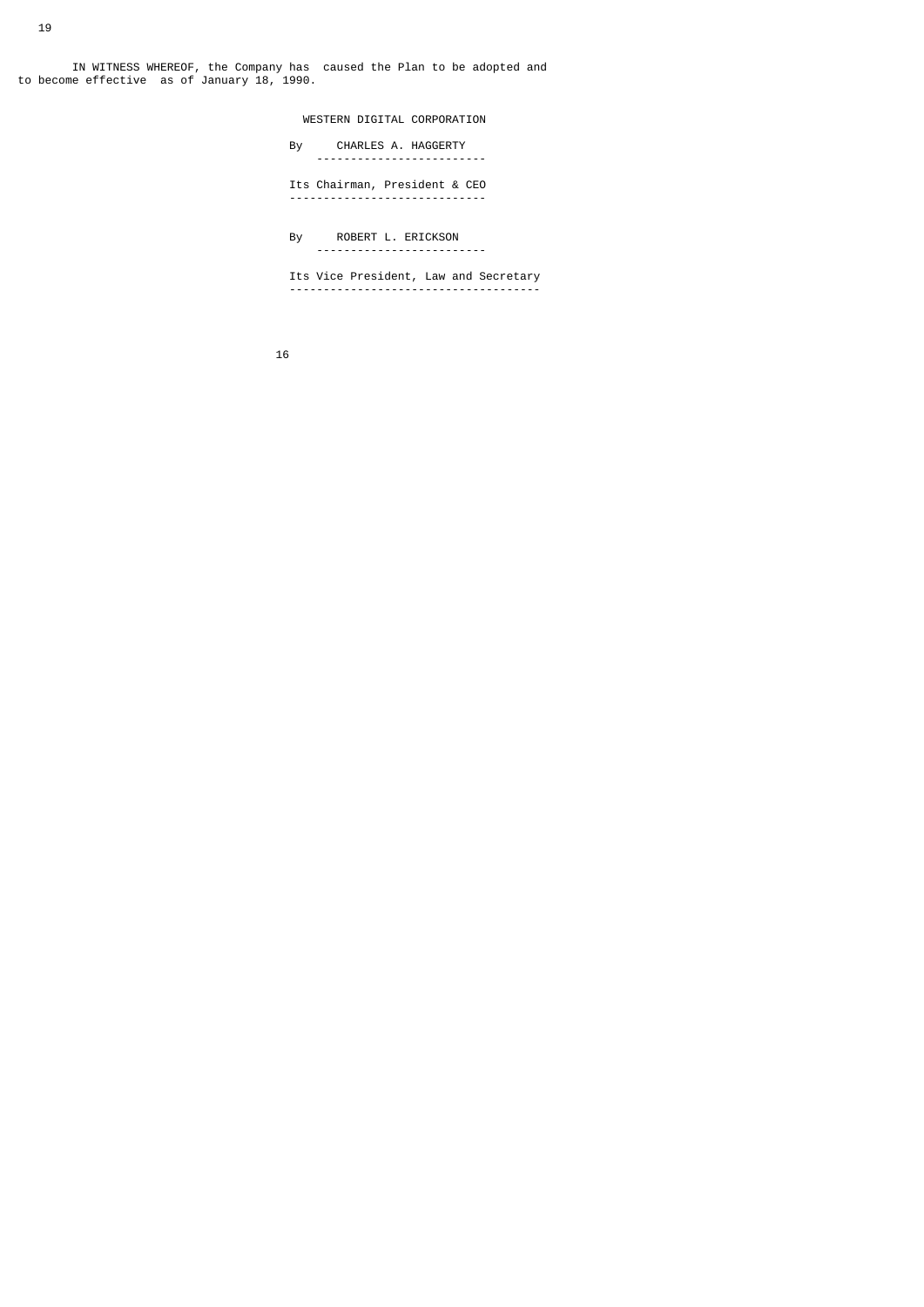# EXHIBIT 10.14

# SUMMARY DESCRIPTION

#### **OF** the contract of the contract of the contract of the contract of the contract of the contract of the contract of the contract of the contract of the contract of the contract of the contract of the contract of the contr WESTERN DIGITAL CORPORATION MANAGEMENT INCENTIVE COMPENSATION PLAN

Pursuant to this plan (which is reviewed and approved annually), officers and certain other key employees above a designated grade level are eligible to receive cash bonuses based on specified performance goals in the areas of profitability, linearity of shipments and quality. For fiscal 1995, executive officers can earn bonuses of up to 100% of their base pay (up to 140% for the Chief Executive Officer). Payouts are keyed to a sliding scale based on predetermined target levels for the applicable performance goal. The aggregate of all payments made under this plan are not to exceed ten percent of pretax operating profit for the applicable fiscal year.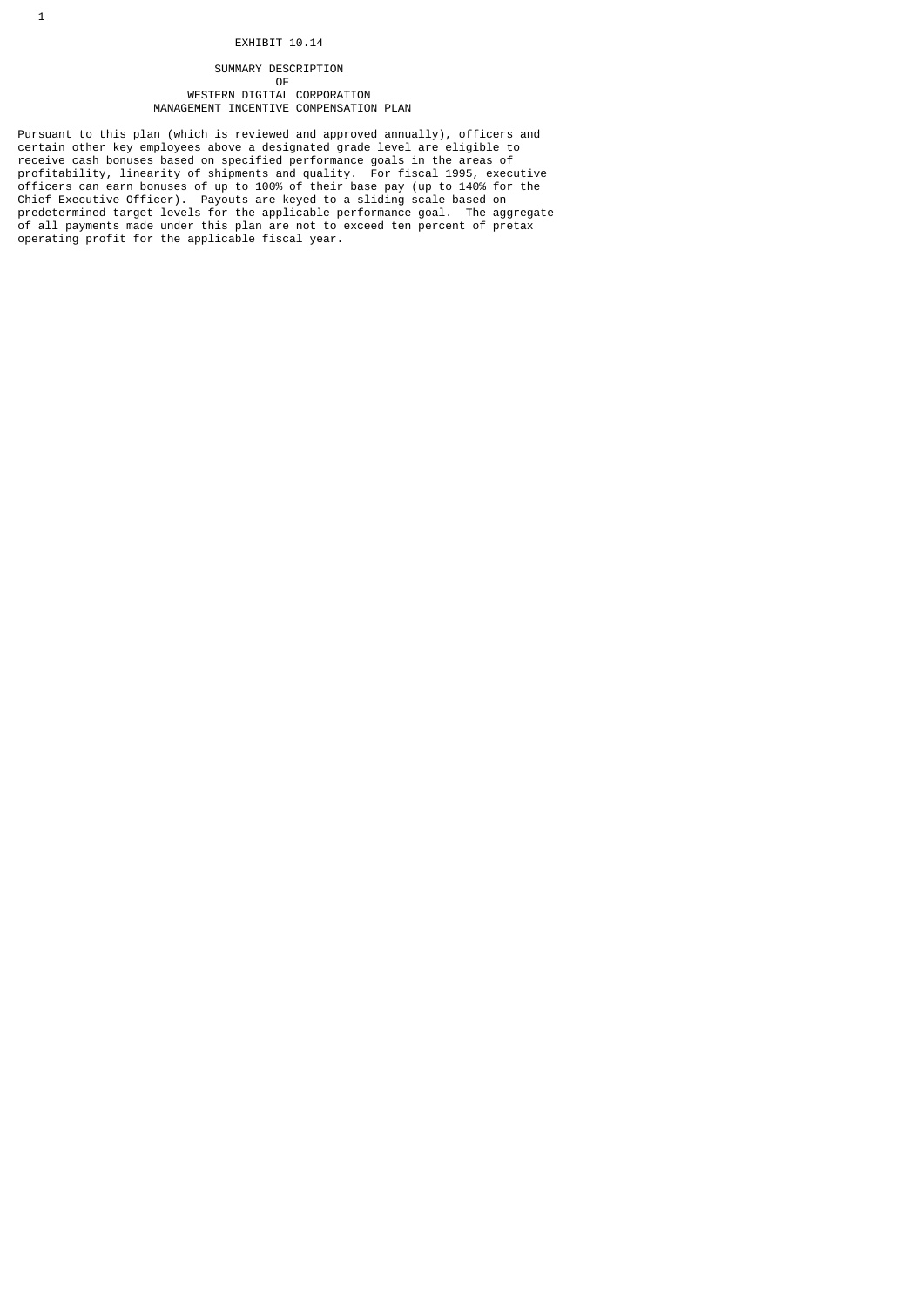WAFER AND DIE PURCHASE CONTRACT

Effective as of July 18, 1994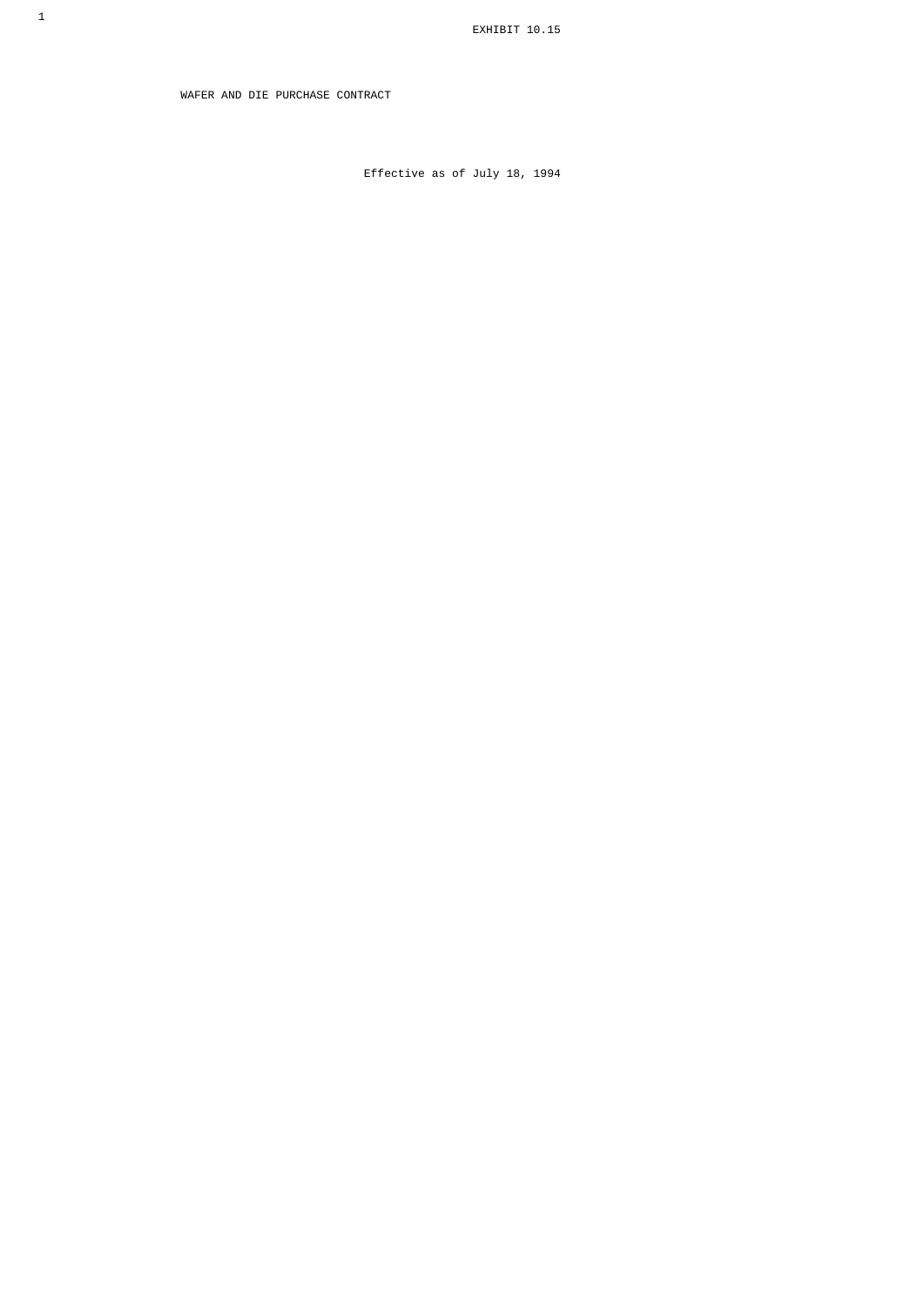|     | 1                                                                                               |
|-----|-------------------------------------------------------------------------------------------------|
| 1.  | 2                                                                                               |
| 2.  | OUALIFICATION PHASE: CONDITIONS PRECEDENT TO, AND INCENTIVES TO REACH, PRODUCTION PHASE, .<br>4 |
| 3.  | 7                                                                                               |
| 4.  | PRICING PHASES FOR PRODUCT ORDERING: UNPROBED WAFERS, PROBED WAFERS, AND DIE<br>-9              |
| 5.  | - 10                                                                                            |
| 6.  |                                                                                                 |
| 7.  | 12                                                                                              |
| 8.  |                                                                                                 |
| 9.  | - 14                                                                                            |
| 10. |                                                                                                 |
| 11. | 16                                                                                              |
| 12. |                                                                                                 |
| 13. |                                                                                                 |
| 14. |                                                                                                 |
| 15. | 19                                                                                              |
| 16. |                                                                                                 |
| 17. |                                                                                                 |
| 18. |                                                                                                 |
| 19. | 25                                                                                              |
|     | -i-                                                                                             |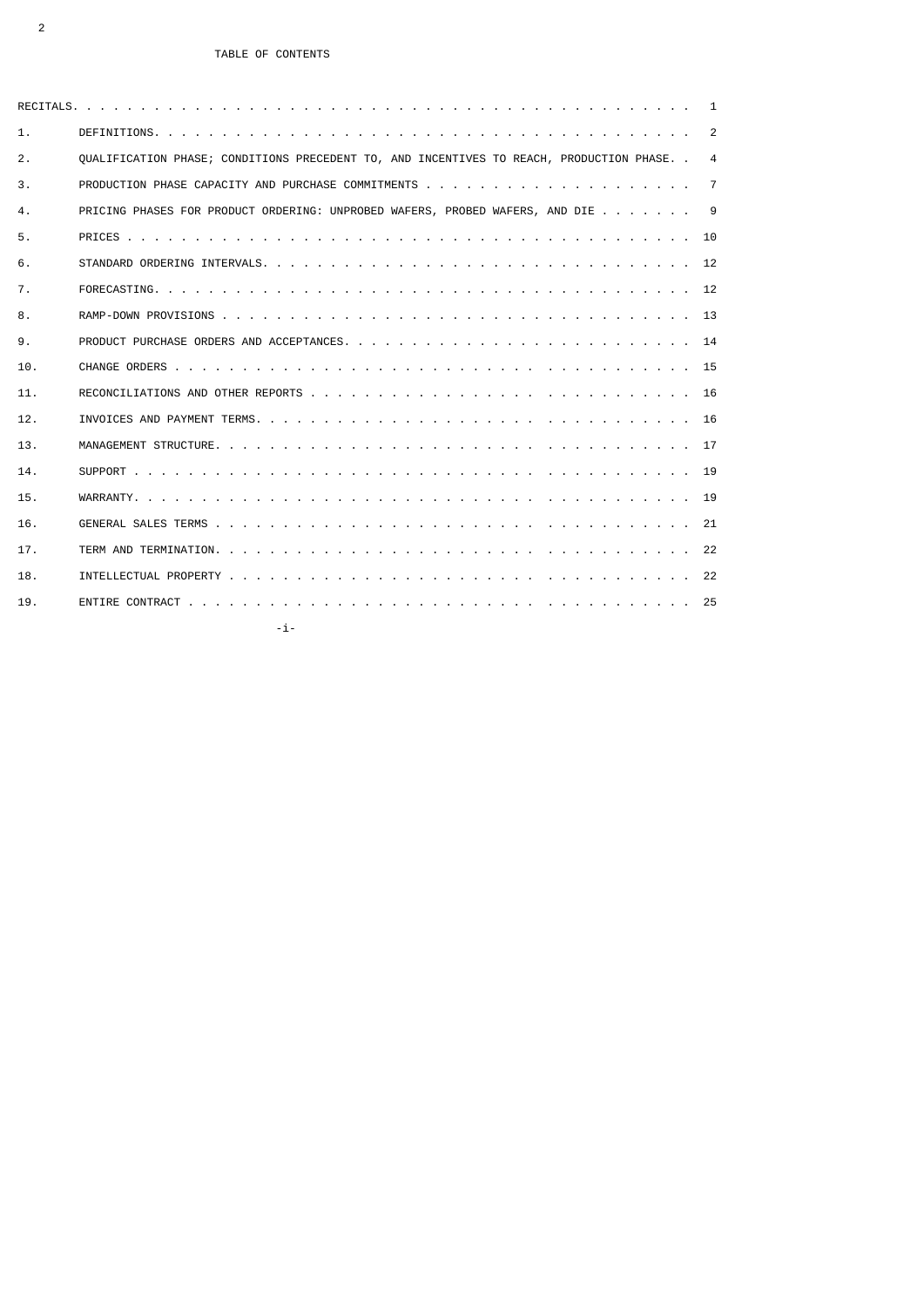- EXHIBIT A QUANTITIES, PRICING, ETC.
- EXHIBIT B  $4$ -CORNER TEST / EXPERIMENTAL LOTS
- EXHIBIT C STANDARD DIE YIELD REFERENCES
- EXHIBIT D CHANGE ORDER/CANCELLATION COMPENSATION (See Section 10.3 and Exhibit "A" of Contract) WORK IN PROCESS (W.I.P.) CANCELLATION CHARGES
- EXHIBIT E LIST OF SPECIFICATIONS AND "QUAL MEMO"
- EXHIBIT F TERMS AND CONDITIONS CONCERNING DESIGN SERVICES ACTIVITIES
- EXHIBIT G SCHEDULE OF MILESTONES

-ii- $\overline{\phantom{a}}$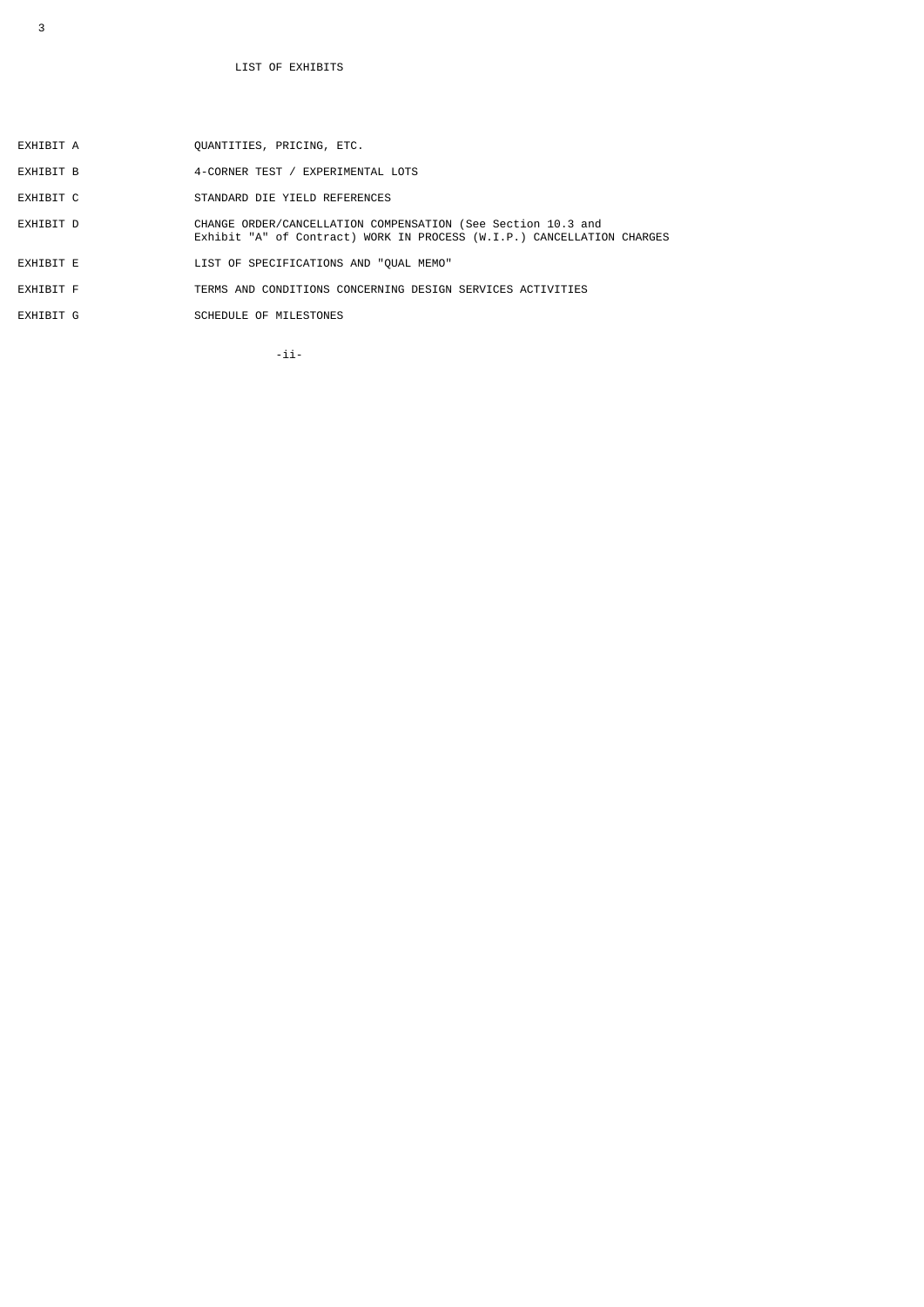# WAFER AND DIE PURCHASE CONTRACT

 This WAFER AND DIE PURCHASE CONTRACT (this "Contract") is entered into effective as of July 18, 1994 (the "Effective Date"), by and between American Microsystems, Inc. having a place of business at 2300 Buckskin Road, Pocatello, Idaho 83201 ("AMI"), and Western Digital Corporation, a Delaware corporation having a place of business at 8105 Irvine Center Drive, Irvine, California ("WDC"). AMI and WDC are hereinafter collectively referred to as the "Parties."

RECITALS:

A. WDC designs, develops, makes or has made, markets, and sells various computer-related products including but not limited to complementary symmetry metal oxide semiconductor ("CMOS") integrated-circuit chips embodying WDC-originated designs ("WDC Proprietary Chips").

B. WDC owns intellectual property rights relating to the WDC Proprietary Chips.

C. WDC wants to ensure it can, on a long-term basis, buy mutually agreed-upon quantities of the wafers it needs to complete the assembly and final test of those WDC Proprietary Chips. WDC wants to cooperate with AMI during a "Qualification Phase" hereunder to qualify AMI as a vendor of wafers, and also to assess AMI's design support capability. Subject to AMI's becoming qualified and subject to satisfactory assessment of AMI's design support capability, WDC is willing to commit to buying a major portion of its requirements from AMI during a "Production Phase" hereunder.

D. AMI is in the process of developing wafer fabrication and probe testing capacity which AMI will want to keep loaded on a long-term basis. Subject to the successful installation and qualification of such capacity, and subject to the terms and conditions hereof, AMI is willing to commit, during the Production Phase, to allocate capacity sufficient to meet mutually agreed-upon wafer supply quantities for WDC.

E. The Parties want to cooperate during the Qualification Phase to utilize software tools collectively referred to herein as "AMI's Design System" to define the detailed design of certain of WDC's Proprietary Chips in forms involving cell designs within AMI's now-existing library of such cells ("Standard Cells") and involving other cells specially developed by AMI for WDC ("Custom Cells") under terms and conditions set forth in Exhibit F attached hereto. The Parties also want to provide for the grant of a license from AMI to WDC and the terms and conditions thereof, which license shall provide WDC with rights to make and have made these certain chips embodying such cells and any other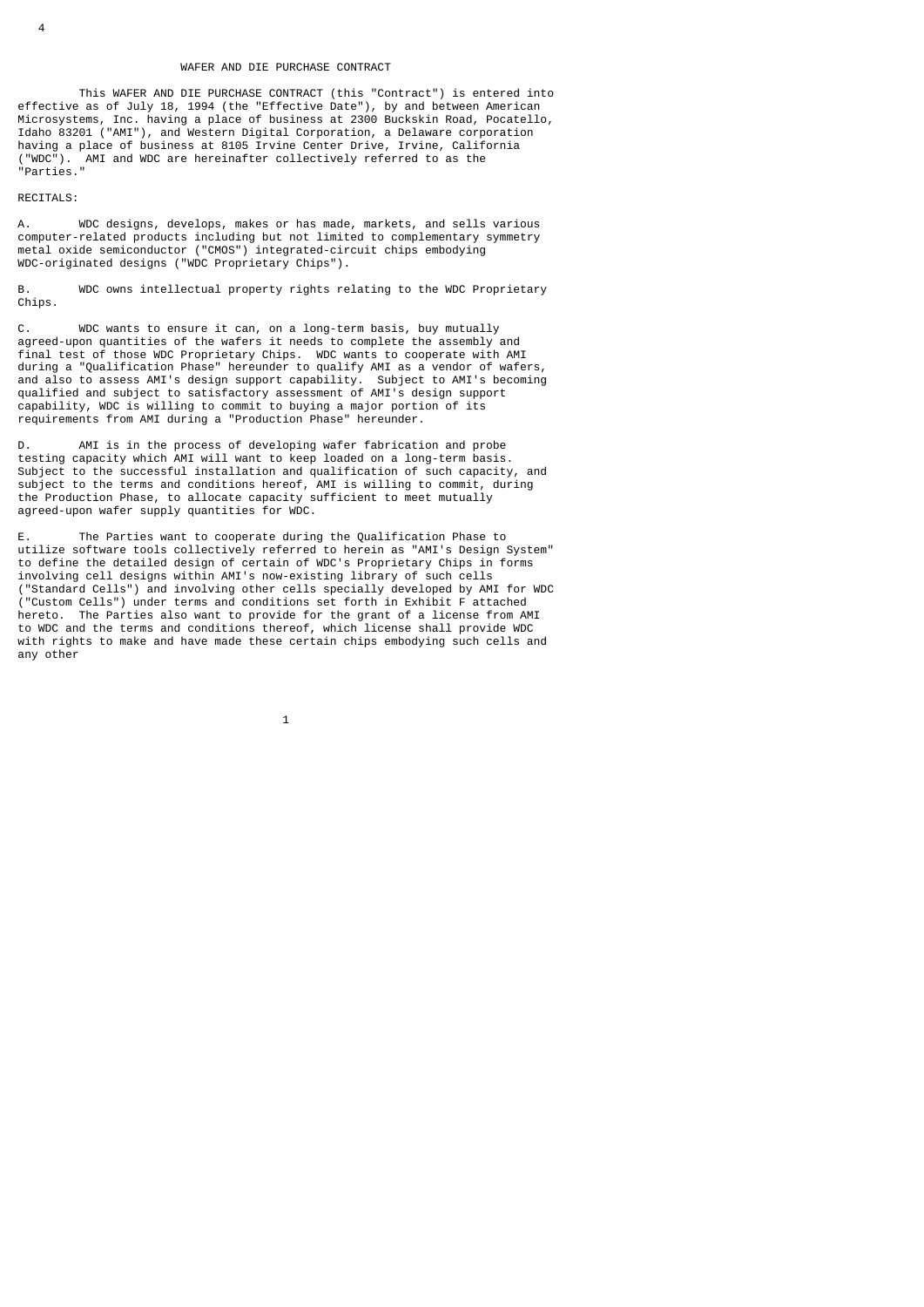such chips hereafter designed utilizing AMI's Design System to involve such cell designs from AMI's library.

NOW, THEREFORE, in view of the foregoing recitals, and in consideration of, and subject to, the representations, conditions and covenants herein, the Parties agree as follows:

1. DEFINITIONS:

 The definitions set forth in this Article 1 shall apply to the corresponding words and phrases set forth with initial capitalization in this Contract, whether used in the singular or the plural.

1.1 "D(0)" shall have the meaning given to it in Exhibit C.

1.2 "Demand Shortfall" shall mean, with respect to an AMI fiscal month during the Production Phase in which WDC requests via Weekly Releases for the month, less than \* of the Monthly Run Rate, a number of units determined by computing the product \* and the Monthly Run Rate and subtracting therefrom the number of Equivalent Wafers WDC requested for the month.

1.3 "Device" shall mean a die that is identified by a WDC manufacturing device code, regardless of whether or not the die has been separated from a Wafer.

1.4 "Die" shall mean an individual integrated-circuit in Wafer form.

1.5 "Die Price" shall have the meaning set forth in Section 5.3.

1.6 "Die Specifications" shall mean, for each respective Device, the specifications the Parties designate pursuant to Section 2.2 (which may include, but are not necessarily limited to, the database tape, probe program, and applicable process, MAP and visual information).

1.7 "Estimated die per Wafer" and its abbreviation "ED/W" shall have, with respect to Wafers having a reduced wafer price and with respect to Ordered Die ordered for delivery during each standard die pricing phase, the same meaning as the term "Net D/W" (set forth in Exhibit C attached hereto as a function of D(0) at the applicable D(0) (the applicable D(0) depends upon the quarter in which the Wafer is ordered for delivery), and shall have, with respect to Ordered Die ordered for delivery during each experience-based die pricing phase, the meaning set forth in Section 5.5.

\* Confidential treatment

2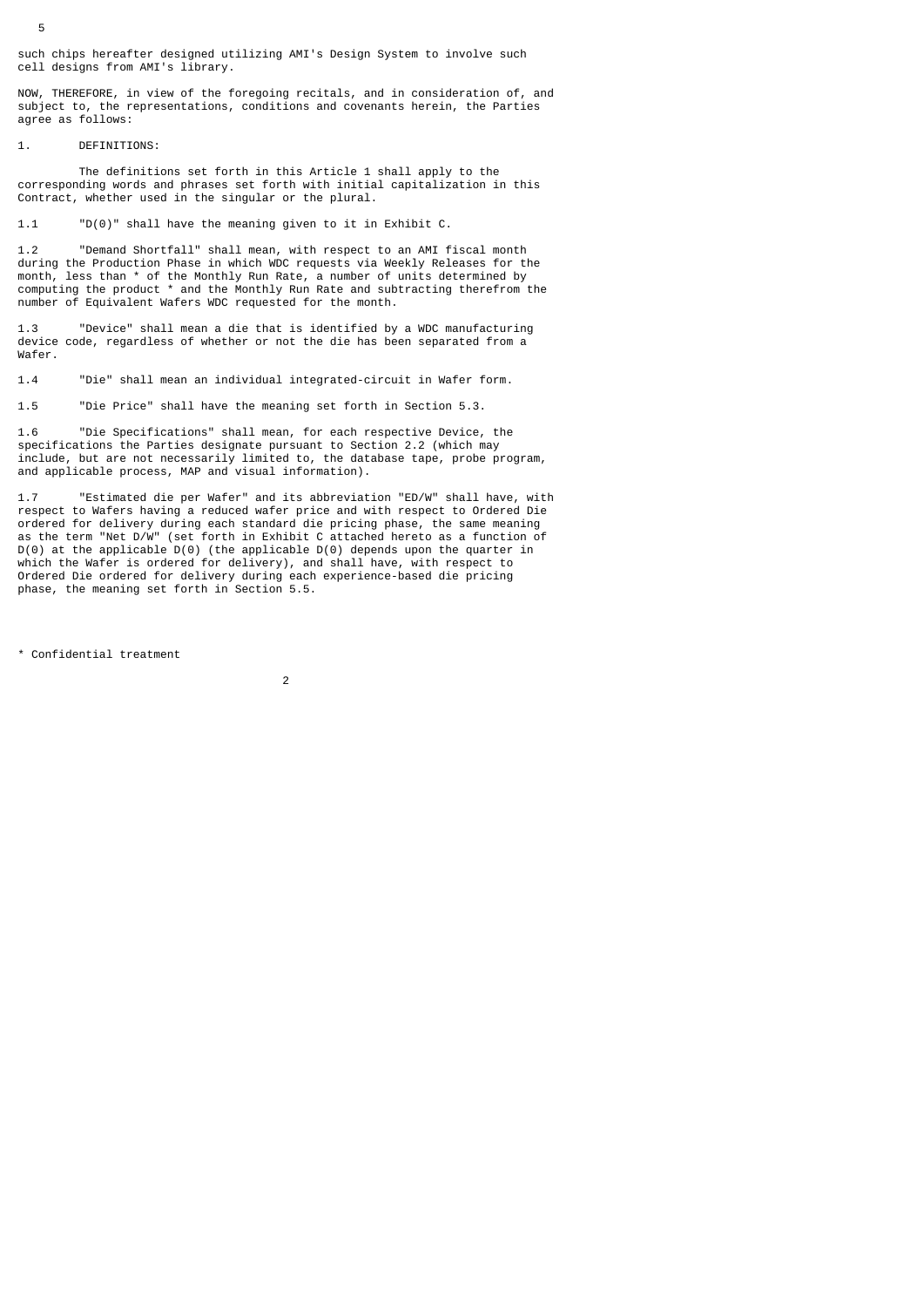1.8 "Equivalent Wafer" shall mean, with respect to a number of Wafers to be purchased and sold under this Contract, either a DLM Wafer or 1.25 times a TLM Wafer.

1.9 "Lot" shall mean a group of Wafers (each Wafer containing a quantity of Devices) which are processed as a group. Each Lot will be assigned a specific alpha/numeric identification that distinguishes it from any other Lot.

1.10 "Lot Size" shall mean the number of Wafer Starts in a lot. For an Engineering lot, the Lot Size shall be variable, upon mutual agreement, from five (5) to twenty-five (25) wafer starts. For a production run, the Lot Size shall be twenty-five (25) wafer starts.

1.11 "Monthly Run Rate" shall mean, with respect to each AMI fiscal month during the Production Phase, the number of Equivalent Wafer starts determined by multiplying the Weekly Run Rate by the number of weeks in AMI's fiscal month.

1.12 "New Device" shall mean, with respect to a Device that has entered a Die-pricing phase, a Device having an all mask level change; thus, if WDC revises a Device in a way that affects one or more masks, the revised Device shall not be a New Device unless the die size changes.

1.13 "Ordered Die" shall mean Die ordered as such, whether in a Weekly Release or a change order thereto (Ordered Die shall be priced either as standard-priced die or experienced-priced die).

1.14 "Ordered Wafers" shall mean Wafers ordered as such, whether in a the group of the first 5000 Wafers (whether the 5000 Wafers consist of TLM Wafers or are a mix of TLM or DLM Wafers) or otherwise (Ordered Wafers shall be priced as either as standard-priced Wafers or reduced-priced Wafers).

1.15 "Products" shall mean any product WDC orders in a Weekly Release accepted by AMI in writing pursuant to Section 1.22 under this Contract, whether ordered as Die or as Wafers.

1.16 "Supply Shortfall" shall mean, with respect to an AMI fiscal month in which AMI accepts via accepted Weekly Releases for the month, a number of Equivalent Wafers less than a "Supply Floor" equal to the lesser of: (a) \* of the Monthly Run Rate, or (b) the sum of: (1) the number of Equivalent Wafer starts WDC requests for each week in the month in which WDC requests less than \* of the Weekly Run Rate, and (2) \* of the Weekly Run Rate for all other weeks in the month, and shall be determined by subtracting the number of Equivalent Wafers AMI accepted for the month from the Supply Floor.

\* Confidential treatment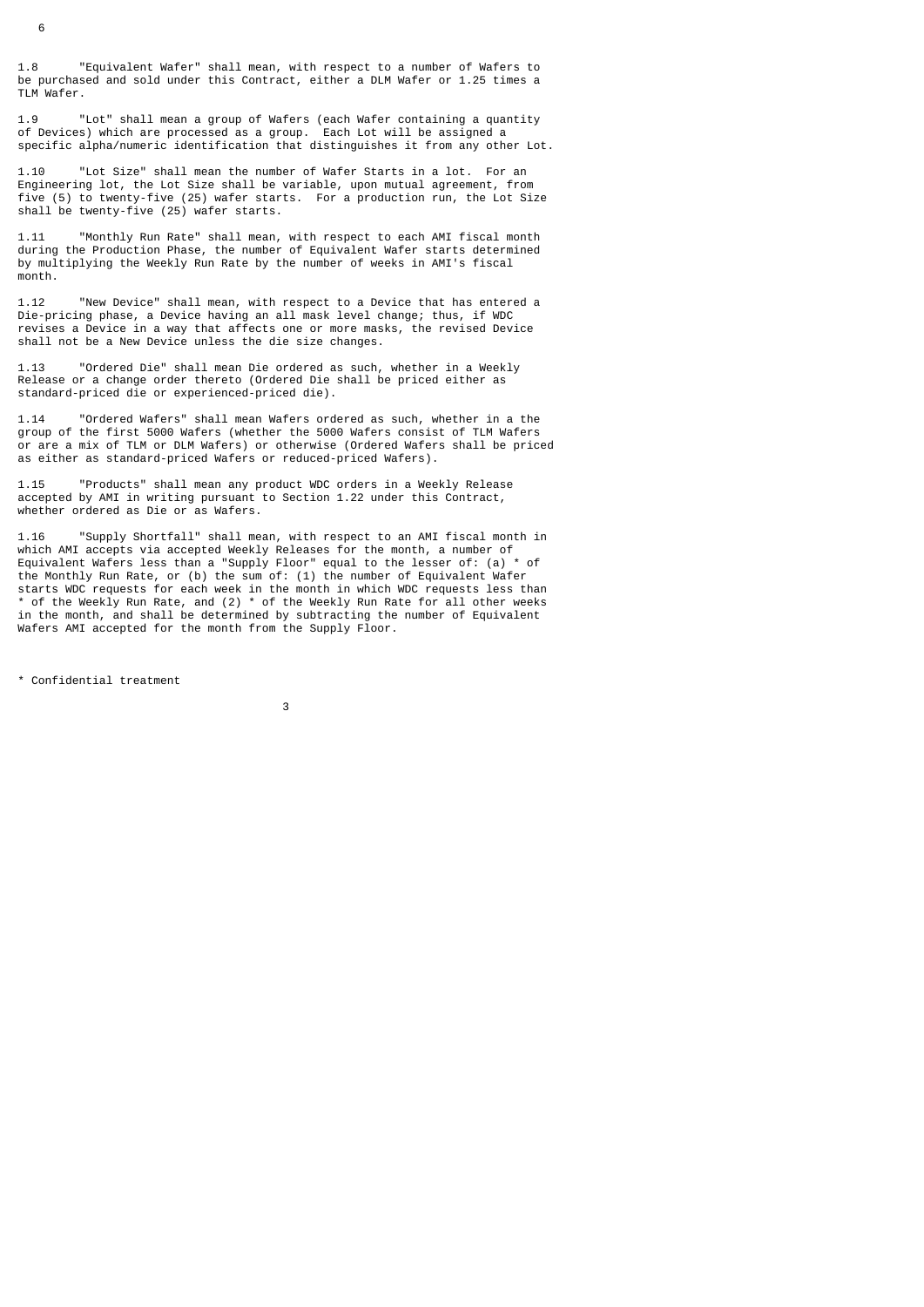1.17 "Unprobed Wafer Price" and "UWP" shall mean, with respect to each quarter hereunder and with respect to DLM Wafers and TLM Wafers, respectively, the prices set forth in Exhibit A in the lines headed "PRICE (UWP)" and entitled "DLM" and "TLM," respectively, or such other price as may result from any amendment the Parties may hereafter agree upon in writing.

1.18 "Wafer" shall mean any 5" Wafer that AMI shall fabricate for WDC pursuant to this Contract; AMI shall backgrind every Wafer before delivery to WDC.

1.19 "Wafer Specifications" shall mean, for each respective Device, the specifications the Parties designate pursuant to Section 2.2.

1.20 "Weekly Acceptance" shall mean a written acceptance by AMI of a Weekly Release under this Contract.

1.21 "Weekly Demand Shortfall" shall mean, with respect to any week during the Production Phase in which WDC requests via a Weekly Release for the week, a number of Equivalent Wafer starts less than \* of the Weekly Run Rate, a number of units determined by computing the product of \* and the Weekly Run Rate and subtracting therefrom the number of Equivalent Wafers WDC requested for the week.

1.22 "Weekly Release" shall mean a written purchase order placed by WDC under this Contract.

1.23 "Weekly Run Rate" shall mean, with respect to each quarter during the Production Phase, the number of Wafer starts set forth in Exhibit A in the line entitled "DLM (WSPW)" or such modified number as may result from any Ramp-down notice or from any amendment the Parties may hereafter agree upon in writing.

2. QUALIFICATION PHASE; CONDITIONS PRECEDENT TO, AND INCENTIVES TO REACH, PRODUCTION PHASE

2.1 During the Qualification Phase, the Parties shall cooperate in good faith to determine as soon as possible whether AMI's wafer fabrication processes and quality control procedures are compatible with WDC's needs. The Qualification Phase commences on the Effective Date and will expire either upon the commencement date of a Production Phase of this Contract or upon the termination date of this Contract. The commencement date of the Production Phase, if any, shall be the date the Parties hereafter agree upon in writing based upon the Parties' agreement that the tasks set forth in this Article have been successfully completed. This Contract terminates for failure of qualification without liability to either Party (other than for a breach of the duties of good faith performance of the tasks set forth in this

\* Confidential treatment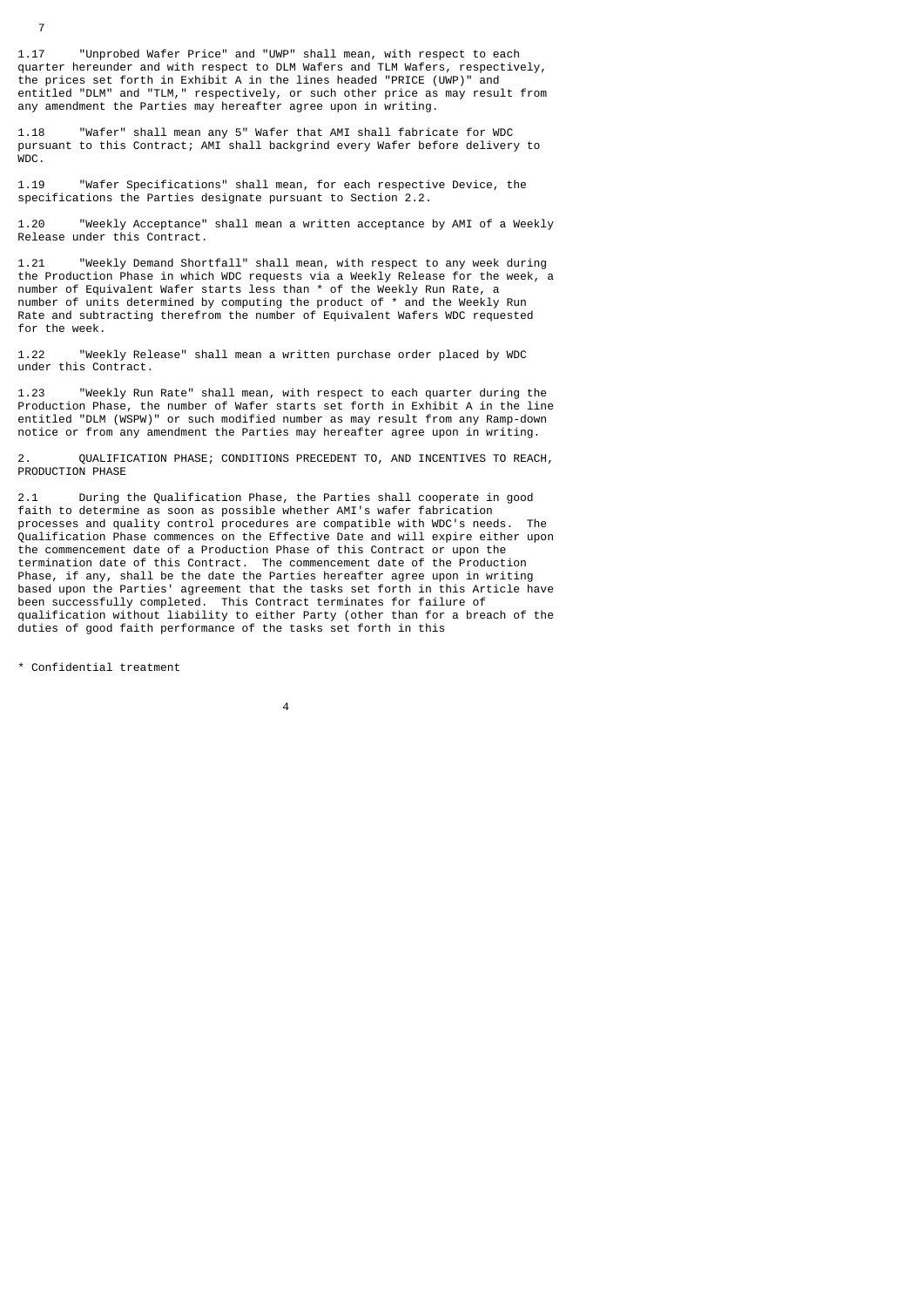Article) either on March 31, 1995, or, if both Parties deem it desirable to extend the maximum duration of the Qualification Phase, on such later date that the Parties hereafter agree upon in writing.

2.2 The Parties shall confer to compare WDC's standard wafer and die specifications (a list of which is attached hereto as Exhibit E) with AMI's standard wafer and die specifications (AMI Document No. 5501010), and in good faith resolve all differences between such specifications and agree upon in writing a Die Specification and a Wafer Specification that shall govern during the Production Phase.

2.3 AMI shall exercise good faith efforts to expand its wafer fabrication capacity by installing fabrication and test equipment it deems necessary to enable it to manufacture probed Wafers for WDC in the quantities specified in Exhibit A. AMI shall keep WDC fully informed concerning AMI's progress on this task, and shall give WDC prompt notice of any information that indicates the possibility of a material delay in its ability to, or any inability to, obtain, install, and qualify such equipment. If, for any reason beyond AMI's control, AMI is unable to obtain and install such equipment in sufficient time to meet scheduled ramp-up of production, AMI may request WDC to extend the maximum duration of the Qualification Phase, which request shall not be unreasonably refused.

2.4 At no charge to WDC, AMI shall:

- (a) Start fifty (50) Wafers (in two independent Lots) to produce Die embodying AMI's standard evaluation circuit, and complete the manufacture, including packaging, of such Die;
- (b) Test such packaged Die in accordance with test procedures set forth in a memorandum dated June 16, 1994, and captioned "Qualification Plan for AMI CW (0.8 micron) Diffusion Process," (the "Qual memo") a copy of which is included in Exhibit E attached hereto; and<br>(c) Disclose all such tes
	- Disclose all such test results in writing to WDC.
- 2.5 At WDC's cost in the amount set forth in this section, AMI shall: (a) Start twenty-five (25) Wafers to produce Die embodying a Device that WDC shall designate as a "Qualification Device,"
- and AMI shall complete the fabrication of these Wafers; (b) AMI shall test each of these Wafers in accordance with AMI's customary wafer-test standards (the "MAP test"), and shall deliver to WDC these Wafers, and written test results on a by-wafer basis setting forth normal
- $\sim$  5  $\sim$  5  $\sim$  5  $\sim$  5  $\sim$  5  $\sim$  5  $\sim$  5  $\sim$  5  $\sim$  5  $\sim$  5  $\sim$  5  $\sim$  5  $\sim$  5  $\sim$  5  $\sim$  5  $\sim$  5  $\sim$  5  $\sim$  5  $\sim$  5  $\sim$  5  $\sim$  5  $\sim$  5  $\sim$  5  $\sim$  5  $\sim$  5  $\sim$  5  $\sim$  5  $\sim$  5  $\sim$  5  $\sim$  5  $\sim$  5  $\sim$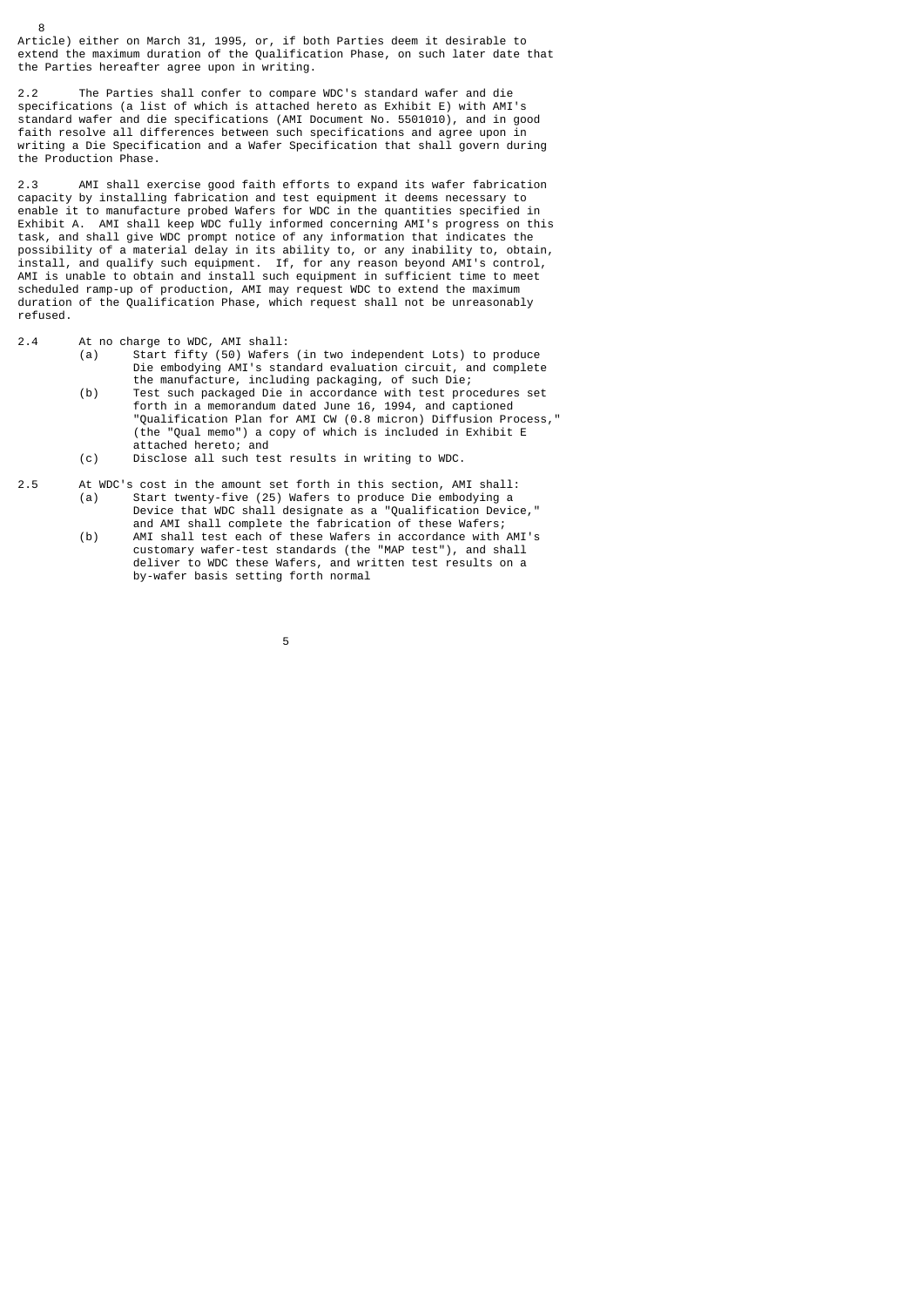parametric data and a certification for each Wafer that complies with AMI's customary wafer-test standards. Within thirty (30) days after delivery of these Wafers and the written test results and AMI's invoice therefor, \*

2.6 On reasonable notice and during regular working hours, AMI shall afford all persons designated by WDC who have agreed to be bound by appropriate confidentiality agreements and security arrangements to have access to all facilities AMI uses, whether its own or those of a subcontractor, to manufacture Wafers (including test) for all purposes relating to qualification of manufacturing operations. Promptly after the Effective Date, the Parties shall negotiate in good faith an agreement containing reciprocal indemnity clauses with respect to any personal injury or property damage caused by or to a Party's employee during a visit to the other Party's facility.

2.7 The Parties shall cooperate in good faith in joint efforts to derive from existing designs of two WDC Proprietary Chips compatible designs suitable for fabrication in AMI's process. These two WDC Proprietary Chips, as designed for compatibility with AMI's process, are referred to herein as "Candidate Production Chips." As of the Effective Date, WDC expects to designate its "Horizon" and "Enterprise" chips as the Candidate Production Chips. WDC may substitute one or two other chips at any time during the Qualification Phase, provided that doing so does not create unreasonable additional work or expense for or unreasonable additional burden on AMI. The joint efforts required under this Section include reasonable engineering support provided by both Parties to develop appropriate probe tests, test cards, and any other materials or processes reasonably required to complete the manufacture and testing of prototype runs of the Candidate Production Chips. Exhibit F attached hereto sets forth the general nature of the activities to be undertaken, briefly describes certain deliverables, and sets forth the compensation WDC shall pay to AMI. WDC has heretofore issued a purchase order in the amount of \*\* to get these activities started. If the scope of the work to be undertaken by AMI materially changes, the Parties shall negotiate in good faith to determine additional terms, including but not limited to more compensation to AMI, governing these activities.

2.8 At no charge to WDC, AMI shall:

 (a) Start fifty (50) Wafers (in two independent Lots) to produce Die embodying two Devices that WDC shall designate, and AMI shall complete the fabrication of

\* Confidential treatment

9

 $\sim$  6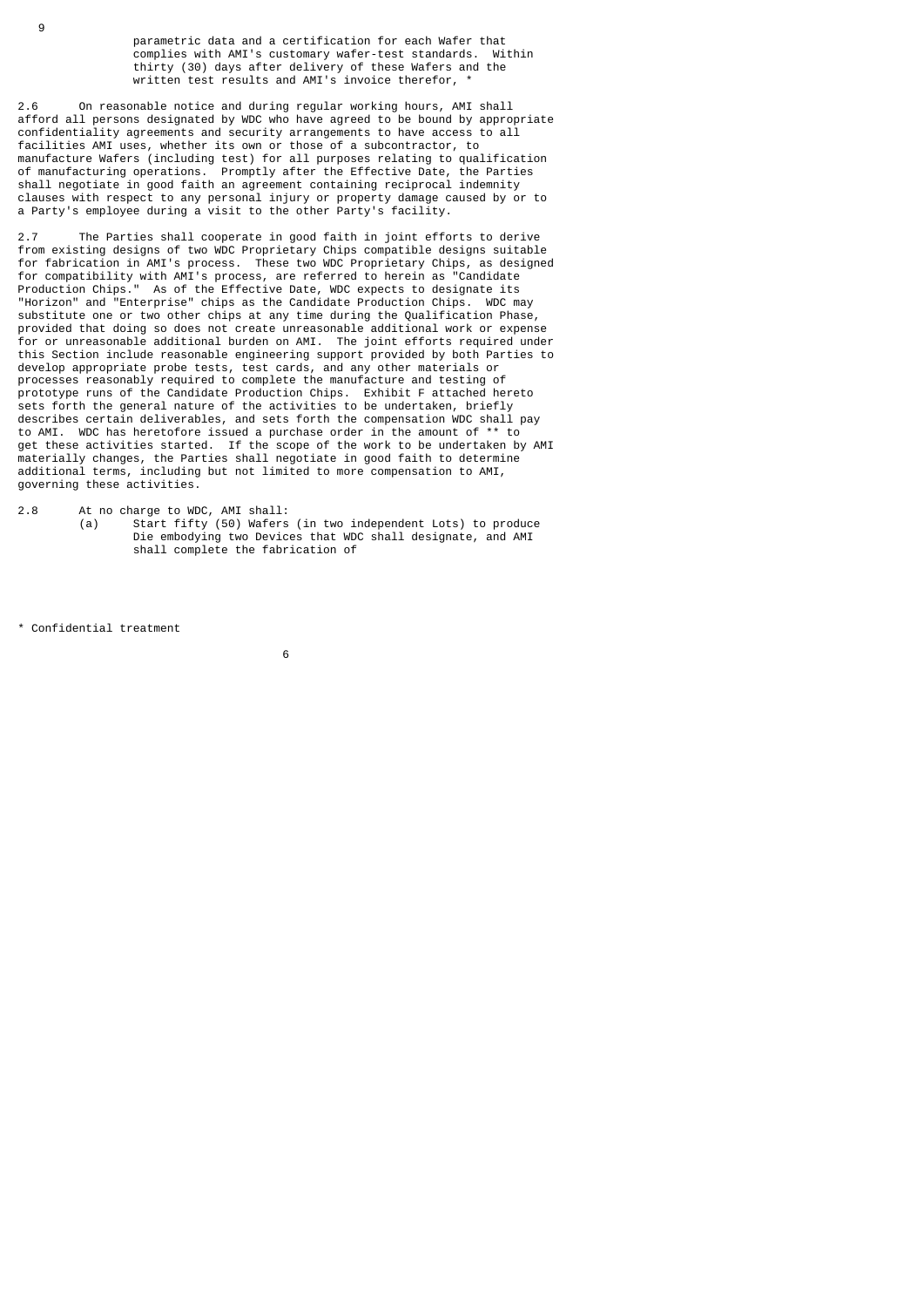- such Wafers, and at WDC's request shall complete the manufacture including packaging of a reasonable number of such Die;<br>(b) Test such
- (b) Test such packaged Die in accordance with the "Qual memo," a copy of which is included in Exhibit E attached hereto; and (c) Deliver to WDC these Wafers and packaged Die, and written test results on a by-wafer and by-die basis.

2.9 The following table sets forth incentive payments WDC shall make to AMI conditioned upon meeting the various possible dates for Qualification Complete (see Section 2.1) and for R1 Release Status (see the document identified as RL000100 Rev J0 listed in Exhibit E) for the two Candidate Production Chips:

2.10 The Parties' best estimate, as of the Effective Date, for the schedule of milestones leading up to the R1 releases is set forth in Exhibit G. The Parties shall confer regularly (not less than once per week) during the Qualification Phase and agree upon updates to the schedule of milestones. but for delays caused by WDC, AMI would have been able to meet any given target date for an incentive payment under Section 2.9, and if AMI has given prompt notice to WDC of the fact that WDC is causing such delay, WDC shall make the incentive payment provided that AMI satisfies the incentive conditions by a revised target date that is later than the original target date by the amount of the delay WDC caused.

2.11 AMI acknowledges and understands that there will highly likely be a need for repeatedly changing probe tests during the Qualification Phase, and that such test changes will not affect pricing during the Qualification Phase.

3. PRODUCTION PHASE CAPACITY AND PURCHASE COMMITMENTS

\*

3.1 Subject to the ramp-down provisions of Section 8.1, the force majeure provisions of Section 10.5, and the "make-or-pay" provisions of this Article 3, AMI commits to provide sufficient capacity during the Production Phase to fabricate, probe and sell to WDC all Products ordered by WDC in conformance with this Contract. AMI's commitment to provide capacity is limited to the quantities set forth in Exhibit A attached hereto.

3.2 Subject to the ramp-down provisions of Section 8.2, the force majeure provisions of Section 10.5, and the "take-or-pay" provisions of this Article 3, WDC commits to buy Products during the Production Phase in the quantities set forth in Exhibit A attached hereto.

\* Confidential treatment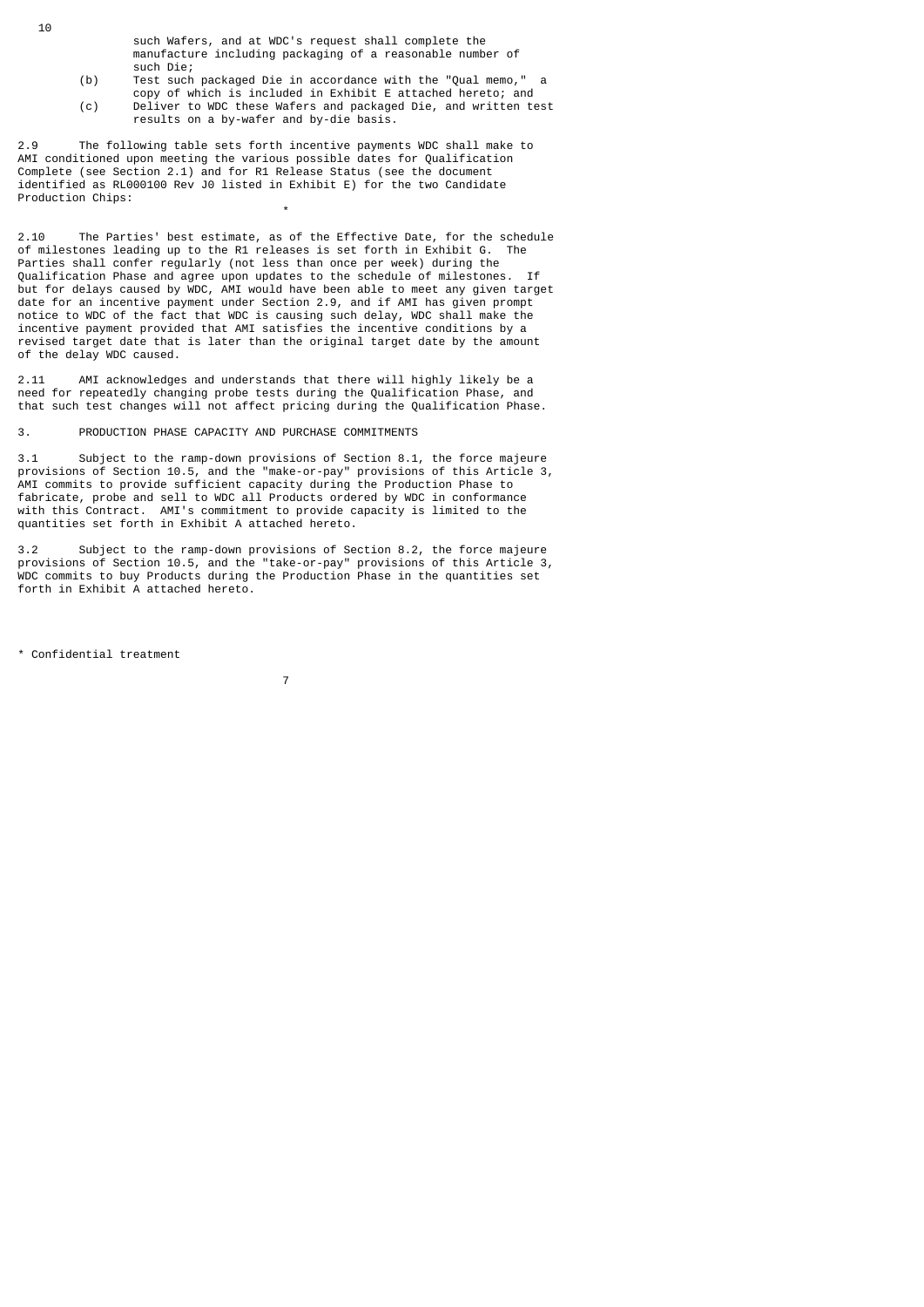3.3 (a) If in any AMI fiscal month during the Production Phase a Demand Shortfall occurs, WDC shall owe AMI a Demand Shortfall payment determined as follows:

## Payment = UWP\*0.7\*Demand Shortfall

 (b) If in any AMI fiscal month during the Production Phase a Supply Shortfall occurs, AMI shall owe WDC a Supply Shortfall payment determined as follows:

## Payment = UWP\*0.7\*Supply Shortfall

 (c) If in any week during the Production Phase a Weekly Demand Shortfall occurs, WDC shall immediately owe AMI a Weekly Demand Shortfall payment determined as follows:

# Payment = UWP\*Weekly Demand Shortfall

(To avoid double liability, for the purpose of determining whether a Demand Shortfall has occurred, WDC shall be deemed to have requested \* of the Weekly Run Rate by virtue of having become obligated under this Subsection.)

 (d) The Parties shall reconcile any and all shortfalls on a quarterly basis; i.e., within two weeks after the close of each AMI fiscal quarter during the Production Phase, the Parties shall confer and agree upon the net amount, if any, either Party owes the other Party as a shortfall payment, and such other Party may forthwith submit an invoice to the owing Party in such net amount, and the owing Party shall pay the other Party the amount due within thirty (30) days of such invoice.

 With respect to any period in which WDC causes a Demand Shortfall, if actual average Die per wafer for Wafers started during such period are lower than the estimated Die per wafer, the Parties shall negotiate in good faith for a reduction or elimination of any WDC "take- or-pay" payment obligation.

3.4 If during the Term hereof, WDC foresees a possible need to exercise its right under the license granted to it in Section 18.8 to have made any integrated circuit that either has been designed using AMI's Design System or embodies any AMI Standard Cell, or both, (the Subject Chip") WDC shall give AMI written notice and the Parties shall negotiate in good faith to define terms and conditions under which AMI will offer to provide the foundry capacity to make the Subject Chip for WDC. If notwithstanding such negotiations WDC continues to foresee a possible need to exercise such right, and WDC receives an offer

\* Confidential treatment

en andere andere andere andere andere andere andere andere andere andere andere andere andere andere andere an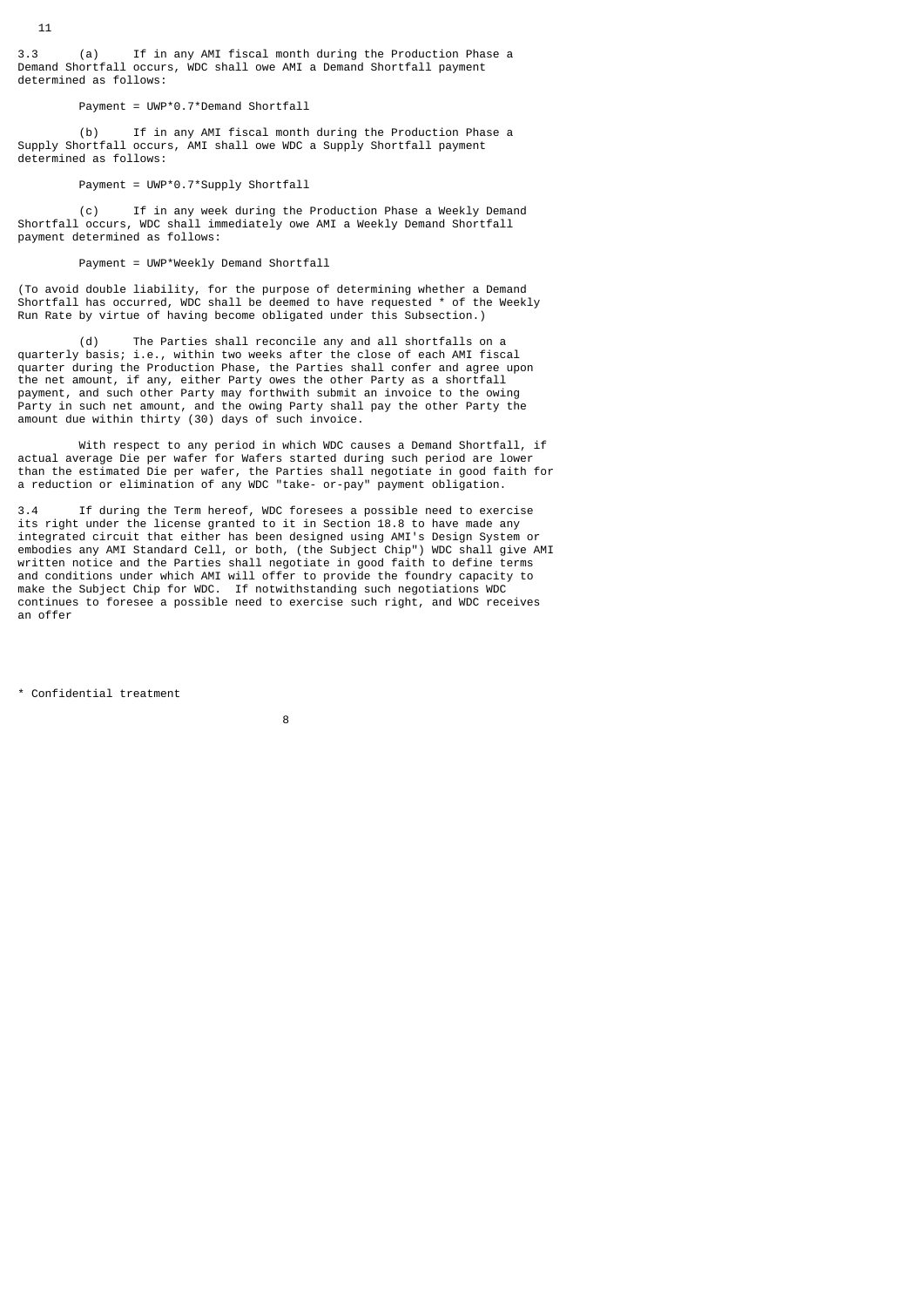from another foundry, WDC shall give written notice to AMI and offer AMI the opportunity to match any other foundry's offer and, if AMI requests different terms or conditions, shall negotiate in good faith in an effort to define equivalent terms and conditions upon which AMI can offer a competitive bid. WDC's duty to negotiate on such matter shall expire 14 days from the date of the written notice. If WDC exercises its right under the license granted to it in Section 18.8 to make or have made any Subject Chip, WDC shall continue to be bound by the "take- or-pay" provisions of this Article.

3.5 Each Party shall exercise good faith efforts to make up for any shortfall in supply or demand to eliminate reconciliation payments. These efforts may include but are not limited to WDC requesting build aheads of alternative Devices if reduction in demand for any Device causes demand to fall into a shortfall situation, or AMI may try to build ahead for other customers in the event of a Demand Shortfall from WDC.

 In the event of a Demand Shortfall, or Supply Shortfall, AMI will make a good faith effort to provide upside capacity (when available at AMI's discretion) of up to \* above the Weekly Run Rate in order to facilitate recovery from the shortfall situation.

4. PRICING PHASES FOR PRODUCT ORDERING: UNPROBED WAFERS, PROBED WAFERS, AND DIE

4.1 For every Device to be purchased hereunder during the Production Phase, there shall be, in the following sequence:

- (a) a wafer-pricing phase;
	- (b) a standard die-pricing phase; and

(c) an experience-based die-pricing phase.

4.2 The term "transition date" is used herein, with respect to each Device, to mean the date the Device enters the standard die pricing phase. Each experience-based die-pricing phase starts at the beginning of the quarter that begins at least 90 days after the transition date.

4.3 All of the first \* Wafers (whether the \* Wafers consist of TLM Wafers or are a mix of TLM or DLM Wafers) WDC orders under this Contract, shall be Ordered Wafers, i.e., priced as Wafers in accord with the provisions of Section 5.2. In addition to such first \* Wafers, WDC may order other Wafers as such under this Contract (i.e., other than when WDC may order Die pursuant to Section 4.4), and all such ordered Wafers shall be priced as Wafers in accord with the provisions of Section 5.2.

\* Confidential treatment

9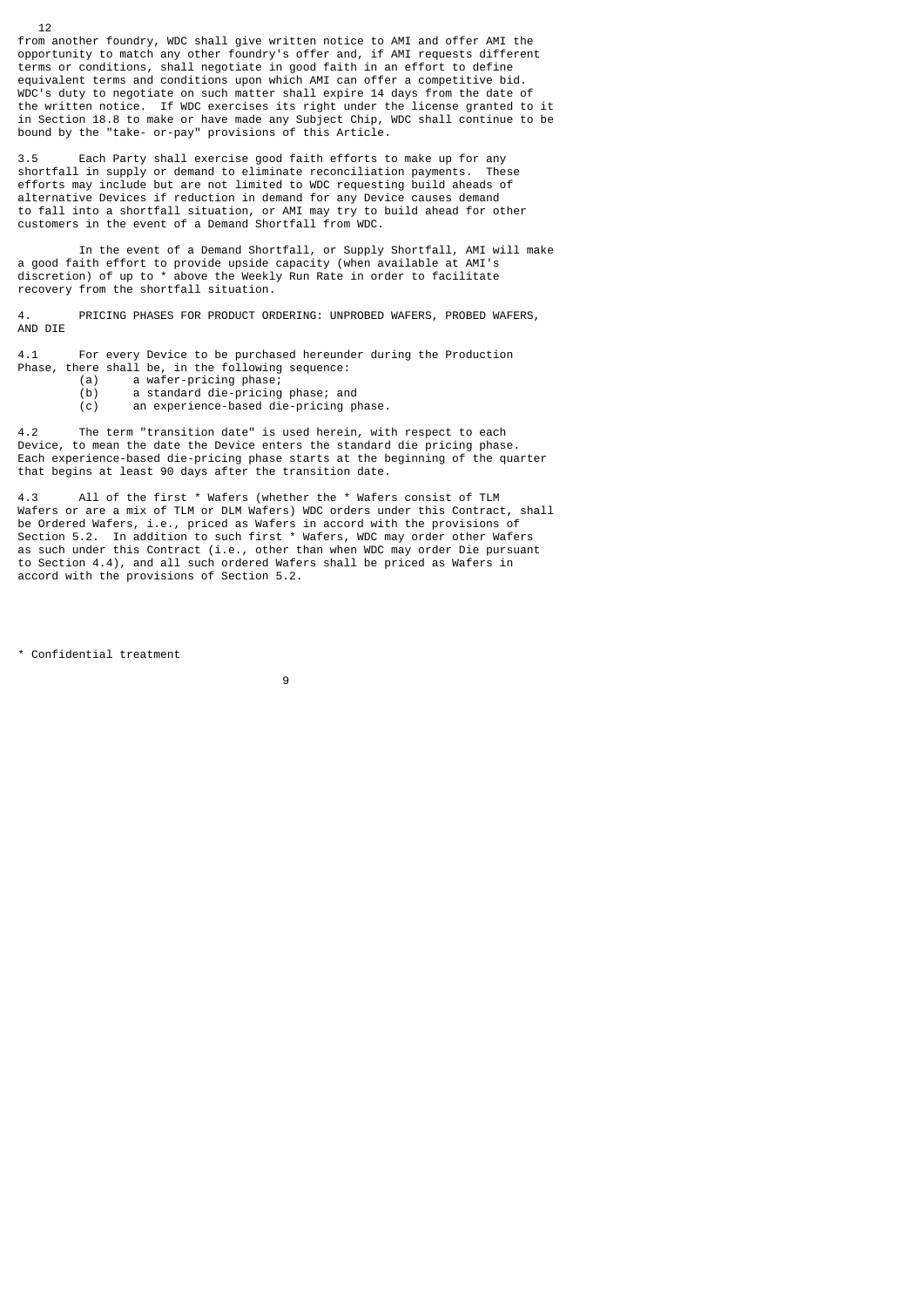$13$ <br>4.4 After having ordered such first \* Wafers, WDC may order product as Ordered Die as follows:

- (a) for any Device that does not embody any of AMI's standard cells, only after such Device has both passed the 4-corner test described in Exhibit B attached hereto and been the subject of prior orders of 500 wafers;
- (b) for any Device that embodies any of AMI's standard cells, and embodies one or more custom cells (these being the cells developed for WDC under the separate agreement referred to in the Recitals), only after either (1) such Device has passed the 4-corner test described in Exhibit B attached hereto, or (2) upon the agreement of the Parties;
- (c) for any Device designed exclusively with AMI standard cells, at the discretion of WDC upon notice to AMI.

4.5 WDC may order a reasonable number of unprobed wafers (to be paid for at the agreed-upon unprobed Wafer price, i.e., the UWP set forth in Exhibit A); for example, in connection with engineering or other special activities.

4.6 WDC shall make an incentive payment of \* to AMI conditioned upon AMI's achievement of a D(0) less than \* as demonstrated by the average die per Wafer for the last thousand Wafers (whether such Wafers consist of TLM Wafers or are a mix of TLM or DLM Wafers) of the first \* Wafers (i.e., \* through \*) completed hereunder.

4.7 Upon request of either Party at any time during the Term hereof, the Parties shall negotiate in good faith in light of then-existing circumstances to amend this Contract to provide additional capacity and purchase commitments, access to improved processes including any sub 0.8 micron process, and such other amendments as seem mutually desirable in light of then-existing circumstances.

5. PRICES

5.1 The prices for all Products under this Contract shall be as set forth in this Article.

5.2 The price for every Ordered Wafer shall be determined as follows:

 (a) for each Wafer in a single Lot, if the average number of good (i.e., passes probe test) Die per Wafer in the

\* Confidential treatment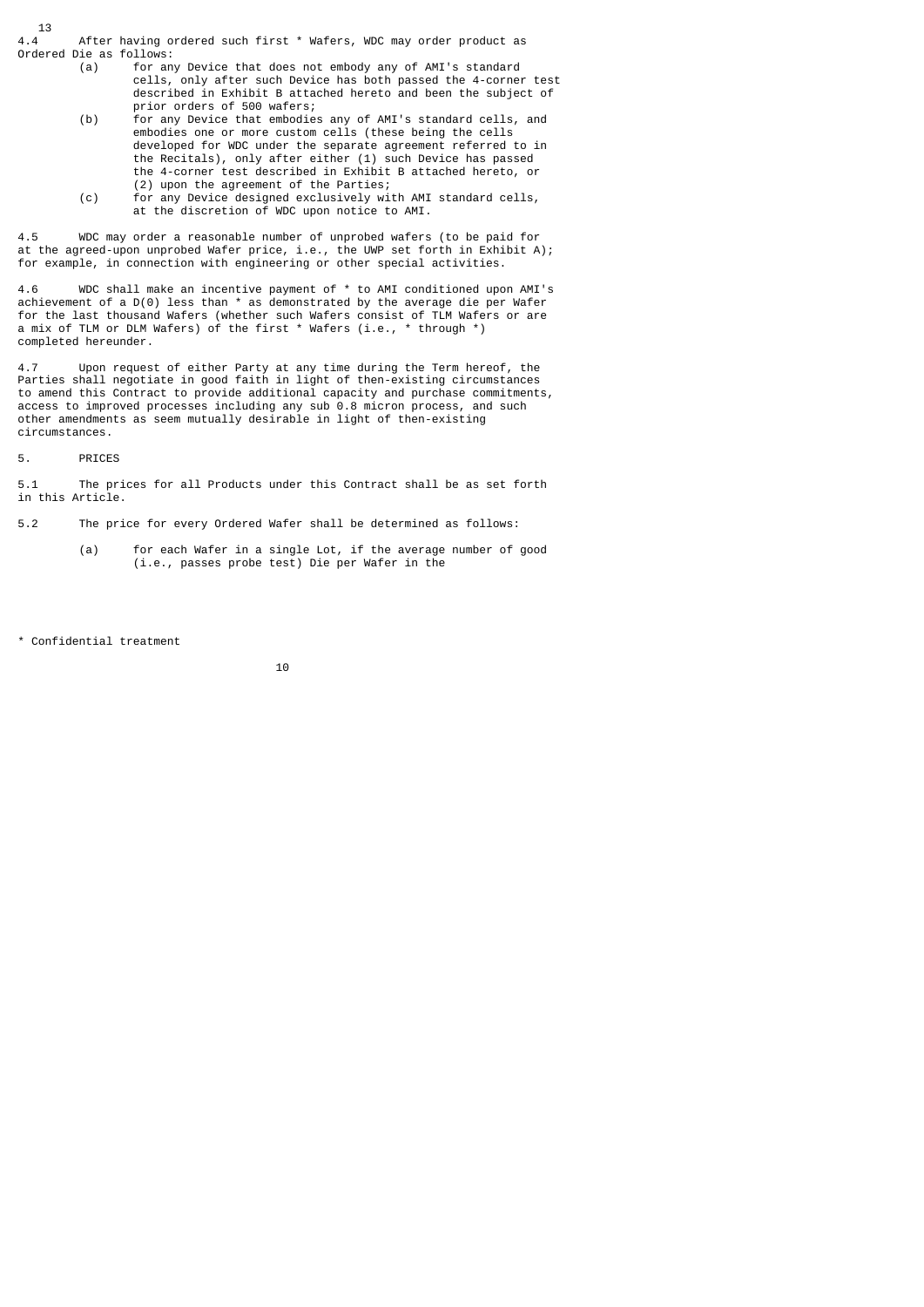Lot is greater than 50% of the applicable Net D/W (set forth in Exhibit C attached hereto as a function of D(0)) at the applicable  $D(\theta)$  (the applicable  $D(\theta)$  depends upon the quarter in which the Wafer is ordered for delivery), then the Wafer Price ("WP") shall equal the sum of the Unprobed Wafer Price ("UWP") which varies by quarter as set forth in Exhibit A, the Wafer Probe Charge ("WPC") which is set forth in Exhibit A, and the Wafer Backgrind Charge ("WBC") which is set forth in Exhibit A, and any Applicable Adder Charge ("AAC") of the kind set forth in Exhibit A, i.e.:

 $WP = UWP + WPC + WBC + AAC$ 

 (b) if the number of good Die on a particular Wafer is less than 20% of the applicable Net D/W at the applicable D(0), the Wafer shall be at WDC's option, either scrapped at no charge to WDC, or sold to WDC at a Reduced Wafer Price ("RWP") determined as follows:

RWP = 2\*(Die Price)\* (number of good die)

 (c) for each Wafer in a single Lot, if the average number of good Die per Wafer in the Lot is greater than 20% of the applicable Net D/W at the applicable D(0), but less than 50% of the applicable Net D/W at the applicable D(0), then the Reduced Wafer Price ("RWP") shall be determined as follows:  $RWP = 2*(Die Price)*$  (number of good die)

5.3 The price for every Ordered Die shall be determined by dividing the sum of the Unprobed Wafer price ("UWP") and the Wafer probing charge ("WPC") and the Wafer backgrind charge ("WBC") and any Applicable Adder Charge ("AAC") by the number of die estimated to yield good for a Wafer in the phase in which the Die is ordered for delivery; i.e.:

 Die Price = UWP + WPC + WBC + AAC ----------------<br>ED/W ED/W

5.4 The estimated die per wafer (ED/W) applicable to pricing of Die ordered for delivery during the standard die pricing phase shall be determined<br>in accord with a selected one of the two tables set forth in Exhibit C attached in accord with a selected one of the two tables set forth in Exhibit C attached hereto which relates die size to standard estimated die per wafer ("the "Baseline Yield"); the first table \* shall be applicable for standard die pricing for the ninety (90) days immediately following the ordering of the last of the first \* Wafers, and the second table \* shall be applicable for standard die pricing thereafter.

\* Confidential treatment

\*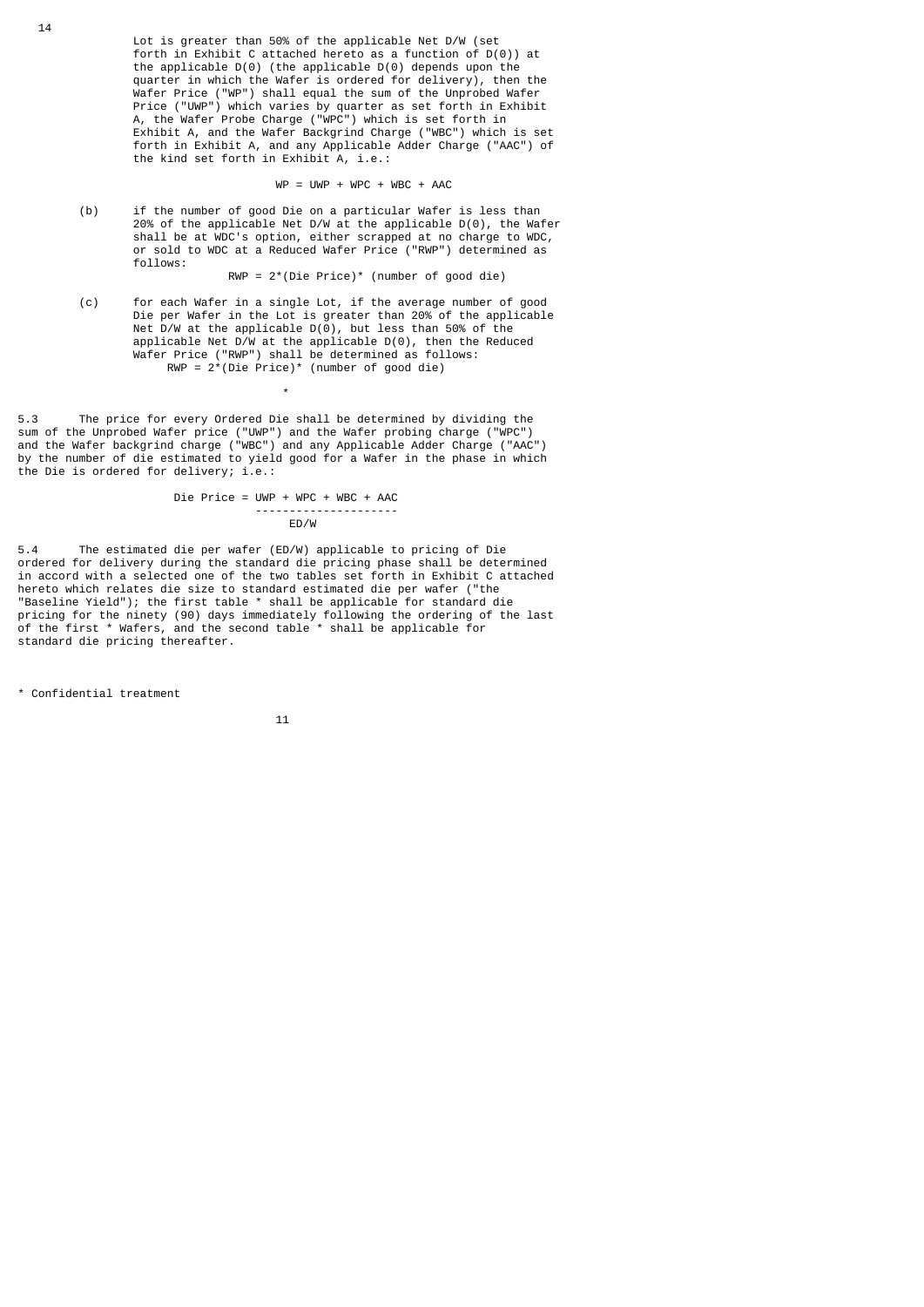$15.5$ The estimated die per wafer (ED/W) applicable to pricing of Die ordered for delivery during any experience-based die pricing phase shall be set equal to the higher of: the Baseline Yield or the average number of good die per wafer for Wafers probed for delivery during the last ninety (90) days of the preceding die-pricing phase.

5.6 If a test change requested by WDC affects the average number of good Die per Wafer for a particular Device in the experience-based die-pricing phase, the Parties in good faith shall negotiate a new ED/W figure for the purpose of adjusting the price paid and/or to be paid for Die manufactured after implementation of the test change.

#### 6. STANDARD ORDERING INTERVALS

\*

6.1 The standard lead times from AMI's acceptance of a WDC purchase order for a particular Device to shipment by AMI of completed Products in response to such accepted purchase order are set forth in Exhibit A attached hereto.

6.2 The following table sets forth incentive payments WDC shall make to AMI conditioned upon AMI's meeting the following dates for improved Standard Lead Times for TLM (i.e., the total time between ordering and delivery date which includes the fab time (including polyimide time), probe time, and backgrind time):

6.3 During any month during the Production Phase, provided that WDC has ordered not less than 2000 Wafers per month for each of the immediately preceding two months, AMI shall, free of any lot expedite charge, upon WDC's request, start up to one priority (not hot hand carry) lot per month, subject to a cap of two such priority lots in process at a time. For any additional priority lots and all hot hand carry lots WDC requests, WDC shall pay AMI the lot expedite charges set forth in Exhibit A.

#### 7. FORECASTING

7.1 During the Term hereof, WDC shall deliver to AMI, during the first calendar week of each calendar month, a non-binding monthly forecast setting forth, by technology, by calendar month, for the six-month period starting with the current month, WDC's forecasted demand for Wafers under this Contract.

7.2 Within seven days after WDC delivers each such monthly forecast, the Parties shall confer in good faith to reach

\* Confidential treatment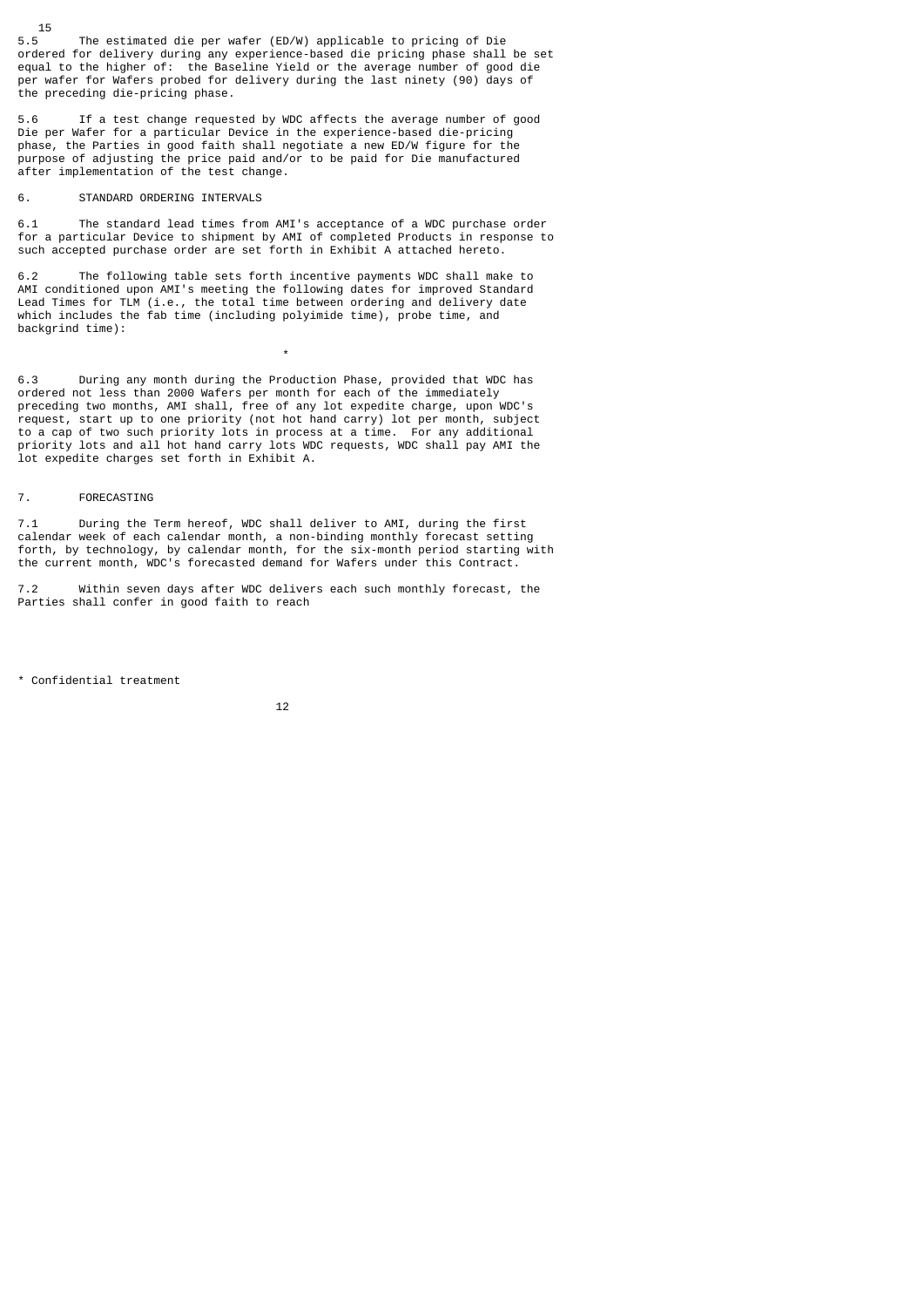agreement on a monthly forecast that AMI and WDC accept for capacity planning purposes.

7.3 AMI sometimes has plant shutdowns during certain periods of time during the calendar year. During such plant-shutdown periods, AMI will neither make any wafer starts nor deliver any Product. To the extent that such shutdowns entail potential shortfalls for WDC, the Parties shall cooperate in good faith to arrange for extra capacity for WDC during the weeks immediately before and/or immediately after such plant shutdowns.

## 8. RAMP-DOWN PROVISIONS

16

8.1 At any time during the Term hereof, AMI may in its sole and absolute discretion give WDC written notice (a "Capacity Ramp-down Notice") setting forth AMI's decision to ramp down the wafer start capacity to be reserved for WDC. After AMI gives the Capacity Ramp-down Notice, the wafer start capacity to be reserved for WDC may be reduced by AMI as follows (subject to any cancellation of ramp-down or variances thereto, in any magnitude and in either direction, upon which the Parties may separately agree in writing):

| Up to * days after notice:<br>Run |             | * reduction from the Weekly Run Rate;     |
|-----------------------------------|-------------|-------------------------------------------|
| * days after notice:              |             | * reduction from immediately prior level; |
| * days after notice:              |             | * reduction from immediately prior level; |
| * days after notice:              |             | * reduction from immediately prior level; |
| * or more days after notice:      | * CAPACITY. |                                           |

8.2 At any time during the Term hereof, WDC may in its sole and absolute discretion give AMI written notice (a "Demand Ramp-down Notice") setting forth<br>WDC's decision to ramp down the demand to be committed to AMI. After WDC gives WDC's decision to ramp down the demand to be committed to AMI. After WDC gives the Demand Ramp-down Notice, the wafer start capacity to be reserved for WDC may be reduced by AMI as follows (subject to any cancellation of ramp-down or variances thereto, in any magnitude and in either direction, upon which the Parties may separately agree in writing):

\* Confidential treatment

$$
\begin{array}{c} 13 \end{array}
$$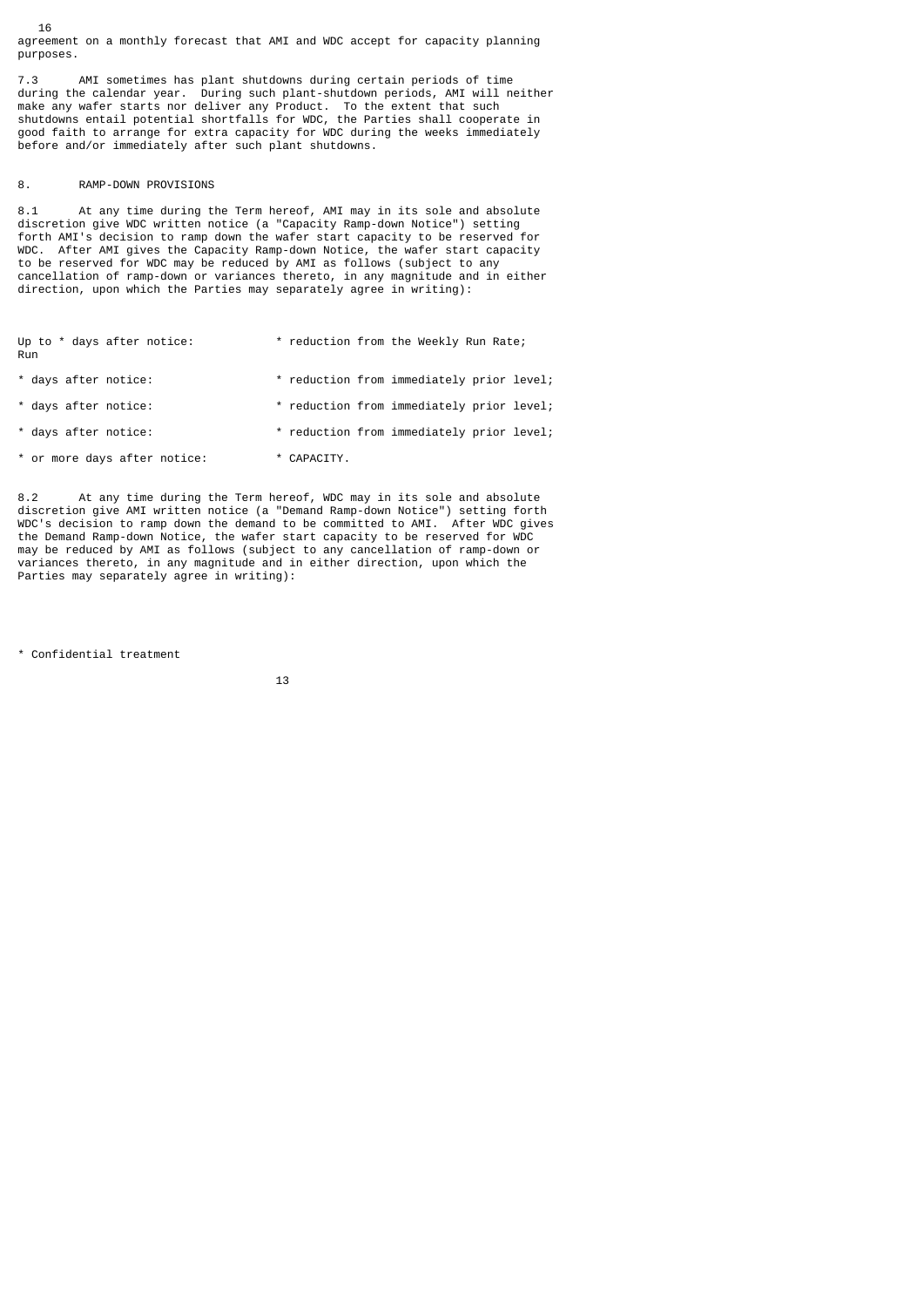| Up to * days after notice:   | * reduction from the Weekly Run Rate;     |
|------------------------------|-------------------------------------------|
| * days after notice:         | * reduction from immediately prior level; |
| * days after notice:         | * reduction from immediately prior level; |
| * days after notice:         | * reduction from immediately prior level; |
| * or more days after notice: | * CAPACITY                                |

## 9. PRODUCT PURCHASE ORDERS AND ACCEPTANCES

9.1 WDC will issue to AMI at the beginning of each quarter a nonbinding three (3) month "Blanket Purchase Order" setting forth WDC's purchase quantities, by technology, for such three (3) month period.

9.1 Beginning with the first week of the Production Phase, on Monday of each week by 12 o'clock noon MST or MDT, as applicable (or the next business day thereafter in case of a holiday) during the Term hereof, WDC shall deliver to AMI a Weekly Release. Every Weekly Release shall contain, by Device, the number of wafer starts in the appropriate multiple of Lot Size required to provide the ordered quantity of Die and/or Wafers.

9.2 The ordered quantity of Die and Wafers in each Weekly Release shall be calculated using updated and mutually agreed upon estimated Wafers per Lot and estimated Die per Wafer, which calculations will be performed on a monthly basis (similar to the method described in Exhibit C attached hereto).

9.3 Each calendar week, by the close of the first business day after delivery of the Weekly Release, the Parties shall confer to discuss it and mutually assure themselves that the Weekly Release conforms to the requirements of this Contract and is acceptable to AMI. Each Weekly Release that is received and is acceptable will be started in wafer fab at AMI within the week following the Monday in which the Weekly Release is received. Subject to the provisions of Article 10 below, each accepted Weekly Release shall be binding as to quantity, delivery date, and price.

\* Confidential treatment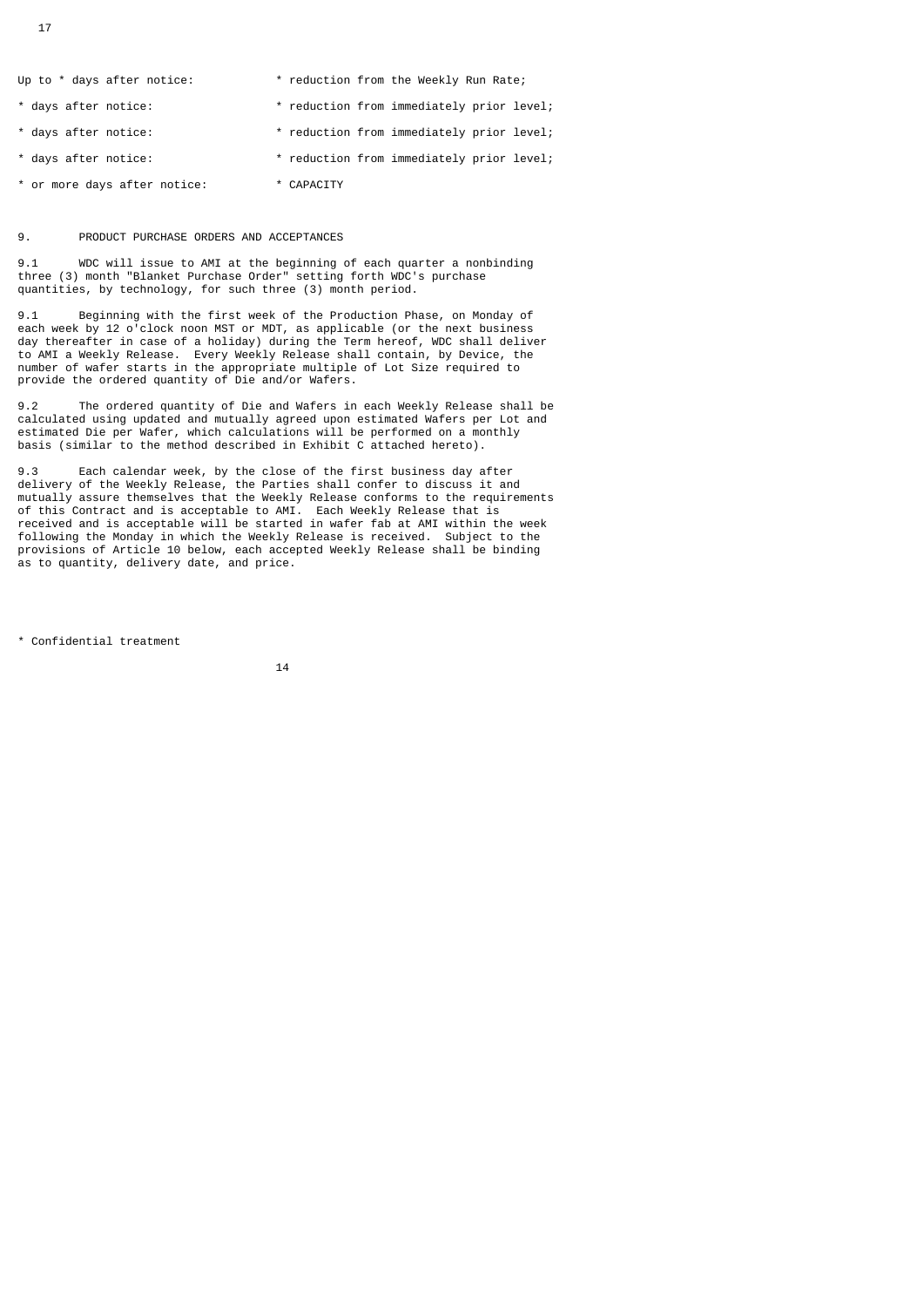#### 10. CHANGE ORDERS

10.1 WDC may issue change orders to any Weekly Release to increase the quantity of any Device that had been ordered hereunder, and AMI may accept such change order if AMI in its sole discretion determines that AMI can reasonably supply such increased number of Devices.

10.2 If AMI determines that it can temporarily increase its capacity commitment to WDC, AMI may offer increased capacity with respect to any Weekly Release to increase the quantity of any Device that had been ordered in a Weekly Release, and WDC shall increase its applicable Weekly Release provided that WDC can reasonably purchase such increased number of Devices.

10.3 WDC may issue change orders to any Weekly Release to decrease the quantity of any Device that had been ordered hereunder, and AMI shall accept such change order. If, as a result of such a change order, AMI has incurred costs associated with the material in process in the line at the time of such change order, then WDC shall compensate AMI in accord with the rules set forth in Exhibit D attached hereto.

10.4 At the beginning of each quarter in which any Device either enters experience-based die pricing, WDC may issue change orders to the Weekly Releases for each of the last 4 weeks of the preceding quarter, which change orders shall be based on the improved ED/W.

10.5 In no event will AMI be liable for any re-procurement costs, nor for delay or non-delivery, due to causes beyond its reasonable control, including, but not limited to, acts of God, acts of civil or military authority, governmental priorities, fires, strikes, lockouts, slow-downs, shortages, factory or labor conditions, process or yield problems demonstrated to be outside AMI's control, or inability due to causes beyond AMI's reasonable control to obtain necessary labor, materials or fabrication/test facilities. In the event of any such delay, the date of delivery shall, at the request of AMI, be deferred for a period equal to the time lost by reason of the delay. In the event that AMI's production is curtailed for any of the foregoing reasons so that AMI cannot deliver the full amount set forth in an accepted purchase order, AMI may allocate production deliveries among its various customers then under contract for similar goods. The allocation will be made in a commercially fair and reasonable manner. When allocation has been made, WDC will be notified of the estimated quota made available. If AMI determines that it cannot perform as a result of one of the causes described above, AMI will cooperate with WDC and will negotiate in good faith the reasonable terms and conditions upon which a second source of WDC's choice may receive technical information required for such second source to manufacture Devices for WDC. If AMI determines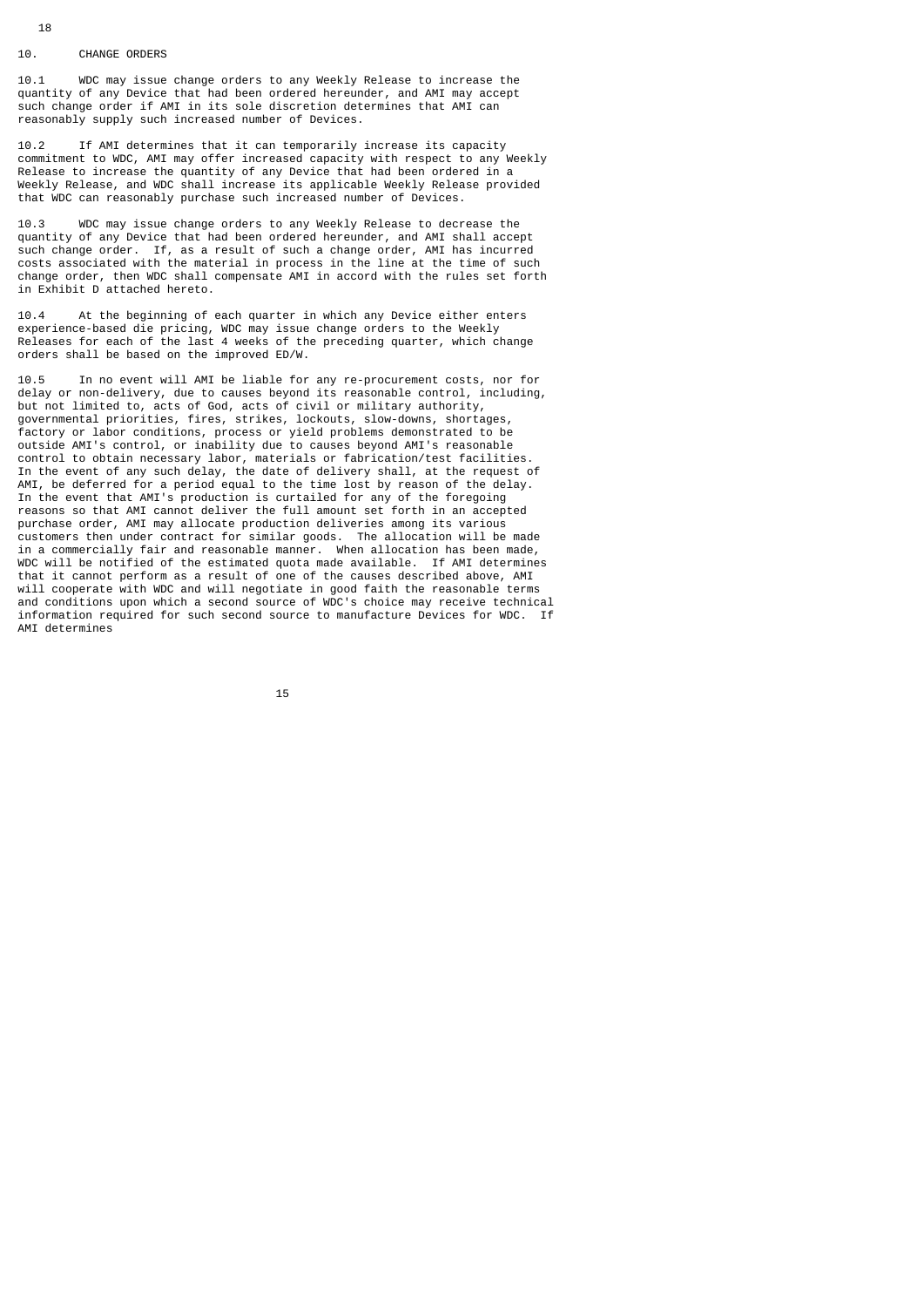that it is unable to deliver Devices to WDC as a result of any of the causes set forth in this subsection, WDC's take-or-pay obligation shall be suspended, and the parties in good faith shall negotiate and agree upon the terms and conditions for reinstating WDC's take-or-pay obligation.

10.6 WDC may issue change orders to initiate "fab holds," and AMI shall hold further production of all Wafers affected by each such change order. If any such Wafers are on fab hold for more than six weeks, AMI may submit an invoice to WDC requiring payment for the Wafers that are being held in an amount determined by the Work In Process methodology set forth in Exhibit D.

## 11. RECONCILIATIONS AND OTHER REPORTS

19

11.1 During the Term hereof, the Parties shall exercise good faith efforts to cooperate to maintain capacity-utilization and demand fulfillment records that are continually mutually verified for accuracy and completeness. It is expected that these records will be reviewed and verified at least monthly.

11.2 Such good faith efforts under Section 11.1 shall include weekly conferences between WDC's Reconciliation Representative (Ward Stark, or his successor) and AMI's Reconciliation Representative (Lisa Aleman, or her successor). If any such weekly conference reveals a Dispute as to the capacity-utilization records, then either Reconciliation Representative may initiate the dispute resolution process under Article 13 of this Contract.

## 11.3 AMI Report Requirements

 Subject to AMI's security and confidentiality requirements, AMI shall provide WDC with information reasonably requested by WDC which is specific to WDC Devices and reasonably related to WDC's administration of this Contract including all reports and information as agreed upon between WDC and AMI personnel responsible for implementation of orders and deliveries under this Contract.

#### 12. INVOICES AND PAYMENT TERMS

12.1 AMI shall render a sales invoice upon each shipment of Wafers to WDC. WDC shall pay every sales invoice AMI renders under this Contract within thirty (30) days from the date of the invoice. Each shipment shall constitute an independent transaction and WDC shall pay for same in accord with the specified payment terms.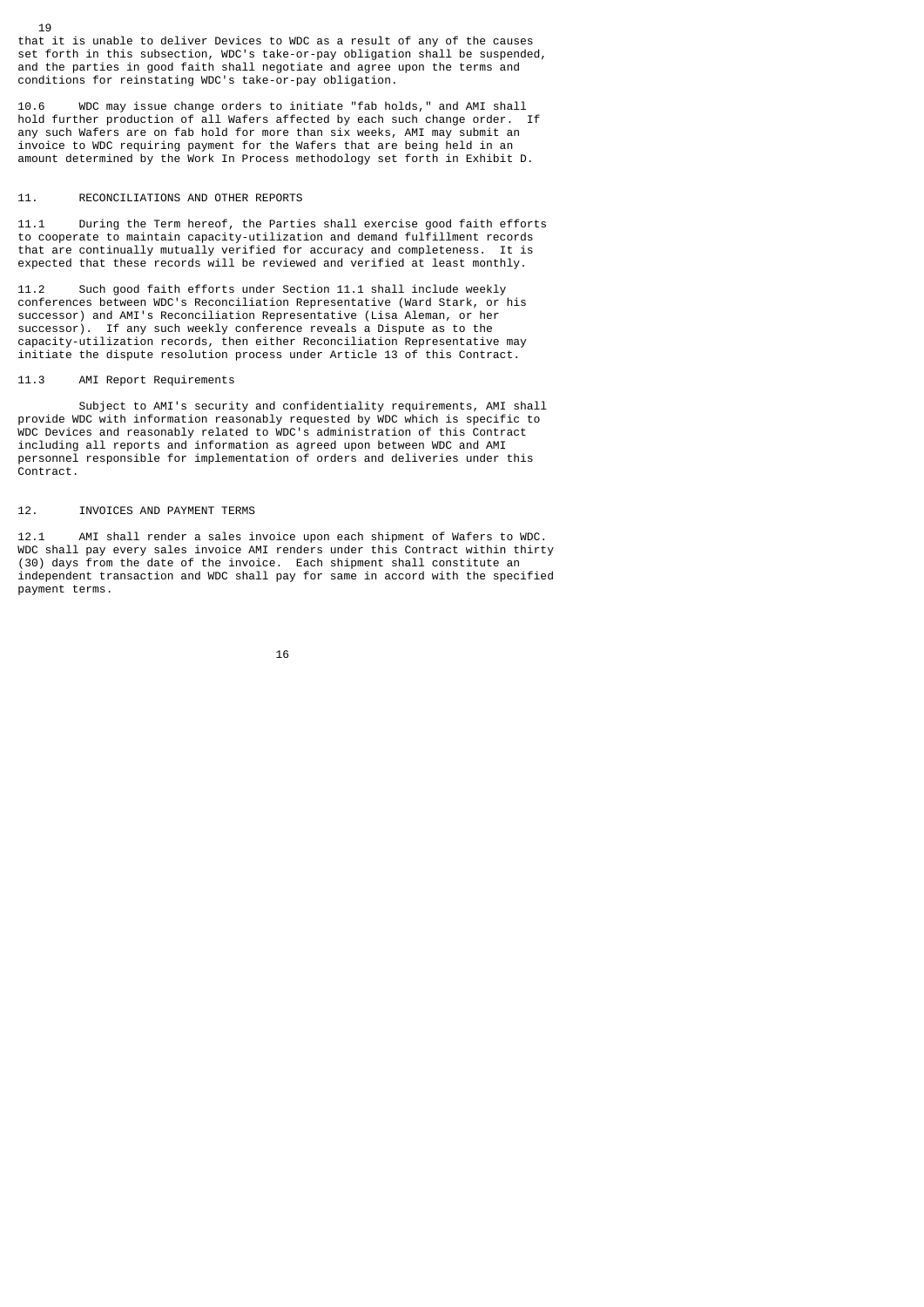$\begin{array}{c} 20 \\ 12.2 \end{array}$ As to all Devices purchased under this Contract which WDC believes to have a defect ("purportedly defective devices"), WDC may request AMI, which request must be submitted in writing, to provide a return material authorization ("RMA"), and WDC may send a sample of the purportedly defective devices with its request. AMI shall give WDC notice of whether AMI has accepted or rejected WDC's request for RMA no later than seven (7) calendar days (not including plant shutdowns) after the date of AMI's receipt of the written request. If AMI either accepts WDC's request or fails to give such notice on time, WDC may return all purportedly defective devices covered by the request, and may issue a debit memo for the full price of all purportedly defective devices returned. AMI shall, within a reasonable period after receipt of the purportedly defective devices and confirmation by AMI that such purportedly defective devices are, in fact, defective as a result of AMI's fabrication thereof, issue a credit memo for the full price thereof. If AMI determines the purportedly defective devices to be not defective: (a) if less than thirty (30) days have elapsed since AMI's receipt of the purportedly defective devices, AMI may give written notice to WDC of its determination and, if WDC concurs (which concurrence shall not unreasonably be withheld), may promptly reship them to WDC and again invoice WDC for the full price; if thirty (30) days or more have elapsed since AMI's receipt of the purportedly defective devices, AMI may request WDC to buy them at the full price, which request shall not unreasonably be rejected.

12.3 If AMI decides to recall any Product, AMI shall submit to WDC a written report setting forth every lot number involved in the recall. Also, AMI shall forthwith issue a credit memo for the full price (including shipping charges actually invoiced to WDC) of the recalled Product. If it is practical to do so (e.g., the Product has not been shipped as finished goods), WDC shall return the recalled Product to AMI. If AMI later determines that the recalled Product is good, AMI may request WDC to buy it at the full price, which request shall not be unreasonably rejected.

## 13. MANAGEMENT STRUCTURE

13.1 Upon execution of the Contract, each Party shall appoint an Operations Manager and a representative for an Executive Committee.

13.2 The Operations Managers shall have overall responsibility for monitoring performance and addressing any performance deficiencies under this Contract. The Operations Managers shall meet as often as necessary and shall respectively serve as each Party's chief coordinator to effect the purposes of this Contract and to address resolution of disputes hereunder. If any dispute is not resolved for whatever reason within ten (10) days from the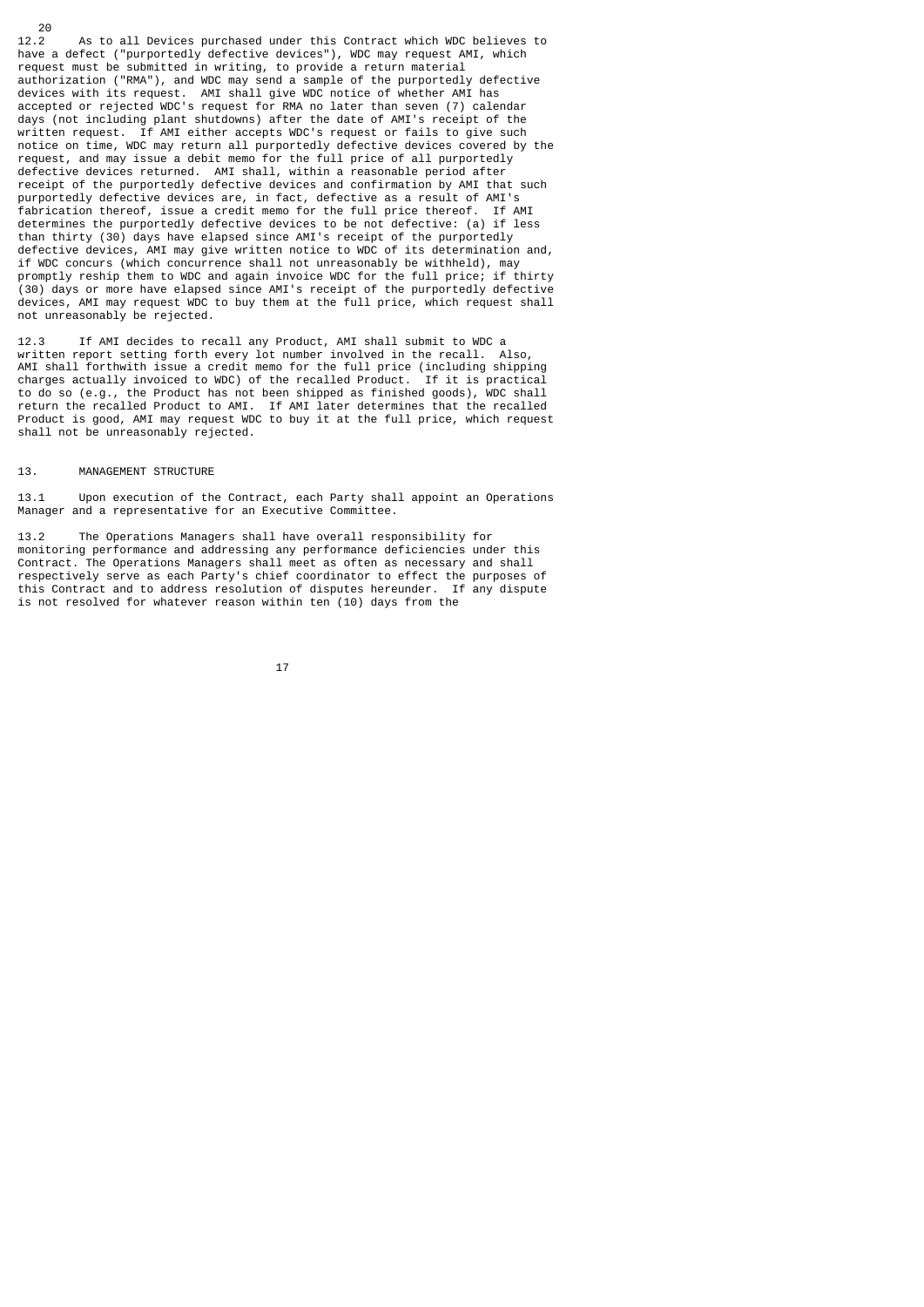commencement of dispute, either Operations Manager may refer the dispute to the Executive Committee.

21

13.3 The Executive Committee shall meet by teleconference or in person, as often as either Party may reasonably request for the purpose of reviewing high level operational priorities and objectives related to this Contract and resolving any disputes that arises under this Contract that has not been resolved by the Operations Managers. If the Executive Committee is unable to resolve a dispute within fifteen (15) days after the initial request to resolve such dispute is received by the Executive Committee, then either Party may submit the matter for resolution as provided under Section 13.4 hereof.

13.4 This Contract shall be governed by and enforced in accordance with California law. Any controversy or claim arising out of or related to this Agreement, or any breach thereof, shall be settled by binding arbitration, conducted by a single mutually agreed-upon arbitrator in accordance with the rules then obtaining of the American Arbitration Association. Any such arbitration shall be conducted in either Pocatello, Idaho, or Irvine, California. Judgment upon the award rendered in any such arbitration may be entered in any state or federal court having jurisdiction thereof, and the parties submit to the jurisdiction of such court for the limited purpose of enforcement of any such judgment. Notwithstanding anything to the contrary which may now or hereafter be contained in the rules of the American Arbitration Association, the parties agree as follows: (i) each party will bear its own costs of arbitration, including attorneys' fees; (ii) the arbitrator will, upon the request of either party, issue a written opinion of his/her findings of fact and conclusions of law; and, (iii) upon receipt by the requesting party of a written opinion, such party will have the right within ten (10) days thereof to file with the arbitrator a motion to reconsider, and the arbitrator thereupon will reconsider the issues raised by said motion and either confirm or change his/her decision which will then he final and conclusive upon both parties hereto. The costs of such a motion for reconsideration and written opinion of the arbitrator will be borne by the moving party.

13.5 Notwithstanding anything to the contrary contained herein, and irrespective of the existence of any dispute between the parties, AMI shall, if commercially practicable, continue to provide to WDC, and WDC shall continue to make timely payment to AMI for, all products and services upon the terms and conditions hereof during the pendency of any such dispute.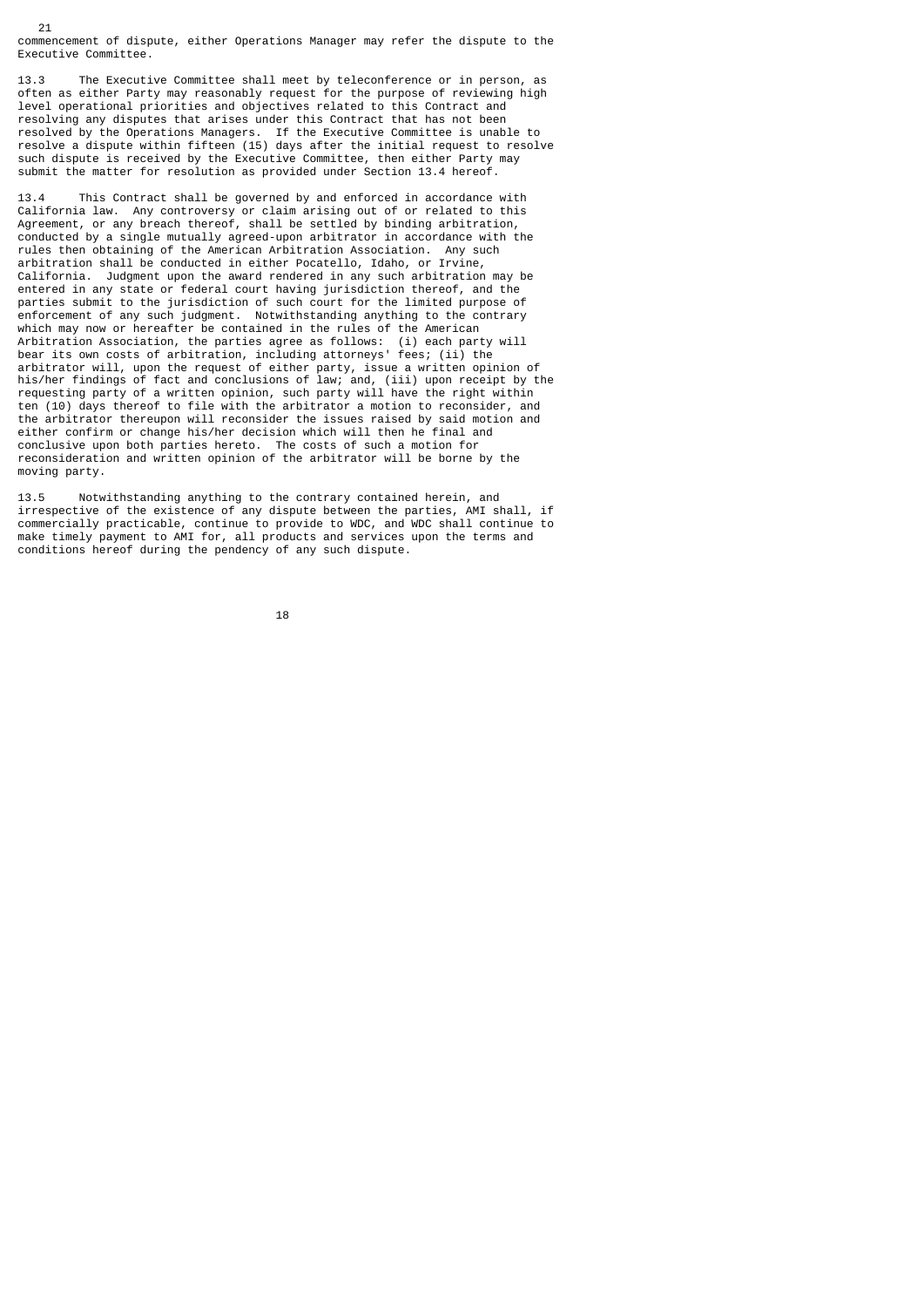#### $14.$ <sup>22</sup> **SUPPORT**

14.1 Each Party shall provide without charge all engineering support reasonably requested by the other Party to support initiation of AMI's fabrication of any Device under this Contract. Such reasonable engineering support includes, but is not limited to, that which is normally provided in a typical "foundry interface" by AMI, such as cooperative efforts to optimize process test variables by comparing test results in split wafer lot experiments, (provided that WDC pays AMI for such wafers), and by providing such test program information, Device design information, sensitivities of design to process variations or such other information as may be deemed helpful in assessing and eliminating process problems. All other unusual engineering support requested by WDC, such as, but not limited to, those design services normally provided, for charge, by AMI to customers of AMI's digital or mixed-signal ASIC business areas (such as cell modeling and design) will be subject to review of the individuals at WDC and AMI who are responsible for this Contract and may be subject to "consultancy charges" as mutually agreed upon by the Parties.

14.2 Subject to prior mutual agreement on payment of costs, experimental wafer lots or split lot experiments with respect to any Device may be processed, wafer probed, assembled into Devices and tested upon prior agreement between the functional engineering organizations of both Parties.

14.3 Any such experimental lots or experiments requested by one Party in writing shall be subject to the written approval by the other Party, which approval shall not be unreasonably delayed or withheld. Upon any such request and approval, AMI and WDC agree to share costs of such lots or experiments in a reasonable manner.

14.4 Each Party shall perform its respective tasks with respect to such lots or experiments in a timely and prudent manner and shall properly document results of the performance of such tasks and all engineering data with respect thereto. Any such results and data documented by one Party shall be communicated to the other Party in a timely manner and shall be supplemented, when deemed appropriate, with comparative control results or data with respect to such Device relating to wafer processing, final wafer probe, assembly yields, final device test and reliability operations.

#### 15. WARRANTY

15.1 AMI warrants that Devices: have been processed according to AMI's established standard processing requirements for such Devices; materially conform to the mutually agreed-upon Wafer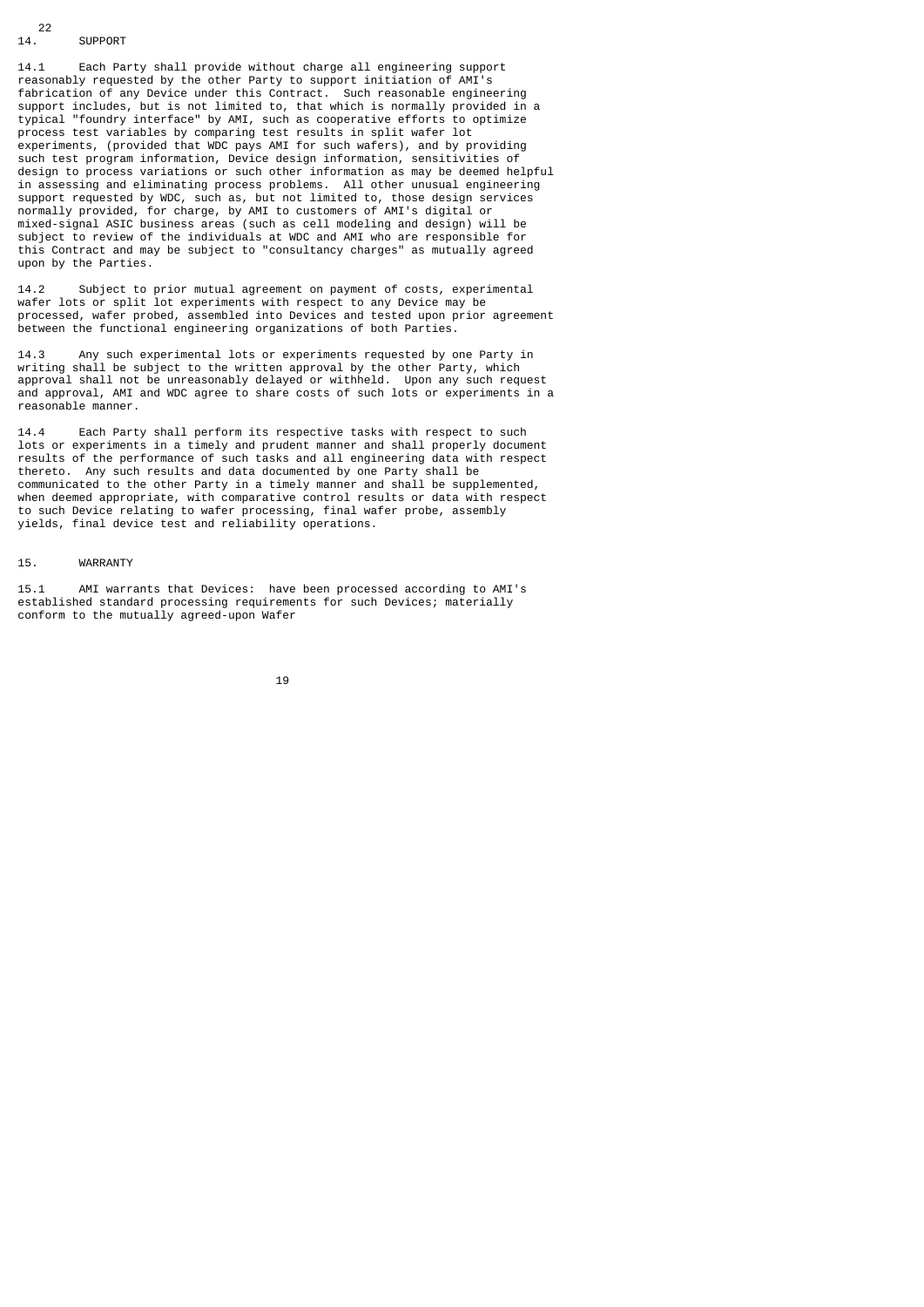Specification and the Die Specification; and are otherwise free from defects in material and workmanship at the time of shipment to WDC. This warranty does not apply to experimental or prototype Devices fabricated during prototype or experimental operations, or to any Device having a design-related error, or to any Device with respect to which subsequent investigation shows that the WDC-defined test software was deficient or otherwise defective at the time of final wafer probe of such Device at AMI's facility or to any Device if the process information, processing instructions, mask data, finished wafer inspection criteria, probe card information or any probe card with respect to any device code supplied by WDC is defective such that defects may have occurred or escaped detection without fault of AMI, or to assembled devices of which Devices are a component and any detected defect on such Device is at least in part related to assembly operations or techniques or is detected by a device testing procedure which is not available on any mutually agreed-upon test program specified for the testing of Devices at AMI's facility.

23

15.2 If any defect in material or workmanship or deviation from processing requirements is suspected in any such Device to which the above warranty applies, AMI and WDC shall cooperate in failure mode analysis of such suspect Device and shall mutually determine whether such suspected defect or deviation actually exists.

15.3 AMI and WDC shall in good faith mutually determine, based upon the circumstances then existing, whether AMI will replace every AMI-confirmed defective Device without charge, or refund or give credit for the purchase price of every AMI-confirmed defective Device, provided: within a warranty period expiring twelve (12) months after the date of shipment of the Device from AMI, the Device exhibits the defect, WDC notifies AMI in writing of the claimed defect within thirty (30) days after WDC knows or reasonably should know of the claimed defect; and mutually performed failure mode analysis or examination of the Device discloses that the claimed defect actually exists. If AMI elects to replace the defective Device, AMI shall ship Wafers with the replacing Device F.O.B. origin, freight prepaid to WDC's destination. Any replaced Device shall become AMI's property. The method of disposition of any replaced Device shall be as mutually agreed by both Parties in writing. In no event shall AMI be responsible for final assembly, deinstallation or reinstallation of any Devices, assemblies or apparatus of which such Devices are components, or for the expenses thereof.

15.4 THE FOREGOING WARRANTY IS EXPRESSED IN LIEU OF ALL OTHER WARRANTIES, EXPRESSED, STATUTORY OR IMPLIED, INCLUDING WITHOUT LIMITATION THE IMPLIED WARRANTIES OF MERCHANTABILITY AND FITNESS FOR A PARTICULAR PURPOSE, AND OF ALL OTHER OBLIGATIONS OR LIABILITIES ON AMI'S PART, AND IT NEITHER ASSUMES NOR **AUTHORIZES**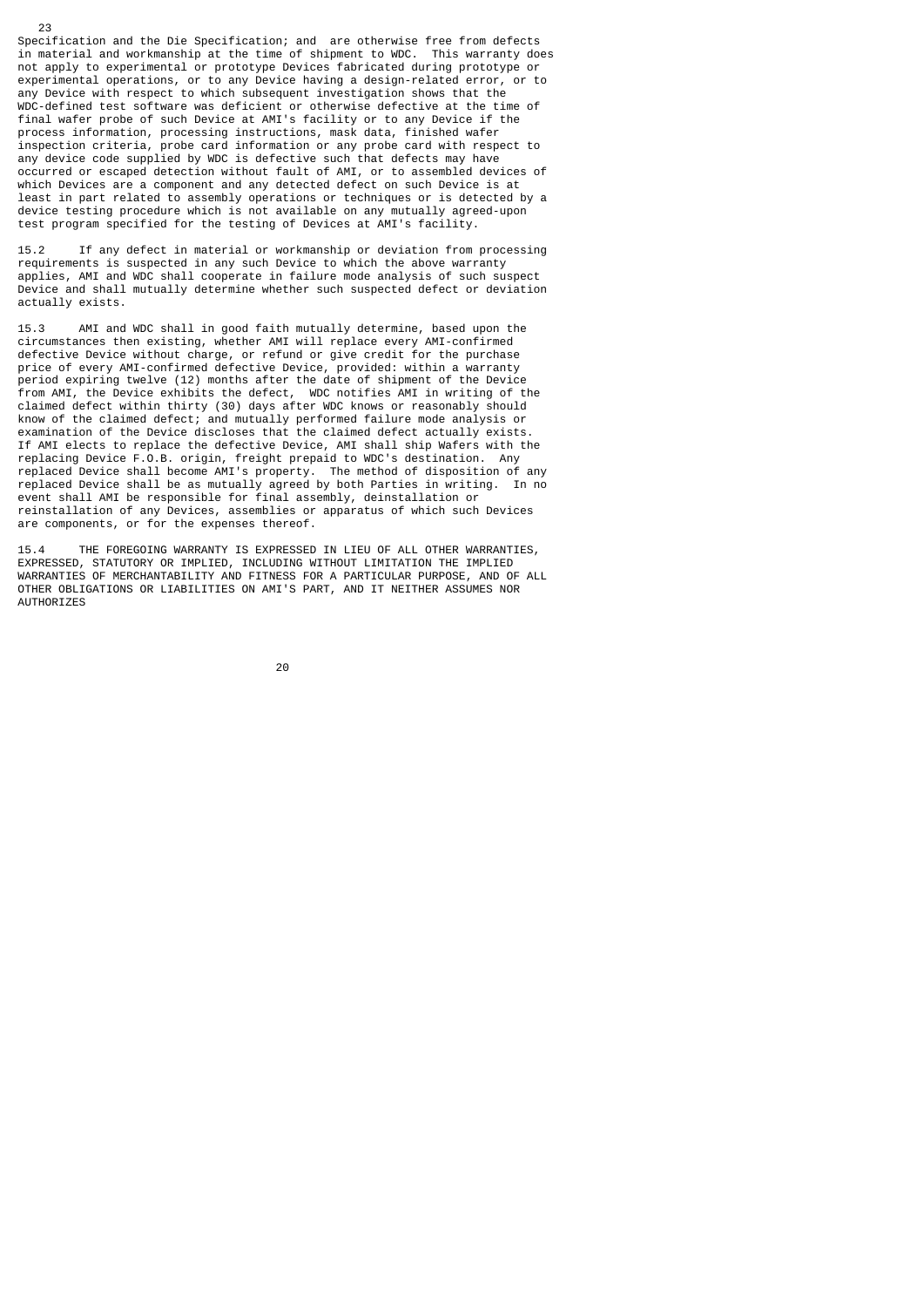ANY OTHER PERSON TO ASSUME FOR AMI ANY OTHER LIABILITIES IN CONNECTION WITH THE SALE OF DEVICES. This warranty shall not apply to any Devices which shall have been repaired or altered, except by AMI, or which shall have been subjected to misuse, negligence, accident, improper transportation or improper storage. The aforementioned warranty provisions do not extend the original twelve (12) month warranty period of any Device which has been repaired or replaced by AMI.

15.5 In no event shall AMI be liable for special, incidental or consequential damages of any nature whatsoever (including without limitation lost profits) regardless of the legal theory on which any such claim might be made against AMI.

#### 16. GENERAL SALES TERMS

24

16.1 AMI shall properly pack, mark, and ship all Wafers or other items to be delivered to WDC under this Contract as follows: A packing list shall accompany each shipping package unit; Each packing list, bill of lading or equivalent and invoice shall: identify every applicable WDC purchase order number, and every device code of every Wafer being shipped; specify the quantity being shipped, and the location to which Wafers or items are being shipped; Each shipping package unit shall be properly marked with the applicable order number(s).

16.2 AMI shall, through its quality organization, and in accordance with AMI's standard incoming/outgoing wafer inspection procedures (AMI Document No. 5110006) inspect every lot to be delivered to WDC under this Contract. AMI shall support WDC with reasonably complete failure analysis reports on all WDC returns, qualification unit failures, and reliability monitor failures describing root cause and corrective action within a reasonable period following AMI's of receipt of purported failures.

16.3 The following are the criteria for acceptance of production lots of Die and Wafers: the Die Specifications; the Wafer Specifications; mutually agreed-upon Device sort tests; and mutually agreed-upon minimum Wafer Lot Size and minimum percentages of die per Wafers.

16.4 Delivery terms on Wafers or other items to be delivered by AMI in accord with every accepted order and under the terms and conditions of this Contract shall be F.O.B. point of origin, freight collect, with title and risk of loss passing to WDC when AMI delivers such Wafers or other items to the carrier at the point of origin. Where, in order to meet WDC's requests, AMI ships or packs the Wafers or other items in other than its normal manner for domestic shipment, additional billing may be rendered.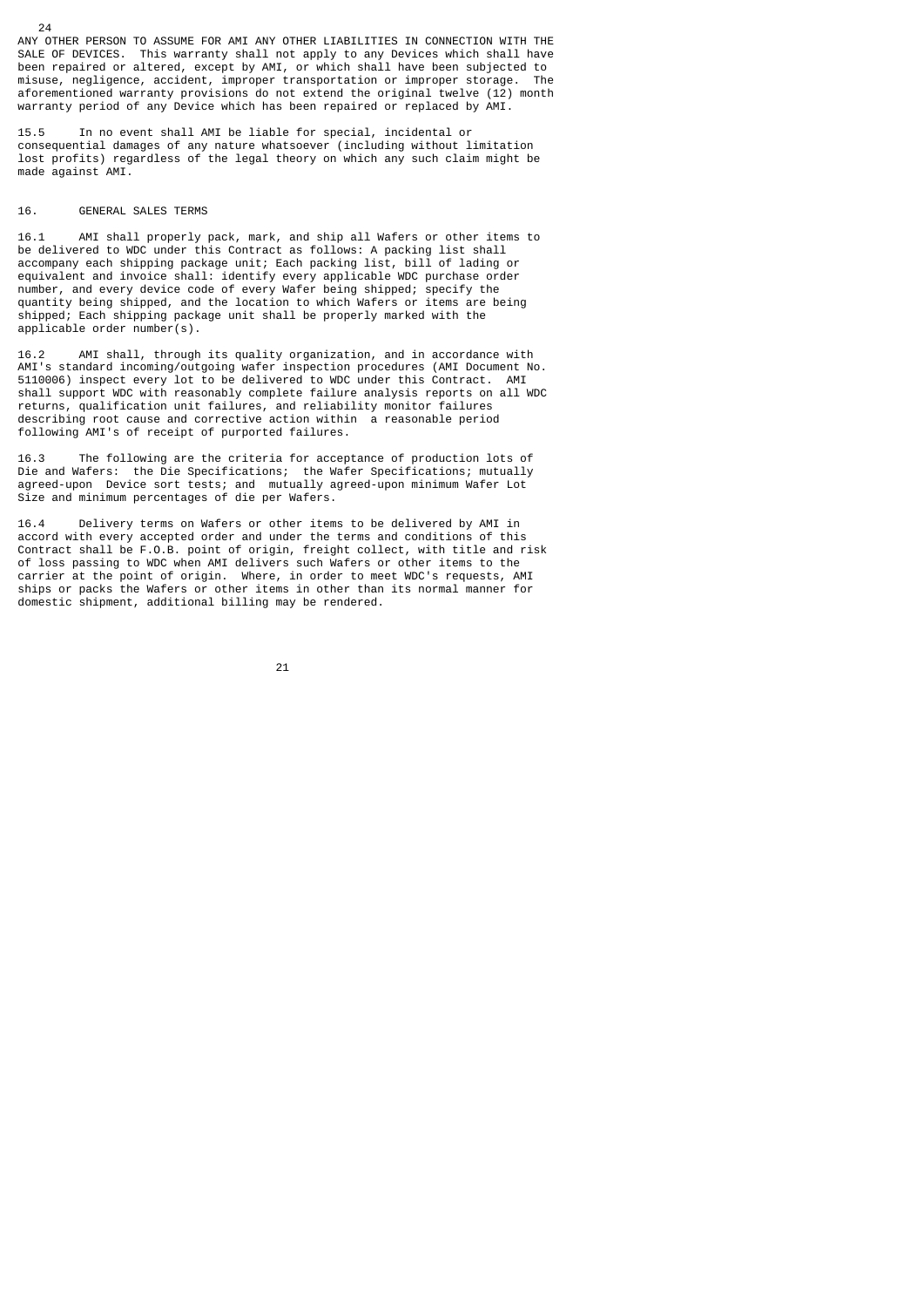Any sales or similar tax which AMI shall be required to pay to or collect for any government upon or with respect to services rendered or the sale, use or delivery of the processed Wafers or other items shall be billed to WDC as a separate billing item and paid by WDC, unless a valid exemption certificate is furnished by WDC to AMI.

## 17. TERM AND TERMINATION

17.1 Unless terminated sooner under Article 2 or this Article 17, the term of this Contract shall be from the Effective Date until December 31, 1996 (the "Term").

17.2 Notwithstanding any termination of this Contract, Articles 15 and 18 shall survive as well as any other provision of this Contract deemed necessary to survive in order to ensure the specified provisions are given full force and effect.

 If either Party commits a material breach of this Contract, then other Party may give written notice of termination for material breach, and the termination of the Contract shall be effective after thirty (30) days unless the Party in breach has cured any such material breach.

#### 18. INTELLECTUAL PROPERTY

18.1 "Confidential Information" shall mean any trade secret (which may, without limitation, include designs of Devices, layout data, and test programs for testing Wafers and Devices, or any information, including a formula, pattern, compilation, program, device, method, technique, or process, that: derives independent economic value, actual or potential, from not being generally known to the public or to other persons who can obtain economic value from its disclosure or use; and is the subject of efforts that are reasonable under the circumstances to maintain its secrecy) one Party (the "Disclosing Party") discloses to the other Party (the "Receiving Party") pursuant to this Contract either:

(a) in a document (any written, graphic, machine readable, or other tangible form) which is either

(1) Marked "Confidential" or in some other manner to indicate its confidential nature; or

(2) a tape or electronic transfer of data that is expressly identified as confidential by the Disclosing Party prior to



 $rac{25}{16.5}$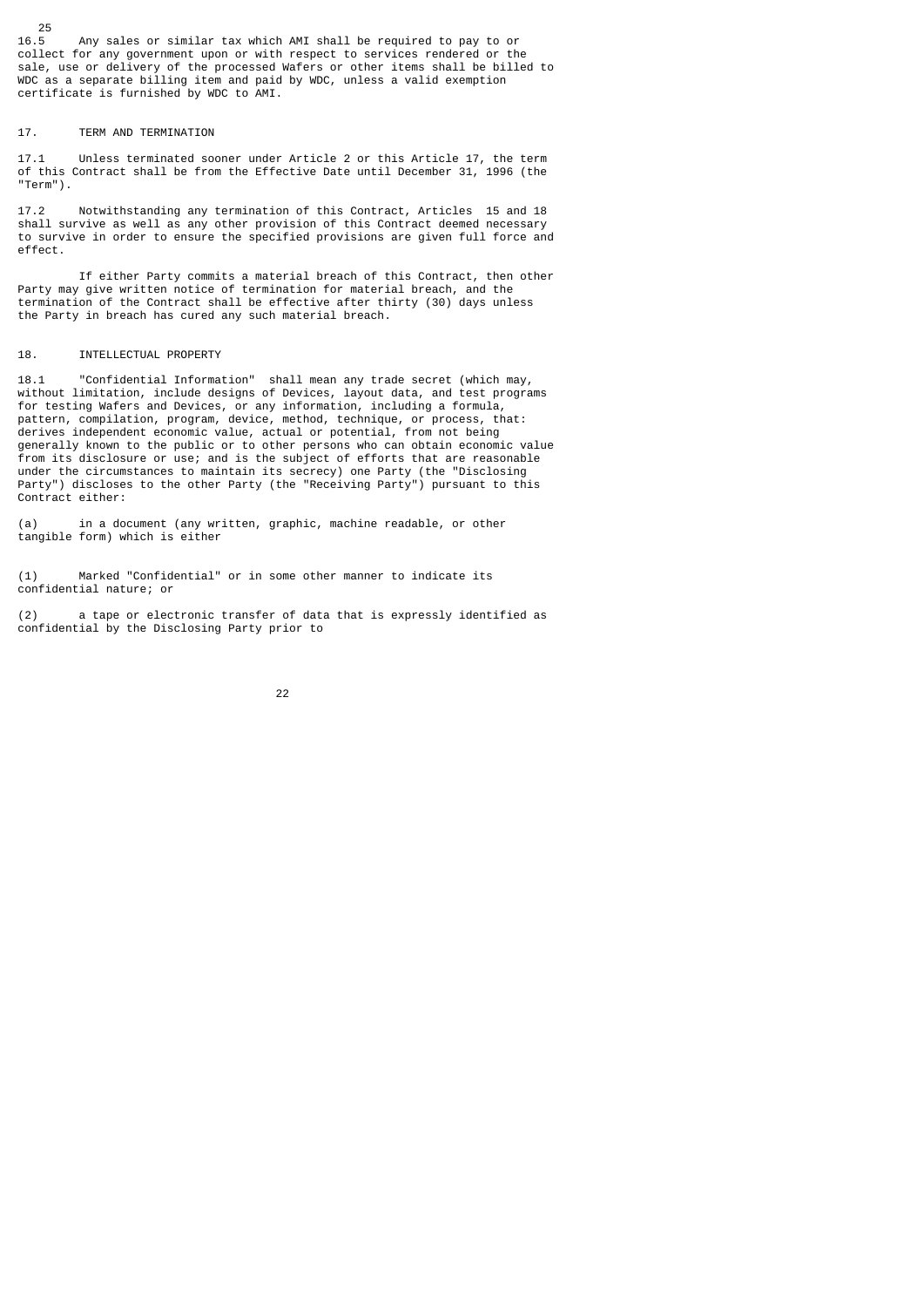disclosure and is inherently known to have a confidential nature, such as a tape for reticle generation, a netlist, a database for testing, etc.;

(b) orally, provided that the Disclosing Party:

26

(1) at the time of disclosure, expressly states that such orally disclosed Trade Secret is confidential, and

(2) within a reasonable time (not to exceed thirty (30) days) after its oral disclosure, delivers to the Receiving Party a document marked as aforesaid setting forth written confirmation of the prior oral confidential disclosure and setting forth the Trade Secret so disclosed.

18.2 Except as required for the performance of this Contract, each Party shall treat as confidential all Confidential Information of the other Party, shall not use such Confidential Information and shall not disclose such Confidential Information to any third party except as required for the performance of this Contract, and subject to confidentiality obligations at least as protective as those set forth herein. Without limiting the foregoing, the Receiving Party use at least the same degree of care which it uses to prevent the disclosure of its own confidential information of like importance (and no less than reasonable care) to prevent the disclosure of Confidential Information disclosed to it by the Disclosing Party.

18.3 The Receiving Party has no obligation to refrain from making a disclosure of confidential information if such disclosure is:

 (a) in response to a valid order of a court or other governmental body of the United States or any political subdivision thereof; provided, however, that the Receiving Party making the disclosure pursuant to the order shall first have given prior written notice to the Disclosing Party so as to permit the Disclosing Party to take such protective action as it deems appropriate, including the seeking of a protective order requiring that the information and/or documents so disclosed be used only for the purposes for which the order was issued; or

- (b) otherwise required by law, or
- (c) necessary to establish rights under this Contract.

18.4 The Receiving Party has no obligation to refrain from either making a disclosure of, or using any information that:

 (a) is already in the possession of the Receiving Party without obligation of confidence;

<u>23 and 23 and 23 and 23 and 23 and 23 and 23 and 23 and 23 and 23 and 23 and 23 and 23 and 23 and 23 and 23 and 23 and 23 and 23 and 23 and 23 and 23 and 23 and 23 and 23 and 23 and 23 and 23 and 23 and 23 and 23 and 23 a</u>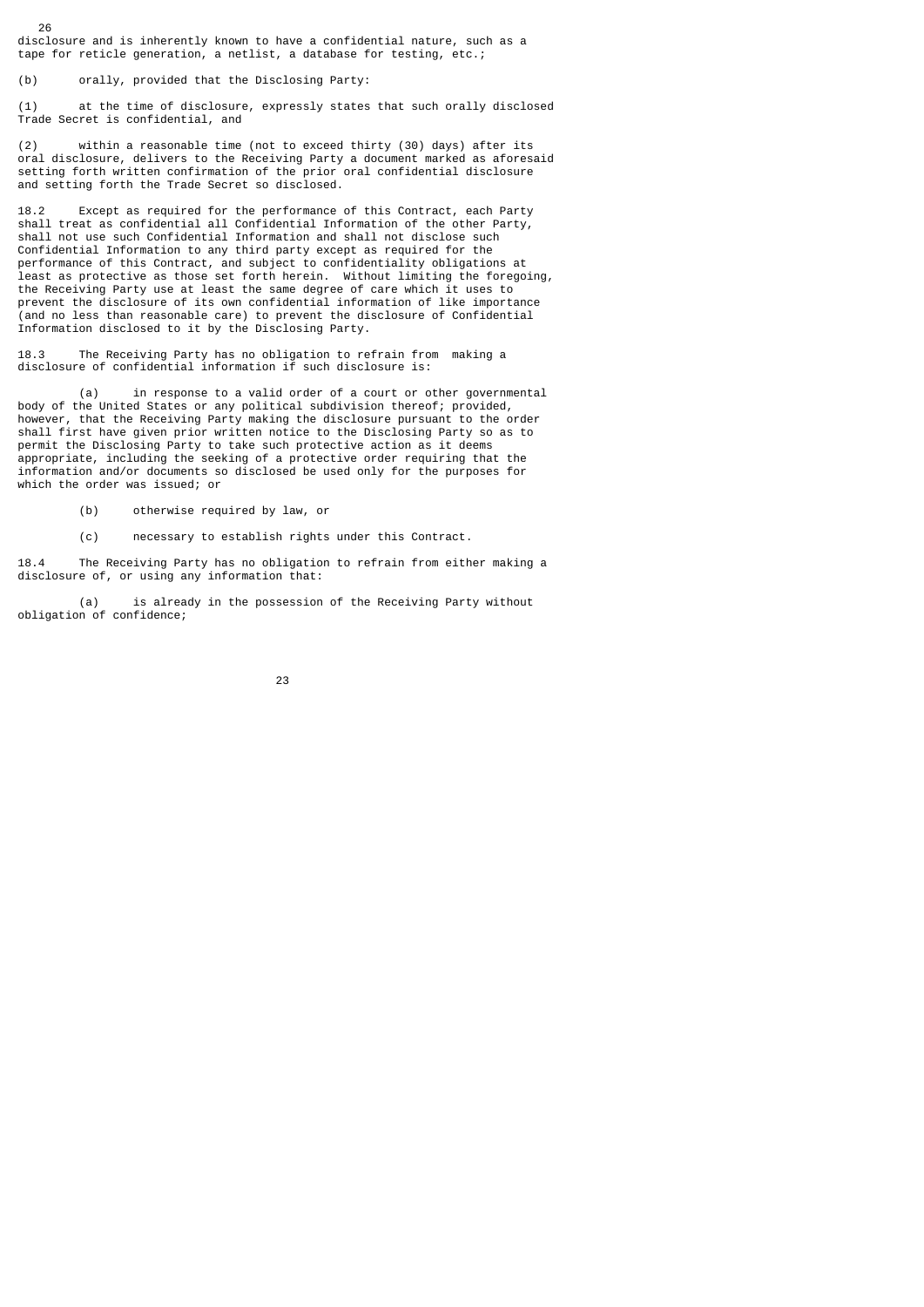(b) is independently developed by the Receiving Party;

27

 (c) is or becomes publicly available without breach of this Contract;

 (d) is rightfully received by the Receiving Party from a third party; or.

 (e) is intentionally disclosed by the Disclosing Party to a third party without a confidentiality restriction.

18.5 The obligation to protect the Confidential Information shall survive for three (3) years following the date of disclosure thereof under this Contract, except that the obligation to protect the Confidential Information concerning construction (including layout), operation, and testing of Devices shall survive while WDC purchases such Devices from AMI, and shall not in any event terminate earlier than three (3) years after the termination of this Contract.

18.6 WDC shall defend, indemnify and hold harmless AMI against any damages, expense or loss resulting from infringement of patents, copyrights, trademarks or any other intellectual property right arising from compliance with WDC's designs, specifications and/or instructions. Except as provided in the preceding sentence, AMI shall defend any suit or proceeding brought against WDC to the extent that such suit or proceeding is based exclusively on a claim that AMI's fabrication process constitutes an infringement of any United States patent. In no event shall AMI's total liability to WDC under this provision exceed the aggregate sum paid by WDC to AMI for the allegedly infringing products. The foregoing states the entire liability of AMI for patent infringement under this Contract. THIS PROVISION IS STATED IN LIEU OF ANY OTHER EXPRESSED, IMPLIED OR STATUTORY WARRANTY AGAINST INFRINGEMENT, AND SHALL BE THE SOLE AND EXCLUSIVE REMEDY FOR INFRINGEMENT OF ANY KIND.

18.7 WDC shall own the intellectual property rights pertaining to the design of the Devices; however, AMI shall own the reticles obtained by AMI for the purpose of supplying Devices to WDC under this Contract.

18.8 Notwithstanding anything in Section 18.2 to the contrary, and notwithstanding anything to the contrary contained in any other agreement between the Parties, and subject to Section 3.4, the Parties do not intend to obligate WDC to refrain from using AMI's Design System or Standard Cells AMI discloses to WDC; to the contrary, AMI hereby grants WDC an irrevocable (except for uncured material breach of this Contract by WDC), worldwide, non-exclusive, non-transferable, royalty-free license (without the right to sublicense) to make and to have made and to sell or otherwise dispose of any integrated circuit that either has been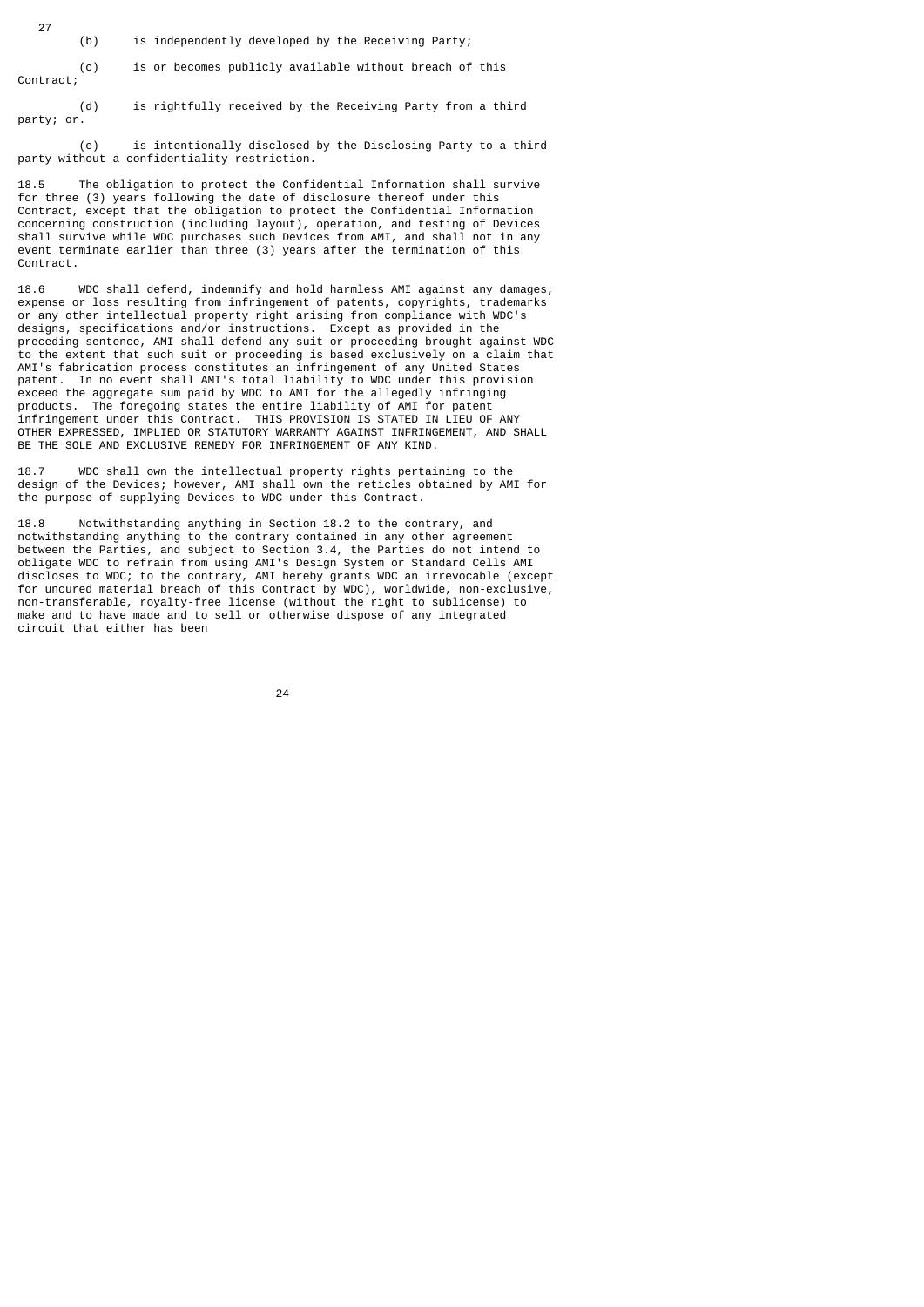designed using AMI's Design System or embodies any AMI Standard Cell, or both, including the integrated circuits that shall constitute the Candidate Production Chips and including any other integrated circuit that hereafter during the Term hereof is designed (whether originally or as a derivative) using AMI's Design System or embodies any AMI Standard Cell, or both.

## 19. ENTIRE CONTRACT

28

 This Contract, and the Exhibits identified herein, constitute the entire contract between the parties with respect to the subject matter hereof. All prior contracts between the parties, whether written or oral, express or implied, with respect to the subject matter hereof, are canceled and superseded. All inconsistent and/or additional terms and conditions set forth in any WDC purchase order or release, and all inconsistent and/or additional terms and conditions set forth in any AMI acceptance or acknowledgement of purchase order, are canceled and superseded by this Contract. The interpretation of this Contract may not be explained or supplemented by any course of dealing or performance.

IN WITNESS WHEREOF, the Parties have caused this Contract to be signed and accepted by their duly authorized representatives as of the day and year first above written.

| "AMT" | AMERICAN MICROSYSTEMS, INC. | "WDC" | WESTERN DIGITAL CORPORATION   |
|-------|-----------------------------|-------|-------------------------------|
| Bv:   | CONRAD WREDBERG             | By:   | <b>KEN HENDRICKSON</b>        |
|       | (Signature)                 |       | (Signature)                   |
|       | Conrad Wredberg             |       | Ken Hendrickson               |
|       | (Printed Name)              |       | (Printed Name)                |
|       | President and CEO           |       | Executive Vice President/G.M. |
|       | . <u>.</u><br>(Title)       |       | (Title)                       |

<u>25 and 25</u>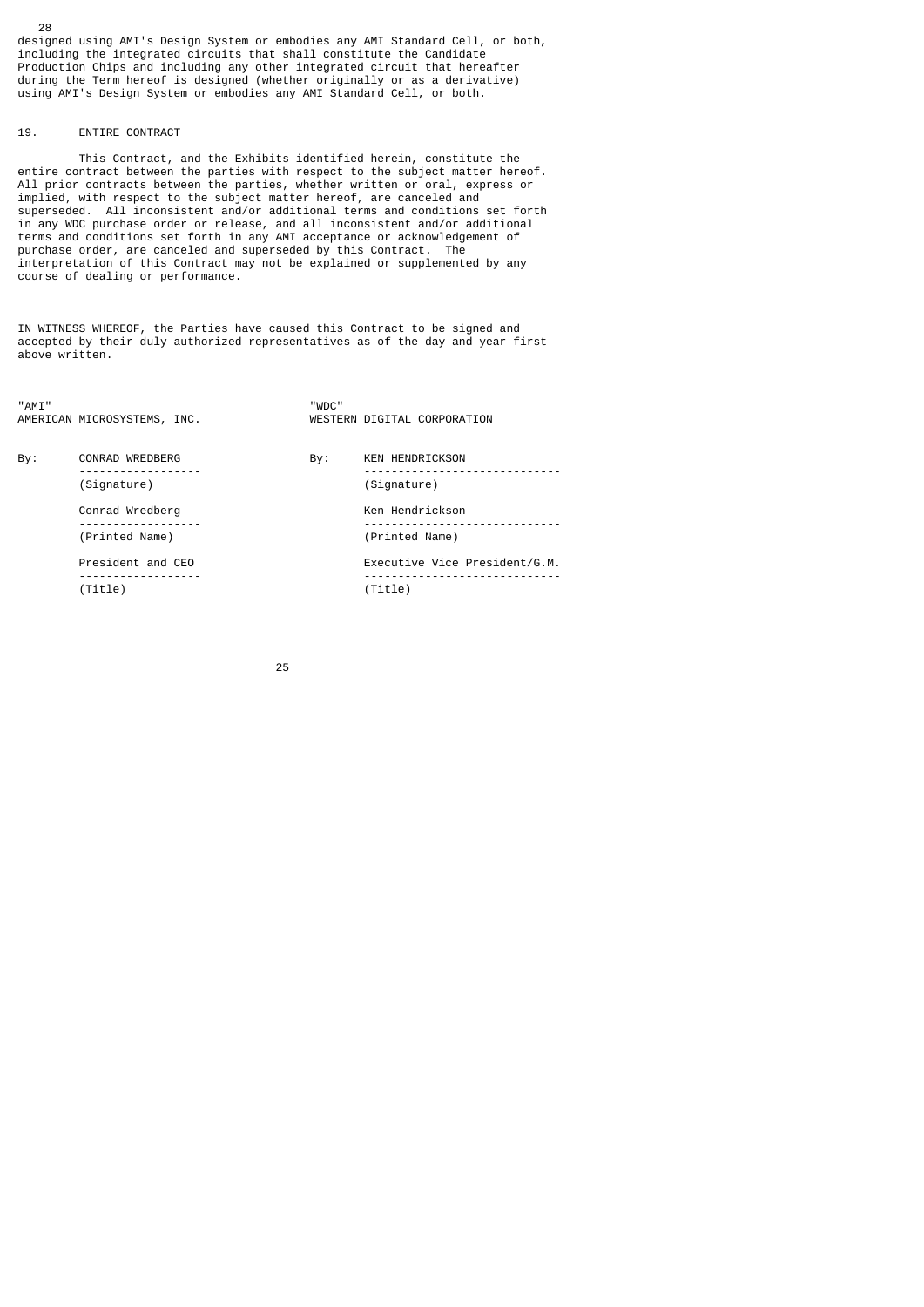29

# EXHIBIT A

1. WAFER CAPACITIES, WAFER PRICES, and LEADTIMES

| CALENDAR                                                                                                                                                                                                                                                                                                                                                                                                                          | 0394<br>$- - - -$     | 0494<br>$- - - -$     | Q195<br>$- - - -$ | 0295<br>$- - - -$                                                                                         | 0395<br>$- - - -$           | 0495<br>$- - - -$     | 0196<br>$- - - -$     | Q296<br>----      | 0396<br>$- - - -$ | Q496<br>----      |  |  |  |  |
|-----------------------------------------------------------------------------------------------------------------------------------------------------------------------------------------------------------------------------------------------------------------------------------------------------------------------------------------------------------------------------------------------------------------------------------|-----------------------|-----------------------|-------------------|-----------------------------------------------------------------------------------------------------------|-----------------------------|-----------------------|-----------------------|-------------------|-------------------|-------------------|--|--|--|--|
| WSPW CAPACITY                                                                                                                                                                                                                                                                                                                                                                                                                     |                       |                       |                   |                                                                                                           |                             |                       |                       |                   |                   |                   |  |  |  |  |
| <u>.</u><br>"EQUIVALENT<br><b>WAFERS"</b>                                                                                                                                                                                                                                                                                                                                                                                         |                       |                       |                   |                                                                                                           | $\star$                     |                       |                       |                   |                   |                   |  |  |  |  |
| NOTE: The term "Equivalent Wafers" shall mean a number of wafers, whether some<br>or all are DLM wafers and whether some or all are TLM wafers, and shall be<br>computed by adding the number of DLM wafers to the number resulting from<br>multiplying the number of TLM wafers by 1.25. For example, if WDC orders 500<br>DLM wafers and 400 TLM wafers, this corresponds to $[500 + (1.25)(400)] = 1000$<br>Equivalent Wafers. |                       |                       |                   |                                                                                                           |                             |                       |                       |                   |                   |                   |  |  |  |  |
| The following table lists the maximum capacity limit in WSPW if all wafers<br>ordered were to be DLM:                                                                                                                                                                                                                                                                                                                             |                       |                       |                   |                                                                                                           |                             |                       |                       |                   |                   |                   |  |  |  |  |
| CALENDAR                                                                                                                                                                                                                                                                                                                                                                                                                          | 0394<br>$- - - -$     | 0494<br>$- - - -$     | 0195<br>$- - - -$ | 0295<br>$- - - -$                                                                                         | 0395<br>----                | 0495<br>$- - - -$     | 0196<br>$- - - -$     | 0296<br>$- - - -$ | 0396<br>$- - - -$ | 0496<br>----      |  |  |  |  |
| DLM(WSPW)                                                                                                                                                                                                                                                                                                                                                                                                                         |                       |                       |                   |                                                                                                           | $^\star$                    |                       |                       |                   |                   |                   |  |  |  |  |
| The following table lists the maximum capacity limit in WSPW if all wafers<br>ordered were to be TLM:                                                                                                                                                                                                                                                                                                                             |                       |                       |                   |                                                                                                           |                             |                       |                       |                   |                   |                   |  |  |  |  |
| CALENDAR                                                                                                                                                                                                                                                                                                                                                                                                                          | Q394<br>$\frac{1}{2}$ | Q494<br>$\frac{1}{2}$ | Q195<br>$- - - -$ | Q295<br>$\frac{1}{2} \frac{1}{2} \frac{1}{2} \frac{1}{2} \frac{1}{2} \frac{1}{2} \frac{1}{2} \frac{1}{2}$ | Q395<br>----                | Q495<br>$\frac{1}{2}$ | Q196<br>$\frac{1}{2}$ | Q296<br>$- - - -$ | Q396<br>$- - - -$ | Q496<br>$- - - -$ |  |  |  |  |
| TLM(WSPW)                                                                                                                                                                                                                                                                                                                                                                                                                         |                       |                       |                   |                                                                                                           | $\star$                     |                       |                       |                   |                   |                   |  |  |  |  |
| Q'ly TLM                                                                                                                                                                                                                                                                                                                                                                                                                          |                       |                       |                   |                                                                                                           | 10,400/Quarter, Q295 - Q496 |                       |                       |                   |                   |                   |  |  |  |  |
| * As for Q295, the Parties shall determine by December 31, 1994, the WSPW<br>quantities for DLM and TLM subject to a cap of 1000 Equivalent WSPW.                                                                                                                                                                                                                                                                                 |                       |                       |                   |                                                                                                           |                             |                       |                       |                   |                   |                   |  |  |  |  |
|                                                                                                                                                                                                                                                                                                                                                                                                                                   |                       |                       |                   |                                                                                                           |                             |                       |                       |                   |                   |                   |  |  |  |  |
| $\star$                                                                                                                                                                                                                                                                                                                                                                                                                           | $\star$               |                       |                   |                                                                                                           | $\star$                     |                       |                       |                   |                   |                   |  |  |  |  |
| LEADTIMES<br>DLM FAB<br>TLM FAB<br><b>PROBE</b><br>BACKGRIND<br>POLYIMIDE                                                                                                                                                                                                                                                                                                                                                         |                       |                       |                   |                                                                                                           |                             |                       |                       |                   |                   |                   |  |  |  |  |

Standard Lead Times:  $\bullet$   $\star$ TLM  $\star$ 

\* Confidential Treatment

 $\sim$  1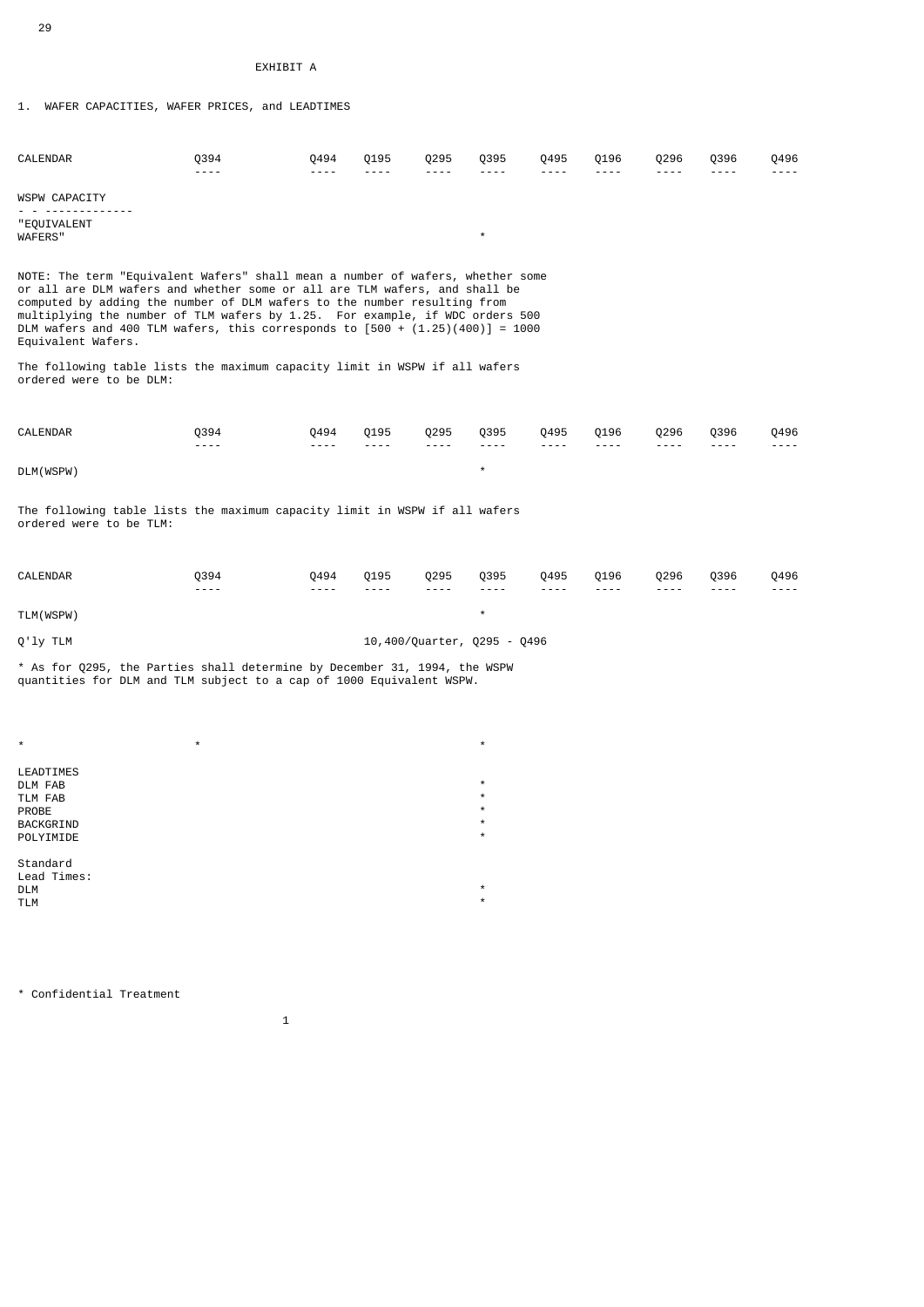$30$ <br>2. N  $\overline{\phantom{a}}$  NRE CHARGES: \* \* (Tooling) + \* (Engineering Lot Charge) \* per plate in the event of an ECO to a given reticle set

3. LOT EXPEDITE CHARGES: Expedite Lot: \*/Lot @ 27 calendar days Hot Hand-Carry Lot: \*/Lot @ 21 calendar days

4. WAFER PROBE CHARGE ("WPC"): \*/Wafer

 The Parties have agreed upon the amount of this charge based upon a plan to use a Trillium Tester that is expected to probe wafers at the rate of 10 wafers/hr. If the average rate of probing wafers under this Contract materially changes, the Parties shall re-negotiate the Wafer Probe Charge. In addition, WDC may want to consign certain test equipment to AMI for AMI to use in probe testing of Wafers made under this Contract. The Parties shall negotiate in good faith a reduction in the Wafer Probe Charge based upon any such consignment.

5. WAFER BACKGRIND CHARGE ("WBC"): \*/Wafer (based upon flatness w/i 10 microns.)

 The Parties have agreed upon the amount of this charge based upon a plan to use an independent contractor to backgrind the wafers. If the average actual cost of backgrinding wafers under this Contract materially changes, the Parties shall re-negotiate the Wafer Backgrind Charge.

6. APPLICABLE ADDER CHARGES ("AAC"):

 (a) POLYIMIDE ADDER: \* per wafer. Incremental NRE for a new design before plates are made is \* (one Plate), or \* (two plates) after plates are made.

 (b) POLYCIDE ADDER: \* per wafer. An adjustment to the standard die yield references (Exhibit C) will be determined by the parties at the time of implementation.

(c) SALICIDE ADDER: To be negotiated.

\* Confidential Treatment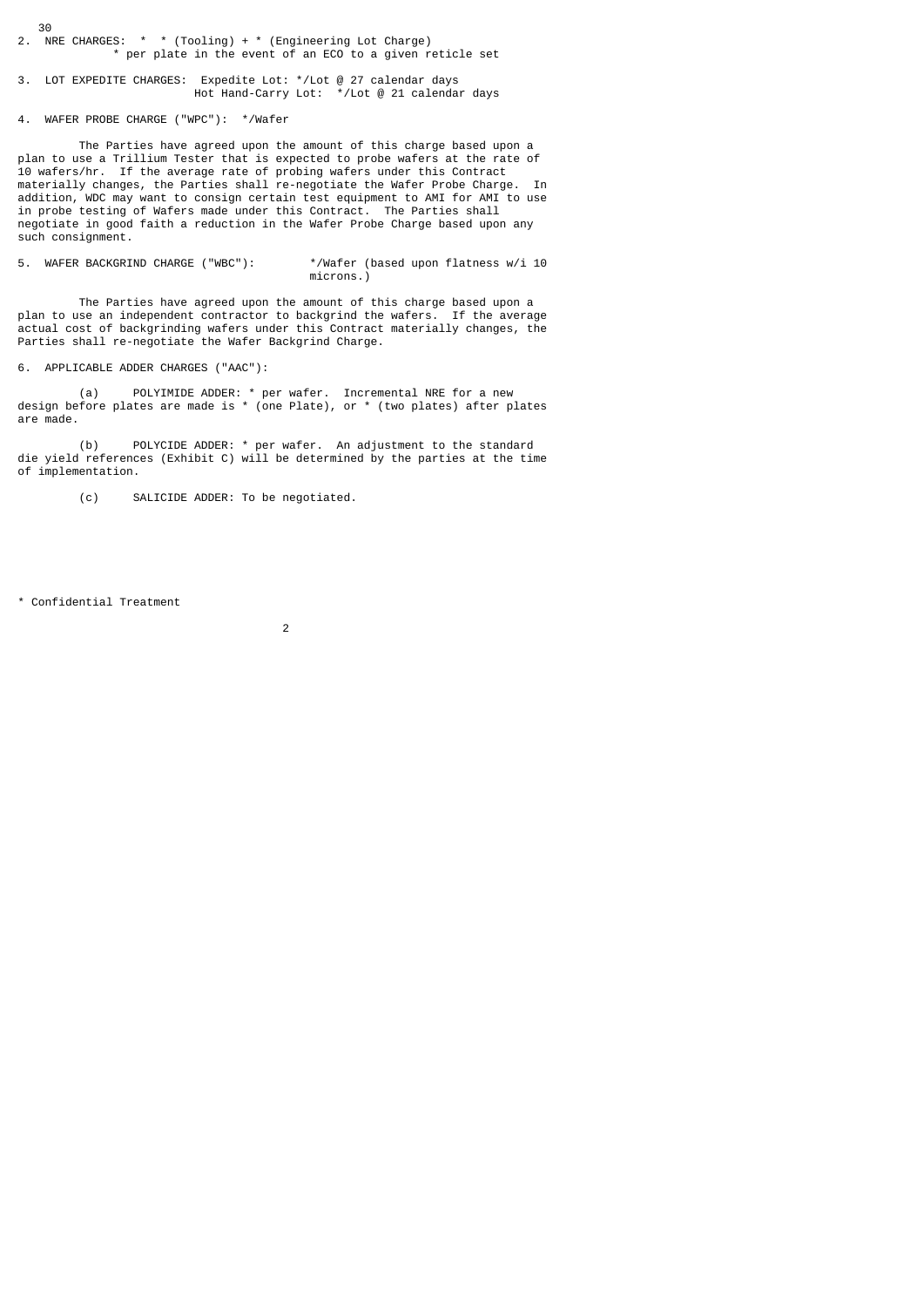#### EXHIBIT B 4-CORNER TEST / EXPERIMENTAL LOTS

1. PURPOSE OF 4-CORNER EXPERIMENTAL LOT

 The purpose of the 4-corner test of a Device is to verify that the Device functions properly throughout normal expected variations in the DC electrical results deriving from AMI process(es). This will be accomplished by varying the gate channel length and the threshold voltage as described below.

## 2. DESCRIPTION

 The 4-corner test shall be designed so that the following DC electrical results are achieved:

SPLIT  $Vtn(v)$   $Vtp(v)$  Leff (micron m) Nominal Values:

## 3. EVALUATION

\*

 The experimental lots shall be evaluated by subjecting them to normal AMI DC electrical tests (MAP) and probe tests. In some cases, WDC may require final electrical tests following package assembly to complete the evaluation. The evaluation shall be judged completed when the following criteria are satisfied:

- a. AMI MAP tests demonstrate the electrical targets defined in Section 2 (above) have been met to the satisfaction of AMI. If such targets have not been met, AMI may at its expense repeat the experiment up to a limit of three (3) attempts.
- b. Probe tests have been completed and it is shown through the use of the Student T-Test that none of the 4 experimental splits is significantly different from the nominal split to a confidence level of 90%.
- c. If desired by WDC, final electrical tests have been completed and it is shown through the use of the Student T-Test that none of the 4 experimental splits is significantly different from the nominal split to a confidence level of 90%.

Criteria listed above may be waived or altered by mutual consent of both Parties.

#### 4. RESPONSIBILITY

 a. AMI shall be responsible for designing, executing, and DC electrical testing of these experiment lots.

\* Confidential Treatment

 $\sim$  1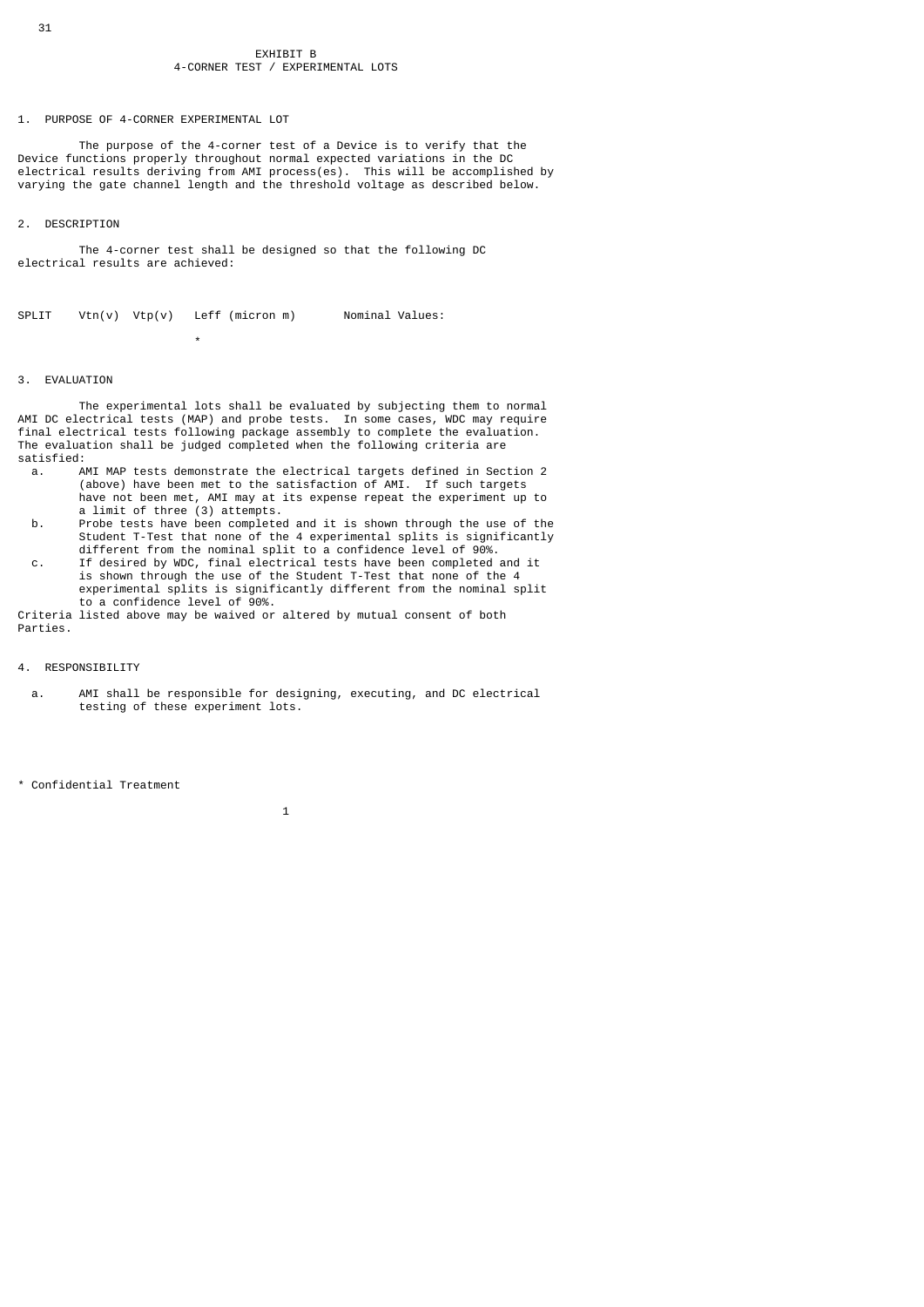- 32
- b. Probe tests may be performed at either AMI or WDC. WDC shall be responsible for evaluation of the probe results.
- c. Final electrical tests (if required) shall be performed and evaluated by WDC.

# 5. APPROVAL

 The subject WDC-designed Device shall be deemed to have passed the 4-Corner Experimental Tests based upon the satisfactory completion of the tests and evaluations described above. Subject to the requirements of Section 4.4 having been met, WDC's final decision to transition the Device to Die Pricing shall rest with the WDC Operations Manager.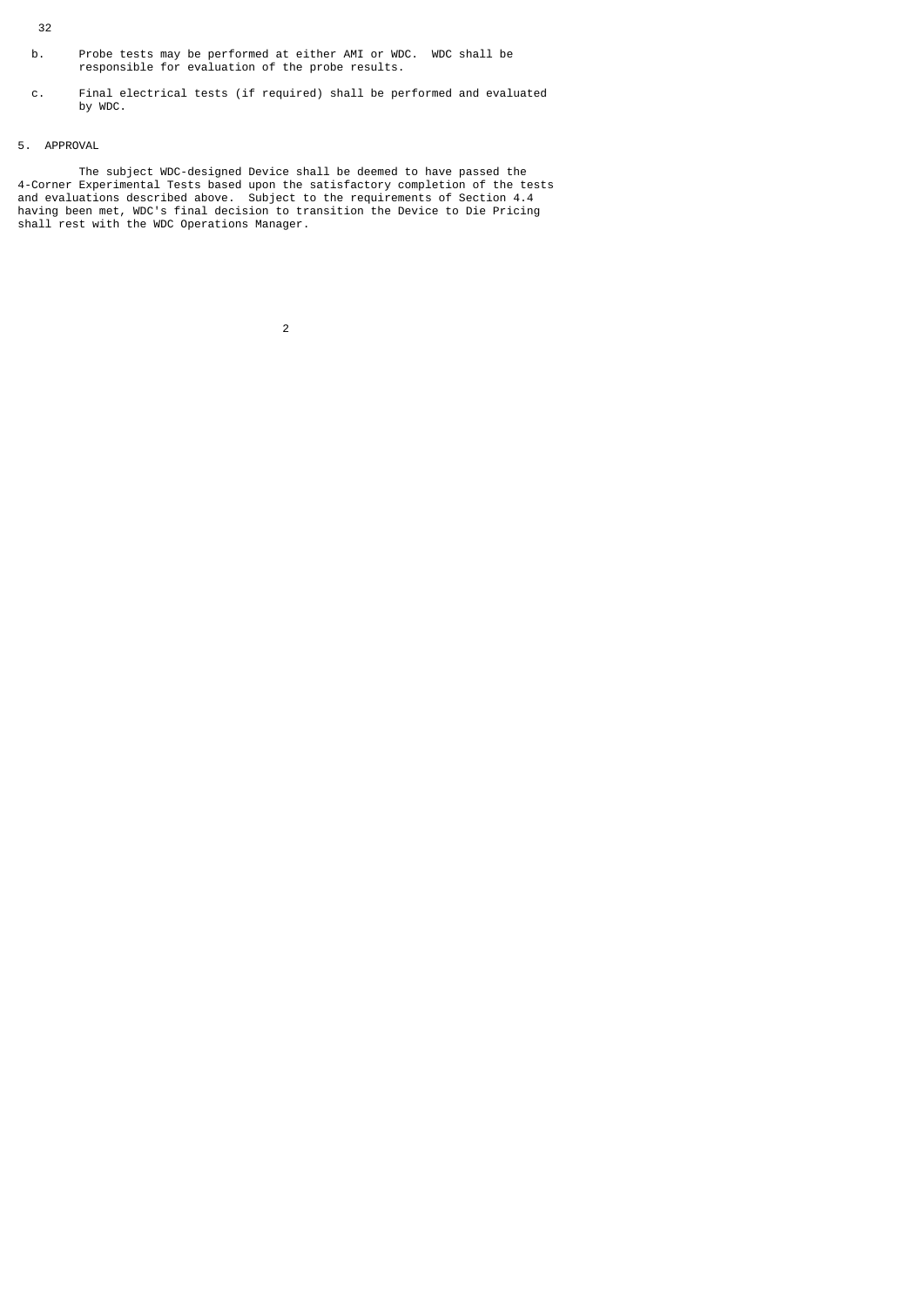|            |           |                 |              | TLM $DO = *.*$        |              | DLM $DO = *.*$ |            |
|------------|-----------|-----------------|--------------|-----------------------|--------------|----------------|------------|
| DIE SIDE # |           | AREA #          | <b>GROSS</b> |                       | <b>NET</b>   |                | <b>NET</b> |
| MILS       | <b>CM</b> | CM <sub>2</sub> | DIE ##       | YIELD                 | D/W##        | YIELD          | D/W##      |
| 300        | 0.762     | 0.581           | 125          | ** $*$ %              | $* *$        | **.*%          | $* *$      |
|            |           |                 |              |                       | $* *$        |                | $* *$      |
| 305        | 0.775     | 0.600           | 123          | **. *%                | $* *$        | **.*%          | $* *$      |
| 310        | 0.787     | 0.620           | 121          | $***.*%$              | $* *$        | **.*%          |            |
| 315        | 0.800     | 0.640           | 119          | **.*%                 |              | $***.*%$       | $* *$      |
| 320        | 0.813     | 0.661           | 117          | **.*%                 | $* *$        | $***$ $*$ %    | $* *$      |
| 325        | 0.826     | 0.681           | 115          | $***.*%$              | $* *$        | $***$ *%       | $* *$      |
| 330        | 0.838     | 0.703           | 113          | $***.*%$              | $* *$        | $***$ . $*$ %  | $* *$      |
| 335        | 0.851     | 0.724           | 111          | **.*%                 | $* *$        | **.*%          | $* *$      |
| 340        | 0.864     | 0.746           | 109          | $***.*%$              | $* *$        | $***.*%$       | $* *$      |
| 345        | 0.876     | 0.768           | 107          | **.*%                 | $* *$        | **.*%          | * *        |
| 350        | 0.889     | 0.790           | 105          | $***.*%$              | $* *$        | $***$ . $*$ %  | $* *$      |
| 355        | 0.902     | 0.813           | 103          | **.*%                 | $* *$        | $***$ *%       | $* *$      |
| 360        | 0.914     | 0.836           | 101          | **.*%                 | $* *$        | **.*%          | $* *$      |
| 365        | 0.927     | 0.860           | 100          | $***.*%$              | $* *$        | **.*%          |            |
| 370        | 0.940     | 0.883           | 98           | * *<br>$. *%$         | * *          | * *<br>$.*\%$  | $* *$      |
| 375        | 0.953     | 0.907           | 96           | $. *%$                | $* *$        | $***$ *%       |            |
|            |           |                 | 94           | $***.*%$              | * *          | **.*%          | * *        |
| 380        | 0.965     | 0.932           |              | **.*%                 | $* *$        | $***$ *%       | $* *$      |
| 385        | 0.978     | 0.956           | 92           | * *                   | * *          | $***.*%$       | * *        |
| 390        | 0.991     | 0.981           | 90           | $. *%$                | $* *$        |                | $* *$      |
| 395        | 1.003     | 1.007           | 88           | $. *%$                | $* *$        | **.*%          | $* *$      |
| 400        | 1.016     | 1.032           | 86           | * *<br>$.*%$          | $* *$        | **.*%          | $* *$      |
| 405        | 1.029     | 1.058           | 84           | **.*%                 |              | ** *%          |            |
| 410        | 1.041     | 1.085           | 83           | * *<br>$. *%$         | $* *$        | $***.*%$       | $* *$      |
| 415        | 1.054     | 1.111           | 81           | **.*%                 | $* *$        | **.*%          | $* *$      |
| 420        | 1.067     | 1.138           | 79           | $***.*%$              | $* *$        | **.*%          | $* *$      |
| 425        | 1.080     | 1.165           | 77           | $***$ . $*$ %         | $* *$        | $***.*%$       | $* *$      |
| 430        | 1.092     | 1.193           | 76           | $***.*%$              | $* *$        | $***$ . $*$ %  | * *        |
| 435        | 1.105     | 1.221           | 74           | $* *$<br>$. *%$       | $* *$        | ** *%          | $* *$      |
| 440        | 1.118     | 1.249           | 72           | **.*%                 | $* *$        | **.*%          | $* *$      |
| 445        | 1.130     | 1.278           | 70           | **.*%                 | $* *$        | **.*%          | $* *$      |
| 450        | 1.143     | 1.306           | 69           | $. *%$                | $* *$        | $***.*%$       |            |
| 455        | 1.156     | 1.336           | 67           | $\star\star$<br>$.*%$ | $* *$        | $***$ $*$ %    | * *        |
| 460        | 1.168     | 1.365           | 66           | $. *%$                | $* *$        | $***$ *%       |            |
| 465        | 1.181     | 1.395           | 64           | **.*%                 | $* *$        | **.*%          | * *        |
| 470        | 1.194     | 1.425           | 62           | $. *%$                | $* *$        | $***$ *%       | * *        |
| 475        | 1.207     | 1.456           | 61           | * *<br>$*_{\%}$       | $* *$        | $***$ *%       | * *        |
| 480        | 1.219     | 1.486           | 59           | $.*\%$                | $* *$        | **.*%          | $* *$      |
| 485        | 1.232     | 1.518           | 58           | * *<br>$. *%$         | $* *$        | **.*%          | $* *$      |
| 490        | 1.245     | 1.549           | 56           | **.*%                 | $* *$        | **.*%          | $* *$      |
|            |           |                 |              | * *<br>$. *%$         | * *          | $***.*%$       | * *        |
| 495        | 1.257     | 1.581           | 55           | $* *$                 | $* *$        | **.*%          | $* *$      |
| 500        | 1.270     | 1.613           | 53           | $.*\%$<br>* *         | $* *$        |                | $* *$      |
| 505        | 1.283     | 1.645           | 52           | $.*%$                 | $* *$        | ** *%          | $* *$      |
| 510        | 1.295     | 1.678           | 51           | $***.*%$              | $* *$        | $***.*%$       | $* *$      |
| 515        | 1.308     | 1.711           | 49           | $. *%$<br>* *         |              | $***.*%$       |            |
| 520        | 1.321     | 1.745           | 48           | **.*%                 | $* *$        | ** *%          | $* *$      |
| 525        | 1.334     | 1.778           | 47           | **.*%                 | $* *$        | **.*%          | $* *$      |
| 530        | 1.346     | 1.812           | 45           | **.*%                 | $\star\star$ | **.*%          | $* *$      |
| 535        | 1.359     | 1.847           | 44           | **.*%                 | $* *$        | **.*%          | * *        |
| 540        | 1.372     | 1.881           | 43           | * *<br>$. *%$         | $* *$        | $***.*%$       | $* *$      |
| 545        | 1.384     | 1.916           | 41           | $. *%$                | $* *$        | **.*%          | $* *$      |
| 550        | 1.397     | 1.952           | 40           | $*_{\%}$<br>* *       | $* *$        | **.*%          | * *        |
| 555        | 1.410     | 1.987           | 39           | $*_{\%}$              | $* *$        | **.*%          | * *        |
| 560        | 1.422     | 2.023           | 38           | $*$ %                 | * *          | .*%<br>* *     | * *        |
| 565        | 1.435     | 2.060           | 37           | $*$ %                 | $* *$        | $***$ *%       | $* *$      |
| 570        | 1.448     | 2.096           | 36           | $. *%$<br>* *         | $* *$        | $***$ *%       | $* *$      |
| 575        | 1.461     | 2.133           | 35           | **.*%                 | $* *$        | **.*%          | $* *$      |
|            |           |                 |              |                       |              |                |            |

# Based on center-of-scribe to center-of-scribe measurements

## Gross and net die will be adjusted for any non-die fileds stepped on

the wafer resulting in a reduced gross die count

### Actual gross die based on completed reticles may be used for net die calculations

\* Confidential treatment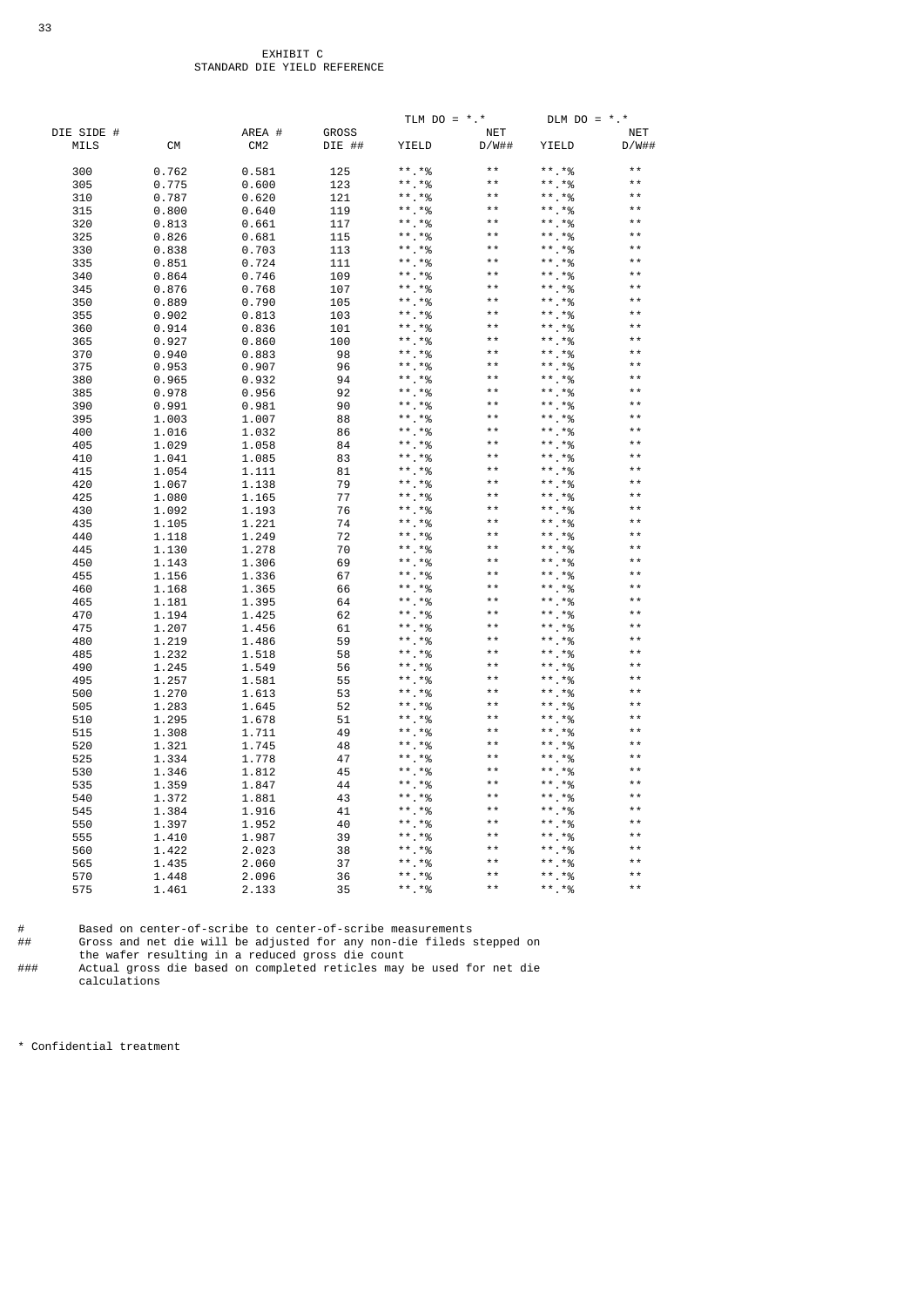|                    |           |                           |                        | TLM $DO = *.*$            |                     | DLM $DO = *.*$ |                     |
|--------------------|-----------|---------------------------|------------------------|---------------------------|---------------------|----------------|---------------------|
| DIE SIDE #<br>MILS | <b>CM</b> | AREA #<br>CM <sub>2</sub> | <b>GROSS</b><br>DIE ## | YIELD                     | <b>NET</b><br>D/W## | YIELD          | <b>NET</b><br>D/W## |
| 300                | 0.762     | 0.581                     | 125                    | **.*%                     | $* *$               | $***$ *%       | $* *$               |
| 305                | 0.775     | 0.600                     | 123                    | **.*%                     | $* *$               | **.*%          | $* *$               |
| 310                | 0.787     | 0.620                     | 121                    | **.*%                     | $* *$               | $***$ $*$ %    | $* *$               |
| 315                | 0.800     | 0.640                     | 119                    | **.*%                     | $* *$               | $***$ *%       | $* *$               |
| 320                | 0.813     | 0.661                     | 117                    | **.*%                     | $* *$               | **.*%          | $* *$               |
| 325                | 0.826     | 0.681                     | 115                    | **.*%                     | $* *$               | **.*%          | * *                 |
| 330                | 0.838     | 0.703                     | 113                    | **.*%                     | $* *$               | $***$ *%       | $* *$               |
| 335                | 0.851     | 0.724                     | 111                    | **.*%                     | $* *$               | $***$ *%       | $* *$               |
| 340                | 0.864     | 0.746                     | 109                    | **.*%                     | $* *$               | $***.*%$       | $* *$               |
| 345                | 0.876     | 0.768                     | 107                    | **.*%                     | $* *$               | $***$ *%       | $* *$               |
| 350                | 0.889     | 0.790                     | 105                    | **.*%                     | $* *$               | **.*%          | * *                 |
| 355                | 0.902     | 0.813                     | 103                    | **.*%                     | $* *$               | **.*%          | $* *$               |
| 360                | 0.914     | 0.836                     | 101                    | $***$ *%                  | $* *$               | $***.*%$       | $* *$               |
| 365                | 0.927     | 0.860                     | 100                    | ** *%                     | $* *$               | **.*%          | $* *$               |
|                    |           |                           | 98                     | ** *%                     | $* *$               | ** *%          | * *                 |
| 370                | 0.940     | 0.883                     | 96                     | **.*%                     | $* *$               | **.*%          | $* *$               |
| 375                | 0.953     | 0.907                     |                        | $***$ *%                  | $* *$               | $***.*%$       | $* *$               |
| 380                | 0.965     | 0.932                     | 94                     |                           | $* *$               |                | $\star\star$        |
| 385                | 0.978     | 0.956                     | 92                     | **.*%                     | $* *$               | $***.*%$       | $* *$               |
| 390                | 0.991     | 0.981                     | 90                     | $***$ *%                  | $* *$               | **.*%          | $* *$               |
| 395                | 1.003     | 1.007                     | 88                     | **.*%                     | $* *$               | $***.*%$       | * *                 |
| 400                | 1.016     | 1.032                     | 86                     | **.*%                     | $* *$               | **.*%          | $* *$               |
| 405                | 1.029     | 1.058                     | 84                     | $***$ *%                  | $\star\star$        | $***$ *%       | $* *$               |
| 410                | 1.041     | 1.85                      | 83                     | **.*%                     |                     | $***$ *%       |                     |
| 415                | 1.054     | 1.111                     | 81                     | **.*%                     | $* *$               | **.*%          | * *<br>$* *$        |
| 420                | 1.067     | 1.138                     | 79                     | **.*%                     | $* *$               | **.*%          |                     |
| 425                | 1.080     | 1.165                     | 77                     | **.*%                     | $\star\star$        | **.*%          | $* *$               |
| 430                | 1.092     | 1.193                     | 76                     | **.*%                     | $* *$               | **.*%          | $* *$               |
| 435                | 1.105     | 1.221                     | 74                     | $***.*%$                  | $* *$               | **.*%          | * *                 |
| 440                | 1.118     | 1.249                     | 72                     | **.*%                     | $* *$               | **.*%          | $* *$               |
| 445                | 1.130     | 1.278                     | 70                     | **.*%                     | $* *$               | ** *%          | $* *$               |
| 450                | 1.143     | 1.306                     | 69                     | **.*%                     | $* *$               | $***.*%$       | $* *$               |
| 455                | 1.156     | 1.336                     | 67                     | $***$ *%                  | $* *$               | **.*%          | $* *$               |
| 460                | 1.168     | 1.365                     | 66                     | **.*%                     | $* *$               | $***$ $*$ %    | $* *$               |
| 465                | 1.181     | 1.395                     | 64                     | $***.*%$                  | $* *$               | **.*%          | $* *$               |
| 470                | 1.194     | 1.425                     | 62                     | $***$ *%                  | $* *$               | $***$ $*$ %    | $* *$               |
| 475                | 1.207     | 1.456                     | 61                     | **.*%                     | $* *$               | **.*%          | $* *$               |
| 480                | 1.219     | 1.486                     | 59                     | $***.*%$                  | $* *$               | $***.*%$       | $* *$               |
| 485                | 1.232     | 1.518                     | 58                     | **.*%                     | $* *$               | **.*%          |                     |
| 490                | 1.245     | 1.549                     | 56                     | **.*%                     | $* *$               | **.*%          | * *                 |
| 495                | 1.257     | 1.581                     | 55                     | **.*%                     | * *                 | **.*%          |                     |
| 500                | 1.270     | 1.613                     | 53                     | $\star$ $\star$<br>$. *%$ | $\star\star$        | $***.*%$       | $* *$               |
| 505                | 1.283     | 1.645                     | 52                     | **.*%                     | $* *$               | **.*%          | $* *$               |
| 510                | 1.295     | 1.678                     | 51                     | **.*%                     | $* *$               | **.*%          | $* *$               |
| 515                | 1.308     | 1.711                     | 49                     | $***.*%$                  | $* *$               | **.*%          | $* *$               |
| 520                | 1.321     | 1.745                     | 48                     | $***.*%$                  | $* *$               | **.*%          | $* *$               |
| 525                | 1.334     | 1.778                     | 47                     | **.*%                     | $\star$ $\star$     | ** *%          | $* *$               |
| 530                | 1.346     | 1.812                     | 45                     | ** *%                     | $* *$               | $***.*%$       | $* *$               |
| 535                | 1.359     | 1.847                     | 44                     | **.*%                     | $* *$               | **.*%          | $* *$               |
| 540                | 1.372     | 1.881                     | 43                     | $***.*%$                  | $* *$               | **.*%          | $* *$               |
| 545                | 1.384     | 1.916                     | 41                     | $***$ *%                  | $* *$               | $***.*%$       | $* *$               |
| 550                | 1.397     | 1.952                     | 40                     | $***$ *%                  | $* *$               | **.*%          | $* *$               |
| 555                | 1.410     | 1.987                     | 39                     | **.*%                     | $* *$               | $***.*%$       | $* *$               |
| 560                | 1.422     | 2.023                     | 38                     | **.*%                     | $* *$               | $***$ . $*$ %  |                     |
| 565                | 1.435     | 2.060                     | 37                     | **.*%                     | $* *$               | $***.*%$       | $* *$               |
| 570                | 1.448     | 2.096                     | 36                     | **.*%                     | $* *$               | $***$ *%       | $\star\star$        |
| 575                | 1.461     | 2.133                     | 35                     | **.*%                     | $* *$               | **.*%          | $* *$               |
|                    |           |                           |                        |                           |                     |                |                     |

# Based on center-of-scribe to center-of-scribe measurements

## Gross and net die will be adjusted for any non-die fileds stepped on the wafer resulting in a reduced gross die count

### Actual gross die based on completed reticles may be used for net die calculations

\* Confidential treatment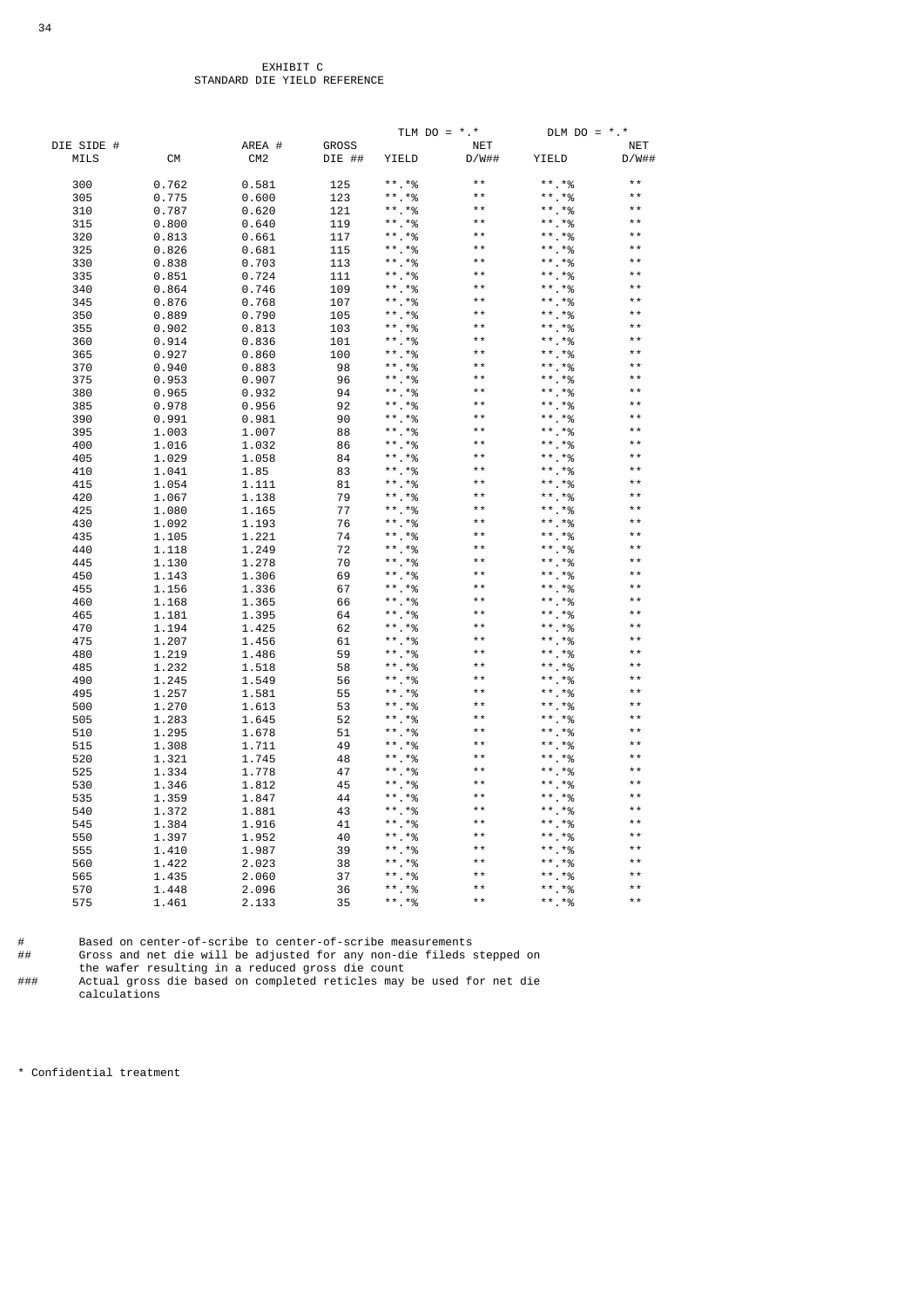# EXHIBIT D

 CHANGE ORDER/CANCELLATION COMPENSATION (See Section 10.3 and Exhibit "A" of Contract)

WORK IN PROCESS (W.I.P.) CANCELLATION CHARGES

- 
- 

# AMI "DLM" FAB STEP CANCELLATION CHARGES

- \* \* OF WAFER UWP
- \* \* OF WAFER UWP
- \* \* OF WAFER UWP
- \* \* OF WAFER UWP

\* \* \* \* \* OF WAFER UWP<br>\* \* OF WAFER UWP<br>\* \* OF WAFER UWP<br>\* \* OF WAFER UWP \* \* OF WAFER UWP \* \* OF WAFER UWP

 $\sim$  1

# AMI "TLM" FAB STEP CANCELLATION CHARGES

- 
- 
- 
- \* \* OF WAFER UWP

\* Confidential Treatment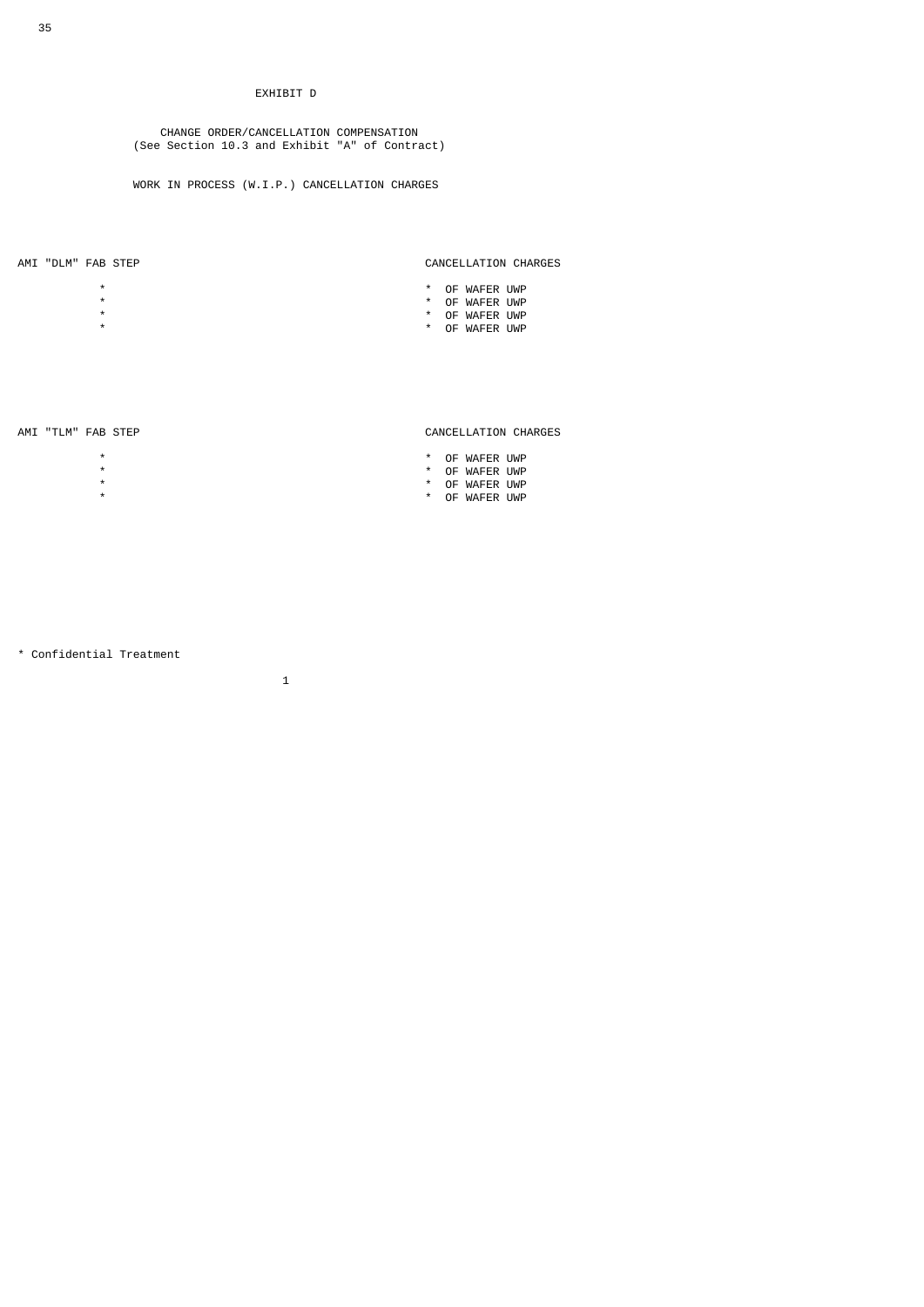## EXHIBIT E LIST OF SPECIFICATIONS AND "QUAL MEMO"

Specifications:

 QC000082 Rev 01 QC000159 Rev 02 QC000175 Rev A0 RL000100 Rev J0 QC020016 Rev 01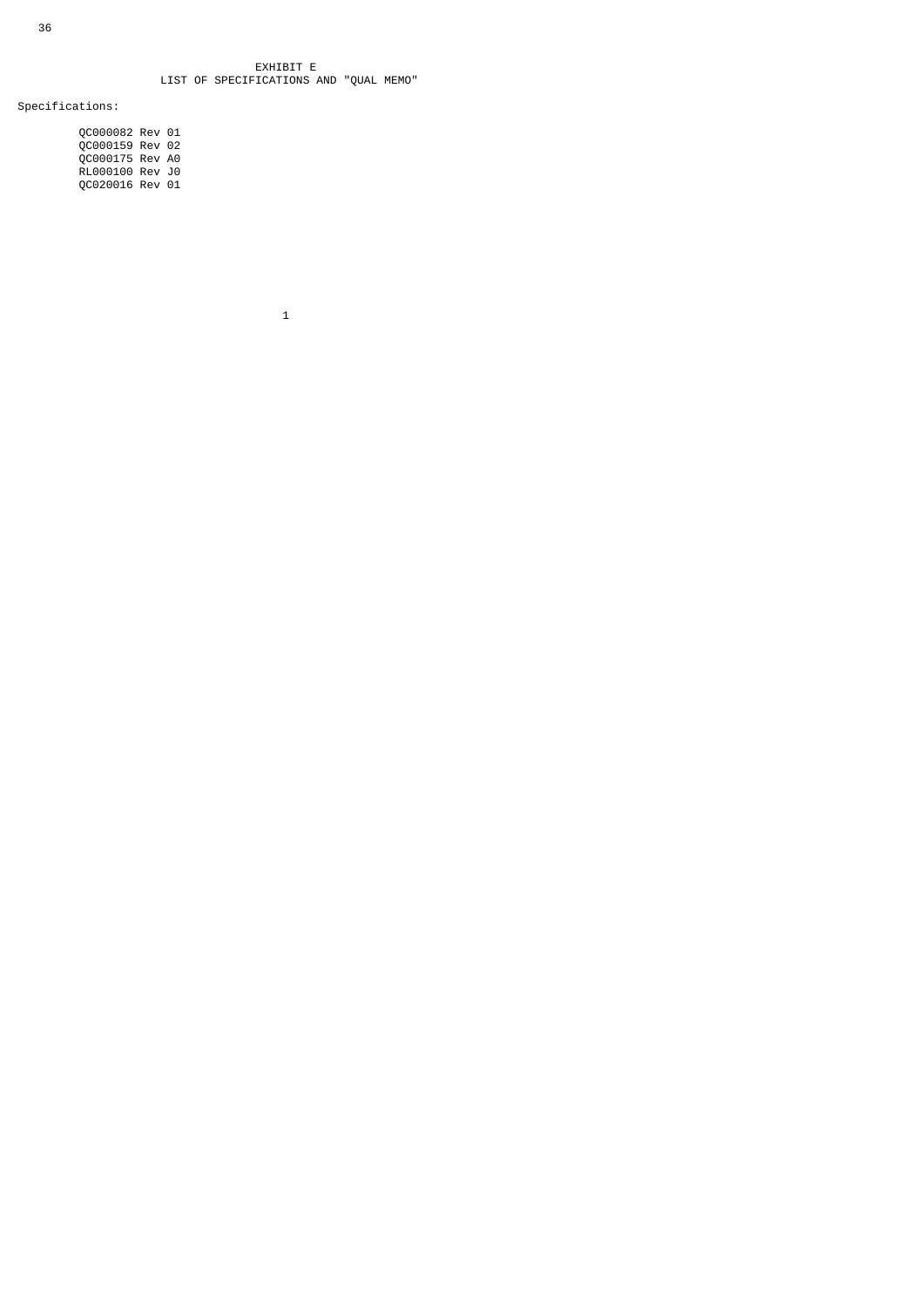# [WESTERN DIGITAL LOGO/LETTERHEAD]

| SUBJECT:    | OUALIFICATION PLAN FOR AMI CW (0.8 MICRON) DIFFUSION PROCESS |  |  |  |  |
|-------------|--------------------------------------------------------------|--|--|--|--|
| FROM:       | J.K. WANG                                                    |  |  |  |  |
| DEPARTMENT: | MCP OUALITY                                                  |  |  |  |  |
| DATE :      | JUNE 16, 1994                                                |  |  |  |  |

#### WD QUALIFICATION PLAN:

 The following reliability qualification plan is laid out based on the assumption that CW TLM diffusion process will be loaded first. It is assumed that neither polycide nor salicide process is required for \*\*\*\*\*\*\*\*\*\*\*\*\*\*\*\*\*\*\*\*. This plan is subject to change if polycide process is required for porting existing WD design to the AMI foundry.

#### WHAT IS COVERED IN THE QUALIFICATION?:

 Ideally, to perform a full qualification of a process, one or several vehicles that include all the library cells in CW technology and cover all the features allowed by the CW design rules (e.g. stacked vias ?) need to be available. AMI needs to provide to WD the list of library cells and design rules that are not covered by SEC chips. In addition, any new cells or allowed design rule deviations (\*\*\*\*\*\*\*\*\*\*\*\*\*\*\*\*\*) that are not covered by SEC need to be listed to WD Reliability and the plan to address alternate qualification method for these new cells or features must be provided by AMI before July 15, 1994.

 Without cell and rule information about SEC as discussed above, WD Reliability proposes R2 qualification of CW (0.8 micron) diffusion process using two AMI SEC lots. Passing R2 read points for all the stresses permits R2 release of the process only, not the whole cell library or design rule. Reliability plan addressing the differential features between SEC and CW cell library, between SEC and \*\*\*\*\*\*\*\*\*\*\*\*\*\*\* need to be provided by AMI. The work necessary to address all such differential features must be complete by

 For R3 release, two conditions need to be met. One is that these SEC lots plus one WD \*\*\*\*\*\*\*\*\*\*\*\*\* device lot of 370 units need to pass R3 read points. The other is that the process infant mortality as demonstrated by \*\*\*\*\*\*\*\*\*\*\*\*\*\*\* chips or comparable AMI devices needs to be below 2000 PPM. WD's goal is to receive products that are less than \*\*\*\*\*\*\*\*\*\*\*\*\*\*\*. AMI needs to provide infant mortality improvement plan and monitor the infant mortality trend on bi-weekly basis.

SEC and \*\*\*\*\*\*\*\*\*\*\*\*\*\*\*\* qualification lots require HTOL, environmental stresses, ESD and latchup, etc. Reliability stress conditions should be the same between SEC and WD code(s). Since WD \*\*\*\*\*\*\*\*\*\*\*\*\*\*\* devices consist of random logic with analog contents and are much more difficult to debug any reliability failure than SEC, AMI's is requested to adopt our stress condition instead of their sequential stress method.

\* Confidential treatment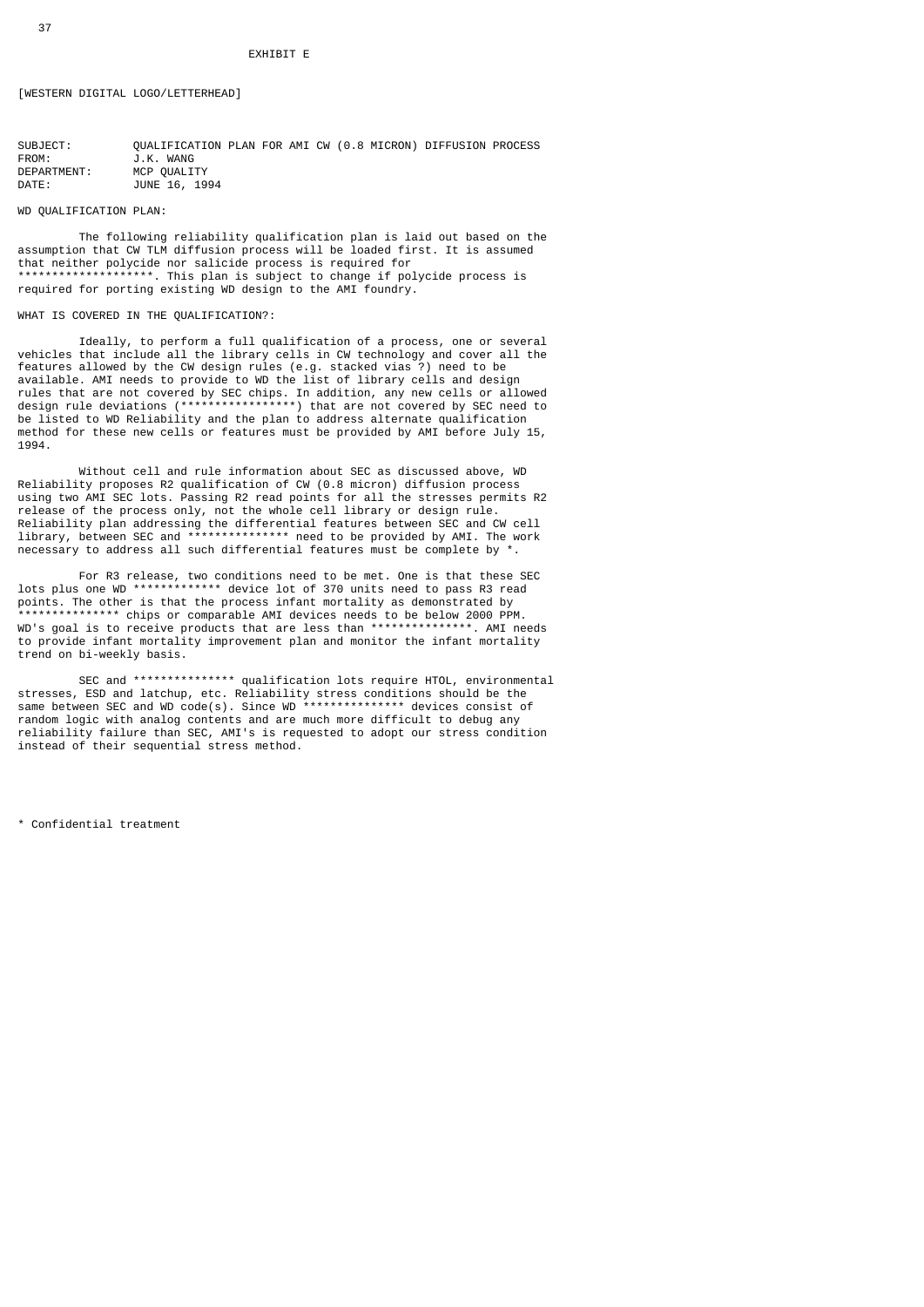#### EXHIBIT E

 The following summarizes the reliability tests and the sample size per lot required for CW process qualification:

| <b>STRESS NAME</b>                     | <b>STRESS DURATION</b>      | REJECT/SAMPLE/LOT | <b>CYCLE TIME</b> |
|----------------------------------------|-----------------------------|-------------------|-------------------|
|                                        |                             |                   |                   |
| <b>HTOL</b>                            | 48hrs 168hrs 500hrs 1000hrs | *******           | $2 \text{ mo}$    |
| $(6.5V, 125$ degrees $C$ , dynamic)    |                             | *******           |                   |
| HTS (150 degrees C)                    | 168hrs 500hrs 1000hrs       | *******           | $2 \text{ mo}$    |
| $TC(-65$ degrees $C/150$ degrees $C$ ) | 300cyc 600cyc               | *******           | 2.5 wks           |
| $TS(-55$ degrees $C/125$ degrees $C$ ) | $100$ CVC                   | *******           | 1 wk              |
| pressure cooker                        | 96hrs 240hrs                | *******           | $1.5$ wks         |
| THB                                    | 168hrs 500hrs 1000hrs       | *******           | $2 \text{ mo}$    |
| bond strength                          |                             | *******           | $1$ day           |
| ESD, 2000V/1200V/600V                  |                             | *******           | 1 wk              |
| Latchup 100mA (DC ramp, 125C)          |                             | *******           | 2 days            |
| Hot carrier                            |                             | *******           | days              |
| Electromigration                       |                             | *******           | hrs to wks        |
| Construction analysis                  |                             | *******           | 3 wks             |

Table I Reliability Test Plan for 0.8 micron CW Diffusion Process.

Note:

- 1) Boldface: R2 requirement (production release) (A/W): AMI performs on TLM SEC, WD performs on WD code \*\*\*\*\*\*\*\*\*\*\*\*\*\*\*. Total sample for each lot is about 370 units not including EM, hot carrier or construction analysis. One wafer or 10 packaged devices can be used for construction analysis (A): AMI performs this test (W): WD performs this test.<br>2) All functi
- All functional failures need to be baked at 150 degrees C for 24 hours and re-tested. If passing re-test, the failures are considered bake recoverable. Bake recoverable defects require special analysis procedure that needs to be discussed later between AMI and WD. If failed re-test, the failures are routed to failure analysis.<br>3) prerequisite: AMT needs to have TIM SEC design and mask sets
- 3) prerequisite: AMI needs to have TLM SEC design and mask sets complete.<br>4) If latchup is performed at room temperature using JEDEC pulse method, If latchup is performed at room temperature using JEDEC pulse method,
- it should pass 250 mA.<br>5) Constant current stres 5) Constant current stressing for electromigration \*\*\*\*\*\*\*\*\*\*\*\* and \*\*\*\*\*\*\*\*\*\*\* data (fit to lognormal distribution) should be provided to WD.1<br>6) WD.ne
- WD need to know if SEC includes all the ESD buffers related to 1, 0, I/O, pull up, pull down and tri-state buffers. AMI has indicated that 0.8 micron DLM gate array test chip passed \*\*\*\*\*\*\*\*\*\*\*\* protection for pin leakage except for Idd current due to core circuit damage, and it passed pin leakage and Idd current for \*\*\*\*\*\*\*\*\*\*\*\*. AMI indicated that any product designed in the CWx technology is assured of having better than \*\*\*\*\*\*\*\*\*\*\*\* ESD immunity2. AMI needs to report whether this gate array data applies to standard cell or custom TLM3.

| $CC:$ ************* | ************* | ************* |
|---------------------|---------------|---------------|
| ************        | ************* | ************* |
| ************        | ************* | ************* |
| ************        | ************* | ************* |

| ***** |  |  |  |  |  |  |  |  |  |                             |  |  |  |  |  |  |  |  |  |  |  |  |  |  |  |  |  |  |  |  |  |  |
|-------|--|--|--|--|--|--|--|--|--|-----------------------------|--|--|--|--|--|--|--|--|--|--|--|--|--|--|--|--|--|--|--|--|--|--|
|       |  |  |  |  |  |  |  |  |  |                             |  |  |  |  |  |  |  |  |  |  |  |  |  |  |  |  |  |  |  |  |  |  |
|       |  |  |  |  |  |  |  |  |  |                             |  |  |  |  |  |  |  |  |  |  |  |  |  |  |  |  |  |  |  |  |  |  |
|       |  |  |  |  |  |  |  |  |  | *************************** |  |  |  |  |  |  |  |  |  |  |  |  |  |  |  |  |  |  |  |  |  |  |
|       |  |  |  |  |  |  |  |  |  |                             |  |  |  |  |  |  |  |  |  |  |  |  |  |  |  |  |  |  |  |  |  |  |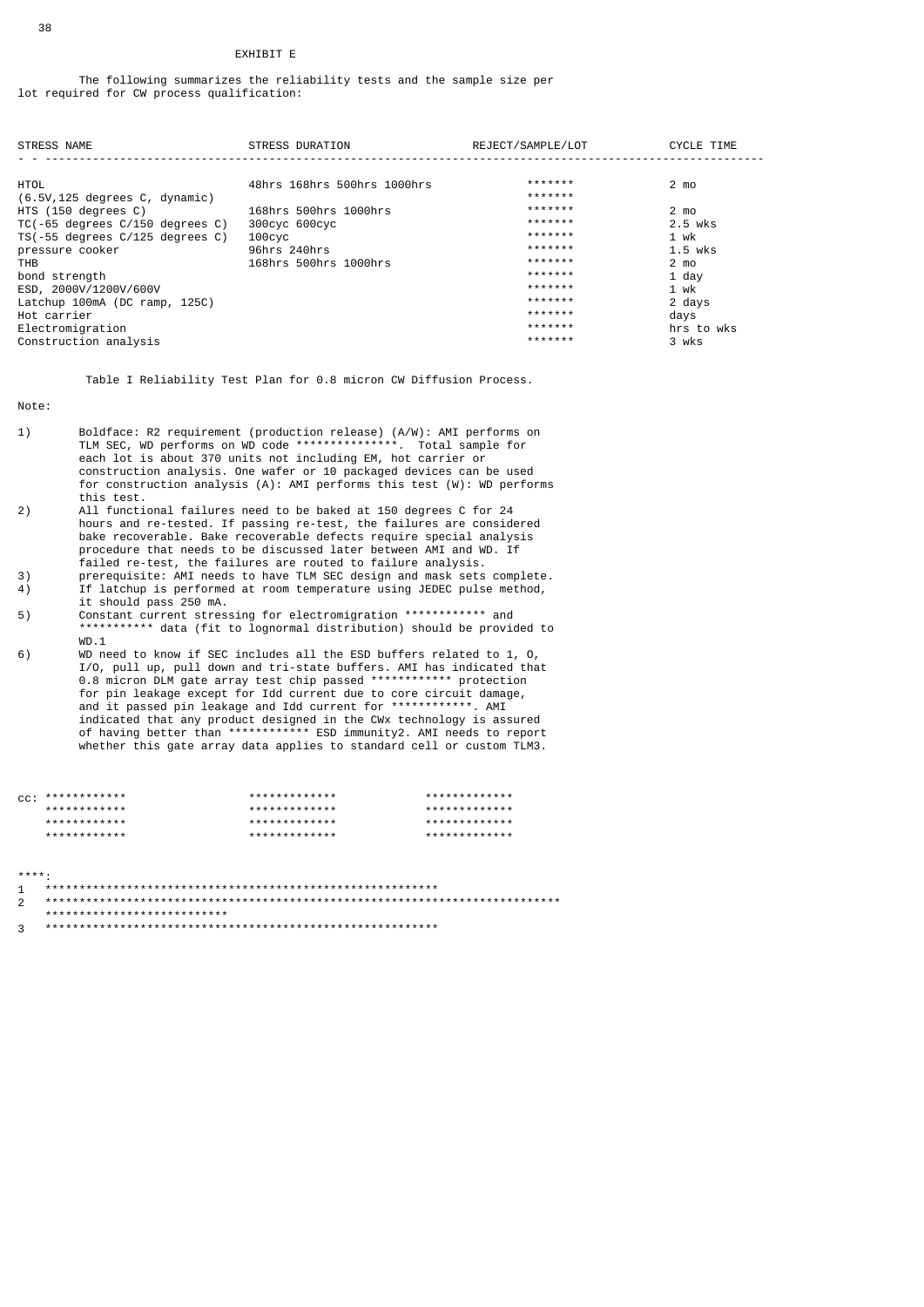#### EXHIBIT F TERMS AND CONDITIONS CONCERNING DESIGN SERVICES ACTIVITIES

This Exhibit sets forth AMI's analysis of the support required in order to help WDC successfully implement both Enterprise and Horizon (the "First Devices") during the Qualification Phase of this Contract.

There are three basic categories of activity:

- 1. Software Tools and Services<br>2. Engineering Services
- 2. Engineering Services
- 3. Back End Support

Within these activities there are deliverables such as the actual software for category 1, the circuit description and physical data on the custom cells AMI develops for category 2 and sorted, assembled and tested parts for category 3.

Deliverables are priced on a stand-alone basis. Services are quoted as a fixed dollar amount based on assumptions as to the time and effort required for such things as the development of special cells, but "rates" for engineering time are shown also in the event that engineering effort required extends beyond the scope of the assumptions used. AMI's assumptions are shown below:

#### ASSUMPTIONS:

1. A Technical Program Manager (TPM) will be required full time for six months, half time for the next six months and part time thereafter (this person is Barry West). If needed beyond six months, the TPM can be made available on a full time basis.

2. Dedicated support from San Jose based Field Applications Engineers (FAE) equal to one-third time through "tape out" on both Horizon and Enterprise.

3. Development of the special cells (22 as of Effective Date) is estimated at 16 man weeks and with concurrent engineering in Pocatello is estimated to take a total span of 10 calendar weeks.

4. Engineering training will be required of AMI engineering both on site in Mountain View and in Pocatello.

#### CATEGORY 1 - SOFTWARE TOOLS & SERVICES:

Deliverables include: H-spice models, Verilog simulation models, IKOS simulation models, physical models, Design Kit (libraries, 5-corner simulation tools, Enhanced Design Utilities, optimization tools), Access Design Tools, process target intrinsic parameters and design rules.

 $\sim$  1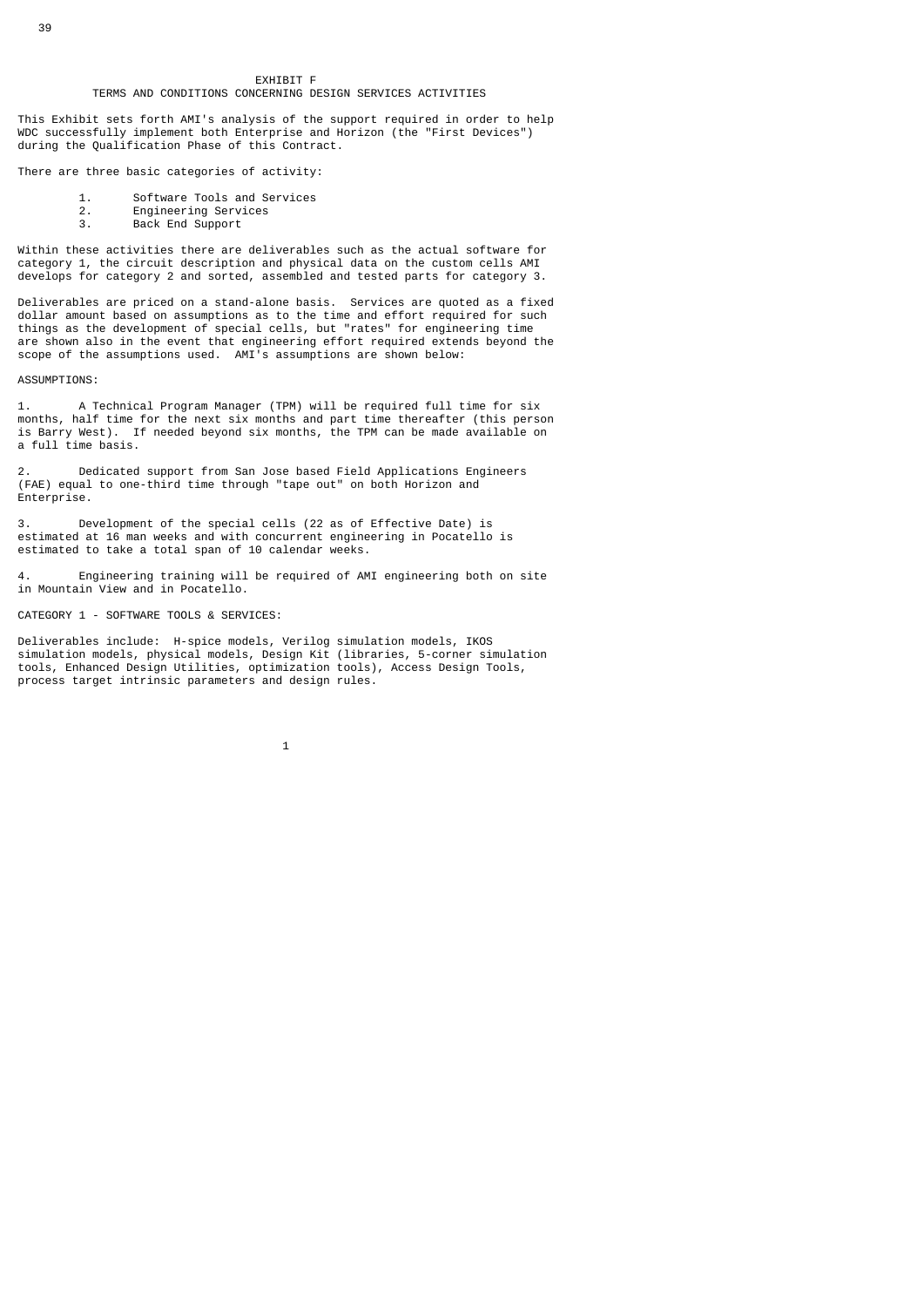40

| Cost:                                                                         | $\star$                                                                                                            |                    |          |  |
|-------------------------------------------------------------------------------|--------------------------------------------------------------------------------------------------------------------|--------------------|----------|--|
|                                                                               | training and installation at below listed rates<br>installation at locations other than Mountain View not included |                    |          |  |
|                                                                               | number of "seats" to be determined by WDC                                                                          |                    |          |  |
|                                                                               |                                                                                                                    |                    |          |  |
| ENGINEERING SERVICES:                                                         |                                                                                                                    |                    |          |  |
| Weekly rate for AMI engineering at their home site:                           |                                                                                                                    |                    | $^\star$ |  |
| Weekly rate for Pocatello engineering in Mt. View:                            |                                                                                                                    |                    | *        |  |
| Development of afore-                                                         |                                                                                                                    |                    |          |  |
| mentioned special cells:<br>Technical Program Manager:                        |                                                                                                                    | $\star$<br>$\star$ |          |  |
|                                                                               |                                                                                                                    | $\star$            |          |  |
| Dedicated FAE support:                                                        |                                                                                                                    | $\star$<br>$\star$ |          |  |
| Layout Engineering:                                                           |                                                                                                                    | $\star$            |          |  |
|                                                                               |                                                                                                                    |                    |          |  |
| <b>BACK-END SUPPORT</b>                                                       |                                                                                                                    |                    |          |  |
| Assembly of 30 Ceramic prototypes                                             |                                                                                                                    |                    | $\star$  |  |
| Assembly of 100 Plastic samples                                               |                                                                                                                    |                    | $\star$  |  |
| Test - hardware and execution<br>(WDC to do test development)                 |                                                                                                                    |                    | $\star$  |  |
| Test - per tester hour                                                        |                                                                                                                    |                    | $\star$  |  |
| In addition to providing the prototypes and samples as mentioned above (which |                                                                                                                    |                    |          |  |

are already included in the dollar value set forth below) and according to Section 2.8 of the Wafer and Die Purchase Contract, AMI will run two full lots at no charge to WD, excluding assembly and test except for a "reasonable number of devices" per Section 2.8(a), on the basis of a standard priority. Any expedite charges will be additional according to Exhibit A of the Contract.

WDC shall place a purchase order for the following items immediately, which AMI will call "initial NRE."

| Software deliverables                 | *       |
|---------------------------------------|---------|
| Development of special cells          | $\star$ |
| Technical Program Manager and         |         |
| dedicated FAE support                 | $\star$ |
| Protos & samples of the First Devices | $\ast$  |
|                                       | $\star$ |
|                                       |         |

Milestone payments of the "initial NRE" shown above will be billed to WDC according to the following schedule:

\* Confidential Treatment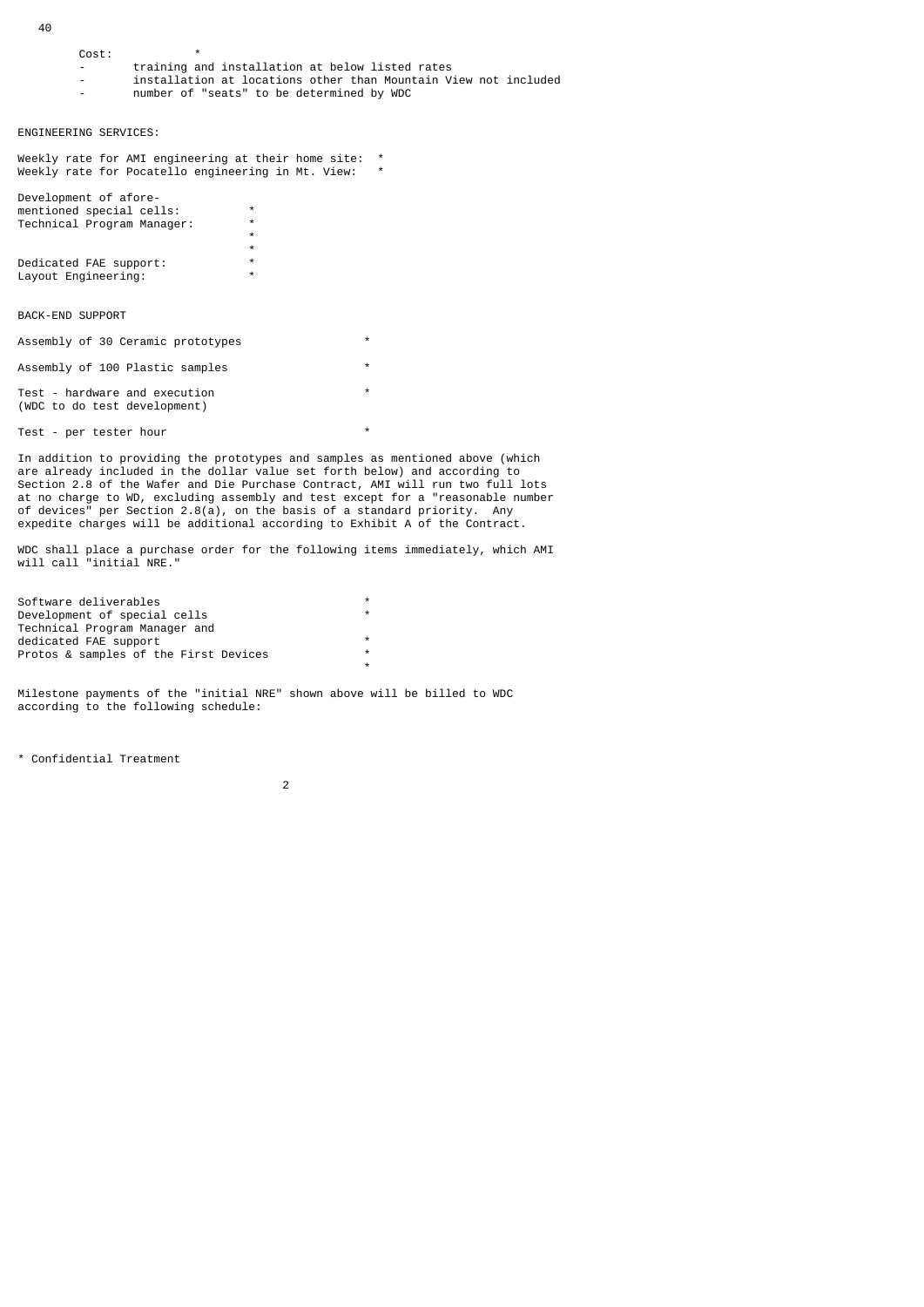| Start of Project (already past)   | *       |
|-----------------------------------|---------|
| * "tape out"                      | $\star$ |
|                                   |         |
| * "tape out"                      | *       |
| Ceramic * working sample approval | *       |
| Ceramic * working sample approval | $\star$ |
|                                   |         |

Additional purchase orders may be necessary for separate items as they become necessary. Any effort expended or charges which will be incurred in excess of those listed above should be mutually discussed and agreed upon by AMI and WDC before such effort is expended and charges are incurred.

## PROPOSED DEVELOPMENT SCHEDULE

AMI will use its commercially reasonable best efforts to achieve the following schedules:

| Milestones          |   |  |
|---------------------|---|--|
| Release to Layout   | ÷ |  |
| Tape Out            | ÷ |  |
| Wafers out of Fab   | ÷ |  |
| 30 Ceramic Protos   | ÷ |  |
| 100 Plastic Samples | ÷ |  |
|                     |   |  |

\* Confidential Treatment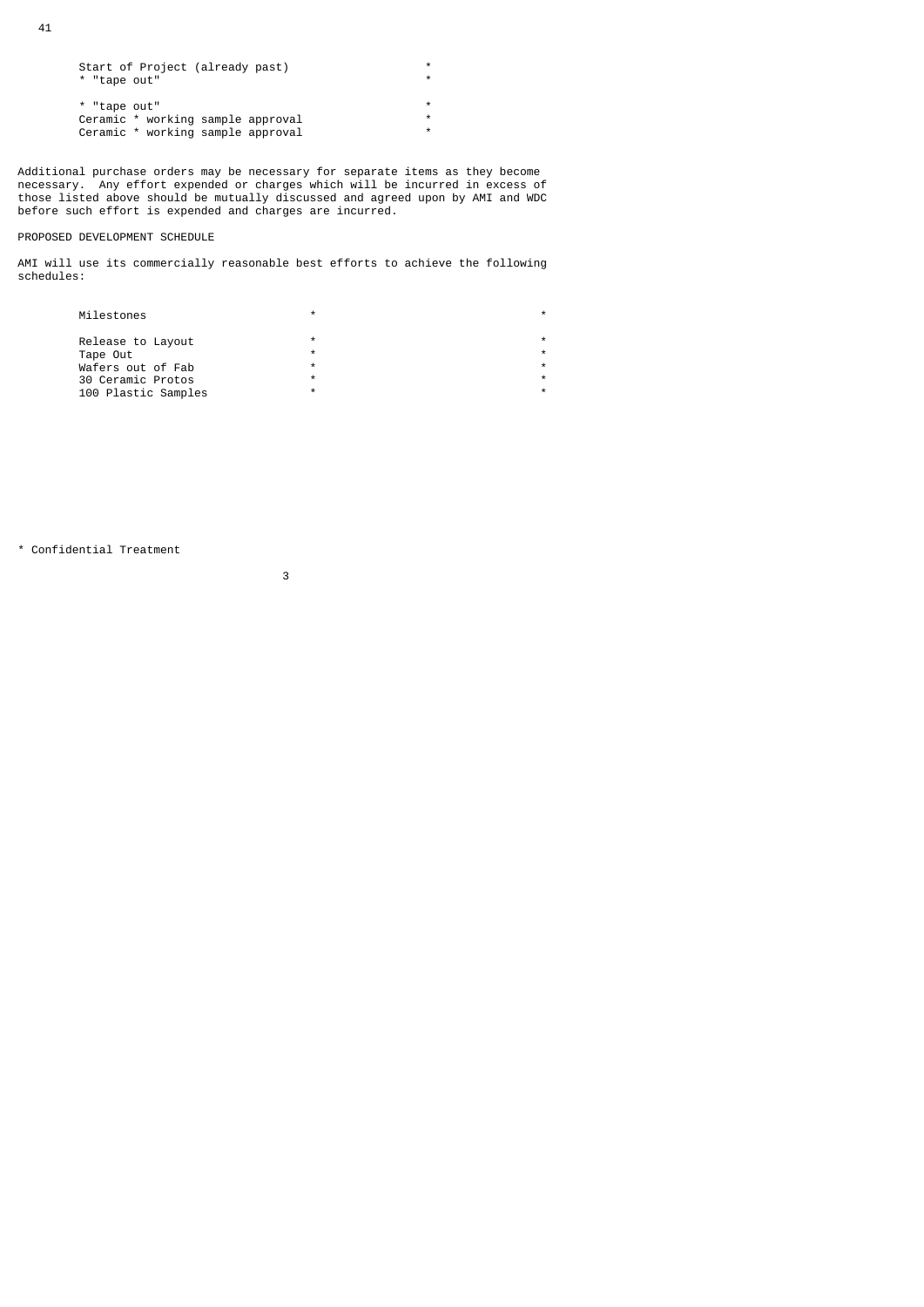# EXHIBIT G

SCHEDULE OF MILESTONES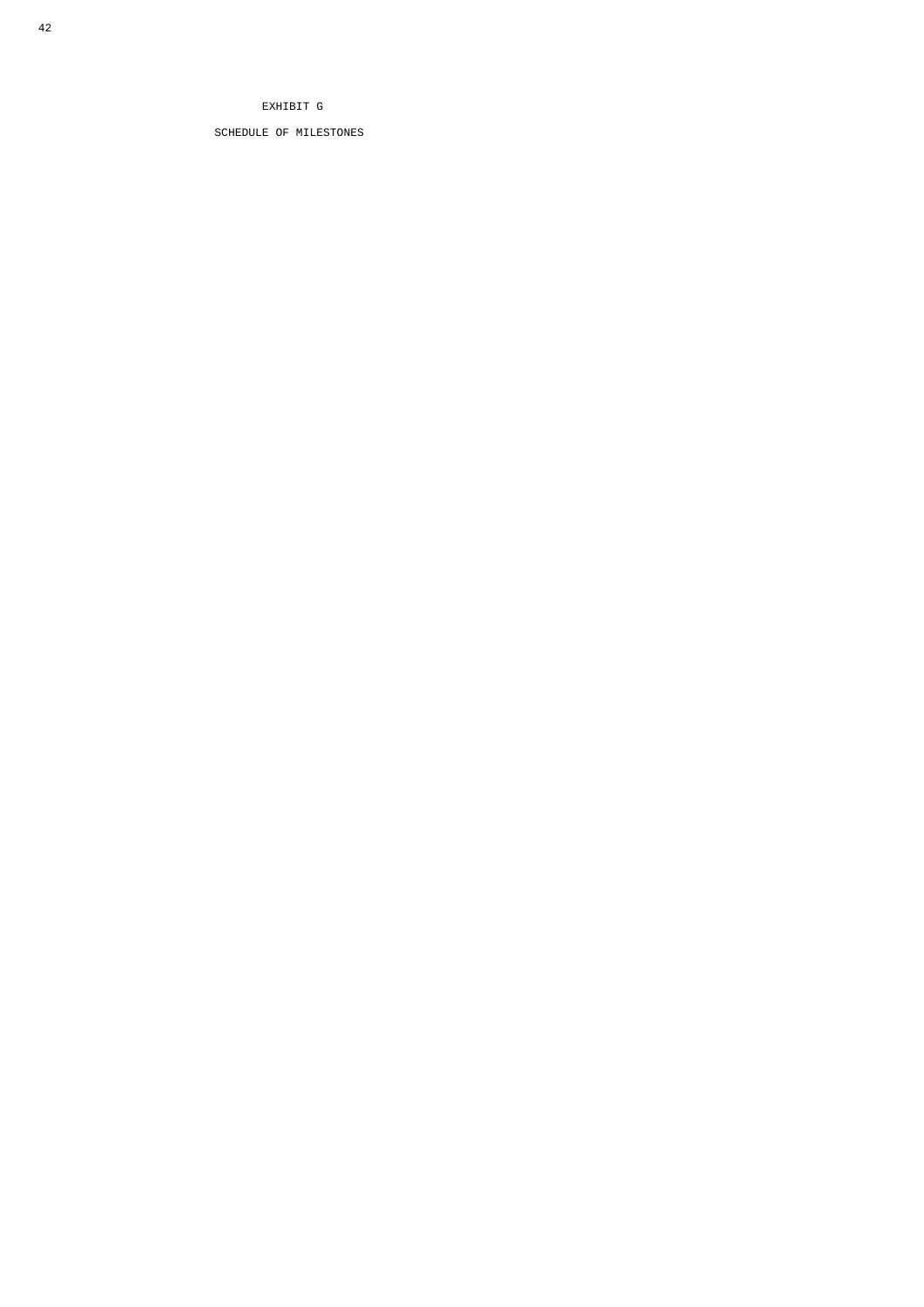AMI Process Qual Schedule

| Description                                                                     | Weeks                                                       | Estm. Completion Date                 |
|---------------------------------------------------------------------------------|-------------------------------------------------------------|---------------------------------------|
| SEC LOT #1                                                                      |                                                             |                                       |
| Fab out<br>Sort<br>Assembly<br>1000 hours of life<br>1000 hours of storage life | $28 - 33$<br>$33 - 34$<br>$34 - 37$<br>37 - 48<br>$37 - 45$ | 8/14<br>8/21<br>9/11<br>11/13<br>11/8 |
| SEC LOT #2                                                                      |                                                             |                                       |
| Fab out<br>Sort<br>Assembly<br>1000 hours of life<br>1000 hours of storage life | $28 - 35$<br>$35 - 36$<br>$36 - 39$<br>39 - 48<br>$39 - 47$ | 8/28<br>9/4<br>9/25<br>11/27<br>11/20 |
| SEC LOT #3                                                                      |                                                             |                                       |
| Fab out<br>Sort<br>Assembly<br>1000 hours of life<br>1000 hours of storage life | $28 - 37$<br>$37 - 38$<br>$38 - 41$<br>41 - 50<br>$41 - 49$ | 9/11<br>9/16<br>10/9<br>12/11<br>12/4 |

\* Confidential treatment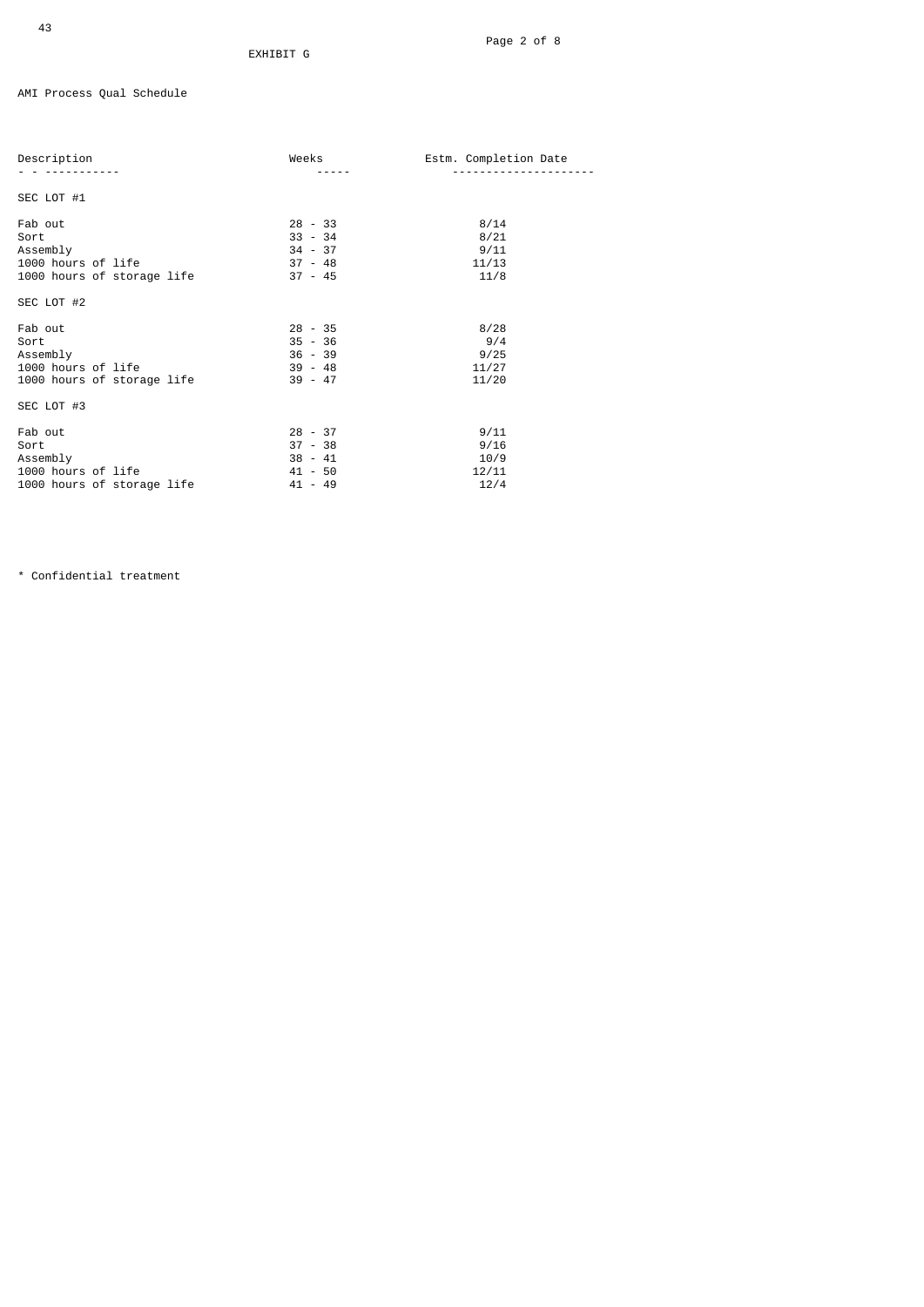| ΙD | TASK NAME                            | <b>DURATION</b> | <b>START</b> | FINISH | % COMP. |
|----|--------------------------------------|-----------------|--------------|--------|---------|
| 1  | CELL 3 LIBRARY CREATION              | $\star$         | ***          | ***    | 100%    |
| 2  | Define Metal Pitch                   | $\star$         | ***          | ***    | 100%    |
| 3  | Create Initial library               | $\star$         | ***          | ***    | 100%    |
| 4  | Create LEF Timing File               | $\star$         | ***          | ***    | 100%    |
| 5  | Timing Added to library              | $\star$         | ***          | ***    | 100%    |
| 6  | Test Routes complete                 | $\star$         | ***          | ***    | 100%    |
| 7  | Missing cell investigation           | $\star$         | ***          | ***    | 100%    |
| 8  | Update data files                    | $\star$         | ***          | ***    | 100%    |
| 9  | Copy ESD memo to WD                  | $\star$         | ***          | ***    | 100%    |
| 10 | Die size estimation                  | $\star$         | ***          | ***    | 100%    |
| 11 | Die size estimation program for WD   | $\star$         | ***          | ***    | 100%    |
| 12 | CUSTOM CALL REQUESTS                 | $\star$         | ***          | ***    | 56%     |
| 13 | Research schedule reduction          | $\star$         | ***          | ***    | 100%    |
| 14 | 6 I/O cells for *************        | $\star$         | ***          | ***    | 100%    |
| 15 | 6 I/O cells on workstations          | $\star$         | ***          | ***    | 100%    |
| 16 | Release cells to WD                  | $\star$         | ***          | ***    | 0%      |
| 17 | Analog input with protection         | $\star$         | ***          | ***    | 50%     |
| 18 | I083X6 for *************             | $\star$         | ***          | ***    | 100%    |
| 19 | 2 core cells for ************        | $\star$         | ***          | ***    | 100%    |
| 20 | 2 core cells on workstation          | $\star$         | ***          | ***    | 100%    |
| 21 | Release to WD                        | $\star$         | ***          | ***    | 0%      |
| 22 | Preliminary cell development         | $\star$         | ***          | ***    | 85%     |
| 23 | 14 Preliminary cells on workstations | $^{\star}$      | ***          | ***    | 0%      |
| 24 | All preliminary models released      | $\star$         | ***          | ***    | 0%      |
| 25 | 14 I/O cells for ************        | $\star$         | ***          | ***    | 20%     |
| 26 | 14 Final I/O cells on workstations   | $\star$         | ***          | ***    | 0%      |
| 27 | All physical and final models        | $\star$         | ***          | ***    | 0%      |
| 28 | CWX3V LIBRARY                        | $\star$         | ***          | ***    | 95%     |
| 29 | 3V Characterization                  | $\star$         | $***$        | ***    | 100%    |
| 30 | 3V library creation                  | $\star$         | ***          | ***    | 100%    |
| 31 | Addition to mission cells            | $\star$         | ***          | ***    | 75%     |
| 32 | Delay Calculator problems            | $\star$         | ***          | ***    | 100%    |
| 33 | FIFO INVESTIGATION                   | $\star$         | ***          | ***    | 75%     |
| 34 | Simulation                           | $\star$         | ***          | ***    | 50%     |
| 35 | Layout                               | $^{\star}$      | ***          | ***    | 100%    |
| 36 | ROM DATA                             | $\star$         | ***          | ***    | 100%    |
| 37 | Models                               | $\star$         | ***          | ***    | 100%    |
| 38 | Physical                             | $\star$         | ***          | ***    | 100%    |
|    |                                      |                 |              |        |         |

\* Confidential Treatment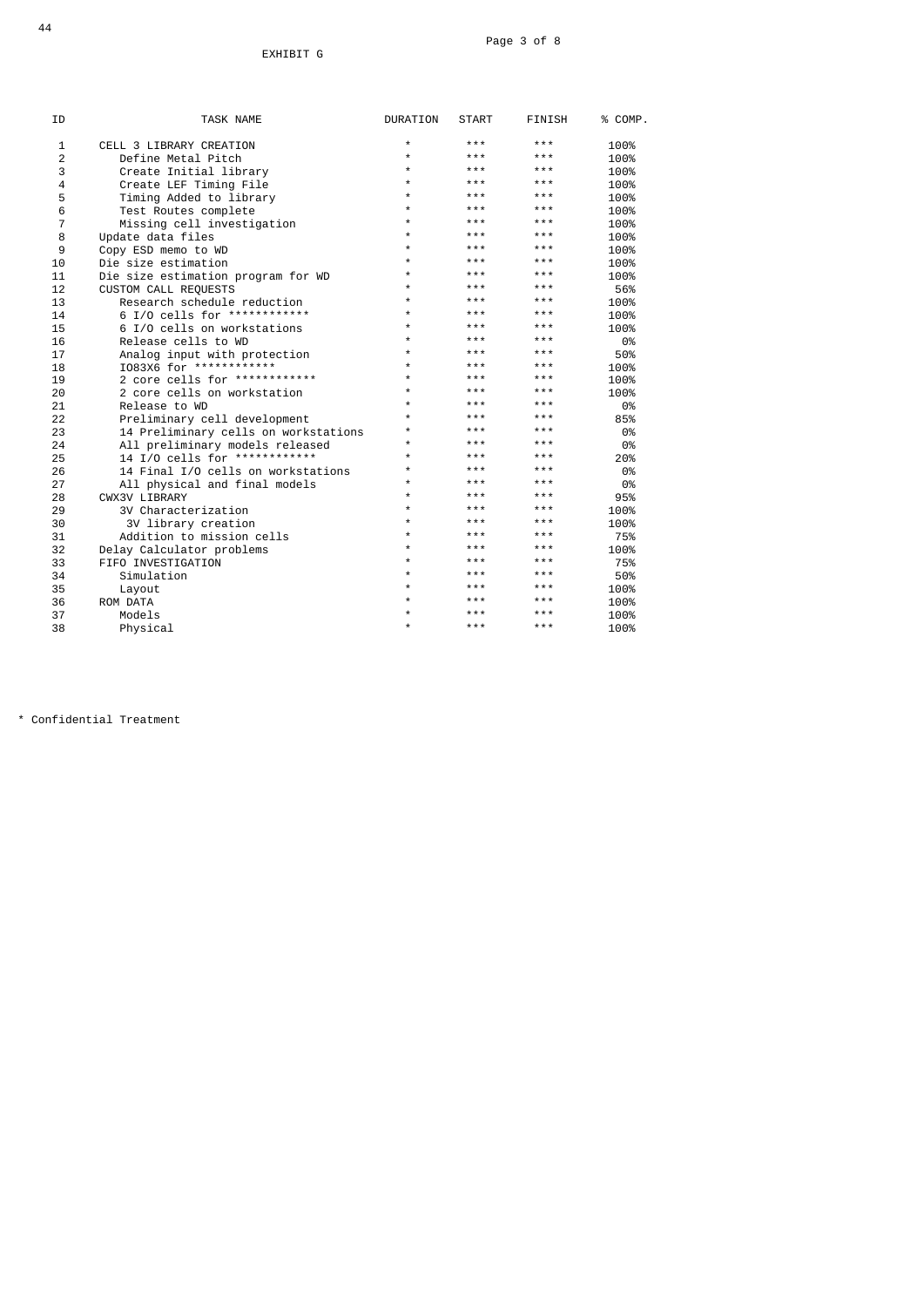| ΙD | TASK NAME                                | <b>DURATION</b> | <b>START</b> | <b>FINISH</b> | % COMP. |
|----|------------------------------------------|-----------------|--------------|---------------|---------|
| 39 | SAMPLE PACKAGES                          | *               | * * *        | ***           | 78%     |
| 40 | 208 pln pkg                              | $\star$         | ***          | ***           | 100%    |
| 41 | 240 pln pkq                              | *               | ***          | ***           | 75%     |
| 42 | PLI - Vector Issues                      | *               | ***          | ***           | 100%    |
| 43 | Missing $I/O's$ (3)                      | $\star$         | ***          | ***           | 100%    |
| 44 | Recommended ************ Clock Structure | *               | ***          | ***           | 100%    |
| 45 | Unrecognized resistor problem            | *               | * * *        | ***           | 100%    |
| 46 | LPE netlist extraction investigation     | $\star$         | ***          | ***           | 100%    |
| 47 | LPE flow creation                        | $\star$         | ***          | $* * *$       | 100%    |
| 48 | Update LPE rules for TLM                 | $\star$         | ***          | ***           | 100%    |
| 49 | 3 sigma vs 2 sigma investigation         | *               | ***          | ***           | 100%    |
| 50 | Get GDS utilities to WD                  | *               | ***          | ***           | 100%    |
| 51 | AcrCell routing density study            | $\star$         | * * *        | ***           | 100%    |
| 52 | Metal migration relaxation results       | *               | * * *        | ***           | 100%    |
| 53 | TD02 and TD03 to WD                      | *               | * * *        | ***           | 100%    |
| 54 | Power Equation accuracy data             | *               | ***          | ***           | 100%    |
| 55 | <b>TEST PROGRAM</b>                      | $\star$         | ***          | $* * *$       | 0%      |
| 56 | Test Engineer assigned                   | *               | ***          | ***           | 0%      |
| 57 | ************                             | $\star$         | ***          | ***           | 2%      |
| 58 | Netlist to AMI for parallel layout       | *               | ***          | ***           | 0%      |
| 59 | Power Pad investigation                  | $\star$         | ***          | ***           | 0%      |
| 60 | Custom block abstracts to AMI            | $\star$         | ***          | ***           | 100%    |
| 61 | AMI parallel layout                      | $\star$         | ***          | $* * *$       | 2%      |
| 62 | Release to layout                        | $\star$         | ***          | ***           | 0%      |
| 63 | Layout                                   | $\star$         | ***          | ***           | 0%      |
| 64 | Tape out                                 | *               | ***          | ***           | 0%      |
| 65 | Fabrication of wafers                    | *               | * * *        | ***           | 0%      |
| 66 | Wafers out of Fab                        | *               | ***          | ***           | 0%      |
| 67 | 30 Ceramic protos                        | *               | ***          | ***           | 0%      |
| 68 | 100 Plastic samples                      | *               | ***          | ***           | 0%      |
| 69 | ************                             | $\star$         | ***          | ***           | 0%      |
| 70 | Release to layout                        | *               | ***          | ***           | 0%      |
| 71 | Layout                                   | *               | * * *        | ***           | 0%      |
| 72 | Tape out                                 | *               | ***          | ***           | 0%      |
| 73 | Fabrication of Wafers                    | *               | ***          | ***           | 0%      |
| 74 | 30 Ceramic protos                        | $\star$         | ***          | ***           | 0%      |
| 75 | 100 Plastic samples                      | $\star$         | ***          | ***           | 0%      |

\* Confidential treatment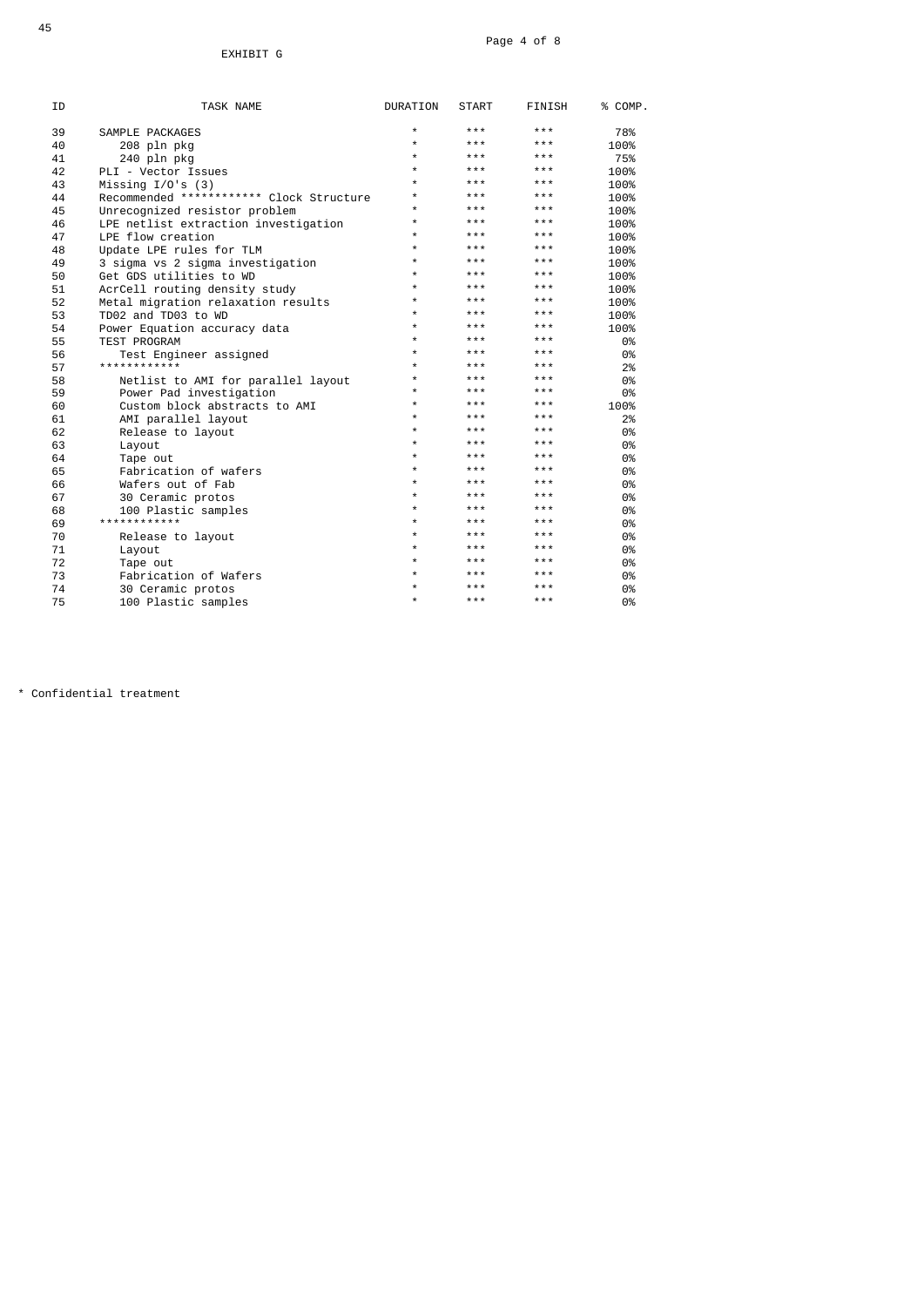1 CALL 3 LIBRARY CREATION 6/14/94 - Task completed except test routes. Behind schedule due to other commitments. Toan Ly has received initial library with timing. 6/17/94 - Unable to update status of test routes due to inability to contact J. Seymour. 7/6/94 - complete except for a few missing cells which have been provided by WD 6 TEST ROUTES COMPLETE 6/24/94 - Jim Seymour will deliver final Cell 3 libraries to Toan Ly today. He will also train Toan on processing new cells and using the library. 7 MISSING CELL INVESTIGATION 6/17/94 - Unable to contact J. Seymour to discuss missing cells. 6/24/94 - Jim fixed missing core cells. Barry delivered the missing I/O cells to Toan on 6/22/94. 10 DIE SIZE ESTIMATION 7/8/94 - Current die size estimate for \*\*\*\*\*\*\*\*\*\*\*\* mils/side. 11 DIE SIZE ESTIMATION PROGRAM FOR WD 6/17/94 - Trying to get a formula of simple spreadsheet to WD for die size estimations. 6/22/94 - Still trying to get program. 6/24/94 - Program mailed to Marty Jain on 6/23/94 and he will deliver to WD when he gets it. 13 RESEARCH SCHEDULE REDUCTION 6/17/94 - Proposal is to release preliminary models which will be incrementally replaced with final models as they are completed. Preliminary models will be produced without backannotation and will have some degree of inaccuracy. Investigation is underway to determine the scope of the inaccuracy. 14 6 I/O CELLS FOR \*\*\*\*\*\*\*\*\*\*\*\*\* 6/13/94 - Delay due to misinterpreted spec on \*\*\*\*\*\*\*\*\*\*\*\*. Pull-up was left out on initial version. 6/17/94 - Delay due to confusion on PCI spec. AMI designed internal design, WD wanted pull-up and schmitt. Since AMI cannot meet PCI spec for VIH and VIL with schmitt, Terry Wu agreed to a design with no schmitt but with a pull-up. Design was produced and completed on 6/17/94. 16 RELEASE CALLS TO WD 6/17/94 - Completed 4 days behind schedule due to issues discussed in item 14. 17 ANALOG INPUT WITH PROTECTION 7/8/94 - WD has requested and analog direct core input with ESD protection added. The cell will provide direct analog input to the core with a range of VSS to VDD. If a signal with a voltage over VDD is applied, the protection will clamp the signal back to VDD. The cell development should not effect previous cell development commitments since it is a layout project only. An existing cell (PP04X) will be used in the layout until this cell can be finished. 18 I083X6 FOR \*\*\*\*\*\*\*\*\*\*\* 7/13/94 - Request for this cell has potential schedule impact of 2 days on the \*\*\*\*\*\*\*\*\*\*\* cells. Wallace Kou of WD was informed of this potential impact on 7/8/94 by Marty Jain. 19 2 CORE CELLS FOR \*\*\*\*\*\*\*\*\*\*\*\* 6/15/94 - ITA4 cell designed and layout started. DLY8\_2\_3 cell design has begun. 6/17/94 - Cells completed on schedule even when PCI redesign conflicted with schedule. Thanks to Y. Zhang and J. Witt.

- 21 RELEASE TO WD 6/17/94 - Completed on time.
- 22 PRELIMINARY CELL DEVELOPMENT

\* Confidential treatment

46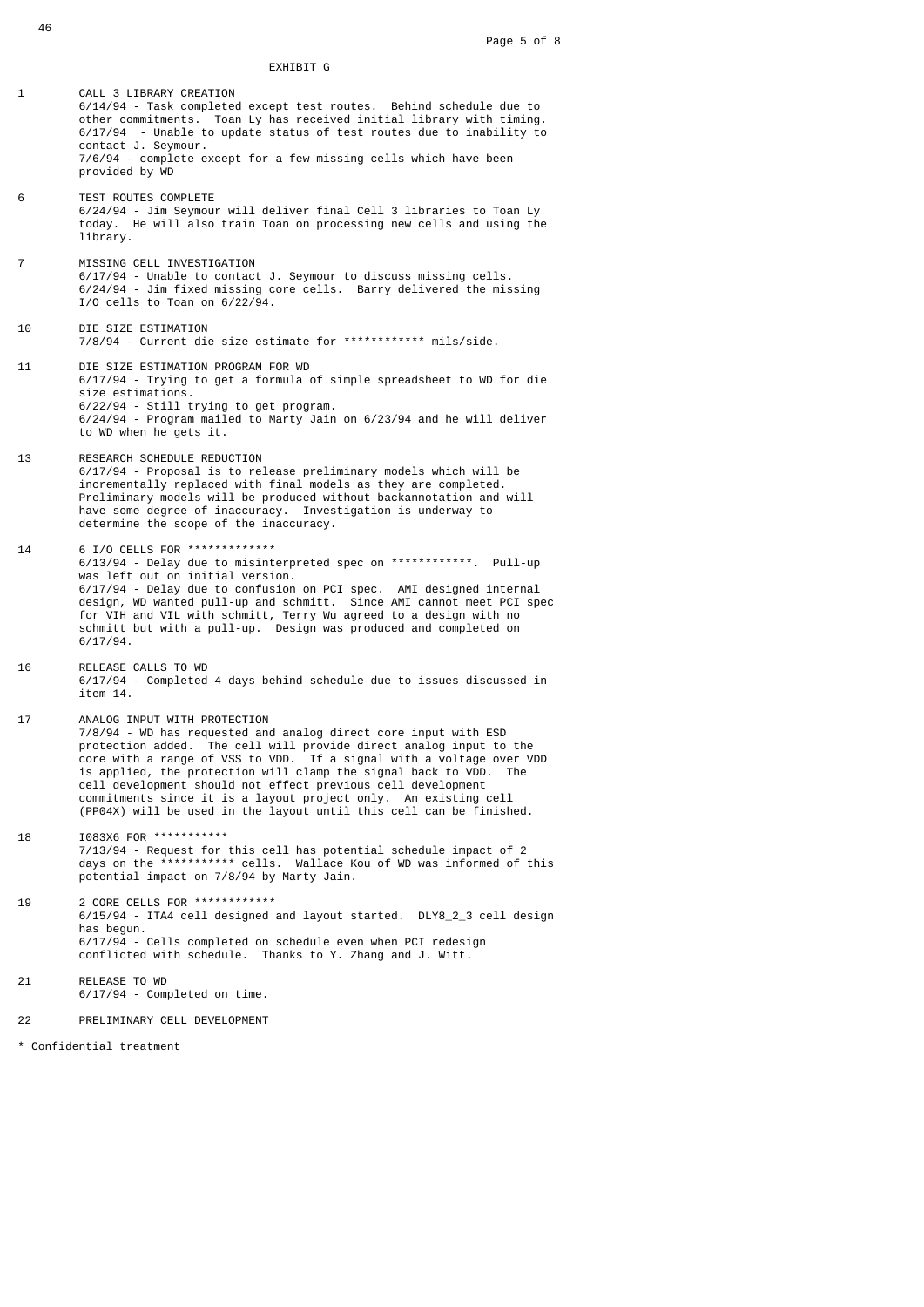## EXHIBIT G

 6/22/94 - First schematic drawn and DC characteristics measured. Schematic is given to WD for approval. 6/24/94 - AC and DC characteristics of first schematic have been measured and given to WD for approval. Now that specs are understood by AMI and methodology for designing the cells has been established, the rest of the cells should progress faster. 6/29/94 - All 6ma, 4ma, 16ma and all level shifter schematics are complete. These will be delivered to WD by Barry West during site visit on 6/30/94. This project remains on schedule. 7/6/94 - All schematics are complete. They are waiting for WD approval. This project remains on schedule. 7/8/94 - Timing views for first device are under development. Still waiting approval of schematics from WD. 7/13/94 - Timing views almost complete. Still waiting for WD to approve schematics. AMI is assuming they ore OK. WD has been provided with HSPICE files for all cells.

25 14 I/O CELLS FOR \*\*\*\*\*\*\*\*\*\*

 6/22/94 - This task pertains to layout and final model generation. 7/6/94 - First cell is in layout at DRC/LVS verification. Protection structure for WIDX and WSIX cells is under development. 7/13/94 - Four cells are completed in layout. The lack of schematic approval from WD is becoming critical in the ability of AMI to finish this test on time. AMI has assumed that the schematics are OK and continued with layout. If some schematics are rejected by WD that are already finished in layout, it will impact the schedule. Wallace Kou and Andy Anderson will be notified by phone of this problem today.

## 30 3V LIBRARY CREATION

 6/17/94 - Task competed on time. Thanks to Y. Zhang, M. Willis, and R. Ray.

 6/22/94 - Libraries were not produced on \*\*\*\*\*\*\*\*\*\*\*. Should be done by 6/23/94.

- 33 FIFO INVESTIGATION 6/10/94 - Awaiting input from WD on FIFO. 6/17/94 - Cell level netlist received. Still trying to contact Jason Trinh to find out exactly what is to be done on this investigation. 6/22/94 - Task is proceeding after discussions with Jason.
- 34 SIMULATION

 6/22/94 - Netlist received. Converting to AMI format. Waiting for vectors for simulation. They have been promised to AMI by 6/24/94. 6/29/94 - It was discovered that the netlist originally given to AMI was not the same netlist that WD was using. The cell and net counts were about 400 too low on the netlist AMI had. A new netlist was received by Barry West on 6/28/94. Vectors received on 6/27/94. This caused a restart of the simulation. 7/6/94 - Simulation has begun of netlist. A synthesized netlist of the design with all MUX cells removed has about 4000 less gates. AMI will try to prove the simulation that it is functionally equivalent. If it is, AMI will recommit its use over the original design containing MUX's. 7/13/94 - Simulation is underway.

35 LAYOUT 6/29/94 - Test layouts completed for both old and new netlist of FIFO. Cell densities were low on this netlist and concern about the routability of the AMI libraries were expressed by WD. After some evaluation of the netlist for the FIFO by Barry West, it was discovered that almost 50% of the gate count of the design was the largest cell in the library (MX81). Given this fact and the fact that the design has a large pin per net ratio (over 4), AMI feels that this is not a fair test case to determine the routability of the library. AMI will replace the MX81 cell with logic to create a fair test case. WD and AMI will them be able to route the new design to test routability. 7/6/94 - Still attempting to route new design without MUX cells and verify that it is functionally the same. 7/8/94 - Route of FIFO without MUX's is complete. AMI got it down to 6.6 mm2 with a cell density of 590 cells per mm2. AMI feels this is a good density based on the high net count for the FIFO. AMI will recommend to WD that

\* Confidential treatment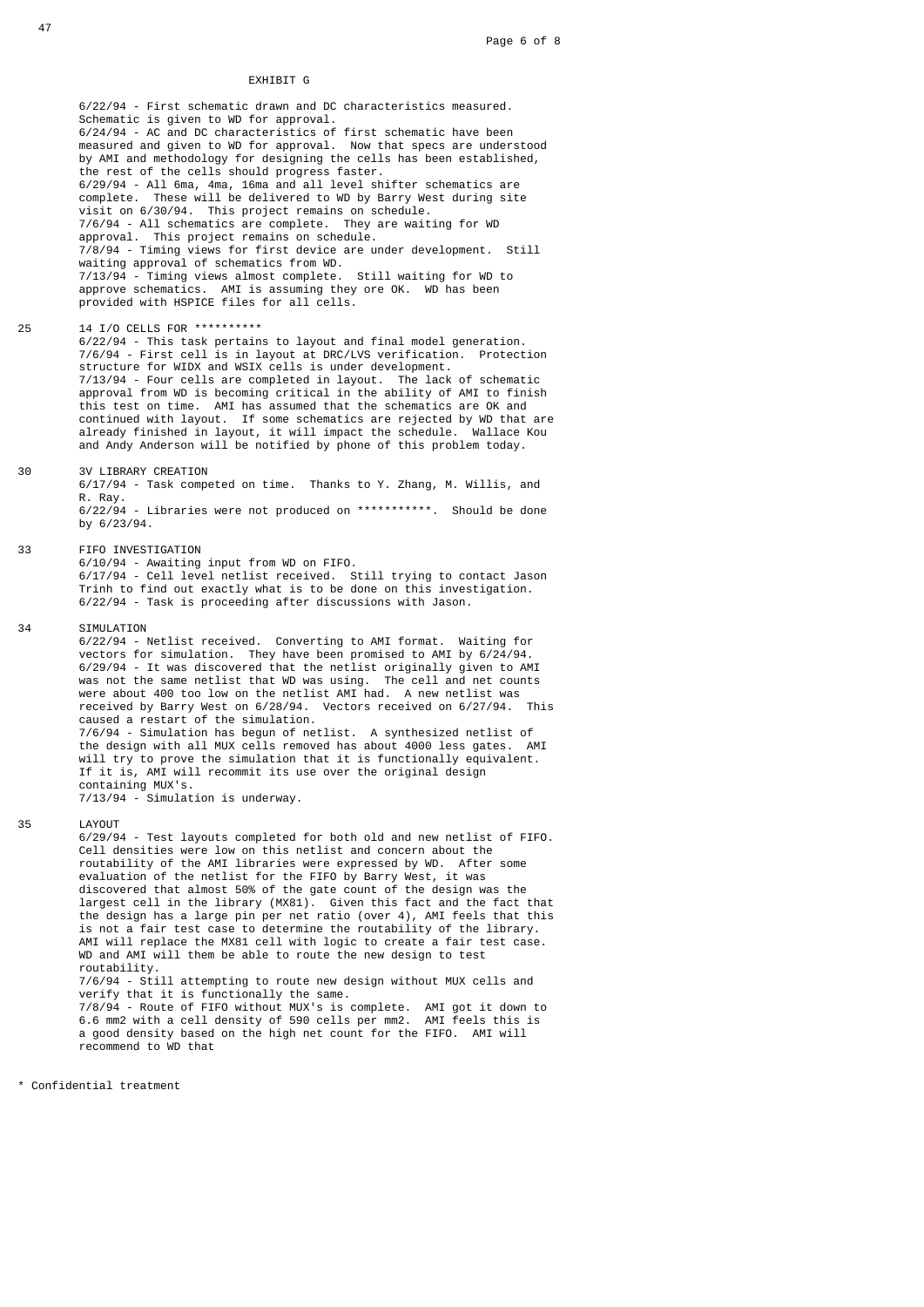## EXHIBIT G

 they use the new FIFO block pending the simulation results which should prove that the new FIFO is functionally the same and runs faster. AMI will spend some effort to optimize the route further. 7/13/94 - Best route for this without floorplan partitioning (which could be the best way) is 6.6 mm2.

 6/29/94 - All packaging issues will be discussed at meeting at WD on 6/30/94. 6/22/94 - Clock structure defined. Results are being verified. 6/24/94 - Recommended clock structure was delivered by WD on 6/23/94. Some assumptions made by AMI about the clock structure with respect to the chip coverage of the clock were invalid. A more detailed discussion and recommendations from AMI will be developed at the meeting at WD on 6/30/94. 7/6/94 - New structures recommended for clocks which include floorplan considerations. 45 UNRECOGNIZED RESISTOR PROBLEM 6/17/94 - Problem was discovered. Current LPS rules require a netlist and a completed LVS run. This was not happening. Investigation is under way to find out how long it would take to update LPE rules. 46 LPE NETLIST EXTRACTION INVESTIGATION 6/20/94 - Three days required to update LPE extraction rules to produce netlist from layout. AMI is waiting for conformation from WD to proceed with this before it will begin. 47 LPE FLOW CREATION 6/22/94 - Debugging one problem in flow before flow can be released to WD. 6/24/94 - Awaiting a new version of software from \*\*\*\*\*\*\*\*\*\* to try to fix a bug that is crashing the LPE run. 7/13/94 - Unable to get a resolution from \*\*\*\*\*\*\*\*\*\* about how to fix the problem. AMI will request assistance from WD to get \*\*\*\*\*\*\*\*\* to provide a solution. 7/13/94 - \*\*\*\*\*\*\*\*\*\* has provided a fix. LPE flow was created and delivered to WD today. 48 UPDATE LPE RULES FOR TLM 8/24/94 - On hold until current bug is fixed. 7/13/94 - Delivered today. 49 3 SIGMA VS 2 SIGMA INVESTIGATION 6/17/94 - Since AMI has no previous experience with using 2 sigma models with respect to manufacturability of a device, no information on the impact can be offered. Toan Ly should call Ton Burghard directly for further information if required. 51 ARCCELL ROUTING DENSITY STUDY 7/6/94 - AMI is trying again with modified FIFO netlist. 7/8/94 -See note on FIFO routing for results. 52 METAL MIGRATION RELAXATION RESULTS 6/24/94 - Barry is attempting to find out the status of this investigation. 7/6/94 - AMI has provided new numbers to WD. These numbers are 1.3mA per micron of metal width for all metal layers and 0.9mA per min via cut. 54 POWER EQUATION ACCURACY DATA 6/24/94 - Accuracy of the power equation in the data book is dependent on the ability of the user to accurately estimate switching activity of a circuit in a clock cycle. If this data can be determined accurately, then the equation is very accurate. Access has automated routines for applying this equation to a circuit. 55 TEST PROGRAM 7/6/94 - Test meeting on 6/30/94 was a success. This report will contain summary of commitments of both parties in the next report.

\* Confidential treatment

48

39 SAMPLE PACKAGES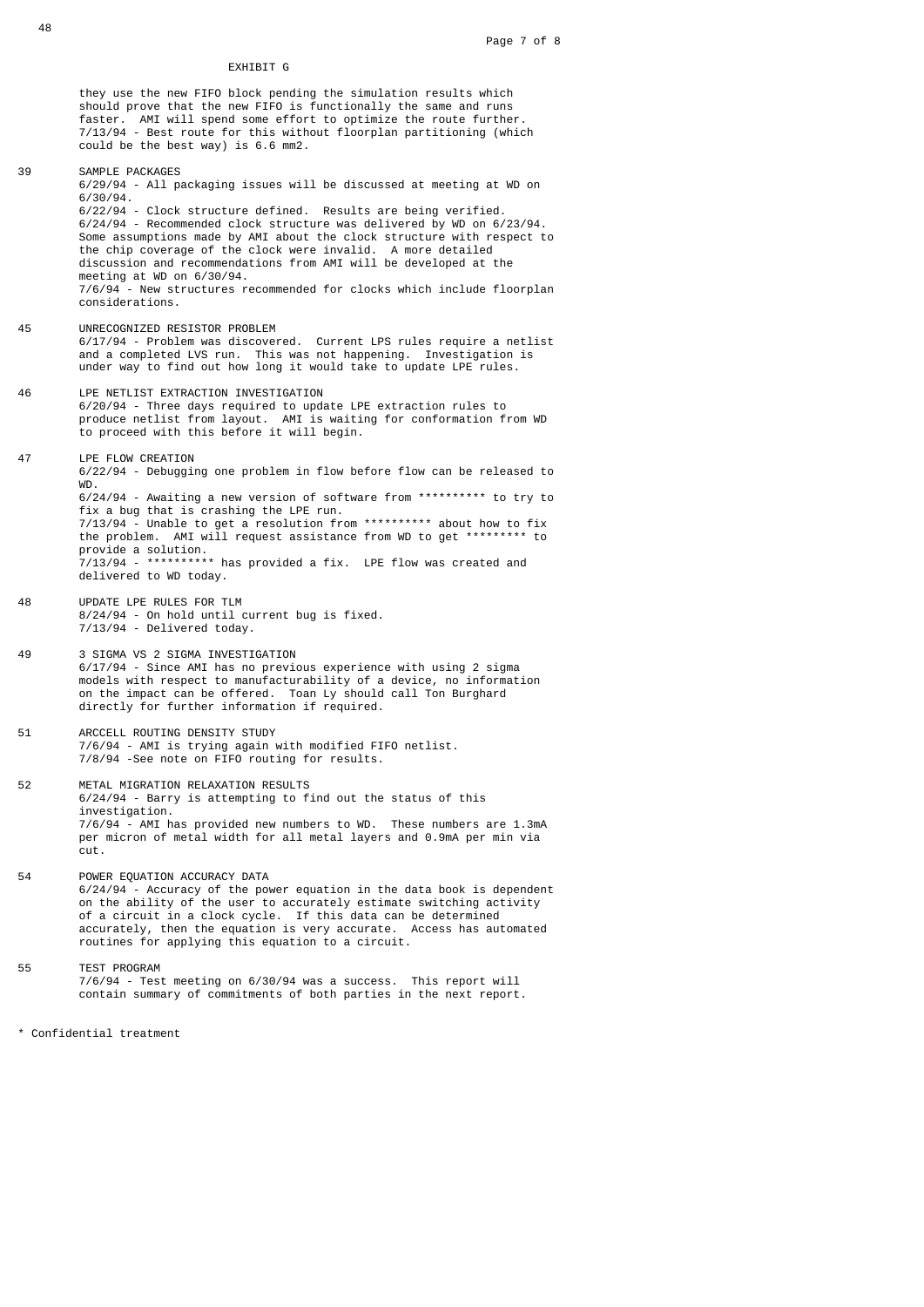EXHIBIT G

- 56 TEST ENGINEER ASSIGNED 6/29/94 - This person is Kim Gunderson. Glen Mikkelson has been assigned to address yield issues of production.
- 58 NETLIST TO AMI FOR PARALLEL LAYOUT 6/22/94 - This is for \*\*\*\*\*\*\*\*\*\*\*\*. 6/29/94 - AMI has still not received the netlist which was originally scheduled for 6/24/94. 7/6/94 - AMI has received preliminary netlist from WD on 7/5/94. This netlist is not layout ready since it contains no clocking structure. There is also some concern on AMI's part about the number of power pads in this design vs the number of 16mA outputs. Marty Jain will be giving WD a clock structure to insert into the netlist today in hopes it will be ready by 7/7/94. Assuming the netlist is received for layout on 7/7, it will be 2 weeks behind schedule. 7/8/94 - Netlist undergoing changes to add clock structure and new pin out to fix power pad placement. Hopefully it will be delivered today. 7/13/94 - Netlist with clock structure and correct pin out was received on 7/8/94 in the late evening.

## 59 POWER PAD INVESTIGATION

- 7/8/94 AMI has analyzed the power pad requirements and placement and recommended changes. The number of power pads is fine, but their placement must be adjusted in order for the design to function correctly. Terry Wu, Toan Ly, Marty Jain, and Marry West spent several hours going over an optimum power pad placement and WD has made the changes. These changes will help assure the design meets all AMI power pad space.
- 60 CUSTOM BLOCK ABSTRACTS TO AMI 6/29/94 - AMI has still not received abstracts which we originally scheduled for 6/24/94. 7/6/94 - Blocks have been received by AMI. There are a couple of problems remaining that are being resolved. All problems should be resolved today. 7/8/94 - Only missing place is the pin definition for the backend block. Layout cannot begin until this is complete. 7/13/94 - All pin problems have been solved today. Layout will begin today. 61 AMI PARALLEL LAYOUT 6/24/94 - AMI will be performing this layout as a backup to the WD
- Cell3 layout. This requires delivery of a netlist and the custom block abstracts from WD in order to begin on schedule. 6/29/94 - Scheduled start date is being pushed back due to lack of netlist and abstracts. 7/13/94 - Pad placement file created by AMI and sent to WD. Netlist is read and floorplanning has begun. The AMI layout is behind the WD layout due to date AMI received abstracts and netlist.
- \* Confidential treatment

49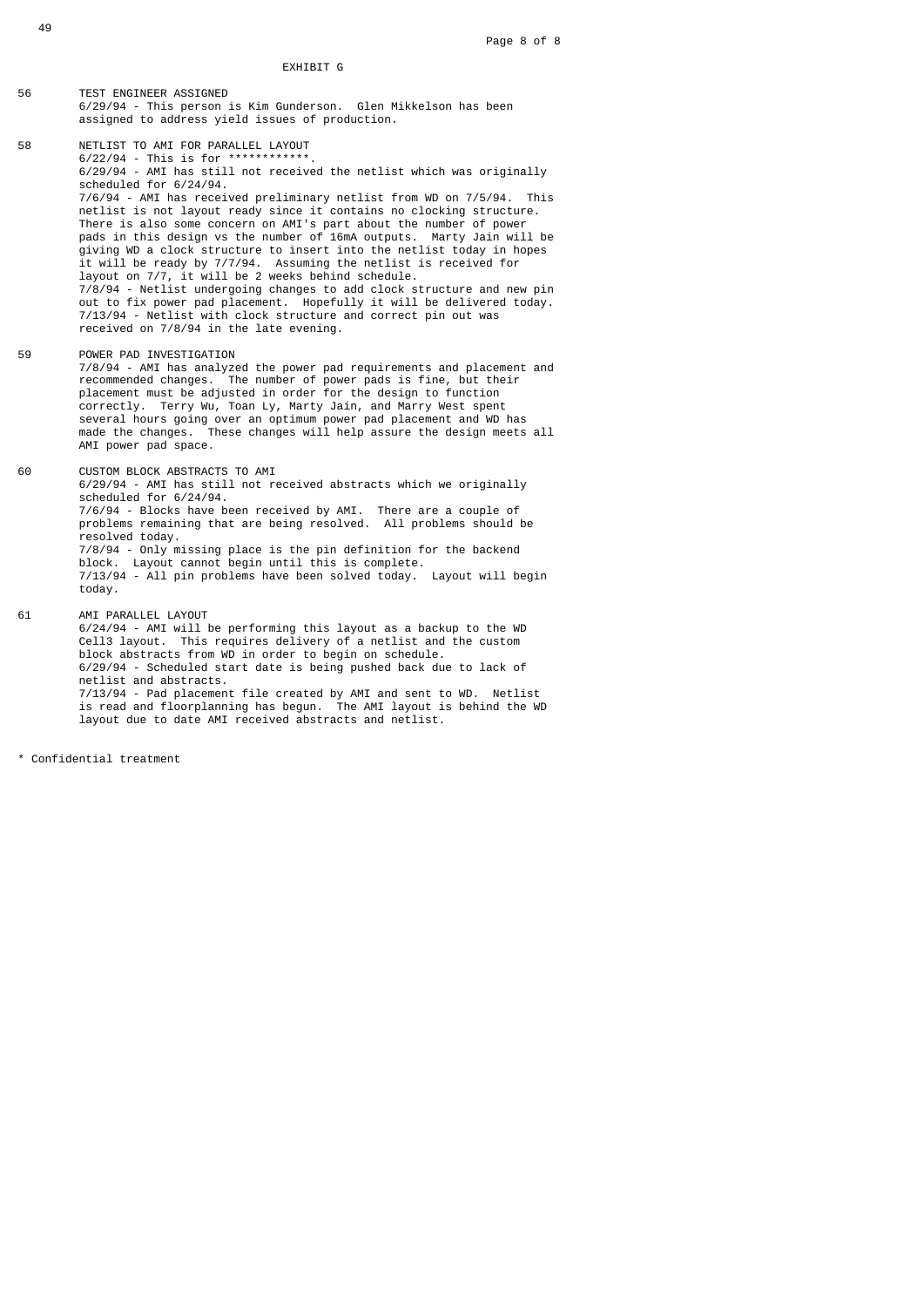The timeline indicating the AMI process qual schedule by week is on page 2 of Exhibit G to Exhibit 10.15